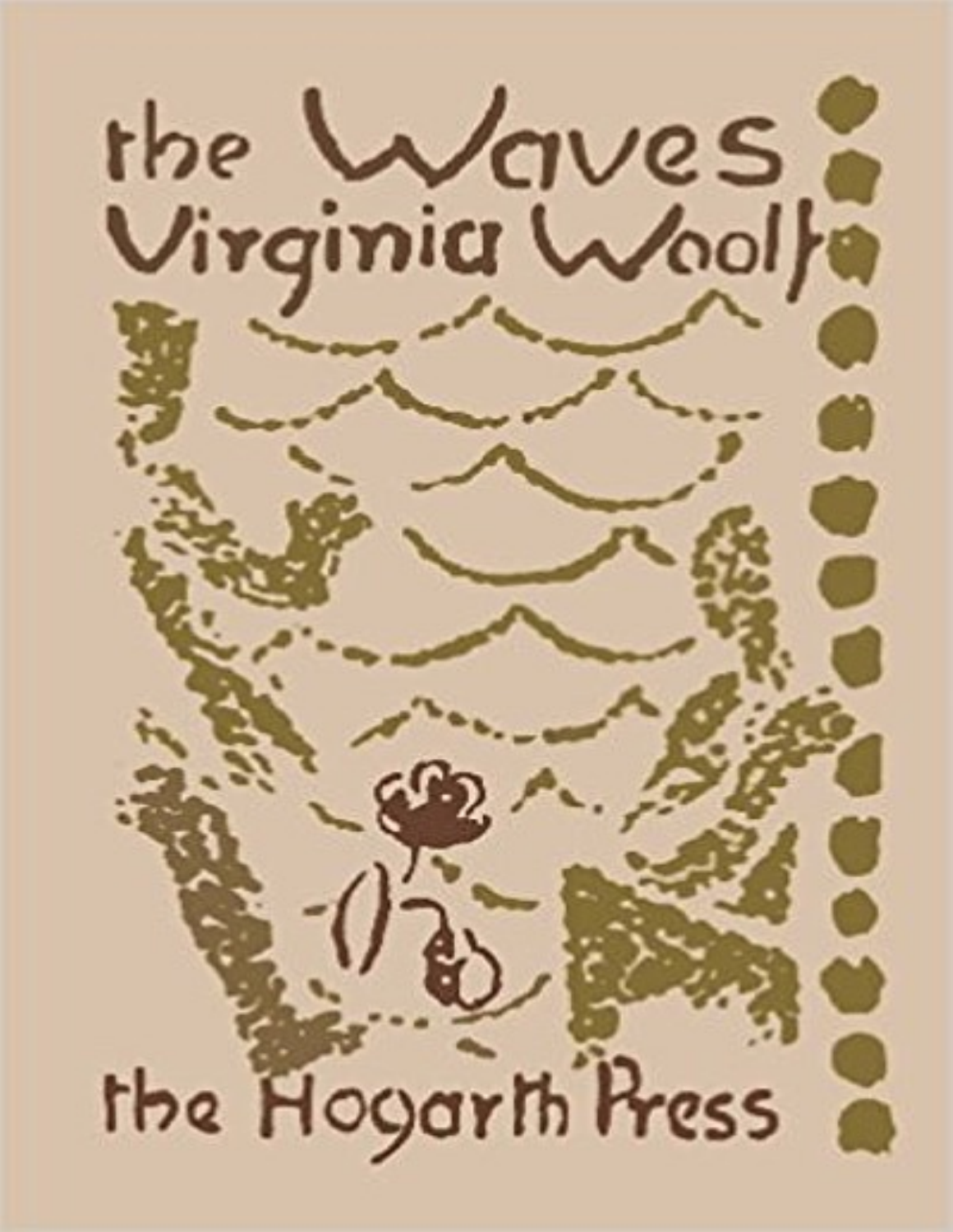https://onemorelibrary.com

# **The Waves**

# **by**

# **Virginia Woolf**

Hogarth Press, 1931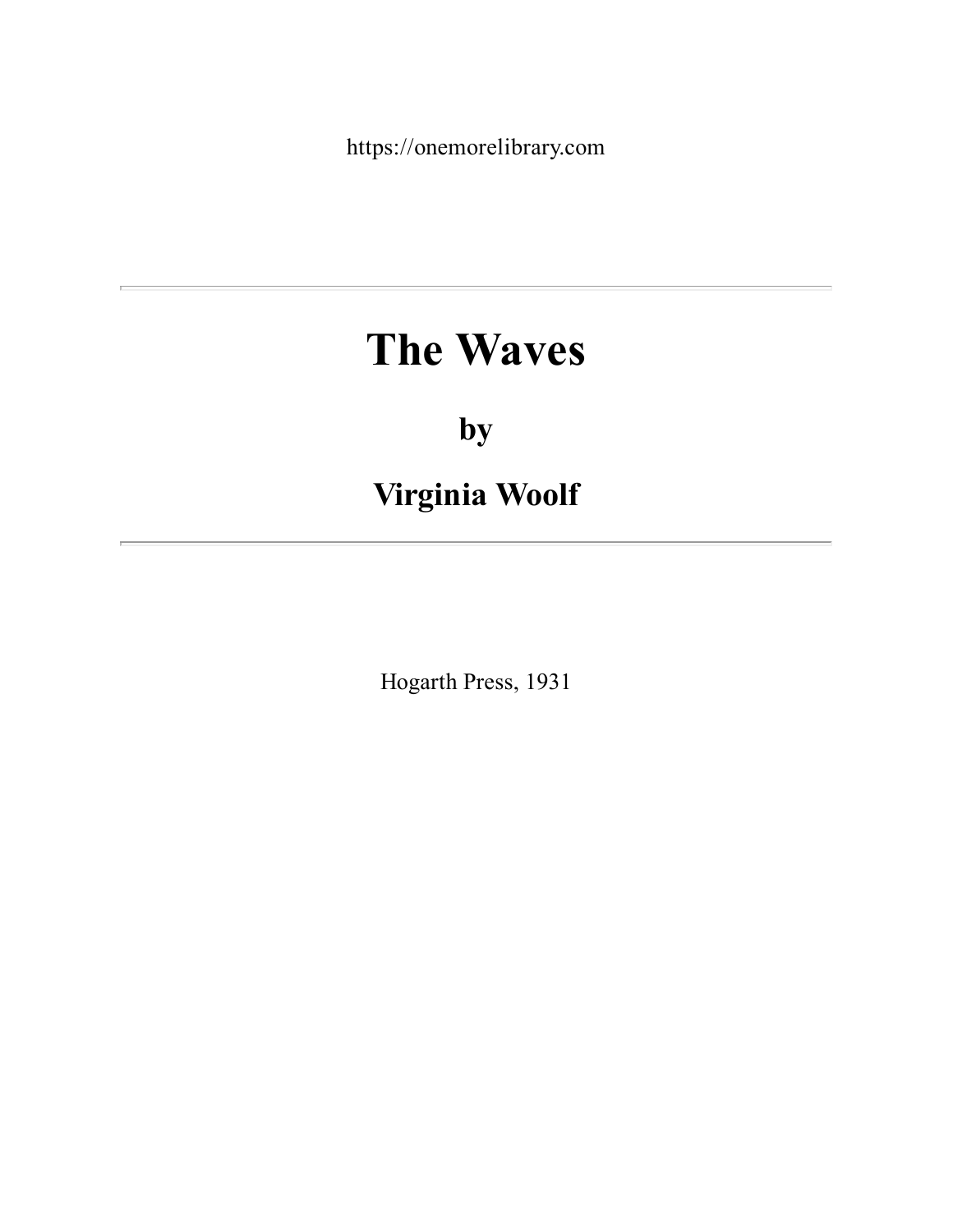#### **CONTENTS**

[I](#page-4-0) [II](#page-5-0) [III](#page-18-0) [IV](#page-18-1) [V](#page-20-0) [VI](#page-25-0) [VII](#page-29-0) [VIII](#page-33-0) [IX](#page-36-0) [X](#page-38-0) [XI](#page-41-0) [XII](#page-45-0) [XIII](#page-47-0) [XIV](#page-60-0) [XV](#page-67-0) [XVI](#page-68-0)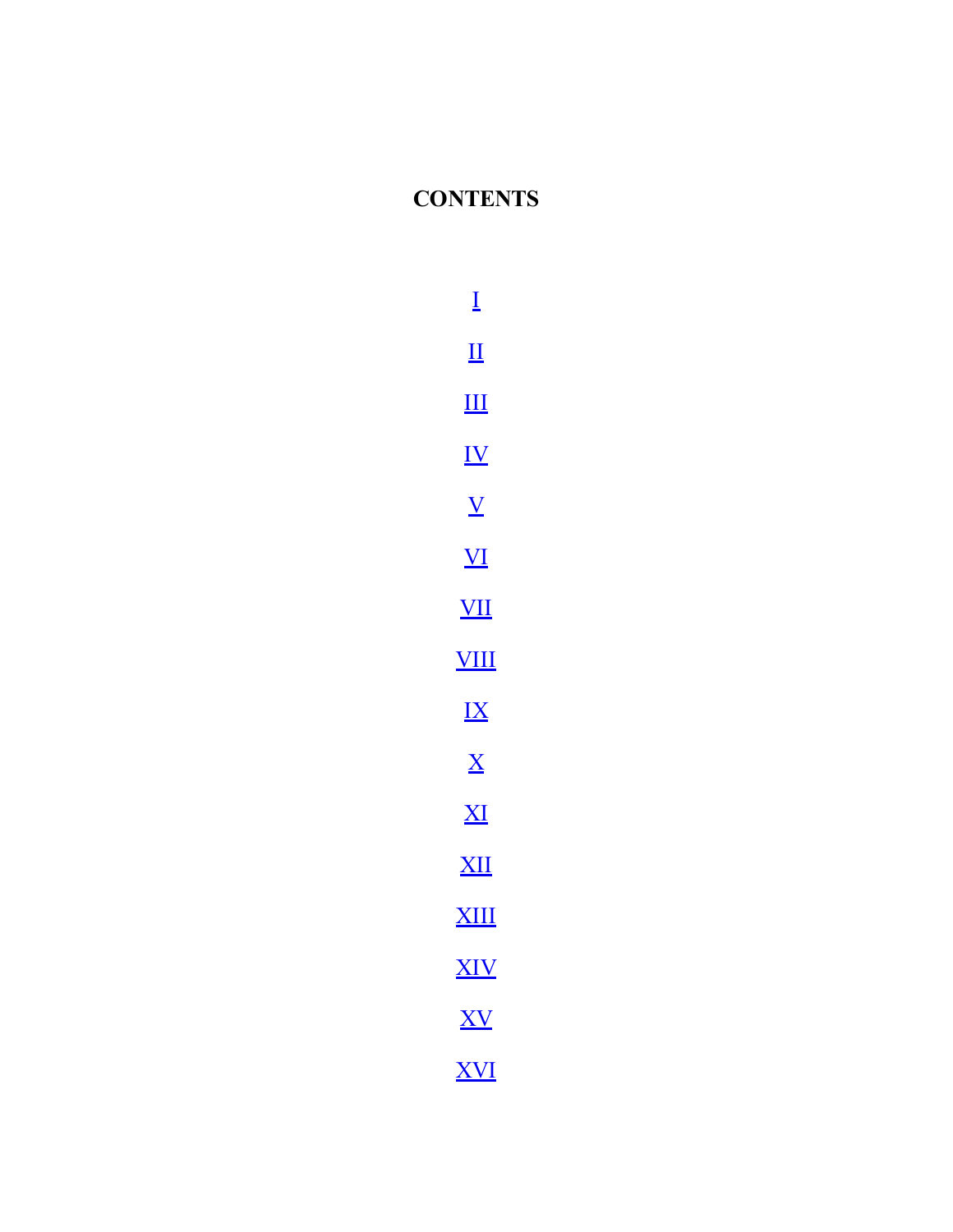| <b>XVII</b>            |
|------------------------|
| <b>XVIII</b>           |
| <b>XIX</b>             |
| $\overline{\text{XX}}$ |
| <b>XXI</b>             |
| <b>XXII</b>            |
| <b>XXIII</b>           |
| <b>XXIV</b>            |
| XV                     |
| <u>XVI</u>             |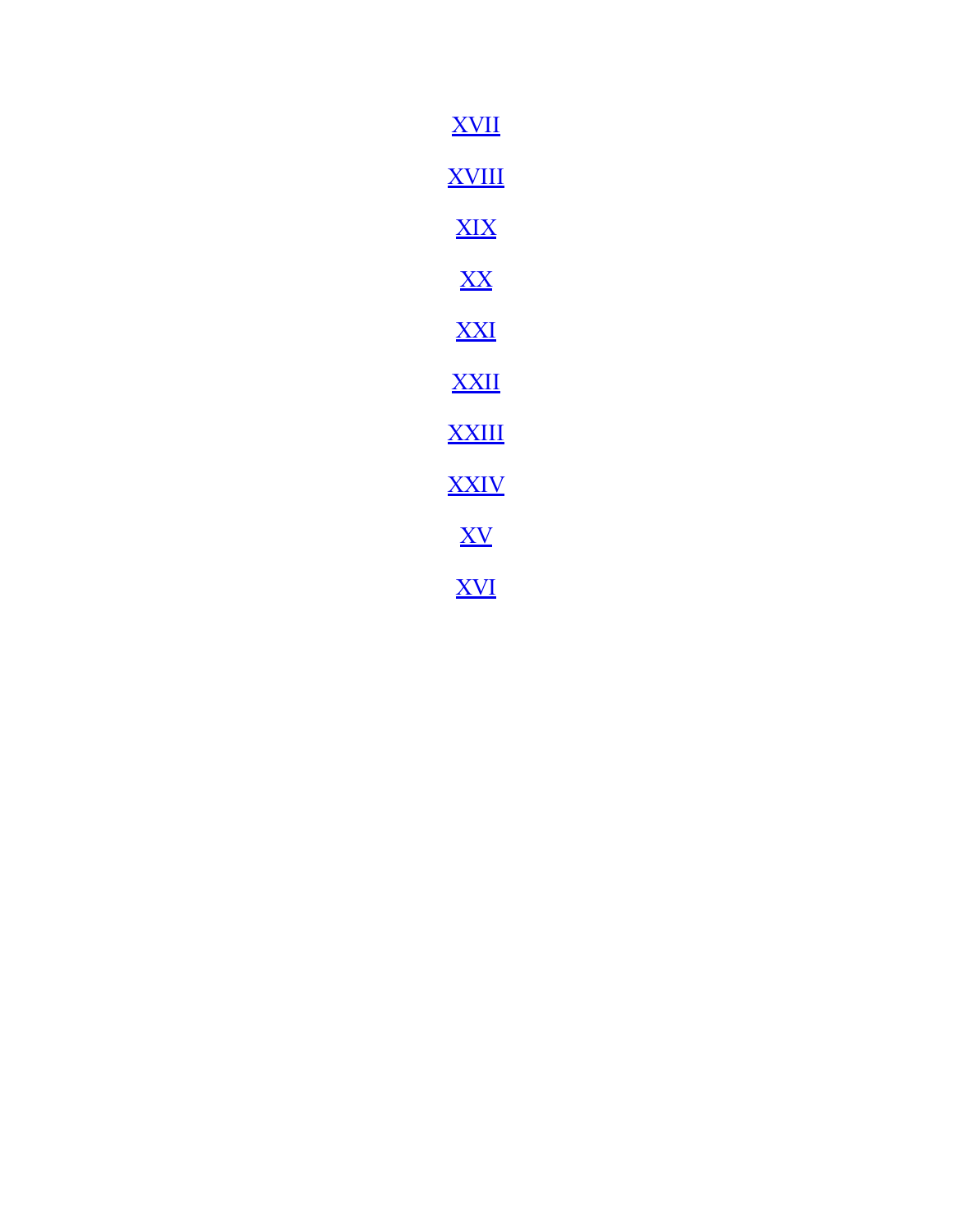<span id="page-4-0"></span>*The sun had not yet risen. The sea was indistinguishable from the sky, except that the sea was slightly creased as if a cloth had wrinkles in it. Gradually as the sky whitened a dark line lay on the horizon dividing the sea from the sky and the grey cloth became barred with thick strokes moving, one after another, beneath the surface, following each other, pursuing each other, perpetually.*

*As they neared the shore each bar rose, heaped itself, broke and swept a thin veil of white water across the sand. The wave paused, and then drew out again, sighing like a sleeper whose breath comes and goes unconsciously. Gradually the dark bar on the horizon became clear as if the sediment in an old wine-bottle had sunk and left the glass green. Behind it, too, the sky cleared as if the white sediment there had sunk, or as if the arm of a woman couched beneath the horizon had raised a lamp and flat bars of white, green and yellow spread across the sky like the blades of a fan. Then she raised her lamp higher and the air seemed to become fibrous and to tear away from the green surface flickering and flaming in red and yellow fibres like the smoky fire that roars from a bonfire. Gradually the fibres of the burning bonfire were fused into one haze, one incandescence which lifted the weight of the woollen grey sky on top of it and turned it to a million atoms of soft blue. The surface of the sea slowly became transparent and lay rippling and sparkling until the dark stripes were almost rubbed out. Slowly the arm that held the lamp raised it higher and then higher until a broad flame became visible; an arc of fire burnt on the rim of the horizon, and all round it the sea blazed gold.*

*The light struck upon the trees in the garden, making one leaf transparent and then another. One bird chirped high up; there was a pause; another chirped lower down. The sun sharpened the walls of the house, and rested like the tip of a fan upon a white blind and made a blue finger-print of shadow under the leaf by the bedroom window. The blind stirred slightly, but all within was dim and unsubstantial. The birds sang their blank melody outside.*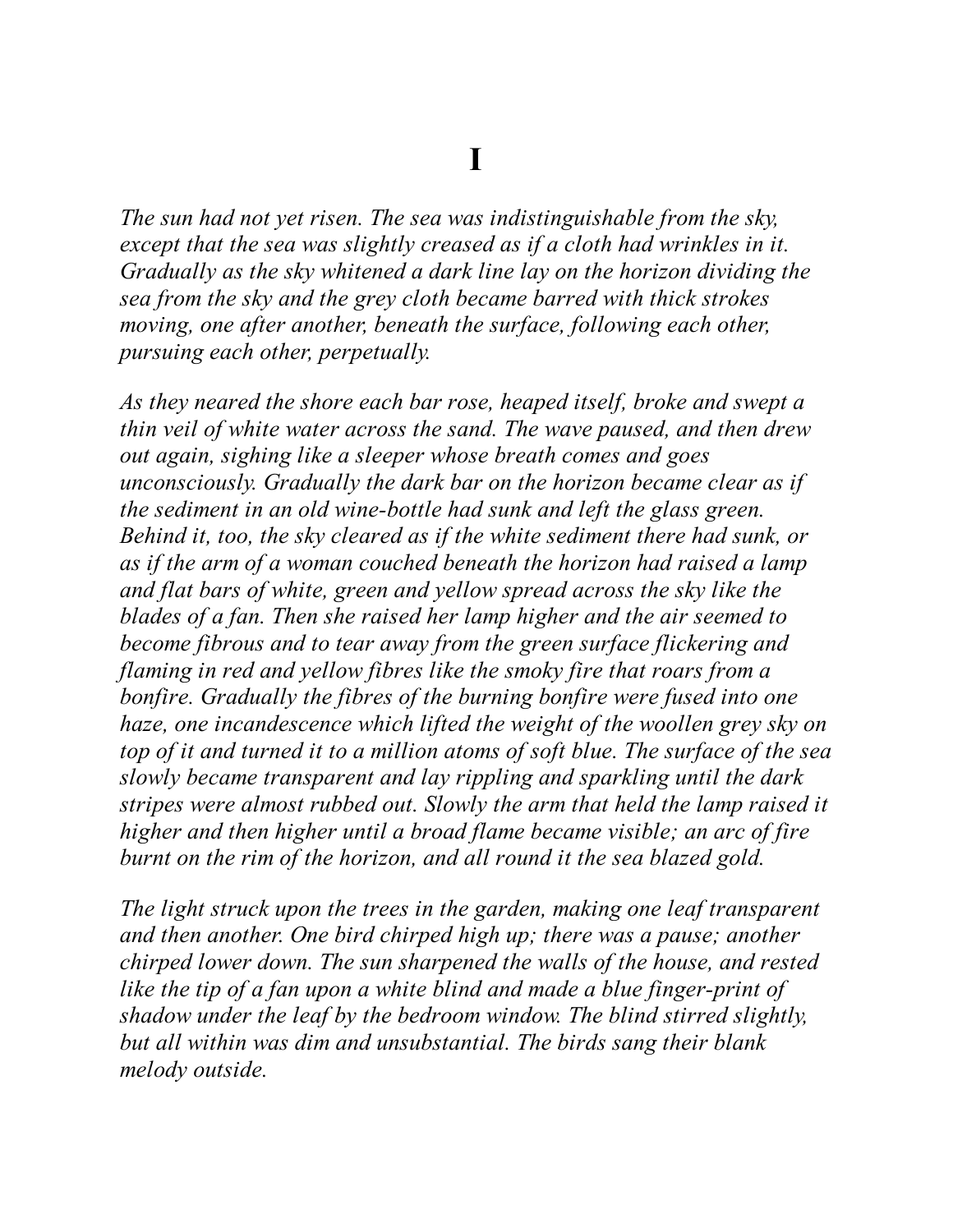<span id="page-5-0"></span>'I see a ring,' said Bernard, 'hanging above me. It quivers and hangs in a loop of light.'

'I see a slab of pale yellow,' said Susan, 'spreading away until it meets a purple stripe.'

'I hear a sound,' said Rhoda, 'cheep, chirp; cheep chirp; going up and down.'

'I see a globe,' said Neville, 'hanging down in a drop against the enormous flanks of some hill.'

'I see a crimson tassel,' said Jinny, 'twisted with gold threads.'

'I hear something stamping,' said Louis. 'A great beast's foot is chained. It stamps, and stamps, and stamps.'

'Look at the spider's web on the corner of the balcony,' said Bernard. 'It has beads of water on it, drops of white light.'

'The leaves are gathered round the window like pointed ears,' said Susan.

'A shadow falls on the path,' said Louis, 'like an elbow bent.'

'Islands of light are swimming on the grass,' said Rhoda. 'They have fallen through the trees.'

'The birds' eyes are bright in the tunnels between the leaves,' said Neville.

'The stalks are covered with harsh, short hairs,' said Jinny, 'and drops of water have stuck to them.'

'A caterpillar is curled in a green ring,' said Susan, 'notched with blunt feet.'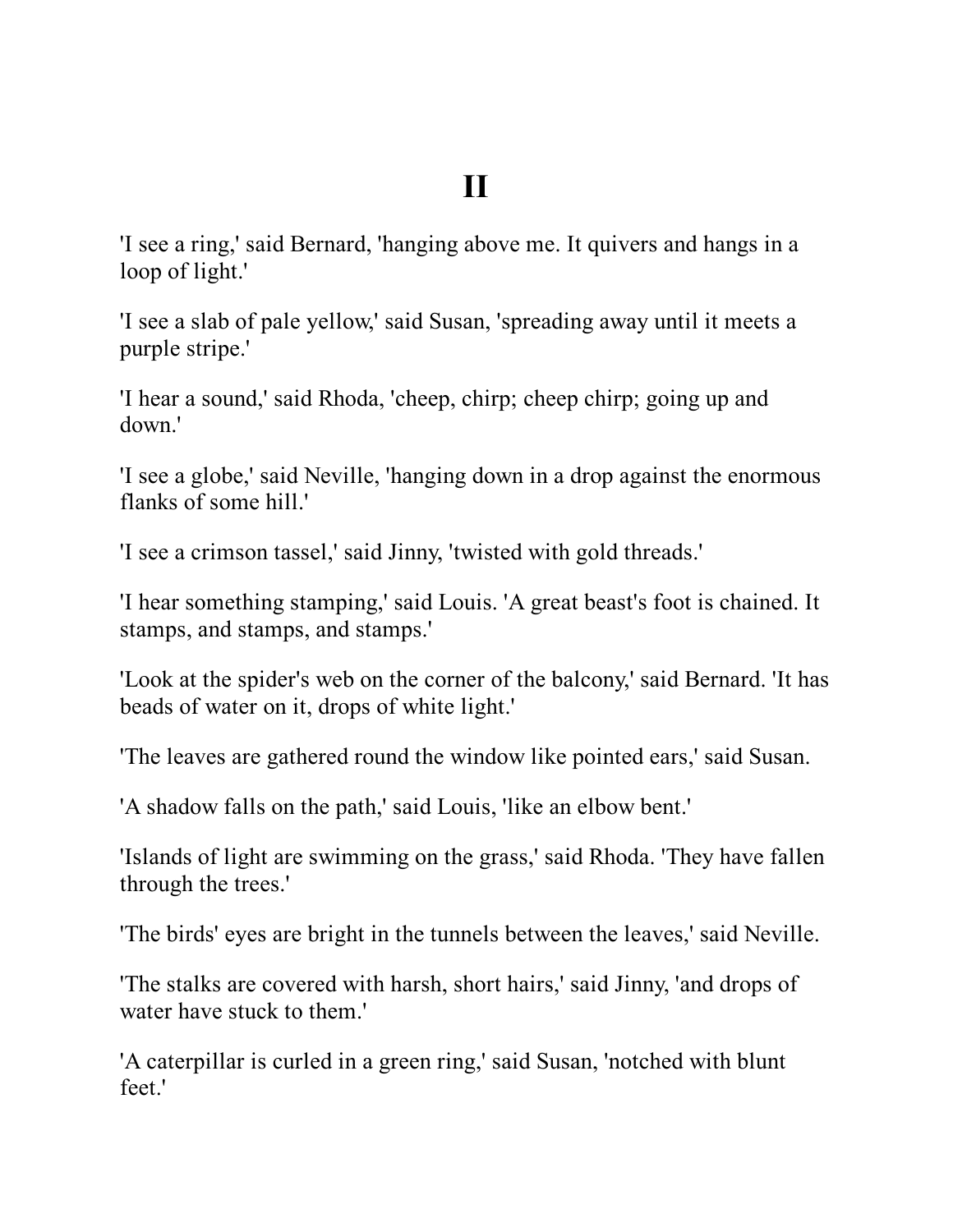'The grey-shelled snail draws across the path and flattens the blades behind him,' said Rhoda.

'And burning lights from the window-panes flash in and out on the grasses,' said Louis.

'Stones are cold to my feet,' said Neville. 'I feel each one, round or pointed, separately.'

'The back of my hand burns,' said Jinny, 'but the palm is clammy and damp with dew'

'Now the cock crows like a spurt of hard, red water in the white tide,' said Bernard.

'Birds are singing up and down and in and out all round us,' said Susan.

'The beast stamps; the elephant with its foot chained; the great brute on the beach stamps,' said Louis.

'Look at the house,' said Jinny, 'with all its windows white with blinds.'

'Cold water begins to run from the scullery tap,' said Rhoda, 'over the mackerel in the bowl.'

'The walls are cracked with gold cracks,' said Bernard, 'and there are blue, finger-shaped shadows of leaves beneath the windows.'

'Now Mrs Constable pulls up her thick black stockings,' said Susan.

'When the smoke rises, sleep curls off the roof like a mist,' said Louis.

'The birds sang in chorus first,' said Rhoda. 'Now the scullery door is unbarred. Off they fly. Off they fly like a fling of seed. But one sings by the bedroom window alone.'

'Bubbles form on the floor of the saucepan,' said Jinny. 'Then they rise, quicker and quicker, in a silver chain to the top.'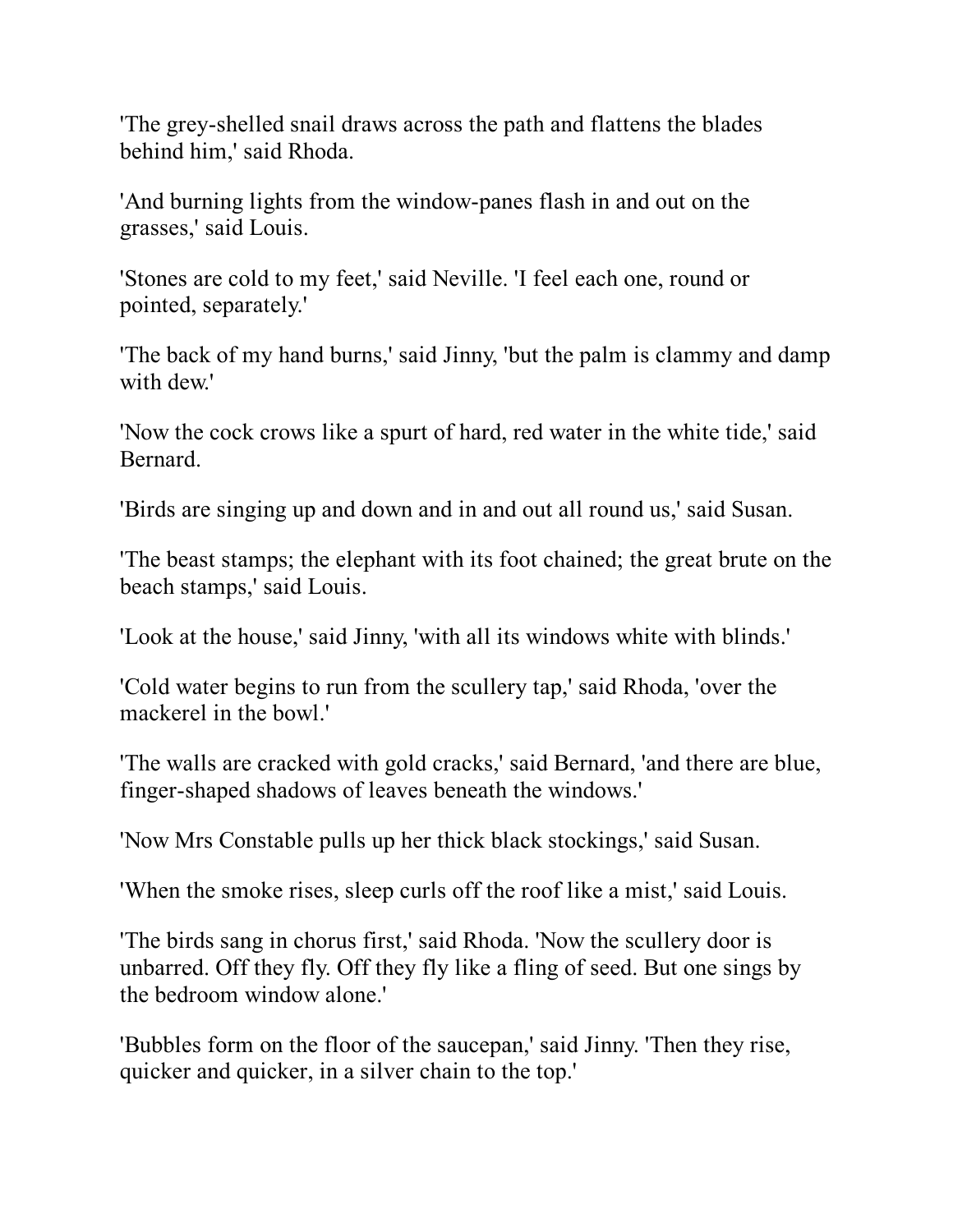'Now Billy scrapes the fish-scales with a jagged knife on to a wooden board,' said Neville.

'The dining-room window is dark blue now,' said Bernard, 'and the air ripples above the chimneys.'

'A swallow is perched on the lightning-conductor,' said Susan. 'And Biddy has smacked down the bucket on the kitchen flags.'

'That is the first stroke of the church bell,' said Louis. 'Then the others follow; one, two; one, two; one, two.'

'Look at the table-cloth, flying white along the table,' said Rhoda. 'Now there are rounds of white china, and silver streaks beside each plate.'

'Suddenly a bee booms in my ear,' said Neville. 'It is here; it is past.'

'I burn, I shiver,' said Jinny, 'out of this sun, into this shadow.'

'Now they have all gone,' said Louis. 'I am alone. They have gone into the house for breakfast, and I am left standing by the wall among the flowers. It is very early, before lessons. Flower after flower is specked on the depths of green. The petals are harlequins. Stalks rise from the black hollows beneath. The flowers swim like fish made of light upon the dark, green waters. I hold a stalk in my hand. I am the stalk. My roots go down to the depths of the world, through earth dry with brick, and damp earth, through veins of lead and silver. I am all fibre. All tremors shake me, and the weight of the earth is pressed to my ribs. Up here my eyes are green leaves, unseeing. I am a boy in grey flannels with a belt fastened by a brass snake up here. Down there my eyes are the lidless eyes of a stone figure in a desert by the Nile. I see women passing with red pitchers to the river; I see camels swaying and men in turbans. I hear tramplings, tremblings, stirrings round me.

'Up here Bernard, Neville, Jinny and Susan (but not Rhoda) skim the flower-beds with their nets. They skim the butterflies from the nodding tops of the flowers. They brush the surface of the world. Their nets are full of fluttering wings. "Louis! Louis! Louis!" they shout. But they cannot see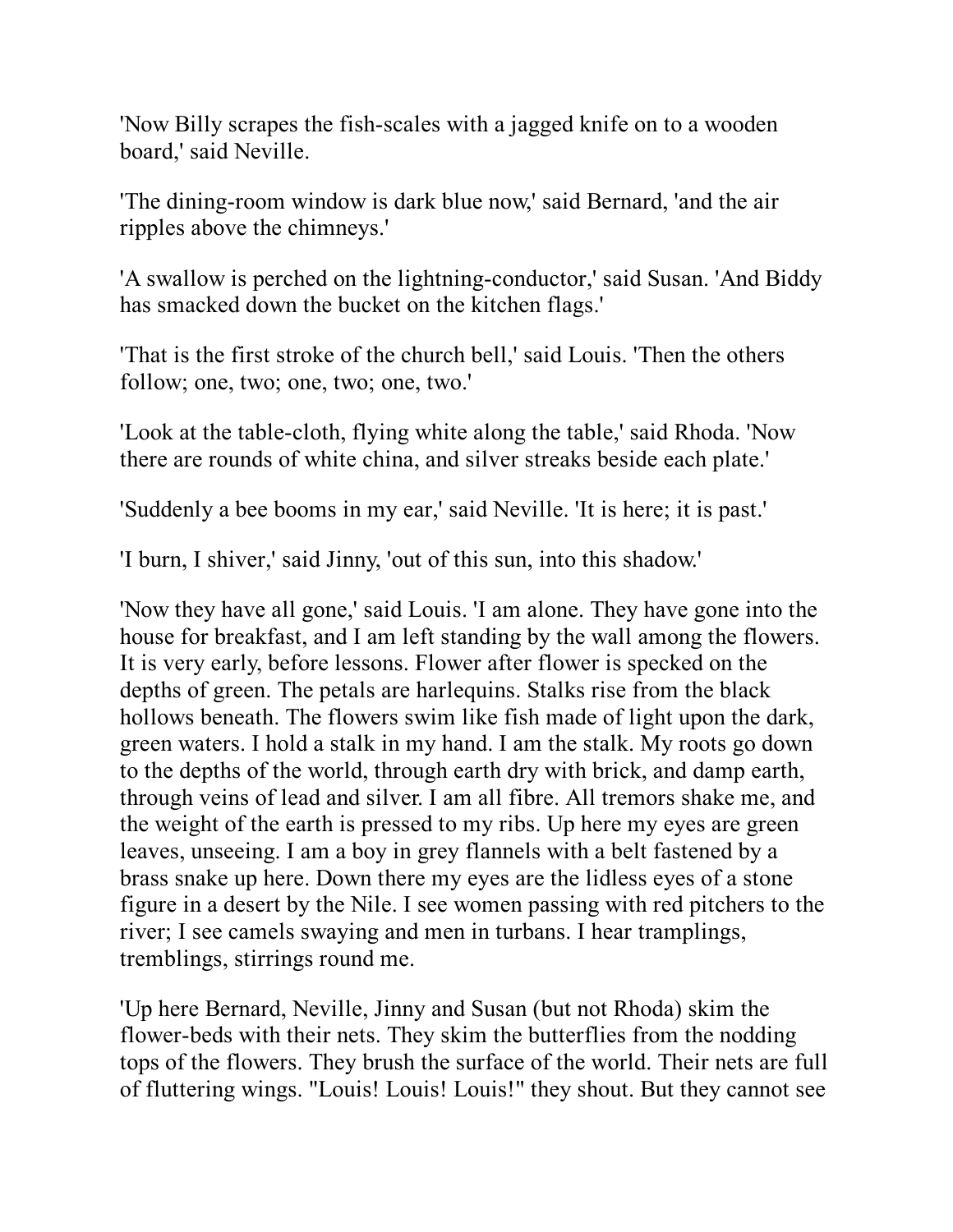me. I am on the other side of the hedge. There are only little eye-holes among the leaves. Oh Lord, let them pass. Lord, let them lay their butterflies on a pocket-handkerchief on the gravel. Let them count out their tortoise-shells, their red admirals and cabbage whites. But let me be unseen. I am green as a yew tree in the shade of the hedge. My hair is made of leaves. I am rooted to the middle of the earth. My body is a stalk. I press the stalk. A drop oozes from the hole at the mouth and slowly, thickly, grows larger and larger. Now something pink passes the eyehole. Now an eye-beam is slid through the chink. Its beam strikes me. I am a boy in a grey flannel suit. She has found me. I am struck on the nape of the neck. She has kissed me. All is shattered.'

'I was running,' said Jinny, 'after breakfast. I saw leaves moving in a hole in the hedge. I thought "That is a bird on its nest." I parted them and looked; but there was no bird on a nest. The leaves went on moving. I was frightened. I ran past Susan, past Rhoda, and Neville and Bernard in the tool-house talking. I cried as I ran, faster and faster. What moved the leaves? What moves my heart, my legs? And I dashed in here, seeing you green as a bush, like a branch, very still, Louis, with your eyes fixed. "Is he dead?" I thought, and kissed you, with my heart jumping under my pink frock like the leaves, which go on moving, though there is nothing to move them. Now I smell geraniums; I smell earth mould. I dance. I ripple. I am thrown over you like a net of light. I lie quivering flung over you.'

'Through the chink in the hedge,' said Susan, 'I saw her kiss him. I raised my head from my flower-pot and looked through a chink in the hedge. I saw her kiss him. I saw them, Jinny and Louis, kissing. Now I will wrap my agony inside my pocket-handkerchief. It shall be screwed tight into a ball. I will go to the beech wood alone, before lessons. I will not sit at a table, doing sums. I will not sit next Jinny and next Louis. I will take my anguish and lay it upon the roots under the beech trees. I will examine it and take it between my fingers. They will not find me. I shall eat nuts and peer for eggs through the brambles and my hair will be matted and I shall sleep under hedges and drink water from ditches and die there.'

'Susan has passed us,' said Bernard. 'She has passed the tool-house door with her handkerchief screwed into a ball. She was not crying, but her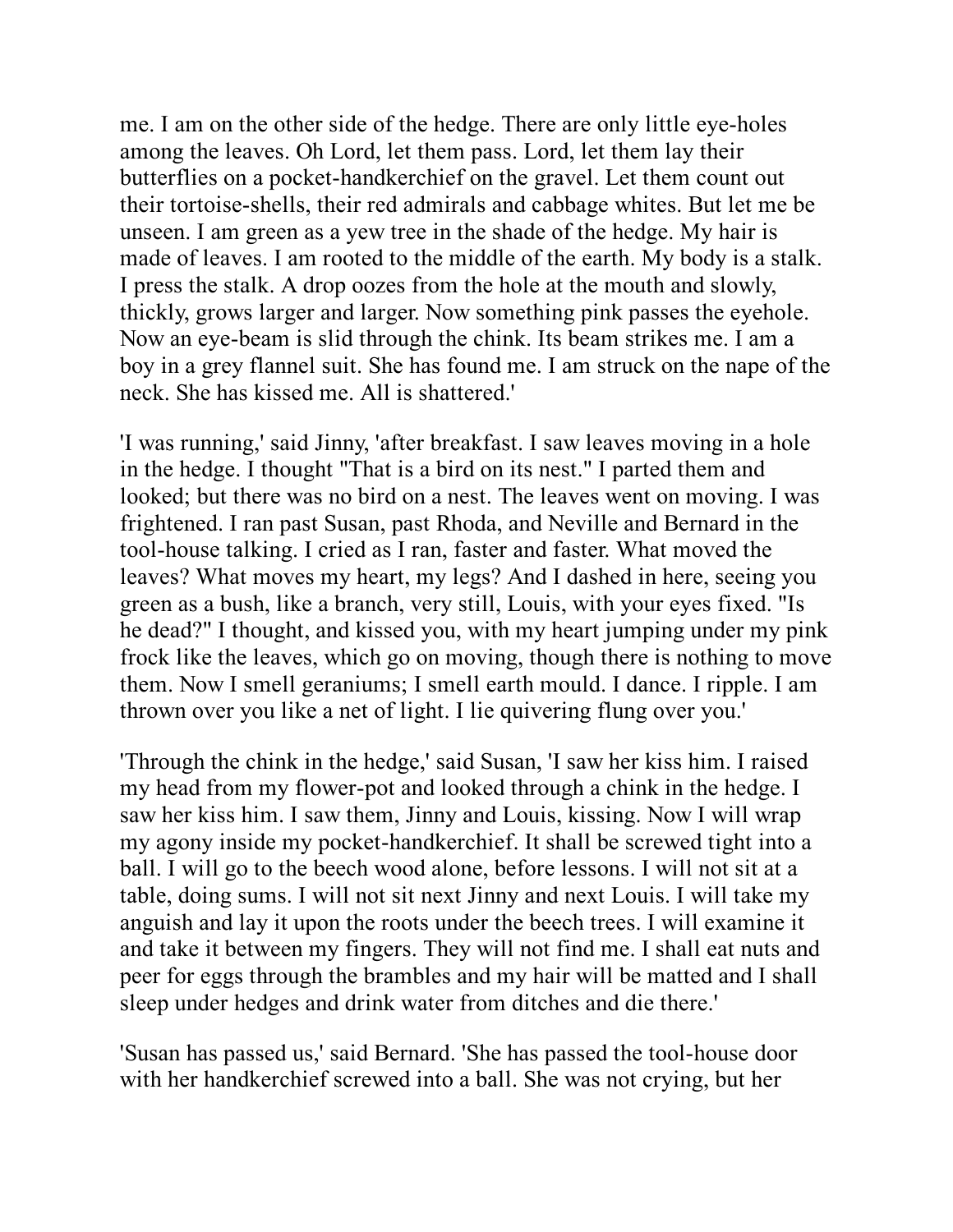eyes, which are so beautiful, were narrow as cats' eyes before they spring. I shall follow her, Neville. I shall go gently behind her, to be at hand, with my curiosity, to comfort her when she bursts out in a rage and thinks, "I am alone."

'Now she walks across the field with a swing, nonchalantly, to deceive us. Then she comes to the dip; she thinks she is unseen; she begins to run with her fists clenched in front of her. Her nails meet in the ball of her pockethandkerchief. She is making for the beech woods out of the light. She spreads her arms as she comes to them and takes to the shade like a swimmer. But she is blind after the light and trips and flings herself down on the roots under the trees, where the light seems to pant in and out, in and out. The branches heave up and down. There is agitation and trouble here. There is gloom. The light is fitful. There is anguish here. The roots make a skeleton on the ground, with dead leaves heaped in the angles. Susan has spread her anguish out. Her pocket-handkerchief is laid on the roots of the beech trees and she sobs, sitting crumpled where she has fallen.'

'I saw her kiss him,' said Susan. 'I looked between the leaves and saw her. She danced in flecked with diamonds light as dust. And I am squat, Bernard, I am short. I have eyes that look close to the ground and see insects in the grass. The yellow warmth in my side turned to stone when I saw Jinny kiss Louis. I shall eat grass and die in a ditch in the brown water where dead leaves have rotted.'

'I saw you go,' said Bernard. 'As you passed the door of the tool-house I heard you cry "I am unhappy." I put down my knife. I was making boats out of firewood with Neville. And my hair is untidy, because when Mrs Constable told me to brush it there was a fly in a web, and I asked, "Shall I free the fly? Shall I let the fly be eaten?" So I am late always. My hair is unbrushed and these chips of wood stick in it. When I heard you cry I followed you, and saw you put down your handkerchief, screwed up, with its rage, with its hate, knotted in it. But soon that will cease. Our bodies are close now. You hear me breathe. You see the beetle too carrying off a leaf on its back. It runs this way, then that way, so that even your desire while you watch the beetle, to possess one single thing (it is Louis now)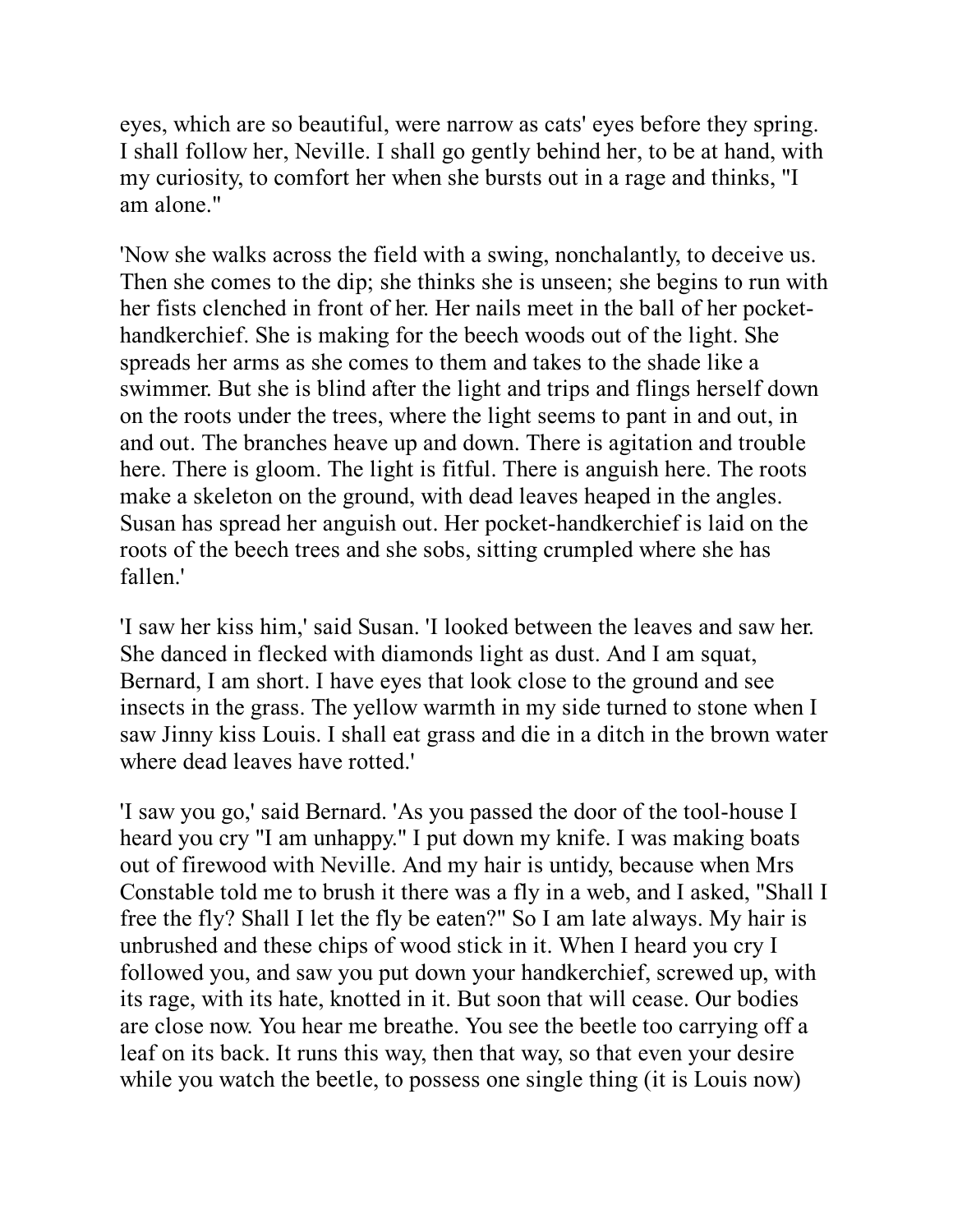must waver, like the light in and out of the beech leaves; and then words, moving darkly, in the depths of your mind will break up this knot of hardness, screwed in your pocket-handkerchief.'

'I love,' said Susan, 'and I hate. I desire one thing only. My eyes are hard. Jinny's eyes break into a thousand lights. Rhoda's are like those pale flowers to which moths come in the evening. Yours grow full and brim and never break. But I am already set on my pursuit. I see insects in the grass. Though my mother still knits white socks for me and hems pinafores and I am a child, I love and I hate.'

'But when we sit together, close,' said Bernard, 'we melt into each other with phrases. We are edged with mist. We make an unsubstantial territory.'

'I see the beetle,' said Susan. 'It is black, I see; it is green, I see; I am tied down with single words. But you wander off; you slip away; you rise up higher, with words and words in phrases.'

'Now,' said Bernard, 'let us explore. There is the white house lying among the trees. It lies down there ever so far beneath us. We shall sink like swimmers just touching the ground with the tips of their toes. We shall sink through the green air of the leaves, Susan. We sink as we run. The waves close over us, the beech leaves meet above our heads. There is the stable clock with its gilt hands shining. Those are the flats and heights of the roofs of the great house. There is the stable-boy clattering in the yard in rubber boots. That is Elvedon.

'Now we have fallen through the tree-tops to the earth. The air no longer rolls its long, unhappy, purple waves over us. We touch earth; we tread ground. That is the close-clipped hedge of the ladies' garden. There they walk at noon, with scissors, clipping roses. Now we are in the ringed wood with the wall round it. This is Elvedon. I have seen signposts at the crossroads with one arm pointing "To Elvedon". No one has been there. The ferns smell very strong, and there are red funguses growing beneath them. Now we wake the sleeping daws who have never seen a human form; now we tread on rotten oak apples, red with age and slippery. There is a ring of wall round this wood; nobody comes here. Listen! That is the flop of a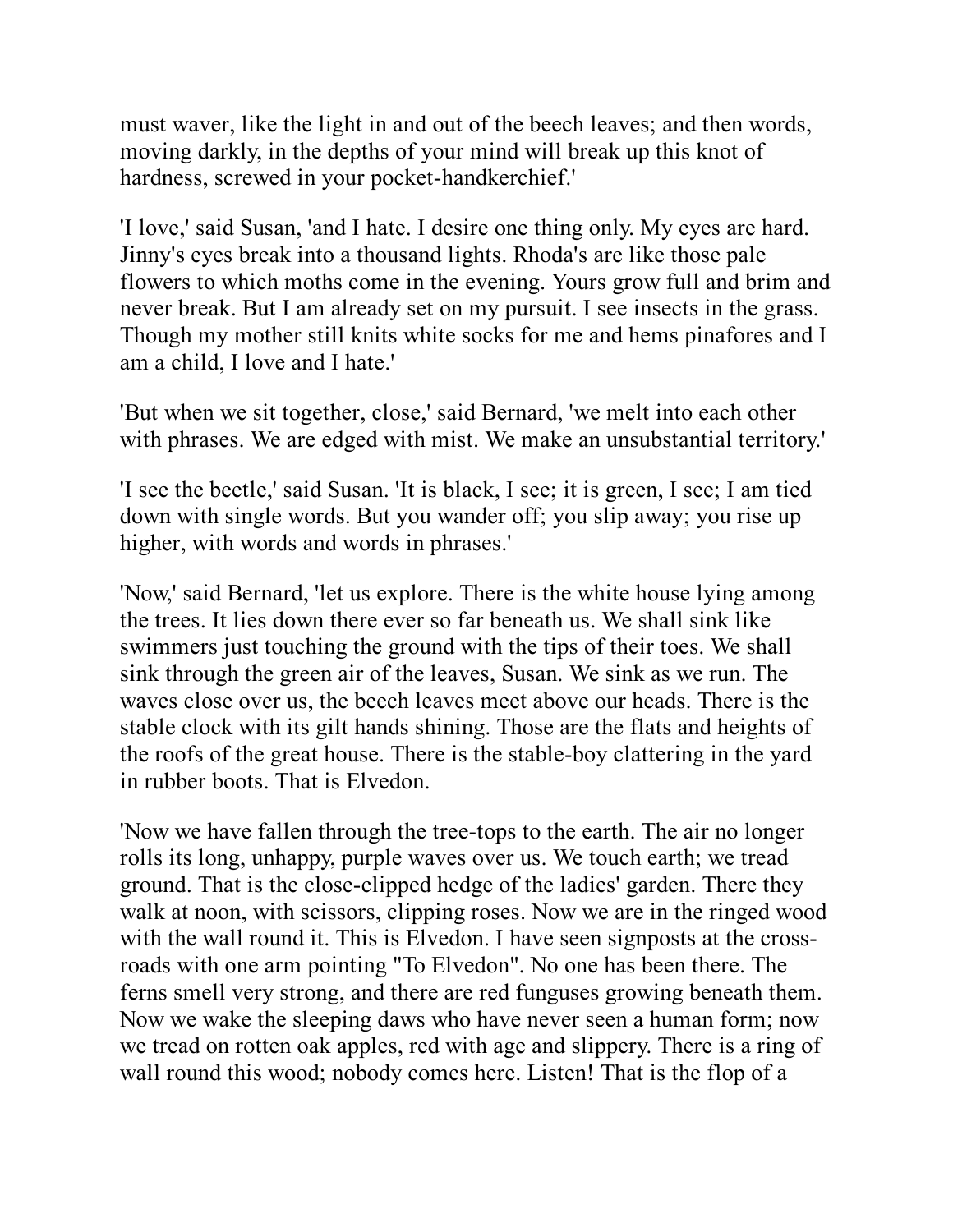giant toad in the undergrowth; that is the patter of some primeval fir-cone falling to rot among the ferns.

'Put your foot on this brick. Look over the wall. That is Elvedon. The lady sits between the two long windows, writing. The gardeners sweep the lawn with giant brooms. We are the first to come here. We are the discoverers of an unknown land. Do not stir; if the gardeners saw us they would shoot us. We should be nailed like stoats to the stable door. Look! Do not move. Grasp the ferns tight on the top of the wall.'

'I see the lady writing. I see the gardeners sweeping,' said Susan. 'If we died here, nobody would bury us.'

'Run!' said Bernard. 'Run! The gardener with the black beard has seen us! We shall be shot! We shall be shot like jays and pinned to the wall! We are in a hostile country. We must escape to the beech wood. We must hide under the trees. I turned a twig as we came. There is a secret path. Bend as low as you can. Follow without looking back. They will think we are foxes. Run!

'Now we are safe. Now we can stand upright again. Now we can stretch our arms in this high canopy, in this vast wood. I hear nothing. That is only the murmur of the waves in the air. That is a wood-pigeon breaking cover in the tops of the beech trees. The pigeon beats the air; the pigeon beats the air with wooden wings.'

'Now you trail away,' said Susan, 'making phrases. Now you mount like an air-ball's string, higher and higher through the layers of the leaves, out of reach. Now you lag. Now you tug at my skirts, looking back, making phrases. You have escaped me. Here is the garden. Here is the hedge. Here is Rhoda on the path rocking petals to and fro in her brown basin.'

'All my ships are white,' said Rhoda. 'I do not want red petals of hollyhocks or geranium. I want white petals that float when I tip the basin up. I have a fleet now swimming from shore to shore. I will drop a twig in as a raft for a drowning sailor. I will drop a stone in and see bubbles rise from the depths of the sea. Neville has gone and Susan has gone; Jinny is in the kitchen garden picking currants with Louis perhaps. I have a short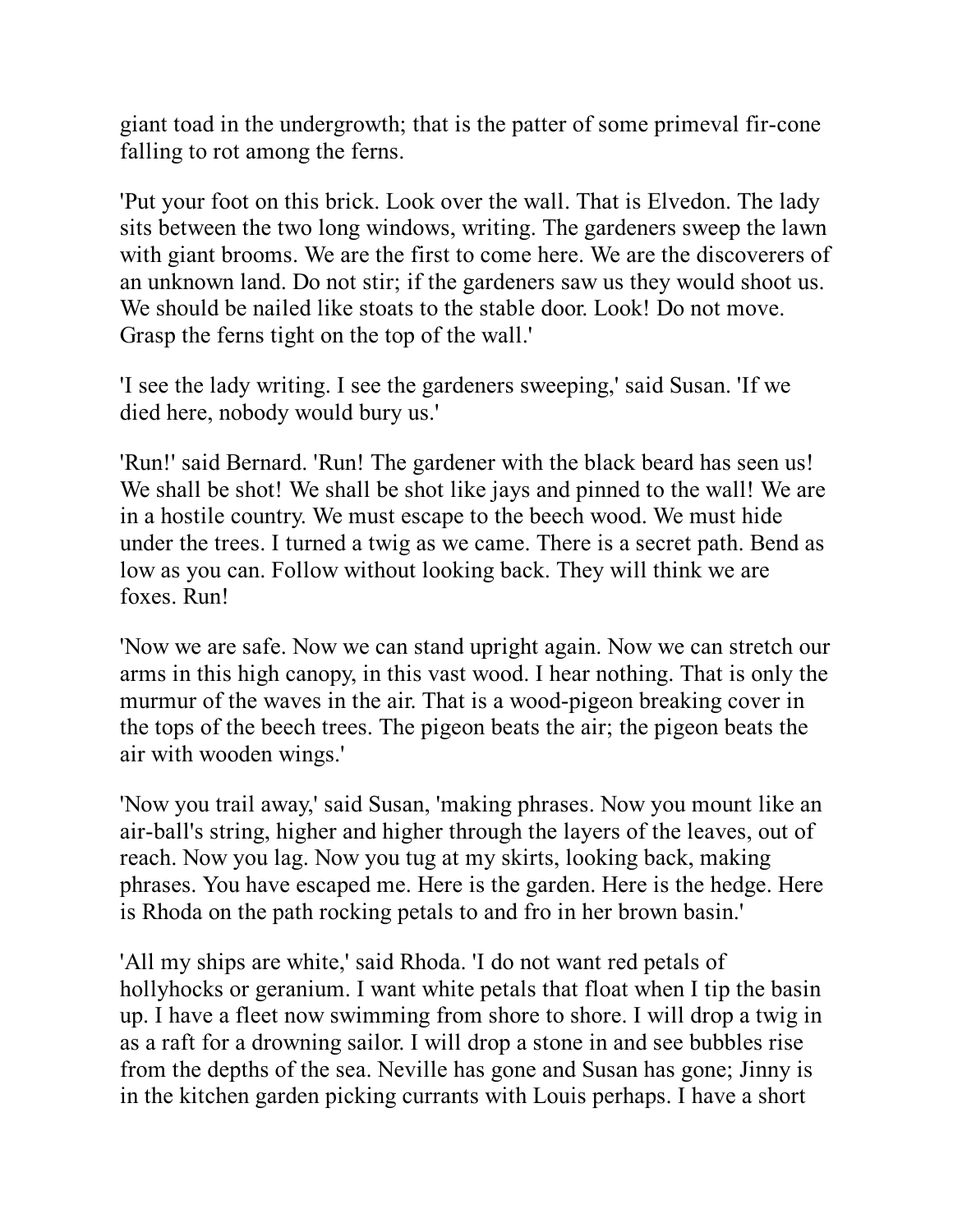time alone, while Miss Hudson spreads our copy-books on the schoolroom table. I have a short space of freedom. I have picked all the fallen petals and made them swim. I have put raindrops in some. I will plant a lighthouse here, a head of Sweet Alice. And I will now rock the brown basin from side to side so that my ships may ride the waves. Some will founder. Some will dash themselves against the cliffs. One sails alone. That is my ship. It sails into icy caverns where the sea-bear barks and stalactites swing green chains. The waves rise; their crests curl; look at the lights on the mastheads. They have scattered, they have foundered, all except my ship, which mounts the wave and sweeps before the gale and reaches the islands where the parrots chatter and the creepers … '

'Where is Bernard?' said Neville. 'He has my knife. We were in the toolshed making boats, and Susan came past the door. And Bernard dropped his boat and went after her taking my knife, the sharp one that cuts the keel. He is like a dangling wire, a broken bell-pull, always twangling. He is like the seaweed hung outside the window, damp now, now dry. He leaves me in the lurch; he follows Susan; and if Susan cries he will take my knife and tell her stories. The big blade is an emperor; the broken blade a Negro. I hate dangling things; I hate dampish things. I hate wandering and mixing things together. Now the bell rings and we shall be late. Now we must drop our toys. Now we must go in together. The copybooks are laid out side by side on the green baize table.'

'I will not conjugate the verb,' said Louis, 'until Bernard has said it. My father is a banker in Brisbane and I speak with an Australian accent. I will wait and copy Bernard. He is English. They are all English. Susan's father is a clergyman. Rhoda has no father. Bernard and Neville are the sons of gentlemen. Jinny lives with her grandmother in London. Now they suck their pens. Now they twist their copy-books, and, looking sideways at Miss Hudson, count the purple buttons on her bodice. Bernard has a chip in his hair. Susan has a red look in her eyes. Both are flushed. But I am pale; I am neat, and my knickerbockers are drawn together by a belt with a brass snake. I know the lesson by heart. I know more than they will ever know. I knew my cases and my genders; I could know everything in the world if I wished. But I do not wish to come to the top and say my lesson. My roots are threaded, like fibres in a flower-pot, round and round about the world.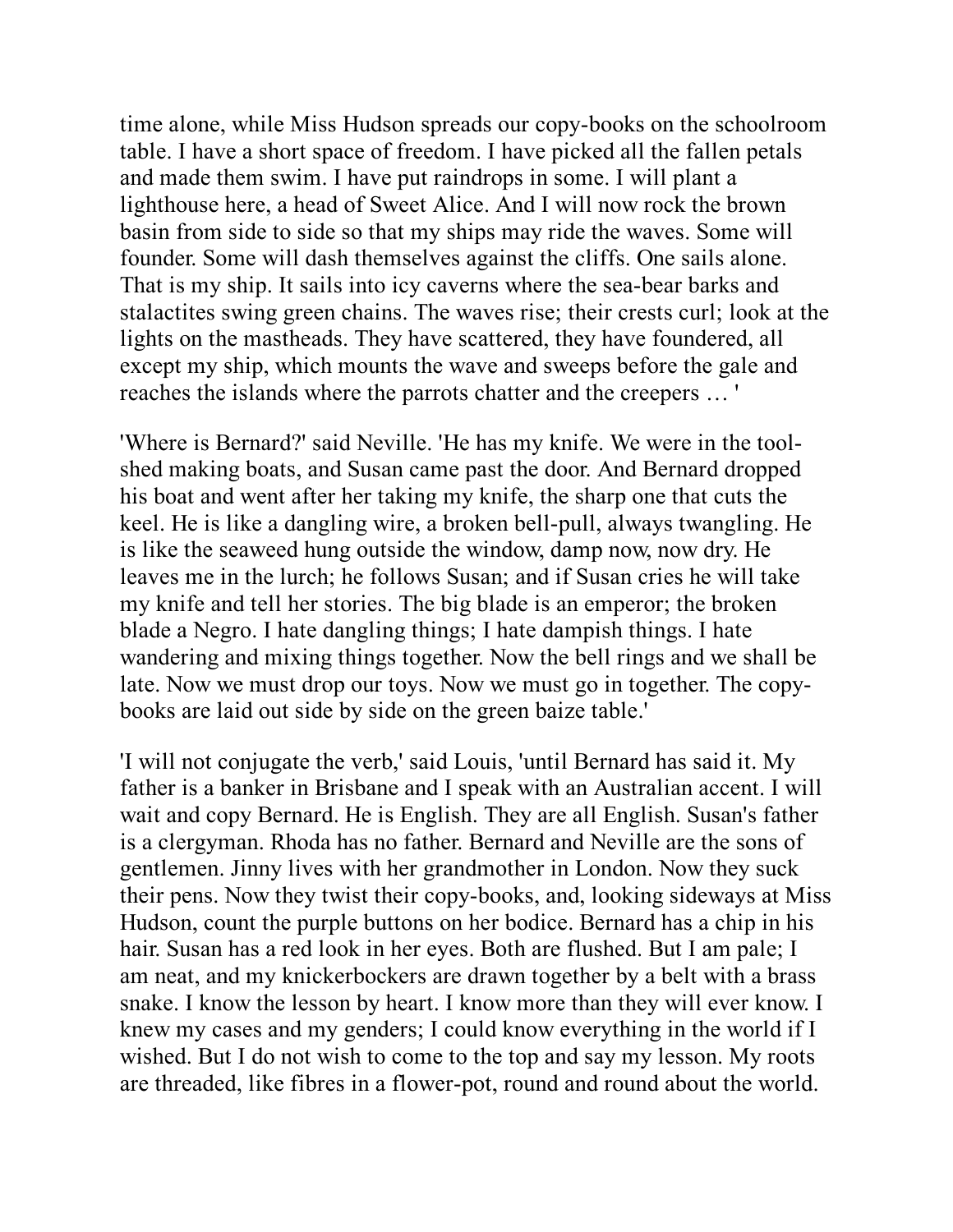I do not wish to come to the top and live in the light of this great clock, yellow-faced, which ticks and ticks. Jinny and Susan, Bernard and Neville bind themselves into a thong with which to lash me. They laugh at my neatness, at my Australian accent. I will now try to imitate Bernard softly lisping Latin.'

'Those are white words,' said Susan, 'like stones one picks up by the seashore.'

'They flick their tails right and left as I speak them,' said Bernard. 'They wag their tails; they flick their tails; they move through the air in flocks, now this way, now that way, moving all together, now dividing, now coming together.'

'Those are yellow words, those are fiery words,' said Jinny. 'I should like a fiery dress, a yellow dress, a fulvous dress to wear in the evening.'

'Each tense,' said Neville, 'means differently. There is an order in this world; there are distinctions, there are differences in this world, upon whose verge I step. For this is only a beginning.'

'Now Miss Hudson,' said Rhoda, 'has shut the book. Now the terror is beginning. Now taking her lump of chalk she draws figures, six, seven, eight, and then a cross and then a line on the blackboard. What is the answer? The others look; they look with understanding. Louis writes; Susan writes; Neville writes; Jinny writes; even Bernard has now begun to write. But I cannot write. I see only figures. The others are handing in their answers, one by one. Now it is my turn. But I have no answer. The others are allowed to go. They slam the door. Miss Hudson goes. I am left alone to find an answer. The figures mean nothing now. Meaning has gone. The clock ticks. The two hands are convoys marching through a desert. The black bars on the clock face are green oases. The long hand has marched ahead to find water. The other, painfully stumbles among hot stones in the desert. It will die in the desert. The kitchen door slams. Wild dogs bark far away. Look, the loop of the figure is beginning to fill with time; it holds the world in it. I begin to draw a figure and the world is looped in it, and I myself am outside the loop; which I now join—so—and seal up, and make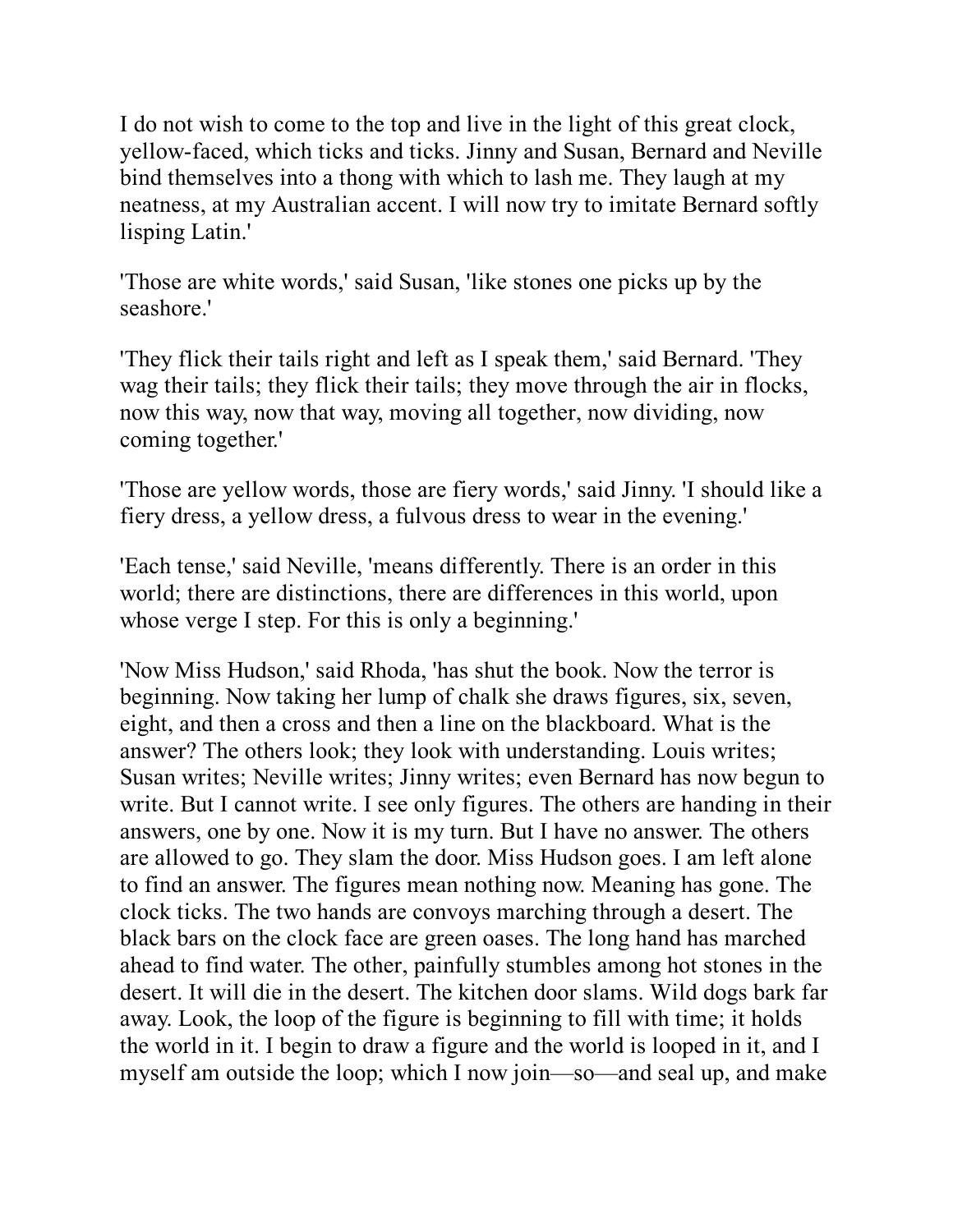entire. The world is entire, and I am outside of it, crying, "Oh save me, from being blown for ever outside the loop of time!"'

'There Rhoda sits staring at the blackboard,' said Louis, 'in the schoolroom, while we ramble off, picking here a bit of thyme, pinching here a leaf of southernwood while Bernard tells a story. Her shoulderblades meet across her back like the wings of a small butterfly. And as she stares at the chalk figures, her mind lodges in those white circles, it steps through those white loops into emptiness, alone. They have no meaning for her. She has no answer for them. She has no body as the others have. And I, who speak with an Australian accent, whose father is a banker in Brisbane, do not fear her as I fear the others.'

'Let us now crawl,' said Bernard, 'under the canopy of the currant leaves, and tell stories. Let us inhabit the underworld. Let us take possession of our secret territory, which is lit by pendant currants like candelabra, shining red on one side, black on the other. Here, Jinny, if we curl up close, we can sit under the canopy of the currant leaves and watch the censers swing. This is our universe. The others pass down the carriage-drive. The skirts of Miss Hudson and Miss Curry sweep by like candle extinguishers. Those are Susan's white socks. Those are Louis' neat sand-shoes firmly printing the gravel. Here come warm gusts of decomposing leaves, of rotting vegetation. We are in a swamp now; in a malarial jungle. There is an elephant white with maggots, killed by an arrow shot dead in its eye. The bright eyes of hopping birds—eagles, vultures—are apparent. They take us for fallen trees. They pick at a worm—that is a hooded cobra—and leave it with a festering brown scar to be mauled by lions. This is our world, lit with crescents and stars of light; and great petals half transparent block the openings like purple windows. Everything is strange. Things are huge and very small. The stalks of flowers are thick as oak trees. Leaves are high as the domes of vast cathedrals. We are giants, lying here, who can make forests quiver.'

'This is here,' said Jinny, 'this is now. But soon we shall go. Soon Miss Curry will blow her whistle. We shall walk. We shall part. You will go to school. You will have masters wearing crosses with white ties. I shall have a mistress in a school on the East Coast who sits under a portrait of Queen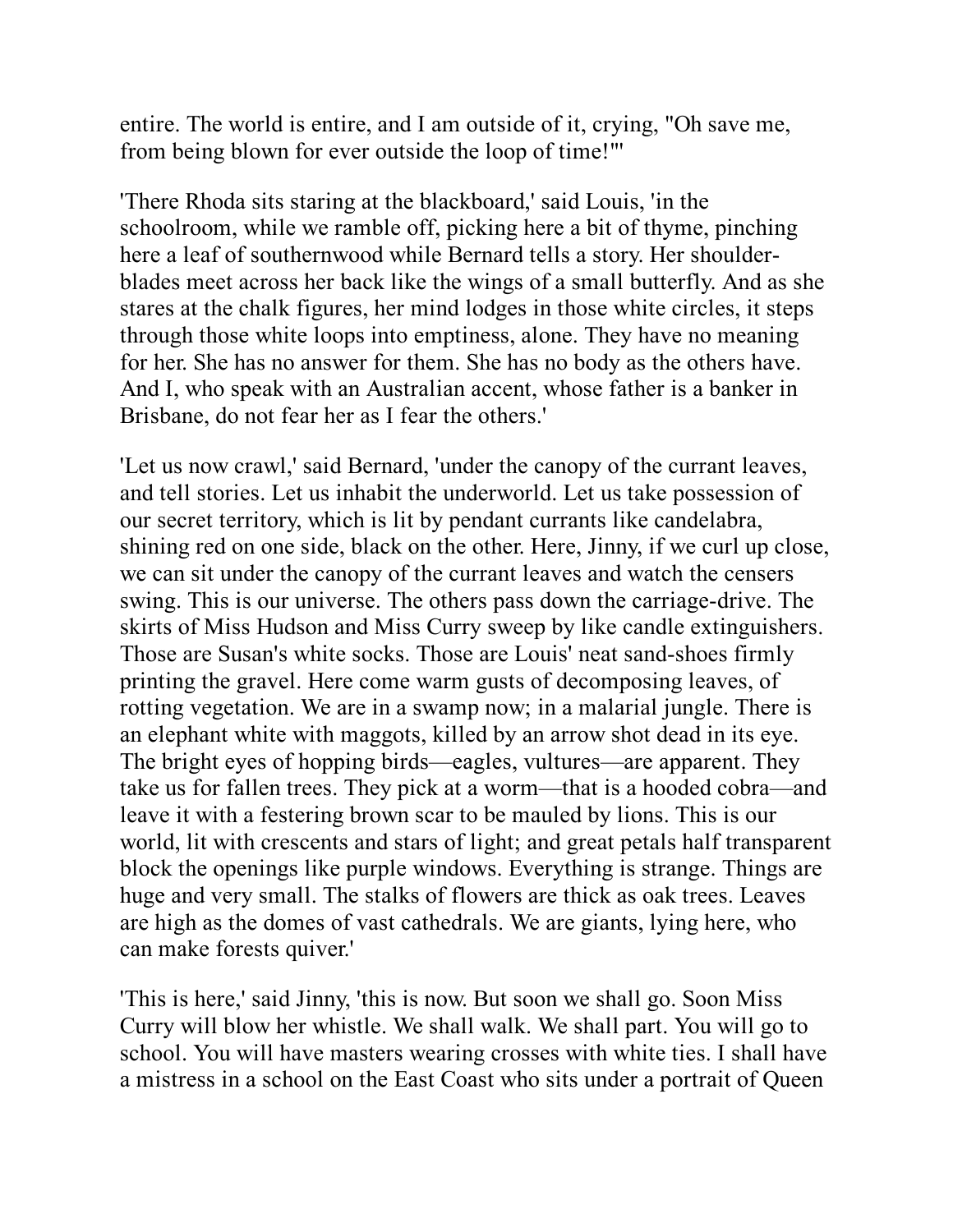Alexandra. That is where I am going, and Susan and Rhoda. This is only here; this is only now. Now we lie under the currant bushes and every time the breeze stirs we are mottled all over. My hand is like a snake's skin. My knees are pink floating islands. Your face is like an apple tree netted under.'

'The heat is going,' said Bernard, 'from the Jungle. The leaves flap black wings over us. Miss Curry has blown her whistle on the terrace. We must creep out from the awning of the currant leaves and stand upright. There are twigs in your hair, Jinny. There is a green caterpillar on your neck. We must form, two by two. Miss Curry is taking us for a brisk walk, while Miss Hudson sits at her desk settling her accounts.'

'It is dull,' said Jinny, 'walking along the high road with no windows to look at, with no bleared eyes of blue glass let into the pavement.'

'We must form into pairs,' said Susan, 'and walk in order, not shuffling our feet, not lagging, with Louis going first to lead us, because Louis is alert and not a wool-gatherer.'

'Since I am supposed,' said Neville, 'to be too delicate to go with them, since I get so easily tired and then am sick, I will use this hour of solitude, this reprieve from conversation, to coast round the purlieus of the house and recover, if I can, by standing on the same stair half-way up the landing, what I felt when I heard about the dead man through the swingdoor last night when cook was shoving in and out the dampers. He was found with his throat cut. The apple-tree leaves became fixed in the sky; the moon glared; I was unable to lift my foot up the stair. He was found in the gutter. His blood gurgled down the gutter. His jowl was white as a dead codfish. I shall call this stricture, this rigidity, "death among the apple trees" for ever. There were the floating, pale-grey clouds; and the immitigable tree; the implacable tree with its greaved silver bark. The ripple of my life was unavailing. I was unable to pass by. There was an obstacle. "I cannot surmount this unintelligible obstacle," I said. And the others passed on. But we are doomed, all of us, by the apple trees, by the immitigable tree which we cannot pass.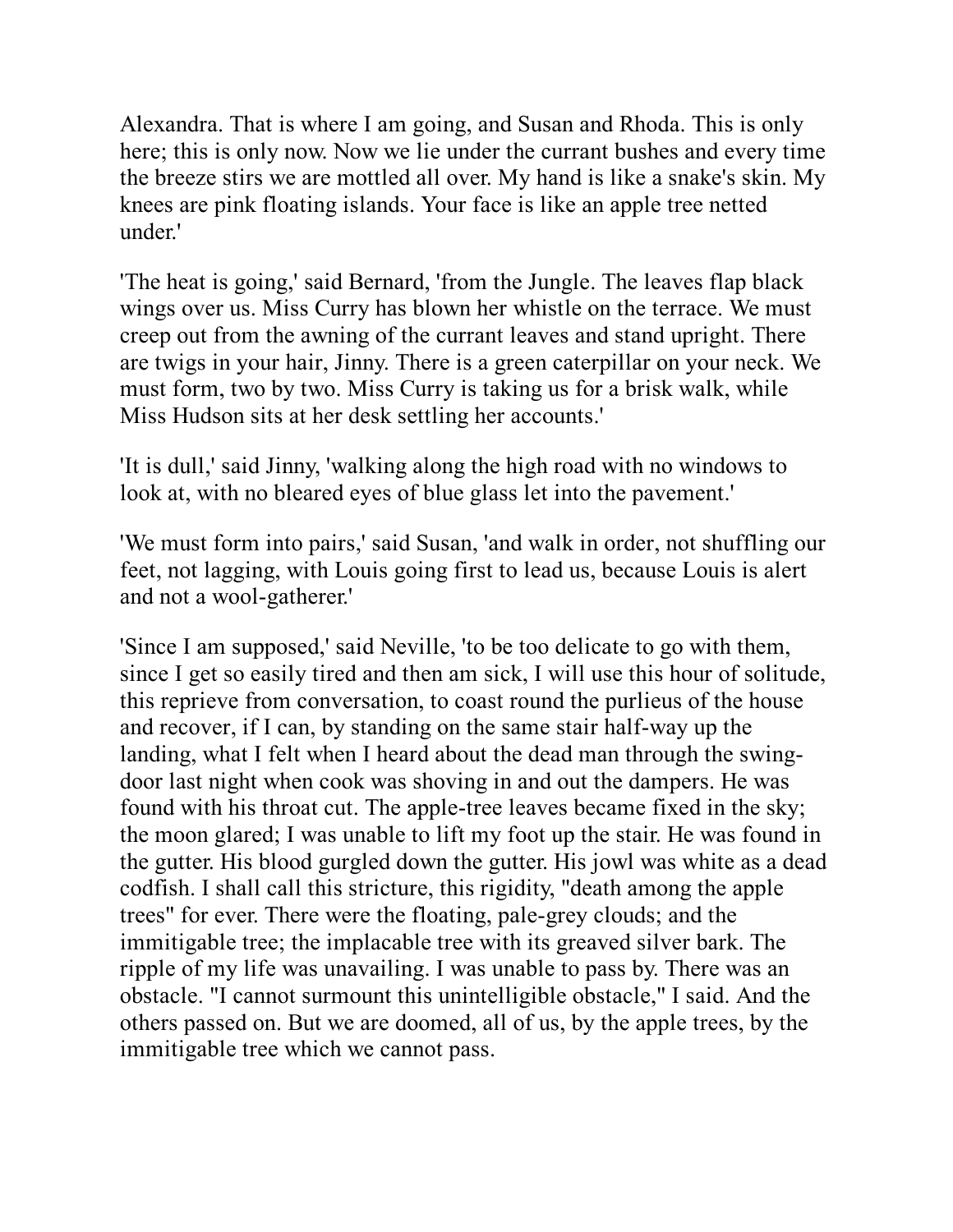'Now the stricture and rigidity are over; and I will continue to make my survey of the purlieus of the house in the late afternoon, in the sunset, when the sun makes oleaginous spots on the linoleum, and a crack of light kneels on the wall, making the chair legs look broken.'

'I saw Florrie in the kitchen garden,' said Susan, 'as we came back from our walk, with the washing blown out round her, the pyjamas, the drawers, the night-gowns blown tight. And Ernest kissed her. He was in his green baize apron, cleaning silver; and his mouth was sucked like a purse in wrinkles and he seized her with the pyjamas blown out hard between them. He was blind as a bull, and she swooned in anguish, only little veins streaking her white cheeks red. Now though they pass plates of bread and butter and cups of milk at tea-time I see a crack in the earth and hot steam hisses up; and the urn roars as Ernest roared, and I am blown out hard like the pyjamas, even while my teeth meet in the soft bread and butter, and I lap the sweet milk. I am not afraid of heat, nor of the frozen winter. Rhoda dreams, sucking a crust soaked in milk; Louis regards the wall opposite with snail-green eyes; Bernard moulds his bread into pellets and calls them "people". Neville with his clean and decisive ways has finished. He has rolled his napkin and slipped it through the silver ring. Jinny spins her fingers on the table-cloth, as if they were dancing in the sunshine, pirouetting. But I am not afraid of the heat or of the frozen winter.'

'Now,' said Louis, 'we all rise; we all stand up. Miss Curry spreads wide the black book on the harmonium. It is difficult not to weep as we sing, as we pray that God may keep us safe while we sleep, calling ourselves little children. When we are sad and trembling with apprehension it is sweet to sing together, leaning slightly, I towards Susan, Susan towards Bernard, clasping hands, afraid of much, I of my accent, Rhoda of figures; yet resolute to conquer.'

'We troop upstairs like ponies,' said Bernard, 'stamping, clattering one behind another to take our turns in the bathroom. We buffet, we tussle, we spring up and down on the hard, white beds. My turn has come. I come now.

'Mrs Constable, girt in a bath-towel, takes her lemon-coloured sponge and soaks it in water; it turns chocolate-brown; it drips; and, holding it high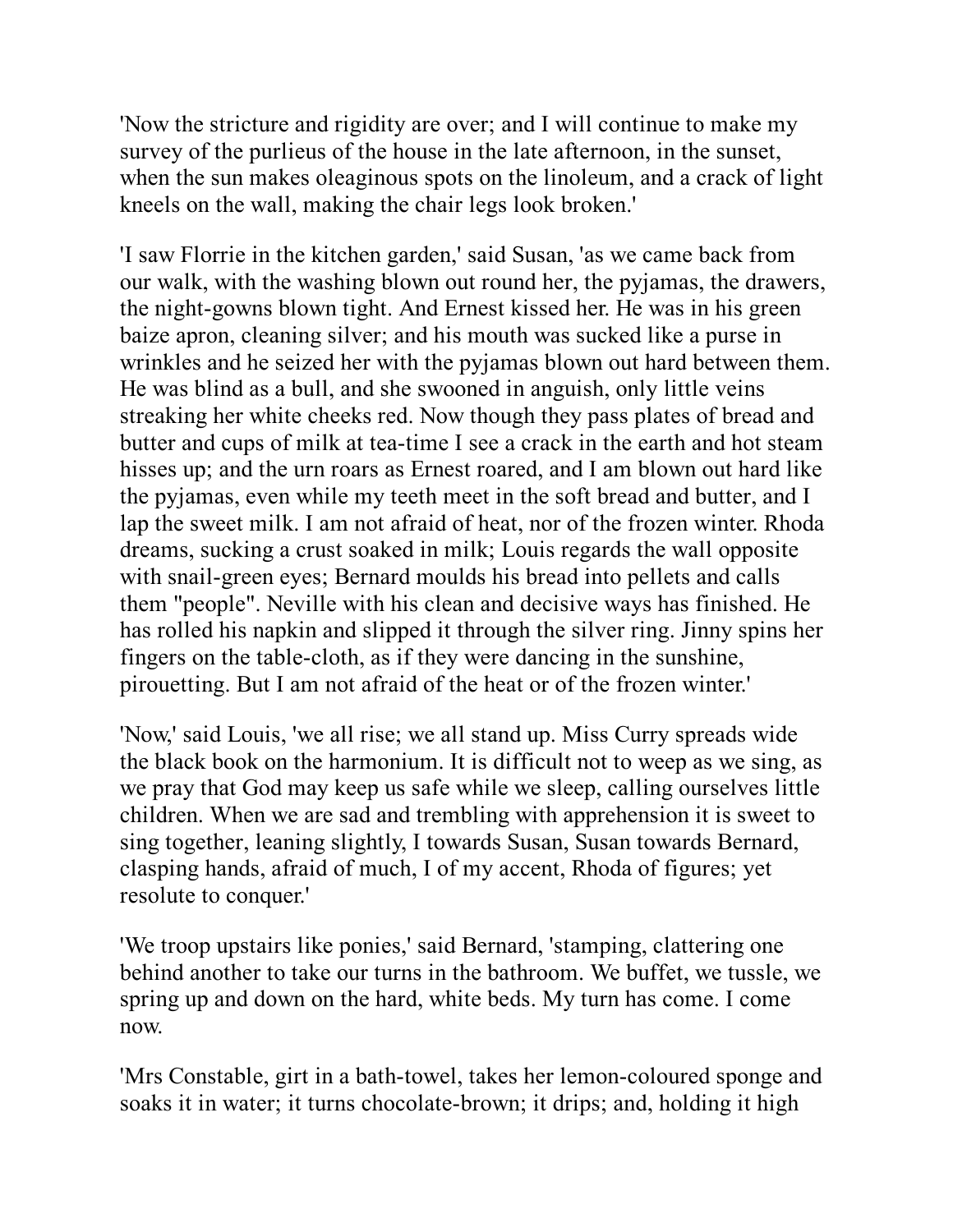above me, shivering beneath her, she squeezes it. Water pours down the runnel of my spine. Bright arrows of sensation shoot on either side. I am covered with warm flesh. My dry crannies are wetted; my cold body is warmed; it is sluiced and gleaming. Water descends and sheets me like an eel. Now hot towels envelop me, and their roughness, as I rub my back, makes my blood purr. Rich and heavy sensations form on the roof of my mind; down showers the day—the woods; and Elvedon; Susan and the pigeon. Pouring down the walls of my mind, running together, the day falls copious, resplendent. Now I tie my pyjamas loosely round me, and lie under this thin sheet afloat in the shallow light which is like a film of water drawn over my eyes by a wave. I hear through it far off, far away, faint and far, the chorus beginning; wheels; dogs; men shouting; church bells; the chorus beginning.'

'As I fold up my frock and my chemise,' said Rhoda, 'so I put off my hopeless desire to be Susan, to be Jinny. But I will stretch my toes so that they touch the rail at the end of the bed; I will assure myself, touching the rail, of something hard. Now I cannot sink; cannot altogether fall through the thin sheet now. Now I spread my body on this frail mattress and hang suspended. I am above the earth now. I am no longer upright, to be knocked against and damaged. All is soft, and bending. Walls and cupboards whiten and bend their yellow squares on top of which a pale glass gleams. Out of me now my mind can pour. I can think of my Armadas sailing on the high waves. I am relieved of hard contacts and collisions. I sail on alone under the white cliffs. Oh, but I sink, I fall! That is the corner of the cupboard; that is the nursery looking-glass. But they stretch, they elongate. I sink down on the black plumes of sleep; its thick wings are pressed to my eyes. Travelling through darkness I see the stretched flower-beds, and Mrs Constable runs from behind the corner of the pampas-grass to say my aunt has come to fetch me in a carriage. I mount; I escape; I rise on spring-heeled boots over the tree-tops. But I am now fallen into the carriage at the hall door, where she sits nodding yellow plumes with eyes hard like glazed marbles. Oh, to awake from dreaming! Look, there is the chest of drawers. Let me pull myself out of these waters. But they heap themselves on me; they sweep me between their great shoulders; I am turned; I am tumbled; I am stretched, among these long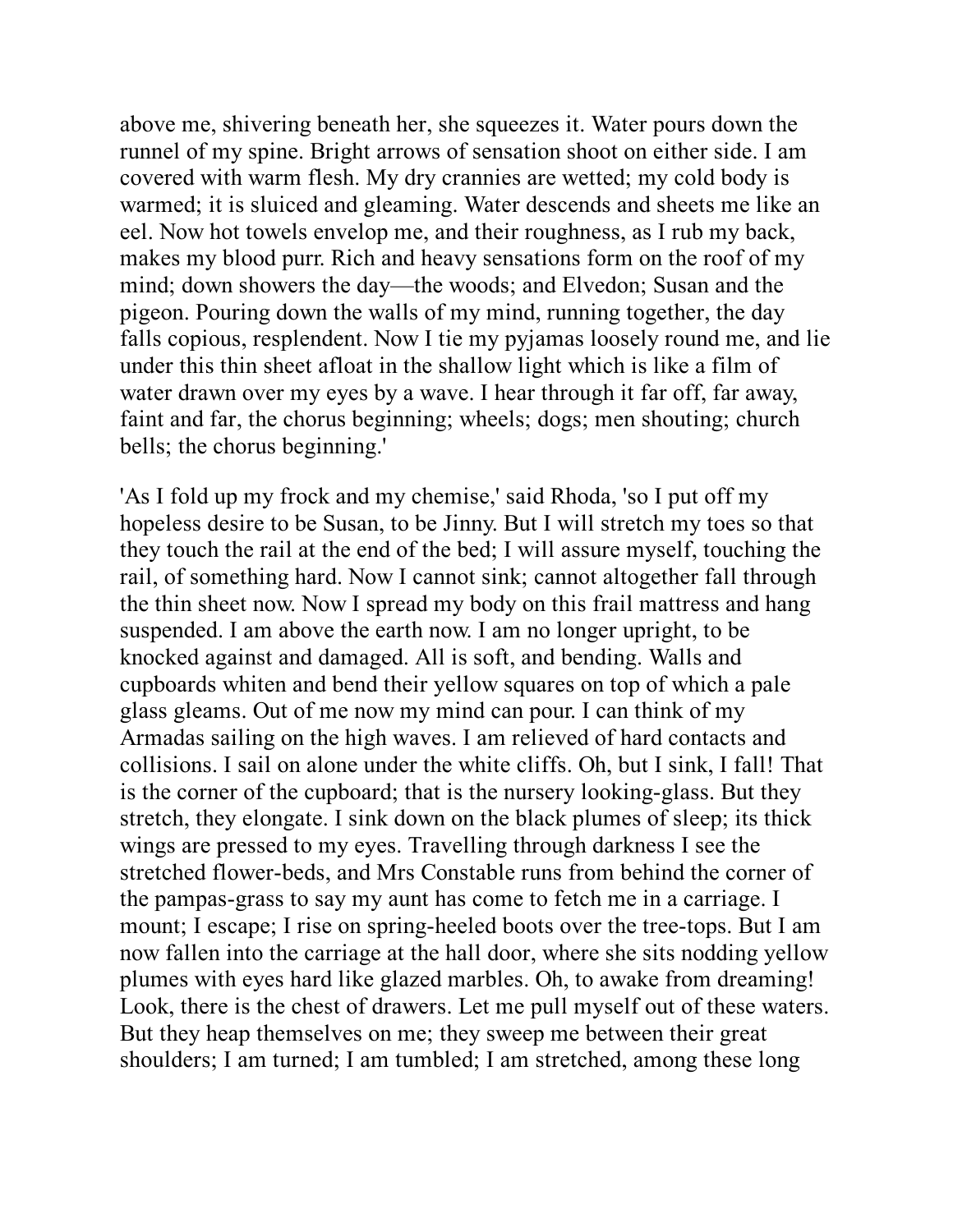lights, these long waves, these endless paths, with people pursuing, pursuing.'

# **III**

<span id="page-18-0"></span>*The sun rose higher. Blue waves, green waves swept a quick fan over the beach, circling the spike of sea-holly and leaving shallow pools of light here and there on the sand. A faint black rim was left behind them. The rocks which had been misty and soft hardened and were marked with red clefts.*

*Sharp stripes of shadow lay on the grass, and the dew dancing on the tips of the flowers and leaves made the garden like a mosaic of single sparks not yet formed into one whole. The birds, whose breasts were specked canary and rose, now sang a strain or two together, wildly, like skaters rollicking arm-in-arm, and were suddenly silent, breaking asunder.*

*The sun laid broader blades upon the house. The light touched something green in the window corner and made it a lump of emerald, a cave of pure green like stoneless fruit. It sharpened the edges of chairs and tables and stitched white table-cloths with fine gold wires. As the light increased a bud here and there split asunder and shook out flowers, green veined and quivering, as if the ef ort of opening had set them rocking, and pealing a faint carillon as they beat their frail clappers against their white walls. Everything became softly amorphous, as if the china of the plate flowed and the steel of the knife were liquid. Meanwhile the concussion of the waves breaking fell with muffled thuds, like logs falling, on the shore.*

## **IV**

<span id="page-18-1"></span>'Now,' said Bernard, 'the time has come. The day has come. The cab is at the door. My huge box bends George's bandy-legs even wider. The horrible ceremony is over, the tips, and the good-byes in the hall. Now there is this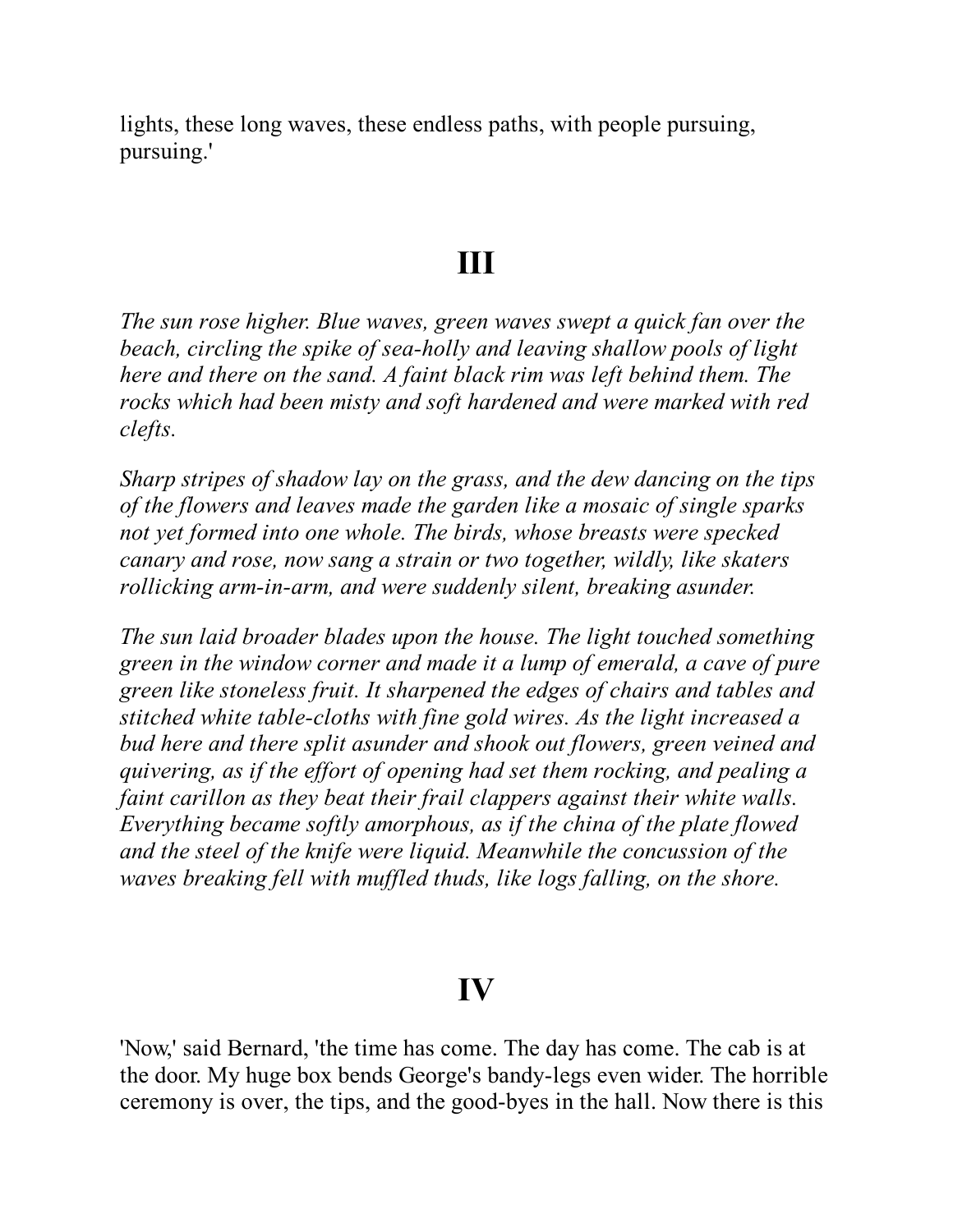gulping ceremony with my mother, this hand-shaking ceremony with my father; now I must go on waving, I must go on waving, till we turn the corner. Now that ceremony is over. Heaven be praised, all ceremonies are over. I am alone; I am going to school for the first time.

'Everybody seems to be doing things for this moment only; and never again. Never again. The urgency of it all is fearful. Everybody knows I am going to school, going to school for the first time. "That boy is going to school for the first time," says the housemaid, cleaning the steps. I must not cry. I must behold them indifferently. Now the awful portals of the station gape; "the moon-faced clock regards me." I must make phrases and phrases and so interpose something hard between myself and the stare of housemaids, the stare of clocks, staring faces, indifferent faces, or I shall cry. There is Louis, there is Neville, in long coats, carrying handbags, by the booking-office. They are composed. But they look different.'

'Here is Bernard,' said Louis. 'He is composed; he is easy. He swings his bag as he walks. I will follow Bernard, because he is not afraid. We are drawn through the booking-office on to the platform as a stream draws twigs and straws round the piers of a bridge. There is the very powerful, bottle-green engine without a neck, all back and thighs, breathing steam. The guard blows his whistle; the flag is dipped; without an effort, of its own momentum, like an avalanche started by a gentle push, we start forward. Bernard spreads a rug and plays knuckle-bones. Neville reads. London crumbles. London heaves and surges. There is a bristling of chimneys and towers. There a white church; there a mast among the spires. There a canal. Now there are open spaces with asphalt paths upon which it is strange that people should now be walking. There is a hill striped with red houses. A man crosses a bridge with a dog at his heels. Now the red boy begins firing at a pheasant. The blue boy shoves him aside. "My uncle is the best shot in England. My cousin is Master of Foxhounds." Boasting begins. And I cannot boast, for my father is a banker in Brisbane, and I speak with an Australian accent.'

'After all this hubbub,' said Neville, 'all this scuffling and hubbub, we have arrived. This is indeed a moment—this is indeed a solemn moment. I come, like a lord to his halls appointed. That is our founder; our illustrious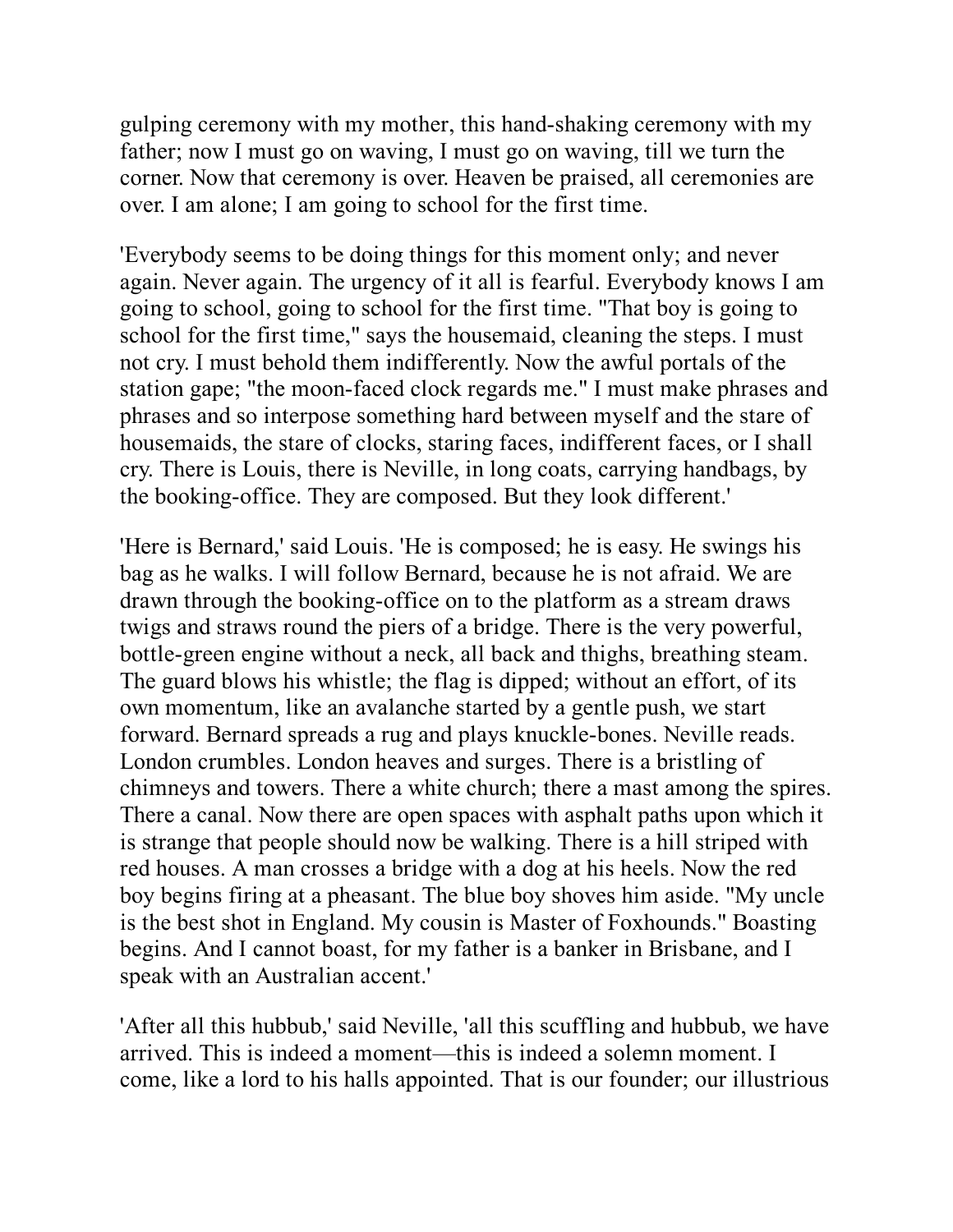founder, standing in the courtyard with one foot raised. I salute our founder. A noble Roman air hangs over these austere quadrangles. Already the lights are lit in the form rooms. Those are laboratories perhaps; and that a library, where I shall explore the exactitude of the Latin language, and step firmly upon the well-laid sentences, and pronounce the explicit, the sonorous hexameters of Virgil, of Lucretius; and chant with a passion that is never obscure or formless the loves of Catullus, reading from a big book, a quarto with margins. I shall lie, too, in the fields among the tickling grasses. I shall lie with my friends under the towering elm trees.

'Behold, the Headmaster. Alas, that he should excite my ridicule. He is too sleek, he is altogether too shiny and black, like some statue in a public garden. And on the left side of his waistcoat, his taut, his drum-like waistcoat, hangs a crucifix.'

'Old Crane,' said Bernard, 'now rises to address us. Old Crane, the Headmaster, has a nose like a mountain at sunset, and a blue cleft in his chin, like a wooded ravine, which some tripper has fired; like a wooded ravine seen from the train window. He sways slightly, mouthing out his tremendous and sonorous words. I love tremendous and sonorous words. But his words are too hearty to be true. Yet he is by this time convinced of their truth. And when he leaves the room, lurching rather heavily from side to side, and hurls his way through the swing-doors, all the masters, lurching rather heavily from side to side, hurl themselves also through the swing-doors. This is our first night at school, apart from our sisters.'

## **V**

<span id="page-20-0"></span>'This is my first night at school,' said Susan, 'away from my father, away from my home. My eyes swell; my eyes prick with tears. I hate the smell of pine and linoleum. I hate the wind-bitten shrubs and the sanitary tiles. I hate the cheerful jokes and the glazed look of everyone. I left my squirrel and my doves for the boy to look after. The kitchen door slams, and shot patters among the leaves when Percy fires at the rooks. All here is false; all is meretricious. Rhoda and Jinny sit far off in brown serge, and look at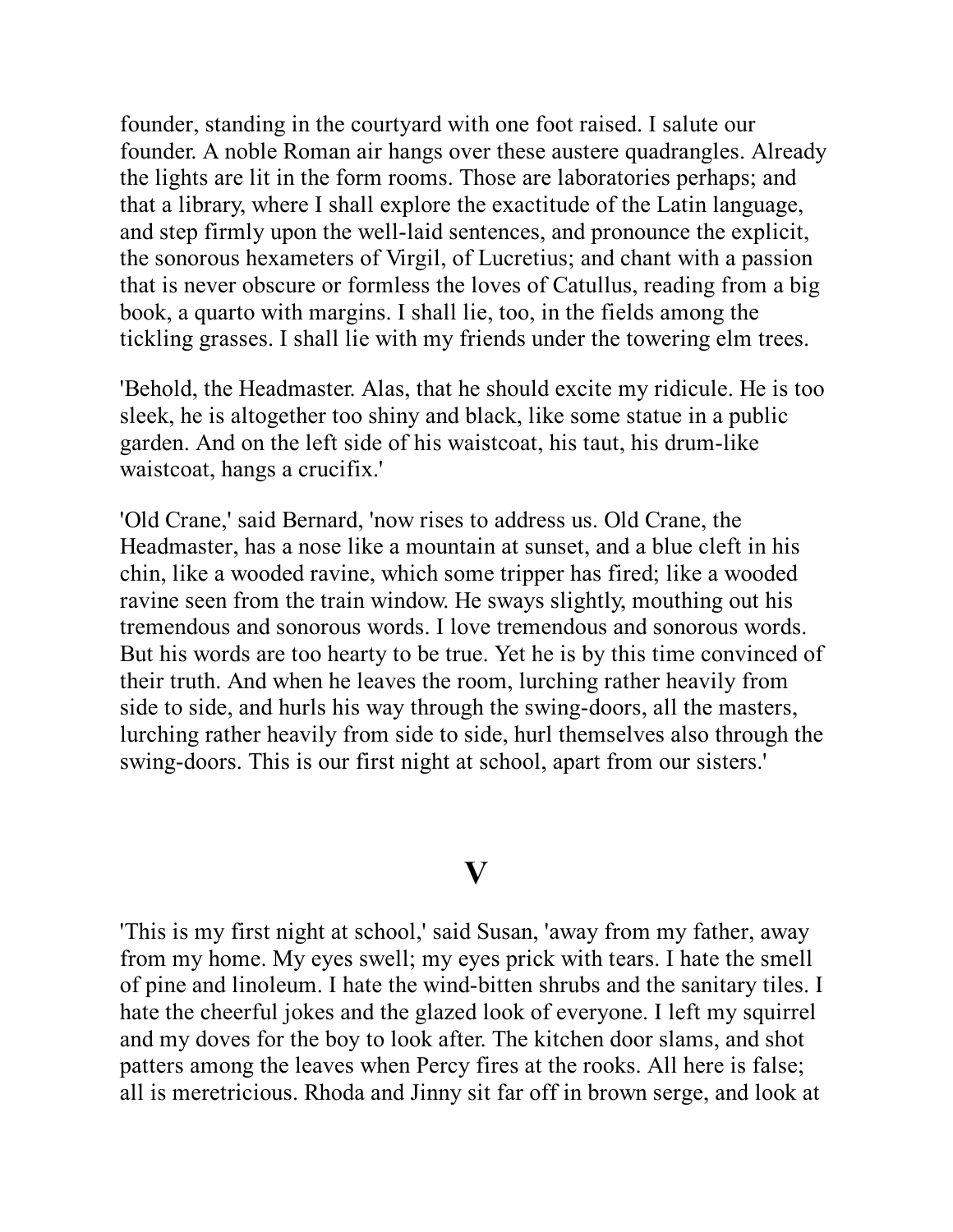Miss Lambert who sits under a picture of Queen Alexandra reading from a book before her. There is also a blue scroll of needlework embroidered by some old girl. If I do not purse my lips, if I do not screw my handkerchief, I shall cry.'

'The purple light,' said Rhoda, 'in Miss Lambert's ring passes to and fro across the black stain on the white page of the Prayer Book. It is a vinous, it is an amorous light. Now that our boxes are unpacked in the dormitories, we sit herded together under maps of the entire world. There are desks with wells for the ink. We shall write our exercises in ink here. But here I am nobody. I have no face. This great company, all dressed in brown serge, has robbed me of my identity. We are all callous, unfriended. I will seek out a face, a composed, a monumental face, and will endow it with omniscience, and wear it under my dress like a talisman and then (I promise this) I will find some dingle in a wood where I can display my assortment of curious treasures. I promise myself this. So I will not cry.'

'That dark woman,' said Jinny, 'with high cheek-bones, has a shiny dress, like a shell, veined, for wearing in the evening. That is nice for summer, but for winter I should like a thin dress shot with red threads that would gleam in the firelight. Then when the lamps were lit, I should put on my red dress and it would be thin as a veil, and would wind about my body, and billow out as I came into the room, pirouetting. It would make a flower shape as I sank down, in the middle of the room, on a gilt chair. But Miss Lambert wears an opaque dress, that falls in a cascade from her snow-white ruffle as she sits under a picture of Queen Alexandra pressing one white finger firmly on the page. And we pray.'

'Now we march, two by two,' said Louis, 'orderly, processional, into chapel. I like the dimness that falls as we enter the sacred building. I like the orderly progress. We file in; we seat ourselves. We put off our distinctions as we enter. I like it now, when, lurching slightly, but only from his momentum, Dr Crane mounts the pulpit and reads the lesson from a Bible spread on the back of the brass eagle. I rejoice; my heart expands in his bulk, in his authority. He lays the whirling dust clouds in my tremulous, my ignominiously agitated mind—how we danced round the Christmas tree and handing parcels they forgot me, and the fat woman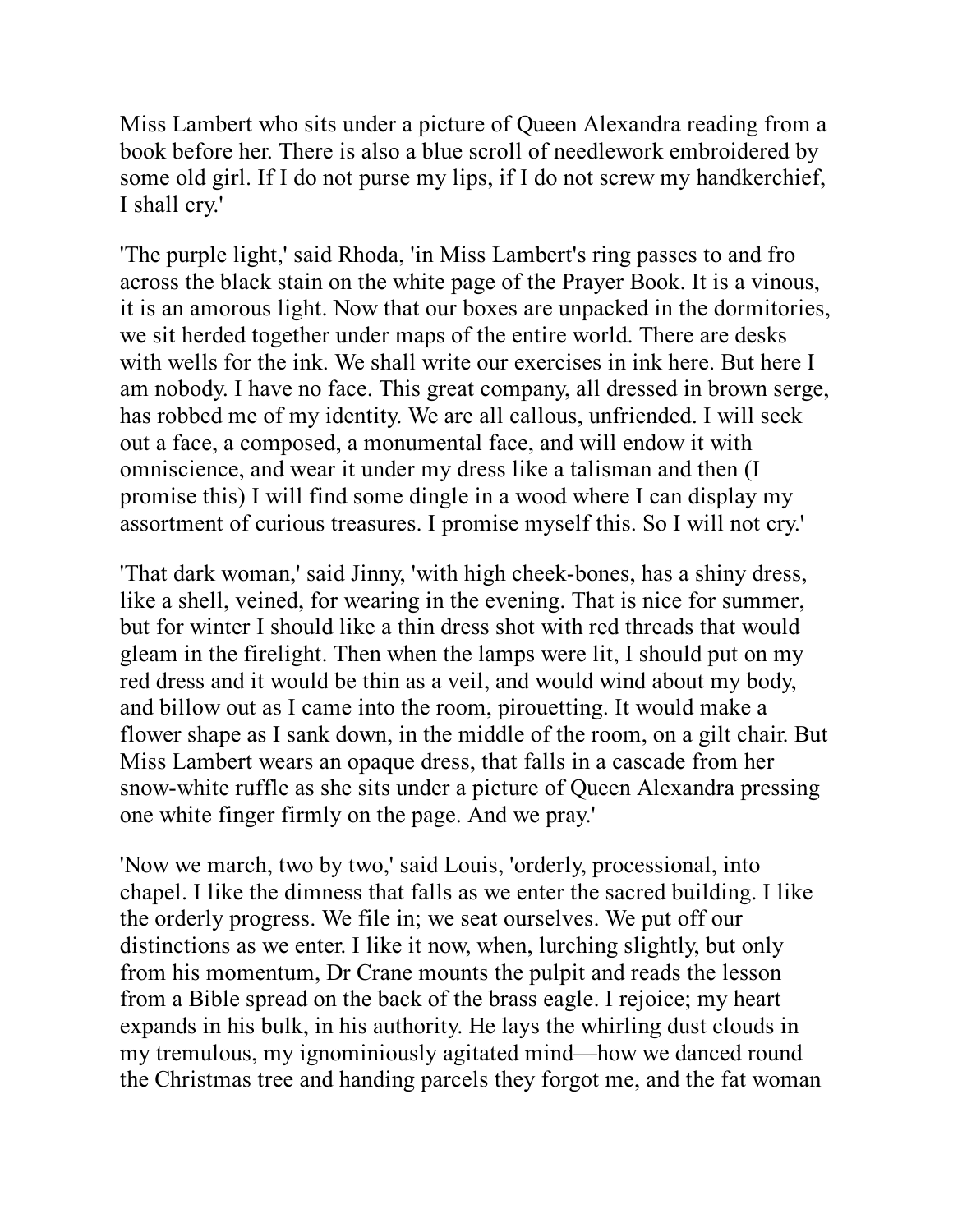said, "This little boy has no present," and gave me a shiny Union Jack from the top of the tree, and I cried with fury—to be remembered with pity. Now all is laid by his authority, his crucifix, and I feel come over me the sense of the earth under me, and my roots going down and down till they wrap themselves round some hardness at the centre. I recover my continuity, as he reads. I become a figure in the procession, a spoke in the huge wheel that turning, at last erects me, here and now. I have been in the dark; I have been hidden; but when the wheel turns (as he reads) I rise into this dim light where I just perceive, but scarcely, kneeling boys, pillars and memorial brasses. There is no crudity here, no sudden kisses.'

'The brute menaces my liberty,' said Neville, 'when he prays. Unwarmed by imagination, his words fall cold on my head like paving-stones, while the gilt cross heaves on his waistcoat. The words of authority are corrupted by those who speak them. I gibe and mock at this sad religion, at these tremulous, grief-stricken figures advancing, cadaverous and wounded, down a white road shadowed by fig trees where boys sprawl in the dust naked boys; and goatskins distended with wine hang at the tavern door. I was in Rome travelling with my father at Easter; and the trembling figure of Christ's mother was borne niddle-noddling along the streets; there went by also the stricken figure of Christ in a glass case.

'Now I will lean sideways as if to scratch my thigh. So I shall see Percival. There he sits, upright among the smaller fry. He breathes through his straight nose rather heavily. His blue and oddly inexpressive eyes are fixed with pagan indifference upon the pillar opposite. He would make an admirable churchwarden. He should have a birch and beat little boys for misdemeanours. He is allied with the Latin phrases on the memorial brasses. He sees nothing; he hears nothing. He is remote from us all in a pagan universe. But look—he flicks his hand to the back of his neck. For such gestures one falls hopelessly in love for a lifetime. Dalton, Jones, Edgar and Bateman flick their hands to the back of their necks likewise. But they do not succeed.'

'At last,' said Bernard, 'the growl ceases. The sermon ends. He has minced the dance of the white butterflies at the door to powder. His rough and hairy voice is like an unshaven chin. Now he lurches back to his seat like a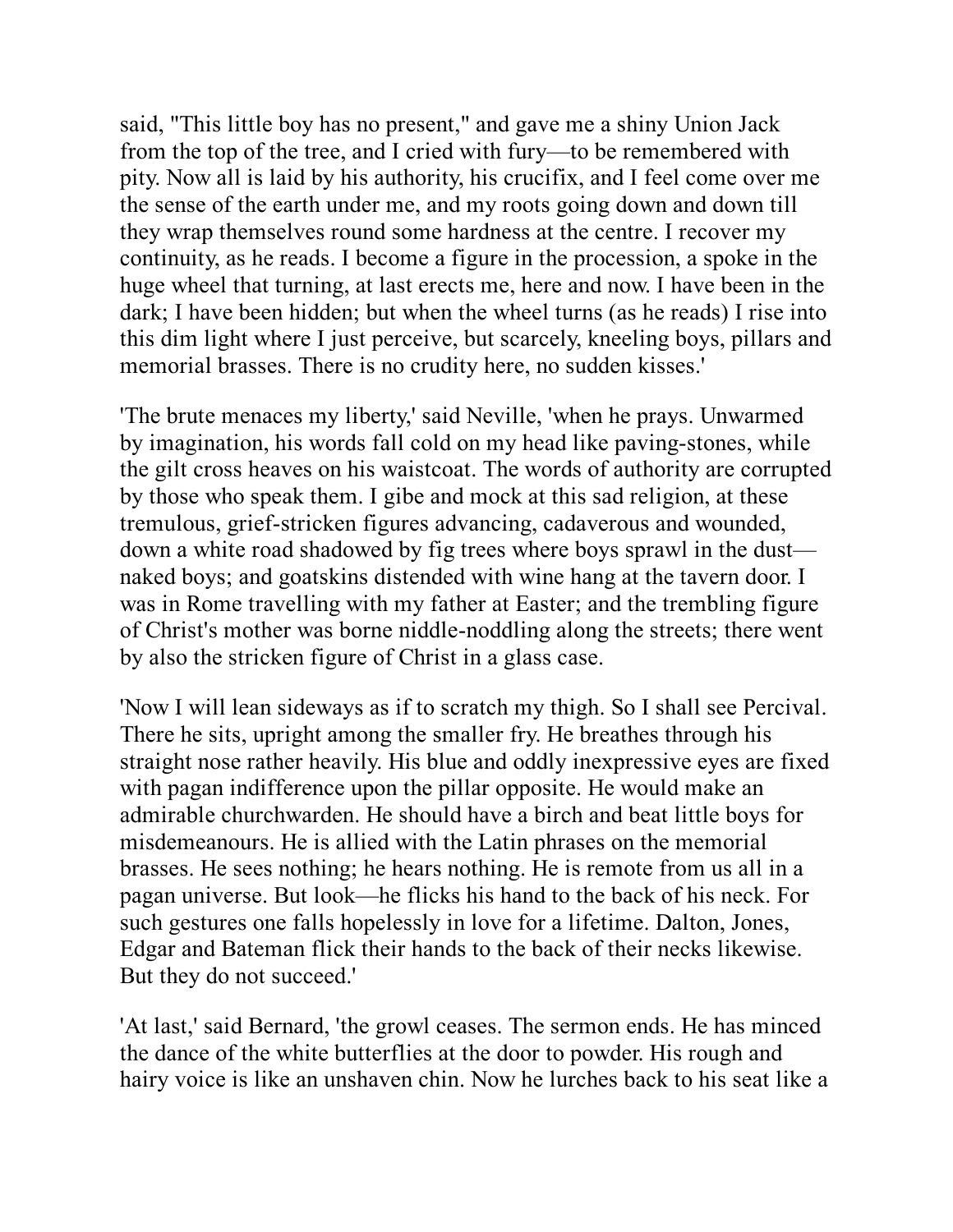drunken sailor. It is an action that all the other masters will try to imitate; but, being flimsy, being floppy, wearing grey trousers, they will only succeed in making themselves ridiculous. I do not despise them. Their antics seem pitiable in my eyes. I note the fact for future reference with many others in my notebook. When I am grown up I shall carry a notebook —a fat book with many pages, methodically lettered. I shall enter my phrases. Under B shall come "Butterfly powder". If, in my novel, I describe the sun on the window-sill, I shall look under B and find butterfly powder. That will be useful. The tree "shades the window with green fingers". That will be useful. But alas! I am so soon distracted—by a hair like twisted candy, by Celia's Prayer Book, ivory covered. Louis' can contemplate nature, unwinking, by the hour. Soon I fail, unless talked to. "The lake of my mind, unbroken by oars, heaves placidly and soon sinks into an oily somnolence." That will be useful.'

'Now we move out of this cool temple, into the yellow playing-fields,' said Louis. 'And, as it is a half-holiday (the Duke's birthday) we will settle among the long grasses, while they play cricket. Could I be "they" I would choose it; I would buckle on my pads and stride across the playing-field at the head of the batsmen. Look now, how everybody follows Percival. He is heavy. He walks clumsily down the field, through the long grass, to where the great elm trees stand. His magnificence is that of some mediaeval commander. A wake of light seems to lie on the grass behind him. Look at us trooping after him, his faithful servants, to be shot like sheep, for he will certainly attempt some forlorn enterprise and die in battle. My heart turns rough; it abrades my side like a file with two edges: one, that I adore his magnificence; the other I despise his slovenly accents—I who am so much his superior—and am jealous.'

'And now,' said Neville, 'let Bernard begin. Let him burble on, telling us stories, while we lie recumbent. Let him describe what we have all seen so that it becomes a sequence. Bernard says there is always a story. I am a story. Louis is a story. There is the story of the boot-boy, the story of the man with one eye, the story of the woman who sells winkles. Let him burble on with his story while I lie back and regard the stiff-legged figures of the padded batsmen through the trembling grasses. It seems as if the whole world were flowing and curving—on the earth the trees, in the sky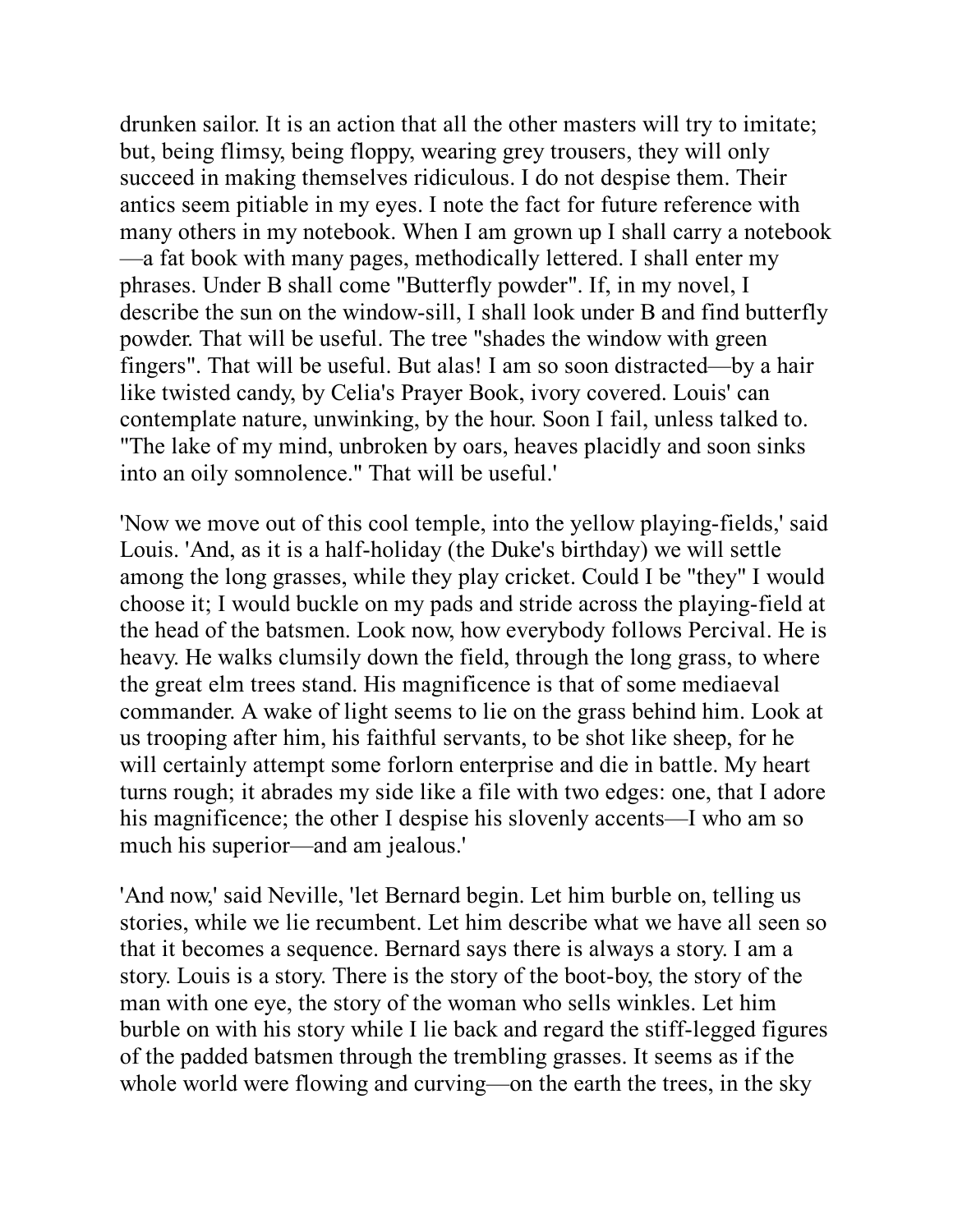the clouds. I look up, through the trees, into the sky. The match seems to be played up there. Faintly among the soft, white clouds I hear the cry "Run", I hear the cry "How's that?" The clouds lose tufts of whiteness as the breeze dishevels them. If that blue could stay for ever; if that hole could remain for ever; if this moment could stay for ever—

'But Bernard goes on talking. Up they bubble—images. "Like a camel," … "a vulture." The camel is a vulture; the vulture a camel; for Bernard is a dangling wire, loose, but seductive. Yes, for when he talks, when he makes his foolish comparisons, a lightness comes over one. One floats, too, as if one were that bubble; one is freed; I have escaped, one feels. Even the chubby little boys (Dalton, Larpent and Baker) feel the same abandonment. They like this better than the cricket. They catch the phrases as they bubble. They let the feathery grasses tickle their noses. And then we all feel Percival lying heavy among us. His curious guffaw seems to sanction our laughter. But now he has rolled himself over in the long grass. He is, I think, chewing a stalk between his teeth. He feels bored; I too feel bored. Bernard at once perceives that we are bored. I detect a certain effort, an extravagance in his phrase, as if he said "Look!" but Percival says "No." For he is always the first to detect insincerity; and is brutal in the extreme. The sentence tails off feebly. Yes, the appalling moment has come when Bernard's power fails him and there is no longer any sequence and he sags and twiddles a bit of string and falls silent, gaping as if about to burst into tears. Among the tortures and devastations of life is this then —our friends are not able to finish their stories.'

'Now let me try,' said Louis, 'before we rise, before we go to tea, to fix the moment in one effort of supreme endeavour. This shall endure. We are parting; some to tea; some to the nets; I to show my essay to Mr Barker. This will endure. From discord, from hatred (I despise dabblers in imagery —I resent the power of Percival intensely) my shattered mind is pieced together by some sudden perception. I take the trees, the clouds, to be witnesses of my complete integration. I, Louis, I, who shall walk the earth these seventy years, am born entire, out of hatred, out of discord. Here on this ring of grass we have sat together, bound by the tremendous power of some inner compulsion. The trees wave, the clouds pass. The time approaches when these soliloquies shall be shared. We shall not always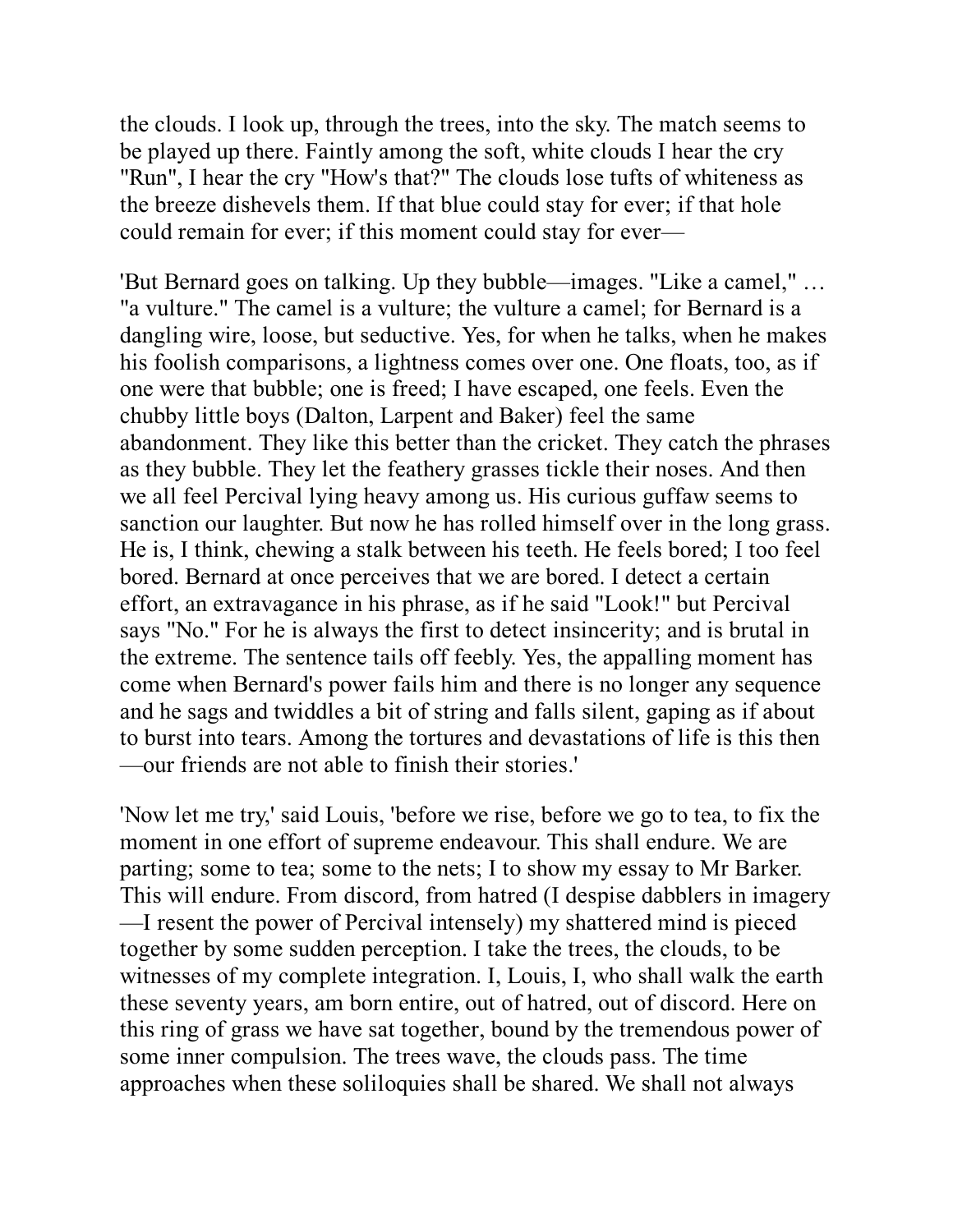give out a sound like a beaten gong as one sensation strikes and then another. Children, our lives have been gongs striking; clamour and boasting; cries of despair; blows on the nape of the neck in gardens.

'Now grass and trees, the travelling air blowing empty spaces in the blue which they then recover, shaking the leaves which then replace themselves, and our ring here, sitting, with our arms binding our knees, hint at some other order, and better, which makes a reason everlastingly. This I see for a second, and shall try tonight to fix in words, to forge in a ring of steel, though Percival destroys it, as he blunders off, crushing the grasses, with the small fry trotting subservient after him. Yet it is Percival I need; for it is Percival who inspires poetry.'

## **VI**

<span id="page-25-0"></span>'For how many months,' said Susan, 'for how many years, have I run up these stairs, in the dismal days of winter, in the chilly days of spring? Now it is midsummer. We go upstairs to change into white frocks to play tennis —Jinny and I with Rhoda following after. I count each step as I mount, counting each step something done with. So each night I tear off the old day from the calendar, and screw it tight into a ball. I do this vindictively, while Betty and Clara are on their knees. I do not pray. I revenge myself upon the day. I wreak my spite upon its image. You are dead now, I say, school day, hated day. They have made all the days of June—this is the twenty-fifth—shiny and orderly, with gongs, with lessons, with orders to wash, to change, to work, to eat. We listen to missionaries from China. We drive off in brakes along the asphalt pavement, to attend concerts in halls. We are shown galleries and pictures.

'At home the hay waves over the meadows. My father leans upon the stile, smoking. In the house one door bangs and then another, as the summer air puffs along the empty passages. Some old picture perhaps swings on the wall. A petal drops from the rose in the jar. The farm wagons strew the hedges with tufts of hay. All this I see, I always see, as I pass the lookingglass on the landing, with Jinny in front and Rhoda lagging behind. Jinny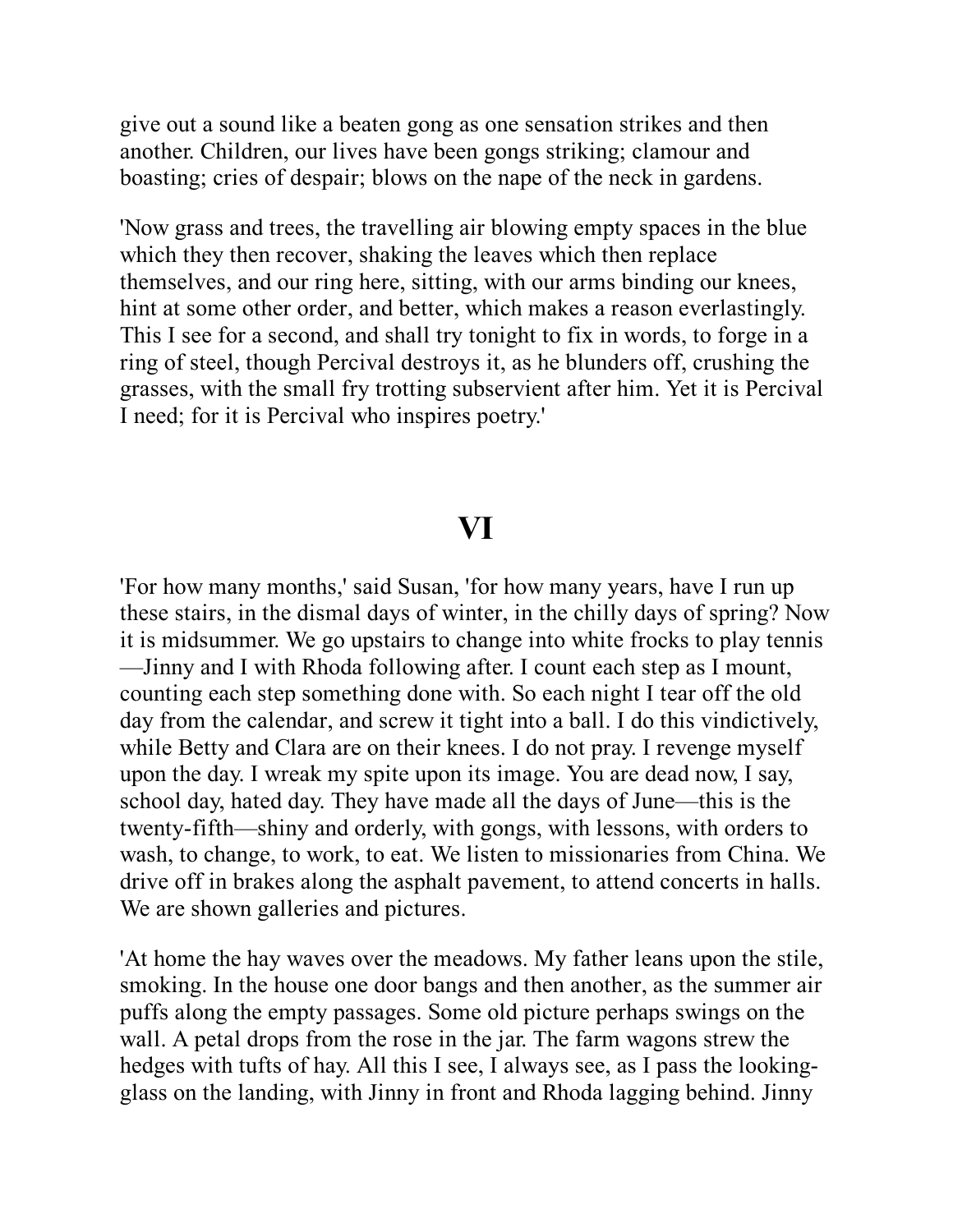dances. Jinny always dances in the hall on the ugly, the encaustic tiles; she turns cartwheels in the playground; she picks some flower forbiddenly, and sticks it behind her ear so that Miss Perry's dark eyes smoulder with admiration, for Jinny, not me. Miss Perry loves Jinny; and I could have loved her, but now love no one, except my father, my doves and the squirrel whom I left in the cage at home for the boy to look after.'

'I hate the small looking-glass on the stairs,' said Jinny. 'It shows our heads only; it cuts off our heads. And my lips are too wide, and my eyes are too close together; I show my gums too much when I laugh. Susan's head, with its fell look, with its grass-green eyes which poets will love, Bernard said, because they fall upon close white stitching, put mine out; even Rhoda's face, mooning, vacant, is completed, like those white petals she used to swim in her bowl. So I skip up the stairs past them, to the next landing, where the long glass hangs and I see myself entire. I see my body and head in one now; for even in this serge frock they are one, my body and my head. Look, when I move my head I ripple all down my narrow body; even my thin legs ripple like a stalk in the wind. I flicker between the set face of Susan and Rhoda's vagueness; I leap like one of those flames that run between the cracks of the earth; I move, I dance; I never cease to move and to dance. I move like the leaf that moved in the hedge as a child and frightened me. I dance over these streaked, these impersonal, distempered walls with their yellow skirting as firelight dances over teapots. I catch fire even from women's cold eyes. When I read, a purple rim runs round the black edge of the textbook. Yet I cannot follow any word through its changes. I cannot follow any thought from present to past. I do not stand lost, like Susan, with tears in my eyes remembering home; or lie, like Rhoda, crumpled among the ferns, staining my pink cotton green, while I dream of plants that flower under the sea, and rocks through which the fish swim slowly. I do not dream.

'Now let us be quick. Now let me be the first to pull off these coarse clothes. Here are my clean white stockings. Here are my new shoes. I bind my hair with a white ribbon, so that when I leap across the court the ribbon will stream out in a flash, yet curl round my neck, perfectly in its place. Not a hair shall be untidy.'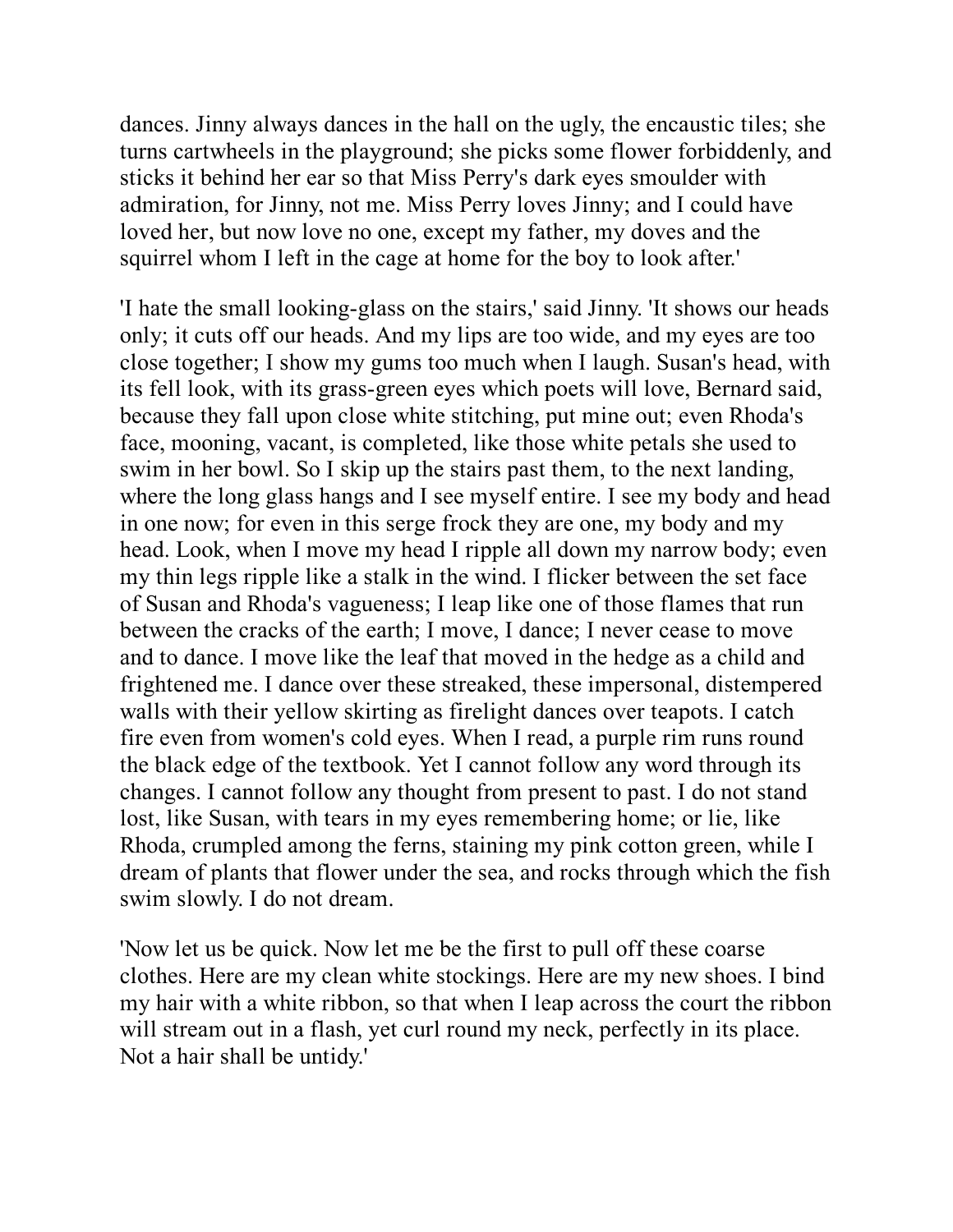'That is my face,' said Rhoda, 'in the looking-glass behind Susan's shoulder —that face is my face. But I will duck behind her to hide it, for I am not here. I have no face. Other people have faces; Susan and Jinny have faces; they are here. Their world is the real world. The things they lift are heavy. They say Yes, they say No; whereas I shift and change and am seen through in a second. If they meet a housemaid she looks at them without laughing. But she laughs at me. They know what to say if spoken to. They laugh really; they get angry really; while I have to look first and do what other people do when they have done it.

'See now with what extraordinary certainty Jinny pulls on her stockings, simply to play tennis. That I admire. But I like Susan's way better, for she is more resolute, and less ambitious of distinction than Jinny. Both despise me for copying what they do; but Susan sometimes teaches me, for instance, how to tie a bow, while Jinny has her own knowledge but keeps it to herself. They have friends to sit by. They have things to say privately in corners. But I attach myself only to names and faces; and hoard them like amulets against disaster. I choose out across the hall some unknown face and can hardly drink my tea when she whose name I do not know sits opposite. I choke. I am rocked from side to side by the violence of my emotion. I imagine these nameless, these immaculate people, watching me from behind bushes. I leap high to excite their admiration. At night, in bed, I excite their complete wonder. I often die pierced with arrows to win their tears. If they should say, or I should see from a label on their boxes, that they were in Scarborough last holidays, the whole town runs gold, the whole pavement is illuminated. Therefore I hate looking-glasses which show me my real face. Alone, I often fall down into nothingness. I must push my foot stealthily lest I should fall off the edge of the world into nothingness. I have to bang my head against some hard door to call myself back to the body.'

'We are late,' said Susan. We must wait our turn to play. We will pitch here in the long grass and pretend to watch Jinny and Clara, Betty and Mavis. But we will not watch them. I hate watching other people play games. I will make images of all the things I hate most and bury them in the ground. This shiny pebble is Madame Carlo, and I will bury her deep because of her fawning and ingratiating manners, because of the sixpence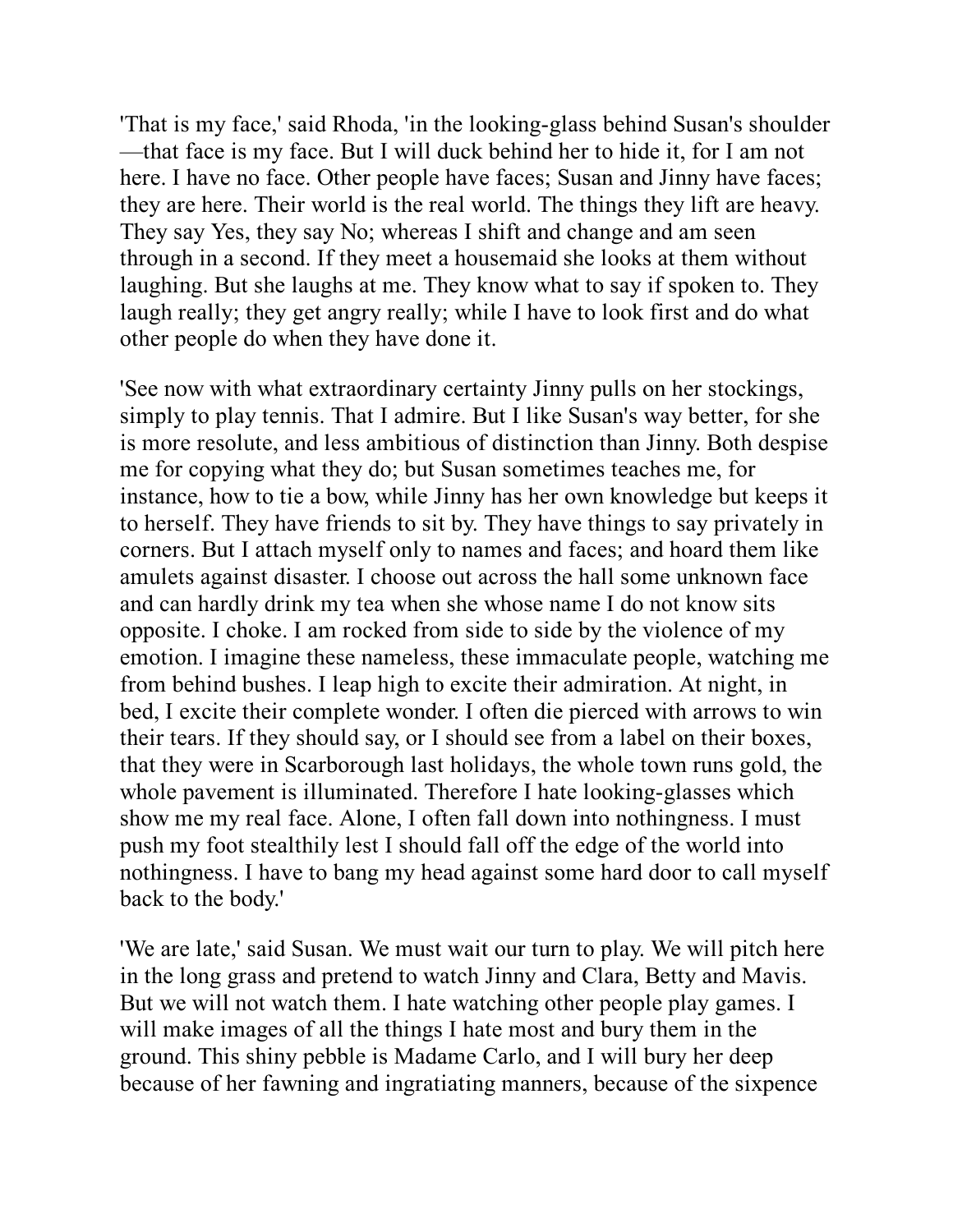she gave me for keeping my knuckles flat when I played my scales. I buried her sixpence. I would bury the whole school: the gymnasium; the classroom; the dining-room that always smells of meat; and the chapel. I would bury the red-brown tiles and the oily portraits of old men benefactors, founders of schools. There are some trees I like; the cherry tree with lumps of clear gum on the bark; and one view from the attic towards some far hills. Save for these, I would bury it all as I bury these ugly stones that are always scattered about this briny coast, with its piers and its trippers. At home, the waves are mile long. On winter nights we hear them booming. Last Christmas a man was drowned sitting alone in his cart.'

'When Miss Lambert passes,' said Rhoda, 'talking to the clergyman, the others laugh and imitate her hunch behind her back; yet everything changes and becomes luminous. Jinny leaps higher too when Miss Lambert passes. Suppose she saw that daisy, it would change. Wherever she goes, things are changed under her eyes; and yet when she has gone is not the thing the same again? Miss Lambert is taking the clergyman through the wicket-gate to her private garden; and when she comes to the pond, she sees a frog on a leaf, and that will change. All is solemn, all is pale where she stands, like a statue in a grove. She lets her tasselled silken cloak slip down, and only her purple ring still glows, her vinous, her amethystine ring. There is this mystery about people when they leave us. When they leave us I can companion them to the pond and make them stately. When Miss Lambert passes, she makes the daisy change; and everything runs like streaks of fire when she carves the beef. Month by month things are losing their hardness; even my body now lets the light through; my spine is soft like wax near the flame of the candle. I dream; I dream.'

'I have won the game,' said Jinny. 'Now it is your turn. I must throw myself on the ground and pant. I am out of breath with running, with triumph. Everything in my body seems thinned out with running and triumph. My blood must be bright red, whipped up, slapping against my ribs. My soles tingle, as if wire rings opened and shut in my feet. I see every blade of grass very clear. But the pulse drums so in my forehead, behind my eyes, that everything dances—the net, the grass; your faces leap like butterflies;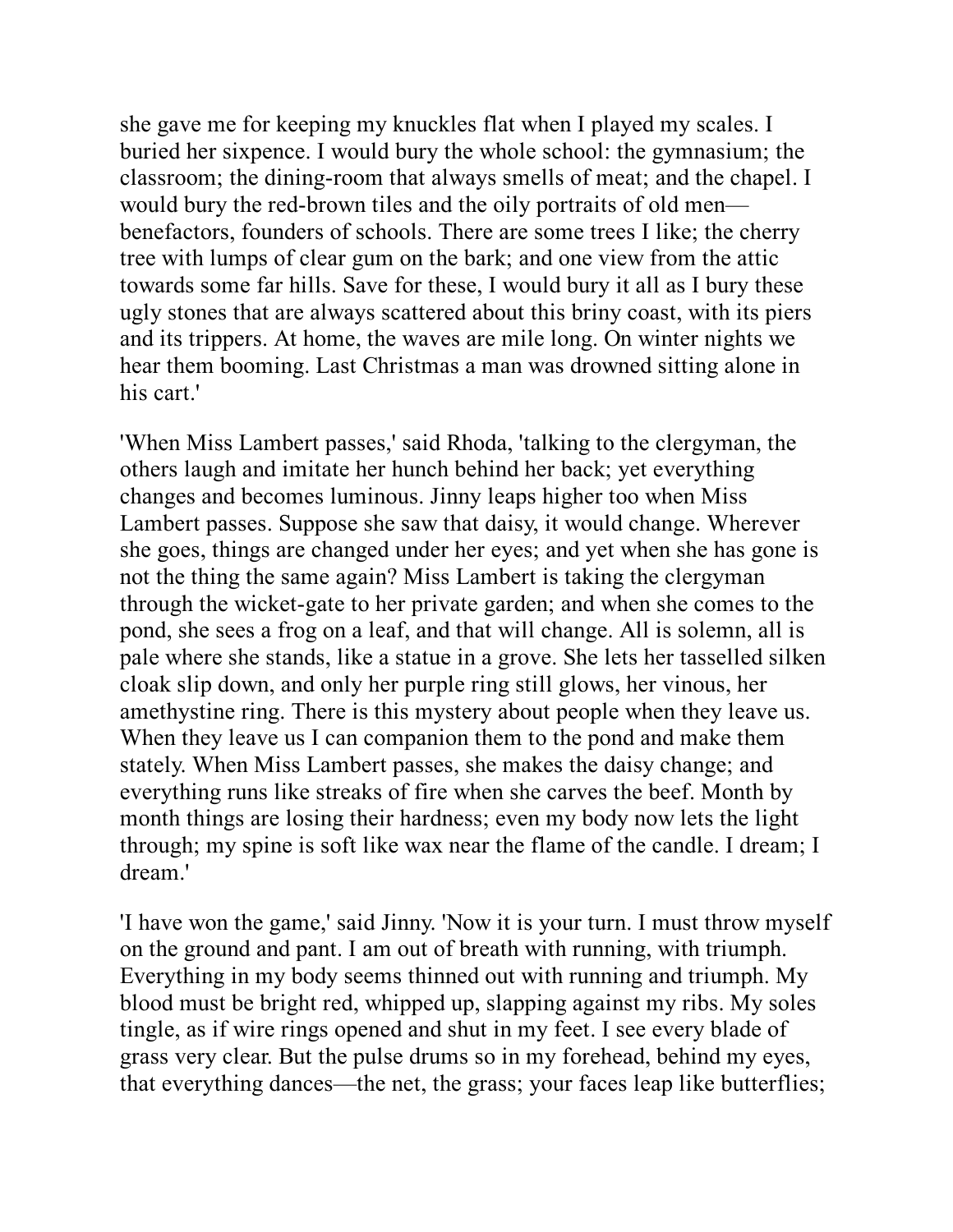the trees seem to jump up and down. There is nothing staid, nothing settled, in this universe. All is rippling, all is dancing; all is quickness and triumph. Only, when I have lain alone on the hard ground, watching you play your game, I begin to feel the wish to be singled out; to be summoned, to be called away by one person who comes to find me, who is attracted towards me, who cannot keep himself from me, but comes to where I sit on my gilt chair, with my frock billowing round me like a flower. And withdrawing into an alcove, sitting alone on a balcony we talk together.

'Now the tide sinks. Now the trees come to earth; the brisk waves that slap my ribs rock more gently, and my heart rides at anchor, like a sailing-boat whose sails slide slowly down on to the white deck. The game is over. We must go to tea now.'

## **VII**

<span id="page-29-0"></span>'The boasting boys,' said Louis, 'have gone now in a vast team to play cricket. They have driven off in their great brake, singing in chorus. All their heads turn simultaneously at the corner by the laurel bushes. Now they are boasting. Larpent's brother played football for Oxford; Smith's father made a century at Lords. Archie and Hugh; Parker and Dalton; Larpent and Smith; then again Archie and Hugh; Parker and Dalton; Larpent and Smith—the names repeat themselves; the names are the same always. They are the volunteers; they are the cricketers; they are the officers of the Natural History Society. They are always forming into fours and marching in troops with badges on their caps; they salute simultaneously passing the figure of their general. How majestic is their order, how beautiful is their obedience! If I could follow, if I could be with them, I would sacrifice all I know. But they also leave butterflies trembling with their wings pinched off; they throw dirty pockethandkerchiefs clotted with blood screwed up into corners. They make little boys sob in dark passages. They have big red ears that stand out under their caps. Yet that is what we wish to be, Neville and I. I watch them go with envy. Peeping from behind a curtain, I note the simultaneity of their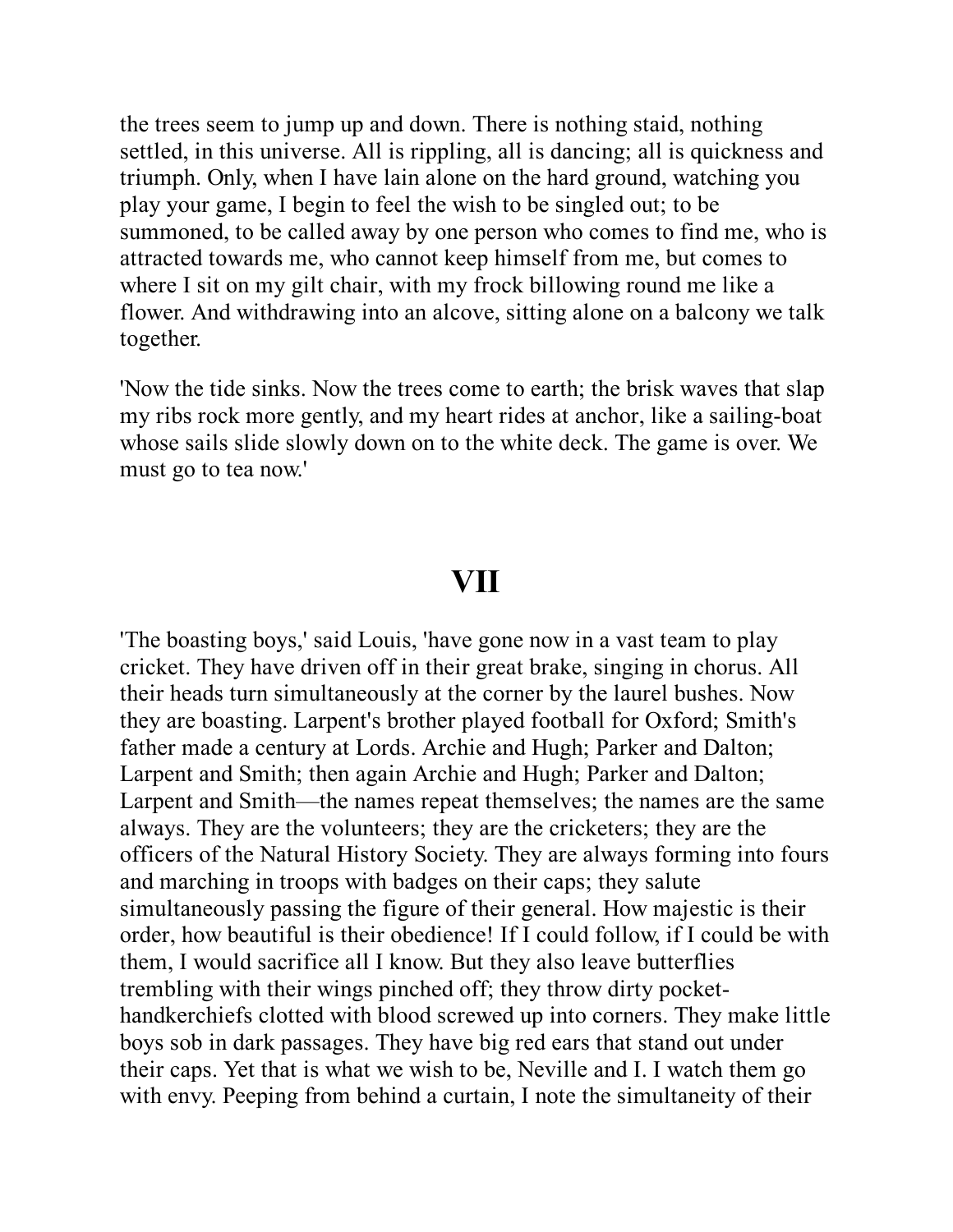movements with delight. If my legs were reinforced by theirs, how they would run! If I had been with them and won matches and rowed in great races, and galloped all day, how I should thunder out songs at midnight! In what a torrent the words would rush from my throat!'

'Percival has gone now,' said Neville. 'He is thinking of nothing but the match. He never waved his hand as the brake turned the corner by the laurel bush. He despises me for being too weak to play (yet he is always kind to my weakness). He despises me for not caring if they win or lose except that he cares. He takes my devotion; he accepts my tremulous, no doubt abject offering, mixed with contempt as it is for his mind. For he cannot read. Yet when I read Shakespeare or Catullus, lying in the long grass, he understands more than Louis. Not the words—but what are words? Do I not know already how to rhyme, how to imitate Pope, Dryden, even Shakespeare? But I cannot stand all day in the sun with my eyes on the ball; I cannot feel the flight of the ball through my body and think only of the ball. I shall be a clinger to the outsides of words all my life. Yet I could not live with him and suffer his stupidity. He will coarsen and snore. He will marry and there will be scenes of tenderness at breakfast. But now he is young. Not a thread, not a sheet of paper lies between him and the sun, between him and the rain, between him and the moon as he lies naked, tumbled, hot, on his bed. Now as they drive along the high road in their brake his face is mottled red and yellow. He will throw off his coat and stand with his legs apart, with his hands ready, watching the wicket. And he will pray, "Lord let us win"; he will think of one thing only, that they should win.

'How could I go with them in a brake to play cricket? Only Bernard could go with them, but Bernard is too late to go with them. He is always too late. He is prevented by his incorrigible moodiness from going with them. He stops, when he washes his hands, to say, "There is a fly in that web. Shall I rescue that fly; shall I let the spider eat it?" He is shaded with innumerable perplexities, or he would go with them to play cricket, and would lie in the grass, watching the sky, and would start when the ball was hit. But they would forgive him; for he would tell them a story.'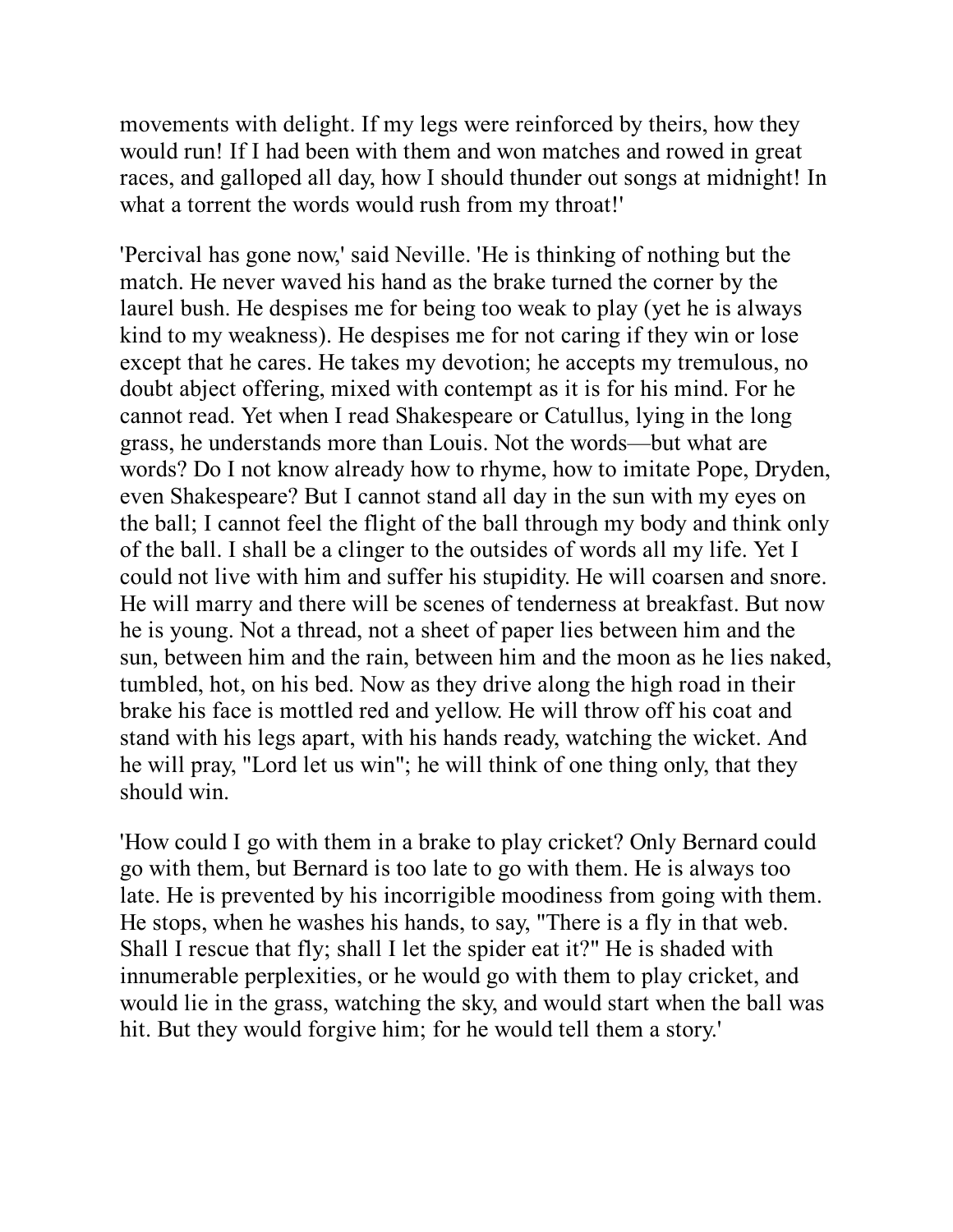'They have bowled off,' said Bernard, 'and I am too late to go with them. The horrid little boys, who are also so beautiful, whom you and Louis, Neville, envy so deeply, have bowled off with their heads all turned the same way. But I am unaware of these profound distinctions. My fingers slip over the keyboard without knowing which is black and which white. Archie makes easily a hundred; I by a fluke make sometimes fifteen. But what is the difference between us? Wait though, Neville; let me talk. The bubbles are rising like the silver bubbles from the floor of a saucepan; image on top of image. I cannot sit down to my book, like Louis, with ferocious tenacity. I must open the little trap-door and let out these linked phrases in which I run together whatever happens, so that instead of incoherence there is perceived a wandering thread, lightly joining one thing to another. I will tell you the story of the doctor.

'When Dr Crane lurches through the swing-doors after prayers he is convinced, it seems, of his immense superiority; and indeed Neville, we cannot deny that his departure leaves us not only with a sense of relief, but also with a sense of something removed, like a tooth. Now let us follow him as he heaves through the swing-door to his own apartments. Let us imagine him in his private room over the stables undressing. He unfastens his sock suspenders (let us be trivial, let us be intimate). Then with a characteristic gesture (it is difficult to avoid these ready-made phrases, and they are, in his case, somehow appropriate) he takes the silver, he takes the coppers from his trouser pockets and places them there, and there, on his dressing-table. With both arms stretched on the arms of his chair he reflects (this is his private moment; it is here we must try to catch him): shall he cross the pink bridge into his bedroom or shall he not cross it? The two rooms are united by a bridge of rosy light from the lamp at the bedside where Mrs Crane lies with her hair on the pillow reading a French memoir. As she reads, she sweeps her hand with an abandoned and despairing gesture over her forehead, and sighs, "Is this all?" comparing herself with some French duchess. Now, says the doctor, in two years I shall retire. I shall clip yew hedges in a west country garden. An admiral I might have been; or a judge; not a schoolmaster. What forces, he asks, staring at the gas-fire with his shoulders hunched up more hugely than we know them (he is in his shirt-sleeves remember), have brought me to this? What vast forces? he thinks, getting into the stride of his majestic phrases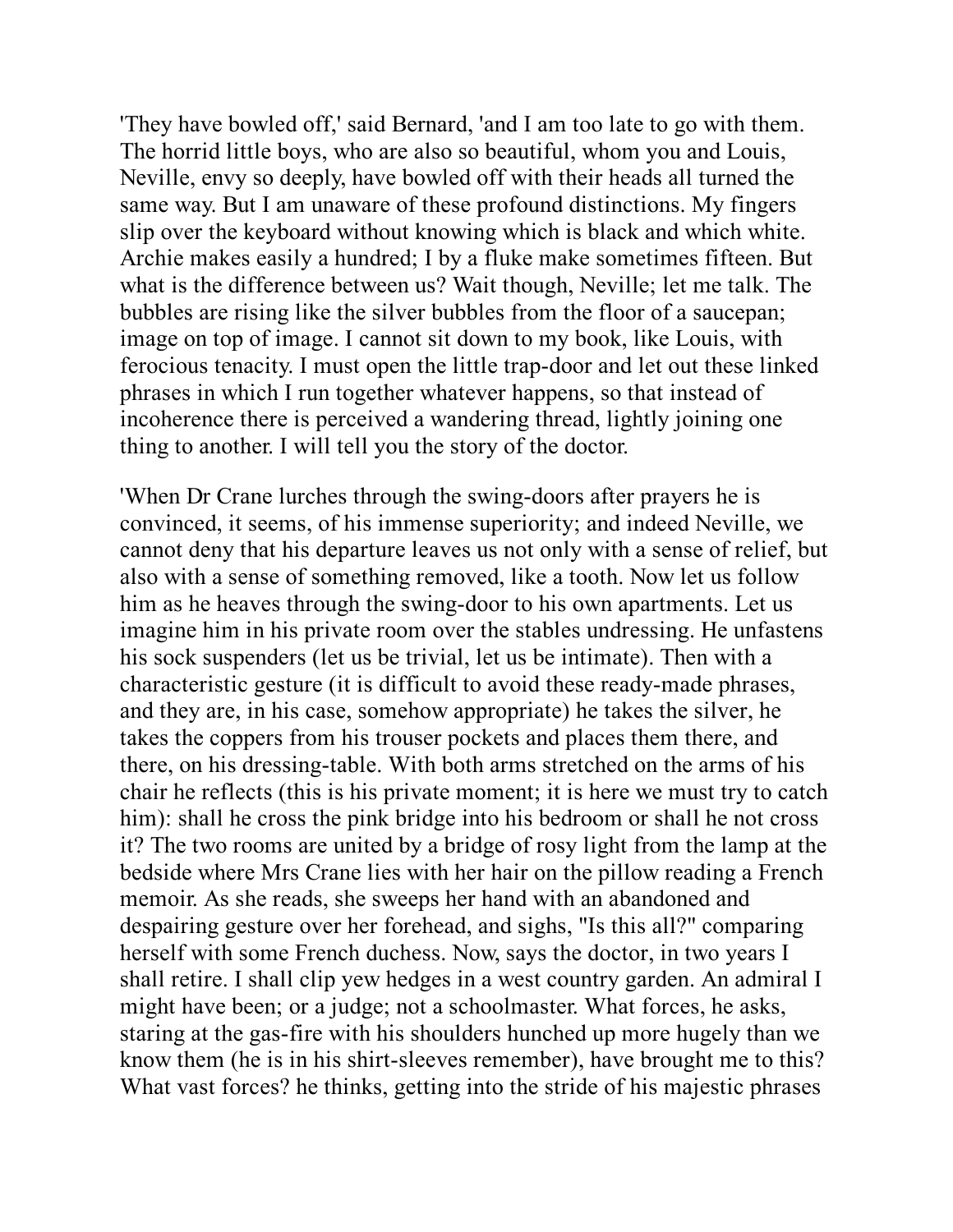as he looks over his shoulder at the window. It is a stormy night; the branches of the chestnut trees are ploughing up and down. Stars flash between them. What vast forces of good and evil have brought me here? he asks, and sees with sorrow that his chair has worn a little hole in the pile of the purple carpet. So there he sits, swinging his braces. But stories that follow people into their private rooms are difficult. I cannot go on with this story. I twiddle a piece of string; I turn over four or five coins in my trouser pocket.'

'Bernard's stories amuse me,' said Neville, 'at the start. But when they tail off absurdly and he gapes, twiddling a bit of string, I feel my own solitude. He sees everyone with blurred edges. Hence I cannot talk to him of Percival. I cannot expose my absurd and violent passion to his sympathetic understanding. It too would make a "story". I need someone whose mind falls like a chopper on a block; to whom the pitch of absurdity is sublime, and a shoe-string adorable. To whom I can expose the urgency of my own passion? Louis is too cold, too universal. There is nobody here among these grey arches, and moaning pigeons, and cheerful games and tradition and emulation, all so skilfully organized to prevent feeling alone. Yet I am struck still as I walk by sudden premonitions of what is to come. Yesterday, passing the open door leading into the private garden, I saw Fenwick with his mallet raised. The steam from the tea-urn rose in the middle of the lawn. There were banks of blue flowers. Then suddenly descended upon me the obscure, the mystic sense of adoration, of completeness that triumphed over chaos. Nobody saw my poised and intent figure as I stood at the open door. Nobody guessed the need I had to offer my being to one god; and perish, and disappear. His mallet descended; the vision broke.

'Should I seek out some tree? Should I desert these form rooms and libraries, and the broad yellow page in which I read Catullus, for woods and fields? Should I walk under beech trees, or saunter along the river bank, where the trees meet united like lovers in the water? But nature is too vegetable, too vapid. She has only sublimities and vastitudes and water and leaves. I begin to wish for firelight, privacy, and the limbs of one person.'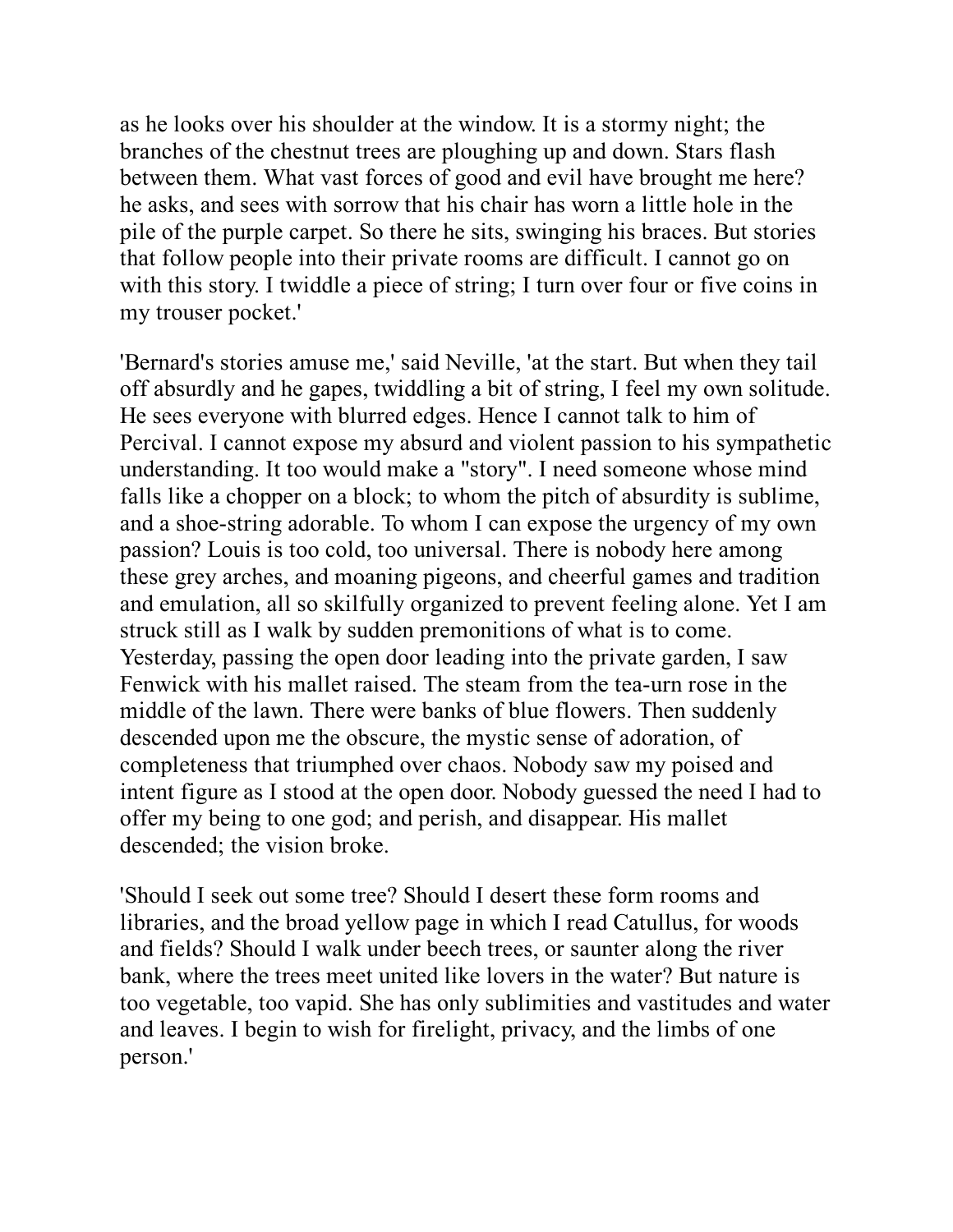'I begin to wish,' said Louis, 'for night to come. As I stand here with my hand on the grained oak panel of Mr Wickham's door I think myself the friend of Richelieu, or the Duke of St Simon holding out a snuff-box to the King himself. It is my privilege. My witticisms "run like wildfire through the court". Duchesses tear emeralds from their earrings out of admiration —but these rockets rise best in darkness, in my cubicle at night. I am now a boy only with a colonial accent holding my knuckles against Mr Wickham's grained oak door. The day has been full of ignominies and triumphs concealed from fear of laughter. I am the best scholar in the school. But when darkness comes I put off this unenviable body—my large nose, my thin lips, my colonial accent—and inhabit space. I am then Virgil's companion, and Plato's. I am then the last scion of one of the great houses of France. But I am also one who will force himself to desert these windy and moonlit territories, these midnight wanderings, and confront grained oak doors. I will achieve in my life—Heaven grant that it be not long—some gigantic amalgamation between the two discrepancies so hideously apparent to me. Out of my suffering I will do it. I will knock. I will enter.'

#### **VIII**

<span id="page-33-0"></span>'I have torn off the whole of May and June,' said Susan, 'and twenty days of July. I have torn them off and screwed them up so that they no longer exist, save as a weight in my side. They have been crippled days, like moths with shrivelled wings unable to fly. There are only eight days left. In eight days' time I shall get out of the train and stand on the platform at six twenty five. Then my freedom will unfurl, and all these restrictions that wrinkle and shrivel—hours and order and discipline, and being here and there exactly at the right moment—will crack asunder. Out the day will spring, as I open the carriage-door and see my father in his old hat and gaiters. I shall tremble. I shall burst into tears. Then next morning I shall get up at dawn. I shall let myself out by the kitchen door. I shall walk on the moor. The great horses of the phantom riders will thunder behind me and stop suddenly. I shall see the swallow skim the grass. I shall throw myself on a bank by the river and watch the fish slip in and out among the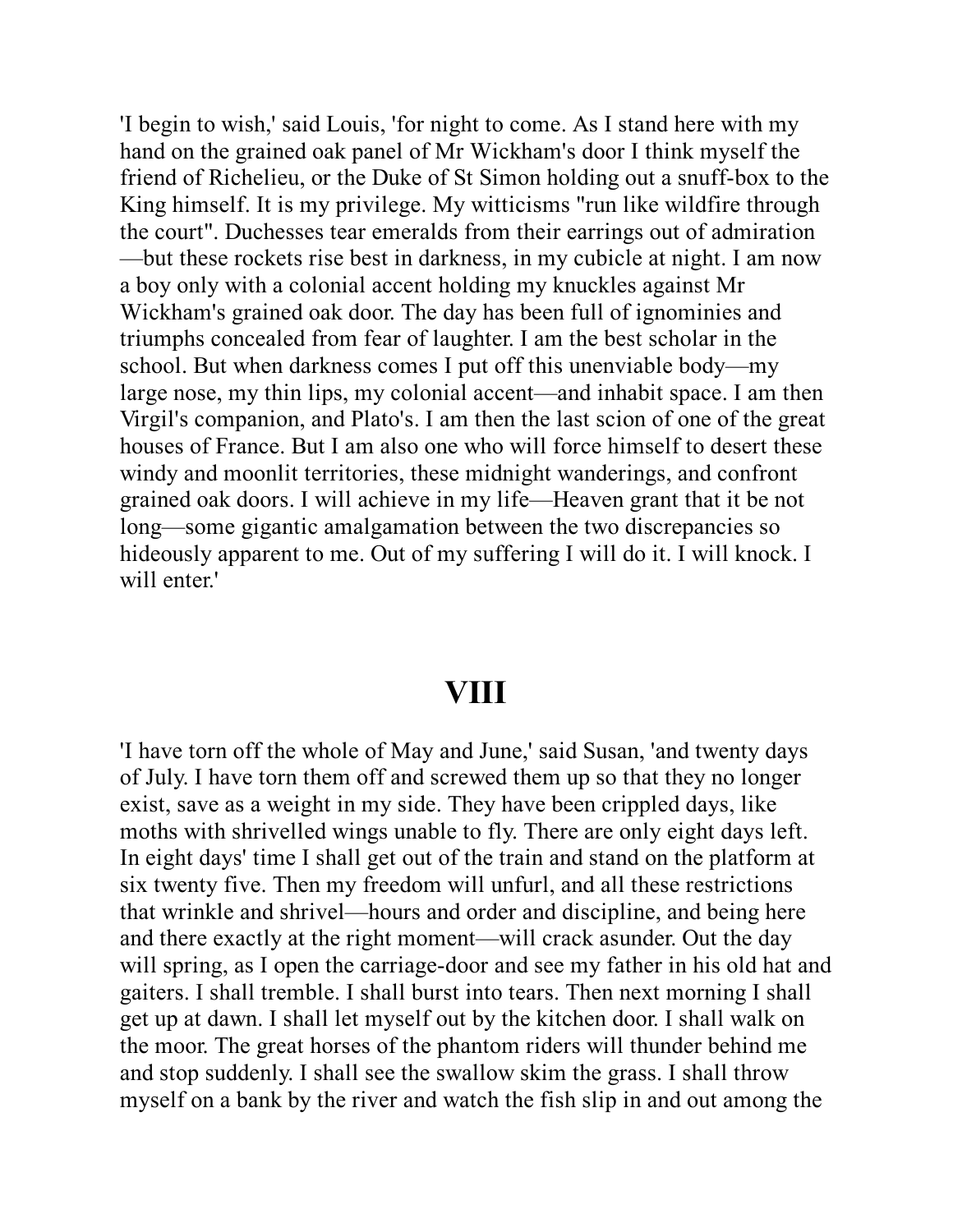reeds. The palms of my hands will be printed with pine-needles. I shall there unfold and take out whatever it is I have made here; something hard. For something has grown in me here, through the winters and summers, on staircases, in bedrooms. I do not want, as Jinny wants, to be admired. I do not want people, when I come in, to look up with admiration. I want to give, to be given, and solitude in which to unfold my possessions.

'Then I shall come back through the trembling lanes under the arches of the nut leaves. I shall pass an old woman wheeling a perambulator full of sticks; and the shepherd. But we shall not speak. I shall come back through the kitchen garden, and see the curved leaves of the cabbages pebbled with dew, and the house in the garden, blind with curtained windows. I shall go upstairs to my room, and turn over my own things, locked carefully in the wardrobe: my shells; my eggs; my curious grasses. I shall feed my doves and my squirrel. I shall go to the kennel and comb my spaniel. So gradually I shall turn over the hard thing that has grown here in my side. But here bells ring; feet shuffle perpetually.'

'I hate darkness and sleep and night,' said Jinny, 'and lie longing for the day to come. I long that the week should be all one day without divisions. When I wake early—and the birds wake me—I lie and watch the brass handles on the cupboard grow clear; then the basin; then the towel-horse. As each thing in the bedroom grows clear, my heart beats quicker. I feel my body harden, and become pink, yellow, brown. My hands pass over my legs and body. I feel its slopes, its thinness. I love to hear the gong roar through the house and the stir begin—here a thud, there a patter. Doors slam; water rushes. Here is another day, here is another day, I cry, as my feet touch the floor. It may be a bruised day, an imperfect day. I am often scolded. I am often in disgrace for idleness, for laughing; but even as Miss Matthews grumbles at my feather-headed carelessness, I catch sight of something moving—a speck of sun perhaps on a picture, or the donkey drawing the mowing-machine across the lawn; or a sail that passes between the laurel leaves, so that I am never cast down. I cannot be prevented from pirouetting behind Miss Matthews into prayers.

'Now, too, the time is coming when we shall leave school and wear long skirts. I shall wear necklaces and a white dress without sleeves at night.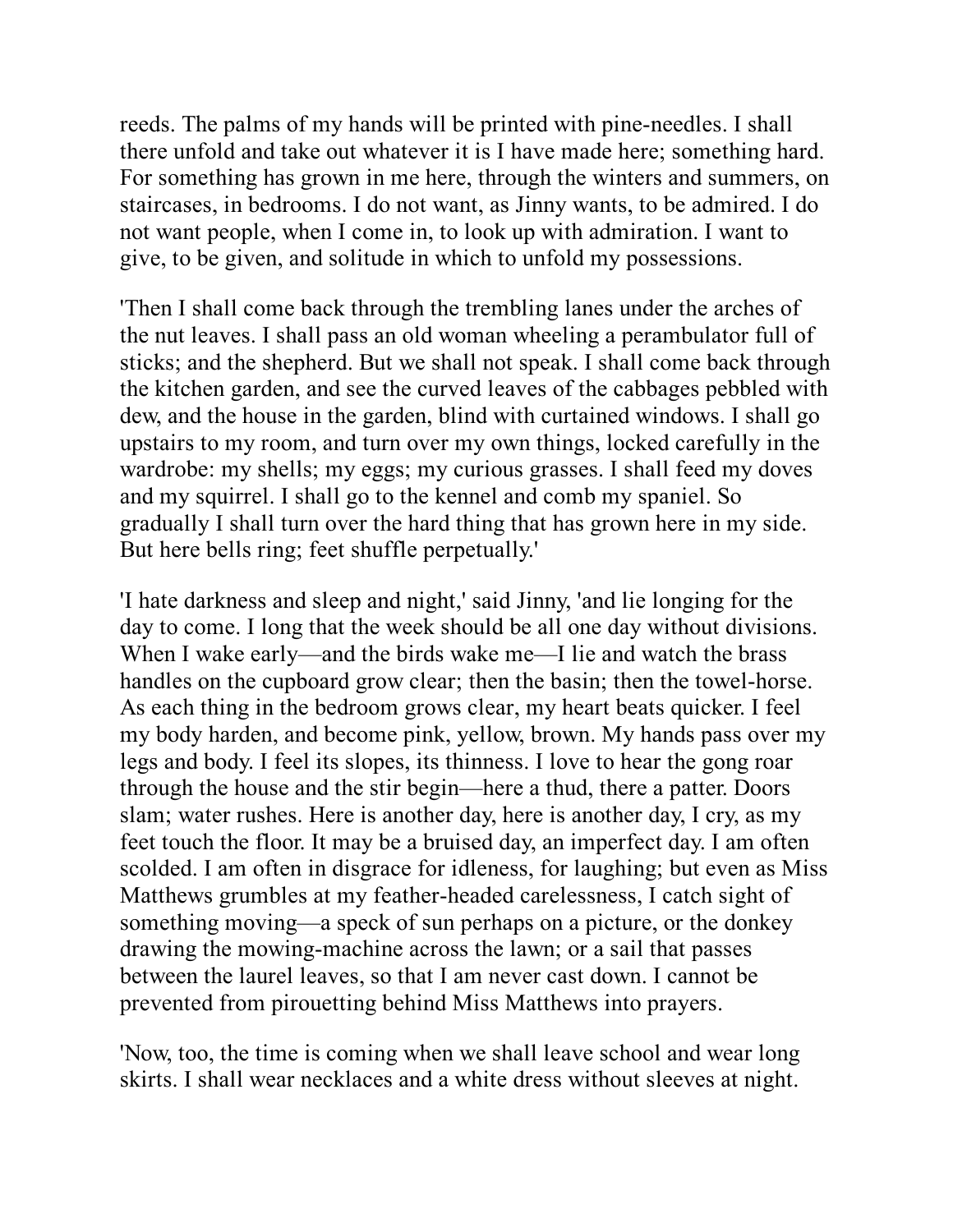There will be parties in brilliant rooms; and one man will single me out and will tell me what he has told no other person. He will like me better than Susan or Rhoda. He will find in me some quality, some peculiar thing. But I shall not let myself be attached to one person only. I do not want to be fixed, to be pinioned. I tremble, I quiver, like the leaf in the hedge, as I sit dangling my feet, on the edge of the bed, with a new day to break open. I have fifty years, I have sixty years to spend. I have not yet broken into my hoard. This is the beginning.'

'There are hours and hours,' said Rhoda, 'before I can put out the light and lie suspended on my bed above the world, before I can let the day drop down, before I can let my tree grow, quivering in green pavilions above my head. Here I cannot let it grow. Somebody knocks through it. They ask questions, they interrupt, they throw it down.

'Now I will go to the bathroom and take off my shoes and wash; but as I wash, as I bend my head down over the basin, I will let the Russian Empress's veil flow about my shoulders. The diamonds of the Imperial crown blaze on my forehead. I hear the roar of the hostile mob as I step out on to the balcony. Now I dry my hands, vigorously, so that Miss, whose name I forget, cannot suspect that I am waving my fist at an infuriated mob. "I am your Empress, people." My attitude is one of defiance. I am fearless. I conquer.

'But this is a thin dream. This is a papery tree. Miss Lambert blows it down. Even the sight of her vanishing down the corridor blows it to atoms. It is not solid; it gives me no satisfaction—this Empress dream. It leaves me, now that it has fallen, here in the passage rather shivering. Things seem paler. I will go now into the library and take out some book, and read and look; and read again and look. Here is a poem about a hedge. I will wander down it and pick flowers, green cowbind and the moonlightcoloured May, wild roses and ivy serpentine. I will clasp them in my hands and lay them on the desk's shiny surface. I will sit by the river's trembling edge and look at the water-lilies, broad and bright, which lit the oak that overhung the hedge with moonlight beams of their own watery light. I will pick flowers; I will bind flowers in one garland and clasp them and present them—Oh! to whom? There is some check in the flow of my being; a deep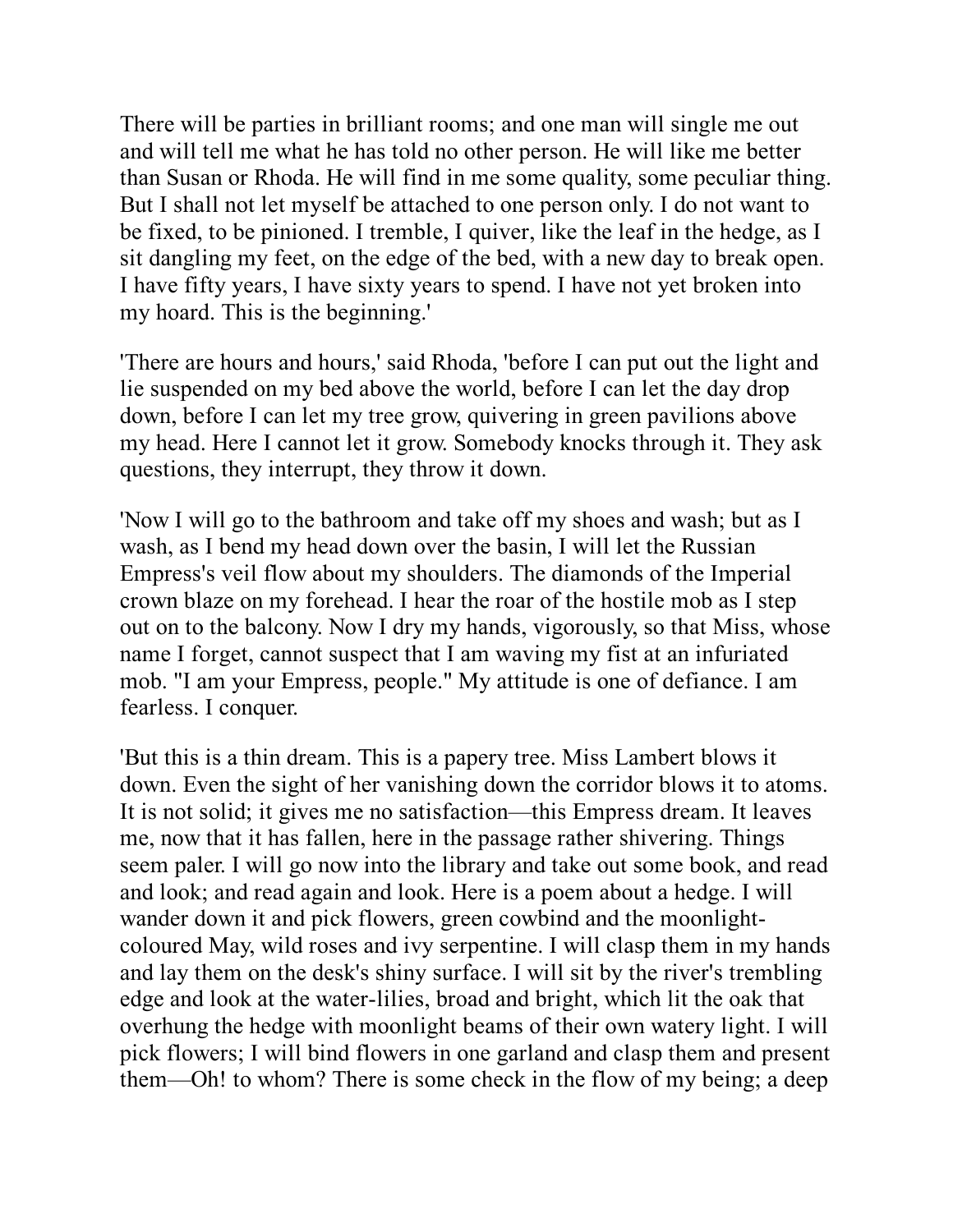stream presses on some obstacle; it jerks; it tugs; some knot in the centre resists. Oh, this is pain, this is anguish! I faint, I fail. Now my body thaws; I am unsealed, I am incandescent. Now the stream pours in a deep tide fertilizing, opening the shut, forcing the tight-folded, flooding free. To whom shall I give all that now flows through me, from my warm, my porous body? I will gather my flowers and present them—Oh! to whom?

'Sailors loiter on the parade, and amorous couples; the omnibuses rattle along the sea front to the town. I will give; I will enrich; I will return to the world this beauty. I will bind my flowers in one garland and advancing with my hand outstretched will present them—Oh! to whom?'

#### **IX**

'Now we have received,' said Louis, 'for this is the last day of the last term —Neville's and Bernard's and my last day—whatever our masters have had to give us. The introduction has been made; the world presented. They stay, we depart. The great Doctor, whom of all men I most revere, swaying a little from side to side among the tables, the bound volumes, has dealt out Horace, Tennyson, the complete works of Keats and Matthew Arnold, suitably inscribed. I respect the hand which gave them. He speaks with complete conviction. To him his words are true, though not to us. Speaking in the gruff voice of deep emotion, fiercely, tenderly, he has told us that we are about to go. He has bid us "quit ourselves like men". (On his lips quotations from the Bible, from *The Times,* seem equally magnificent.) Some will do this; others that. Some will not meet again. Neville, Bernard and I shall not meet here again. Life will divide us. But we have formed certain ties. Our boyish, our irresponsible years are over. But we have forged certain links. Above all, we have inherited traditions. These stone flags have been worn for six hundred years. On these walls are inscribed the names of men of war, of statesmen, of some unhappy poets (mine shall be among them). Blessings be on all traditions, on all safeguards and circumscriptions! I am most grateful to you men in black gowns, and you, dead, for your leading, for your guardianship; yet after all, the problem remains. The differences are not yet solved. Flowers toss their heads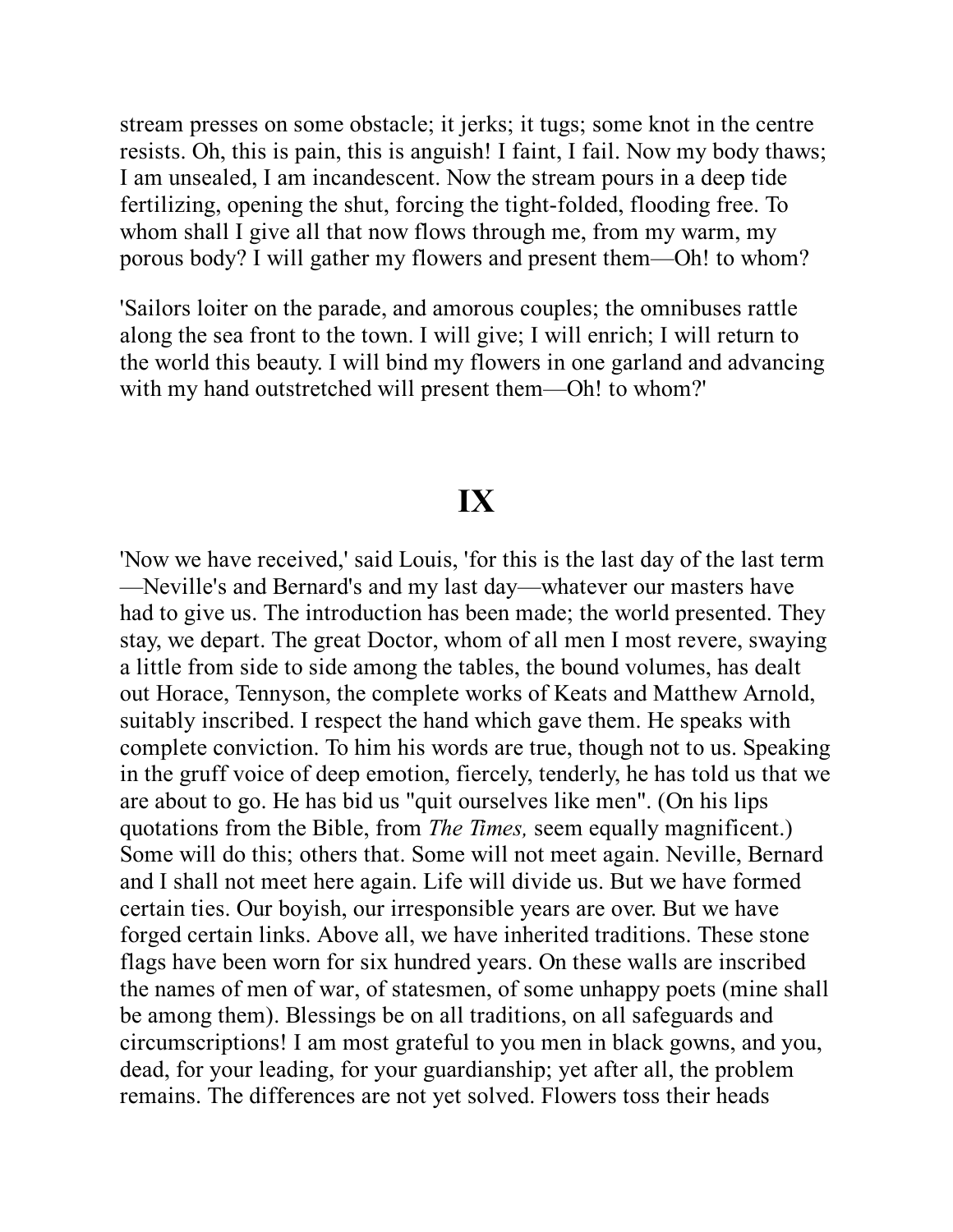outside the window. I see wild birds, and impulses wilder than the wildest birds strike from my wild heart. My eyes are wild; my lips tight pressed. The bird flies; the flower dances; but I hear always the sullen thud of the waves; and the chained beast stamps on the beach. It stamps and stamps.'

'This is the final ceremony,' said Bernard. This is the last of all our ceremonies. We are overcome by strange feelings. The guard holding his flag is about to blow his whistle; the train breathing steam in another moment is about to start. One wants to say something, to feel something, absolutely appropriate to the occasion. One's mind is primed; one's lips are pursed. And then a bee drifts in and hums round the flowers in the bouquet which Lady Hampton, the wife of the General, keeps smelling to show her appreciation of the compliment. If the bee were to sting her nose? We are all deeply moved; yet irreverent; yet penitent; yet anxious to get it over; yet reluctant to part. The bee distracts us; its casual flight seems to deride our intensity. Humming vaguely, skimming widely, it is settled now on the carnation. Many of us will not meet again. We shall not enjoy certain pleasures again, when we are free to go to bed, or to sit up, when I need no longer smuggle in bits of candle-ends and immoral literature. The bee now hums round the head of the great Doctor. Larpent, John, Archie, Percival, Baker and Smith—I have liked them enormously. I have known one mad boy only. I have hated one mean boy only. I enjoy in retrospect my terribly awkward breakfasts at the Headmaster's table with toast and marmalade. He alone does not notice the bee. If it were to settle on his nose he would flick it off with one magnificent gesture. Now he has made his joke; now his voice has almost broken but not quite. Now we are dismissed—Louis, Neville and I for ever. We take our highly polished books, scholastically inscribed in a little crabbed hand. We rise, we disperse; the pressure is removed. The bee has become an insignificant, a disregarded insect, flown through the open window into obscurity. Tomorrow we go.'

'We are about to part,' said Neville. 'Here are the boxes; here are the cabs. There is Percival in his billycock hat. He will forget me. He will leave my letters lying about among guns and dogs unanswered. I shall send him poems and he will perhaps reply with a picture post card. But it is for that that I love him. I shall propose meeting—under a clock, by some Cross; and shall wait, and he will not come. It is for that that I love him.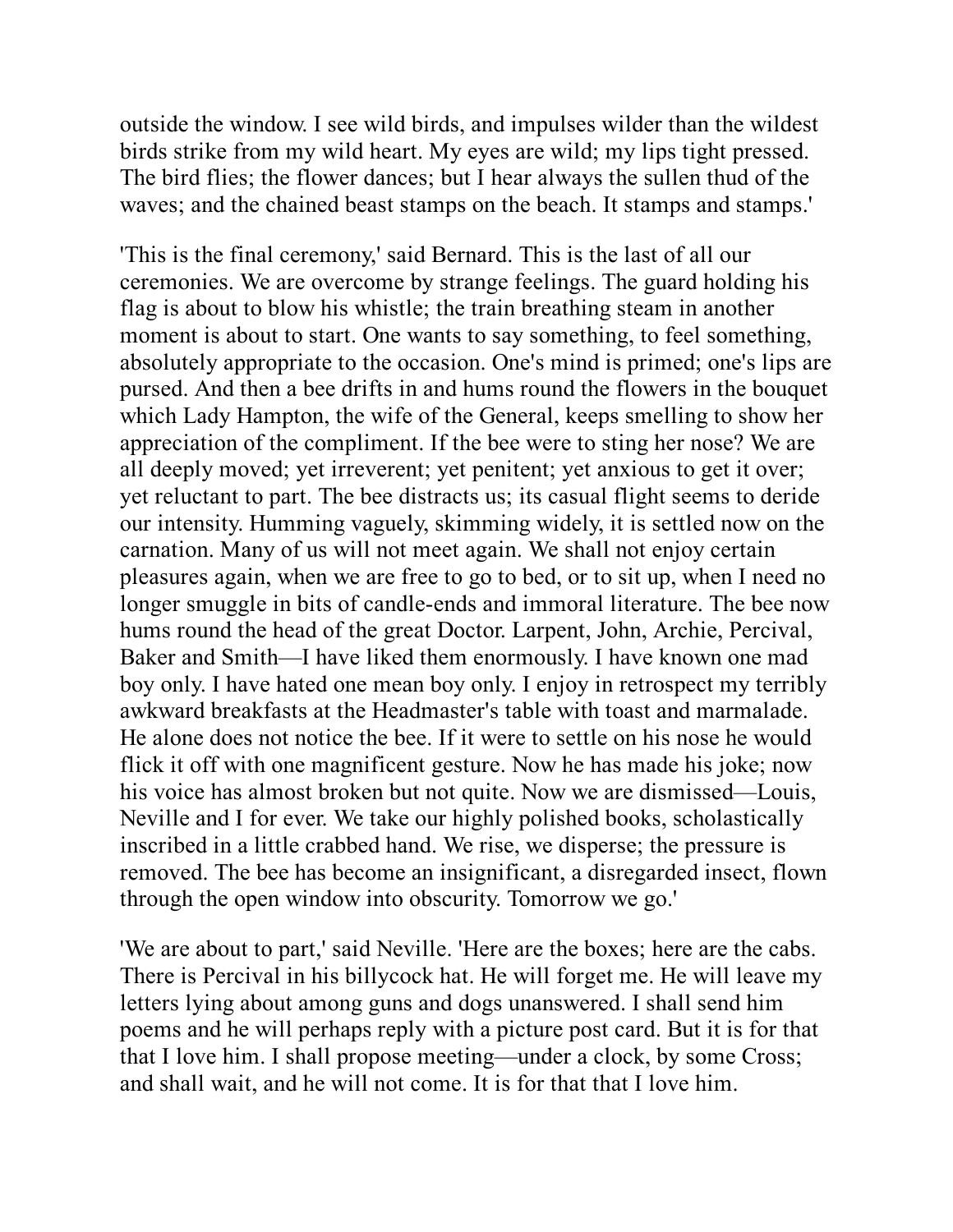Oblivious, almost entirely ignorant, he will pass from my life. And I shall pass, incredible as it seems, into other lives; this is only an escapade perhaps, a prelude only. I feel already, though I cannot endure the Doctor's pompous mummery and faked emotions, that things we have only dimly perceived draw near. I shall be free to enter the garden where Fenwick raises his mallet. Those who have despised me shall acknowledge my sovereignty. But by some inscrutable law of my being sovereignty and the possession of power will not be enough; I shall always push through curtains to privacy, and want some whispered words alone. Therefore I go, dubious, but elate; apprehensive of intolerable pain; yet I think bound in my adventuring to conquer after huge suffering, bound, surely, to discover my desire in the end. There, for the last time, I see the statue of our pious founder with the doves about his head. They will wheel for ever about his head, whitening it, while the organ moans in the chapel. So I take my seat; and, when I have found my place in the comer of our reserved compartment, I will shade my eyes with a book to hide one tear; I will shade my eyes to observe; to peep at one face. It is the first day of the summer holidays.'

## **X**

'It is the first day of the summer holidays,' said Susan. 'But the day is still rolled up. I will not examine it until I step out on to the platform in the evening. I will not let myself even smell it until I smell the cold green air off the fields. But already these are not school fields; these are not school hedges; the men in these fields are doing real things; they fill carts with real hay; and those are real cows, not school cows. But the carbolic smell of corridors and the chalky smell of schoolrooms is still in my nostrils. The glazed, shiny look of matchboard is still in my eyes. I must wait for fields and hedges, and woods and fields, and steep railway cuttings, sprinkled with gorse bushes, and trucks in sidings, and tunnels and suburban gardens with women hanging out washing, and then fields again and children swinging on gates, to cover it over, to bury it deep, this school that I have hated.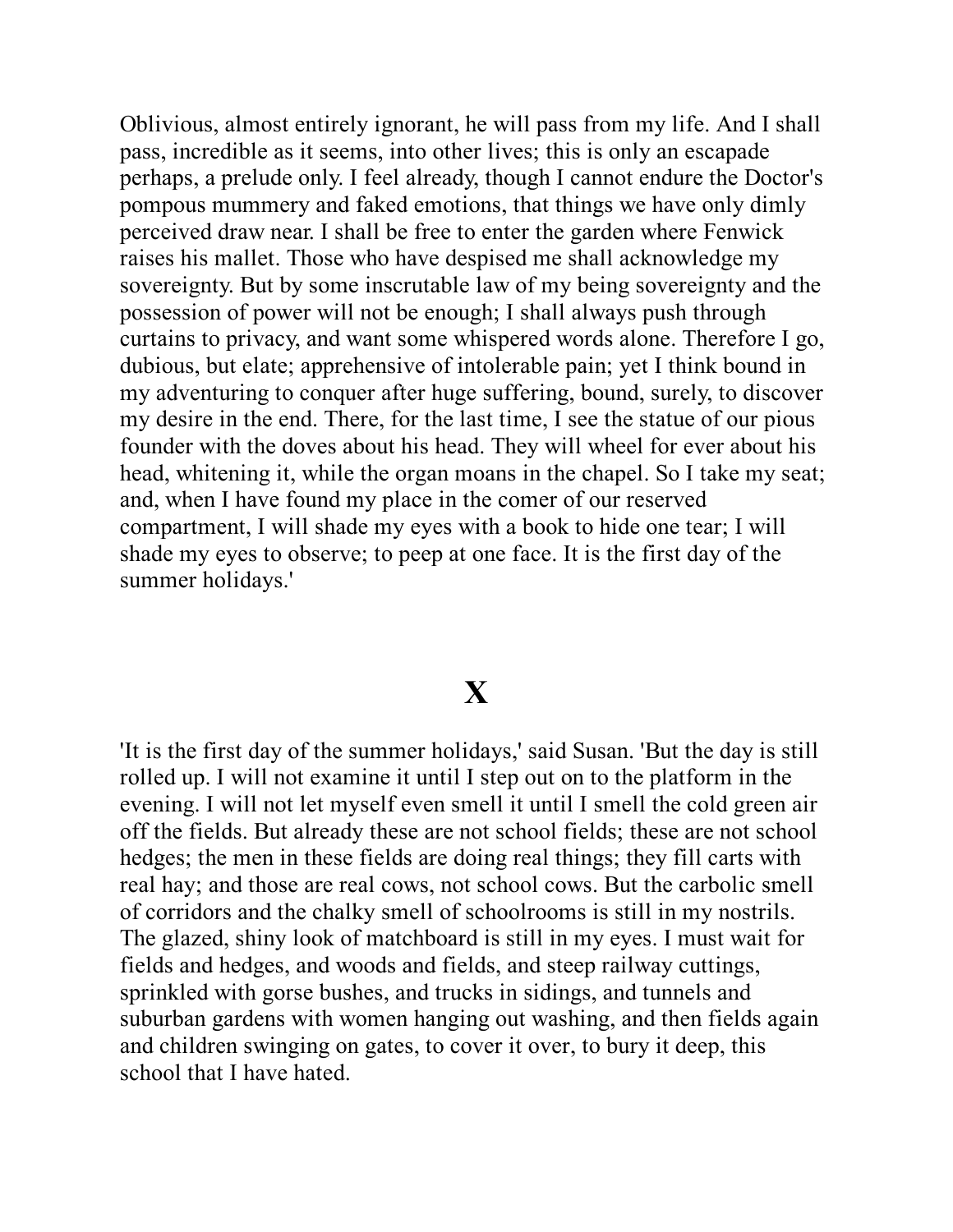'I will not send my children to school nor spend a night all my life in London. Here in this vast station everything echoes and booms hollowly. The light is like the yellow light under an awning. Jinny lives here. Jinny takes her dog for walks on these pavements. People here shoot through the streets silently. They look at nothing but shop-windows. Their heads bob up and down all at about the same height. The streets are laced together with telegraph wires. The houses are all glass, all festoons and glitter; now all front doors and lace curtains, all pillars and white steps. But now I pass on, out of London again; the fields begin again; and the houses, and women hanging washing, and trees and fields. London is now veiled, now vanished, now crumbled, now fallen. The carbolic and the pitch-pine begin to lose their savour. I smell corn and turnips. I undo a paper packet tied with a piece of white cotton. The egg shells slide into the cleft between my knees. Now we stop at station after station, rolling out milk cans. Now women kiss each other and help with baskets. Now I will let myself lean out of the window. The air rushes down my nose and throat—the cold air, the salt air with the smell of turnip fields in it. And there is my father, with his back turned, talking to a farmer. I tremble, I cry. There is my father in gaiters. There is my father.'

'I sit snug in my own corner going North,' said Jinny, 'in this roaring express which is yet so smooth that it flattens hedges, lengthens hills. We flash past signal-boxes; we make the earth rock slightly from side to side. The distance closes for ever in a point; and we for ever open the distance wide again. The telegraph poles bob up incessantly; one is felled, another rises. Now we roar and swing into a tunnel. The gentleman pulls up the window. I see reflections on the shining glass which lines the tunnel. I see him lower his paper. He smiles at my reflection in the tunnel. My body instantly of its own accord puts forth a frill under his gaze. My body lives a life of its own. Now the black window glass is green again. We are out of the tunnel. He reads his paper. But we have exchanged the approval of our bodies. There is then a great society of bodies, and mine is introduced; mine has come into the room where the gilt chairs are. Look—all the windows of the villas and their white-tented curtains dance; and the men sitting in the hedges in the cornfields with knotted blue handkerchiefs are aware too, as I am aware, of heat and rapture. One waves as we pass him. There are bowers and arbours in these villa gardens and young men in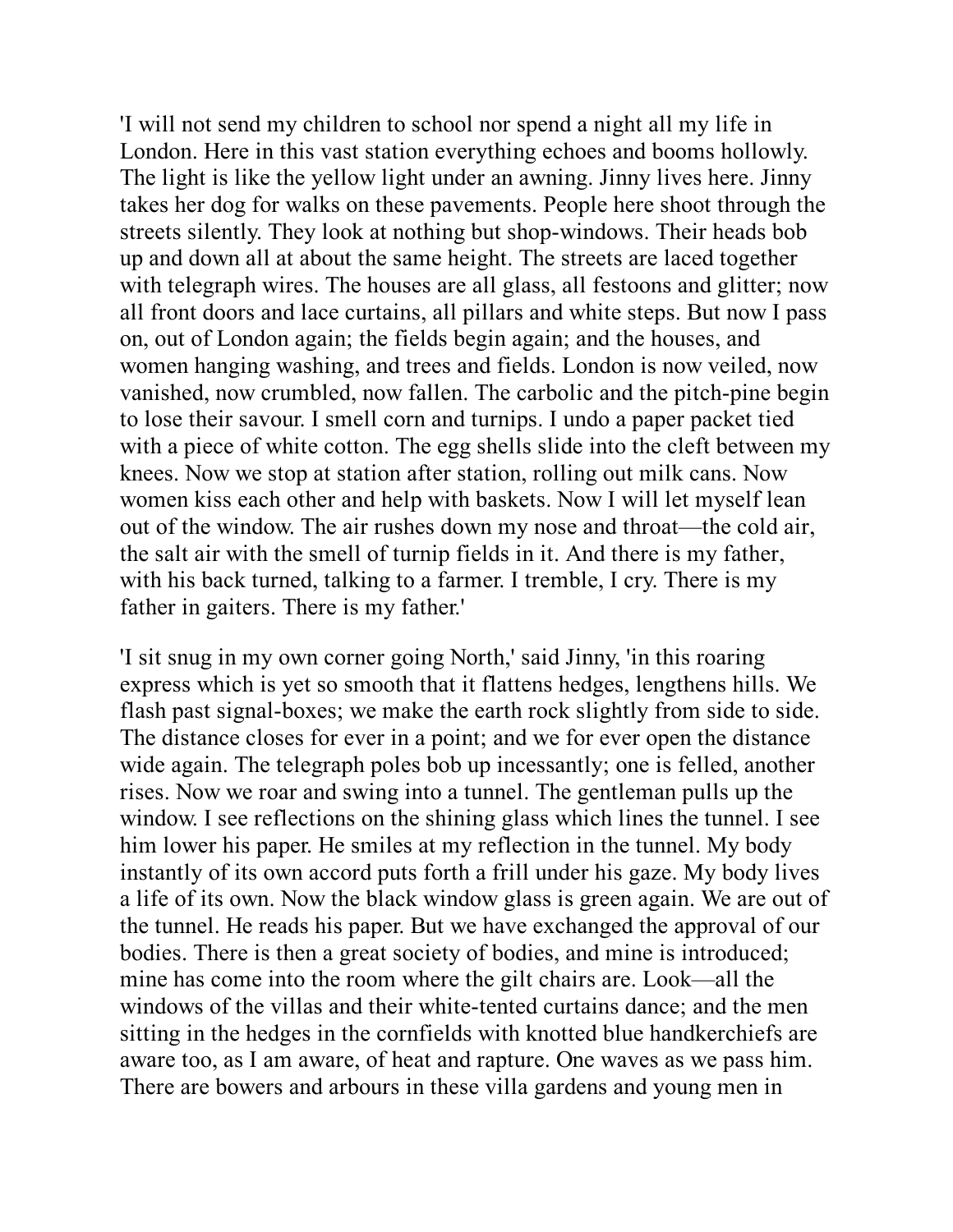shirt-sleeves on ladders trimming roses. A man on a horse canters over the field. His horse plunges as we pass. And the rider turns to look at us. We roar again through blackness. And I lie back; I give myself up to rapture; I think that at the end of the tunnel I enter a lamp-lit room with chairs, into one of which I sink, much admired, my dress billowing round me. But behold, looking up, I meet the eyes of a sour woman, who suspects me of rapture. My body shuts in her face, impertinently, like a parasol. I open my body, I shut my body at my will. Life is beginning. I now break into my hoard of life.'

'It is the first day of the summer holidays,' said Rhoda. 'And now, as the train passes by these red rocks, by this blue sea, the term, done with, forms itself into one shape behind me. I see its colour. June was white. I see the fields white with daisies, and white with dresses; and tennis courts marked with white. Then there was wind and violent thunder. There was a star riding through clouds one night, and I said to the star, "Consume me." That was at midsummer, after the garden party and my humiliation at the garden party. Wind and storm coloured July. Also, in the middle, cadaverous, awful, lay the grey puddle in the courtyard, when, holding an envelope in my hand, I carried a message. I came to the puddle. I could not cross it. Identity failed me. We are nothing, I said, and fell. I was blown like a feather, I was wafted down tunnels. Then very gingerly, I pushed my foot across. I laid my hand against a brick wall. I returned very painfully, drawing myself back into my body over the grey, cadaverous space of the puddle. This is life then to which I am committed.

'So I detach the summer term. With intermittent shocks, sudden as the springs of a tiger, life emerges heaving its dark crest from the sea. It is to this we are attached; it is to this we are bound, as bodies to wild horses. And yet we have invented devices for filling up the crevices and disguising these fissures. Here is the ticket collector. Here are two men; three women; there is a cat in a basket; myself with my elbow on the window-sill—this is here and now. We draw on, we make off, through whispering fields of golden corn. Women in the fields are surprised to be left behind there, hoeing. The train now stamps heavily, breathes stertorously, as it climbs up and up. At last we are on the top of the moor. Only a few wild sheep live here; a few shaggy ponies; yet we are provided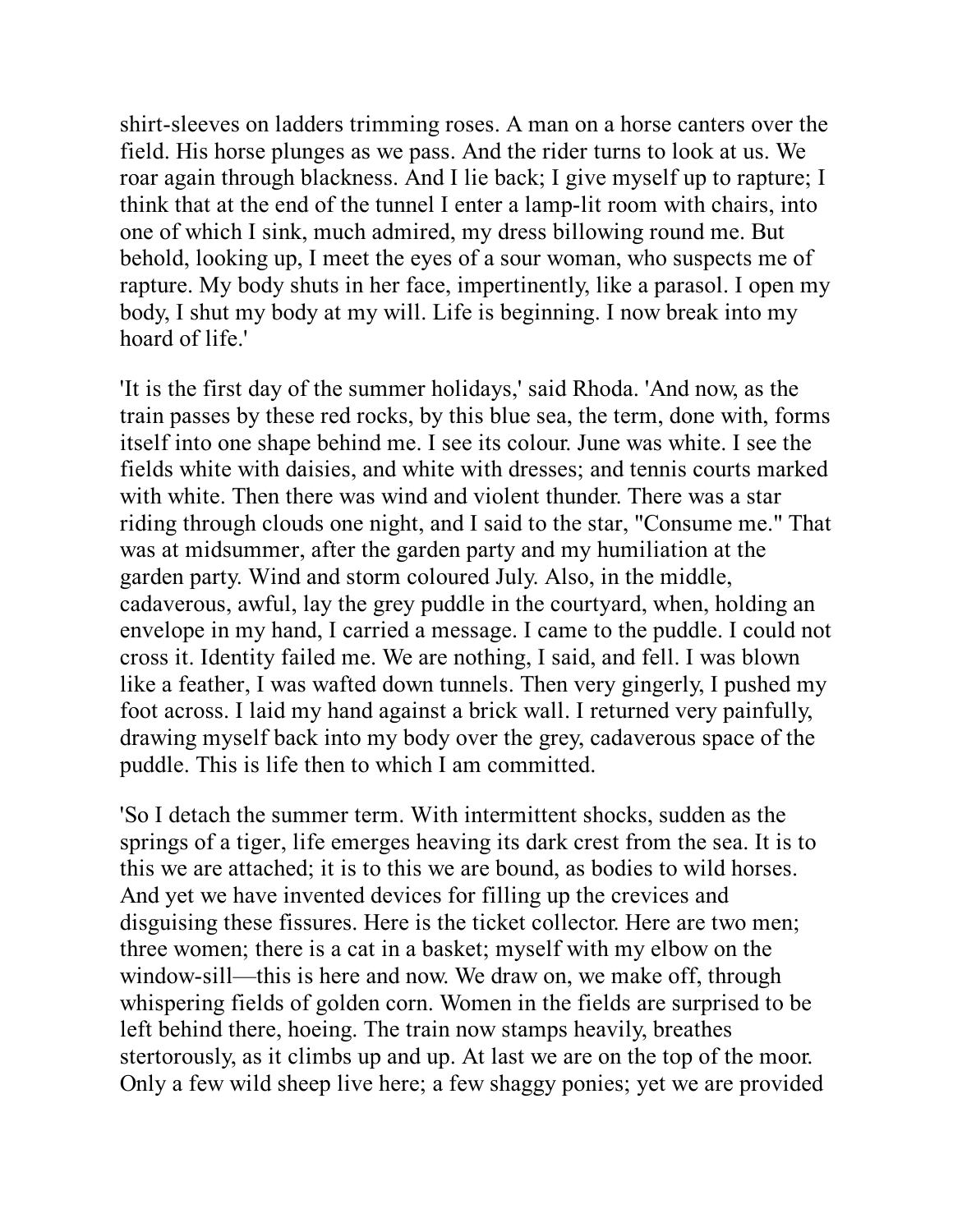with every comfort; with tables to hold our newspapers, with rings to hold our tumblers. We come carrying these appliances with us over the top of the moor. Now we are on the summit. Silence will close behind us. If I look back over that bald head, I can see silence already closing and the shadows of clouds chasing each other over the empty moor; silence closes over our transient passage. This I say is the present moment; this is the first day of the summer holidays. This is part of the emerging monster to whom we are attached.'

#### **XI**

'Now we are off,' said Louis. 'Now I hang suspended without attachments. We are nowhere. We are passing through England in a train. England slips by the window, always changing from hill to wood, from rivers and willows to towns again. And I have no firm ground to which I go. Bernard and Neville, Percival, Archie, Larpent and Baker go to Oxford or Cambridge, to Edinburgh, Rome, Paris, Berlin, or to some American University. I go vaguely, to make money vaguely. Therefore a poignant shadow, a keen accent, falls on these golden bristles, on these poppy-red fields, this flowing corn that never overflows its boundaries; but runs rippling to the edge. This is the first day of a new life, another spoke of the rising wheel. But my body passes vagrant as a bird's shadow. I should be transient as the shadow on the meadow, soon fading, soon darkening and dying there where it meets the wood, were it not that I coerce my brain to form in my forehead; I force myself to state, if only in one line of unwritten poetry, this moment; to mark this inch in the long, long history that began in Egypt, in the time of the Pharaohs, when women carried red pitchers to the Nile. I seem already to have lived many thousand years. But if I now shut my eyes, if I fail to realize the meeting-place of past and present, that I sit in a third-class railway carriage full of boys going home for the holidays, human history is defrauded of a moment's vision. Its eye, that would see through me, shuts—if I sleep now, through slovenliness, or cowardice, burying myself in the past, in the dark; or acquiesce, as Bernard acquiesces, telling stories; or boast, as Percival, Archie, John, Walter, Lathom, Larpent, Roper, Smith boast—the names are the same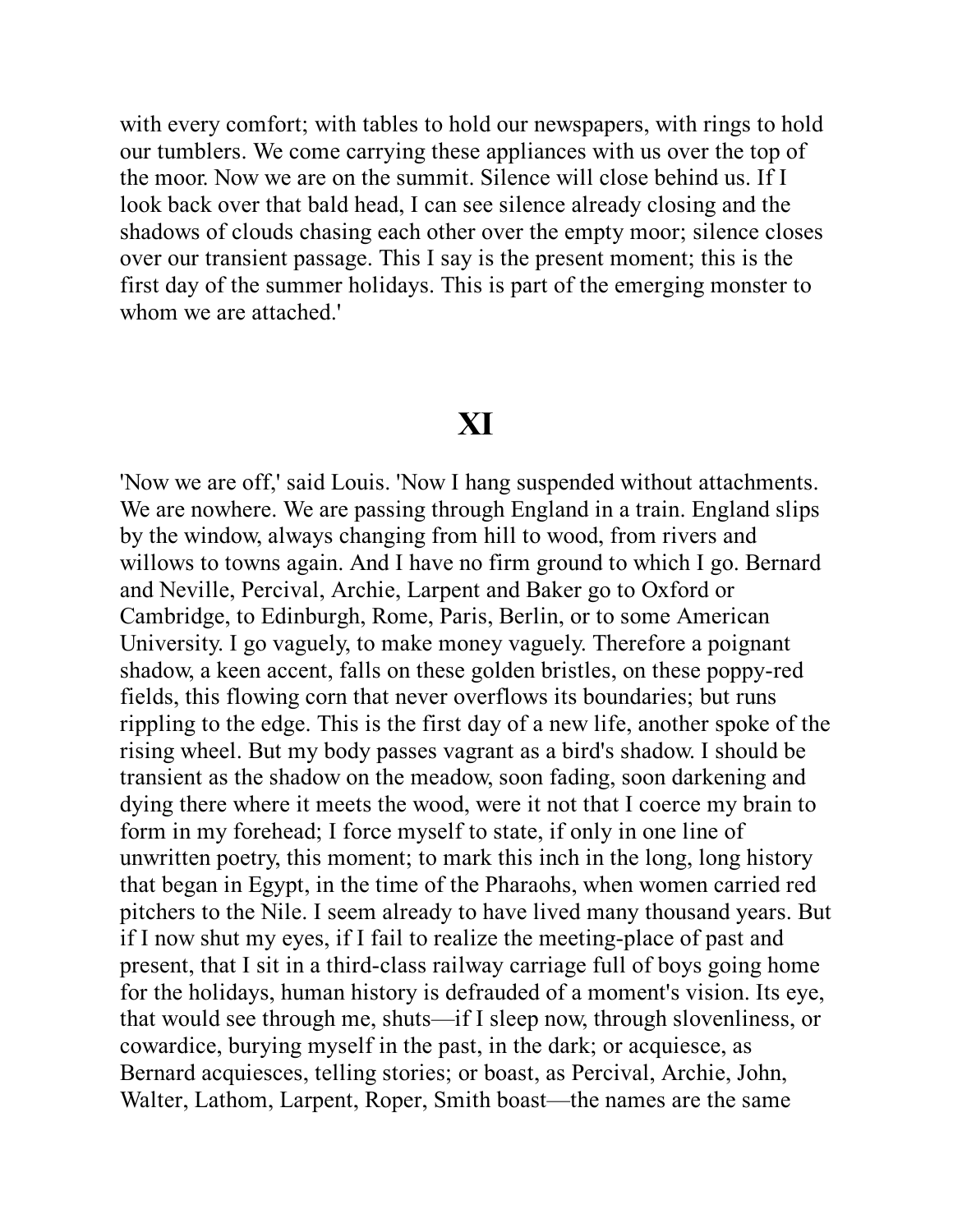always, the names of the boasting boys. They are all boasting, all talking, except Neville, who slips a look occasionally over the edge of a French novel, and so will always slip into cushioned firelit rooms, with many books and one friend, while I tilt on an office chair behind a counter. Then I shall grow bitter and mock at them. I shall envy them their continuance down the safe traditional ways under the shade of old yew trees while I consort with cockneys and clerks, and tap the pavements of the city.

'But now disembodied, passing over fields without lodgment—(there is a river; a man fishes; there is a spire, there is the village street with its bowwindowed inn)—all is dreamlike and dim to me. These hard thoughts, this envy, this bitterness, make no lodgment in me. I am the ghost of Louis, an ephemeral passer-by, in whose mind dreams have power, and garden sounds when in the early morning petals float on fathomless depths and the birds sing. I dash and sprinkle myself with the bright waters of childhood. Its thin veil quivers. But the chained beast stamps and stamps on the shore.'

'Louis and Neville,' said Bernard, 'both sit silent. Both are absorbed. Both feel the presence of other people as a separating wall. But if I find myself in company with other people, words at once make smoke rings—see how phrases at once begin to wreathe off my lips. It seems that a match is set to a fire; something burns. An elderly and apparently prosperous man, a traveller, now gets in. And I at once wish to approach him; I instinctively dislike the sense of his presence, cold, unassimilated, among us. I do not believe in separation. We are not single. Also I wish to add to my collection of valuable observations upon the true nature of human life. My book will certainly run to many volumes, embracing every known variety of man and woman. I fill my mind with whatever happens to be the contents of a room or a railway carriage as one fills a fountain-pen in an inkpot. I have a steady unquenchable thirst. Now I feel by imperceptible signs, which I cannot yet interpret but will later, that his defiance is about to thaw. His solitude shows signs of cracking. He has passed a remark about a country house. A smoke ring issues from my lips (about crops) and circles him, bringing him into contact. The human voice has a disarming quality—(we are not single, we are one). As we exchange these few but amiable remarks about country houses, I furbish him up and make him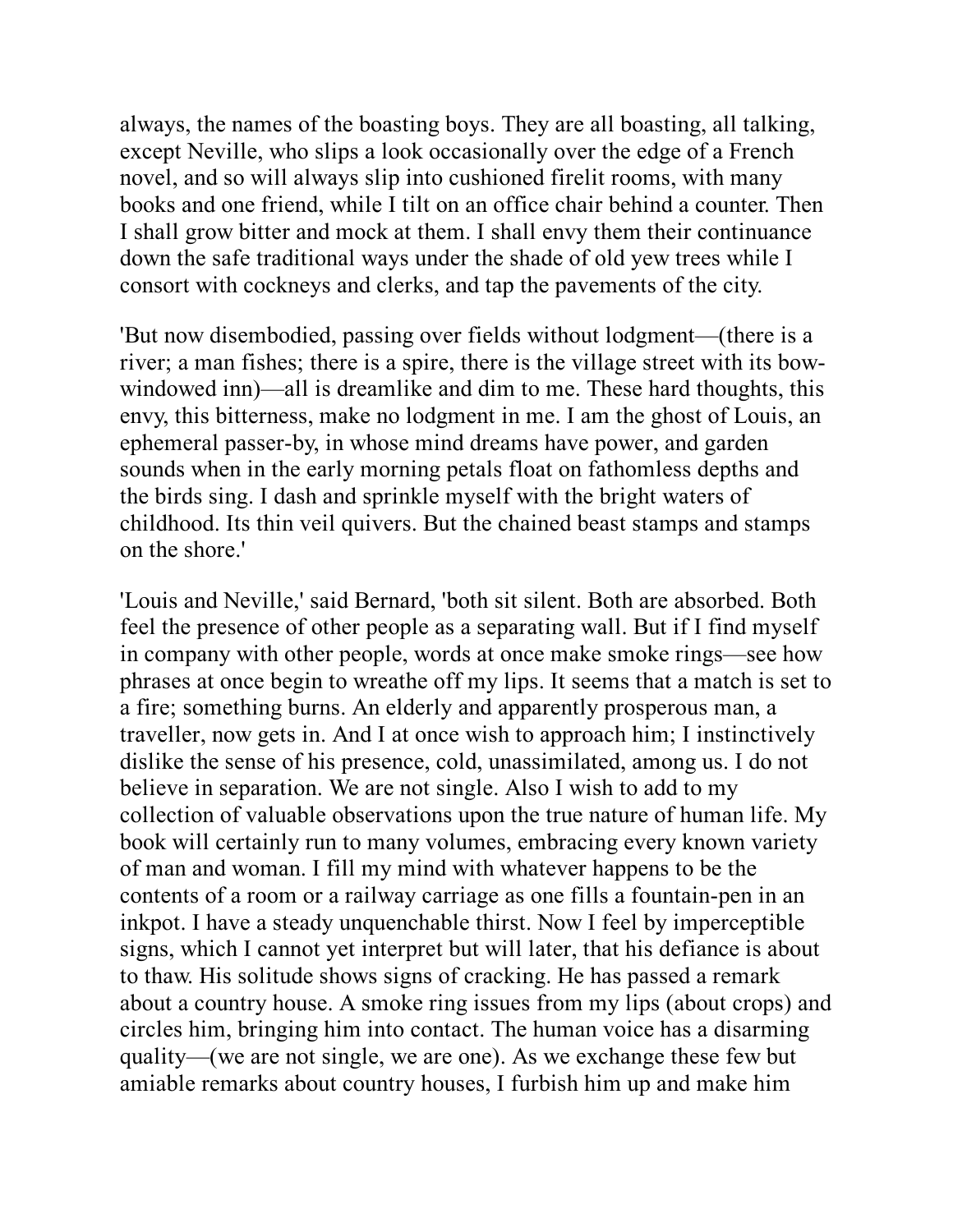concrete. He is indulgent as a husband but not faithful; a small builder who employs a few men. In local society he is important; is already a councillor, and perhaps in time will be mayor. He wears a large ornament, like a double tooth torn up by the roots, made of coral, hanging at his watch-chain. Walter J. Trumble is the sort of name that would fit him. He has been in America, on a business trip with his wife, and a double room in a smallish hotel cost him a whole month's wages. His front tooth is stopped with gold.

'The fact is that I have little aptitude for reflection. I require the concrete in everything. It is so only that I lay hands upon the world. A good phrase, however, seems to me to have an independent existence. Yet I think it is likely that the best are made in solitude. They require some final refrigeration which I cannot give them, dabbling always in warm soluble words. My method, nevertheless, has certain advantages over theirs. Neville is repelled by the grossness of Trumble. Louis, glancing, tripping with the high step of a disdainful crane, picks up words as if in sugartongs. It is true that his eyes—wild, laughing, yet desperate—express something that we have not gauged. There is about both Neville and Louis a precision, an exactitude, that I admire and shall never possess. Now I begin to be aware that action is demanded. We approach a junction; at a junction I have to change. I have to board a train for Edinburgh. I cannot precisely lay fingers on this fact—it lodges loosely among my thoughts like a button, like a small coin. Here is the jolly old boy who collects tickets. I had one—I had one certainly. But it does not matter. Either I shall find it, or I shall not find it. I examine my note-case. I look in all my pockets. These are the things that for ever interrupt the process upon which I am eternally engaged of finding some perfect phrase that fits this very moment exactly.'

'Bernard has gone,' said Neville, 'without a ticket. He has escaped us, making a phrase, waving his hand. He talked as easily to the horse-breeder or to the plumber as to us. The plumber accepted him with devotion. "If he had a son like that," he was thinking, "he would manage to send him to Oxford." But what did Bernard feel for the plumber? Did he not only wish to continue the sequence of the story which he never stops telling himself? He began it when he rolled his bread into pellets as a child. One pellet was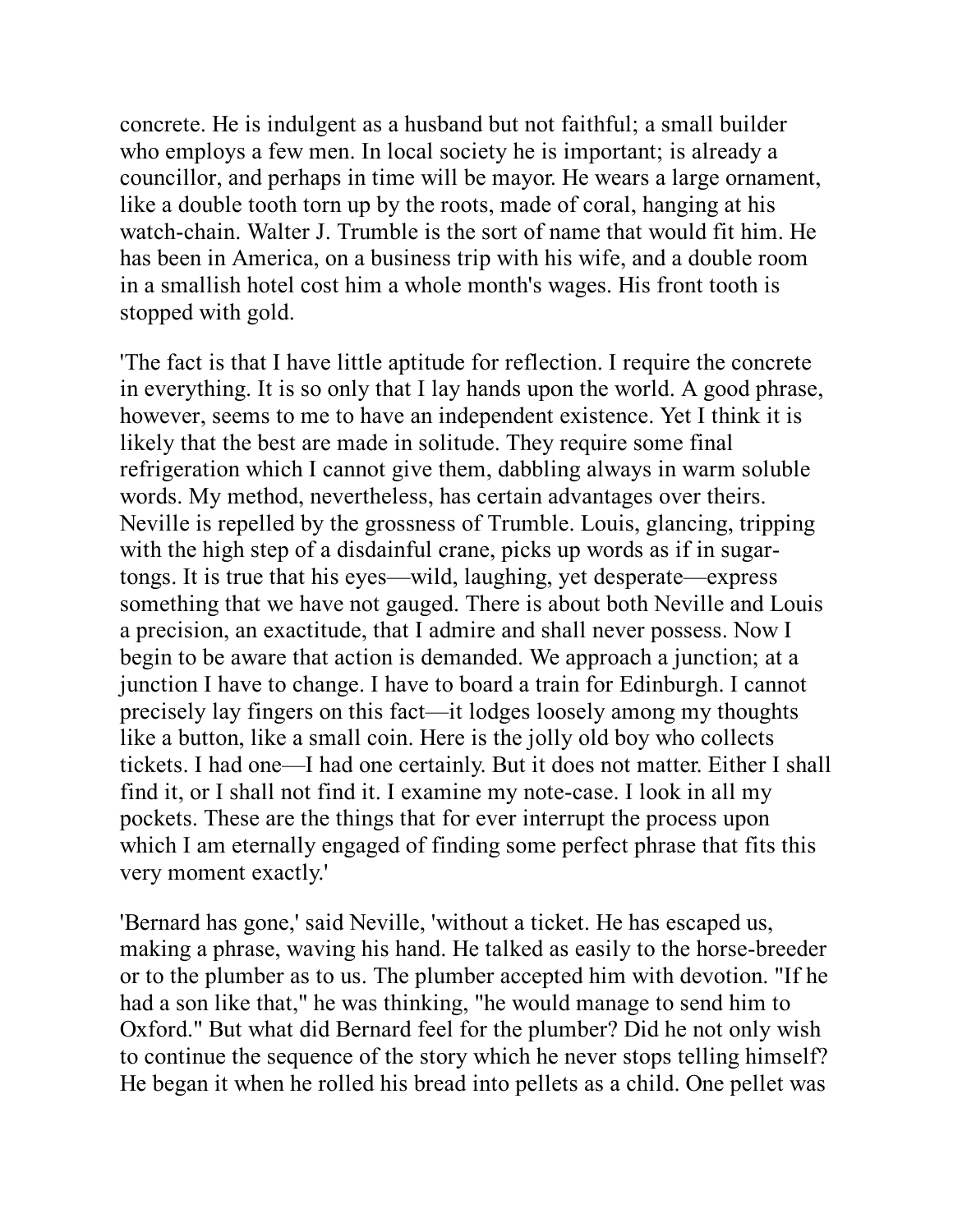a man, one was a woman. We are all pellets. We are all phrases in Bernard's story, things he writes down in his notebook under A or under B. He tells our story with extraordinary understanding, except of what we most feel. For he does not need us. He is never at our mercy. There he is, waving his arms on the platform. The train has gone without him. He has missed his connection. He has lost his ticket. But that does not matter. He will talk to the barmaid about the nature of human destiny. We are off; he has forgotten us already; we pass out of his view; we go on, filled with lingering sensations, half bitter, half sweet, for he is somehow to be pitied, breasting the world with half-finished phrases, having lost his ticket: he is also to be loved.

'Now I pretend again to read. I raise my book, till it almost covers my eyes. But I cannot read in the presence of horse-dealers and plumbers. I have no power of ingratiating myself. I do not admire that man; he does not admire me. Let me at least be honest. Let me denounce this piffling, trifling, self-satisfied world; these horse-hair seats; these coloured photographs of piers and parades. I could shriek aloud at the smug selfsatisfaction, at the mediocrity of this world, which breeds horse-dealers with coral ornaments hanging from their watch-chains. There is that in me which will consume them entirely. My laughter shall make them twist in their seats; shall drive them howling before me. No; they are immortal. They triumph. They will make it impossible for me always to read Catullus in a third-class railway carriage. They will drive me in October to take refuge in one of the universities, where I shall become a don; and go with schoolmasters to Greece; and lecture on the ruins of the Parthenon. It would be better to breed horses and live in one of those red villas than to run in and out of the skulls of Sophocles and Euripides like a maggot, with a high-minded wife, one of those University women. That, however, will be my fate. I shall suffer. I am already at eighteen capable of such contempt that horse-breeders hate me. That is my triumph; I do not compromise. I am not timid; I have no accent. I do not finick about fearing what people think of "my father a banker at Brisbane" like Louis.

'Now we draw near the centre of the civilized world. There are the familiar gasometers. There are the public gardens intersected by asphalt paths. There are the lovers lying shamelessly mouth to mouth on the burnt grass.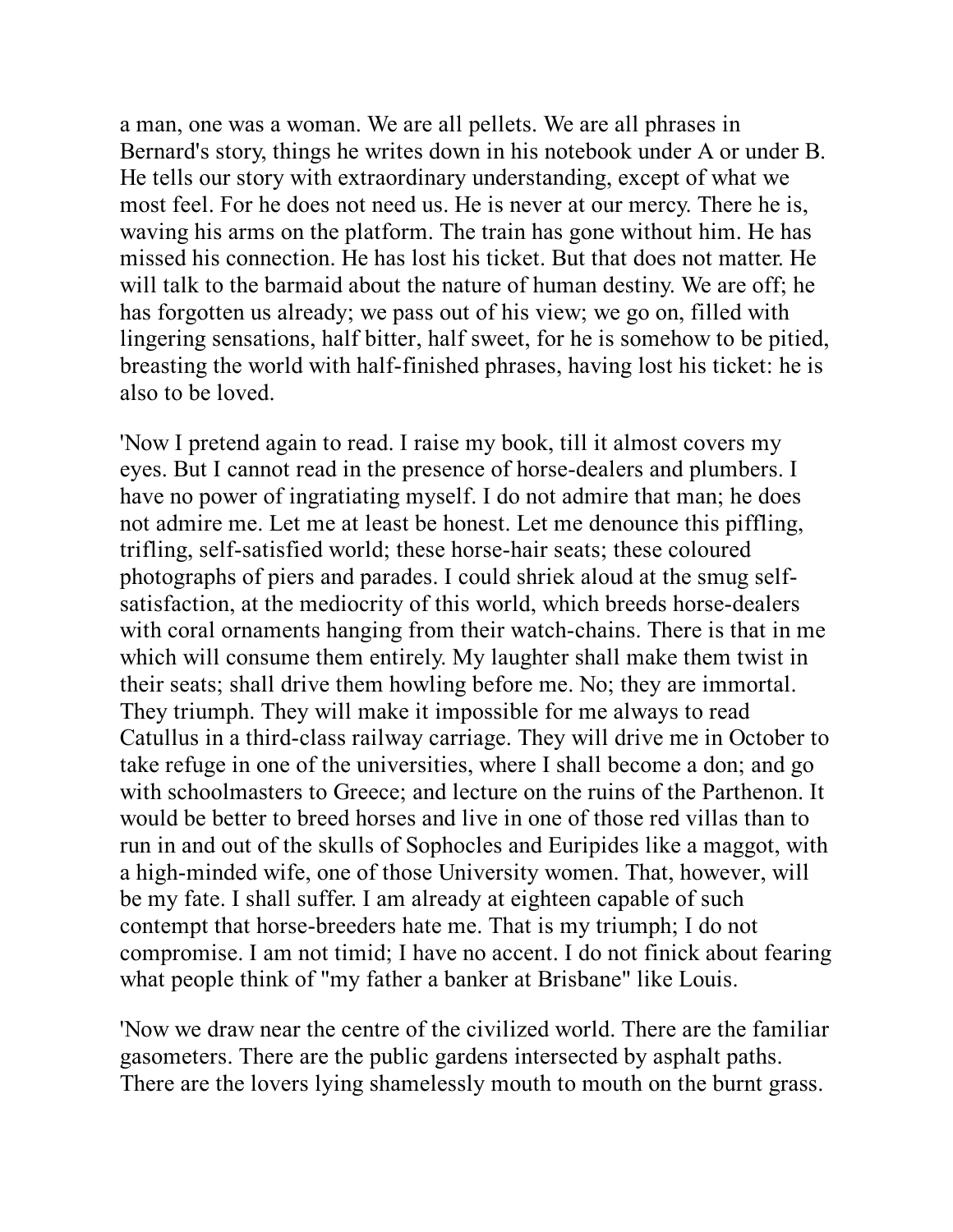Percival is now almost in Scotland; his train draws through the red moors; he sees the long line of the Border hills and the Roman wall. He reads a detective novel, yet understands everything.

The train slows and lengthens, as we approach London, the centre, and my heart draws out too, in fear, in exultation. I am about to meet—what? What extraordinary adventure waits me, among these mail vans, these porters, these swarms of people calling taxis? I feel insignificant, lost, but exultant. With a soft shock we stop. I will let the others get out before me. I will sit still one moment before I emerge into that chaos, that tumult. I will not anticipate what is to come. The huge uproar is in my ears. It sounds and resounds, under this glass roof like the surge of a sea. We are cast down on the platform with our handbags. We are whirled asunder. My sense of self almost perishes; my contempt. I become drawn in, tossed down, thrown sky-high. I step out on to the platform, grasping tightly all that I possess—one bag.'

## **XII**

*The sun rose. Bars of yellow and green fell on the shore, gilding the ribs of the eaten-out boat and making the sea-holly and its mailed leaves gleam blue as steel. Light almost pierced the thin swift waves as they raced fanshaped over the beach. The girl who had shaken her head and made all the jewels, the topaz, the aquamarine, the water-coloured jewels with sparks of fire in them, dance, now bared her brows and with wide-opened eyes drove a straight pathway over the waves. Their quivering mackerel sparkling was darkened; they massed themselves; their green hollows deepened and darkened and might be traversed by shoals of wandering fish. As they splashed and drew back they left a black rim of twigs and cork on the shore and straws and sticks of wood, as if some light shallop had foundered and burst its sides and the sailor had swum to land and bounded up the clif and left his frail cargo to be washed ashore.*

*In the garden the birds that had sung erratically and spasmodically in the dawn on that tree, on that bush, now sang together in chorus, shrill and*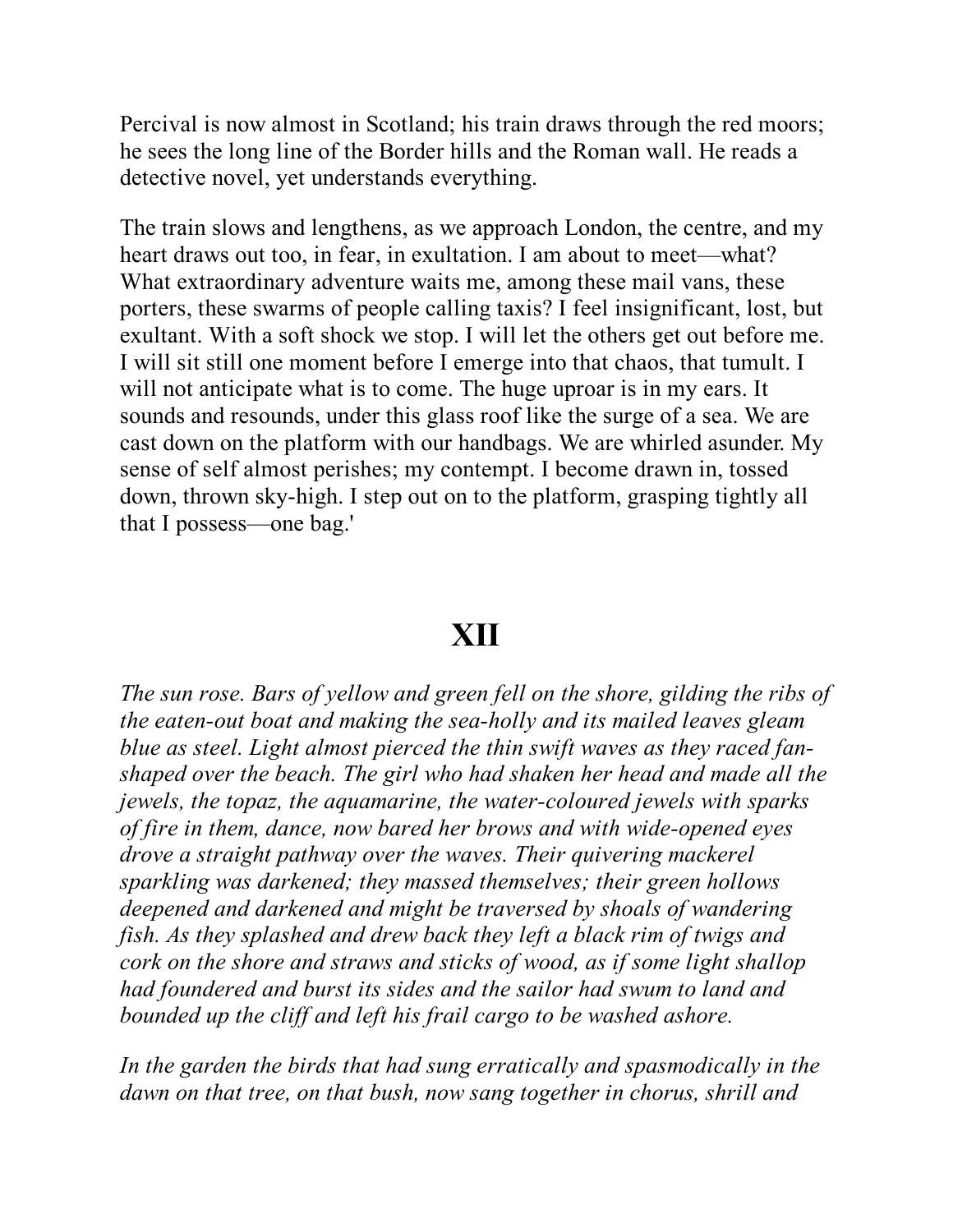*sharp; now together, as if conscious of companionship, now alone as if to the pale blue sky. They swerved, all in one flight, when the black cat moved among the bushes, when the cook threw cinders on the ash heap and startled them. Fear was in their song, and apprehension of pain, and joy to be snatched quickly now at this instant. Also they sang emulously in the clear morning air, swerving high over the elm tree, singing together as they chased each other, escaping, pursuing, pecking each other as they turned high in the air. And then tiring of pursuit and flight, lovelily they came descending, delicately declining, dropped down and sat silent on the tree, on the wall, with their bright eyes glancing, and their heads turned this way, that way; aware, awake; intensely conscious of one thing, one object in particular.*

*Perhaps it was a snail shell, rising in the grass like a grey cathedral, a swelling building burnt with dark rings and shadowed green by the grass. Or perhaps they saw the splendour of the flowers making a light of flowing purple over the beds, through which dark tunnels of purple shade were driven between the stalks. Or they fixed their gaze on the small bright apple leaves, dancing yet withheld, stiffly sparkling among the pink-tipped blossoms. Or they saw the rain drop on the hedge, pendent but not falling, with a whole house bent in it, and towering elms; or, gazing straight at the sun, their eyes became gold beads.*

*Now glancing this side, that side, they looked deeper, beneath the flowers, down the dark avenues into the unlit world where the leaf rots and the flower has fallen. Then one of them, beautifully darting, accurately alighting, spiked the soft, monstrous body of the defenceless worm, pecked again and yet again, and left it to fester. Down there among the roots where the flowers decayed, gusts of dead smells were wafted; drops formed on the bloated sides of swollen things. The skin of rotten fruit broke, and matter oozed too thick to run. Yellow excretions were exuded by slugs, and now and again an amorphous body with a head at either end swayed slowly from side to side. The gold-eyed birds darting in between the leaves observed that purulence, that wetness, quizzically. Now and then they plunged the tips of their beaks savagely into the sticky mixture.*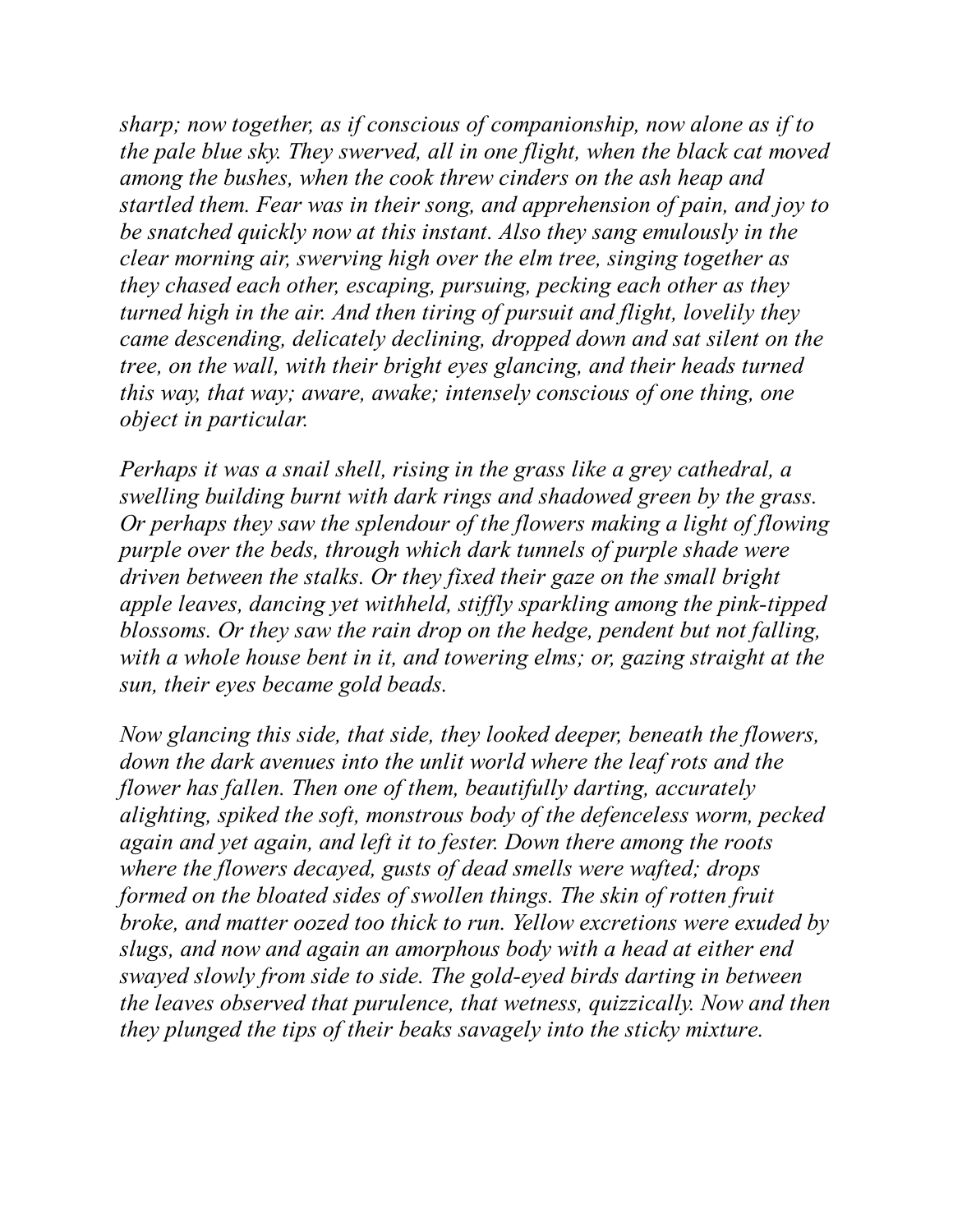*Now, too, the rising sun came in at the window, touching the red-edged curtain, and began to bring out circles and lines. Now in the growing light its whiteness settled in the plate; the blade condensed its gleam. Chairs and cupboards loomed behind so that though each was separate they seemed inextricably involved. The looking-glass whitened its pool upon the wall. The real flower on the window-sill was attended by a phantom flower. Yet the phantom was part of the flower, for when a bud broke free the paler flower in the glass opened a bud too.*

*The wind rose. The waves drummed on the shore, like turbaned warriors, like turbaned men with poisoned assegais who, whirling their arms on high, advance upon the feeding flocks, the white sheep.*

### **XIII**

'The complexity of things becomes more close,' said Bernard, 'here at college, where the stir and pressure of life are so extreme, where the excitement of mere living becomes daily more urgent. Every hour something new is unburied in the great bran pie. What am I? I ask. This? No, I am that. Especially now, when I have left a room, and people talking, and the stone flags ring out with my solitary footsteps, and I behold the moon rising, sublimely, indifferently, over the ancient chapel—then it becomes clear that I am not one and simple, but complex and many. Bernard, in public, bubbles; in private, is secretive. That is what they do not understand, for they are now undoubtedly discussing me, saying I escape them, am evasive. They do not understand that I have to effect different transitions; have to cover the entrances and exits of several different men who alternately act their parts as Bernard. I am abnormally aware of circumstances. I can never read a book in a railway carriage without asking, Is he a builder? Is she unhappy? I was aware today acutely that poor Simes, with his pimple, was feeling, how bitterly, that his chance of making a good impression upon Billy Jackson was remote. Feeling this painfully, I invited him to dinner with ardour. This he will attribute to an admiration which is not mine. That is true. But "joined to the sensibility of a woman" (I am here quoting my own biographer) "Bernard possessed the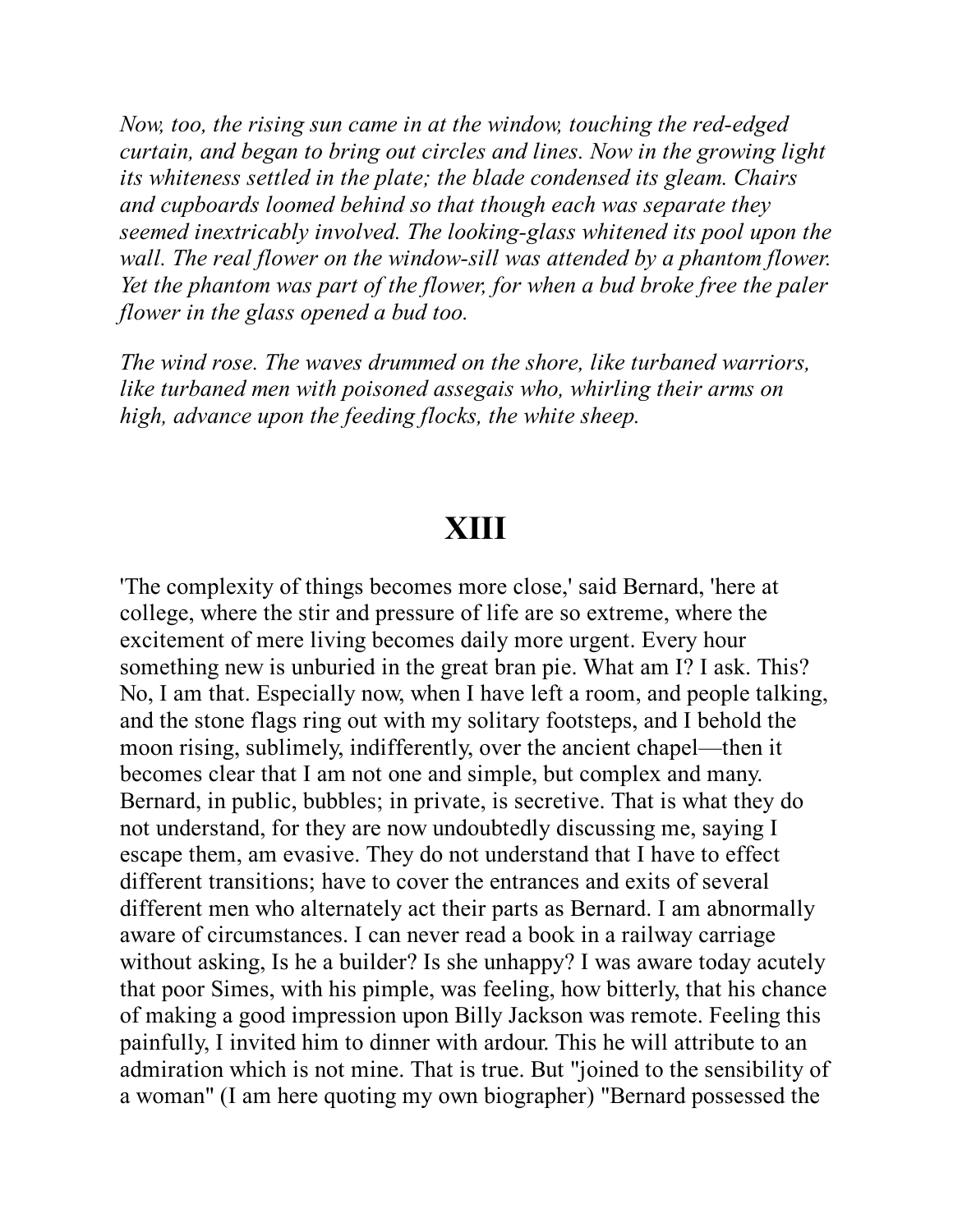logical sobriety of a man." Now people who make a single impression, and that, in the main, a good one (for there seems to be a virtue in simplicity), are those who keep their equilibrium in mid-stream. (I instantly see fish with their noses one way, the stream rushing past another.) Canon, Lycett, Peters, Hawkins, Larpent, Neville—all fish in mid-stream. But you understand, *you,* my self, who always comes at a call (that would be a harrowing experience to call and for no one to come; that would make the midnight hollow, and explains the expression of old men in clubs—they have given up calling for a self who does not come), you understand that I am only superficially represented by what I was saying tonight. Underneath, and, at the moment when I am most disparate, I am also integrated. I sympathize effusively; I also sit, like a toad in a hole, receiving with perfect coldness whatever comes. Very few of you who are now discussing me have the double capacity to feel, to reason. Lycett, you see, believes in running after hares; Hawkins has spent a most industrious afternoon in the library. Peters has his young lady at the circulating library. You are all engaged, involved, drawn in, and absolutely energized to the top of your bent—all save Neville, whose mind is far too complex to be roused by any single activity. I also am too complex. In my case something remains floating, unattached.

'Now, as a proof of my susceptibility to atmosphere, here, as I come into my room, and turn on the light, and see the sheet of paper, the table, my gown lying negligently over the back of the chair, I feel that I am that dashing yet reflective man, that bold and deleterious figure, who, lightly throwing off his cloak, seizes his pen and at once flings off the following letter to the girl with whom he is passionately in love.

'Yes, all is propitious. I am now in the mood. I can write the letter straight off which I have begun ever so many times. I have just come in; I have flung down my hat and my stick; I am writing the first thing that comes into my head without troubling to put the paper straight. It is going to be a brilliant sketch which, she must think, was written without a pause, without an erasure. Look how unformed the letters are—there is a careless blot. All must be sacrificed to speed and carelessness. I will write a quick, running, small hand, exaggerating the down stroke of the "y" and crossing the "t" thus—with a dash. The date shall be only Tuesday, the 17th, and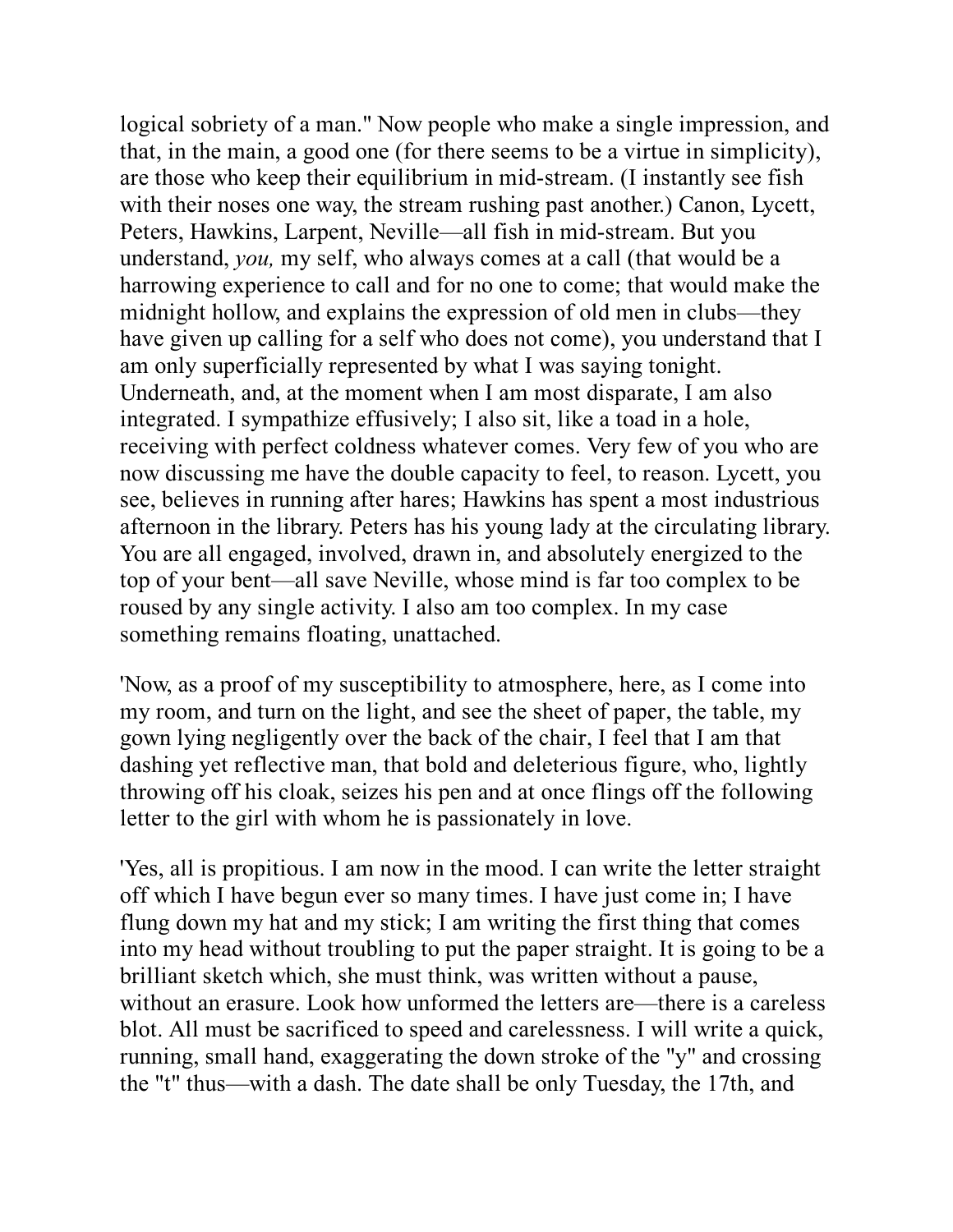then a question mark. But also I must give her the impression that though he—for this is not myself—is writing in such an off-hand, such a slapdash way, there is some subtle suggestion of intimacy and respect. I must allude to talks we have had together—bring back some remembered scene. But I must seem to her (this is very important) to be passing from thing to thing with the greatest ease in the world. I shall pass from the service for the man who was drowned (I have a phrase for that) to Mrs Moffat and her sayings (I have a note of them), and so to some reflections apparently casual but full of profundity (profound criticism is often written casually) about some book I have been reading, some out-of-the-way book. I want her to say as she brushes her hair or puts out the candle, "Where did I read that? Oh, in Bernard's letter." It is the speed, the hot, molten effect, the laval flow of sentence into sentence that I need. Who am I thinking of? Byron of course. I am, in some ways, like Byron. Perhaps a sip of Byron will help to put me in the vein. Let me read a page. No; this is dull; this is scrappy. This is rather too formal. Now I am getting the hang of it. Now I am getting his beat into my brain (the rhythm is the main thing in writing). Now, without pausing I will begin, on the very lilt of the stroke—.

'Yet it falls flat. It peters out. I cannot get up steam enough to carry me over the transition. My true self breaks off from my assumed. And if I begin to re-write it, she will feel "Bernard is posing as a literary man; Bernard is thinking of his biographer" (which is true). No, I will write the letter tomorrow directly after breakfast.

'Now let me fill my mind with imaginary pictures. Let me suppose that I am asked to stay at Restover, King's Laughton, Station Langley three miles. I arrive in the dusk. In the courtyard of this shabby but distinguished house there are two or three dogs, slinking, long-legged. There are faded rugs in the hall; a military gentleman smokes a pipe as he paces the terrace. The note is of distinguished poverty and military connections. A hunter's hoof on the writing table—a favourite horse. "Do you ride?" "Yes, sir, I love riding." "My daughter expects us in the drawing-room." My heart pounds against my ribs. She is standing at a low table; she has been hunting; she munches sandwiches like a tomboy. I make a fairly good impression on the Colonel. I am not too clever, he thinks; I am not too raw. Also I play billiards. Then the nice maid who has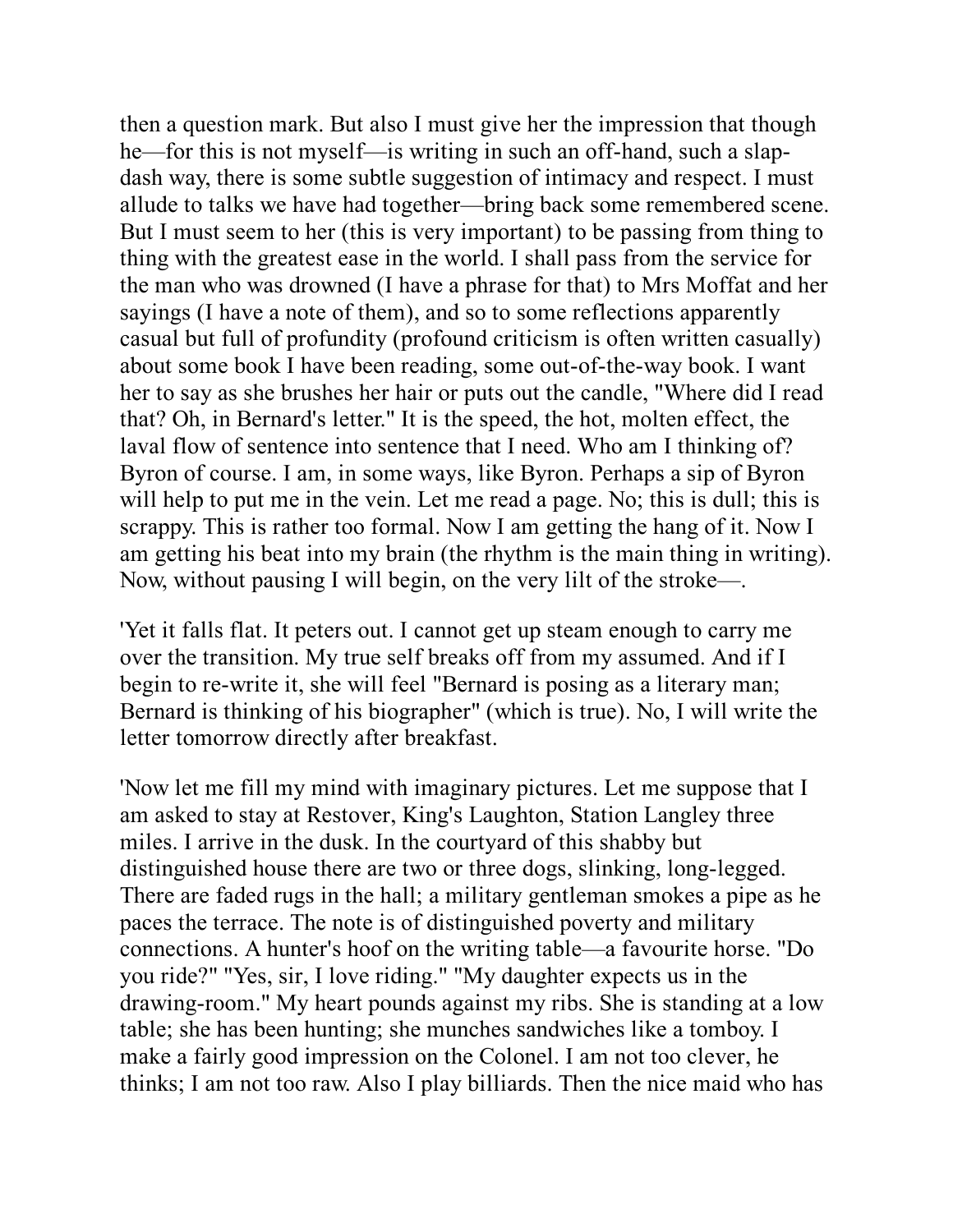been with the family thirty years comes in. The pattern on the plates is of Oriental long-tailed birds. Her mother's portrait in muslin hangs over the fireplace. I can sketch the surroundings up to a point with extraordinary ease. But can I make it work? Can I hear her voice—the precise tone with which, when we are alone, she says "Bernard"? And then what next?

'The truth is that I need the stimulus of other people. Alone, over my dead fire, I tend to see the thin places in my own stories. The real novelist, the perfectly simple human being, could go on, indefinitely, imagining. He would not integrate, as I do. He would not have this devastating sense of grey ashes in a burnt-out grate. Some blind flaps in my eyes. Everything becomes impervious. I cease to invent.

'Let me recollect. It has been on the whole a good day. The drop that forms on the roof of the soul in the evening is round, many-coloured. There was the morning, fine; there was the afternoon, walking. I like views of spires across grey fields. I like glimpses between people's shoulders. Things kept popping into my head. I was imaginative, subtle. After dinner, I was dramatic. I put into concrete form many things that we had dimly observed about our common friends. I made my transitions easily. But now let me ask myself the final question, as I sit over this grey fire, with its naked promontories of black coal, which of these people am I? It depends so much upon the room. When I say to myself, "Bernard", who comes? A faithful, sardonic man, disillusioned, but not embittered. A man of no particular age or calling. Myself, merely. It is he who now takes the poker and rattles the cinders so that they fall in showers through the grate. "Lord," he says to himself, watching them fall, "what a pother!" and then he adds, lugubriously, but with some sense of consolation, "Mrs Moffat will come and sweep it all up—" I fancy I shall often repeat to myself that phrase, as I rattle and bang through life, hitting first this side of the carriage, then the other, "Oh, yes, Mrs Moffat will come and sweep it all up." And so to bed.'

'In a world which contains the present moment,' said Neville, 'why discriminate? Nothing should be named lest by so doing we change it. Let it exist, this bank, this beauty, and I, for one instant, steeped in pleasure. The sun is hot. I see the river. I see trees specked and burnt in the autumn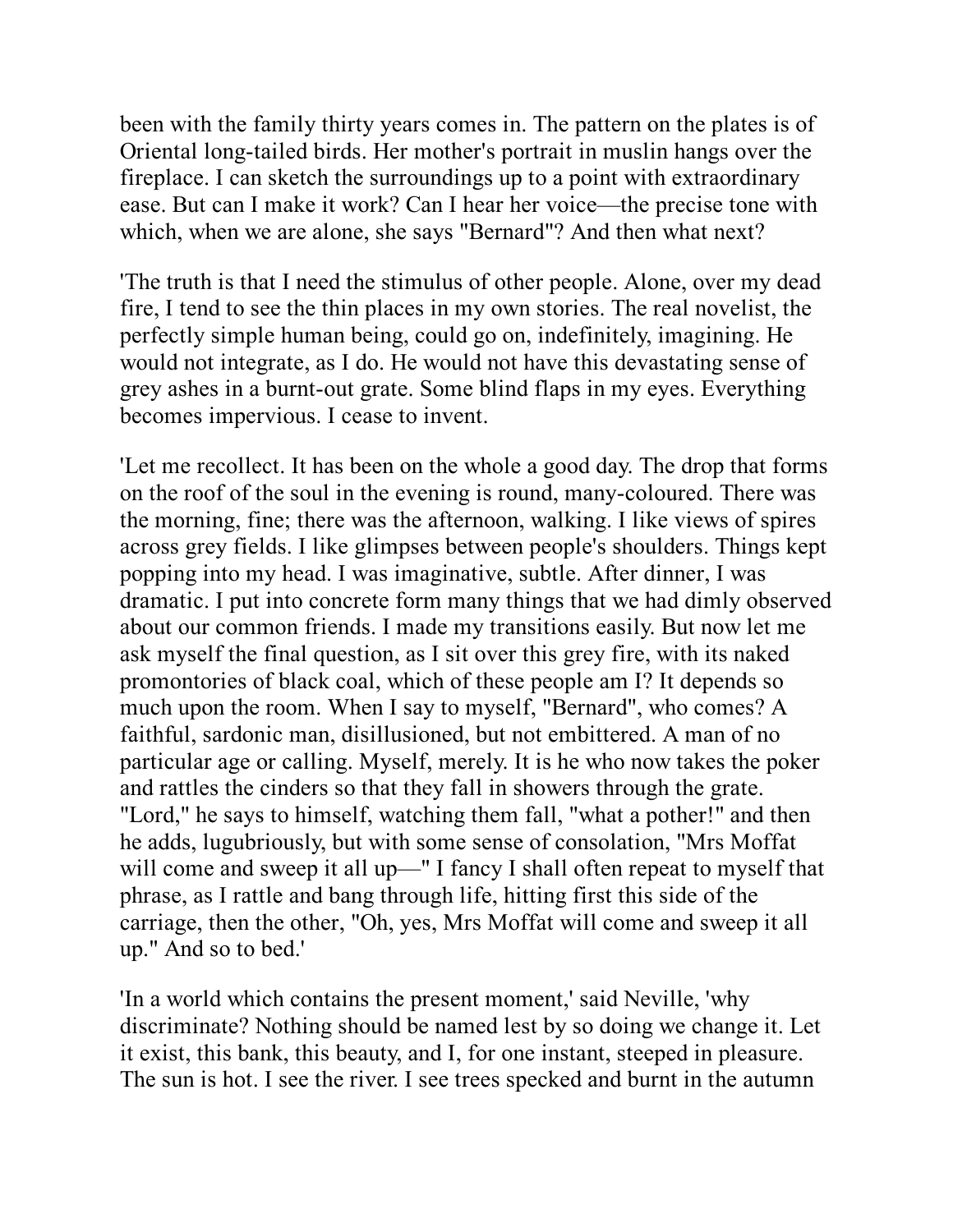sunlight. Boats float past, through the red, through the green. Far away a bell tolls, but not for death. There are bells that ring for life. A leaf falls, from joy. Oh, I am in love with life! Look how the willow shoots its fine sprays into the air! Look how through them a boat passes, filled with indolent, with unconscious, with powerful young men. They are listening to the gramophone; they are eating fruit out of paper bags. They are tossing the skins of bananas, which then sink eel-like, into the river. All they do is beautiful. There are cruets behind them and ornaments; their rooms are full of oars and oleographs but they have turned all to beauty. That boat passes under the bridge. Another comes. Then another. That is Percival, lounging on the cushions, monolithic, in giant repose. No, it is only one of his satellites, imitating his monolithic, his giant repose. He alone is unconscious of their tricks, and when he catches them at it he buffets them good-humouredly with a blow of his paw. They, too, have passed under the bridge through 'the fountains of the pendant trees', through its fine strokes of yellow and plum colour. The breeze stirs; the curtain quivers; I see behind the leaves the grave, yet eternally joyous buildings, which seem porous, not gravid; light, though set so immemorially on the ancient turf. Now begins to rise in me the familiar rhythm; words that have lain dormant now lift, now toss their crests, and fall and rise, and fall and rise again. I am a poet, yes. Surely I am a great poet. Boats and youth passing and distant trees, "the falling fountains of the pendant trees". I see it all. I feel it all. I am inspired. My eyes fill with tears. Yet even as I feel this, I lash my frenzy higher and higher. It foams. It becomes artificial, insincere. Words and words and words, how they gallop—how they lash their long manes and tails, but for some fault in me I cannot give myself to their backs; I cannot fly with them, scattering women and string bags. There is some flaw in me—some fatal hesitancy, which, if I pass it over, turns to foam and falsity. Yet it is incredible that I should not be a great poet. What did I write last night if it was not good poetry? Am I too fast, too facile? I do not know. I do not know myself sometimes, or how to measure and name and count out the grains that make me what I am.

'Something now leaves me; something goes from me to meet that figure who is coming, and assures me that I know him before I see who it is. How curiously one is changed by the addition, even at a distance, of a friend.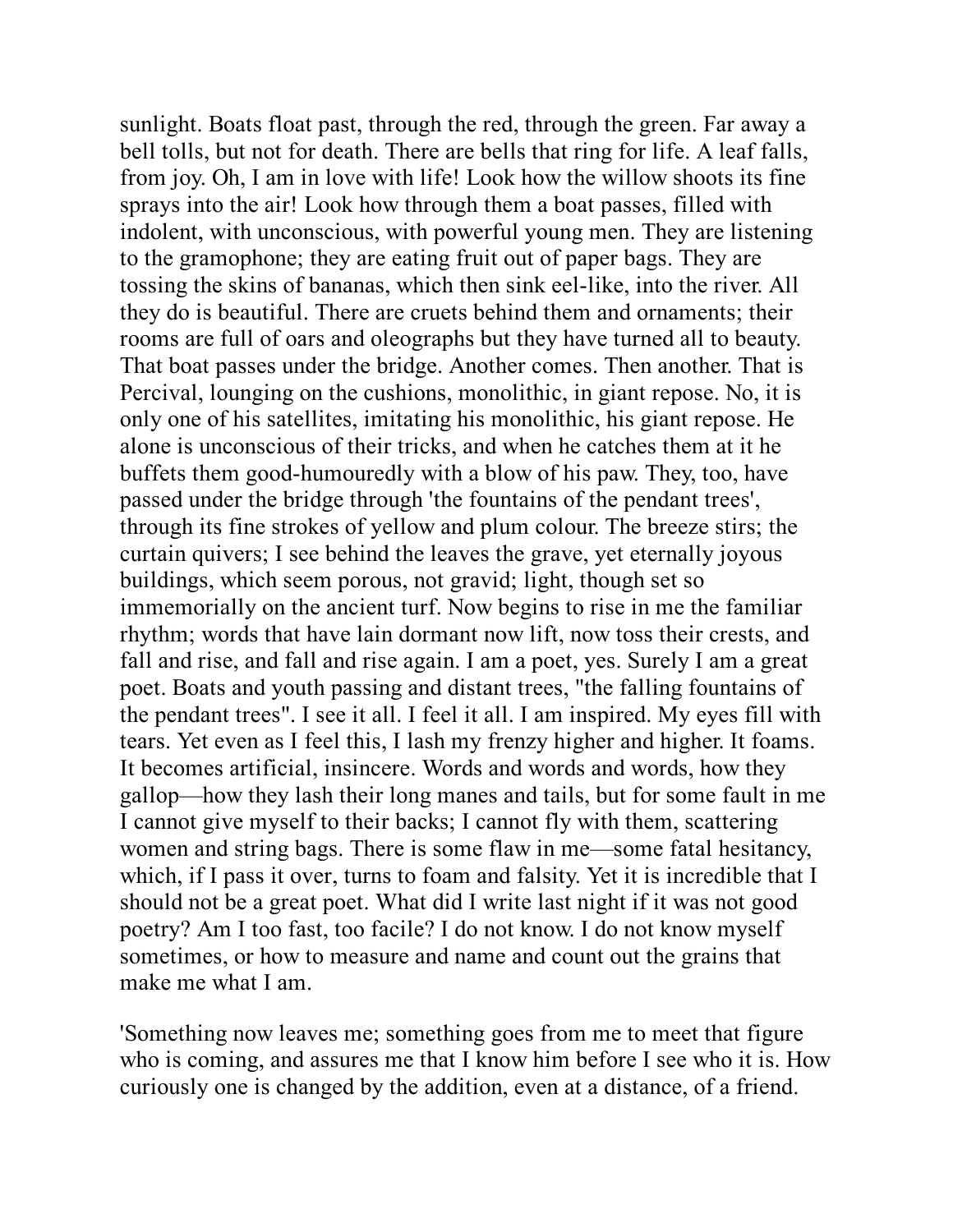How useful an office one's friends perform when they recall us. Yet how painful to be recalled, to be mitigated, to have one's self adulterated, mixed up, become part of another. As he approaches I become not myself but Neville mixed with somebody—with whom?—with Bernard? Yes, it is Bernard, and it is to Bernard that I shall put the question, Who am I?'

'How strange,' said Bernard, 'the willow looks seen together. I was Byron, and the tree was Byron's tree, lachrymose, down-showering, lamenting. Now that we look at the tree together, it has a combined look, each branch distinct, and I will tell you what I feel, under the compulsion of your clarity.

'I feel your disapproval, I feel your force. I become, with you, an untidy, an impulsive human being whose bandanna handkerchief is for ever stained with the grease of crumpets. Yes, I hold Gray's *Elegy* in one hand; with the other I scoop out the bottom crumpet, that has absorbed all the butter and sticks to the bottom of the plate. This offends you; I feel your distress acutely. Inspired by it and anxious to regain your good opinion, I proceed to tell you how I have just pulled Percival out of bed; I describe his slippers, his table, his guttered candle; his surly and complaining accents as I pull the blankets off his feet; he burrowing like some vast cocoon meanwhile. I describe all this in such a way that, centred as you are upon some private sorrow (for a hooded shape presides over our encounter), you give way, you laugh and delight in me. My charm and flow of language, unexpected and spontaneous as it is, delights me too. I am astonished, as I draw the veil off things with words, how much, how infinitely more than I can say, I have observed. More and more bubbles into my mind as I talk, images and images. This, I say to myself, is what I need; why, I ask, can I not finish the letter that I am writing? For my room is always scattered with unfinished letters. I begin to suspect, when I am with you, that I am among the most gifted of men. I am filled with the delight of youth, with potency, with the sense of what is to come. Blundering, but fervid, I see myself buzzing round flowers, humming down scarlet cups, making blue funnels resound with my prodigious booming. How richly I shall enjoy my youth (you make me feel). And London. And freedom. But stop. You are not listening. You are making some protest, as you slide, with an inexpressibly familiar gesture, your hand along your knee. By such signs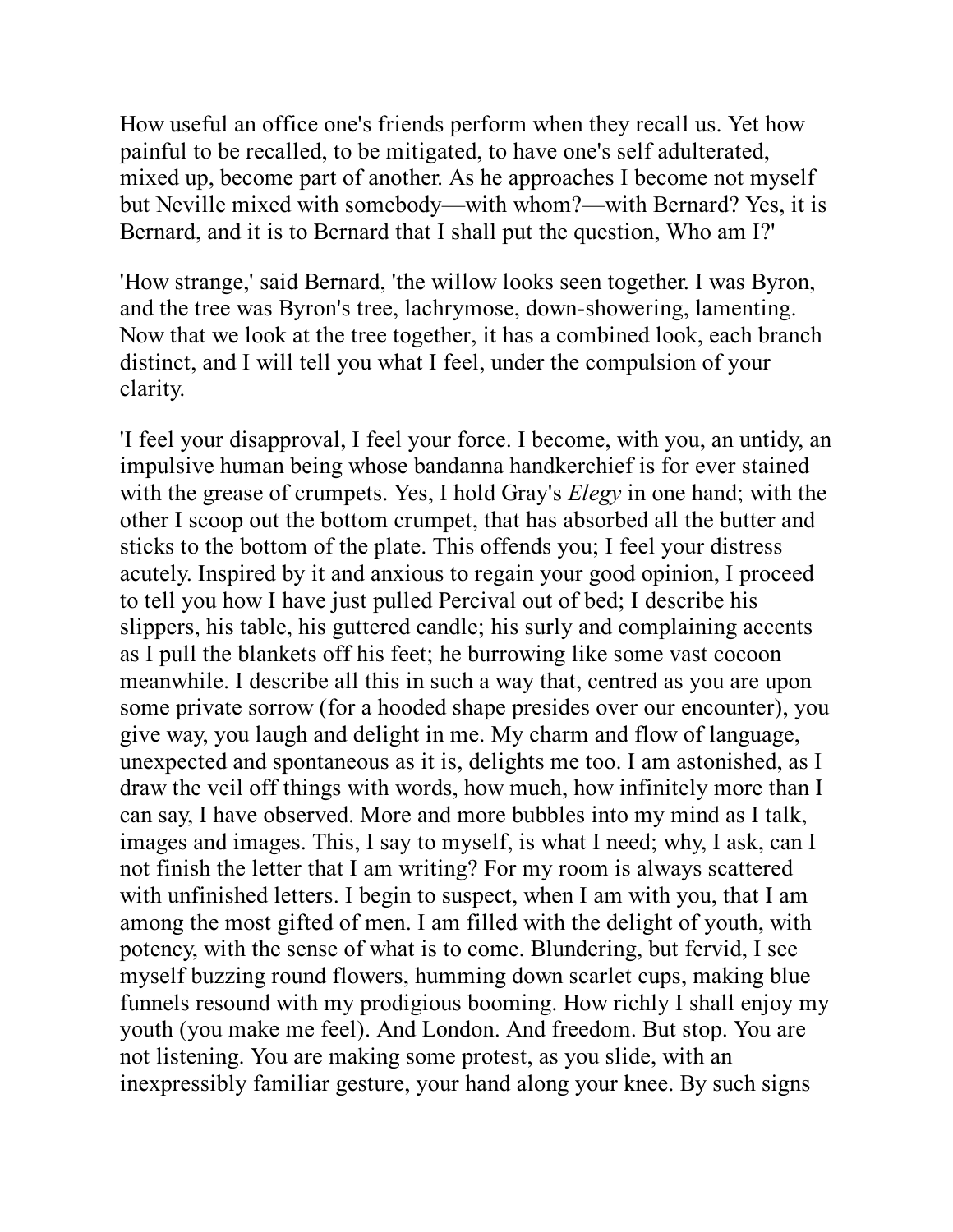we diagnose our friends' diseases. "Do not, in your affluence and plenty," you seem to say, "pass me by." "Stop," you say. "Ask me what I suffer."

'Let me then create you. (You have done as much for me.) You lie on this hot bank, in this lovely, this fading, this still bright October day, watching boat after boat float through the combed-out twigs of the willow tree. And you wish to be a poet; and you wish to be a lover. But the splendid clarity of your intelligence, and the remorseless honesty of your intellect (these Latin words I owe you; these qualities of yours make me shift a little uneasily and see the faded patches, the thin strands in my own equipment) bring you to a halt. You indulge in no mystifications. You do not fog yourself with rosy clouds, or yellow.

'Am I right? Have I read the little gesture of your left hand correctly? If so, give me your poems; hand over the sheets you wrote last night in such a fervour of inspiration that you now feel a little sheepish. For you distrust inspiration, yours or mine. Let us go back together, over the bridge, under the elm trees, to my room, where, with walls round us and red serge curtains drawn, we can shut out these distracting voices, scents and savours of lime trees, and other lives; these pert shop-girls, disdainfully tripping, these shuffling, heavy-laden old women; these furtive glimpses of some vague and vanishing figure—it might be Jinny, it might be Susan, or was that Rhoda disappearing down the avenue? Again, from some slight twitch I guess your feeling; I have escaped you; I have gone buzzing like a swarm of bees, endlessly vagrant, with none of your power of fixing remorselessly upon a single object. But I will return.'

'When there are buildings like these,' said Neville, 'I cannot endure that there should be shop-girls. Their titter, their gossip, offends me; breaks into my stillness, and nudges me, in moments of purest exultation, to remember our degradation.

'But now we have regained our territory after that brief brush with the bicycles and the lime scent and the vanishing figures in the distracted street. Here we are masters of tranquillity and order; inheritors of proud tradition. The lights are beginning to make yellow slits across the square. Mists from the river are filling these ancient spaces. They cling, gently, to the hoary stone. The leaves now are thick in country lanes, sheep cough in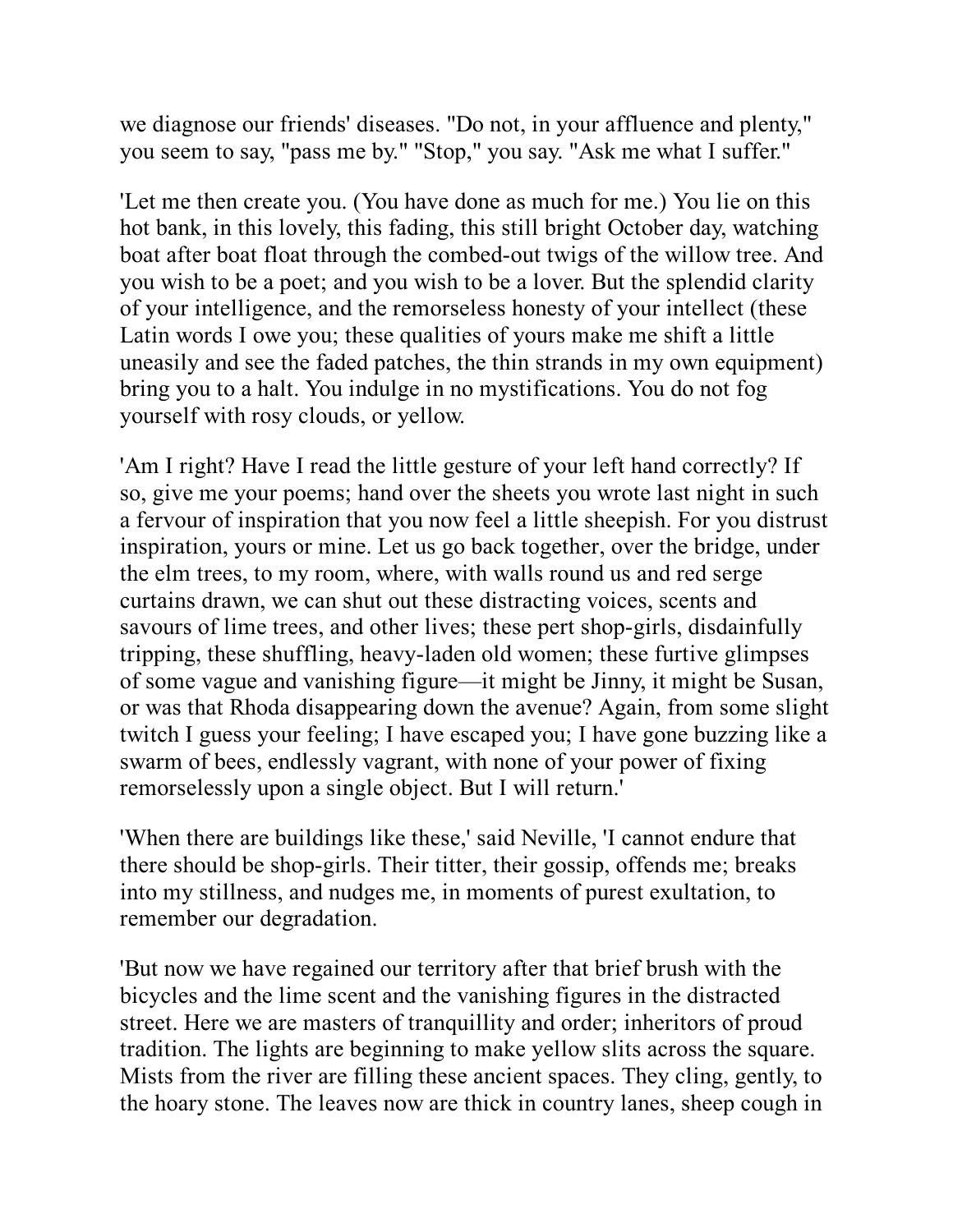the damp fields; but here in your room we are dry. We talk privately. The fire leaps and sinks, making some knob bright.

'You have been reading Byron. You have been marking the passages that seem to approve of your own character. I find marks against all those sentences which seem to express a sardonic yet passionate nature; a mothlike impetuosity dashing itself against hard glass. You thought, as you drew your pencil there, "I too throw off my cloak like that. I too snap my fingers in the face of destiny." Yet Byron never made tea as you do, who fill the pot so that when you put the lid on the tea spills over. There is a brown pool on the table—it is running among your books and papers. Now you mop it up, clumsily, with your pocket-handkerchief. You then stuff your handkerchief back into your pocket—that is not Byron; that is you; that is so essentially you that if I think of you in twenty years' time, when we are both famous, gouty and intolerable, it will be by that scene: and if you are dead, I shall weep. Once you were Tolstoi's young man; now you are Byron's young man; perhaps you will be Meredith's young man; then you will visit Paris in the Easter vacation and come back wearing a black tie, some detestable Frenchman whom nobody has ever heard of. Then I shall drop you.

'I am one person—myself. I do not impersonate Catullus, whom I adore. I am the most slavish of students, with here a dictionary, there a notebook in which I enter curious uses of the past participle. But one cannot go on for ever cutting these ancient inscriptions clearer with a knife. Shall I always draw the red serge curtain close and see my book, laid like a block of marble, pale under the lamp? That would be a glorious life, to addict oneself to perfection; to follow the curve of the sentence wherever it might lead, into deserts, under drifts of sand, regardless of lures, of seductions; to be poor always and unkempt; to be ridiculous in Piccadilly.

'But I am too nervous to end my sentence properly. I speak quickly, as I pace up and down, to conceal my agitation. I hate your greasy handkerchiefs—you will stain your copy of *Don Juan.* You are not listening to me. You are making phrases about Byron. And while you gesticulate, with your cloak, your cane, I am trying to expose a secret told to nobody yet; I am asking you (as I stand with my back to you) to take my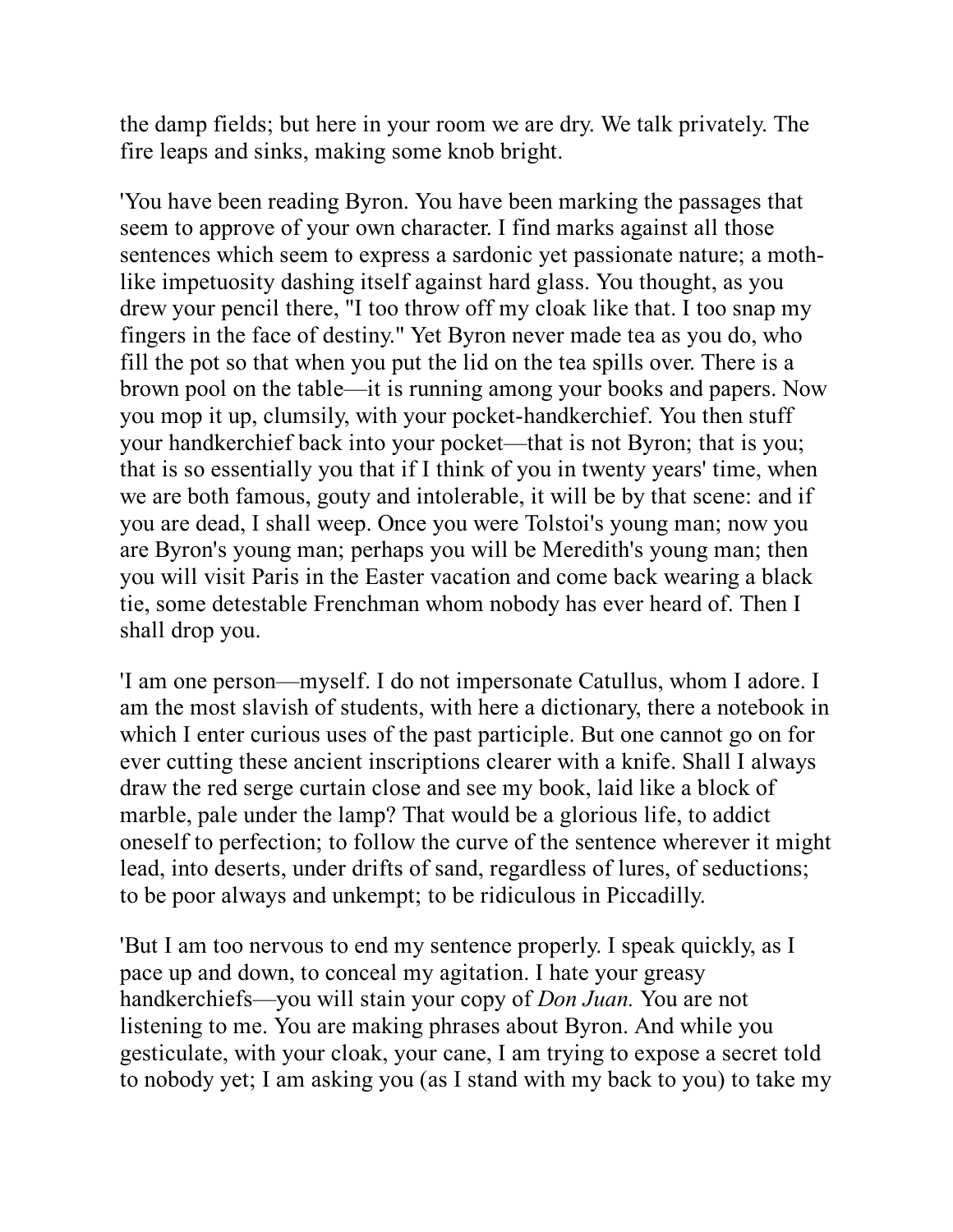life in your hands and tell me whether I am doomed always to cause repulsion in those I love?

'I stand with my back to you fidgeting. No, my hands are now perfectly still. Precisely, opening a space in the bookcase, I insert *Don Juan;* there. I would rather be loved, I would rather be famous than follow perfection through the sand. But am I doomed to cause disgust? Am I a poet? Take it. The desire which is loaded behind my lips, cold as lead, fell as a bullet, the thing I aim at shop-girls, women, the pretence, the vulgarity of life (because I love it) shoots at you as I throw—catch it—my poem.'

'He has shot like an arrow from the room,' said Bernard. 'He has left me his poem. O friendship, I too will press flowers between the pages of Shakespeare's sonnets! O friendship, how piercing are your darts—there, there, again there. He looked at me, turning to face me; he gave me his poem. All mists curl off the roof of my being. That confidence I shall keep to my dying day. Like a long wave, like a roll of heavy waters, he went over me, his devastating presence—dragging me open, laying bare the pebbles on the shore of my soul. It was humiliating; I was turned to small stones. All semblances were rolled up. "You are not Byron; you are your self." To be contracted by another person into a single being—how strange.

'How strange to feel the line that is spun from us lengthening its fine filament across the misty spaces of the intervening world. He is gone; I stand here, holding his poem. Between us is this line. But now, how comfortable, how reassuring to feel that alien presence removed, that scrutiny darkened and hooded over! How grateful to draw the blinds, and admit no other presence; to feel returning from the dark corners in which they took refuge, those shabby inmates, those familiars, whom, with his superior force, he drove into hiding. The mocking, the observant spirits who, even in the crisis and stab of the moment, watched on my behalf now come flocking home again. With their addition, I am Bernard; I am Byron; I am this, that and the other. They darken the air and enrich me, as of old, with their antics, their comments, and cloud the fine simplicity of my moment of emotion. For I am more selves than Neville thinks. We are not simple as our friends would have us to meet their needs. Yet love is simple.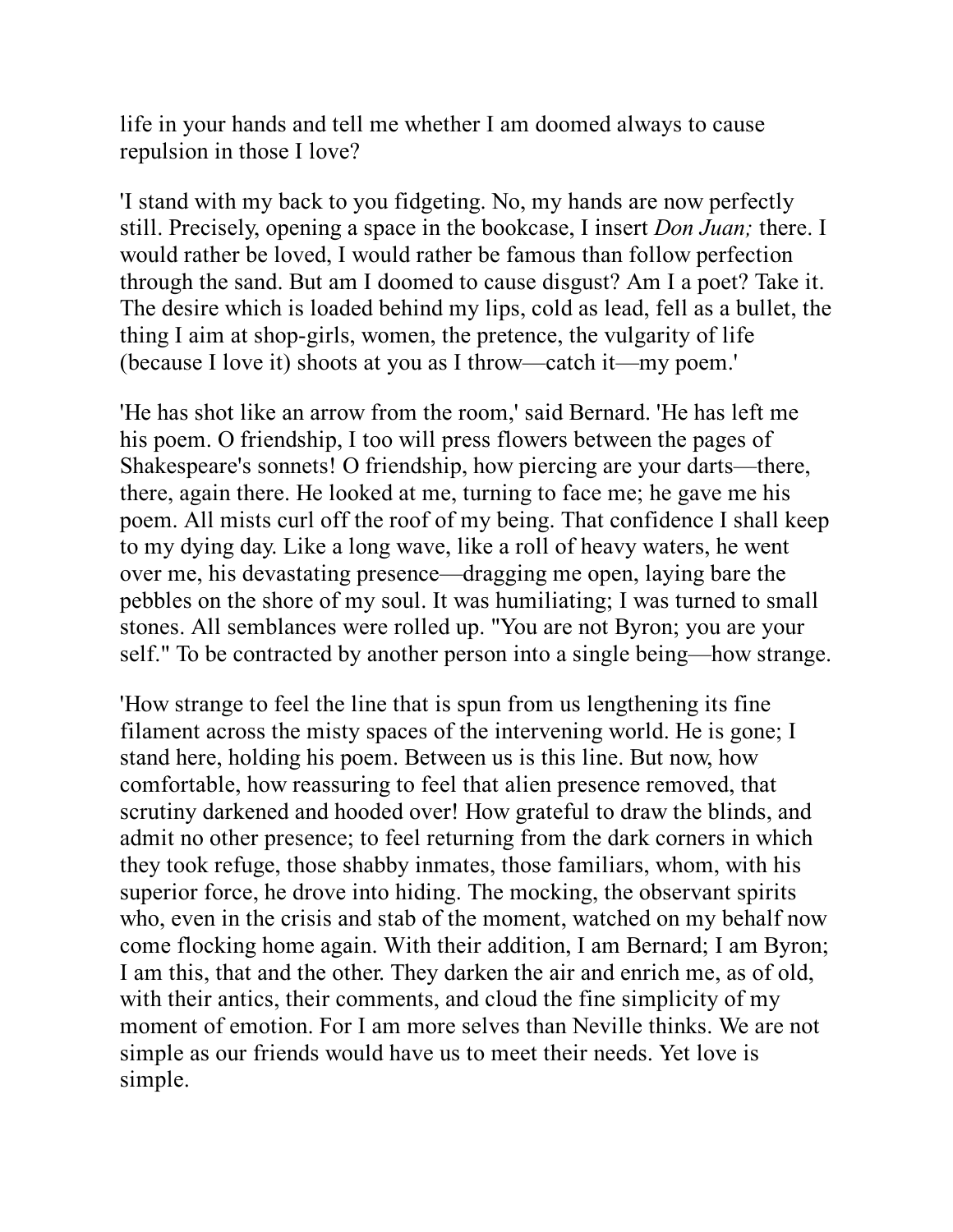'Now they have returned, my inmates, my familiars. Now the stab, the rent in my defences that Neville made with his astonishing fine rapier, is repaired. I am almost whole now; and see how jubilant I am, bringing into play all that Neville ignores in me. I feel, as I look from the window, parting the curtains, "That would give him no pleasure; but it rejoices me." (We use our friends to measure our own stature.) My scope embraces what Neville never reaches. They are shouting hunting-songs over the way. They are celebrating some run with the beagles. The, little boys in caps who always turned at the same moment when the brake went round the corner are clapping each other on the shoulder and boasting. But Neville, delicately avoiding interference, stealthily, like a conspirator, hastens back to his room. I see him sunk in his low chair gazing at the fire which has assumed for the moment an architectural solidity. If life, he thinks, could wear that permanence, if life could have that order—for above all he desires order, and detests my Byronic untidiness; and so draws his curtain; and bolts his door. His eyes (for he is in love; the sinister figure of love presided at our encounter) fill with longing; fill with tears. He snatches the poker and with one blow destroys that momentary appearance of solidity in the burning coals. All changes. And youth and love. The boat has floated through the arch of the willows and is now under the bridge. Percival, Tony, Archie, or another, will go to India. We shall not meet again. Then he stretches his hand for his copy-book—a neat volume bound in mottled paper—and writes feverishly long lines of poetry, in the manner of whomever he admires most at the moment.

'But I want to linger; to lean from the window; to listen. There again comes that rollicking chorus. They are now smashing china—that also is the convention. The chorus, like a torrent jumping rocks, brutally assaulting old trees, pours with splendid abandonment headlong over precipices. On they roll; on they gallop, after hounds, after footballs; they pump up and down attached to oars like sacks of flour. All divisions are merged—they act like one man. The gusty October wind blows the uproar in bursts of sound and silence across the court. Now again they are smashing the china—that is the convention. An old, unsteady woman carrying a bag trots home under the fire-red windows. She is half afraid that they will fall on her and tumble her into the gutter. Yet she pauses as if to warm her knobbed, her rheumaticky hands at the bonfire which flares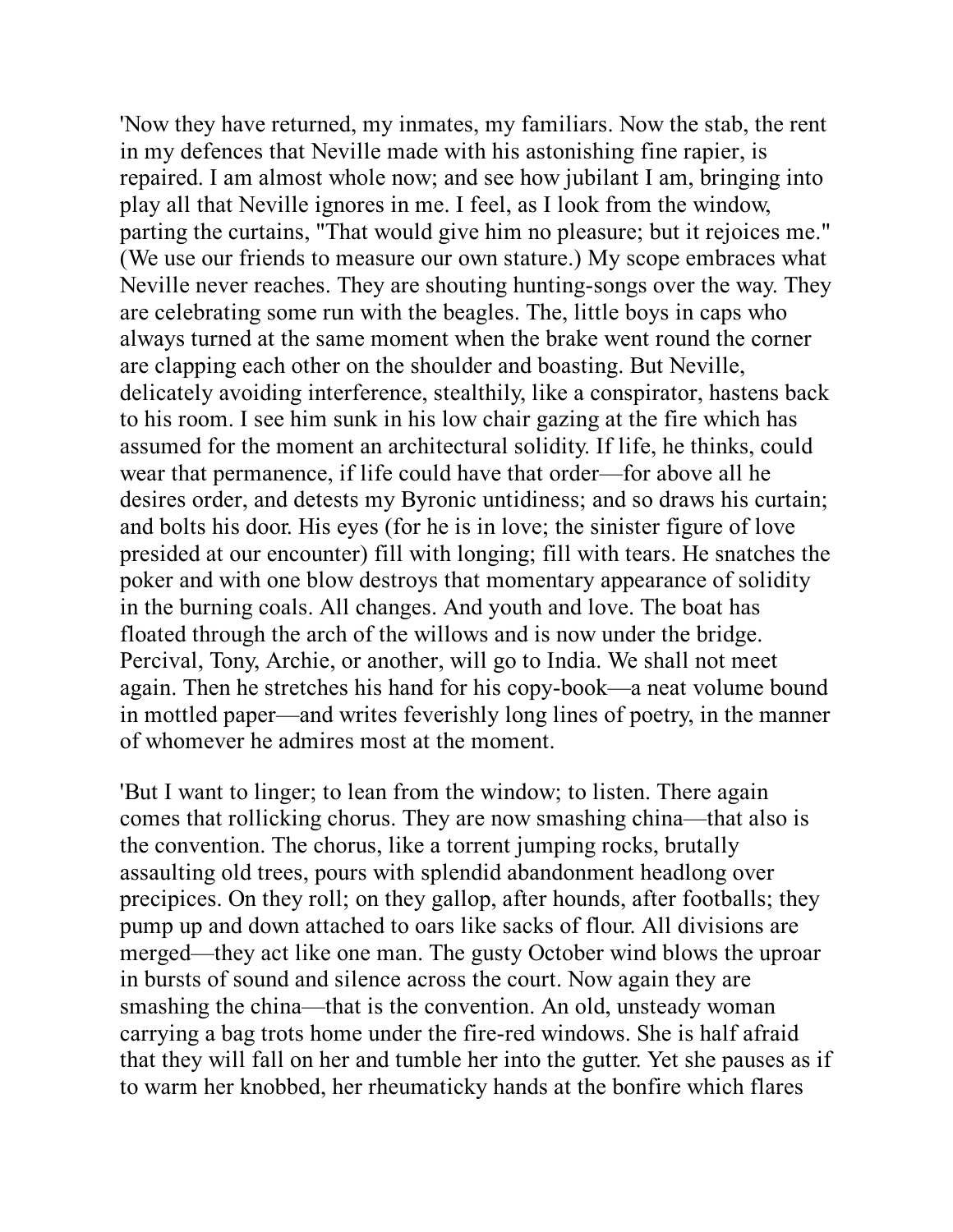away with streams of sparks and bits of blown paper. The old woman pauses against the lit window. A contrast. That I see and Neville does not see; that I feel and Neville does not feel. Hence he will reach perfection and I shall fail and shall leave nothing behind me but imperfect phrases littered with sand.

'I think of Louis now. What malevolent yet searching light would Louis throw upon this dwindling autumn evening, upon this china-smashing and trolling of hunting-songs, upon Neville, Byron and our life here? His thin lips are somewhat pursed; his cheeks are pale; he pores in an office over some obscure commercial document. "My father, a banker at Brisbane" being ashamed of him he always talks of him—failed. So he sits in an office, Louis the best scholar in the school. But I seeking contrasts often feel his eye on us, his laughing eye, his wild eye, adding us up like insignificant items in some grand total which he is for ever pursuing in his office. And one day, taking a fine pen and dipping it in red ink, the addition will be complete; our total will be known; but it will not be enough.

'Bang! They have thrown a chair now against the wall. We are damned then. My case is dubious too. Am I not indulging in unwarranted emotions? Yes, as I lean out of the window and drop my cigarette so that it twirls lightly to the ground, I feel Louis watching even my cigarette. And Louis says, "That means something. But what?"'

'People go on passing,' said Louis. They pass the window of this eatingshop incessantly. Motor-cars, vans, motor-omnibuses; and again motoromnibuses, vans, motor-cars—they pass the window. In the background I perceive shops and houses; also the grey spires of a city church. In the foreground are glass shelves set with plates of buns and ham sandwiches. All is somewhat obscured by steam from a tea-urn. A meaty, vapourish smell of beef and mutton, sausages and mash, hangs down like a damp net in the middle of the eating-house. I prop my book against a bottle of Worcester sauce and try to look like the rest.

'Yet I cannot. (They go on passing, they go on passing in disorderly procession.) I cannot read my book, or order my beef, with conviction. I repeat, "I am an average Englishman; I am an average clerk", yet I look at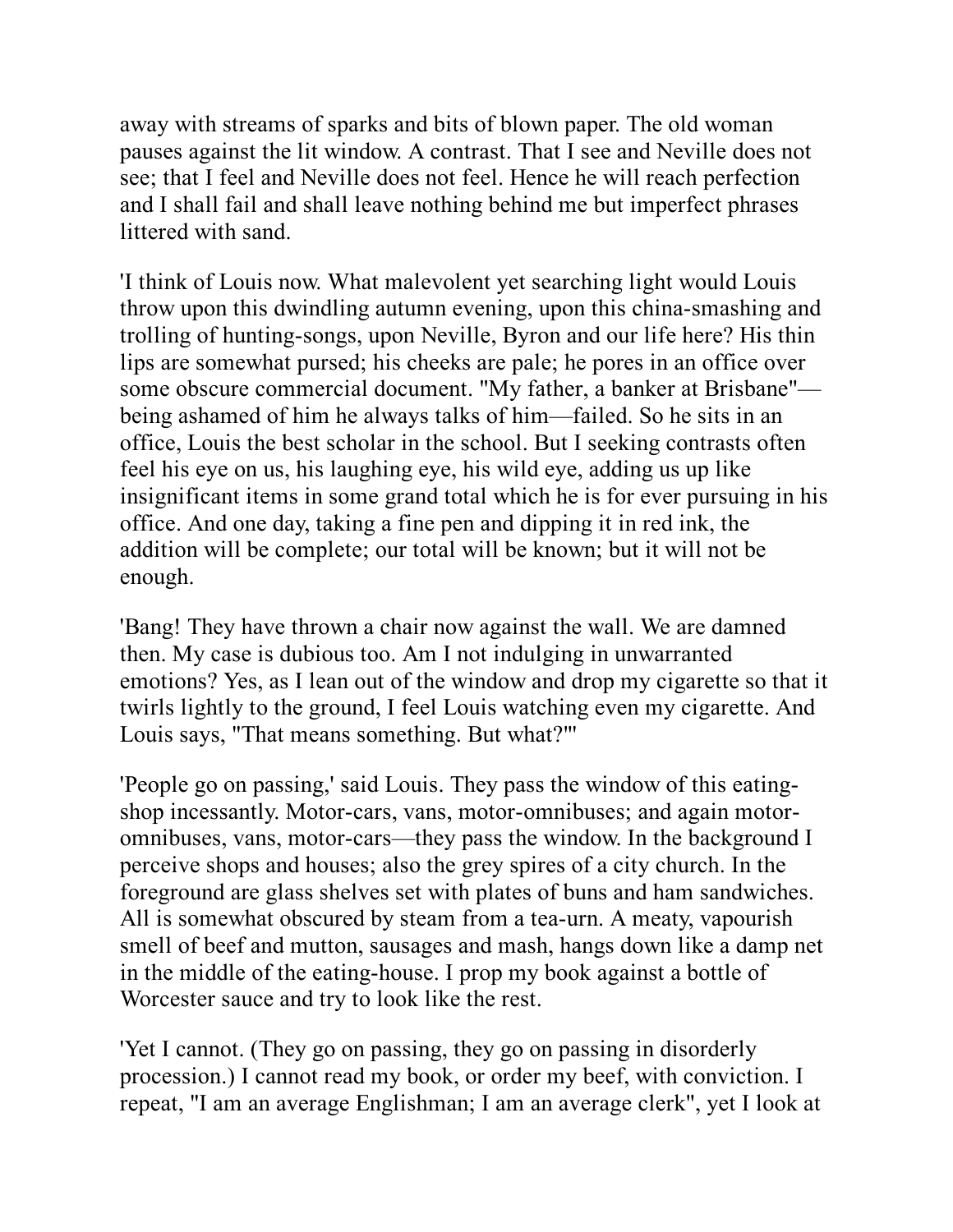the little men at the next table to be sure that I do what they do. Supplefaced, with rippling skins, that are always twitching with the multiplicity of their sensations, prehensile like monkeys, greased to this particular moment, they are discussing with all the right gestures the sale of a piano. It blocks up the hall; so he would take a Tenner. People go on passing; they go on passing against the spires of the church and the plates of ham sandwiches. The streamers of my consciousness waver out and are perpetually torn and distressed by their disorder. I cannot therefore concentrate on my dinner. "I would take a tenner. The case is handsome; but it blocks up the hall." They dive and plunge like guillemots whose feathers are slippery with oil. All excesses beyond that norm are vanity. That is the mean; that is the average. Meanwhile the hats bob up and down; the door perpetually shuts and opens. I am conscious of flux, of disorder; of annihilation and despair. If this is all, this is worthless. Yet I feel, too, the rhythm of the eating-house. It is like a waltz tune, eddying in and out, round and round. The waitresses, balancing trays, swing in and out, round and round, dealing plates of greens, of apricot and custard, dealing them at the right time, to the right customers. The average men, including her rhythm in their rhythm ("I would take a tenner; for it blocks up the hall") take their greens, take their apricots and custard. Where then is the break in this continuity? What the fissure through which one sees disaster? The circle is unbroken; the harmony complete. Here is the central rhythm; here the common mainspring. I watch it expand, contract; and then expand again. Yet I am not included. If I speak, imitating their accent, they prick their ears, waiting for me to speak again, in order that they may place me—if I come from Canada or Australia, I, who desire above all things to be taken to the arms with love, am alien, external. I, who would wish to feel close over me the protective waves of the ordinary, catch with the tail of my eye some far horizon; am aware of hats bobbing up and down in perpetual disorder. To me is addressed the plaint of the wandering and distracted spirit (a woman with bad teeth falters at the counter), "Bring us back to the fold, we who pass so disjectedly, bobbing up and down, past windows with plates of ham sandwiches in the foreground." Yes; I will reduce you to order.

'I will read in the book that is propped against the bottle of Worcester sauce. It contains some forged rings, some perfect statements, a few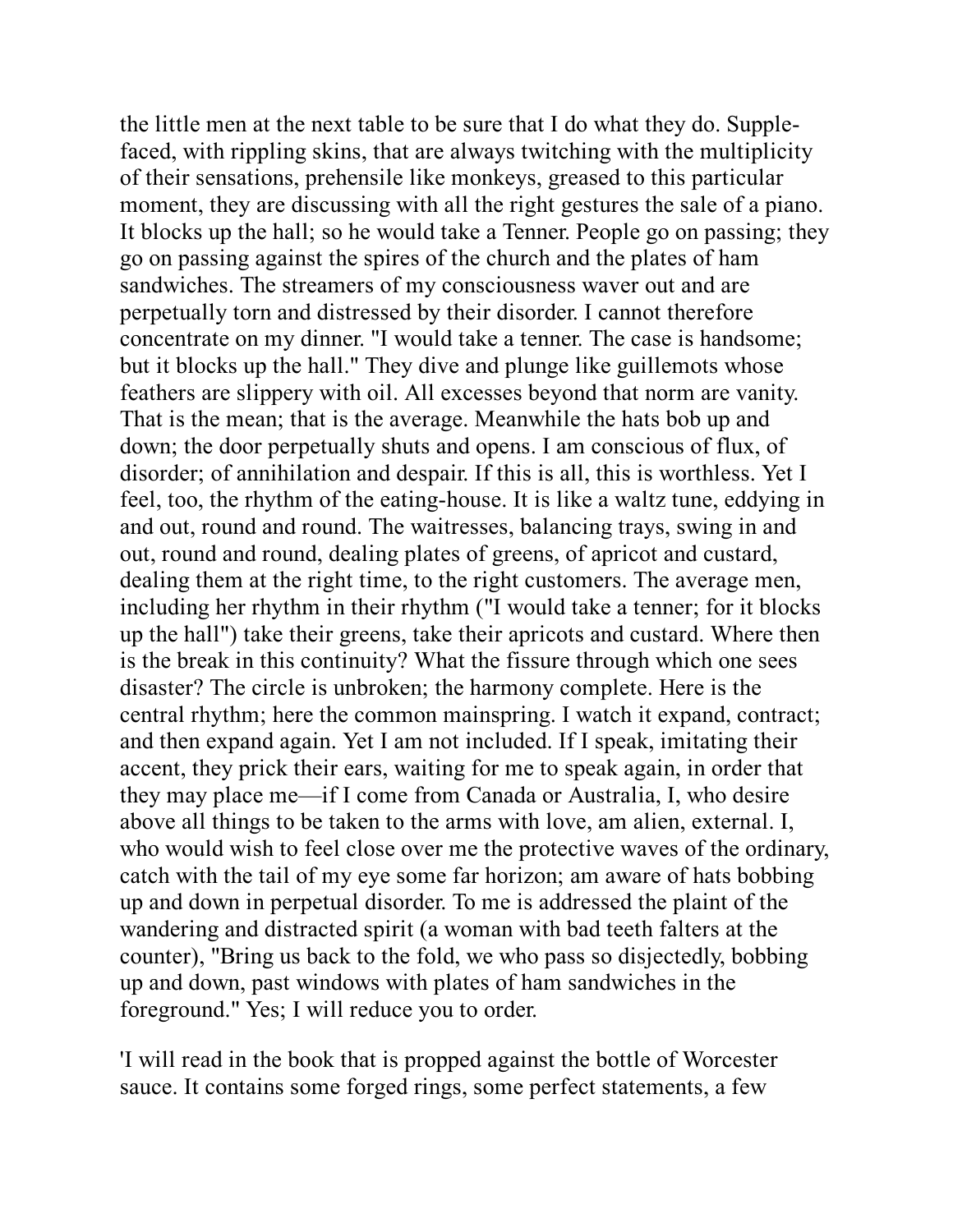words, but poetry. You, all of you, ignore it. What the dead poet said, you have forgotten. And I cannot translate it to you so that its binding power ropes you in, and makes it clear to you that you are aimless; and the rhythm is cheap and worthless; and so remove that degradation which, if you are unaware of your aimlessness, pervades you, making you senile, even while you are young. To translate that poem so that it is easily read is to be my endeavour. I, the companion of Plato, of Virgil, will knock at the grained oak door. I oppose to what is passing this ramrod of beaten steel. I will not submit to this aimless passing of billycock hats and Homburg hats and all the plumed and variegated head-dresses of women. (Susan, whom I respect, would wear a plain straw hat on a summer's day.) And the grinding and the steam that runs in unequal drops down the window pane; and the stopping and the starting with a jerk of motor-omnibuses; and the hesitations at counters; and the words that trail drearily without human meaning; I will reduce you to order.

'My roots go down through veins of lead and silver, through damp, marshy places that exhale odours, to a knot made of oak roots bound together in the centre. Sealed and blind, with earth stopping my ears, I have yet heard rumours of wars; and the nightingale; have felt the hurrying of many troops of men flocking hither and thither in quest of civilization like flocks of birds migrating seeking the summer; I have seen women carrying red pitchers to the banks of the Nile. I woke in a garden, with a blow on the nape of my neck, a hot kiss, Jinny's; remembering all this as one remembers confused cries and toppling pillars and shafts of red and black in some nocturnal conflagration. I am for ever sleeping and waking. Now I sleep; now I wake. I see the gleaming tea-urn; the glass cases full of paleyellow sandwiches; the men in round coats perched on stools at the counter; and also behind them, eternity. It is a stigma burnt on my quivering flesh by a cowled man with a red-hot iron. I see this eating-shop against the packed and fluttering birds' wings, many feathered, folded, of the past. Hence my pursed lips, my sickly pallor; my distasteful and uninviting aspect as I turn my face with hatred and bitterness upon Bernard and Neville, who saunter under yew trees; who inherit armchairs; and draw their curtains close, so that lamplight falls on their books.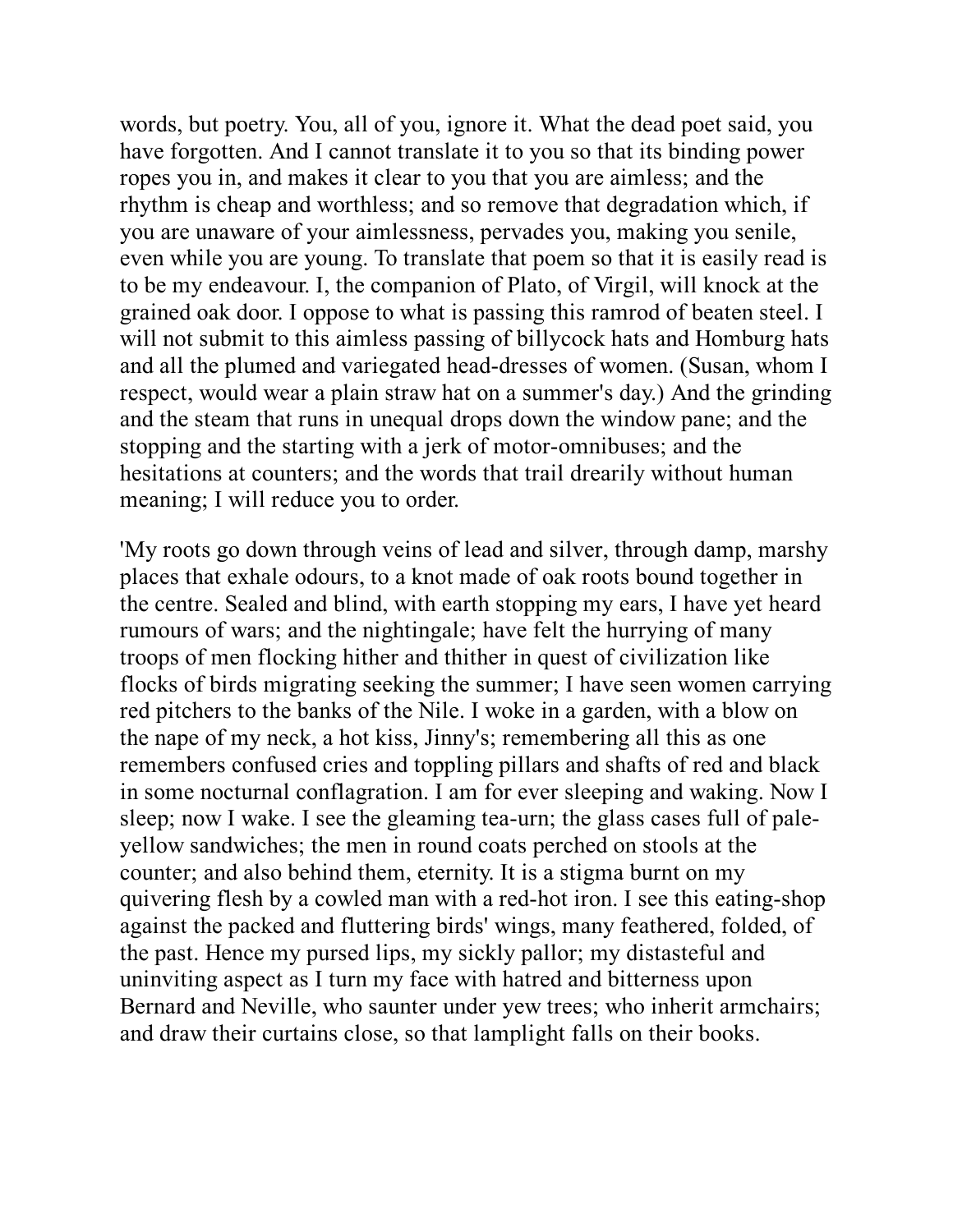'Susan, I respect; because she sits stitching. She sews under a quiet lamp in a house where the corn sighs close to the window and gives me safety. For I am the weakest, the youngest of them all. I am a child looking at his feet and the little runnels that the stream has made in the gravel. That is a snail, I say; that is a leaf. I delight in the snails; I delight in the leaf, I am always the youngest, the most innocent, the most trustful. You are all protected. I am naked. When the waitress with the plaited wreaths of hair swings past, she deals you your apricots and custard unhesitatingly, like a sister. You are her brothers. But when I get up, brushing the crumbs from my waistcoat, I slip too large a tip, a shilling, under the edge of my plate, so that she may not find it till I am gone, and her scorn, as she picks it up with laughter, may not strike on me till I am past the swing-doors.'

#### **XIV**

'Now the wind lifts the blind,' said Susan, 'jars, bowls, matting and the shabby arm-chair with the hole in it are now become distinct. The usual faded ribbons sprinkle the wallpaper. The bird chorus is over, only one bird now sings close to the bedroom window. I will pull on my stockings and go quietly past the bedroom doors, and down through the kitchen, out through the garden past the greenhouse into the field. It is still early morning. The mist is on the marshes. The day is stark and stiff as a linen shroud. But it will soften; it will warm. At this hour, this still early hour, I think I am the field, I am the barn, I am the trees; mine are the flocks of birds, and this young hare who leaps, at the last moment when I step almost on him. Mine is the heron that stretches its vast wings lazily; and the cow that creaks as it pushes one foot before another munching; and the wild, swooping swallow; and the faint red in the sky, and the green when the red fades; the silence and the bell; the call of the man fetching carthorses from the fields—all are mine.

'I cannot be divided, or kept apart. I was sent to school; I was sent to Switzerland to finish my education. I hate linoleum; I hate fir trees and mountains. Let me now fling myself on this flat ground under a pale sky where the clouds pace slowly. The cart grows gradually larger as it comes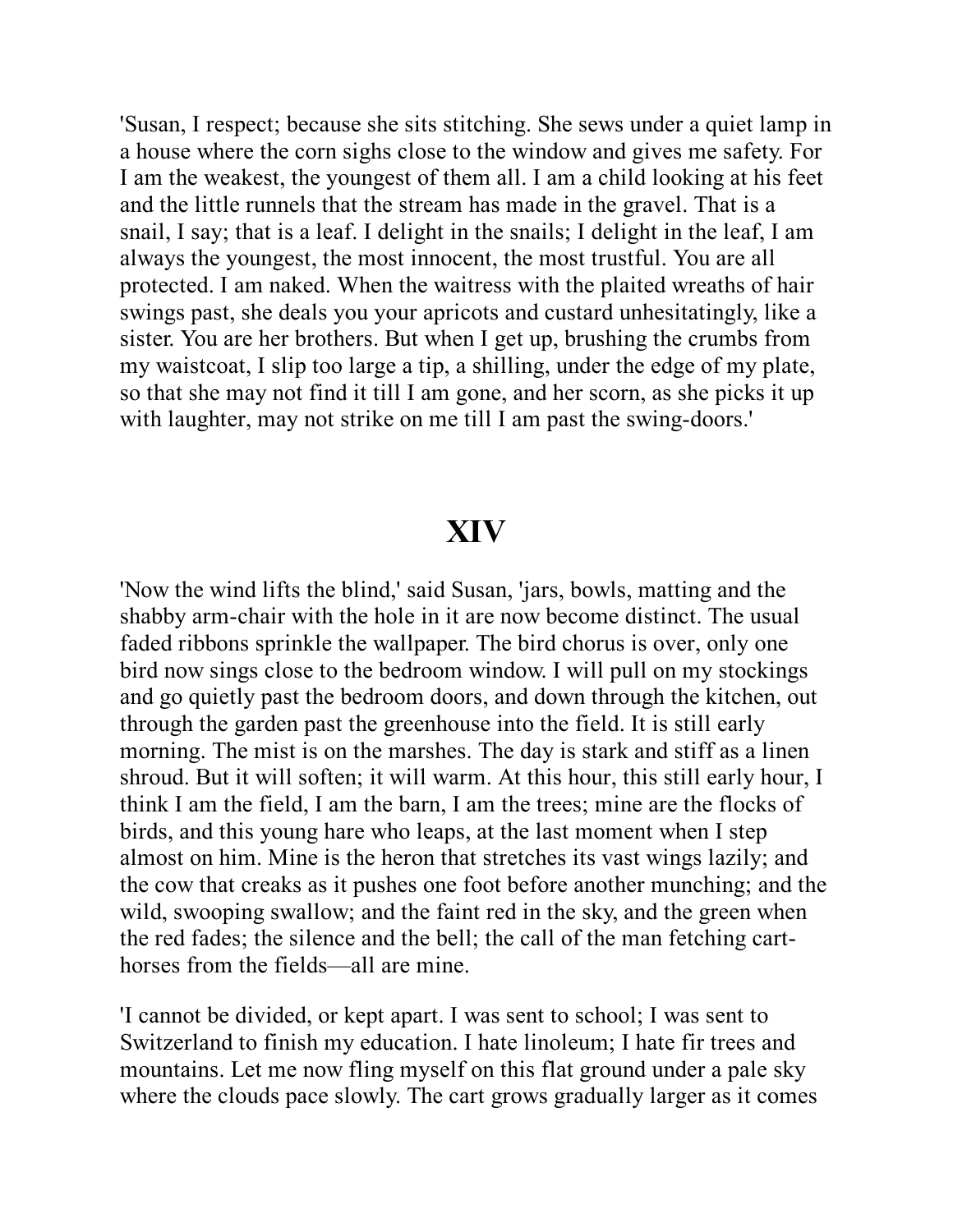along the road. The sheep gather in the middle of the field. The birds gather in the middle of the road—they need not fly yet. The wood smoke rises. The starkness of the dawn is going out of it. Now the day stirs. Colour returns. The day waves yellow with all its crops. The earth hangs heavy beneath me.

'But who am I, who lean on this gate and watch my setter nose in a circle? I think sometimes (I am not twenty yet) I am not a woman, but the light that falls on this gate, on this ground. I am the seasons, I think sometimes, January, May, November; the mud, the mist, the dawn. I cannot be tossed about, or float gently, or mix with other people. Yet now, leaning here till the gate prints my arm, I feel the weight that has formed itself in my side. Something has formed, at school, in Switzerland, some hard thing. Not sighs and laughter, not circling and ingenious phrases; not Rhoda's strange communications when she looks past us, over our shoulders; nor Jinny's pirouetting, all of a piece, limbs and body. What I give is fell. I cannot float gently, mixing with other people. I like best the stare of shepherds met in the road; the stare of gipsy women beside a cart in a ditch suckling their children as I shall suckle my children. For soon in the hot midday when the bees hum round the hollyhocks my lover will come. He will stand under the cedar tree. To his one word I shall answer my one word. What has formed in me I shall give him. I shall have children; I shall have maids in aprons; men with pitchforks; a kitchen where they bring the ailing lambs to warm in baskets, where the hams hang and the onions glisten. I shall be like my mother, silent in a blue apron locking up the cupboards.

'Now I am hungry. I will call my setter. I think of crusts and bread and butter and white plates in a sunny room. I will go back across the fields. I will walk along this grass path with strong, even strides, now swerving to avoid the puddle, now leaping lightly to a clump. Beads of wet form on my rough skirt; my shoes become supple and dark. The stiffness has gone from the day; it is shaded with grey, green and umber. The birds no longer settle on the high road.

'I return, like a cat or fox returning, whose fur is grey with rime, whose pads are hardened by the coarse earth. I push through the cabbages,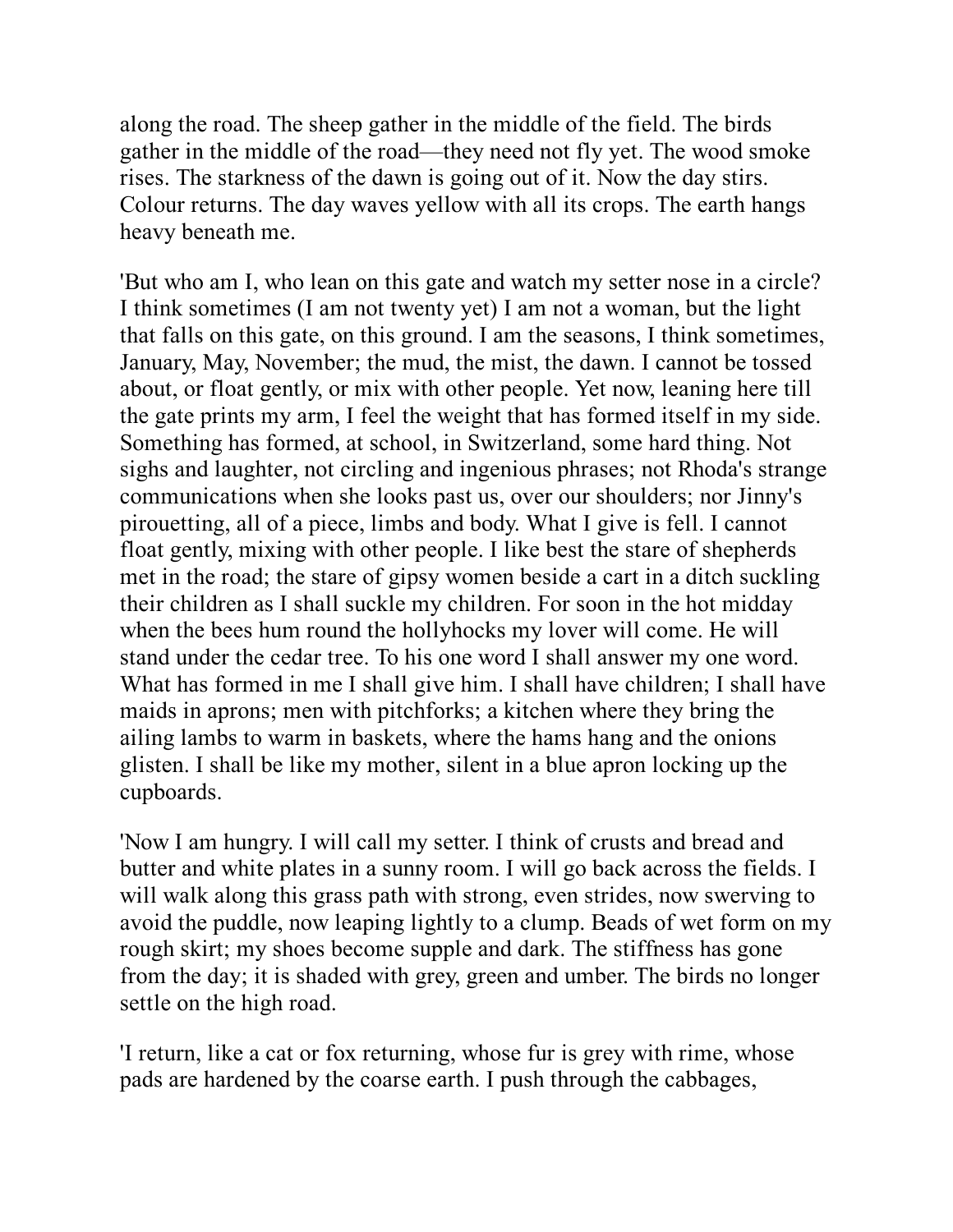making their leaves squeak and their drops spill. I sit waiting for my father's footsteps as he shuffles down the passage pinching some herb between his fingers. I pour out cup after cup while the unopened flowers hold themselves erect on the table among the pots of jam, the loaves and the butter. We are silent.

'I go then to the cupboard, and take the damp bags of rich sultanas; I lift the heavy flour on to the clean scrubbed kitchen table. I knead; I stretch; I pull, plunging my hands in the warm inwards of the dough. I let the cold water stream fanwise through my fingers. The fire roars; the flies buzz in a circle. All my currants and rices, the silver bags and the blue bags, are locked again in the cupboard. The meat is stood in the oven; the bread rises in a soft dome under the clean towel. I walk in the afternoon down to the river. All the world is breeding. The flies are going from grass to grass. The flowers are thick with pollen. The swans ride the stream in order. The clouds, warm now, sun-spotted, sweep over the hills, leaving gold in the water, and gold on the necks of the swans. Pushing one foot before the other, the cows munch their way across the field. I feel through the grass for the white-domed mushroom; and break its stalk and pick the purple orchid that grows beside it and lay the orchid by the mushroom with the earth at its root, and so home to make the kettle boil for my father among the just reddened roses on the tea-table.

'But evening comes and the lamps are lit. And when evening comes and the lamps are lit they make a yellow fire in the ivy. I sit with my sewing by the table. I think of Jinny; of Rhoda; and hear the rattle of wheels on the pavement as the farm horses plod home; I hear traffic roaring in the evening wind. I look at the quivering leaves in the dark garden and think "They dance in London. Jinny kisses Louis".'

'How strange,' said Jinny, 'that people should sleep, that people should put out the lights and go upstairs. They have taken off their dresses, they have put on white nightgowns. There are no lights in any of these houses. There is a line of chimney-pots against the sky; and a street lamp or two burning, as lamps burn when nobody needs them. The only people in the streets are poor people hurrying. There is no one coming or going in this street; the day is over. A few policemen stand at the corners. Yet night is beginning. I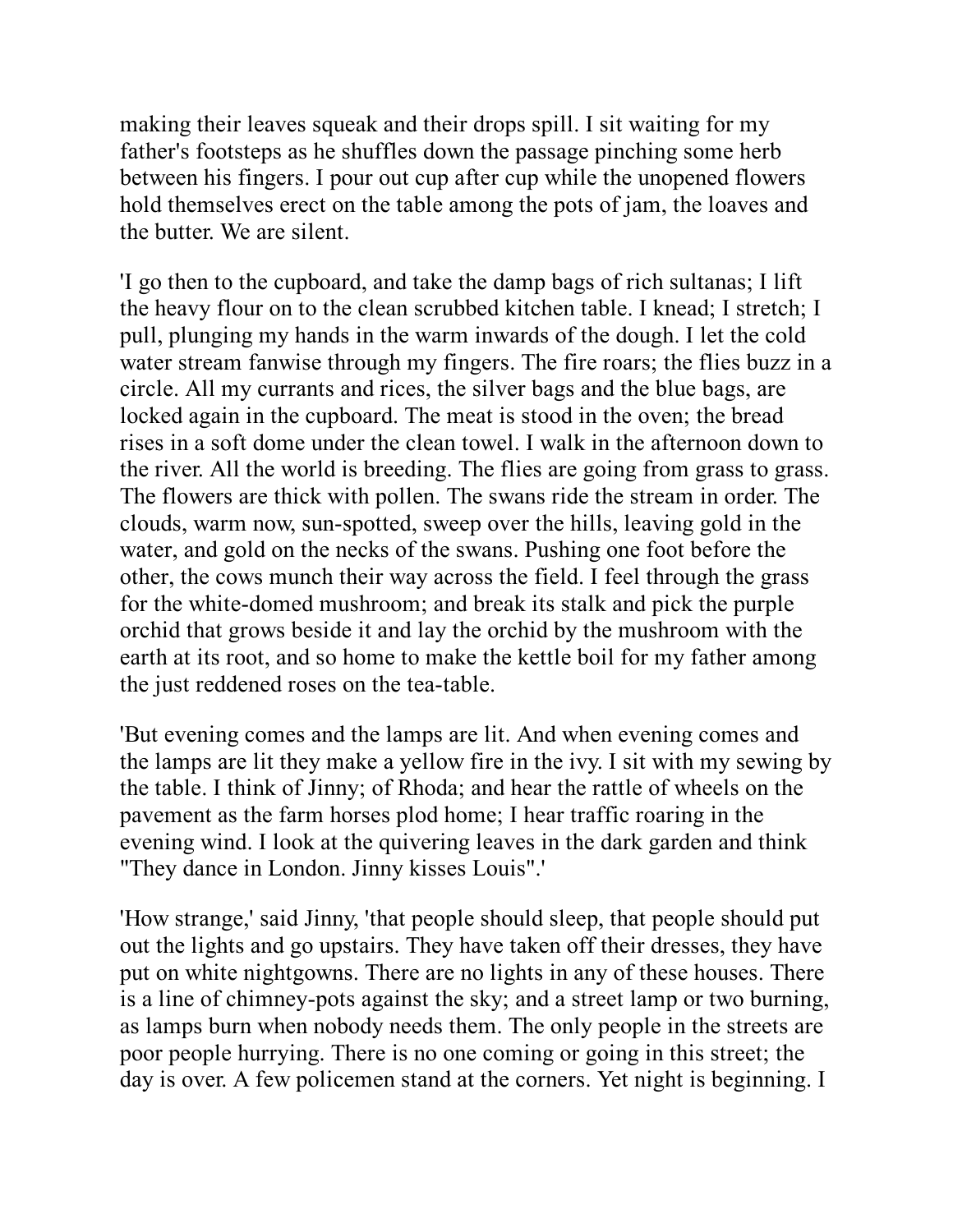feel myself shining in the dark. Silk is on my knee. My silk legs rub smoothly together. The stones of a necklace lie cold on my throat. My feet feel the pinch of shoes. I sit bolt upright so that my hair may not touch the back of the seat. I am arrayed, I am prepared. This is the momentary pause; the dark moment. The fiddlers have lifted their bows.

'Now the car slides to a stop. A strip of pavement is lighted. The door is opening and shutting. People are arriving; they do not speak; they hasten in. There is the swishing sound of cloaks falling in the hall. This is the prelude, this is the beginning. I glance, I peep, I powder. All is exact, prepared. My hair is swept in one curve. My lips are precisely red. I am ready now to join men and women on the stairs, my peers. I pass them, exposed to their gaze, as they are to mine. Like lightning we look but do not soften or show signs of recognition. Our bodies communicate. This is my calling. This is my world. All is decided and ready; the servants, standing here, and again here, take my name, my fresh, my unknown name, and toss it before me. I enter.

'Here are gilt chairs in the empty, the expectant rooms, and flowers, stiller, statelier, than flowers that grow, spread green, spread white, against the walls. And on one small table is one bound book. This is what I have dreamt; this is what I have foretold. I am native here. I tread naturally on thick carpets. I slide easily on smooth-polished floors, I now begin to unfurl, in this scent, in this radiance, as a fern when its curled leaves unfurl. I stop. I take stock of this world. I look among the groups of unknown people. Among the lustrous green, pink, pearl-grey women stand upright the bodies of men. They are black and white; they are grooved beneath their clothes with deep rills. I feel again the reflection in the window of the tunnel; it moves. The black-and-white figures of unknown men look at me as I lean forward; as I turn aside to look at a picture, they turn too. Their hands go fluttering to their ties. They touch their waistcoats, their pocket-handkerchiefs. They are very young. They are anxious to make a good impression. I feel a thousand capacities spring up in me. I am arch, gay, languid, melancholy by turns. I am rooted, but I flow. All gold, flowing that way, I say to this one, "Come." Rippling black, I say to that one, "No." One breaks off from his station under the glass cabinet. He approaches. He makes towards me. This is the most exciting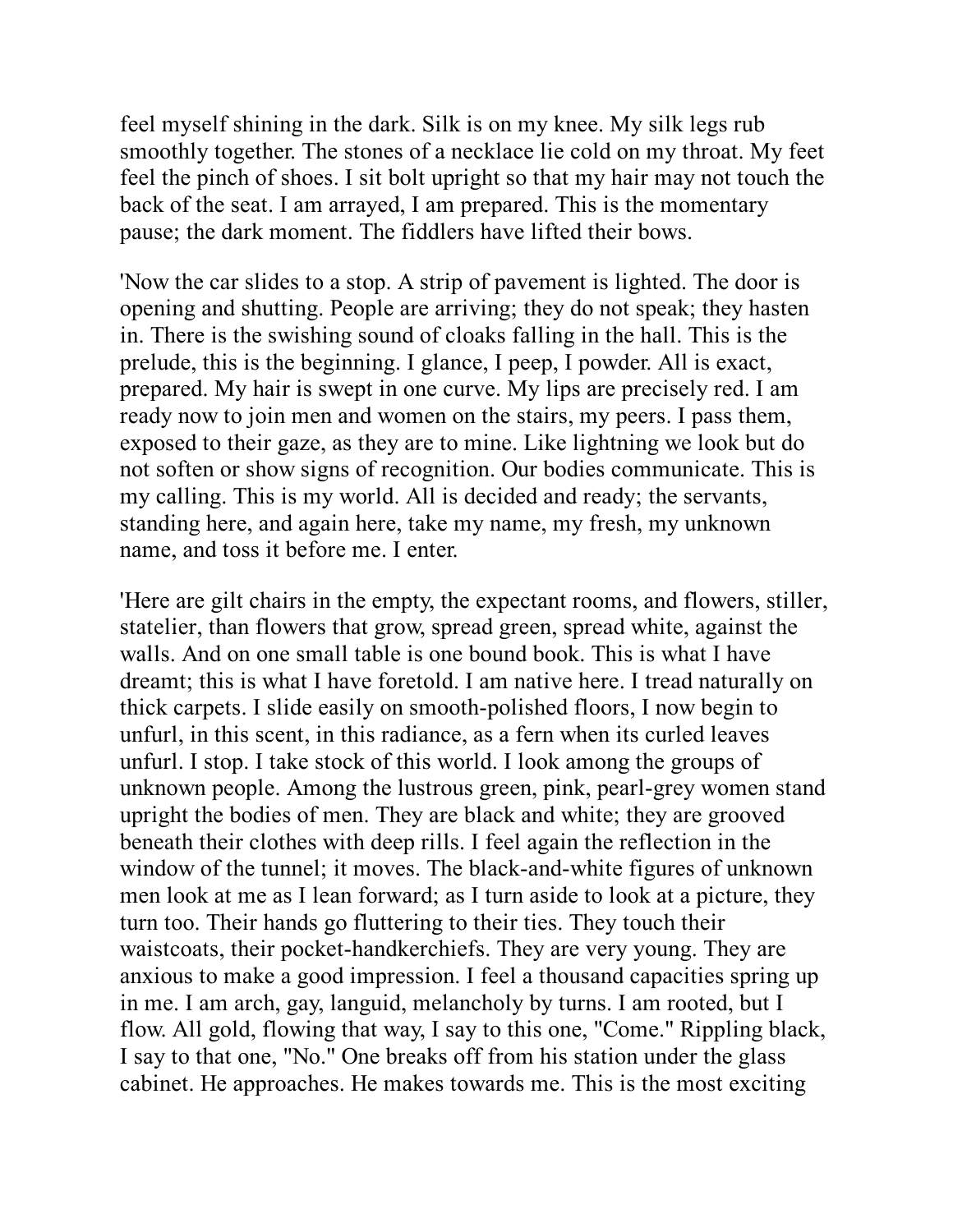moment I have ever known. I flutter. I ripple. I stream like a plant in the river, flowing this way, flowing that way, but rooted, so that he may come to me. "Come," I say, "come." Pale, with dark hair, the one who is coming is melancholy, romantic. And I am arch and fluent and capricious; for he is melancholy, he is romantic. He is here; he stands at my side.

'Now with a little jerk, like a limpet broken from a rock, I am broken off: I fall with him; I am carried off. We yield to this slow flood. We go in and out of this hesitating music. Rocks break the current of the dance; it jars, it shivers. In and out, we are swept now into this large figure; it holds us together; we cannot step outside its sinuous, its hesitating, its abrupt, its perfectly encircling walls. Our bodies, his hard, mine flowing, are pressed together within its body; it holds us together; and then lengthening out, in smooth, in sinuous folds, rolls us between it, on and on. Suddenly the music breaks. My blood runs on but my body stands still. The room reels past my eyes. It stops.

'Come, then, let us wander whirling to the gilt chairs. The body is stronger than I thought. I am dizzier than I supposed. I do not care for anything in the world. I do not care for anybody save this man whose name I do not know. Are we not acceptable, moon? Are we not lovely sitting together here, I in my satin; he in black and white? My peers may look at me now. I look straight back at you, men and women. I am one of you. This is my world. Now I take this thin-stemmed glass and sip. Wine has a drastic, an astringent taste. I cannot help wincing as I drink. Scent and flowers, radiance and heat, are distilled here to a fiery, to a yellow liquid. Just behind my shoulder-blades some dry thing, wide-eyed, gently closes, gradually lulls itself to sleep. This is rapture; this is relief. The bar at the back of my throat lowers itself. Words crowd and cluster and push forth one on top of another. It does not matter which. They jostle and mount on each other's shoulders. The single and the solitary mate, tumble and become many. It does not matter what I say. Crowding, like a fluttering bird, one sentence crosses the empty space between us. It settles on his lips. I fill my glass again. I drink. The veil drops between us. I am admitted to the warmth and privacy of another soul. We are together, high up, on some Alpine pass. He stands melancholy on the crest of the road. I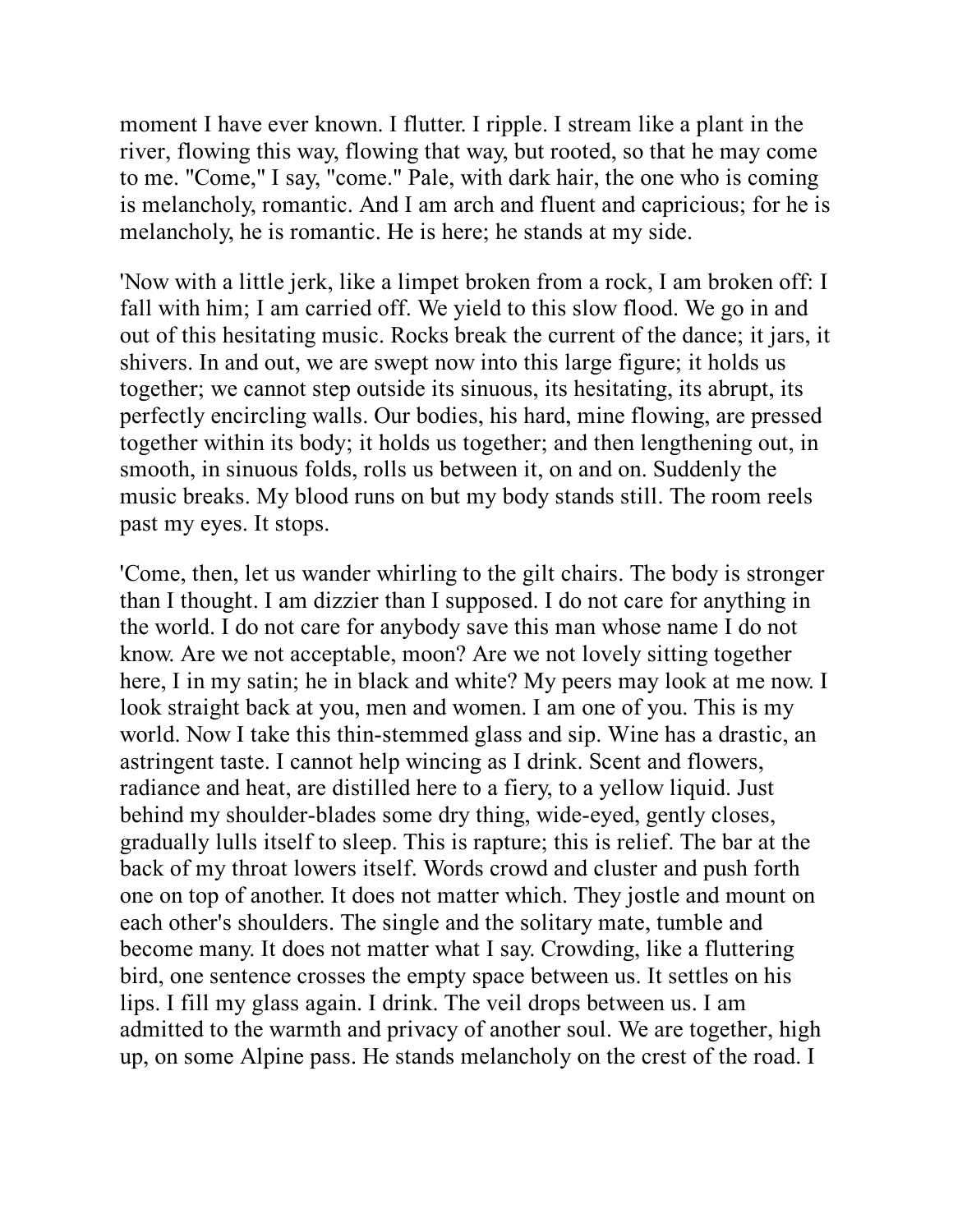stoop. I pick a blue flower and fix it, standing on tiptoe to reach him, in his coat. There! That is my moment of ecstasy. Now it is over.

'Now slackness and indifference invade us. Other people brush past. We have lost consciousness of our bodies uniting under the table. I also like fair-haired men with blue eyes. The door opens. The door goes on opening. Now I think, next time it opens the whole of my life will be changed. Who comes? But it is only a servant, bringing glasses. That is an old man—I should be a child with him. That is a great lady—with her I should dissemble. There are girls of my own age, for whom I feel the drawn swords of an honourable antagonism. For these are my peers. I am a native of this world. Here is my risk, here is my adventure. The door opens. O come, I say to this one, rippling gold from head to heels. "Come," and he comes towards me.'

'I shall edge behind them,' said Rhoda, 'as if I saw someone I know. But I know no one. I shall twitch the curtain and look at the moon. Draughts of oblivion shall quench my agitation. The door opens; the tiger leaps. The door opens; terror rushes in; terror upon terror, pursuing me. Let me visit furtively the treasures I have laid apart. Pools lie on the other side of the world reflecting marble columns. The swallow dips her wing in dark pools. But here the door opens and people come; they come towards me. Throwing faint smiles to mask their cruelty, their indifference, they seize me. The swallow dips her wings; the moon rides through the blue seas alone. I must take his hand; I must answer. But what answer shall I give? I am thrust back to stand burning in this clumsy, this ill-fitting body, to receive the shafts of his indifference and his scorn, I who long for marble columns and pools on the other side of the world where the swallow dips her wings.

'Night has wheeled a little further over the chimney-pots. I see out of the window over his shoulder some unembarrassed cat, not drowned in light, not trapped in silk, free to pause, to stretch, and to move again. I hate all details of the individual life. But I am fixed here to listen. An immense pressure is on me. I cannot move without dislodging the weight of centuries. A million arrows pierce me. Scorn and ridicule pierce me. I, who could beat my breast against the storm and let the hail choke me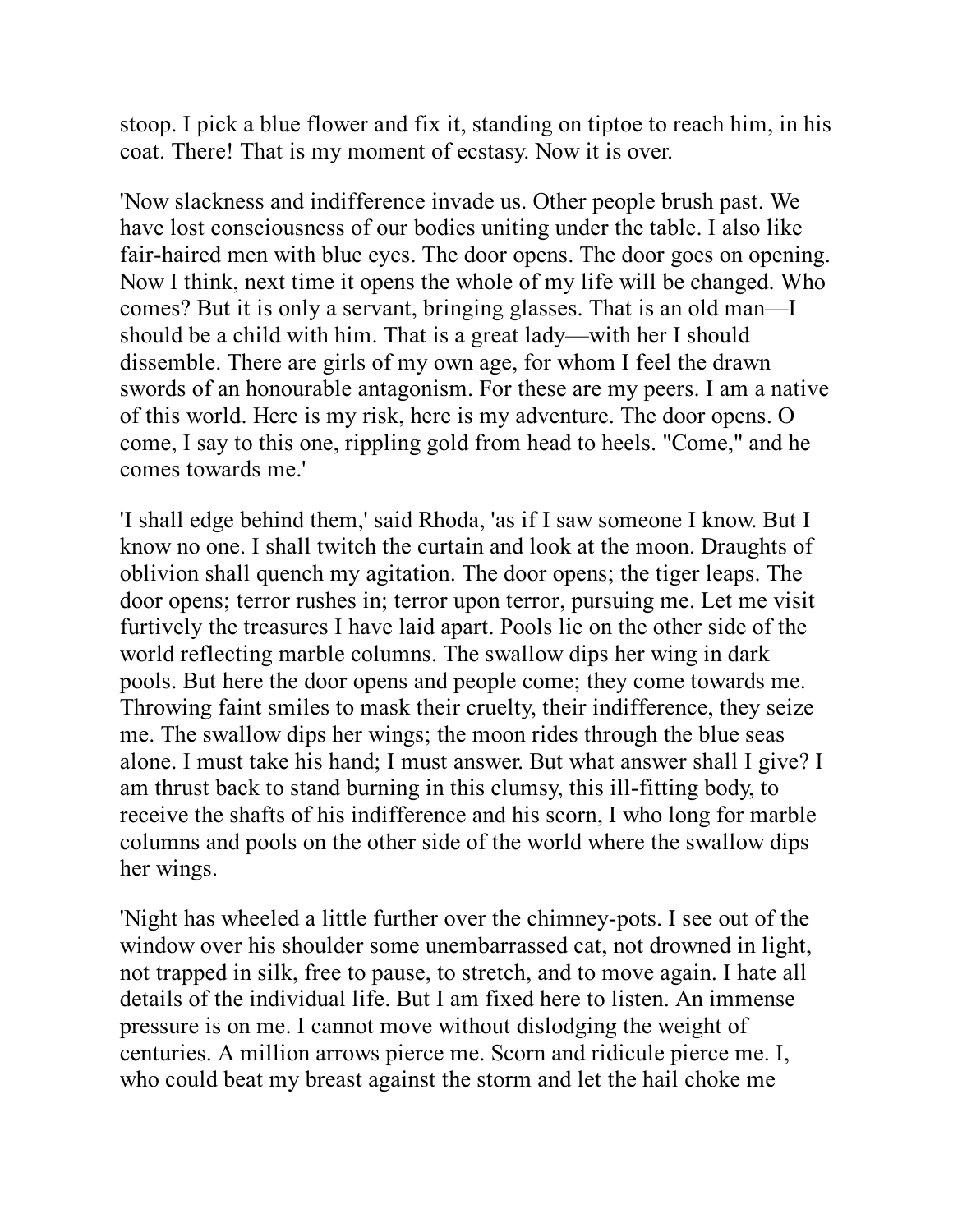joyfully, am pinned down here; am exposed. The tiger leaps. Tongues with their whips are upon me. Mobile, incessant, they flicker over me. I must prevaricate and fence them off with lies. What amulet is there against this disaster? What face can I summon to lay cool upon this heat? I think of names on boxes; of mothers from whose wide knees skirts descend; of glades where the many-backed steep hills come down. Hide me, I cry, protect me, for I am the youngest, the most naked of you all. Jinny rides like a gull on the wave, dealing her looks adroitly here and there, saying this, saying that, with truth. But I lie; I prevaricate.

'Alone, I rock my basins; I am mistress of my fleet of ships. But here, twisting the tassels of this brocaded curtain in my hostess's window, I am broken into separate pieces; I am no longer one. What then is the knowledge that Jinny has as she dances; the assurance that Susan has as, stooping quietly beneath the lamplight, she draws the white cotton through the eye of her needle? They say, Yes; they say, No; they bring their fists down with a bang on the table. But I doubt; I tremble; I see the wild thorn tree shake its shadow in the desert.

'Now I will walk, as if I had an end in view, across the room, to the balcony under the awning. I see the sky, softly feathered with its sudden effulgence of moon. I also see the railings of the square, and two people without faces, leaning like statues against the sky. There is, then, a world immune from change. When I have passed through this drawing-room flickering with tongues that cut me like knives, making me stammer, making me lie, I find faces rid of features, robed in beauty. The lovers crouch under the plane tree. The policeman stands sentinel at the corner. A man passes. There is, then, a world immune from change. But I am not composed enough, standing on tiptoe on the verge of fire, still scorched by the hot breath, afraid of the door opening and the leap of the tiger, to make even one sentence. What I say is perpetually contradicted. Each time the door opens I am interrupted. I am not yet twenty-one. I am to be broken. I am to be derided all my life. I am to be cast up and down among these men and women, with their twitching faces, with their lying tongues, like a cork on a rough sea. Like a ribbon of weed I am flung far every time the door opens. I am the foam that sweeps and fills the uttermost rims of the rocks with whiteness; I am also a girl, here in this room.'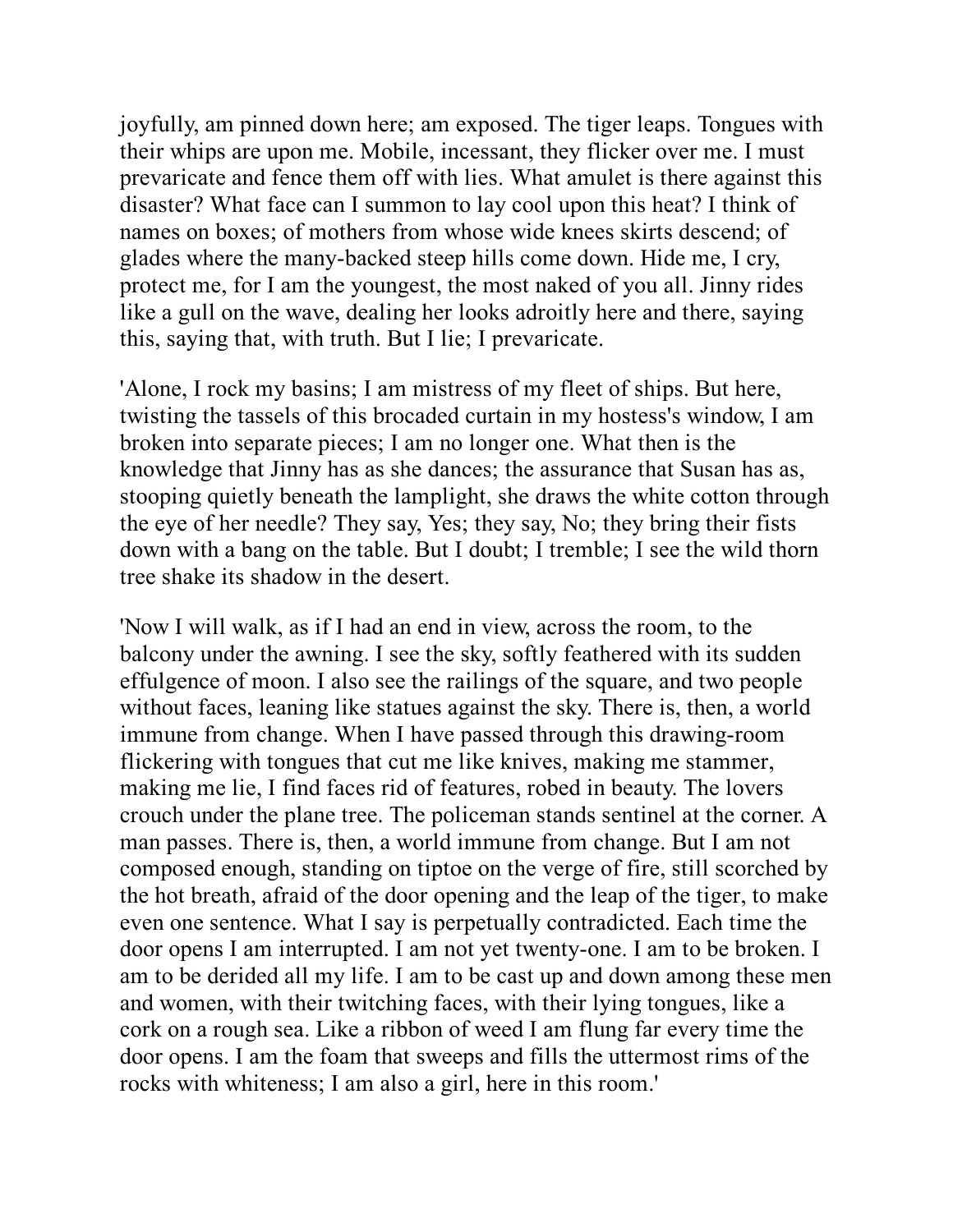*The sun, risen, no longer couched on a green mattress darting a fitful glance through watery jewels, bared its face and looked straight over the waves. They fell with a regular thud. They fell with the concussion of horses' hooves on the turf. Their spray rose like the tossing of lances and assegais over the riders' heads. They swept the beach with steel blue and diamond-tipped water. They drew in and out with the energy, the muscularity, of an engine which sweeps its force out and in again. The sun fell on cornfields and woods, rivers became blue and many-plaited, lawns that sloped down to the water's edge became green as birds' feathers softly ruffling their plumes. The hills, curved and controlled, seemed bound back by thongs, as a limb is laced by muscles; and the woods which bristled proudly on their flanks were like the curt, clipped mane on the neck of a horse.*

*In the garden where the trees stood, thick over flowerbeds, ponds, and greenhouses the birds sang in the hot sunshine, each alone. One sang under the bedroom window; another on the topmost twig of the lilac bush; another on the edge of the wall. Each sang stridently, with passion, with vehemence, as if to let the song burst out of it, no matter if it shattered the song of another bird with harsh discord. Their round eyes bulged with brightness; their claws gripped the twig or rail. They sang, exposed without shelter, to the air and the sun, beautiful in their new plumage, shell-veined or brightly mailed, here barred with soft blues, here splashed with gold, or striped with one bright feather. They sang as if the song were urged out of them by the pressure of the morning. They sang as if the edge of being were sharpened and must cut, must split the softness of the bluegreen light, the dampness of the wet earth; the fumes and steams of the greasy kitchen vapour; the hot breath of mutton and beef; the richness of pastry and fruit; the damp shreds and peelings thrown from the kitchen bucket, from which a slow steam oozed on the rubbish heap. On all the sodden, the damp-spotted, the curled with wetness, they descended, drybeaked, ruthless, abrupt. They swooped suddenly from the lilac bough or the fence. They spied a snail and tapped the shell against a stone. They*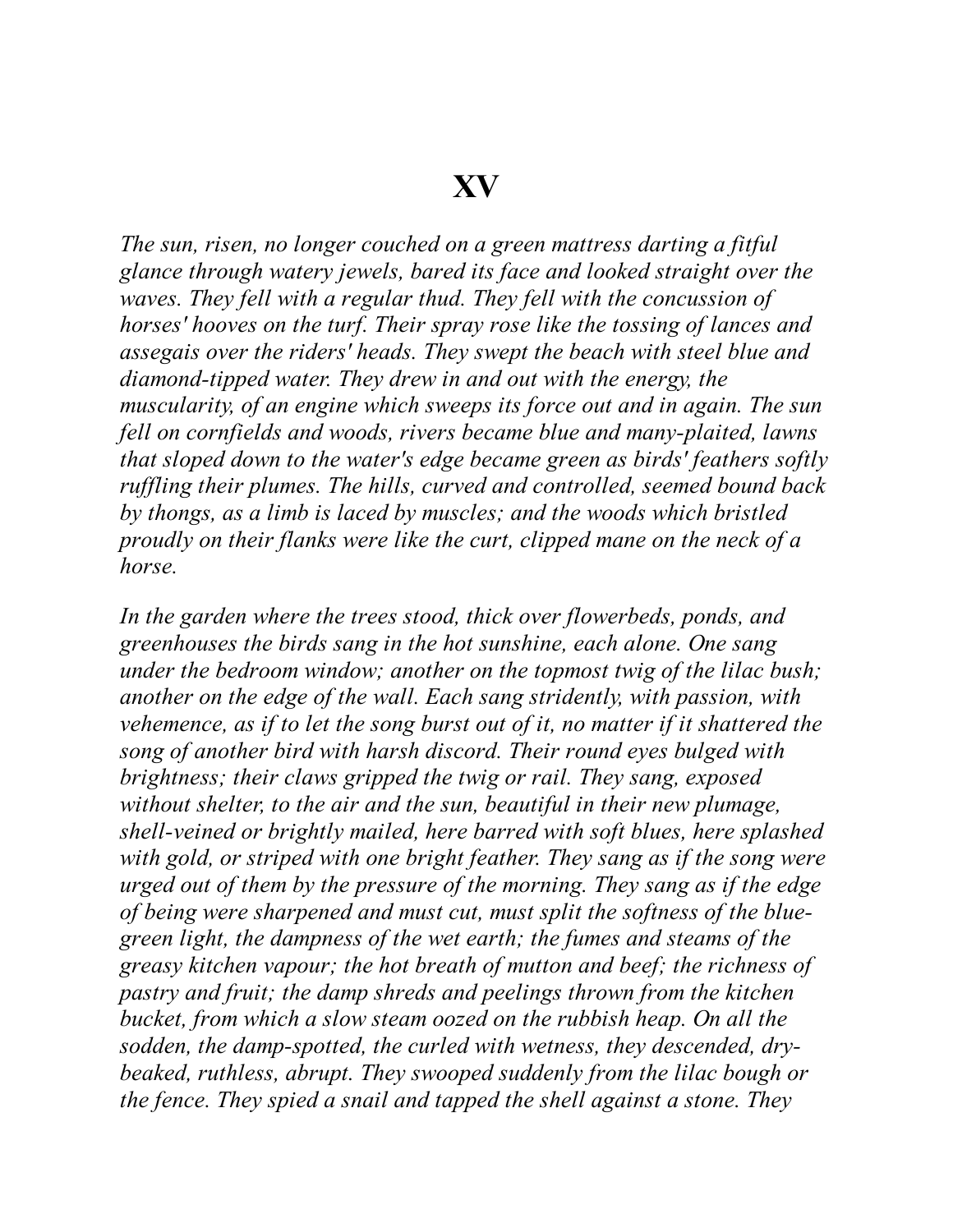*tapped furiously, methodically, until the shell broke and something slimy oozed from the crack. They swept and soared sharply in flights high into the air, twittering short, sharp notes, and perched in the upper branches of some tree, and looked down upon leaves and spires beneath, and the country white with blossom, flowing with grass, and the sea which beat like a drum that raises a regiment of plumed and turbaned soldiers. Now and again their songs ran together in swift scales like the interlacings of a mountain stream whose waters, meeting, foam and then mix, and hasten quicker and quicker down the same channel, brushing the same broad leaves. But there is a rock; they sever.*

*The sun fell in sharp wedges inside the room. Whatever the light touched became dowered with a fanatical existence. A plate was like a white lake. A knife looked like a dagger of ice. Suddenly tumblers revealed themselves upheld by streaks of light. Tables and chairs rose to the surface as if they had been sunk under water and rose, filmed with red, orange, purple like the bloom on the skin of ripe fruit. The veins on the glaze of the china, the grain of the wood, the fibres of the matting became more and more finely engraved. Everything was without shadow. A jar was so green that the eye seemed sucked up through a funnel by its intensity and stuck to it like a limpet. Then shapes took on mass and edge. Here was the boss of a chair; here the bulk of a cupboard. And as the light increased, flocks of shadow were driven before it and conglomerated and hung in many-pleated folds in the background.*

# **XVI**

'How fair, how strange,' said Bernard, 'glittering, many-pointed and manydomed London lies before me under mist. Guarded by gasometers, by factory chimneys, she lies sleeping as we approach. She folds the ant-heap to her breast. All cries, all clamour, are softly enveloped in silence. Not Rome herself looks more majestic. But we are aimed at her. Already her maternal somnolence is uneasy. Ridges, fledged with houses rise from the mist. Factories, cathedrals, glass domes, institutions and theatres erect themselves. The early train from the north is hurled at her like a missile.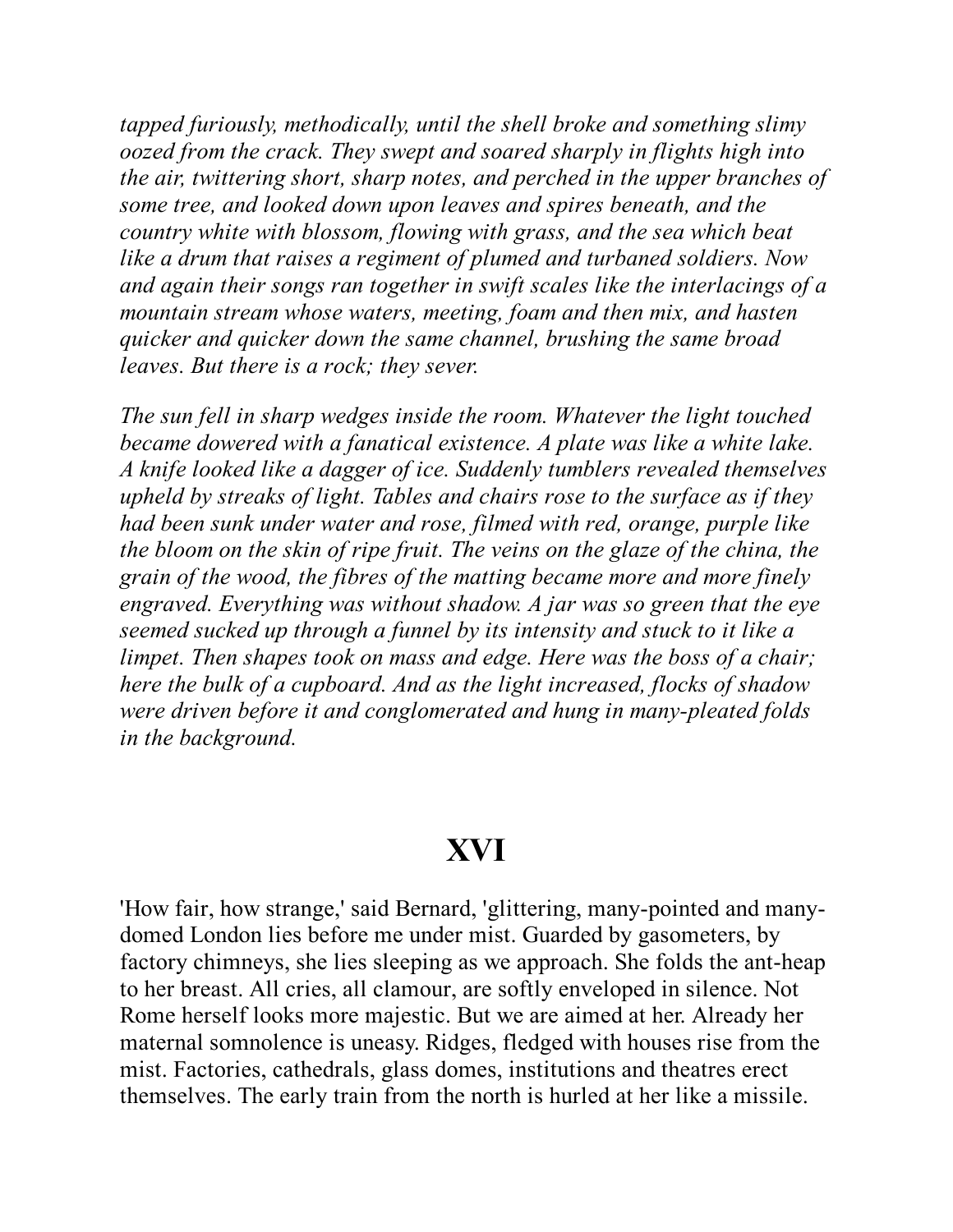We draw a curtain as we pass. Blank expectant faces stare at us as we rattle and flash through stations. Men clutch their newspapers a little tighter, as our wind sweeps them, envisaging death. But we roar on. We are about to explode in the flanks of the city like a shell in the side of some ponderous, maternal, majestic animal. She hums and murmurs; she awaits us.

'Meanwhile as I stand looking from the train window, I feel strangely, persuasively, that because of my great happiness (being engaged to be married) I am become part of this speed, this missile hurled at the city. I am numbed to tolerance and acquiescence. My dear sir, I could say, why do you fidget, taking down your suitcase and pressing into it the cap that you have worn all night? Nothing we can do will avail. Over us all broods a splendid unanimity. We are enlarged and solemnized and brushed into uniformity as with the grey wing of some enormous goose (it is a fine but colourless morning) because we have only one desire—to arrive at the station. I do not want the train to stop with a thud. I do not want the connection which has bound us together sitting opposite each other all night long to be broken. I do not want to feel that hate and rivalry have resumed their sway; and different desires. Our community in the rushing train, sitting together with only one wish, to arrive at Euston, was very welcome. But behold! It is over. We have attained our desire. We have drawn up at the platform. Hurry and confusion and the wish to be first through the gate into the lift assert themselves. But I do not wish to be first through the gate, to assume the burden of individual life. I, who have been since Monday, when she accepted me, charged in every nerve with a sense of identity, who could not see a tooth-brush in a glass without saying, "My toothbrush", now wish to unclasp my hands and let fall my possessions, and merely stand here in the street, taking no part, watching the omnibuses, without desire; without envy; with what would be boundless curiosity about human destiny if there were any longer an edge to my mind. But it has none. I have arrived; am accepted. I ask nothing.

'Having dropped off satisfied like a child from the breast, I am at liberty now to sink down, deep, into what passes, this omnipresent, general life. (How much, let me note, depends upon trousers; the intelligent head is entirely handicapped by shabby trousers.) One observes curious hesitations at the door of the lift. This way, that way, the other? Then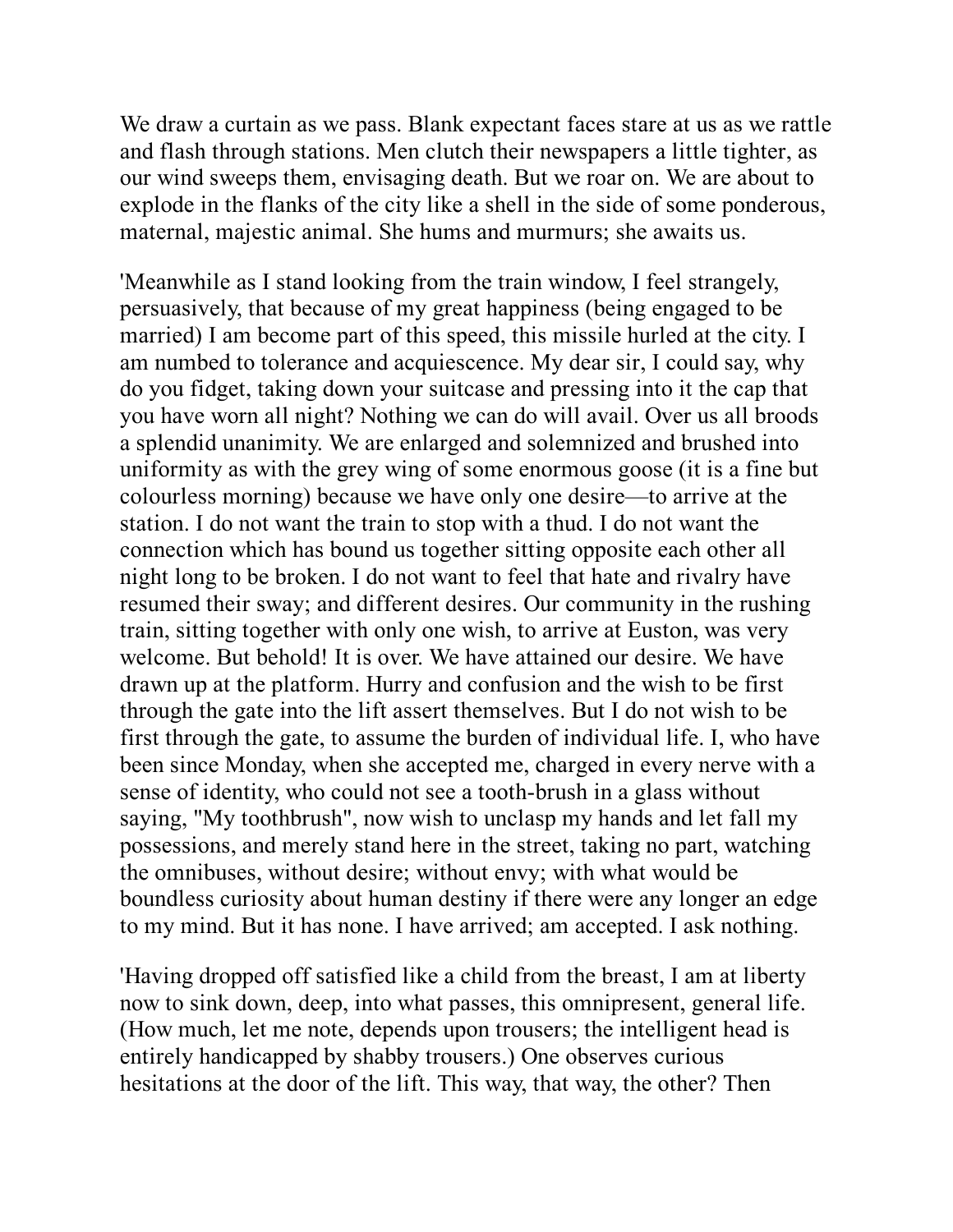individuality asserts itself. They are off. They are all impelled by some necessity. Some miserable affair of keeping an appointment, of buying a hat, severs these beautiful human beings once so united. For myself, I have no aim. I have no ambition. I will let myself be carried on by the general impulse. The surface of my mind slips along like a pale-grey stream, reflecting what passes. I cannot remember my past, my nose, or the colour of my eyes, or what my general opinion of myself is. Only in moments of emergency, at a crossing, at a kerb, the wish to preserve my body springs out and seizes me and stops me, here, before this omnibus. We insist, it seems, on living. Then again, indifference descends. The roar of the traffic, the passage of undifferentiated faces, this way and that way, drugs me into dreams; rubs the features from faces. People might walk through me. And, what is this moment of time, this particular day in which I have found myself caught? The growl of traffic might be any uproar—forest trees or the roar of wild beasts. Time has whizzed back an inch or two on its reel; our short progress has been cancelled. I think also that our bodies are in truth naked. We are only lightly covered with buttoned cloth; and beneath these pavements are shells, bones and silence.

'It is, however, true that my dreaming, my tentative advance like one carried beneath the surface of a stream, is interrupted, torn, pricked and plucked at by sensations, spontaneous and irrelevant, of curiosity, greed, desire, irresponsible as in sleep. (I covet that bag—etc.) No, but I wish to go under; to visit the profound depths; once in a while to exercise my prerogative not always to act, but to explore; to hear vague, ancestral sounds of boughs creaking, of mammoths; to indulge impossible desires to embrace the whole world with the arms of understanding—impossible to those who act. Am I not, as I walk, trembling with strange oscillations and vibrations of sympathy, which, unmoored as I am from a private being, bid me embrace these engrossed flocks; these starers and trippers; these errand-boys and furtive and fugitive girls who, ignoring their doom, look in at shop-windows? But I am aware of our ephemeral passage.

'It is, however, true that I cannot deny a sense that life for me is now mysteriously prolonged. Is it that I may have children, may cast a fling of seed wider, beyond this generation, this doom-encircled population, shuffling each other in endless competition along the street? My daughters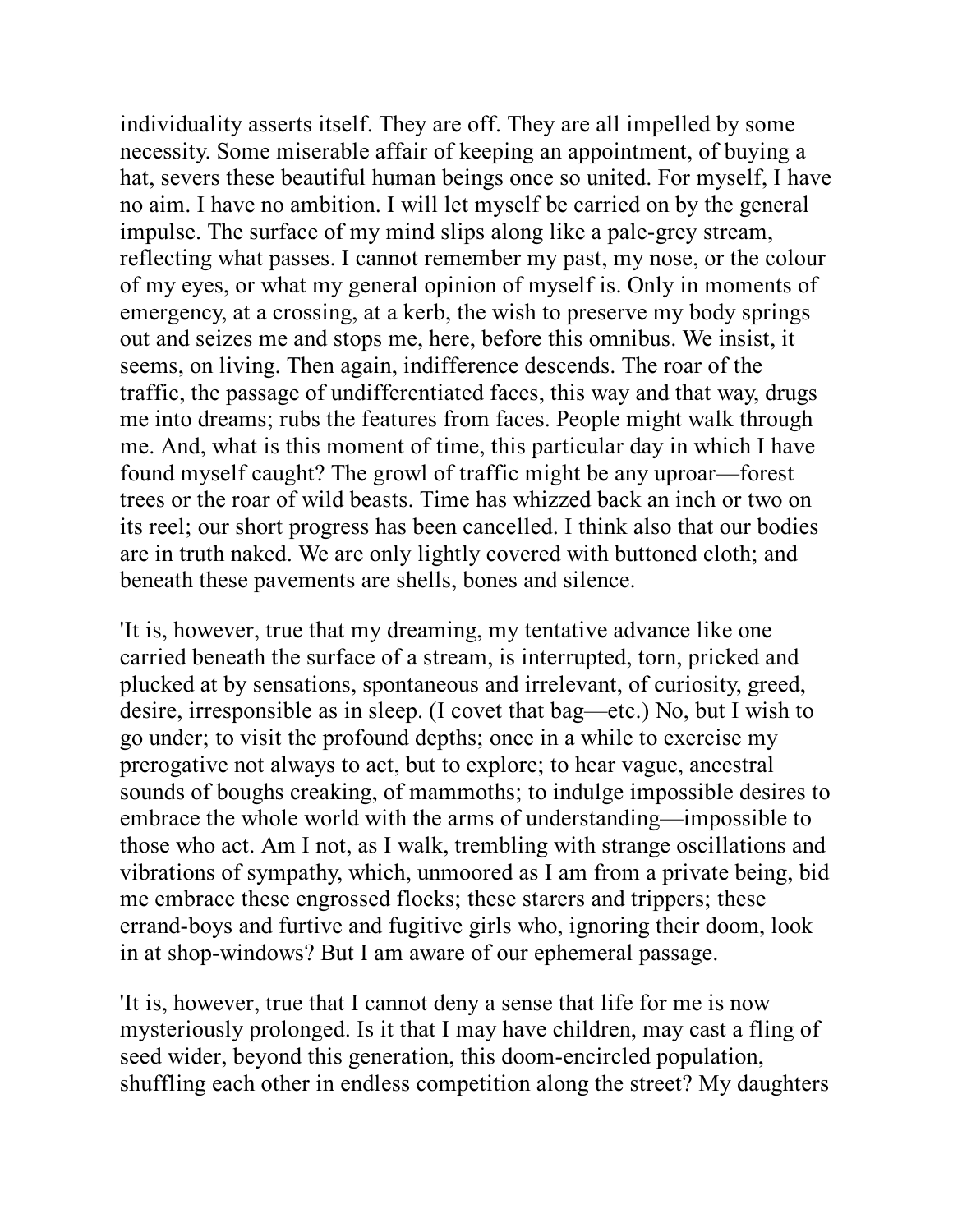shall come here, in other summers; my sons shall turn new fields. Hence we are not raindrops, soon dried by the wind; we make gardens blow and forests roar; we come up differently, for ever and ever. This, then, serves to explain my confidence, my central stability, otherwise so monstrously absurd as I breast the stream of this crowded thoroughfare, making always a passage for myself between people's bodies, taking advantage of safe moments to cross. It is not vanity; for I am emptied of ambition; I do not remember my special gifts, or idiosyncrasy, or the marks I bear on my person; eyes, nose or mouth. I am not, at this moment, myself.

'Yet behold, it returns. One cannot extinguish that persistent smell. It steals in through some crack in the structure—one's identity. I am not part of the street—no, I observe the street. One splits off, therefore. For instance, up that back street a girl stands waiting; for whom? A romantic story. On the wall of that shop is fixed a small crane, and for what reason, I ask, was that crane fixed there? and invent a purple lady swelling, circumambient, hauled from a barouche landau by a perspiring husband sometime in the sixties. A grotesque story. That is, I am a natural coiner of words, a blower of bubbles through one thing and another. And, striking off these observations spontaneously, I elaborate myself; differentiate myself and, listening to the voice that says as I stroll past, "Look! Take note of that!" I conceive myself called upon to provide, some winter's night, a meaning for all my observations—a line that runs from one to another, a summing up that completes. But soliloquies in back streets soon pall. I need an audience. That is my downfall. That always ruffles the edge of the final statement and prevents it from forming. I cannot seat myself in some sordid eating-house and order the same glass day after day and imbue myself entirely in one fluid—this life. I make my phrase and run off with it to some furnished room where it will be lit by dozens of candles. I need eyes on me to draw out these frills and furbelows. To be myself (I note) I need the illumination of other people's eyes, and therefore cannot be entirely sure what is my self. The authentics, like Louis, like Rhoda, exist most completely in solitude. They resent illumination, reduplication. They toss their pictures once painted face downward on the field. On Louis' words the ice is packed thick. His words issue pressed, condensed, enduring.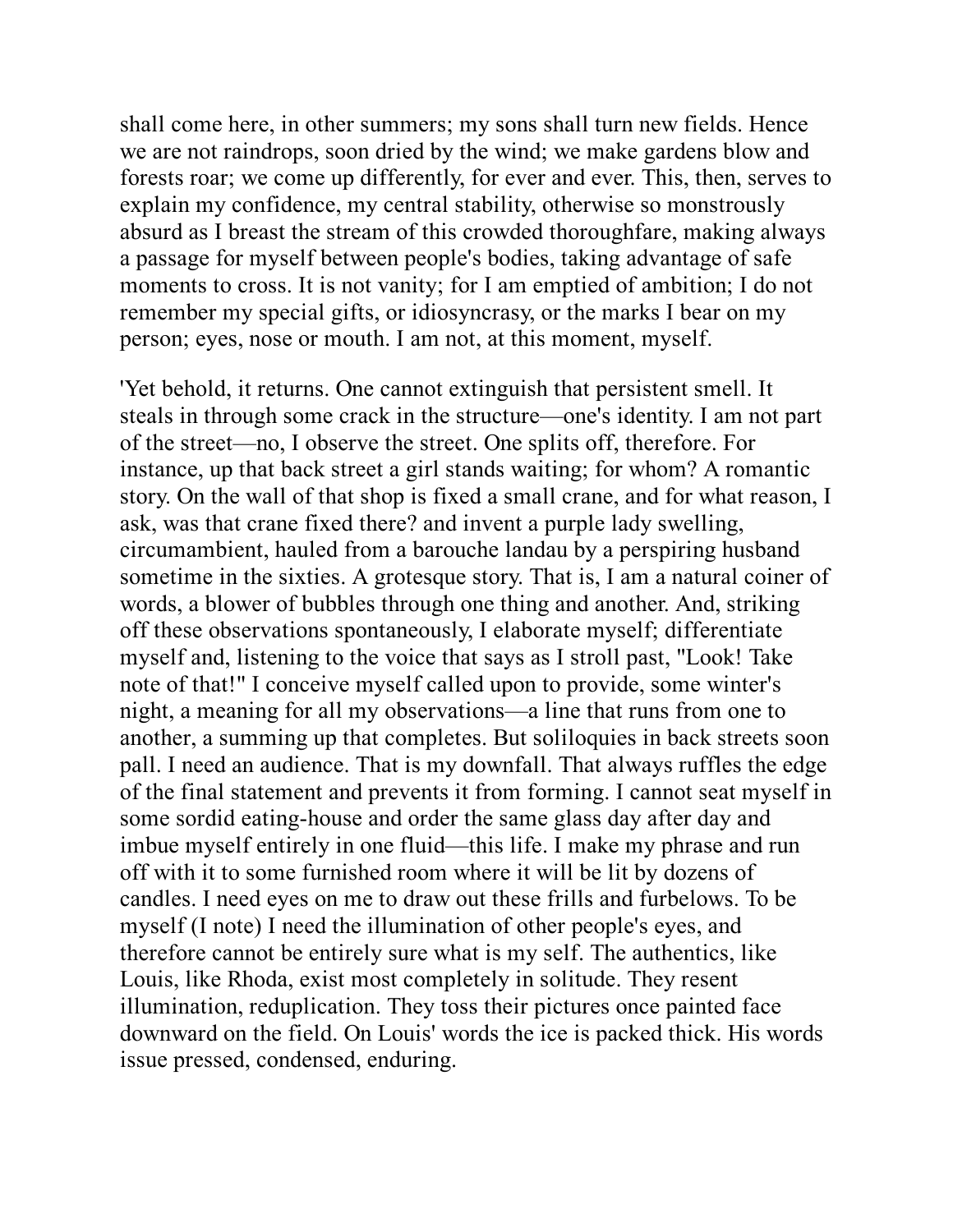'I wish, then, after this somnolence to sparkle, many-faceted under the light of my friends' faces. I have been traversing the sunless territory of non-identity. A strange land. I have heard in my moment of appeasement, in my moment of obliterating satisfaction, the sigh, as it goes in, comes out, of the tide that draws beyond this circle of bright light, this drumming of insensate fury. I have had one moment of enormous peace. This perhaps is happiness. Now I am drawn back by pricking sensations; by curiosity, greed (I am hungry) and the irresistible desire to be myself. I think of people to whom I could say things: Louis, Neville, Susan, Jinny and Rhoda. With them I am many-sided. They retrieve me from darkness. We shall meet tonight, thank Heaven. Thank Heaven, I need not be alone. We shall dine together. We shall say good-bye to Percival, who goes to India. The hour is still distant, but I feel already those harbingers, those outriders, figures of one's friends in absence. I see Louis, stone-carved, sculpturesque; Neville, scissor-cutting, exact; Susan with eyes like lumps of crystal; Jinny dancing like a flame, febrile, hot, over dry earth; and Rhoda the nymph of the fountain always wet. These are fantastic pictures —these are figments, these visions of friends in absence, grotesque, dropsical, vanishing at the first touch of the toe of a real boot. Yet they drum me alive. They brush off these vapours. I begin to be impatient of solitude—to feel its draperies hang sweltering, unwholesome about me. Oh, to toss them off and be active! Anybody will do. I am not fastidious. The crossing-sweeper will do; the postman; the waiter in this French restaurant; better still the genial proprietor, whose geniality seems reserved for oneself. He mixes the salad with his own hands for some privileged guest. Which is the privileged guest, I ask, and why? And what is he saying to the lady in ear-rings; is she a friend or a customer? I feel at once, as I sit down at a table, the delicious jostle of confusion, of uncertainty, of possibility, of speculation. Images breed instantly. I am embarrassed by my own fertility. I could describe every chair, table, luncher here copiously, freely. My mind hums hither and thither with its veil of words for everything. To speak, about wine even to the waiter, is to bring about an explosion. Up goes the rocket. Its golden grain falls, fertilizing, upon the rich soil of my imagination. The entirely unexpected nature of this explosion—that is the joy of intercourse. I, mixed with an unknown Italian waiter—what am I? There is no stability in this world. Who is to say what meaning there is in anything? Who is to foretell the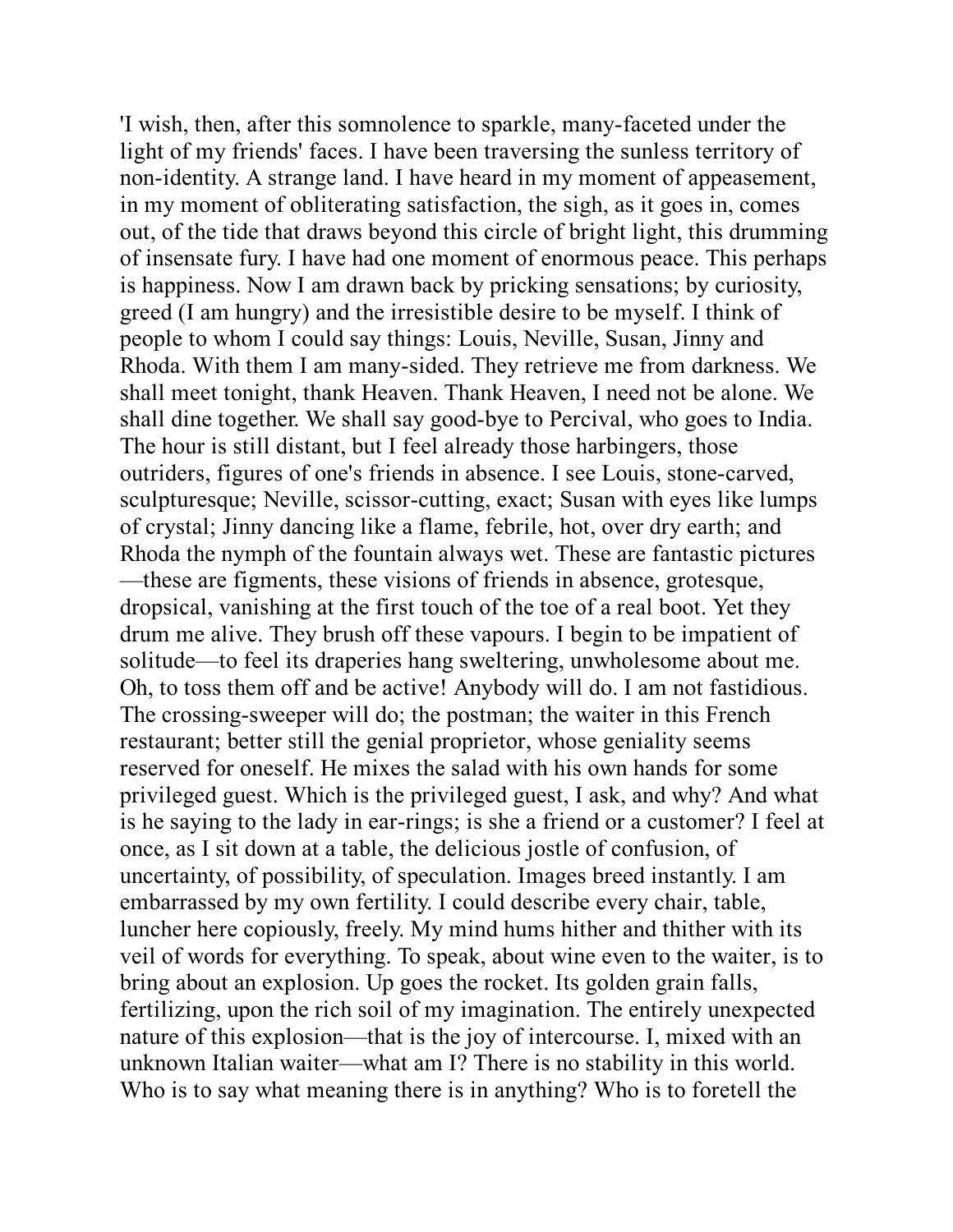flight of a word? It is a balloon that sails over tree-tops. To speak of knowledge is futile. All is experiment and adventure. We are for ever mixing ourselves with unknown quantities. What is to come? I know not. But as I put down my glass I remember: I am engaged to be married. I am to dine with my friends tonight. I am Bernard, myself.'

'It is now five minutes to eight,' said Neville. 'I have come early. I have taken my place at the table ten minutes before the time in order to taste every moment of anticipation; to see the door open and to say, "Is it Percival? No; it is not Percival." There is a morbid pleasure in saying: "No, it is not Percival." I have seen the door open and shut twenty times already; each time the suspense sharpens. This is the place to which he is coming. This is the table at which he will sit. Here, incredible as it seems, will be his actual body. This table, these chairs, this metal vase with its three red flowers are about to undergo an extraordinary transformation. Already the room, with its swing-doors, its tables heaped with fruit, with cold joints, wears the wavering, unreal appearance of a place where one waits expecting something to happen. Things quiver as if not yet in being. The blankness of the white table-cloth glares. The hostility, the indifference of other people dining here is oppressive. We look at each other; see that we do not know each other, stare, and go off. Such looks are lashes. I feel the whole cruelty and indifference of the world in them. If he should not come I could not bear it. I should go. Yet somebody must be seeing him now. He must be in some cab; he must be passing some shop. And every moment he seems to pump into this room this prickly light, this intensity of being, so that things have lost their normal uses—this knifeblade is only a flash of light, not a thing to cut with. The normal is abolished.

'The door opens, but he does not come. That is Louis hesitating there. That is his strange mixture of assurance and timidity. He looks at himself in the looking-glass as he comes in; he touches his hair; he is dissatisfied with his appearance. He says, "I am a Duke—the last of an ancient race." He is acrid, suspicious, domineering, difficult (I am comparing him with Percival). At the same time he is formidable, for there is laughter in his eyes. He has seen me. Here he is.'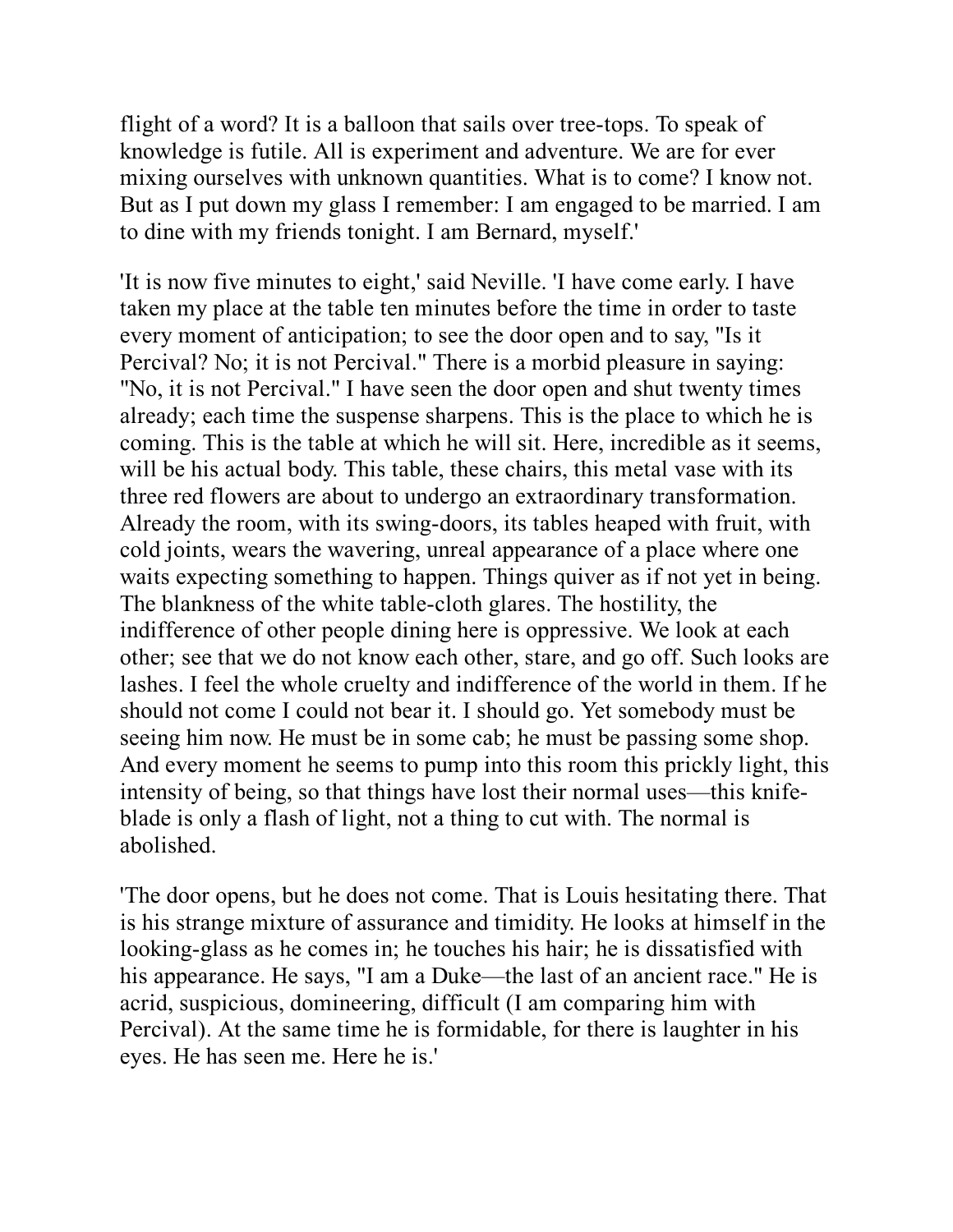'There is Susan,' said Louis. 'She does not see us. She has not dressed, because she despises the futility of London. She stands for a moment at the swing-door, looking about her like a creature dazed by the light of a lamp. Now she moves. She has the stealthy yet assured movements (even among tables and chairs) of a wild beast. She seems to find her way by instinct in and out among these little tables, touching no one, disregarding waiters, yet comes straight to our table in the corner. When she sees us (Neville, and myself) her face assumes a certainty which is alarming, as if she had what she wanted. To be loved by Susan would be to be impaled by a bird's sharp beak, to be nailed to a barnyard door. Yet there are moments when I could wish to be speared by a beak, to be nailed to a barnyard door, positively, once and for all.

'Rhoda comes now, from nowhere, having slipped in while we were not looking. She must have made a tortuous course, taking cover now behind a waiter, now behind some ornamental pillar, so as to put off as long as possible the shock of recognition, so as to be secure for one more moment to rock her petals in her basin. We wake her. We torture her. She dreads us, she despises us, yet comes cringing to our sides because for all our cruelty there is always some name, some face, which sheds a radiance, which lights up her pavements and makes it possible for her to replenish her dreams.'

'The door opens, the door goes on opening,' said Neville, 'yet he does not come.'

'There is Jinny,' said Susan. 'She stands in the door. Everything seems stayed. The waiter stops. The diners at the table by the door look. She seems to centre everything; round her tables, lines of doors, windows, ceilings, ray themselves, like rays round the star in the middle of a smashed window-pane. She brings things to a point, to order. Now she sees us, and moves, and all the rays ripple and flow and waver over us, bringing in new tides of sensation. We change. Louis puts his hand to his tie. Neville, who sits waiting with agonized intensity, nervously straightens the forks in front of him. Rhoda sees her with surprise, as if on some far horizon a fire blazed. And I, though I pile my mind with damp grass, with wet fields, with the sound of rain on the roof and the gusts of wind that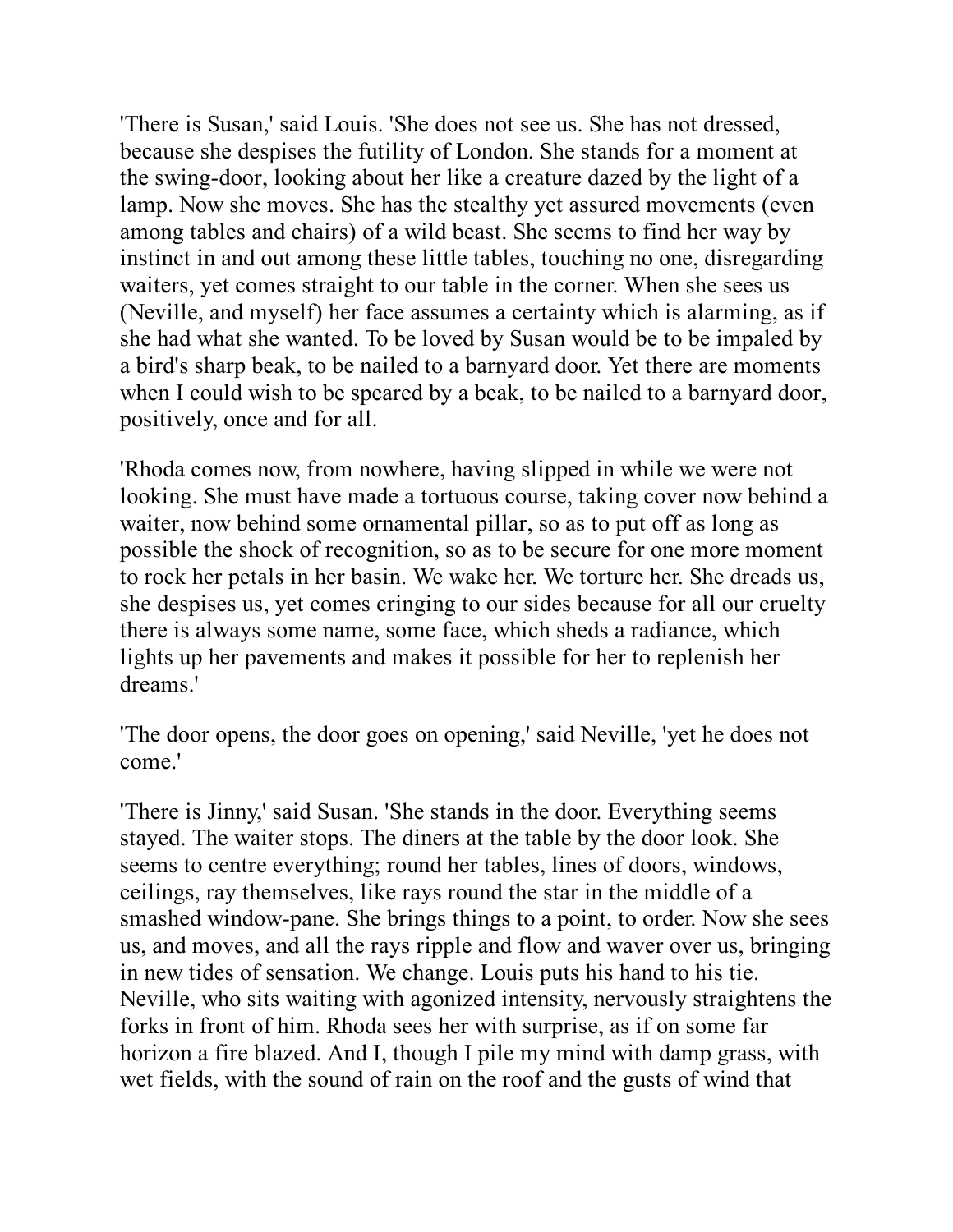batter at the house in winter and so protect my soul against her, feel her derision steal round me, feel her laughter curl its tongues of fire round me and light up unsparingly my shabby dress, my square-tipped finger-nails, which I at once hide under the table-cloth.'

'He has not come,' said Neville. The door opens and he does not come. That is Bernard. As he pulls off his coat he shows, of course, the blue shirt under his arm-pits. And then, unlike the rest of us, he comes in without pushing open a door, without knowing that he comes into a room full of strangers. He does not look in the glass. His hair is untidy, but he does not know it. He has no perception that we differ, or that this table is his goal. He hesitates on his way here. Who is that? he asks himself, as he half knows a woman in an opera cloak. He half knows everybody; he knows nobody (I compare him with Percival). But now, perceiving us, he waves a benevolent salute; he bears down with such benignity, with such love of mankind (crossed with humour at the futility of "loving mankind"), that, if it were not for Percival, who turns all this to vapour, one would feel, as the others already feel: Now is our festival; now we are together. But without Percival there is no solidity. We are silhouettes, hollow phantoms moving mistily without a background.'

'The swing-door goes on opening,' said Rhoda. 'Strangers keep on coming, people we shall never see again, people who brush us disagreeably with their familiarity, their indifference, and the sense of a world continuing without us. We cannot sink down, we cannot forget our faces. Even I who have no face, who make no difference when I come in (Susan and Jinny change bodies and faces), flutter unattached, without anchorage anywhere, unconsolidated, incapable of composing any blankness or continuity or wall against which these bodies move. It is because of Neville and his misery. The sharp breath of his misery scatters my being. Nothing can settle; nothing can subside. Every time the door opens he looks fixedly at the table—he dare not raise his eyes—then looks for one second and says, "He has not come." But here he is.'

'Now,' said Neville, 'my tree flowers. My heart rises. All oppression is relieved. All impediment is removed. The reign of chaos is over. He has imposed order. Knives cut again.'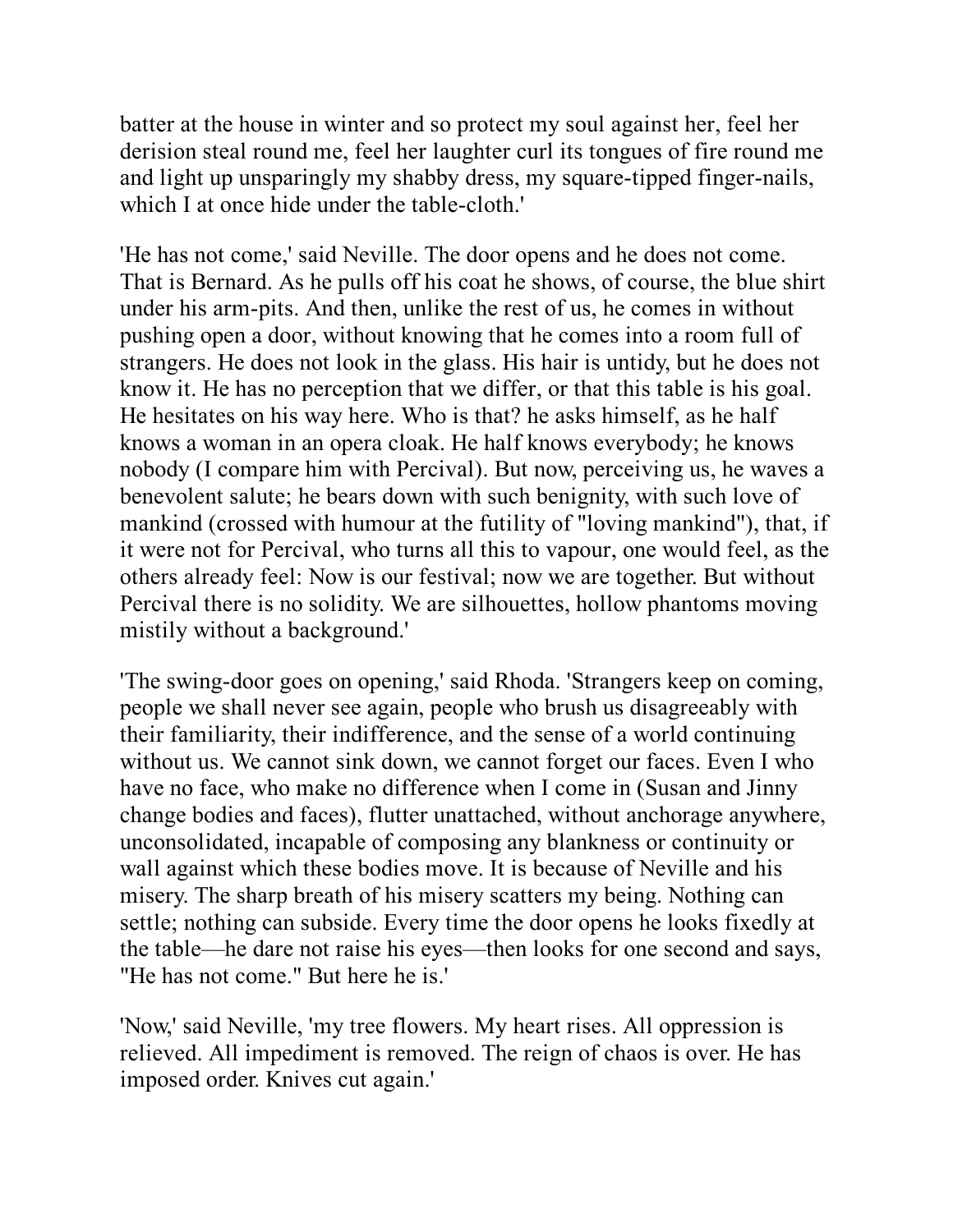'Here is Percival,' said Jinny. 'He has not dressed.'

'Here is Percival,' said Bernard, 'smoothing his hair, not from vanity (he does not look in the glass), but to propitiate the god of decency. He is conventional; he is a hero. The little boys trooped after him across the playing-fields. They blew their noses as he blew his nose, but unsuccessfully, for he is Percival. Now, when he is about to leave us, to go to India, all these trifles come together. He is a hero. Oh yes, that is not to be denied, and when he takes his seat by Susan, whom he loves, the occasion is crowned. We who yelped like jackals biting at each other's heels now assume the sober and confident air of soldiers in the presence of their captain. We who have been separated by our youth (the oldest is not yet twenty-five), who have sung like eager birds each his own song and tapped with the remorseless and savage egotism of the young our own snail-shell till it cracked (I am engaged), or perched solitary outside some bedroom window and sang of love, of fame and other single experiences so dear to the callow bird with a yellow tuft on its beak, now come nearer; and shuffling closer on our perch in this restaurant where everybody's interests are at variance, and the incessant passage of traffic chafes us with distractions, and the door opening perpetually its glass cage solicits us with myriad temptations and offers insults and wounds to our confidence —sitting together here we love each other and believe in our own endurance.'

'Now let us issue from the darkness of solitude,' said Louis.

'Now let us say, brutally and directly, what is in our minds,' said Neville. 'Our isolation, our preparation, is over. The furtive days of secrecy and hiding, the revelations on staircases, moments of terror and ecstasy.'

'Old Mrs Constable lifted her sponge and warmth poured over us,' said Bernard. 'We became clothed in this changing, this feeling garment of flesh.'

'The boot-boy made love to the scullery-maid in the kitchen garden,' said Susan, 'among the blown-out washing.'

'The breath of the wind was like a tiger panting,' said Rhoda.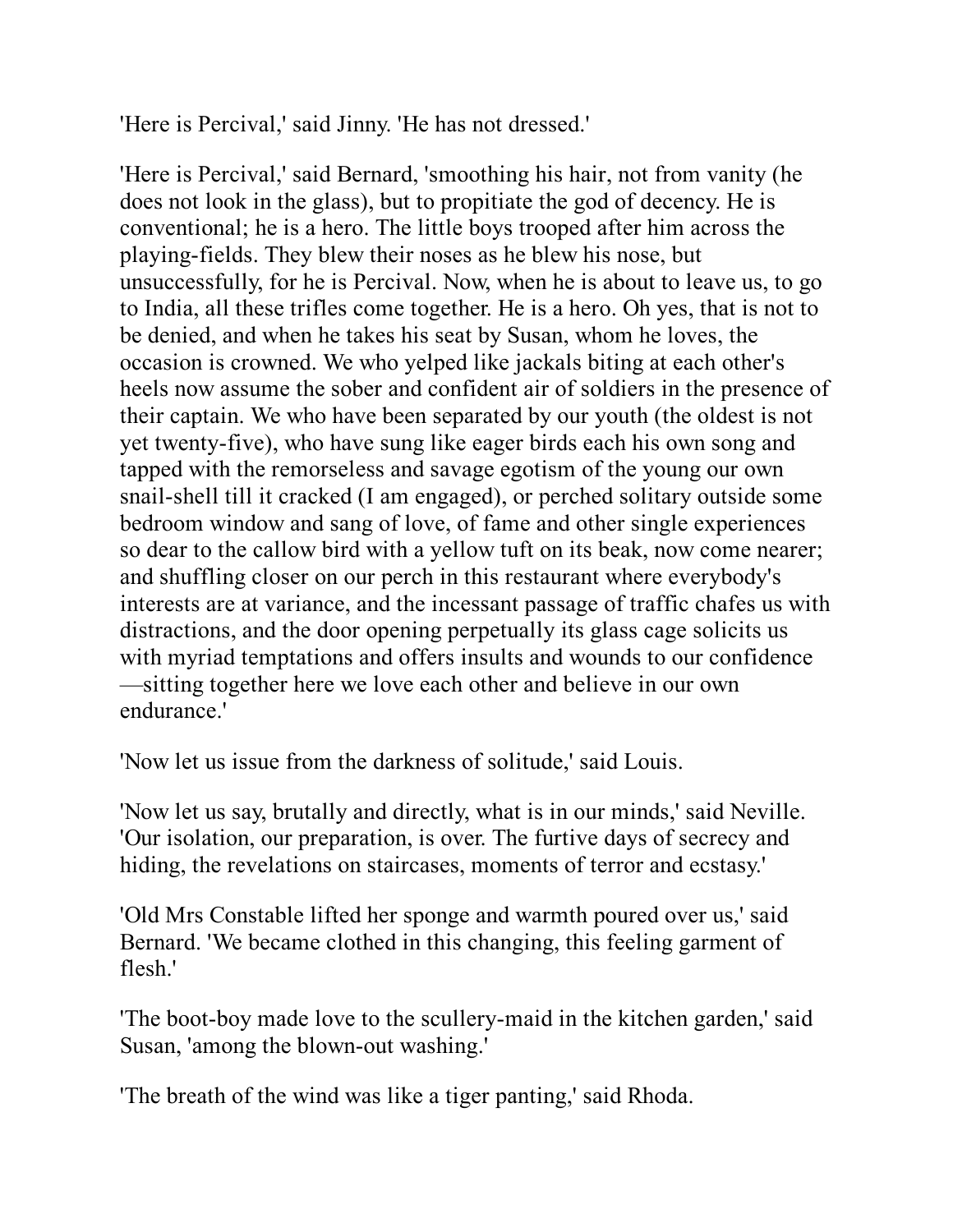'The man lay livid with his throat cut in the gutter,' said Neville. 'And going upstairs I could not raise my foot against the immitigable apple tree with its silver leaves held stiff.'

The leaf danced in the hedge without anyone to blow it,' said Jinny.

'In the sun-baked corner,' said Louis, 'the petals swam on depths of green.'

'At Elvedon the gardeners swept and swept with their great brooms, and the woman sat at a table writing,' said Bernard.

'From these close-furled balls of string we draw now every filament,' said Louis, 'remembering, when we meet.'

'And then,' said Bernard, 'the cab came to the door, and, pressing our new bowler hats tightly over our eyes to hide our unmanly tears, we drove through streets in which even the housemaids looked at us, and our names painted in white letters on our boxes proclaimed to all the world that we were going to school with the regulation number of socks and drawers, on which our mothers for some nights previously had stitched our initials, in our boxes. A second severance from the body of our mother.'

'And Miss Lambert, Miss Cutting and Miss Bard,' said Jinny, 'monumental ladies, white-ruffed, stone-coloured, enigmatic, with amethyst rings moving like virginal tapers, dim glow-worms over the pages of French, geography and arithmetic, presided; and there were maps, green-baize boards, and rows of shoes on a shelf.'

'Bells rang punctually,' said Susan, 'maids scuffled and giggled. There was a drawing in of chairs and a drawing out of chairs on the linoleum. But from one attic there was a blue view, a distant view of a field unstained by the corruption of this regimented, unreal existence.'

'Down from our heads veils fell,' said Rhoda. 'We clasped the flowers with their green leaves rustling in garlands.'

'We changed, we became unrecognizable,' said Louis. 'Exposed to all these different lights, what we had in us (for we are all so different) came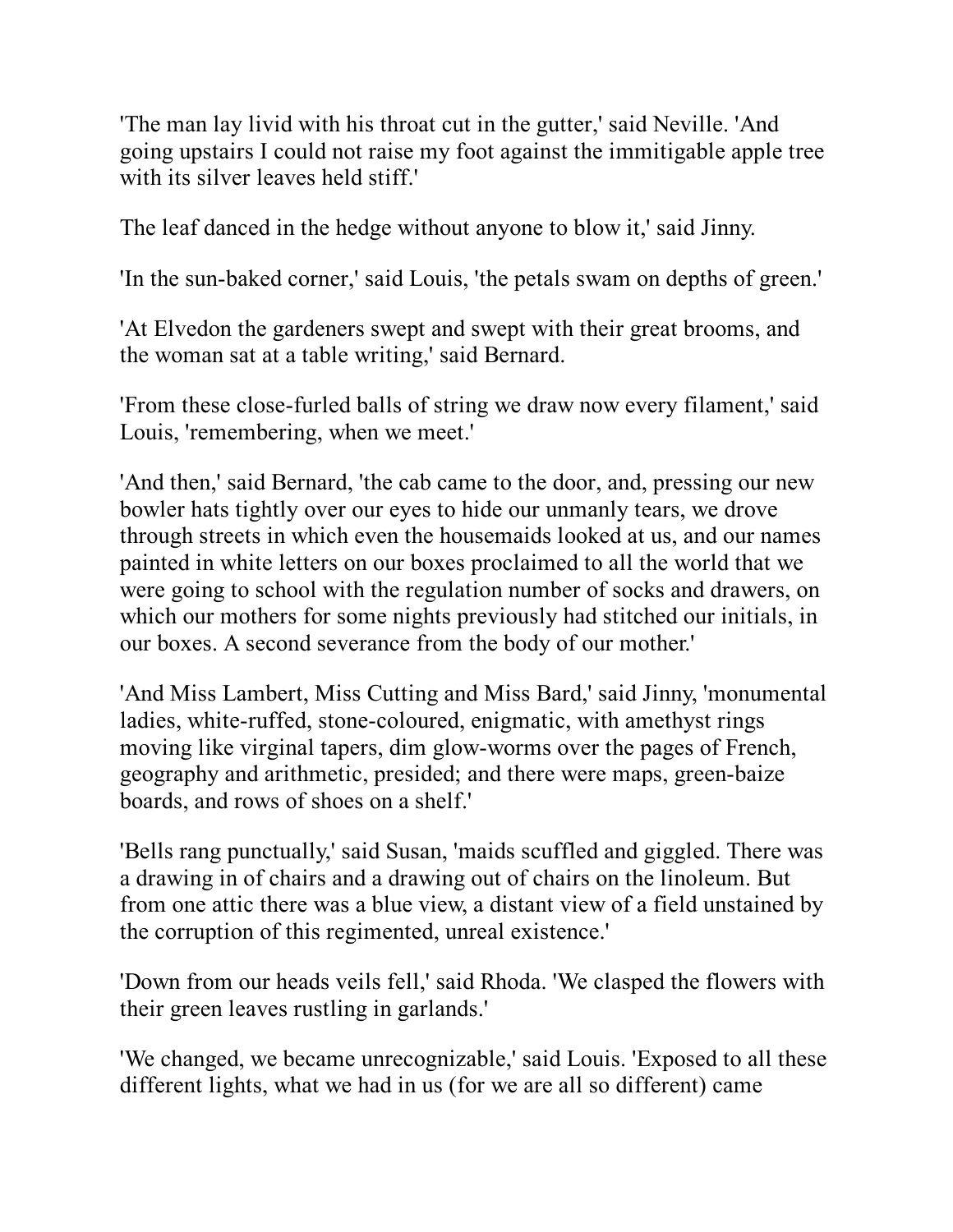intermittently, in violent patches, spaced by blank voids, to the surface as if some acid had dropped unequally on the plate. I was this, Neville that, Rhoda different again, and Bernard too.'

'Then canoes slipped through palely tinted yellow branches,' said Neville, 'and Bernard, advancing in his casual way against breadths of green, against houses of very ancient foundation, tumbled in a heap on the ground beside me. In an access of emotion—winds are not more raving, nor lightning more sudden—I took my poem, I flung my poem, I slammed the door behind me.'

'I, however,' said Louis, 'losing sight of you, sat in my office and tore the date from the calendar, and announced to the world of ship-brokers, cornchandlers and actuaries that Friday the tenth, or Tuesday the eighteenth, had dawned on the city of London.'

'Then,' said Jinny, 'Rhoda and I, exposed in bright dresses, with a few precious stones nestling on a cold ring round our throats, bowed, shook hands and took a sandwich from a plate with a smile.'

'The tiger leapt, and the swallow dipped her wings in dark pools on the other side of the world,' said Rhoda.

'But here and now we are together,' said Bernard. 'We have come together, at a particular time, to this particular spot. We are drawn into this communion by some deep, some common emotion. Shall we call it, conveniently, "love"? Shall we say "love of Percival" because Percival is going to India?

'No, that is too small, too particular a name. We cannot attach the width and spread of our feelings to so small a mark. We have come together (from the North, from the South, from Susan's farm, from Louis' house of business) to make one thing, not enduring—for what endures?—but seen by many eyes simultaneously. There is a red carnation in that vase. A single flower as we sat here waiting, but now a seven-sided flower, manypetalled, red, puce, purple-shaded, stiff with silver-tinted leaves—a whole flower to which every eye brings its own contribution.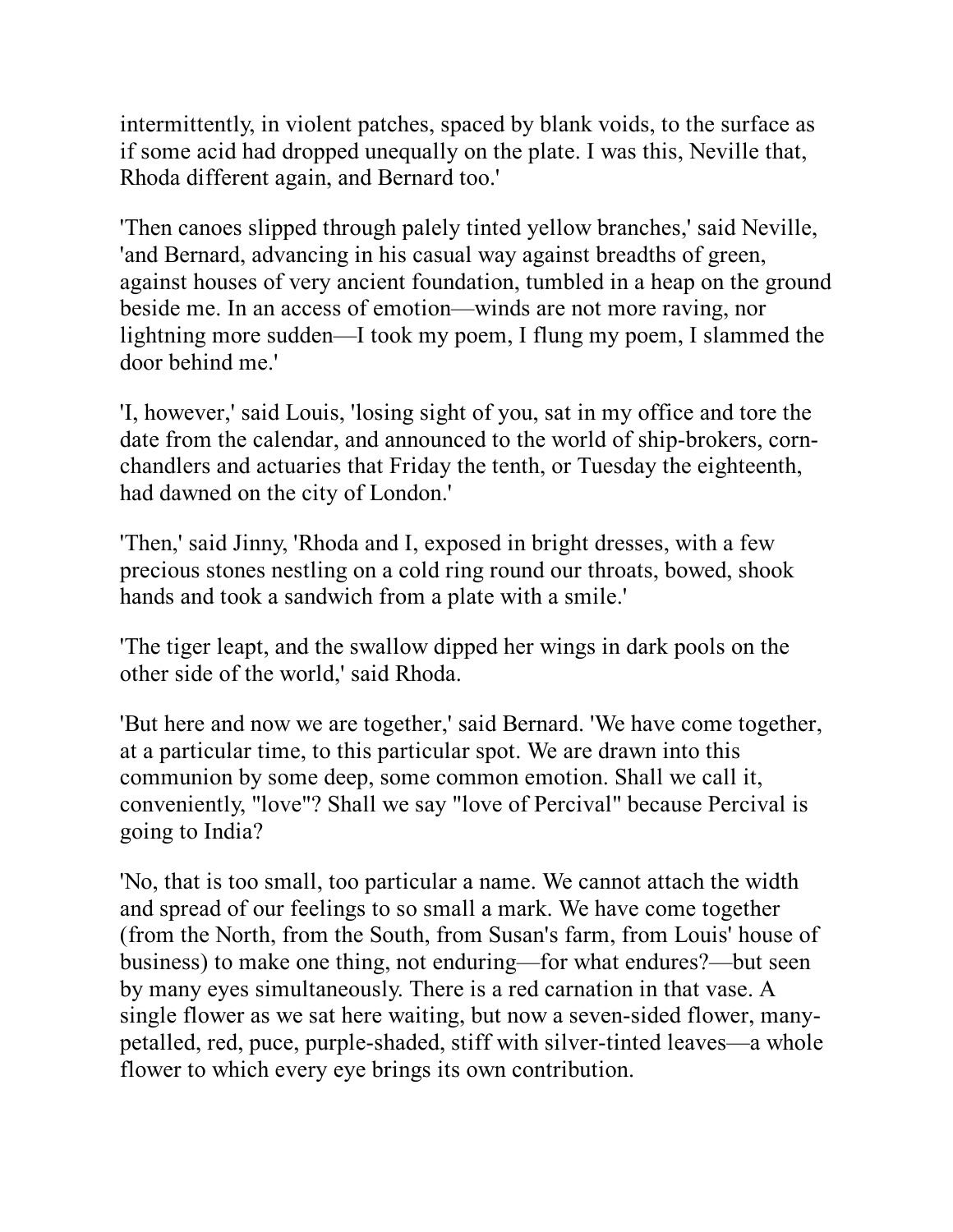'After the capricious fires, the abysmal dullness of youth,' said Neville, 'the light falls upon real objects now. Here are knives and forks. The world is displayed, and we too, so that we can talk.'

'We differ, it may be too profoundly,' said Louis, 'for explanation. But let us attempt it. I smoothed my hair when I came in, hoping to look like the rest of you. But I cannot, for I am not single and entire as you are. I have lived a thousand lives already. Every day I unbury—I dig up. I find relics of myself in the sand that women made thousands of years ago, when I heard songs by the Nile and the chained beast stamping. What you see beside you, this man, this Louis, is only the cinders and refuse of something once splendid. I was an Arab prince; behold my free gestures. I was a great poet in the time of Elizabeth. I was a Duke at the court of Louis the Fourteenth. I am very vain, very confident; I have an immeasurable desire that women should sigh in sympathy. I have eaten no lunch today in order that Susan may think me cadaverous and that Jinny may extend to me the exquisite balm of her sympathy. But while I admire Susan and Percival, I hate the others, because it is for them that I do these antics, smoothing my hair, concealing my accent. I am the little ape who chatters over a nut, and you are the dowdy women with shiny bags of stale buns; I am also the caged tiger, and you are the keepers with red-hot bars. That is, I am fiercer and stronger than you are, yet the apparition that appears above ground after ages of nonentity will be spent in terror lest you should laugh at me, in veerings with the wind against the soot storms, in efforts to make a steel ring of clear poetry that shall connect the gulls and the women with bad teeth, the church spire and the bobbing billycock hats as I see them when I take my luncheon and prop my poet—is it Lucretius?—against a cruet and the gravy-splashed bill of fare.'

'But you will never hate me,' said Jinny. 'You will never see me, even across a room full of gilt chairs and ambassadors, without coming to me across the room to seek my sympathy. When I came in just now everything stood still in a pattern. Waiters stopped, diners raised their forks and held them. I had the air of being prepared for what would happen. When I sat down you put your hands to your ties, you hid them under the table. But I hide nothing. I am prepared. Every time the door opens I cry "More!" But my imagination is the bodies. I can imagine nothing beyond the circle cast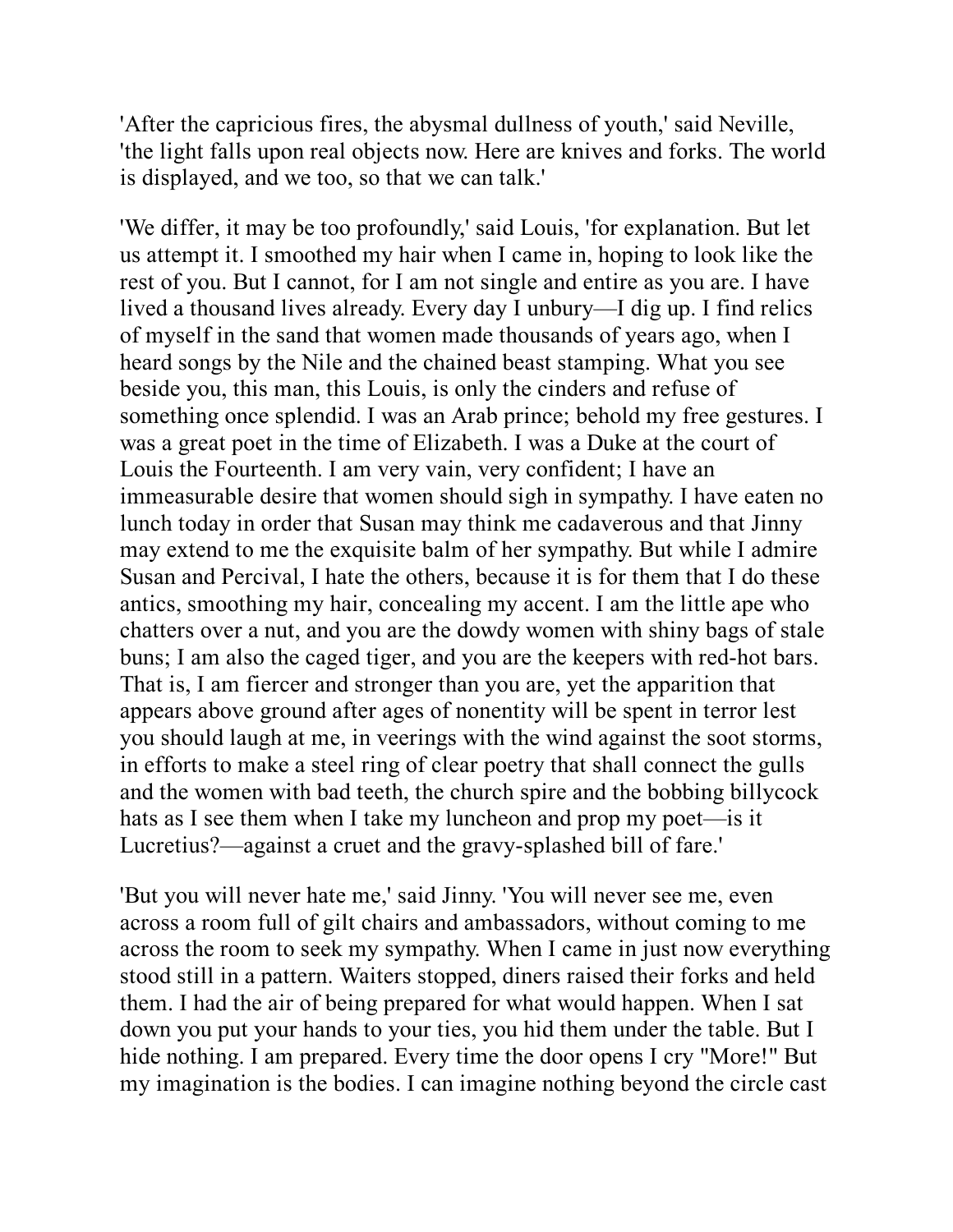by my body. My body goes before me, like a lantern down a dark lane, bringing one thing after another out of darkness into a ring of light. I dazzle you; I make you believe that this is all.'

'But when you stand in the door,' said Neville, 'you inflict stillness, demanding admiration, and that is a great impediment to the freedom of intercourse. You stand in the door making us notice you. But none of you saw me approach. I came early; I came quickly and directly, *here,* to sit by the person whom I love. My life has a rapidity that yours lack. I am like a hound on the scent. I hunt from dawn to dusk. Nothing, not the pursuit of perfection through the sand, nor fame, nor money, has meaning for me. I shall have riches; I shall have fame. But I shall never have what I want, for I lack bodily grace and the courage that comes with it. The swiftness of my mind is too strong for my body. I fail before I reach the end and fall in a heap, damp, perhaps disgusting. I excite pity in the crises of life, not love. Therefore I suffer horribly. But I do not suffer, as Louis does, to make myself a spectacle. I have too fine a sense of fact to allow myself these juggleries, these pretences. I see everything—except one thing with complete clarity. That is my saving. That is what gives my suffering an unceasing excitement. That is what makes me dictate, even when I am silent. And since I am, in one respect, deluded, since the person is always changing, though not the desire, and I do not know in the morning by whom I shall sit at night, I am never stagnant; I rise from my worst disasters, I turn, I change. Pebbles bounce off the mail of my muscular, my extended body. In this pursuit I shall grow old.'

'If I could believe,' said Rhoda, 'that I should grow old in pursuit and change, I should be rid of my fear: nothing persists. One moment does not lead to another. The door opens and the tiger leaps. You did not see me come. I circled round the chairs to avoid the horror of the spring. I am afraid of you all. I am afraid of the shock of sensation that leaps upon me, because I cannot deal with it as you do—I cannot make one moment merge in the next. To me they are all violent, all separate; and if I fall under the shock of the leap of the moment you will be on me, tearing me to pieces. I have no end in view. I do not know how to run minute to minute and hour to hour, solving them by some natural force until they make the whole and indivisible mass that you call life. Because you have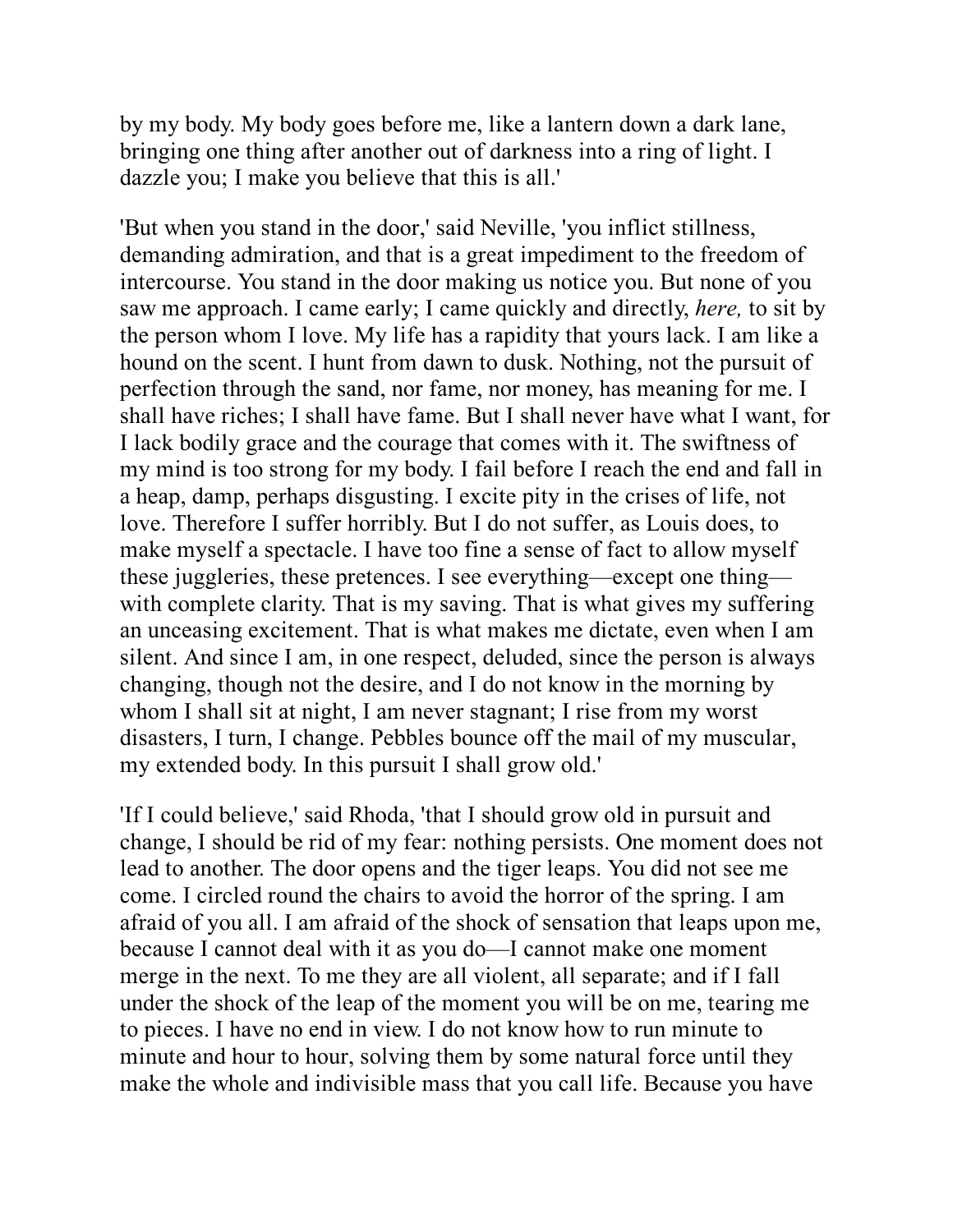an end in view—one person, is it, to sit beside, an idea is it, your beauty is it? I do not know—your days and hours pass like the boughs of forest trees and the smooth green of forest rides to a hound running on the scent. But there is no single scent, no single body for me to follow. And I have no face. I am like the foam that races over the beach or the moonlight that falls arrowlike here on a tin can, here on a spike of the mailed sea holly, or a bone or a half-eaten boat. I am whirled down caverns, and flap like paper against endless corridors, and must press my hand against the wall to draw myself back.

'But since I wish above all things to have lodgment, I pretend, as I go upstairs lagging behind Jinny and Susan, to have an end in view. I pull on my stockings as I see them pull on theirs. I wait for you to speak and then speak like you. I am drawn here across London to a particular spot, to a particular place, not to see you or you or you, but to light my fire at the general blaze of you who live wholly, indivisibly and without caring.'

'When I came into the room tonight,' said Susan, 'I stopped, I peered about like an animal with its eyes near to the ground. The smell of carpets and furniture and scent disgusts me. I like to walk through the wet fields alone, or to stop at a gate and watch my setter nose in a circle, and to ask: Where is the hare? I like to be with people who twist herbs, and spit into the fire, and shuffle down long passages in slippers like my father. The only sayings I understand are cries of love, hate, rage and pain. This talking is undressing an old woman whose dress had seemed to be part of her, but now, as we talk, she turns pinkish underneath, and has wrinkled thighs and sagging breasts. When you are silent you are again beautiful. I shall never have anything but natural happiness. It will almost content me. I shall go to bed tired. I shall lie like a field bearing crops in rotation; in the summer heat will dance over me; in the winter I shall be cracked with the cold. But heat and cold will follow each other naturally without my willing or unwilling. My children will carry me on; their teething, their crying, their going to school and coming back will be like the waves of the sea under me. No day will be without its movement. I shall be lifted higher than any of you on the backs of the seasons. I shall possess more than Jinny, more than Rhoda, by the time I die. But on the other hand, where you are various and dimple a million times to the ideas and laughter of others, I shall be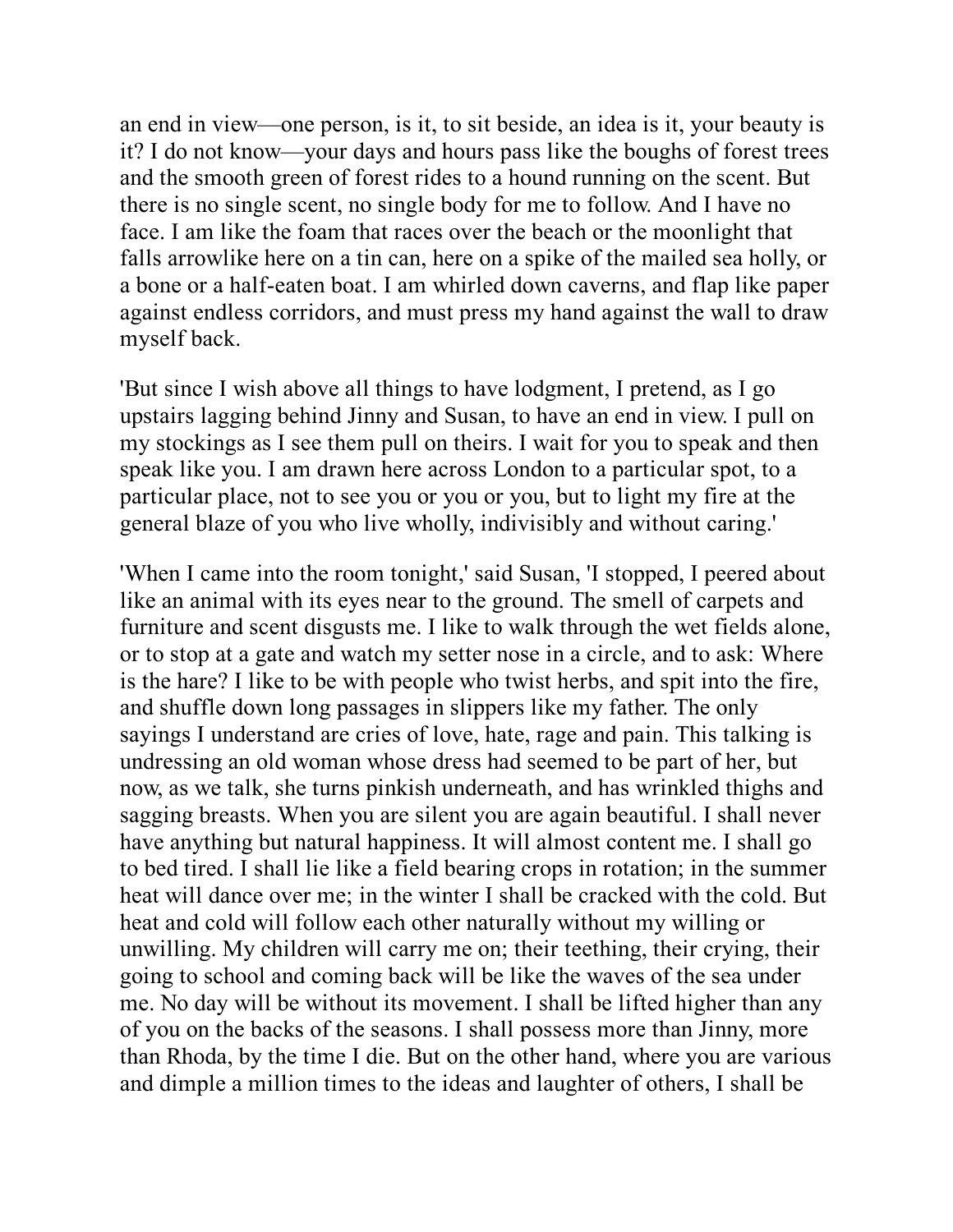sullen, storm-tinted and all one purple. I shall be debased and hide-bound by the bestial and beautiful passion of maternity. I shall push the fortunes of my children unscrupulously. I shall hate those who see their faults. I shall lie basely to help them. I shall let them wall me away from you, from you and from you. Also, I am torn with jealousy. I hate Jinny because she shows me that my hands are red, my nails bitten. I love with such ferocity that it kills me when the object of my love shows by a phrase that he can escape. He escapes, and I am left clutching at a string that slips in and out among the leaves on the tree-tops. I do not understand phrases.'

'Had I been born,' said Bernard, 'not knowing that one word follows another I might have been, who knows, perhaps anything. As it is, finding sequences everywhere, I cannot bear the pressure of solitude. When I cannot see words curling like rings of smoke round me I am in darkness— I am nothing. When I am alone I fall into lethargy, and say to myself dismally as I poke the cinders through the bars of the grate, Mrs Moffat will come. She will come and sweep it all up. When Louis is alone he sees with astonishing intensity, and will write some words that may outlast us all. Rhoda loves to be alone. She fears us because we shatter the sense of being which is so extreme in solitude—see how she grasps her fork—her weapon against us. But I only come into existence when the plumber, or the horse-dealer, or whoever it may be, says something which sets me alight. Then how lovely the smoke of my phrase is, rising and falling, flaunting and falling, upon red lobsters and yellow fruit, wreathing them into one beauty. But observe how meretricious the phrase is—made up of what evasions and old lies. Thus my character is in part made of the stimulus which other people provide, and is not mine, as yours are. There is some fatal streak, some wandering and irregular vein of silver, weakening it. Hence the fact that used to enrage Neville at school, that I left him. I went with the boasting boys with little caps and badges, driving off in big brakes—there are some here tonight, dining together, correctly dressed, before they go off in perfect concord to the music hall; I loved them. For they bring me into existence as certainly as you do. Hence, too, when I am leaving you and the train is going, you feel that it is not the train that is going, but I, Bernard, who does not care, who does not feel, who has no ticket, and has lost perhaps his purse. Susan, staring at the string that slips in and out among the leaves of the beech trees, cries: "He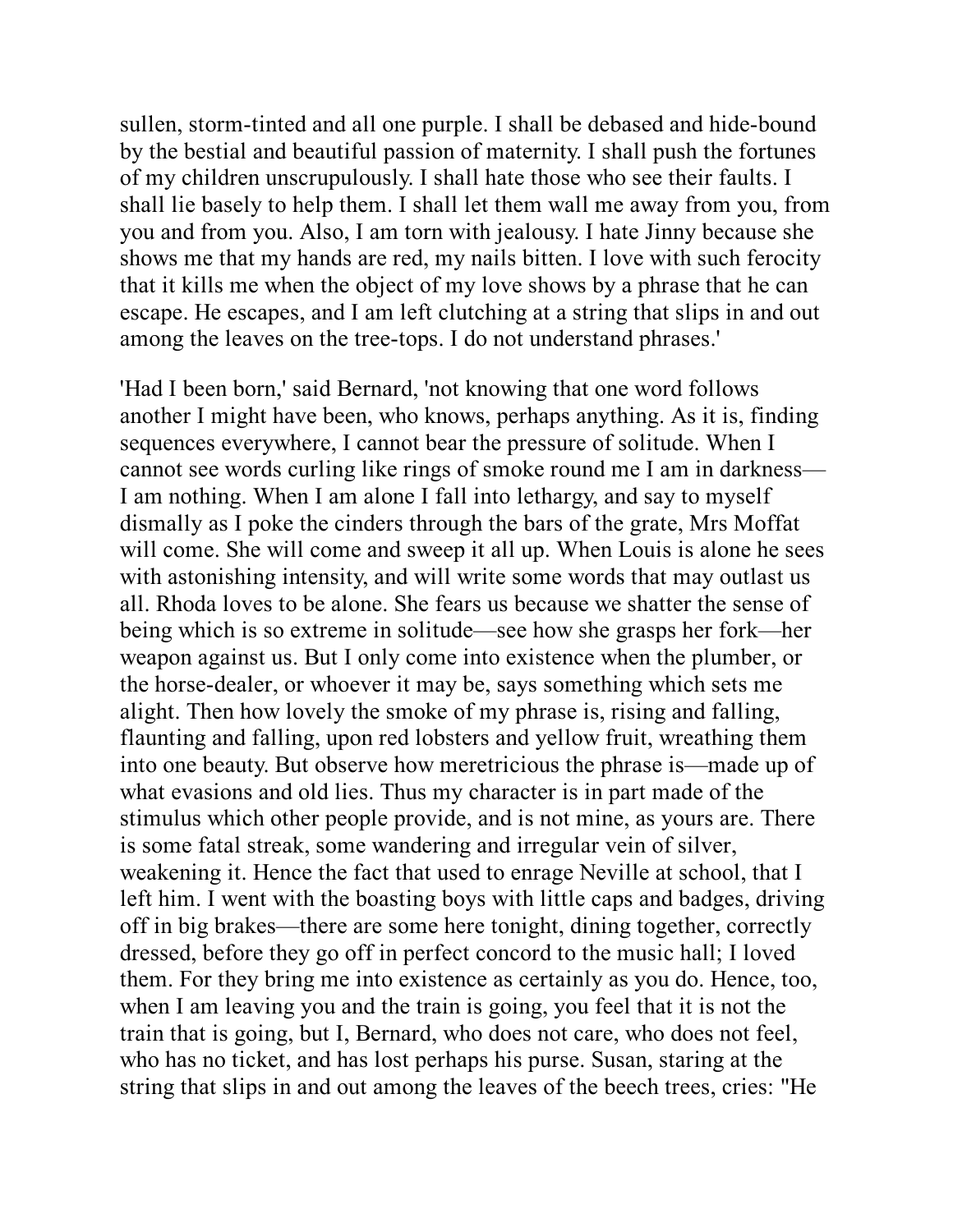is gone! He has escaped me!" For there is nothing to lay hold of. I am made and remade continually. Different people draw different words from me.

'Thus there is not one person but fifty people whom I want to sit beside tonight. But I am the only one of you who is at home here without taking liberties. I am not gross; I am not a snob. If I lie open to the pressure of society I often succeed with the dexterity of my tongue in putting something difficult into the currency. See my little toys, twisted out of nothing in a second, how they entertain. I am no hoarder—I shall leave only a cupboard of old clothes when I die—and I am almost indifferent to the minor vanities of life which cause Louis so much torture. But I have sacrificed much. Veined as I am with iron, with silver and streaks of common mud, I cannot contract into the firm fist which those clench who do not depend upon stimulus. I am incapable of the denials, the heroisms of Louis and Rhoda. I shall never succeed, even in talk, in making a perfect phrase. But I shall have contributed more to the passing moment than any of you; I shall go into more rooms, more different rooms, than any of you. But because there is something that comes from outside and not from within I shall be forgotten; when my voice is silent you will not remember me, save as the echo of a voice that once wreathed the fruit into phrases.'

'Look,' said Rhoda; 'listen. Look how the light becomes richer, second by second, and bloom and ripeness lie everywhere; and our eyes, as they range round this room with all its tables, seem to push through curtains of colour, red, orange, umber and queer ambiguous tints, which yield like veils and close behind them, and one thing melts into another.'

'Yes,' said Jinny, 'our senses have widened. Membranes, webs of nerve that lay white and limp, have filled and spread themselves and float round us like filaments, making the air tangible and catching in them far-away sounds unheard before.'

'The roar of London,' said Louis, 'is round us. Motor-cars, vans, omnibuses pass and repass continuously. All are merged in one turning wheel of single sound. All separate sounds—wheels, bells, the cries of drunkards, of merrymakers—are churned into one sound, steel blue, circular. Then a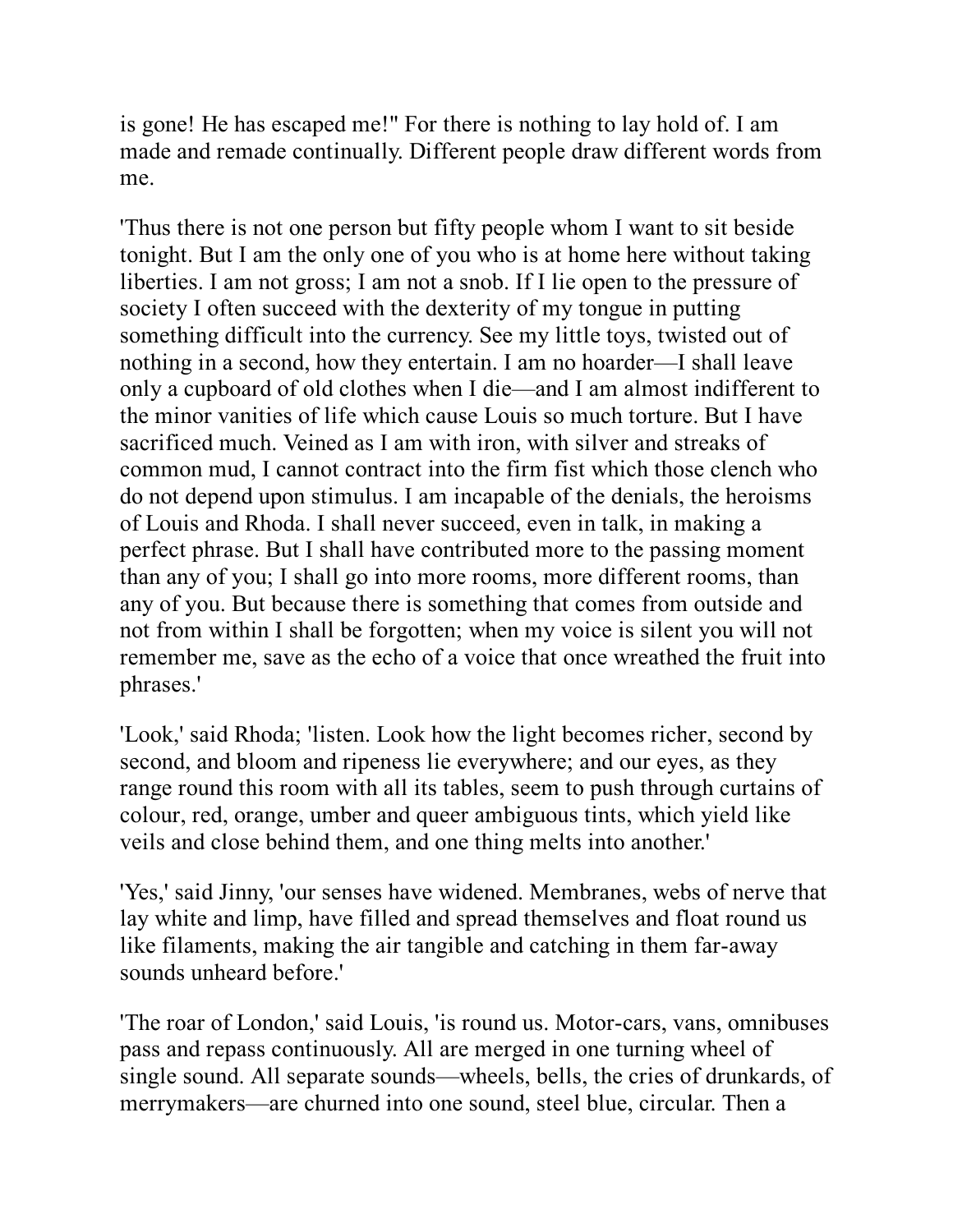siren hoots. At that shores slip away, chimneys flatten themselves, the ship makes for the open sea.'

'Percival is going,' said Neville. 'We sit here, surrounded, lit up, many coloured; all things—hands, curtains, knives and forks, other people dining—run into each other. We are walled in here. But India lies outside.'

'I see India,' said Bernard. 'I see the low, long shore; I see the tortuous lanes of stamped mud that lead in and out among ramshackle pagodas; I see the gilt and crenellated buildings which have an air of fragility and decay as if they were temporarily run up buildings in some Oriental exhibition. I see a pair of bullocks who drag a low cart along the sunbaked road. The cart sways incompetently from side to side. Now one wheel sticks in the rut, and at once innumerable natives in loin-cloths swarm round it, chattering excitedly. But they do nothing. Time seems endless, ambition vain. Over all broods a sense of the uselessness of human exertion. There are strange sour smells. An old man in a ditch continues to chew betel and to contemplate his navel. But now, behold, Percival advances; Percival rides a flea-bitten mare, and wears a sunhelmet. By applying the standards of the West, by using the violent language that is natural to him, the bullock-cart is righted in less than five minutes. The Oriental problem is solved. He rides on; the multitude cluster round him, regarding him as if he were—what indeed he is—a God.'

'Unknown, with or without a secret, it does not matter,' said Rhoda, 'he is like a stone fallen into a pond round which minnows swarm. Like minnows, we who had been shooting this way, that way, all shot round him when he came. Like minnows, conscious of the presence of a great stone, we undulate and eddy contentedly. Comfort steals over us. Gold runs in our blood. One, two; one, two; the heart beats in serenity, in confidence, in some trance of well-being, in some rapture of benignity; and look—the outermost parts of the earth—pale shadows on the utmost horizon, India for instance, rise into our purview. The world that had been shrivelled, rounds itself; remote provinces are fetched up out of darkness; we see muddy roads, twisted jungle, swarms of men, and the vulture that feeds on some bloated carcass as within our scope, part of our proud and splendid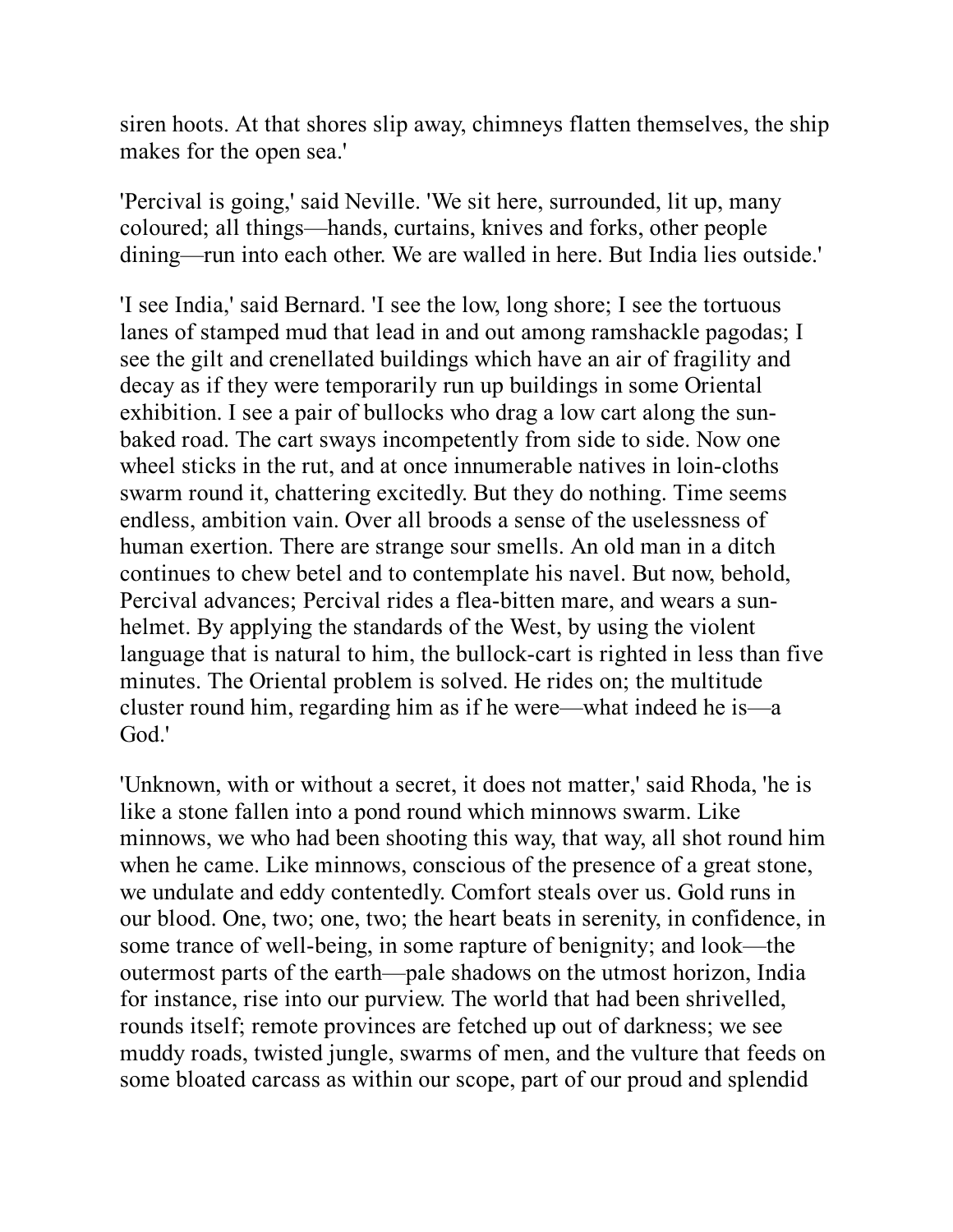province, since Percival, riding alone on a flea-bitten mare, advances down a solitary path, has his camp pitched among desolate trees, and sits alone, looking at the enormous mountains.'

'It is Percival,' said Louis, 'sitting silent as he sat among the tickling grasses when the breeze parted the clouds and they formed again, who makes us aware that these attempts to say, "I am this, I am that," which we make, coming together, like separated parts of one body and soul, are false. Something has been left out from fear. Something has been altered, from vanity. We have tried to accentuate differences. From the desire to be separate we have laid stress upon our faults, and what is particular to us. But there is a chain whirling round, round, in a steel-blue circle beneath.'

'It is hate, it is love,' said Susan. That is the furious coal-black stream that makes us dizzy if we look down into it. We stand on a ledge here, but if we look down we turn giddy.'

'It is love,' said Jinny, 'it is hate, such as Susan feels for me because I kissed Louis once in the garden; because equipped as I am, I make her think when I come in, "My hands are red," and hide them. But our hatred is almost indistinguishable from our love.'

'Yet these roaring waters,' said Neville, 'upon which we build our crazy platforms are more stable than the wild, the weak and inconsequent cries that we utter when, trying to speak, we rise; when we reason and jerk out these false sayings, "I am this; I am that!" Speech is false.

'But I eat. I gradually lose all knowledge of particulars as I eat. I am becoming weighed down with food. These delicious mouthfuls of roast duck, fitly piled with vegetables, following each other in exquisite rotation of warmth, weight, sweet and bitter, past my palate, down my gullet, into my stomach, have stabilized my body. I feel quiet, gravity, control. All is solid now. Instinctively my palate now requires and anticipates sweetness and lightness, something sugared and evanescent; and cool wine, fitting glove-like over those finer nerves that seem to tremble from the roof of my mouth and make it spread (as I drink) into a domed cavern, green with vine leaves, musk-scented, purple with grapes. Now I can look steadily into the mill-race that foams beneath. By what particular name are we to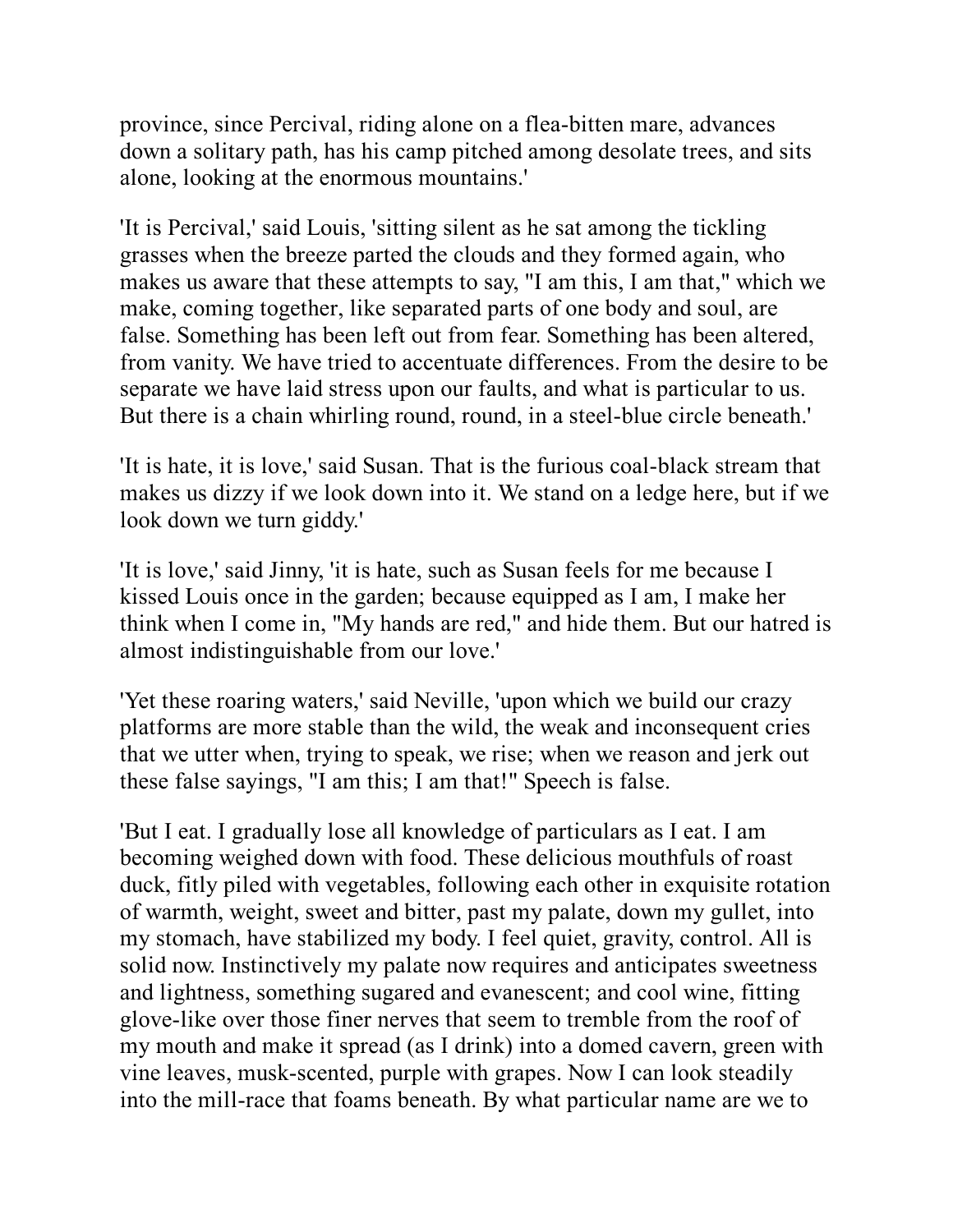call it? Let Rhoda speak, whose face I see reflected mistily in the lookingglass opposite; Rhoda whom I interrupted when she rocked her petals in a brown basin, asking for the pocket-knife that Bernard had stolen. Love is not a whirlpool to her. She is not giddy when she looks down. She looks far away over our heads, beyond India.'

'Yes, between your shoulders, over your heads, to a landscape,' said Rhoda, 'to a hollow where the many-backed steep hills come down like birds' wings folded. There, on the short, firm turf, are bushes, dark leaved, and against their darkness I see a shape, white, but not of stone, moving, perhaps alive. But it is not you, it is not you, it is not you; not Percival, Susan, Jinny, Neville or Louis. When the white arm rests upon the knee it is a triangle; now it is upright—a column; now a fountain, falling. It makes no sign, it does not beckon, it does not see us. Behind it roars the sea. It is beyond our reach. Yet there I venture. There I go to replenish my emptiness, to stretch my nights and fill them fuller and fuller with dreams. And for a second even now, even here, I reach my object and say, "Wander no more. All else is trial and make-believe. Here is the end." But these pilgrimages, these moments of departure, start always in your presence, from this table, these lights from Percival and Susan, here and now. Always I see the grove over your heads, between your shoulders, or from a window when I have crossed the room at a party and stand looking down into the street.'

'But his slippers?' said Neville. 'And his voice downstairs in the hall? And catching sight of him when he does not see one? One waits and he does not come. It gets later and later. He has forgotten. He is with someone else. He is faithless, his love meant nothing. Oh, then the agony—then the intolerable despair! And then the door opens. He is here.'

'Ripping gold, I say to him, "Come",' said Jinny. 'And he comes; he crosses the room to where I sit, with my dress like a veil billowing round me on the gilt chair. Our hands touch, our bodies burst into fire. The chair, the cup, the table—nothing remains unlit. All quivers, all kindles, all burns clear.'

('Look, Rhoda,' said Louis, 'they have become nocturnal, rapt. Their eyes are like moths' wings moving so quickly that they do not seem to move at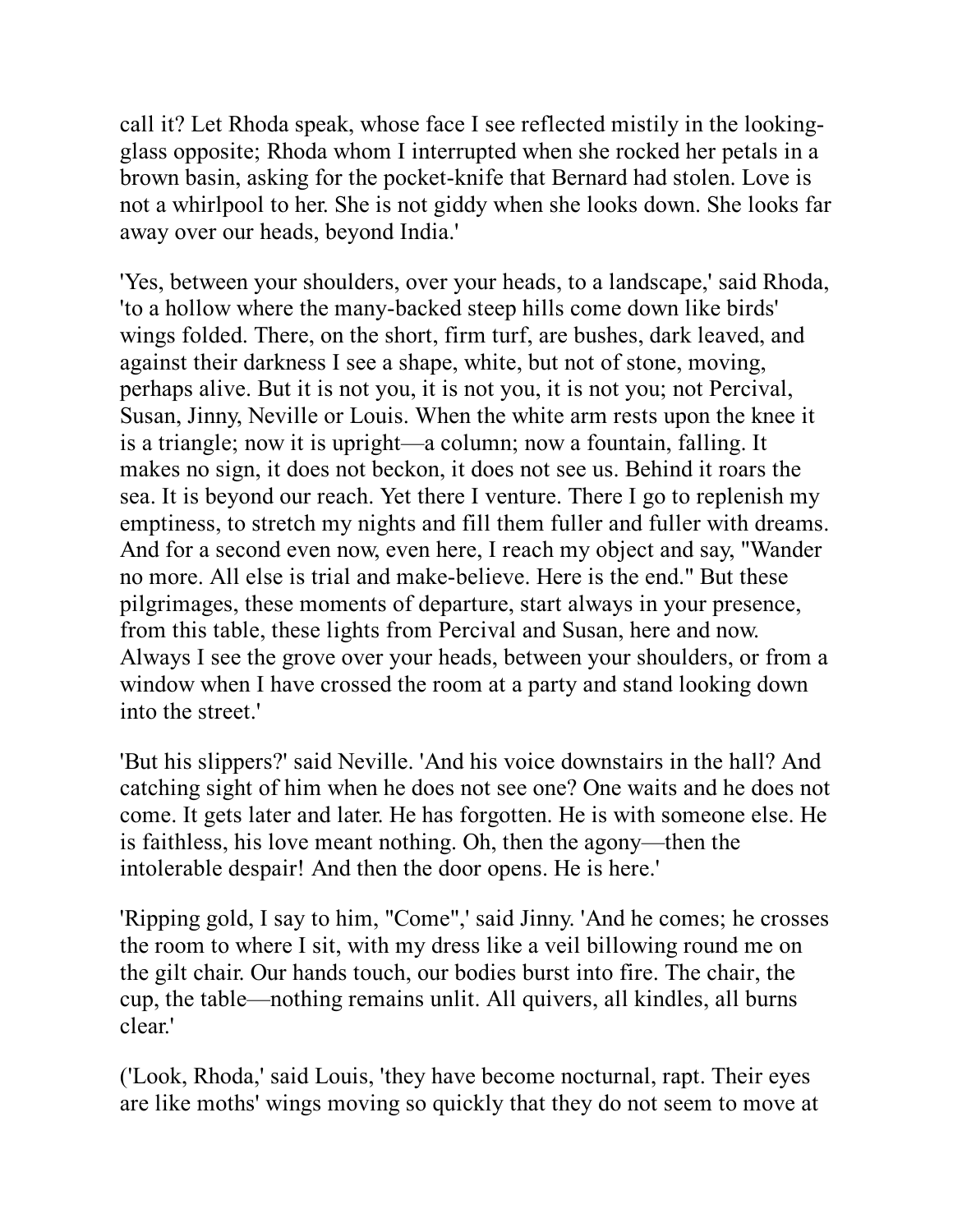all.'

'Horns and trumpets,' said Rhoda, 'ring out. Leaves unfold; the stags blare in the thicket. There is a dancing and a drumming, like the dancing and the drumming of naked men with assegais.'

'Like the dance of savages,' said Louis, 'round the camp-fire. They are savage; they are ruthless. They dance in a circle, flapping bladders. The flames leap over their painted faces, over the leopard skins and the bleeding limbs which they have torn from the living body.'

'The flames of the festival rise high,' said Rhoda. 'The great procession passes, flinging green boughs and flowering branches. Their horns spill blue smoke; their skins are dappled red and yellow in the torchlight. They throw violets. They deck the beloved with garlands and with laurel leaves, there on the ring of turf where the steep-backed hills come down. The procession passes. And while it passes, Louis, we are aware of downfalling, we forebode decay. The shadow slants. We who are conspirators, withdrawn together to lean over some cold urn, note how the purple flame flows downwards.'

'Death is woven in with the violets,' said Louis. 'Death and again death.')

'How proudly we sit here,' said Jinny, 'we who are not yet twenty-five! Outside the trees flower; outside the women linger; outside the cabs swerve and sweep. Emerged from the tentative ways, the obscurities and dazzle of youth, we look straight in front of us, ready for what may come (the door opens, the door keeps on opening). All is real; all is firm without shadow or illusion. Beauty rides our brows. There is mine, there is Susan's. Our flesh is firm and cool. Our differences are clear-cut as the shadows of rocks in full sunlight. Beside us lie crisp rolls, yellow-glazed and hard; the table-cloth is white; and our hands lie half curled, ready to contract. Days and days are to come; winter days, summer days; we have scarcely broken into our hoard. Now the fruit is swollen beneath the leaf. The room is golden, and I say to him, "Come".'

'He has red ears,' said Louis, 'and the smell of meat hangs down in a damp net while the city clerks take snacks at the lunch bar.'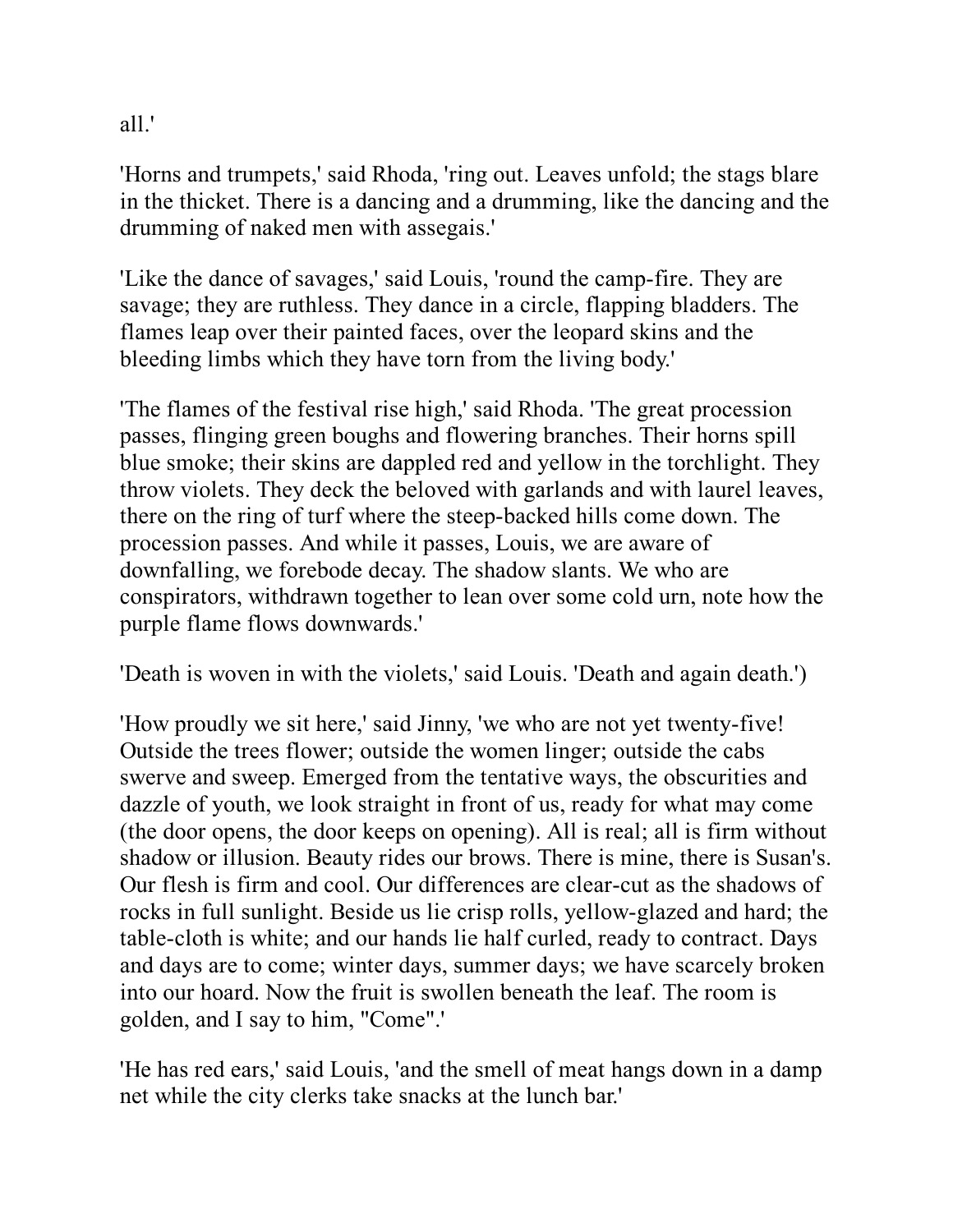'With infinite time before us,' said Neville, 'we ask what shall we do? Shall we loiter down Bond Street, looking here and there, and buying perhaps a fountain-pen because it is green, or asking how much is the ring with the blue stone? Or shall we sit indoors and watch the coals turn crimson? Shall we stretch our hands for books and read here a passage and there a passage? Shall we shout with laughter for no reason? Shall we push through flowering meadows and make daisy chains? Shall we find out when the next train starts for the Hebrides and engage a reserved compartment? All is to come.'

'For you,' said Bernard, 'but yesterday I walked bang into a pillar-box. Yesterday I became engaged.'

'How strange,' said Susan, 'the little heaps of sugar look by the side of our plates. Also the mottled peelings of pears, and the plush rims to the looking-glasses. I had not seen them before. Everything is now set; everything is fixed. Bernard is engaged. Something irrevocable has happened. A circle has been cast on the waters; a chain is imposed. We shall never flow freely again.'

'For one moment only,' said Louis. 'Before the chain breaks, before disorder returns, see us fixed, see us displayed, see us held in a vice.

'But now the circle breaks. Now the current flows. Now we rush faster than before. Now passions that lay in wait down there in the dark weeds which grow at the bottom rise and pound us with their waves. Pain and jealousy, envy and desire, and something deeper than they are, stronger than love and more subterranean. The voice of action speaks. Listen, Rhoda (for we are conspirators, with our hands on the cold urn), to the casual, quick, exciting voice of action, of hounds running on the scent. They speak now without troubling to finish their sentences. They talk a little language such as lovers use. An imperious brute possesses them. The nerves thrill in their thighs. Their hearts pound and churn in their sides. Susan screws her pocket-handkerchief. Jinny's eyes dance with fire.'

'They are immune,' said Rhoda, 'from picking fingers and searching eyes. How easily they turn and glance; what poses they take of energy and pride! What life shines in Jinny's eyes; how fell, how entire Susan's glance is,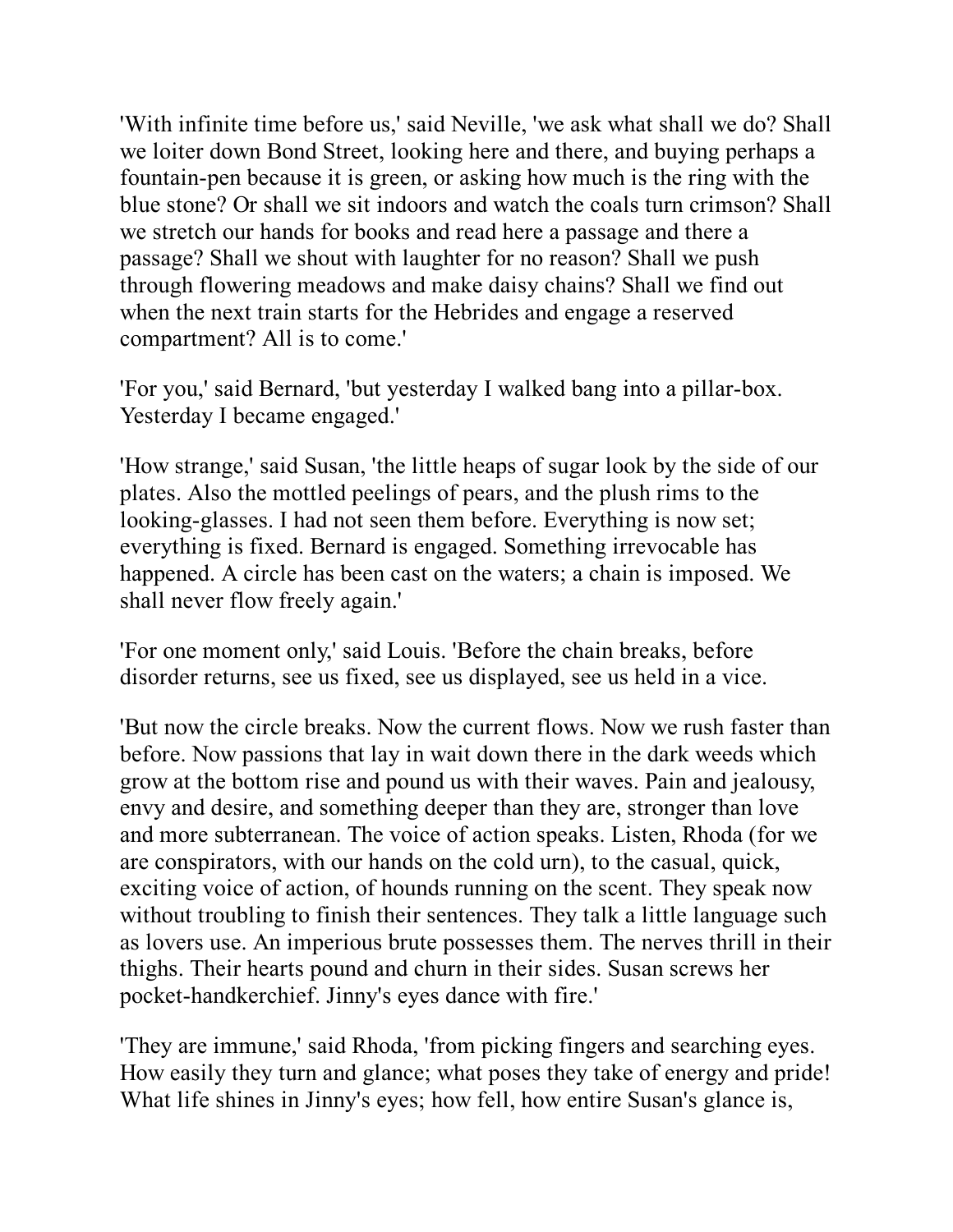searching for insects at the roots! Their hair shines lustrous. Their eyes burn like the eyes of animals brushing through leaves on the scent of the prey. The circle is destroyed. We are thrown asunder.'

'But soon, too soon,' said Bernard, 'this egotistic exultation fails. Too soon the moment of ravenous identity is over, and the appetite for happiness, and happiness, and still more happiness is glutted. The stone is sunk; the moment is over. Round me there spreads a wide margin of indifference. Now open in my eyes a thousand eyes of curiosity. Anyone now is at liberty to murder Bernard, who is engaged to be married, so long as they leave untouched this margin of unknown territory, this forest of the unknown world. Why, I ask (whispering discreetly), do women dine alone together there? Who are they? And what has brought them on this particular evening to this particular spot? The youth in the corner, judging from the nervous way in which he puts his hand from time to time to the back of his head, is from the country. He is suppliant, and so anxious to respond suitably to the kindness of his father's friend, his host, that he can scarcely enjoy now what he will enjoy very much at about half-past eleven tomorrow morning. I have also seen that lady powder her nose three times in the midst of an absorbing conversation—about love, perhaps, about the unhappiness of their dearest friend perhaps. "Ah, but the state of my nose!" she thinks, and out comes her powder-puff, obliterating in its passage all the most fervent feelings of the human heart. There remains, however, the insoluble problem of the solitary man with the eyeglass; of the elderly lady drinking champagne alone. Who and what are these unknown people? I ask. I could make a dozen stories of what he said, of what she said—I can see a dozen pictures. But what are stories? Toys I twist, bubbles I blow, one ring passing through another. And sometimes I begin to doubt if there are stories. What is my story? What is Rhoda's? What is Neville's? There are facts, as, for example: "The handsome young man in the grey suit, whose reserve contrasted so strangely with the loquacity of the others, now brushed the crumbs from his waistcoat and, with a characteristic gesture at once commanding and benign, made a sign to the waiter, who came instantly and returned a moment later with the bill discreetly folded upon a plate." That is the truth; that is a fact, but beyond it all is darkness and conjecture.'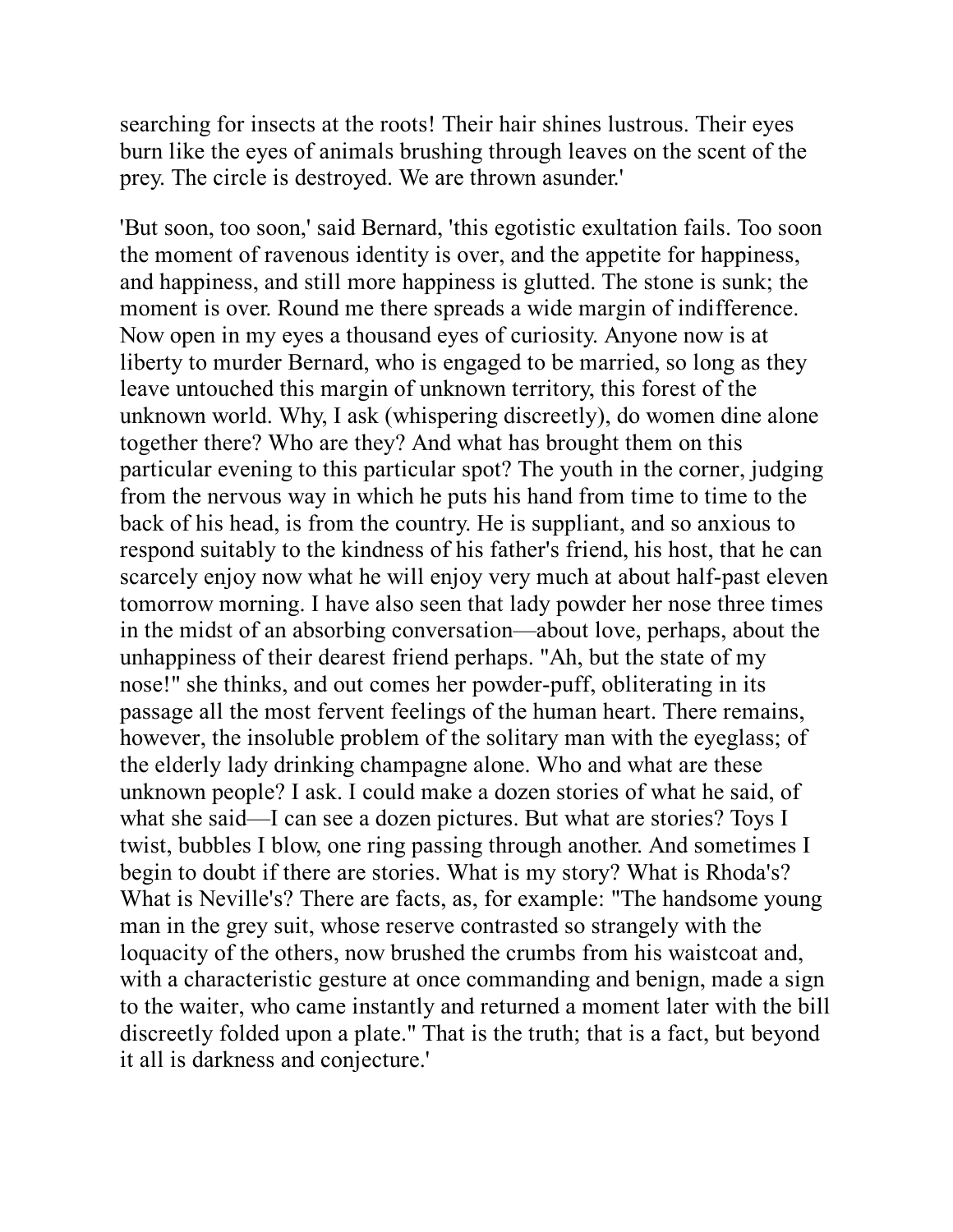'Now once more,' said Louis, 'as we are about to part, having paid our bill, the circle in our blood, broken so often, so sharply, for we are so different, closes in a ring. Something is made. Yes, as we rise and fidget, a little nervously, we pray, holding in our hands this common feeling, "Do not move, do not let the swing door cut to pieces the thing that we have made, that globes itself here, among these lights, these peelings, this litter of bread crumbs and people passing. Do not move, do not go. Hold it for ever."'

'Let us hold it for one moment,' said Jinny; 'love, hatred, by whatever name we call it, this globe whose walls are made of Percival, of youth and beauty, and something so deep sunk within us that we shall perhaps never make this moment out of one man again.'

'Forests and far countries on the other side of the world,' said Rhoda, 'are in it; seas and jungles; the howlings of jackals and moonlight falling upon some high peak where the eagle soars.'

'Happiness is in it,' said Neville, 'and the quiet of ordinary things. A table, a chair, a book with a paper-knife stuck between the pages. And the petal falling from the rose, and the light flickering as we sit silent, or, perhaps, bethinking us of some trifle, suddenly speak.'

'Week-days are in it,' said Susan, 'Monday, Tuesday, Wednesday; the horses going up to the fields, and the horses returning; the rooks rising and falling, and catching the elm-trees in their net, whether it is April, whether it is November.'

'What is to come is in it,' said Bernard. 'That is the last drop and the brightest that we let fall like some supernal quicksilver into the swelling and splendid moment created by us from Percival. What is to come? I ask, brushing the crumbs from my waistcoat, what is outside? We have proved, sitting eating, sitting talking, that we can add to the treasury of moments. We are not slaves bound to suffer incessantly unrecorded petty blows on our bent backs. We are not sheep either, following a master. We are creators. We too have made something that will join the innumerable congregations of past time. We too, as we put on our hats and push open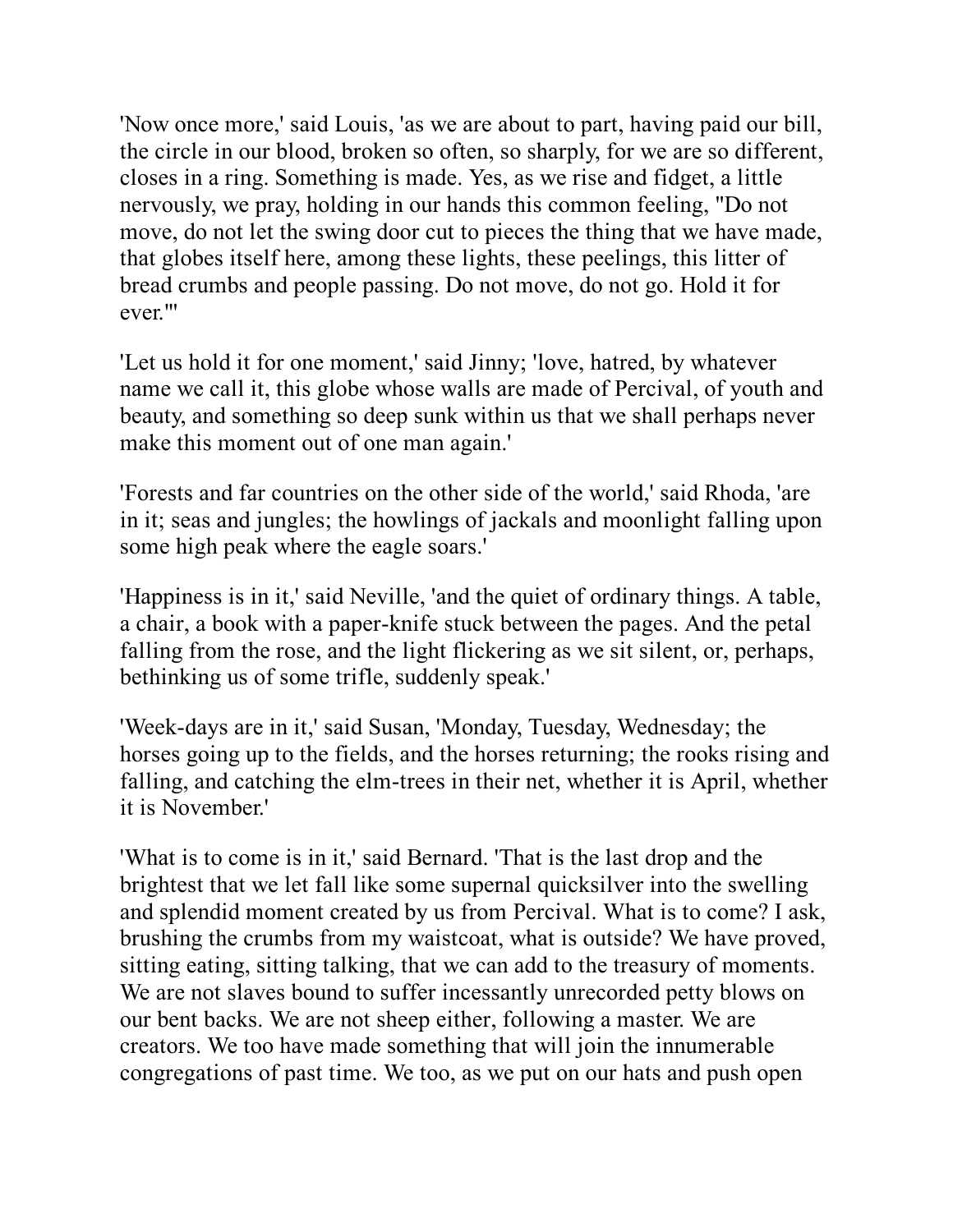the door, stride not into chaos, but into a world that our own force can subjugate and make part of the illumined and everlasting road.

'Look, Percival, while they fetch the taxi, at the prospect which you are so soon to lose. The street is hard and burnished with the churning of innumerable wheels. The yellow canopy of our tremendous energy hangs like a burning cloth above our heads. Theatres, music halls and lamps in private houses make that light.'

'Peaked clouds,' said Rhoda, 'voyage over a sky dark like polished whalebone.'

'Now the agony begins; now the horror has seized me with its fangs,' said Neville. 'Now the cab comes; now Percival goes. What can we do to keep him? How bridge the distance between us? How fan the fire so that it blazes for ever? How signal to all time to come that we, who stand in the street, in the lamplight, loved Percival? Now Percival is gone.'

## **XVII**

*The sun had risen to its full height. It was no longer half seen and guessed at, from hints and gleams, as if a girl couched on her green-sea mattress tired her brows with water-globed jewels that sent lances of opal-tinted light falling and flashing in the uncertain air like the flanks of a dolphin leaping, or the flash of a falling blade. Now the sun burnt uncompromising, undeniable. It struck upon the hard sand, and the rocks became furnaces of red heat; it searched each pool and caught the minnow hiding in the cranny, and showed the rusty cartwheel, the white bone, or the boot without laces stuck, black as iron, in the sand. It gave to everything its exact measure of colour; to the sandhills their innumerable glitter, to the wild grasses their glancing green; or it fell upon the arid waste of the desert, here wind-scourged into furrows, here swept into desolate cairns, here sprinkled with stunted dark-green jungle trees. It lit up the smooth gilt mosque, the frail pink-and-white card houses of the southern village, and the long-breasted, white-haired women who knelt in*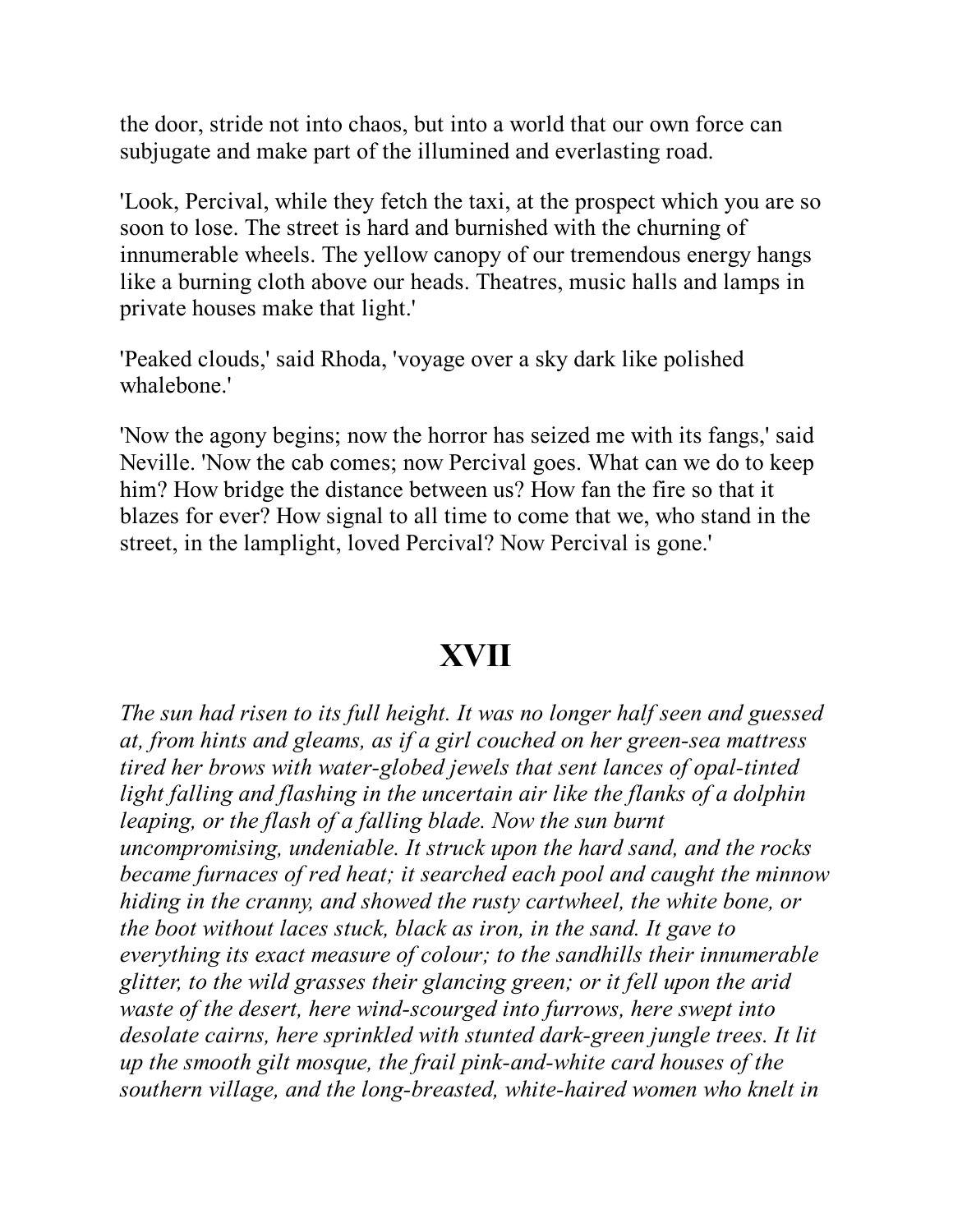*the river bed beating wrinkled cloths upon stones. Steamers thudding slowly over the sea were caught in the level stare of the sun, and it beat through the yellow awnings upon passengers who dozed or paced the deck, shading their eyes to look for the land, while day after day, compressed in its oily throbbing sides, the ship bore them on monotonously over the waters.*

*The sun beat on the crowded pinnacles of southern hills and glared into deep, stony river beds where the water was shrunk beneath the high slung bridge so that washerwomen kneeling on hot stones could scarcely wet their linen; and lean mules went picking their way among the chattering grey stones with panniers slung across their narrow shoulders. At midday the heat of the sun made the hills grey as if shaved and singed in an explosion, while, further north, in cloudier and rainier countries hills smoothed into slabs as with the back of a spade had a light in them as if a warder, deep within, went from chamber to chamber carrying a green lamp. Through atoms of grey-blue air the sun struck at English fields and lit up marshes and pools, a white gull on a stake, the slow sail of shadows over blunt-headed woods and young corn and flowing hayfields. It beat on the orchard wall, and every pit and grain of the brick was silver pointed, purple, fiery as if soft to touch, as if touched it must melt into hot-baked grains of dust. The currants hung against the wall in ripples and cascades of polished red; plums swelled out their leaves, and all the blades of the grass were run together in one fluent green blaze. The trees' shadow was sunk to a dark pool at the root. Light descending in floods dissolved the separate foliation into one green mound.*

*The birds sang passionate songs addressed to one ear only and then stopped. Bubbling and chuckling they carried little bits of straw and twig to the dark knots in the higher branches of the trees. Gilt and purpled they perched in the garden where cones of laburnum and purple shook down gold and lilac, for now at midday the garden was all blossom and profusion and even the tunnels under the plants were green and purple and tawny as the sun beat through the red petal, or the broad yellow petal, or was barred by some thickly furred green stalk.*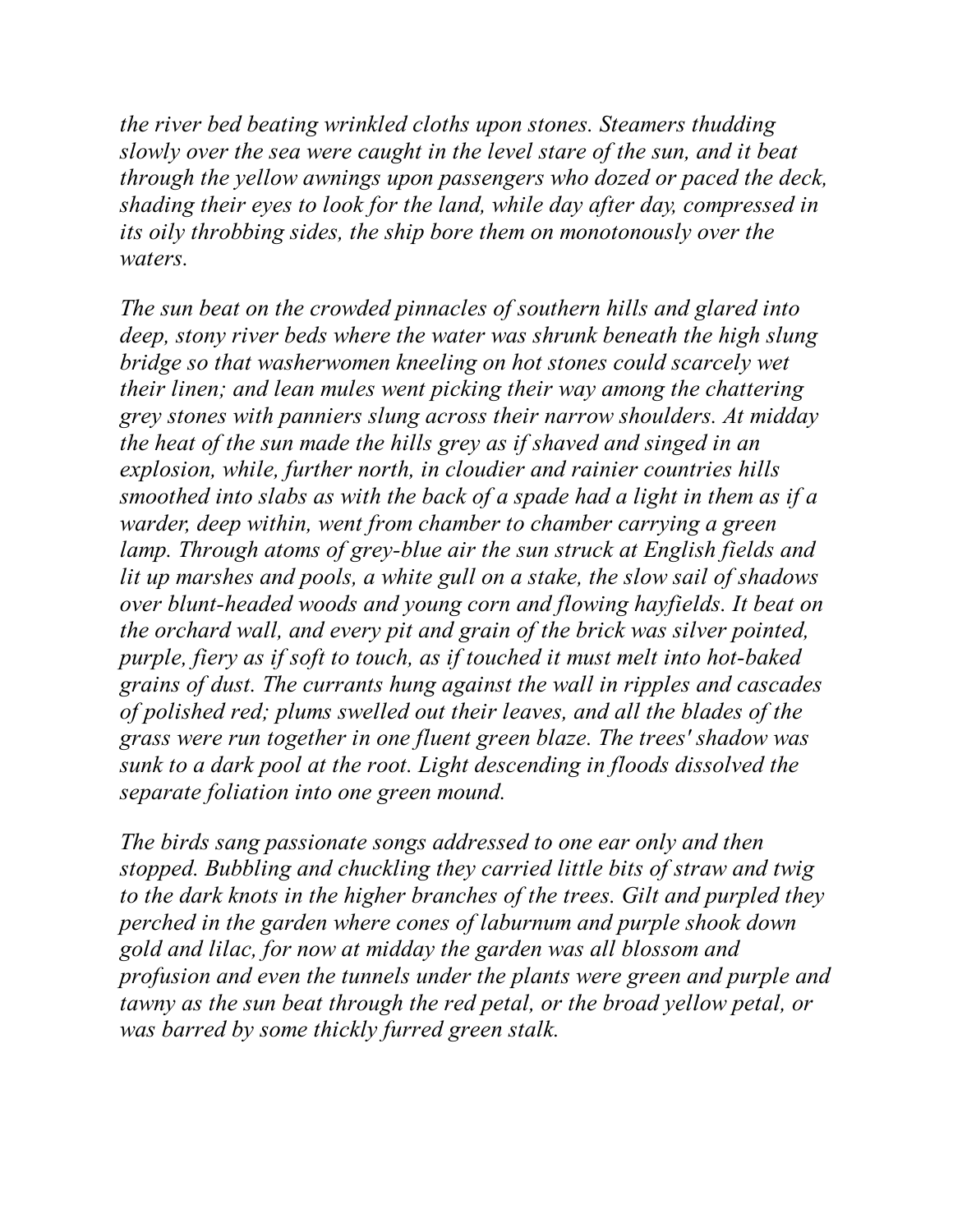*The sun struck straight upon the house, making the white walls glare between the dark windows. Their panes, woven thickly with green branches, held circles of impenetrable darkness. Sharp-edged wedges of light lay upon the window-sill and showed inside the room plates with blue rings, cups with curved handles, the bulge of a great bowl, the crisscross pattern in the rug, and the formidable corners and lines of cabinets and bookcases. Behind their conglomeration hung a zone of shadow in which might be a further shape to be disencumbered of shadow or still denser depths of darkness.*

*The waves broke and spread their waters swiftly over the shore. One after another they massed themselves and fell; the spray tossed itself back with the energy of their fall. The waves were steeped deep-blue save for a pattern of diamond-pointed light on their backs which rippled as the backs of great horses ripple with muscles as they move. The waves fell; withdrew and fell again, like the thud of a great beast stamping.*

## **XVIII**

'He is dead,' said Neville. 'He fell. His horse tripped. He was thrown. The sails of the world have swung round and caught me on the head. All is over. The lights of the world have gone out. There stands the tree which I cannot pass.

'Oh, to crumple this telegram in my fingers—to let the light of the world flood back—to say this has not happened! But why turn one's head hither and thither? This is the truth. This is the fact. His horse stumbled; he was thrown. The flashing trees and white rails went up in a shower. There was a surge; a drumming in his ears. Then the blow; the world crashed; he breathed heavily. He died where he fell.

'Barns and summer days in the country, rooms where we sat—all now lie in the unreal world which is gone. My past is cut from me. They came running. They carried him to some pavilion, men in riding-boots, men in sun helmets; among unknown men he died. Loneliness and silence often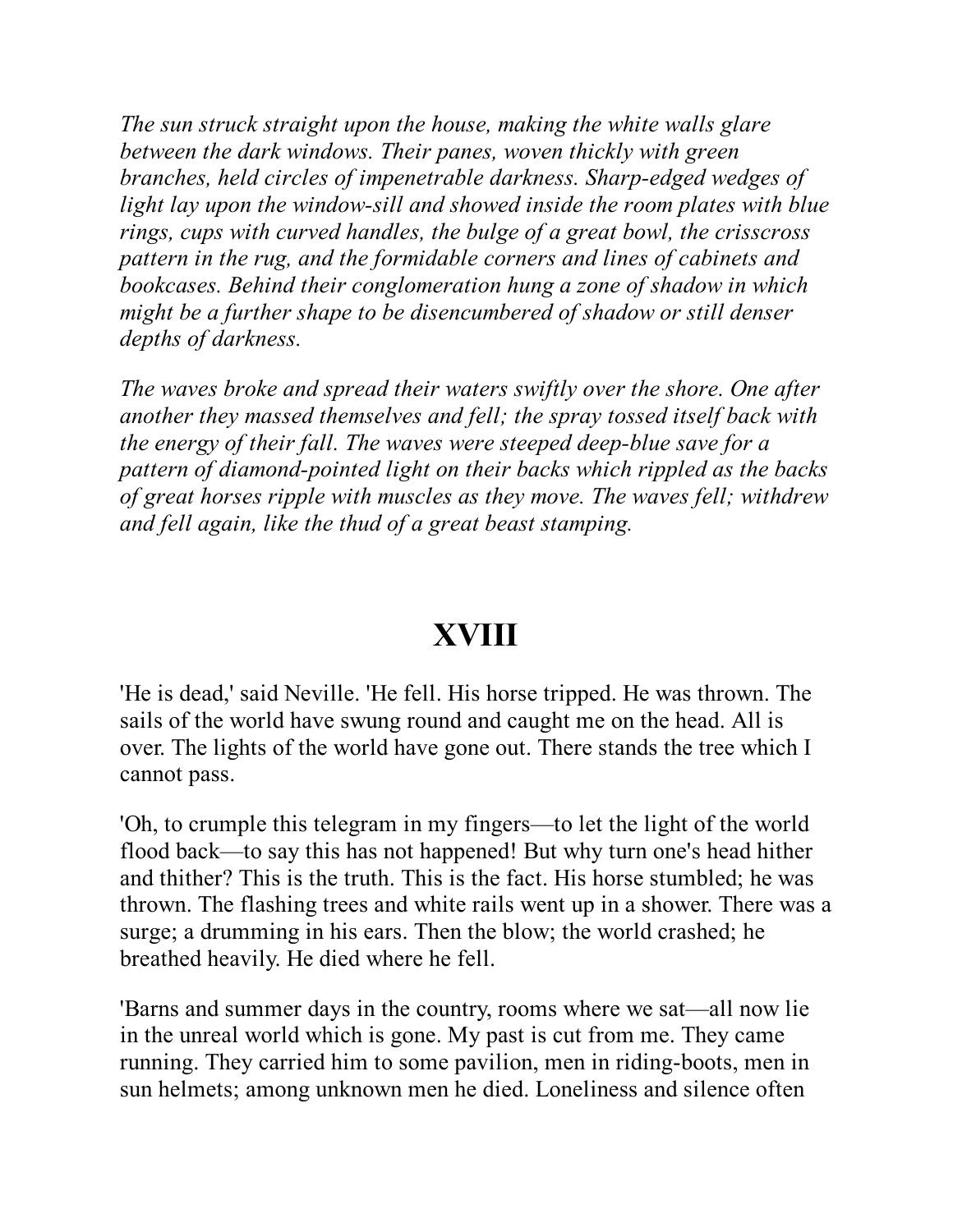surrounded him. He often left me. And then, returning, "See where he comes!" I said.

'Women shuffle past the window as if there were no gulf cut in the street, no tree with stiff leaves which we cannot pass. We deserve then to be tripped by molehills. We are infinitely abject, shuffling past with our eyes shut. But why should I submit? Why try to lift my foot and mount the stair? This is where I stand; here, holding the telegram. The past, summer days and rooms where we sat, stream away like burnt paper with red eyes in it. Why meet and resume? Why talk and eat and make up other combinations with other people? From this moment I am solitary. No one will know me now. I have three letters, "I am about to play quoits with a colonel, so no more," thus he ends our friendship, shouldering his way through the crowd with a wave of his hand. This farce is worth no more formal celebration. Yet if someone had but said: "Wait"; had pulled the strap three holes tighter—he would have done justice for fifty years, and sat in Court and ridden alone at the head of troops and denounced some monstrous tyranny, and come back to us.

'Now I say there is a grinning, there is a subterfuge. There is something sneering behind our backs. That boy almost lost his footing as he leapt on the bus. Percival fell; was killed; is buried; and I watch people passing; holding tight to the rails of omnibuses; determined to save their lives.

'I will not lift my foot to climb the stair. I will stand for one moment beneath the immitigable tree, alone with the man whose throat is cut, while downstairs the cook shoves in and out the dampers. I will not climb the stair. We are doomed, all of us. Women shuffle past with shoppingbags. People keep on passing. Yet you shall not destroy me. For this moment, this one moment, we are together. I press you to me. Come, pain, feed on me. Bury your fangs in my flesh. Tear me asunder. I sob, I sob.'

'Such is the incomprehensible combination,' said Bernard, 'such is the complexity of things, that as I descend the staircase I do not know which is sorrow, which joy. My son is born; Percival is dead. I am upheld by pillars, shored up on either side by stark emotions; but which is sorrow, which is joy? I ask, and do not know, only that I need silence, and to be alone and to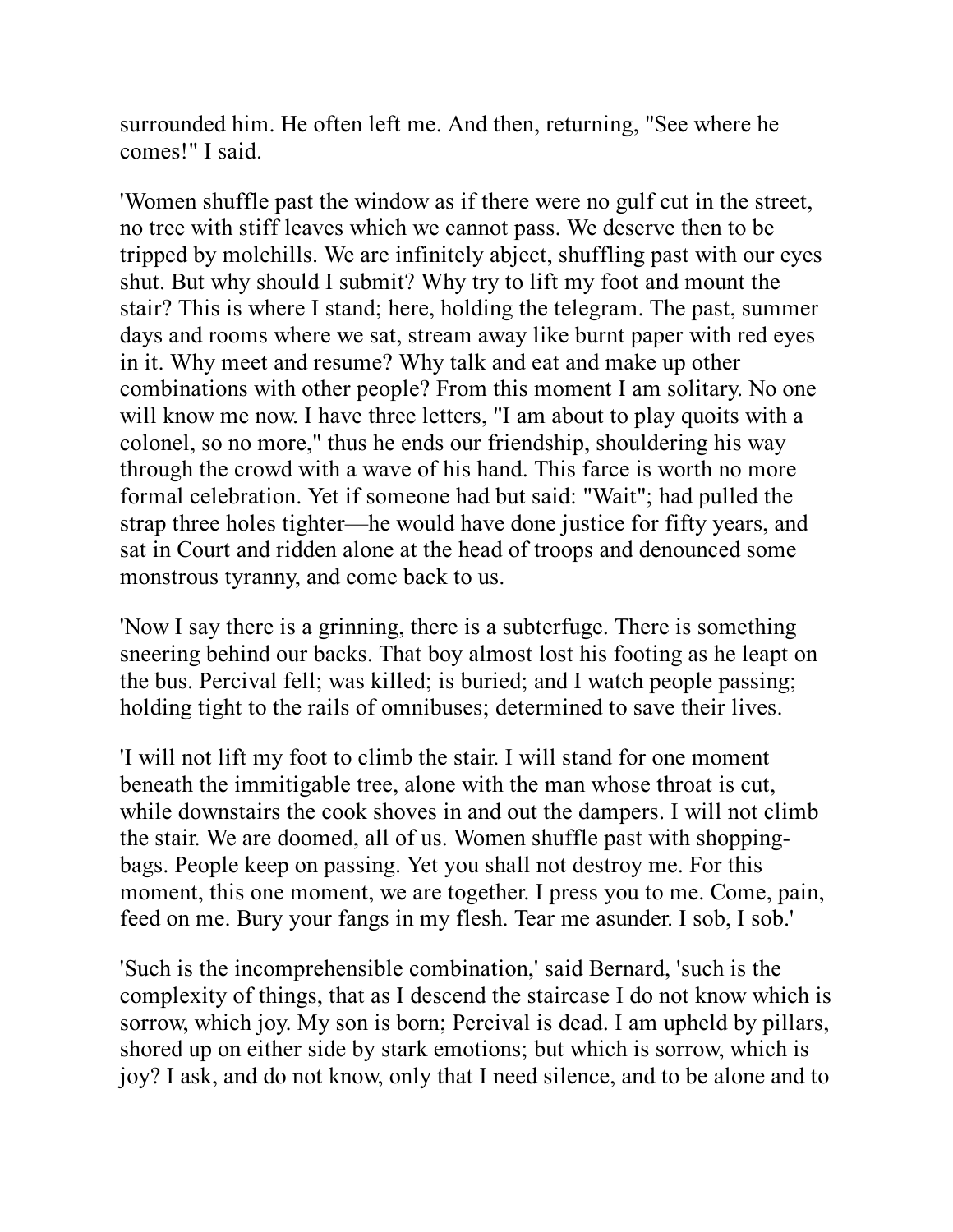go out, and to save one hour to consider what has happened to my world, what death has done to my world.

'This then is the world that Percival sees no longer. Let me look. The butcher delivers meat next door; two old men stumble along the pavement; sparrows alight. The machine then works; I note the rhythm, the throb, but as a thing in which I have no part, since he sees it no longer. (He lies pale and bandaged in some room.) Now then is my chance to find out what is of great importance, and I must be careful, and tell no lies. About him my feeling was: he sat there in the centre. Now I go to that spot no longer. The place is empty.

'Oh yes, I can assure you, men in felt hats and women carrying baskets you have lost something that would have been very valuable to you. You have lost a leader whom you would have followed; and one of you has lost happiness and children. He is dead who would have given you that. He lies on a camp-bed, bandaged, in some hot Indian hospital while coolies squatted on the floor agitate those fans—I forget how they call them. But this is important; "You are well out of it," I said, while the doves descended over the roofs and my son was born, as if it were a fact. I remember, as a boy, his curious air of detachment. And I go on to say (my eyes fill with tears and then are dry), "But this is better than one had dared to hope." I say, addressing what is abstract, facing me eyeless at the end of the avenue, in the sky, "Is this the utmost you can do?" Then we have triumphed. You have done your utmost, I say, addressing that blank and brutal face (for he was twenty-five and should have lived to be eighty) without avail. I am not going to lie down and weep away a life of care. (An entry to be made in my pocket-book; contempt for those who inflict meaningless death.) Further, this is important; that I should be able to place him in trifling and ridiculous situations, so that he may not feel himself absurd, perched on a great horse. I must be able to say, "Percival, a ridiculous name." At the same time let me tell you, men and women, hurrying to the tube station, you would have had to respect him. You would have had to form up and follow behind him. How strange to oar one's way through crowds seeing life through hollow eyes, burning eyes.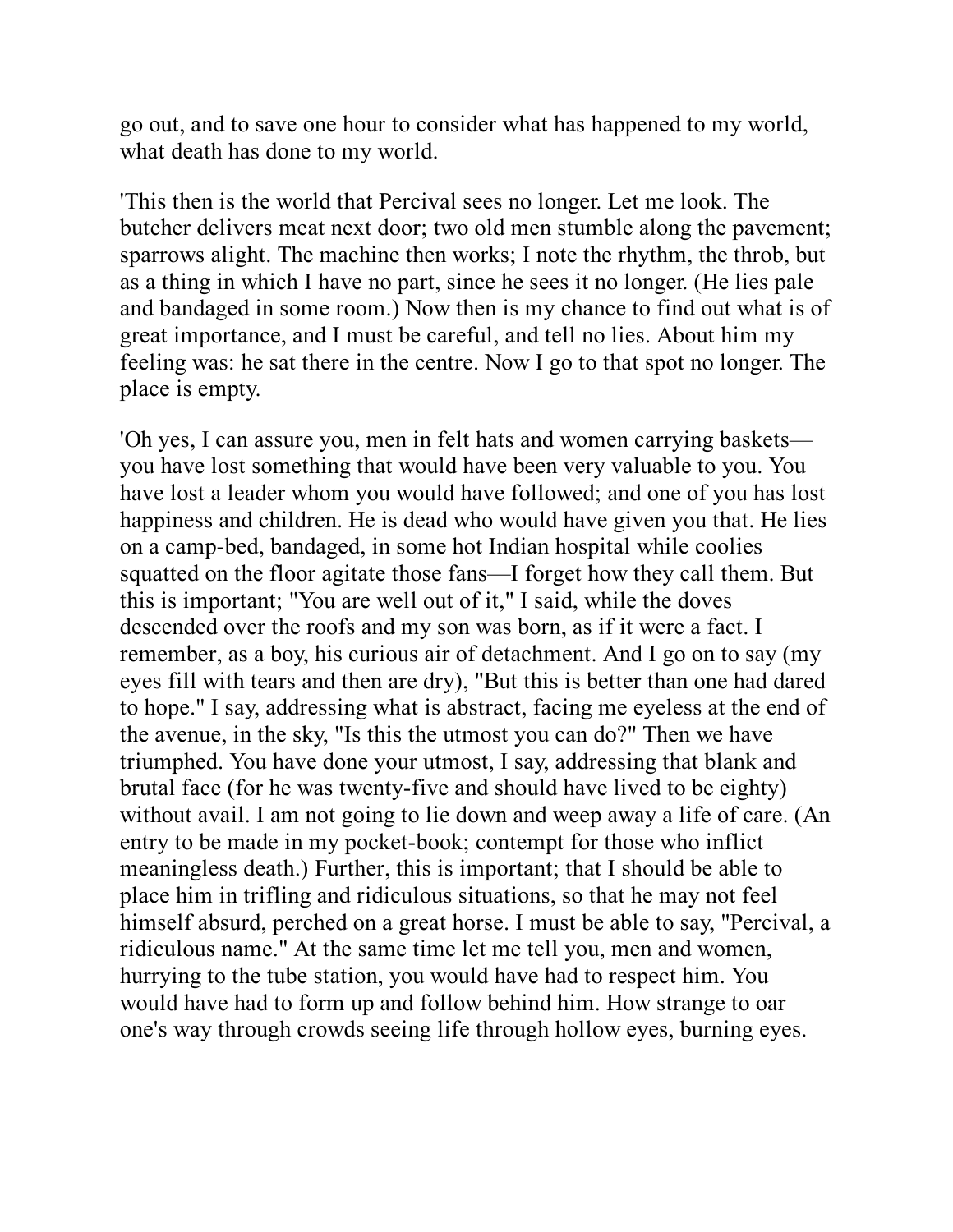'Yet already signals begin, beckonings, attempts to lure me back. Curiosity is knocked out for only a short time. One cannot live outside the machine for more perhaps than half an hour. Bodies, I note, already begin to look ordinary; but what is behind them differs—the perspective. Behind that newspaper placard is the hospital; the long room with black men pulling ropes; and then they bury him. Yet since it says a famous actress has been divorced, I ask instantly Which? Yet I cannot take out my penny; I cannot buy a paper; I cannot suffer interruption yet.

'I ask, if I shall never see you again and fix my eyes on that solidity, what form will our communication take? You have gone across the court, further and further, drawing finer and finer the thread between us. But you exist somewhere. Something of you remains. A judge. That is, if I discover a new vein in myself I shall submit it to you privately. I shall ask, What is your verdict? You shall remain the arbiter. But for how long? Things will become too difficult to explain: there will be new things; already my son. I am now at the zenith of an experience. It will decline. Already I no longer cry with conviction, "What luck!" Exaltation, the flight of doves descending, is over. Chaos, detail return. I am no longer amazed by names written over shop-windows. I do not feel Why hurry? Why catch trains? The sequence returns; one thing leads to another—the usual order.

'Yes, but I still resent the usual order. I will not let myself be made yet to accept the sequence of things. I will walk; I will not change the rhythm of my mind by stopping, by looking; I will walk. I will go up these steps into the gallery and submit myself to the influence of minds like mine outside the sequence. There is little time left to answer the question; my powers flag; I become torpid. Here are pictures. Here are cold madonnas among their pillars. Let them lay to rest the incessant activity of the mind's eye, the bandaged head, the men with ropes, so that I may find something unvisual beneath. Here are gardens; and Venus among her flowers; here are saints and blue madonnas. Mercifully these pictures make no reference; they do not nudge; they do not point. Thus they expand my consciousness of him and bring him back to me differently. I remember his beauty. "Look, where he comes," I said.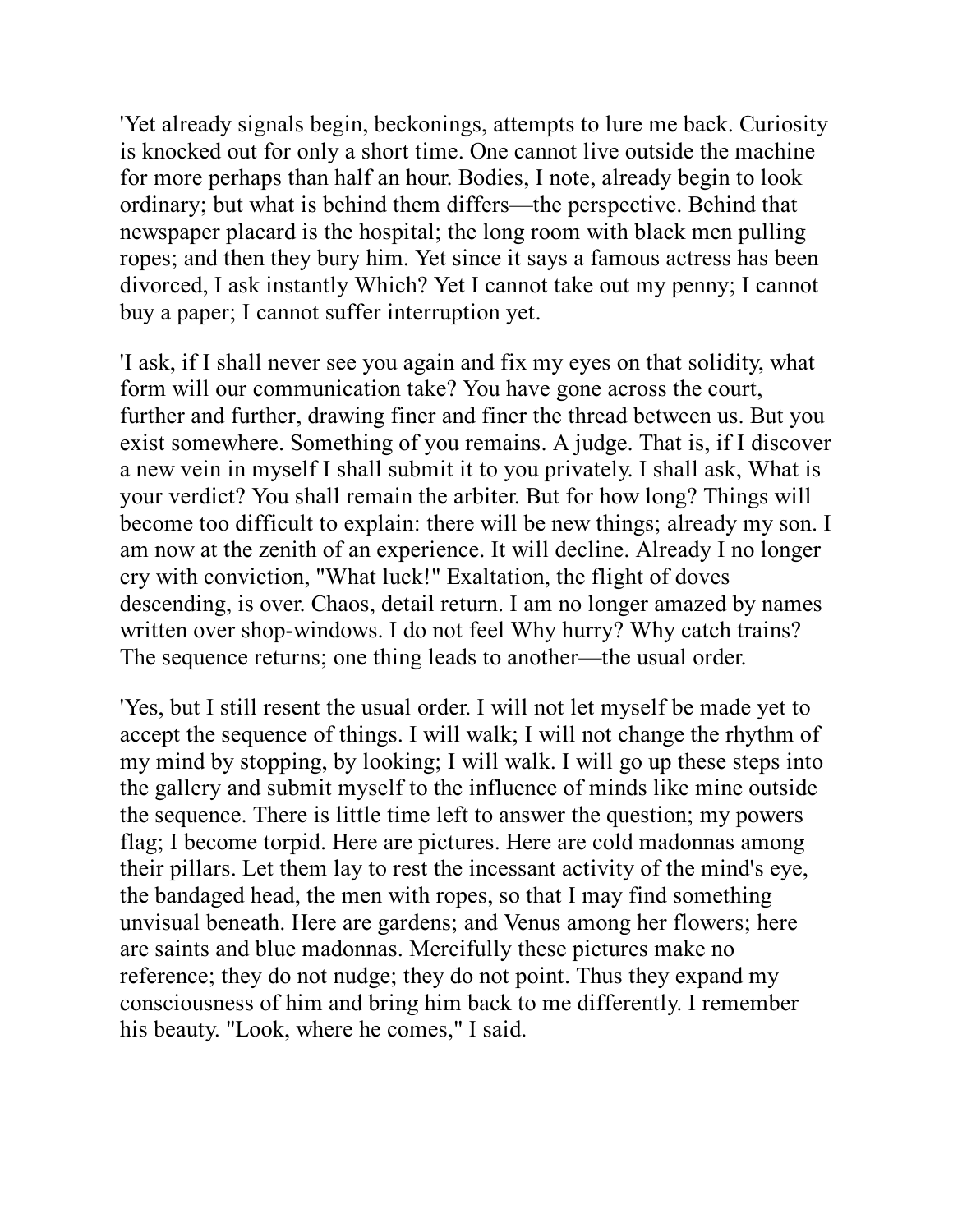'Lines and colours almost persuade me that I too can be heroic, I, who make phrases so easily, am so soon seduced, love what comes next, and cannot clench my fist, but vacillate weakly making phrases according to my circumstances. Now, through my own infirmity I recover what he was to me: my opposite. Being naturally truthful, he did not see the point of these exaggerations, and was borne on by a natural sense of the fitting, was indeed a great master of the art of living so that he seems to have lived long, and to have spread calm round him, indifference one might almost say, certainly to his own advancement, save that he had also great compassion. A child playing—a summer evening—doors will open and shut, will keep opening and shutting, through which I see sights that make me weep. For they cannot be imparted. Hence our loneliness; hence our desolation. I turn to that spot in my mind and find it empty. My own infirmities oppress me. There is no longer him to oppose them.

'Behold, then, the blue madonna streaked with tears. This is my funeral service. We have no ceremonies, only private dirges and no conclusions, only violent sensations, each separate. Nothing that has been said meets our case. We sit in the Italian room at the National Gallery picking up fragments. I doubt that Titian ever felt this rat gnaw. Painters live lives of methodical absorption, adding stroke to stroke. They are not like poets scapegoats; they are not chained to the rock. Hence the silence, the sublimity. Yet that crimson must have burnt in Titian's gizzard. No doubt he rose with the great arms holding the cornucopia, and fell, in that descent. But the silence weighs on me—the perpetual solicitation of the eye. The pressure is intermittent and muffled. I distinguish too little and too vaguely. The bell is pressed and I do not ring or give out irrelevant clamours all jangled. I am titillated inordinately by some splendour; the ruffled crimson against the green lining; the march of pillars: the orange light behind the black, pricked ears of the olive trees. Arrows of sensation strike from my spine, but without order.

'Yet something is added to my interpretation. Something lies deeply buried. For one moment I thought to grasp it. But bury it, bury it; let it breed, hidden in the depths of my mind some day to fructify. After a long lifetime, loosely, in a moment of revelation, I may lay hands on it, but now the idea breaks in my hand. Ideas break a thousand times for once that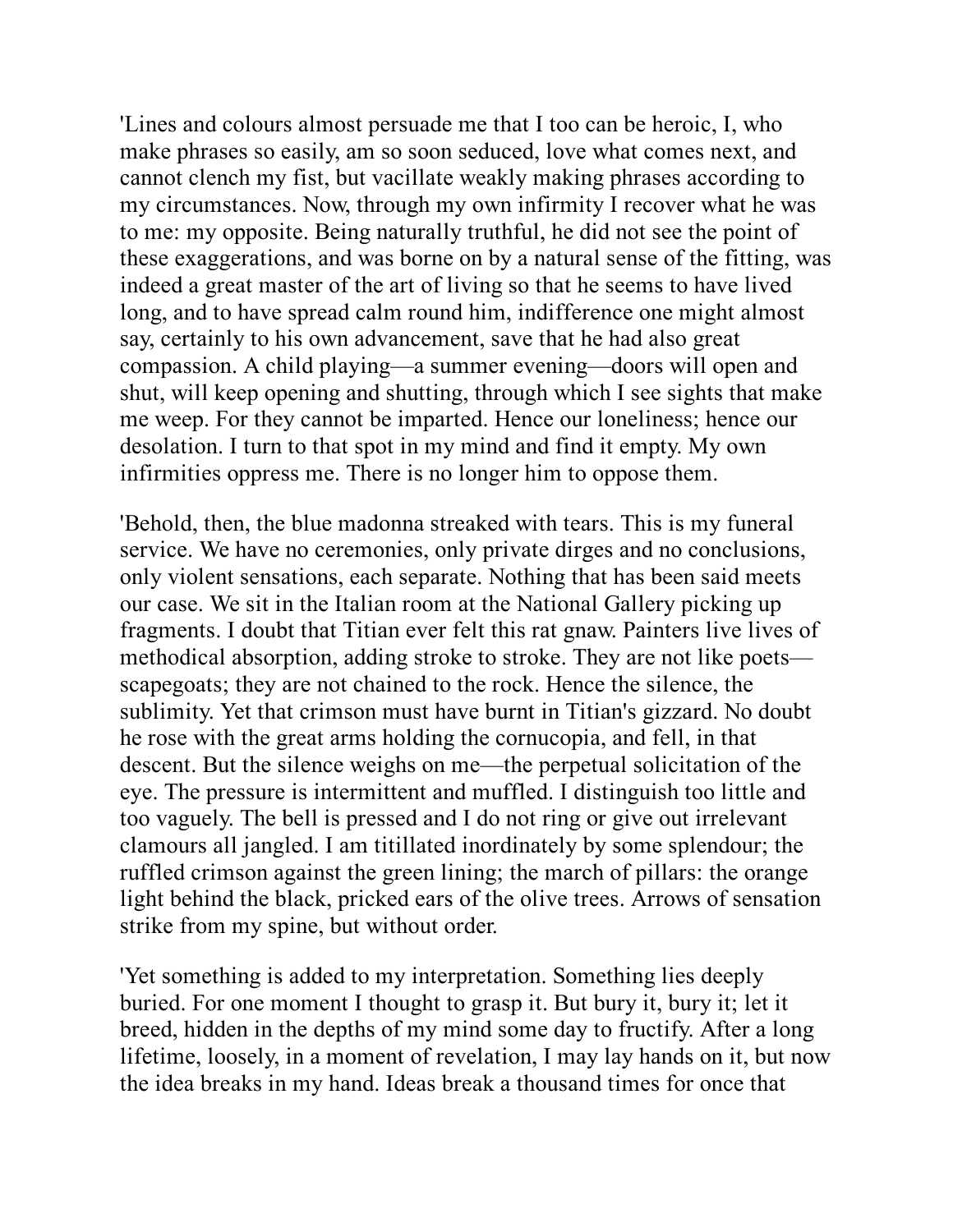they globe themselves entire. They break: they fall over me. "Line and colours they survive, therefore … "

'I am yawning. I am glutted with sensations. I am exhausted with the strain and the long, long time—twenty-five minutes, half an hour—that I have held myself alone outside the machine. I grow numb; I grow stiff. How shall I break up this numbness which discredits my sympathetic heart? There are others suffering—multitudes of people suffering. Neville suffers. He loved Percival. But I can no longer endure extremities; I want someone with whom to laugh, with whom to yawn, with whom to remember how he scratched his head; someone he was at ease with and liked (not Susan, whom he loved, but Jinny rather). In her room also I could do penance. I could ask, Did he tell you how I refused him when he asked me to go to Hampton Court that day? Those are the thoughts that will wake me leaping in anguish in the middle of the night—the crimes for which one would do penance in all the markets of the world bareheaded; that one did not go to Hampton Court that day.

'But now I want life round me, and books and little ornaments, and the usual sounds of tradesmen calling on which to pillow my head after this exhaustion, and shut my eyes after this revelation. I will go straight, then, down the stairs, and hail the first taxi and drive to Jinny.'

'There is the puddle,' said Rhoda, 'and I cannot cross it. I hear the rush of the great grindstone within an inch of my head. Its wind roars in my face. All palpable forms of life have failed me. Unless I can stretch and touch something hard, I shall be blown down the eternal corridors for ever. What, then, can I touch? What brick, what stone? and so draw myself across the enormous gulf into my body safely?

'Now the shadow has fallen and the purple light slants downwards. The figure that was robed in beauty is now clothed in ruin. The figure that stood in the grove where the steep-backed hills come down falls in ruin, as I told them when they said they loved his voice on the stair, and his old shoes and moments of being together.

'Now I will walk down Oxford Street envisaging a world rent by lightning; I will look at oaks cracked asunder and red where the flowering branch has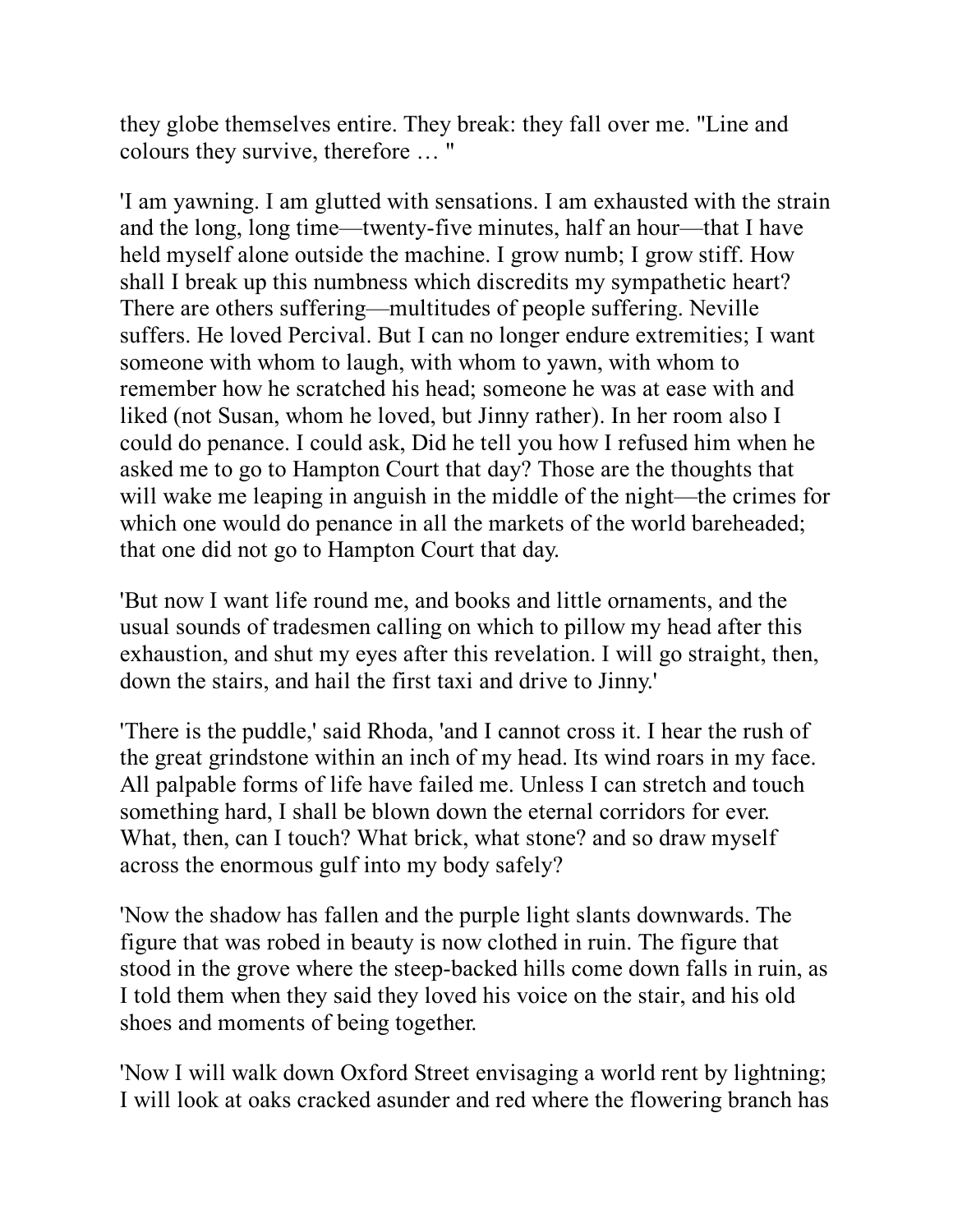fallen. I will go to Oxford Street and buy stockings for a party. I will do the usual things under the lightning flash. On the bare ground I will pick violets and bind them together and offer them to Percival, something given him by me. Look now at what Percival has given me. Look at the street now that Percival is dead. The houses are lightly founded to be puffed over by a breath of air. Reckless and random the cars race and roar and hunt us to death like bloodhounds. I am alone in a hostile world. The human face is hideous. This is to my liking. I want publicity and violence and to be dashed like a stone on the rocks. I like factory chimneys and cranes and lorries. I like the passing of face and face and face, deformed, indifferent. I am sick of prettiness; I am sick of privacy. I ride rough waters and shall sink with no one to save me.

'Percival, by his death, has made me this present, has revealed this terror, has left me to undergo this humiliation—faces and faces, served out like soup-plates by scullions; coarse, greedy, casual; looking in at shopwindows with pendent parcels; ogling, brushing, destroying everything, leaving even our love impure, touched now by their dirty fingers.

'Here is the shop where they sell stockings. And I could believe that beauty is once more set flowing. Its whisper comes down these aisles, through these laces, breathing among baskets of coloured ribbons. There are then warm hollows grooved in the heart of the uproar; alcoves of silence where we can shelter under the wing of beauty from truth which I desire. Pain is suspended as a girl silently slides open a drawer. And then, she speaks; her voice wakes me. I shoot to the bottom among the weeds and see envy, jealousy, hatred and spite scuttle like crabs over the sand as she speaks. These are our companion's. I will pay my bill and take my parcel.

'This is Oxford Street. Here are hate, jealousy, hurry, and indifference frothed into the wild semblance of life. These are our companions. Consider the friends with whom we sit and eat. I think of Louis, reading the sporting column of an evening newspaper, afraid of ridicule; a snob. He says, looking at the people passing, he will shepherd us if we will follow. If we submit he will reduce us to order. Thus he will smooth out the death of Percival to his satisfaction, looking fixedly over the cruet, past the houses at the sky. Bernard, meanwhile, flops red-eyed into some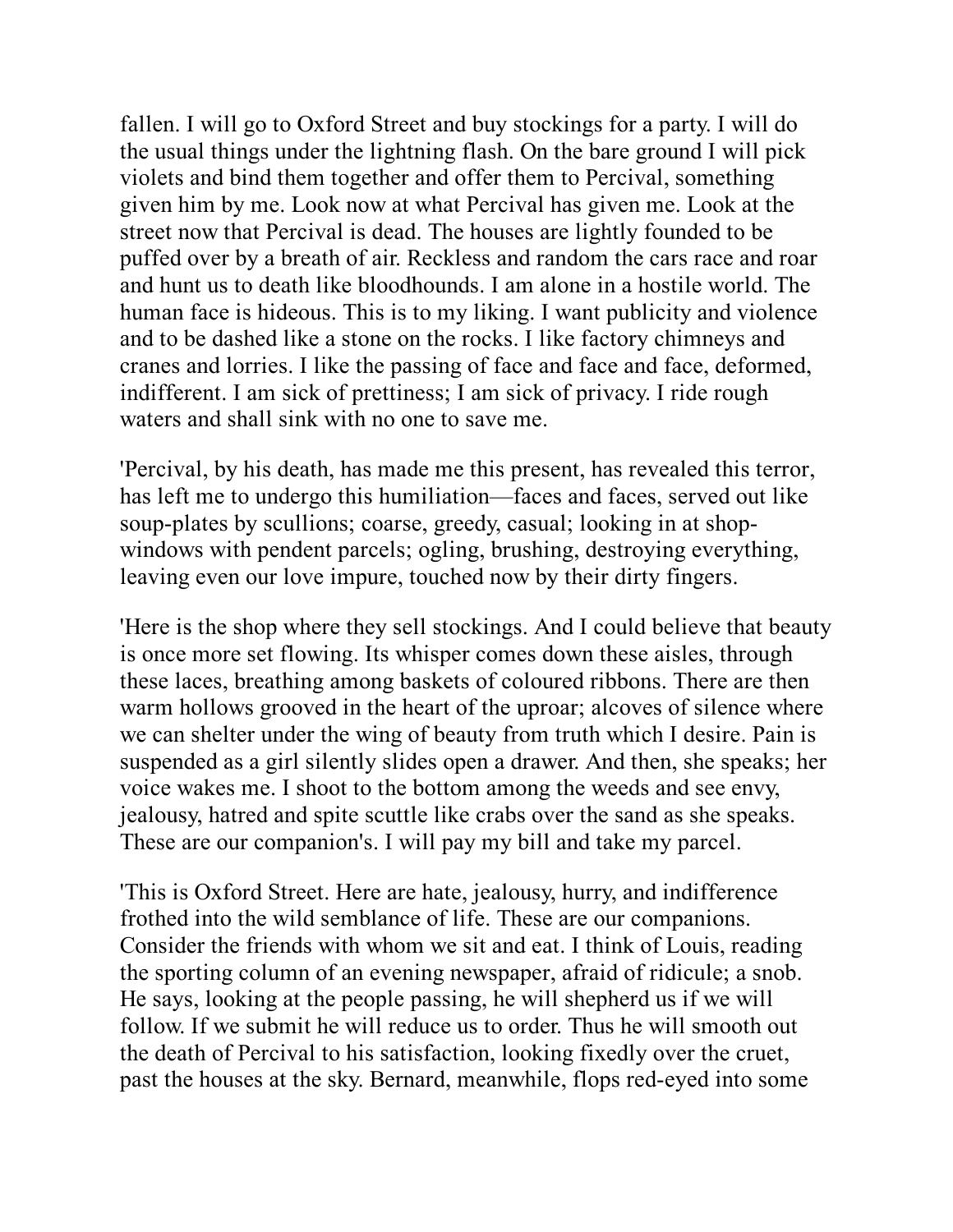arm-chair. He will have out his notebook; under D, he will enter "Phrases to be used on the deaths of friends". Jinny, pirouetting across the room, will perch on the arm of his chair and ask, "Did he love me?" "More than he loved Susan?" Susan, engaged to her farmer in the country, will stand for a second with the telegram before her, holding a plate; and then, with a kick of her heel, slam to the oven door. Neville, after staring at the window through his tears, will see through his tears, and ask, "Who passes the window?"—"What lovely boy?" This is my tribute to Percival; withered violets, blackened violets.

'Where shall I go then? To some museum, where they keep rings under glass cases, where there are cabinets, and the dresses that queens have worn? Or shall I go to Hampton Court and look at the red walls and courtyards and the seemliness of herded yew trees making black pyramids symmetrically on the grass among flowers? There shall I recover beauty, and impose order upon my raked, my dishevelled soul? But what can one make in loneliness? Alone I should stand on the empty grass and say, Rooks fly; somebody passes with a bag; there is a gardener with a wheelbarrow. I should stand in a queue and smell sweat, and scent as horrible as sweat; and be hung with other people like a joint of meat among other joints of meat.

'Here is a hall where one pays money and goes in, where one hears music among somnolent people who have come here after lunch on a hot afternoon. We have eaten beef and pudding enough to live for a week without tasting food. Therefore we cluster like maggots on the back of something that will carry us on. Decorous, portly—we have white hair waved under our hats; slim shoes; little bags; clean-shaven cheeks; here and there a military moustache; not a speck of dust has been allowed to settle anywhere on our broadcloth. Swaying and opening programmes, with a few words of greeting to friends, we settle down, like walruses stranded on rocks, like heavy bodies incapable of waddling to the sea, hoping for a wave to lift us, but we are too heavy, and too much dry shingle lies between us and the sea. We lie gorged with food, torpid in the heat. Then, swollen but contained in slippery satin, the seagreen woman comes to our rescue. She sucks in her lips, assumes an air of intensity,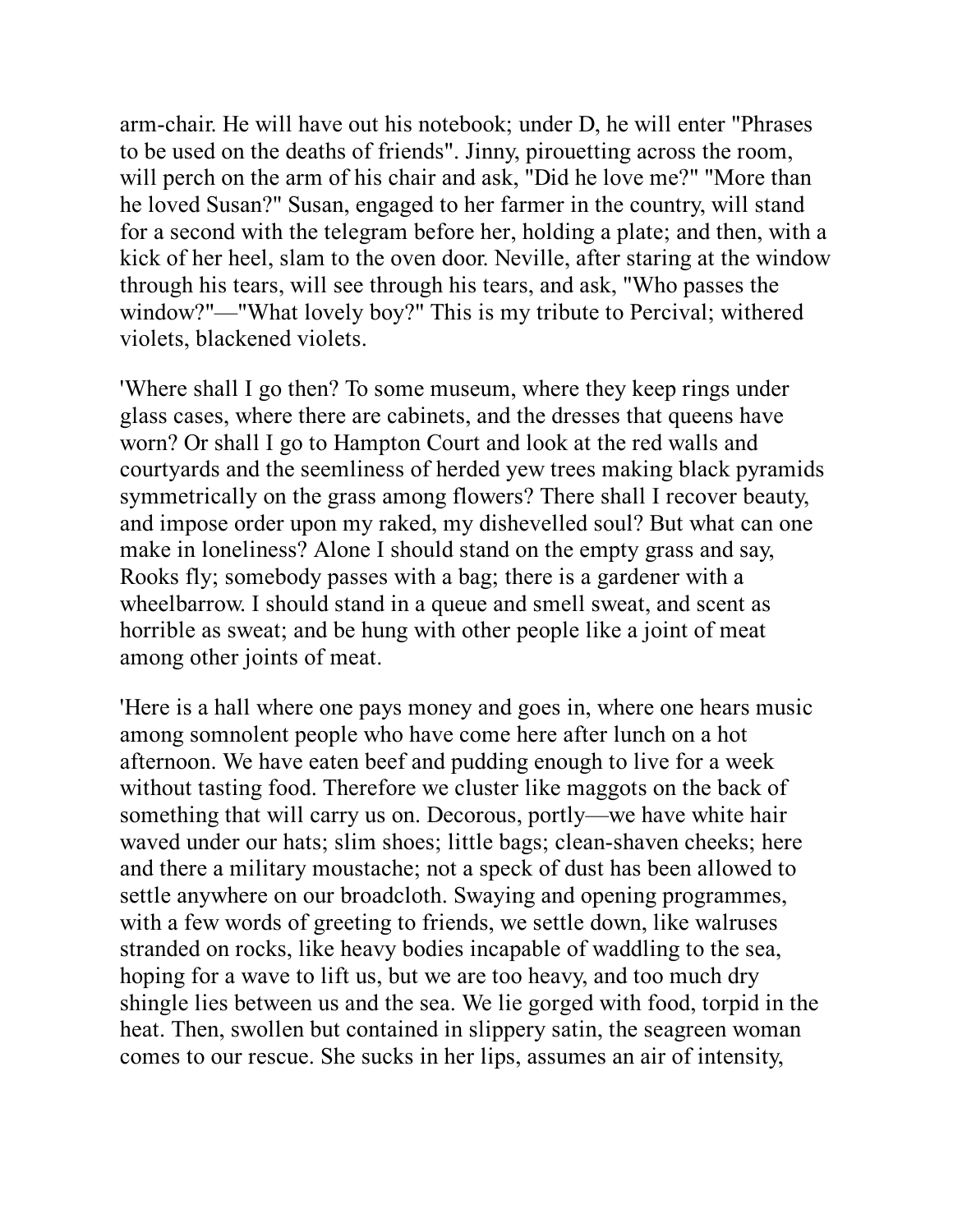inflates herself and hurls herself precisely at the right moment as if she saw an apple and her voice was the arrow into the note, "Ah!"

'An axe has split a tree to the core; the core is warm; sound quivers within the bark. "Ah!" cried a woman to her lover, leaning from her window in Venice. "Ah, ah!" she cried, and again she cries "Ah!" She has provided us with a cry. But only a cry. And what is a cry? Then the beetle-shaped men come with their violins; wait; count; nod; down come their bows. And there is ripple and laughter like the dance of olive trees and their myriadtongued grey leaves when a seafarer, biting a twig between his lips where the many-backed steep hills come down, leaps on shore.

'"Like" and "like" and "like"—but what is the thing that lies beneath the semblance of the thing? Now that lightning has gashed the tree and the flowering branch has fallen and Percival, by his death, has made me this gift, let me see the thing. There is a square; there is an oblong. The players take the square and place it upon the oblong. They place it very accurately; they make a perfect dwelling-place. Very little is left outside. The structure is now visible; what is inchoate is here stated; we are not so various or so mean; we have made oblongs and stood them upon squares. This is our triumph; this is our consolation.

The sweetness of this content overflowing runs down the walls of my mind, and liberates understanding. Wander no more, I say; this is the end. The oblong has been set upon the square; the spiral is on top. We have been hauled over the shingle, down to the sea. The players come again. But they are mopping their faces. They are no longer so spruce or so debonair. I will go. I will set aside this afternoon. I will make a pilgrimage. I will go to Greenwich. I will fling myself fearlessly into trams, into omnibuses. As we lurch down Regent Street, and I am flung upon this woman, upon this man, I am not injured, I am not outraged by the collision. A square stands upon an oblong. Here are mean streets where chaffering goes on in street markets, and every sort of iron rod, bolt and screw is laid out, and people swarm off the pavement, pinching raw meat with thick fingers. The structure is visible. We have made a dwelling-place.

'These, then, are the flowers that grow among the rough grasses of the field which the cows trample, wind-bitten, almost deformed, without fruit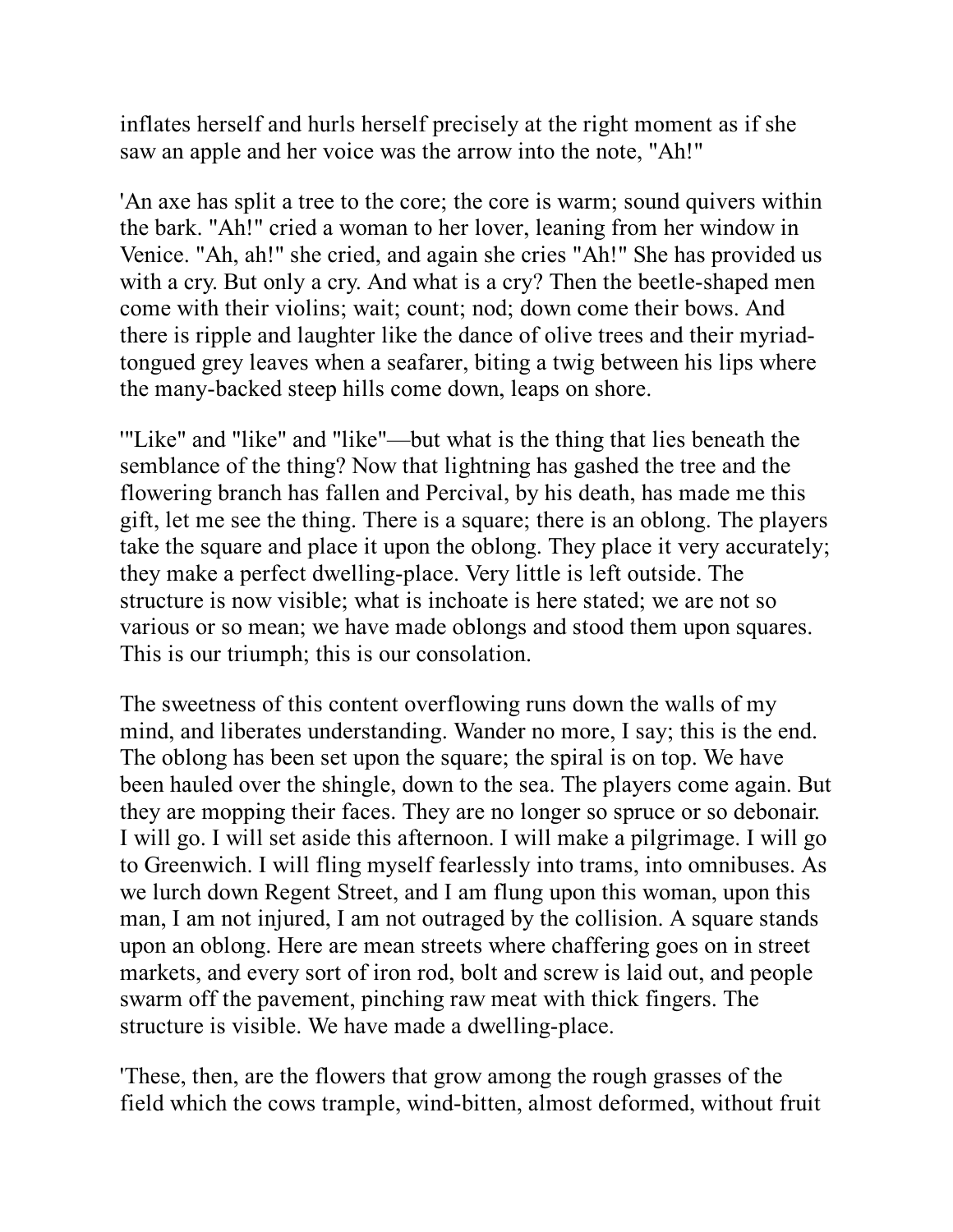or blossom. These are what I bring, torn up by the roots from the pavement of Oxford Street, my penny bunch, my penny bunch of violets. Now from the window of the tram I see masts among chimneys; there is the river; there are ships that sail to India. I will walk by the river. I will pace this embankment, where an old man reads a newspaper in a glass shelter. I will pace this terrace and watch the ships bowling down the tide. A woman walks on deck, with a dog barking round her. Her skirts are blown; her hair is blown; they are going out to sea; they are leaving us; they are vanishing this summer evening. Now I will relinquish; now I will let loose. Now I will at last free the checked, the jerked-back desire to be spent, to be consumed. We will gallop together over desert hills where the swallow dips her wings in dark pools and the pillars stand entire. Into the wave that dashes upon the shore, into the wave that flings its white foam to the uttermost corners of the earth, I throw my violets, my offering to Percival.'

## **XIX**

*The sun no longer stood in the middle of the sky. Its light slanted, falling obliquely. Here it caught on the edge of a cloud and burnt it into a slice of light, a blazing island on which no foot could rest. Then another cloud was caught in the light and another and another, so that the waves beneath were arrow-struck with fiery feathered darts that shot erratically across the quivering blue.*

*The topmost leaves of the tree were crisped in the sun. They rustled stiffly in the random breeze. The birds sat still save that they flicked their heads sharply from side to side. Now they paused in their song as if glutted with sound, as if the fullness of midday had gorged them. The dragon-fly poised motionless over a reed, then shot its blue stitch further through the air. The far hum in the distance seemed made of the broken tremor of fine wings dancing up and down on the horizon. The river water held the reeds now fixed as if glass had hardened round them; and then the glass wavered and the reeds swept low. Pondering, sunken headed, the cattle stood in the fields and cumbrously moved one foot and then another. In the bucket near*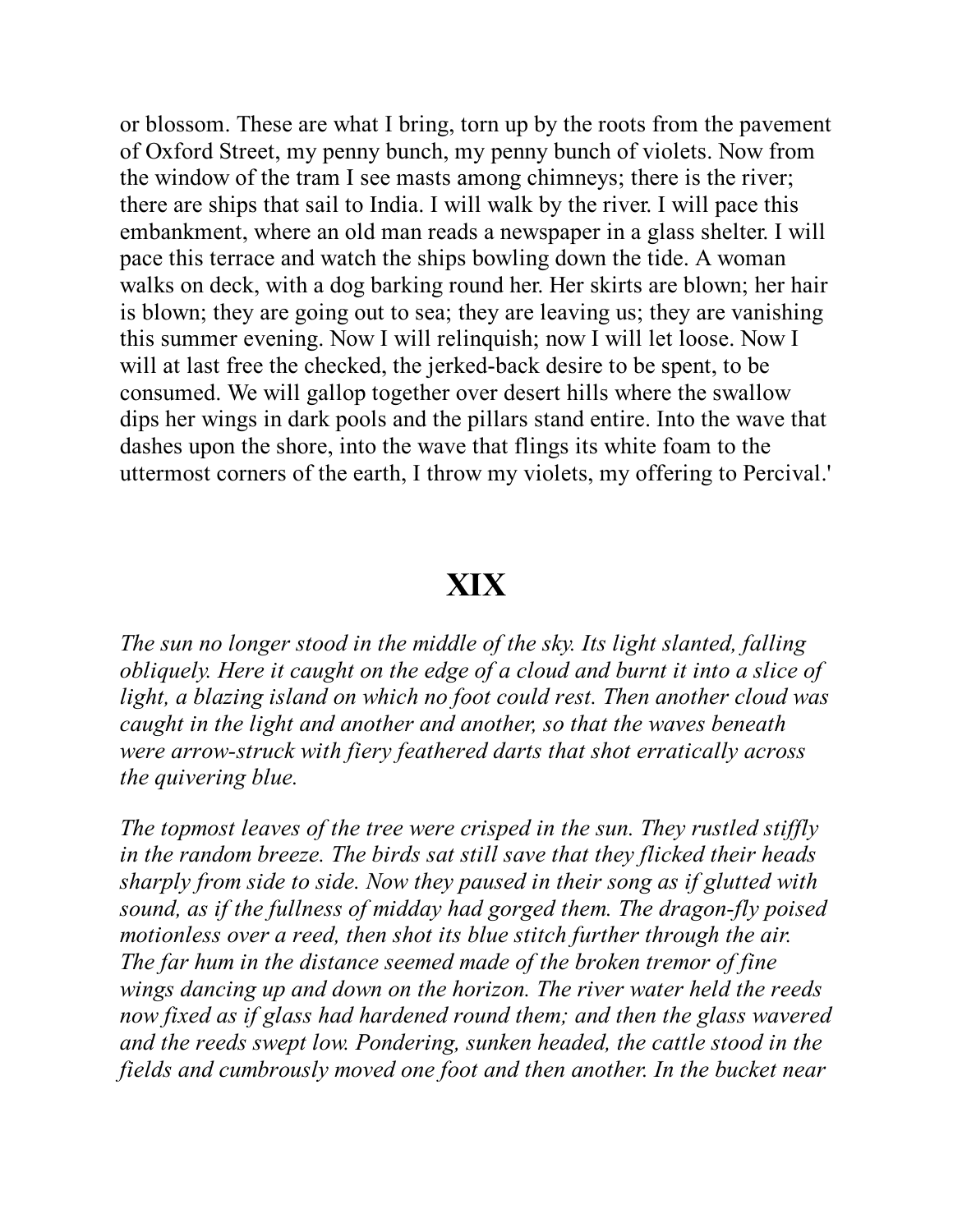*the house the tap stopped dripping, as if the bucket were full, and then the tap dripped one, two, three separate drops in succession.*

*The windows showed erratically spots of burning fire, the elbow of one branch, and then some tranquil space of pure clarity. The blind hung red at the window's edge and within the room daggers of light fell upon chairs and tables making cracks across their lacquer and polish. The green pot bulged enormously, with its white window elongated in its side. Light driving darkness before it spilt itself profusely upon the corners and bosses; and yet heaped up darkness in mounds of unmoulded shape.*

*The waves massed themselves, curved their backs and crashed. Up spurted stones and shingle. They swept round the rocks, and the spray, leaping high, spattered the walls of a cave that had been dry before, and left pools inland, where some fish stranded lashed its tail as the wave drew back.*

## **XX**

'I have signed my name,' said Louis, 'already twenty times. I, and again I, and again I. Clear, firm, unequivocal, there it stands, my name. Clear-cut and unequivocal am I too. Yet a vast inheritance of experience is packed in me. I have lived thousands of years. I am like a worm that has eaten its way through the wood of a very old oak beam. But now I am compact; now I am gathered together this fine morning.

'The sun shines from a clear sky. But twelve o'clock brings neither rain nor sunshine. It is the hour when Miss Johnson brings me my letters in a wire tray. Upon these white sheets I indent my name. The whisper of leaves, water running down gutters, green depths flecked with dahlias or zinnias; I, now a duke, now Plato, companion of Socrates; the tramp of dark men and yellow men migrating east, west, north and south; the eternal procession, women going with attaché cases down the Strand as they went once with pitchers to the Nile; all the furled and close-packed leaves of my many-folded life are now summed in my name; incised cleanly and barely on the sheet. Now a full-grown man; now upright standing in sun or rain. I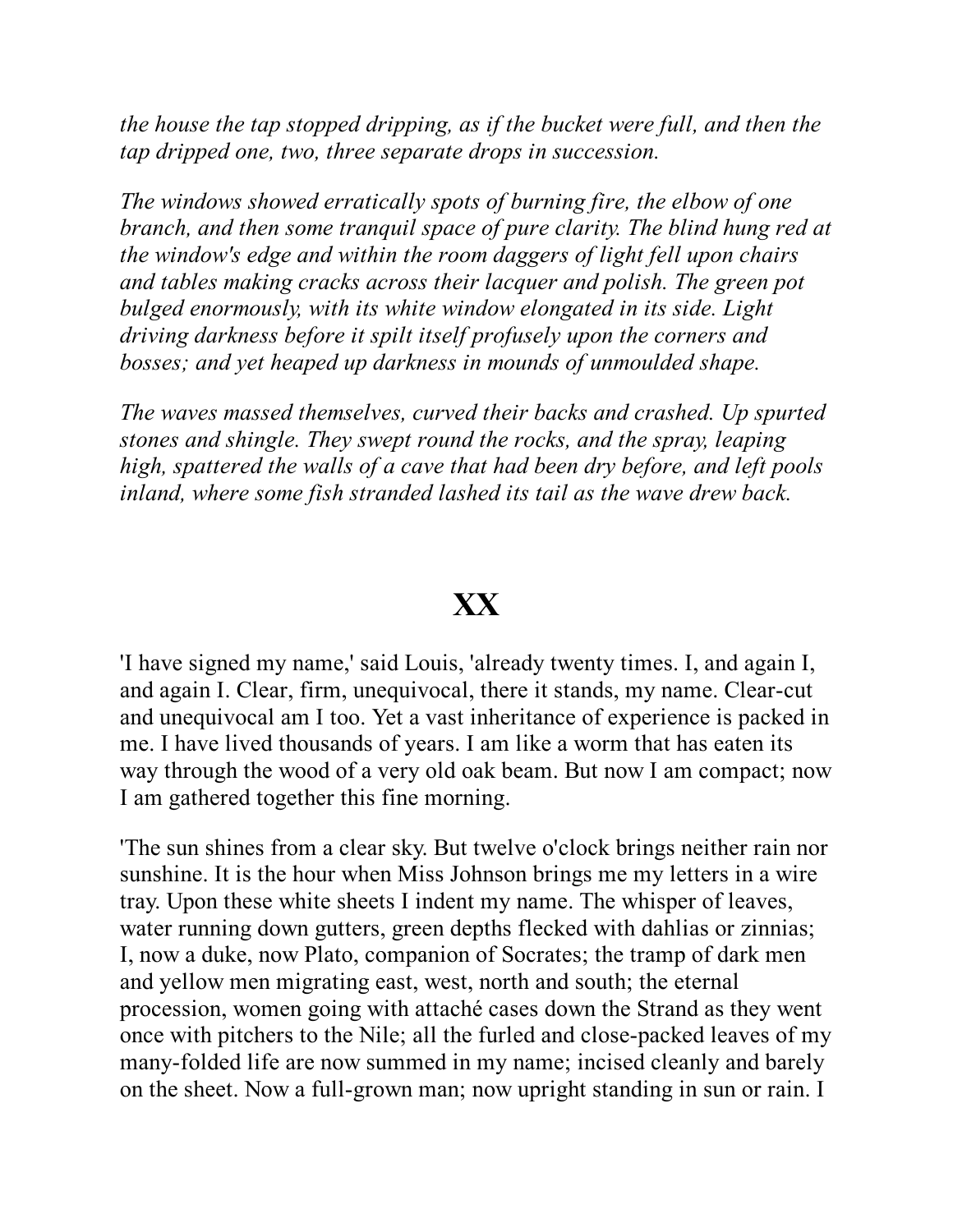must drop heavy as a hatchet and cut the oak with my sheer weight, for if I deviate, glancing this way, or that way, I shall fall like snow and be wasted.

'I am half in love with the typewriter and the telephone. With letters and cables and brief but courteous commands on the telephone to Paris, Berlin, New York, I have fused my many lives into one; I have helped by my assiduity and decision to score those lines on the map there by which the different parts of the world are laced together. I love punctually at ten to come into my room; I love the purple glow of the dark mahogany; I love the table and its sharp edge; and the smooth-running drawers. I love the telephone with its lip stretched to my whisper, and the date on the wall; and the engagement book. Mr Prentice at four; Mr Eyres sharp at fourthirty.

'I like to be asked to come to Mr Burchard's private room and report on our commitments to China. I hope to inherit an arm-chair and a Turkey carpet. My shoulder is to the wheel; I roll the dark before me, spreading commerce where there was chaos in the far parts of the world. If I press on,—from chaos making order, I shall find myself where Chatham stood, and Pitt, Burke and Sir Robert Peel. Thus I expunge certain stains, and erase old defilements; the woman who gave me a flag from the top of the Christmas tree; my accent; beatings and other tortures; the boasting boys; my father, a banker at Brisbane.

'I have read my poet in an eating-house, and, stirring my coffee, listened to the clerks making bets at the little tables, watched the women hesitating at the counter. I said that nothing should be irrelevant, like a piece of brown paper dropped casually on the floor. I said their journeys should have an end in view; they should earn their two pound ten a week at the command of an august master; some hand, some robe, should fold us about in the evening. When I have healed these fractures and comprehended these monstrosities so that they need neither excuse nor apology, which both waste our strength, I shall give back to the street and the eating-shop what they lost when they fell on these hard times and broke on these stony beaches. I shall assemble a few words and forge round us a hammered ring of beaten steel.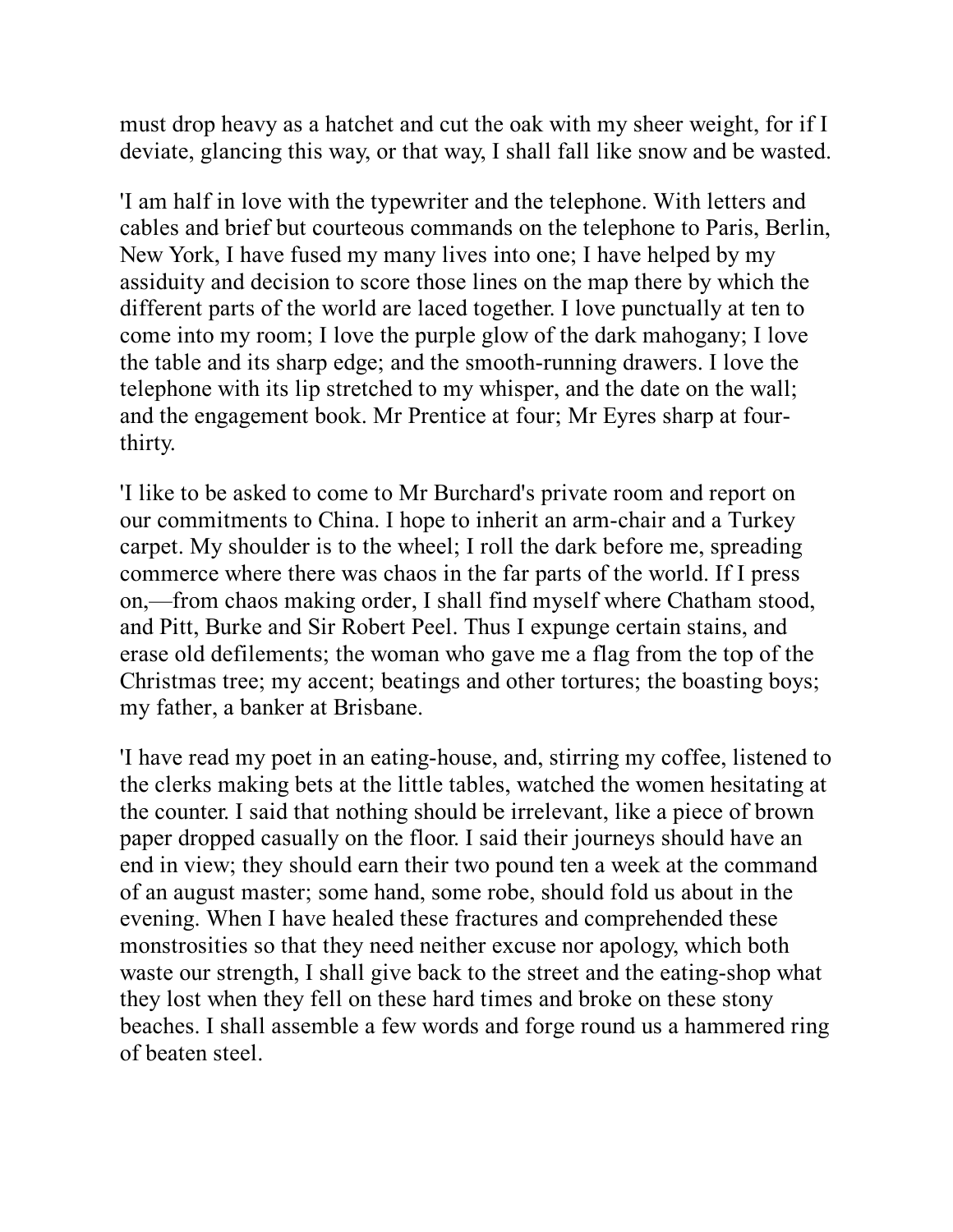'But now I have not a moment to spare. There is no respite here, no shadow made of quivering leaves, or alcove to which one can retreat from the sun, to sit, with a lover, in the cool of the evening. The weight of the world is on our shoulders; its vision is through our eyes; if we blink or look aside, or turn back to finger what Plato said or remember Napoleon and his conquests, we inflict on the world the injury of some obliquity. This is life; Mr Prentice at four; Mr Eyres at four-thirty. I like to hear the soft rush of the lift and the thud with which it stops on my landing and the heavy male tread of responsible feet down the corridors. So by dint of our united exertions we send ships to the remotest parts of the globe; replete with lavatories and gymnasiums. The weight of the world is on our shoulders. This is life. If I press on, I shall inherit a chair and a rug; a place in Surrey with glass houses, and some rare conifer, melon or flowering tree which other merchants will envy.

'Yet I still keep my attic room. There I open the usual little book; there I watch the rain glisten on the tiles till they shine like a policeman's waterproof; there I see the broken windows in poor people's houses; the lean cats; some slattern squinting in a cracked looking-glass as she arranges her face for the street corner; there Rhoda sometimes comes. For we are lovers.

'Percival has died (he died in Egypt; he died in Greece; all deaths are one death). Susan has children; Neville mounts rapidly to the conspicuous heights. Life passes. The clouds change perpetually over our houses. I do this, do that, and again do this and then that. Meeting and parting, we assemble different forms, make different patterns. But if I do not nail these impressions to the board and out of the many men in me make one; exist here and now and not in streaks and patches, like scattered snow wreaths on far mountains; and ask Miss Johnson as I pass through the office about the movies and take my cup of tea and accept also my favourite biscuit, then I shall fall like snow and be wasted.

'Yet when six o'clock comes and I touch my hat to the commissionaire, being always too effusive in ceremony since I desire so much to be accepted; and struggle, leaning against the wind, buttoned up, with my jaws blue and my eyes running water, I wish that a little typist would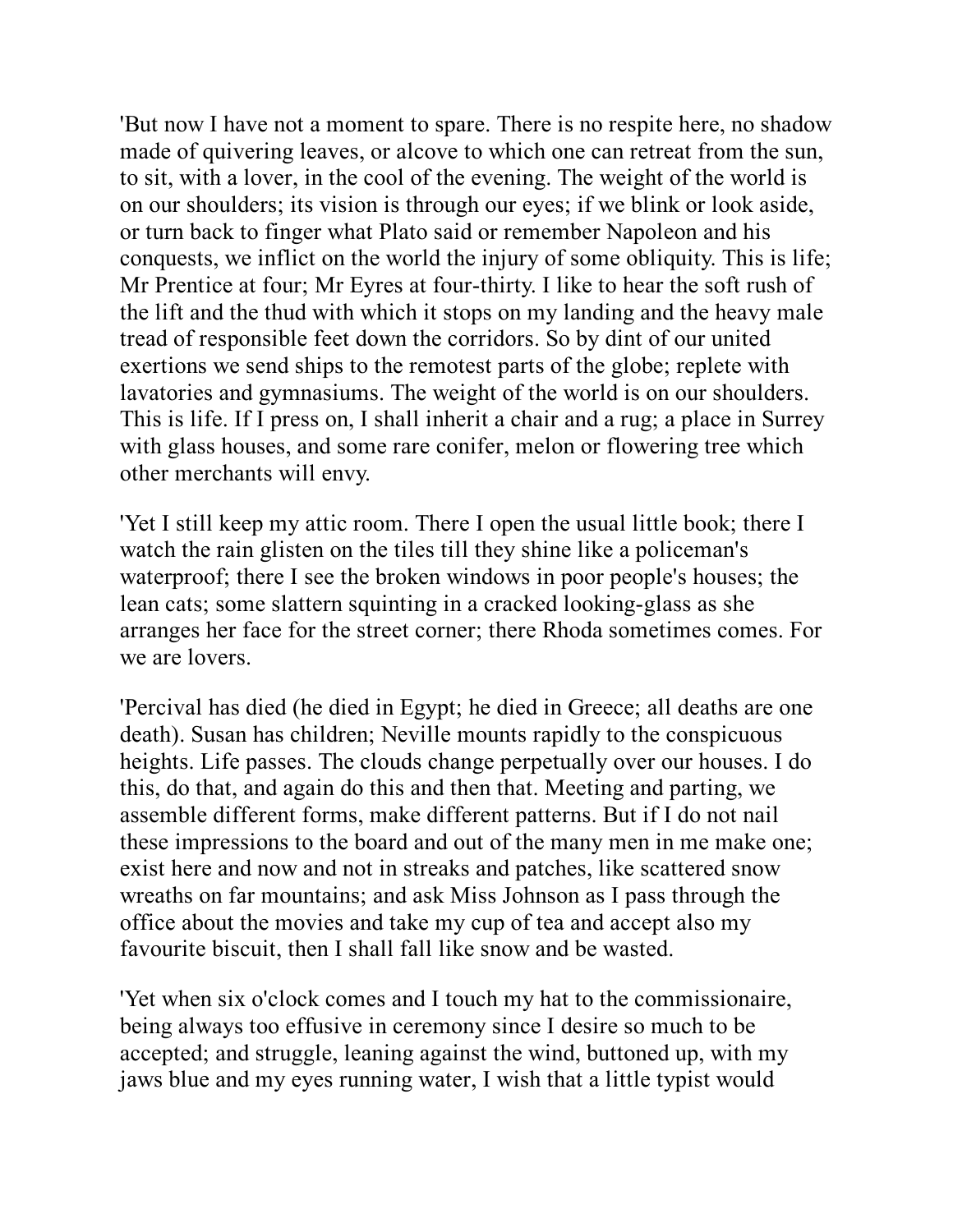cuddle on my knees; I think that my favourite dish is liver and bacon; and so am apt to wander to the river, to the narrow streets where there are frequent public-houses, and the shadows of ships passing at the end of the street, and women fighting. But I say to myself, recovering my sanity, Mr Prentice at four; Mr Eyres at four-thirty. The hatchet must fall on the block; the oak must be cleft to the centre. The weight of the world is on my shoulders. Here is the pen and the paper; on the letters in the wire basket I sign my name, I, I, and again I.'

'Summer comes, and winter,' said Susan. 'The seasons pass. The pear fills itself and drops from the tree. The dead leaf rests on its edge. But steam has obscured the window. I sit by the fire watching the kettle boil. I see the pear tree through the streaked steam on the window-pane.

'Sleep, sleep, I croon, whether it is summer or winter, May or November. Sleep I sing—I, who am unmelodious and hear no music save rustic music when a dog barks, a bell tinkles, or wheels crunch upon the gravel. I sing my song by the fire like an old shell murmuring on the beach. Sleep, sleep, I say, warning off with my voice all who rattle milk-cans, fire at rooks, shoot rabbits, or in any way bring the shock of destruction near this wicker cradle, laden with soft limbs, curled under a pink coverlet.

'I have lost my indifference, my blank eyes, my pear-shaped eyes that saw to the root. I am no longer January, May or any other season, but am all spun to a fine thread round the cradle, wrapping in a cocoon made of my own blood the delicate limbs of my baby. Sleep, I say, and feel within me uprush some wilder, darker violence, so that I would fell down with one blow any intruder, any snatcher, who should break into this room and wake the sleeper.

'I pad about the house all day long in apron and slippers, like my mother who died of cancer. Whether it is summer, whether it is winter, I no longer know by the moor grass, and the heath flower; only by the steam on the window-pane, or the frost on the window-pane. When the lark peels high his ring of sound and it falls through the air like an apple paring, I stoop; I feed my baby. I, who used to walk through beech woods noting the jay's feather turning blue as it falls, past the shepherd and the tramp, who stared at the woman squatted beside a tilted cart in a ditch, go from room to room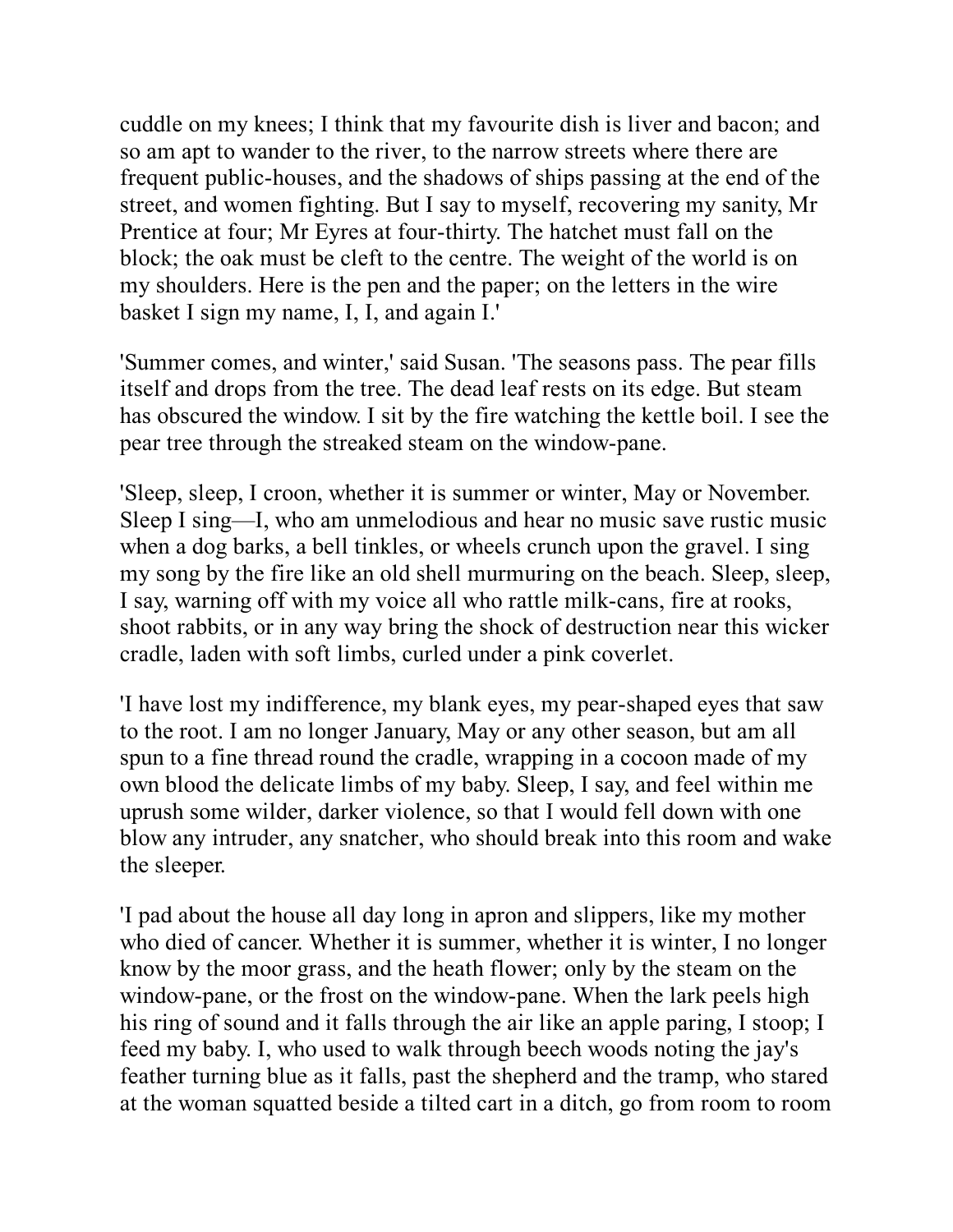with a duster. Sleep, I say, desiring sleep to fall like a blanket of down and cover these weak limbs; demanding that life shall sheathe its claws and gird its lightning and pass by, making of my own body a hollow, a warm shelter for my child to sleep in. Sleep, I say, sleep. Or I go to the window, I look at the rook's high nest; and the pear tree. "His eyes will see when mine are shut," I think. "I shall go mixed with them beyond my body and shall see India. He will come home, bringing trophies to be laid at my feet. He will increase my possessions."

'But I never rise at dawn and see the purple drops in the cabbage leaves; the red drops in the roses. I do not watch the setter nose in a circle, or lie at night watching the leaves hide the stars and the stars move and the leaves hang still. The butcher calls; the milk has to be stood under a shade lest it should sour.

'Sleep, I say, sleep, as the kettle boils and its breath comes thicker and thicker issuing in one jet from the spout. So life fills my veins. So life pours through my limbs. So I am driven forward, till I could cry, as I move from dawn to dusk opening and shutting, "No more. I am glutted with natural happiness." Yet more will come, more children; more cradles, more baskets in the kitchen and hams ripening; and onions glistening; and more beds of lettuce and potatoes. I am blown like a leaf by the gale; now brushing the wet grass, now whirled up. I am glutted with natural happiness; and wish sometimes that the fullness would pass from me and the weight of the sleeping house rise, when we sit reading, and I stay the thread at the eye of my needle. The lamp kindles a fire in the dark pane. A fire burns in the heart of the ivy. I see a lit-up street in the evergreens. I hear traffic in the brush of the wind down the lane, and broken voices, and laughter, and Jinny who cries as the door opens, "Come! Come!"

'But no sound breaks the silence of our house, where the fields sigh close to the door. The wind washes through the elm trees; a moth hits the lamp; a cow lows; a crack of sound starts in the rafter, and I push my head through the needle and murmur, "Sleep".'

'Now is the moment,' said Jinny. 'Now we have met, and have come together. Now let us talk, let us tell stories. Who is he? Who is she? I am infinitely curious and do not know what is to come. If you, whom I meet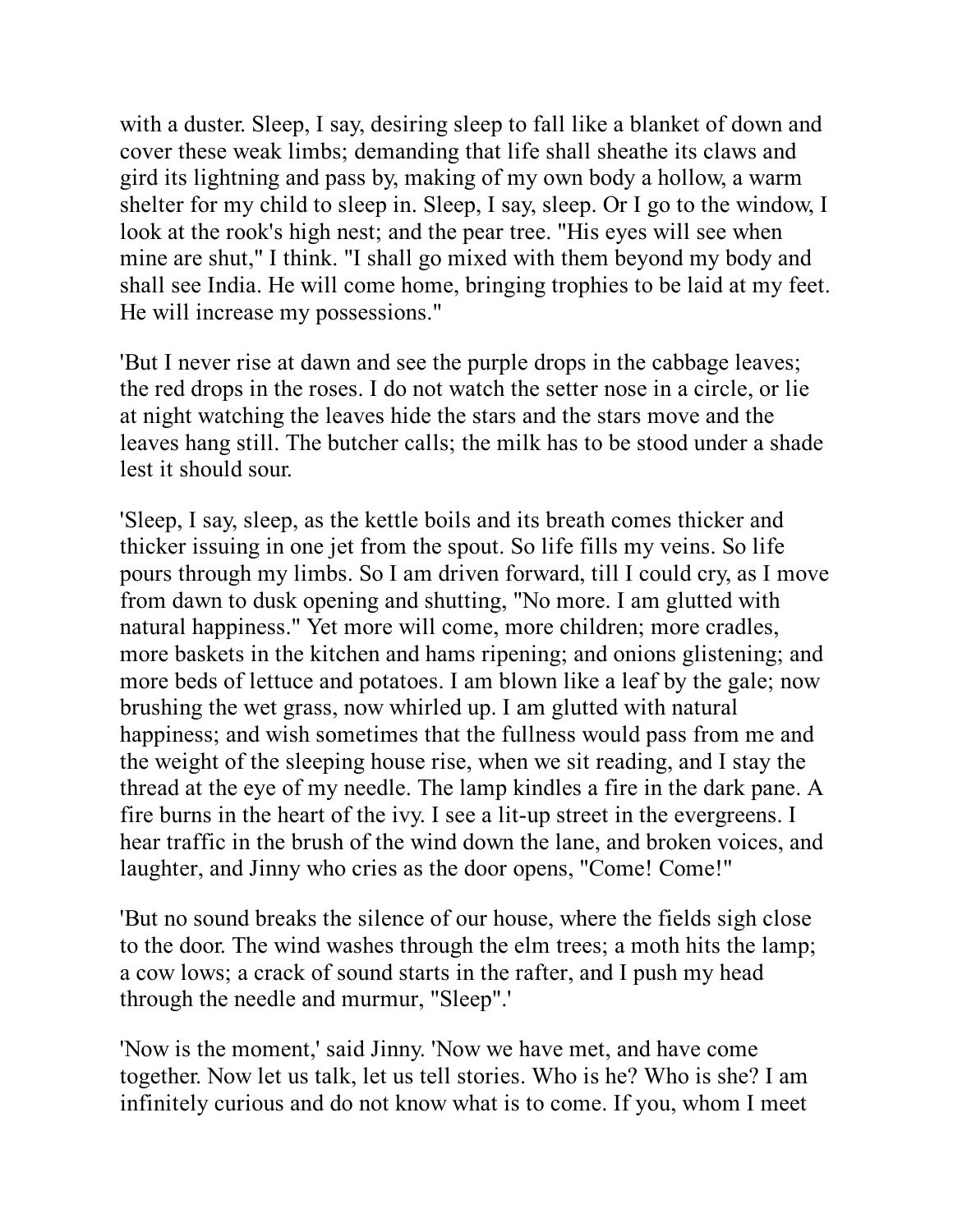for the first time, were to say to me, "The coach starts at four from Piccadilly," I would not stay to fling a few necessaries in a bandbox, but would come at once.

'Let us sit here under the cut flowers, on the sofa by the picture. Let us decorate our Christmas tree with facts and again with facts. People are so soon gone; let us catch them. That man there, by the cabinet; he lives you say, surrounded by china pots. Break one and you shatter a thousand pounds. And he loved a girl in Rome and she left him. Hence the pots, old junk found in lodging-houses or dug from the desert sands. And since beauty must be broken daily to remain beautiful, and he is static, his life stagnates in a china sea. It is strange though; for once as a young man, he sat on damp ground and drank rum with soldiers.

'One must be quick and add facts deftly, like toys to a tree, fixing them with a twist of the fingers. He stoops, how he stoops, even over an azalea. He stoops over the old woman even, because she wears diamonds in her ears, and, bundling about her estate in a pony carriage, directs who is to be helped, what tree felled, and who turned out tomorrow. (I have lived my life, I must tell you, all these years, and I am now past thirty, perilously, like a mountain goat, leaping from crag to crag; I do not settle long anywhere; I do not attach myself to one person in particular; but you will find that if I raise my arm, some figure at once breaks off and will come.) And that man is a judge; and that man is a millionaire, and that man, with the eyeglass, shot his governess through the heart with an arrow when he was ten years old. Afterwards he rode through deserts with despatches, took part in revolutions and now collects materials for a history of his mother's family, long settled in Norfolk. That little man with a blue chin has a right hand that is withered. But why? We do not know. That woman, you whisper discreetly, with the pearl pagodas hanging from her ears, was the pure flame who lit the life of one of our statesmen; now since his death she sees ghosts, tells fortunes, and has adopted a coffee-coloured youth whom she calls the Messiah. That man with the drooping moustache, like a cavalry officer, lived a life of the utmost debauchery (it is all in some memoir) until one day he met a stranger in a train who converted him between Edinburgh and Carlisle by reading the Bible.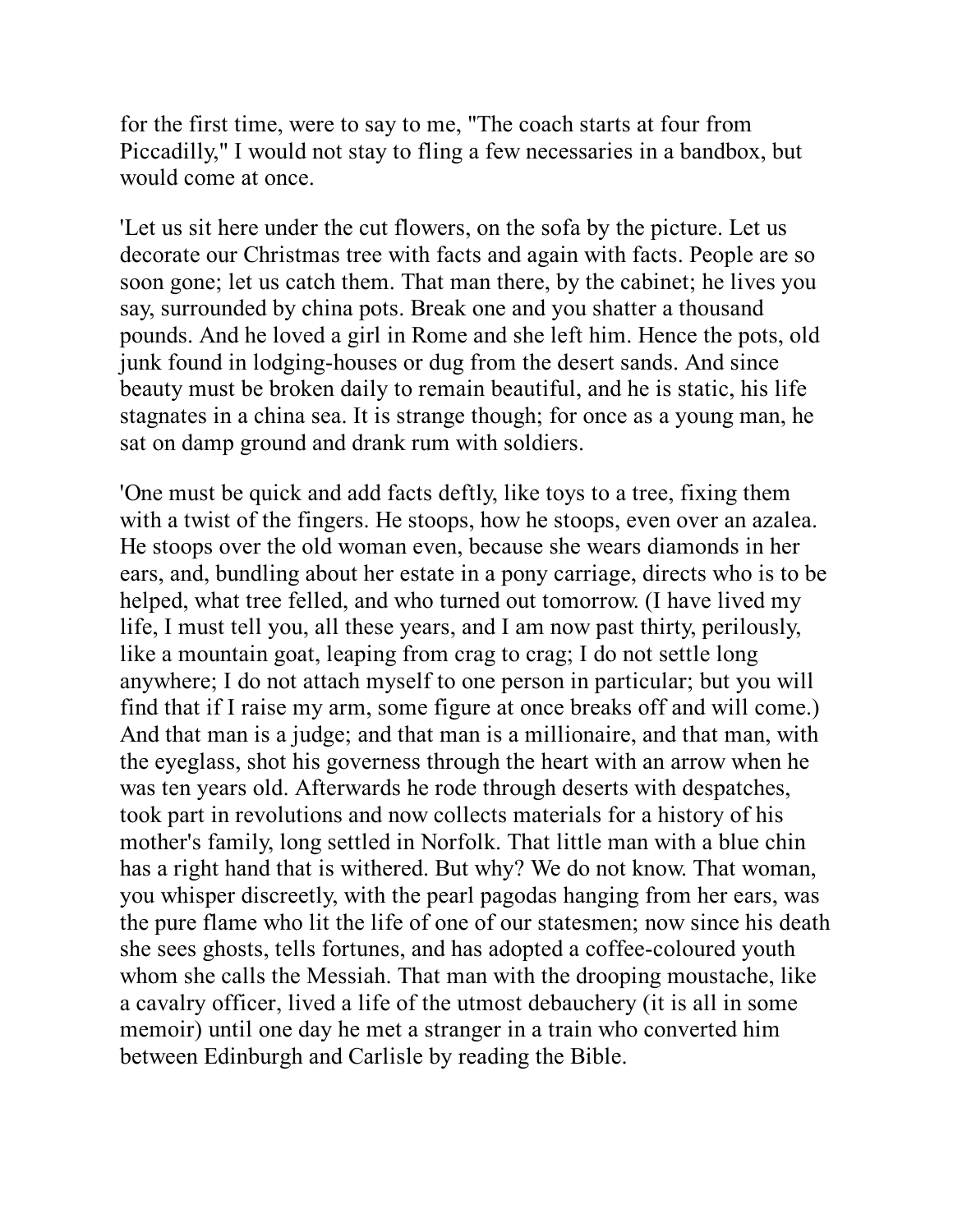'Thus, in a few seconds, deftly, adroitly, we decipher the hieroglyphs written on other people's faces. Here, in this room, are the abraded and battered shells cast on the shore. The door goes on opening. The room fills and fills with knowledge, anguish, many kinds of ambition, much indifference, some despair. Between us, you say, we could build cathedrals, dictate policies, condemn men to death, and administer the affairs of several public offices. The common fund of experience is very deep. We have between us scores of children of both sexes, whom we are educating, going to see at school with the measles, and bringing up to inherit our houses. In one way or another we make this day, this Friday, some by going to the Law Courts; others to the city; others to the nursery; others by marching and forming fours. A million hands stitch, raise hods with bricks. The activity is endless. And tomorrow it begins again; tomorrow we make Saturday. Some take train for France; others ship for India. Some will never come into this room again. One may die tonight. Another will beget a child. From us every sort of building, policy, venture, picture, poem, child, factory, will spring. Life comes; life goes; we make life. So you say.

'But we who live in the body see with the body's imagination things in outline. I see rocks in bright sunshine. I cannot take these facts into some cave and, shading my eyes, grade their yellows, blues, umbers into one substance. I cannot remain seated for long. I must jump up and go. The coach may start from Piccadilly. I drop all these facts—diamonds, withered hands, china pots and the rest of it—as a monkey drops nuts from its naked paws. I cannot tell you if life is this or that. I am going to push out into the heterogeneous crowd. I am going to be buffeted; to be flung up, and flung down, among men, like a ship on the sea.

'For now my body, my companion, which is always sending its signals, the rough black "No", the golden "Come", in rapid running arrows of sensation, beckons. Someone moves. Did I raise my arm? Did I look? Did my yellow scarf with the strawberry spots float and signal? He has broken from the wall. He follows. I am pursued through the forest. All is rapt, all is nocturnal, and the parrots go screaming through the branches. All my senses stand erect. Now I feel the roughness of the fibre of the curtain through which I push; now I feel the cold iron railing and its blistered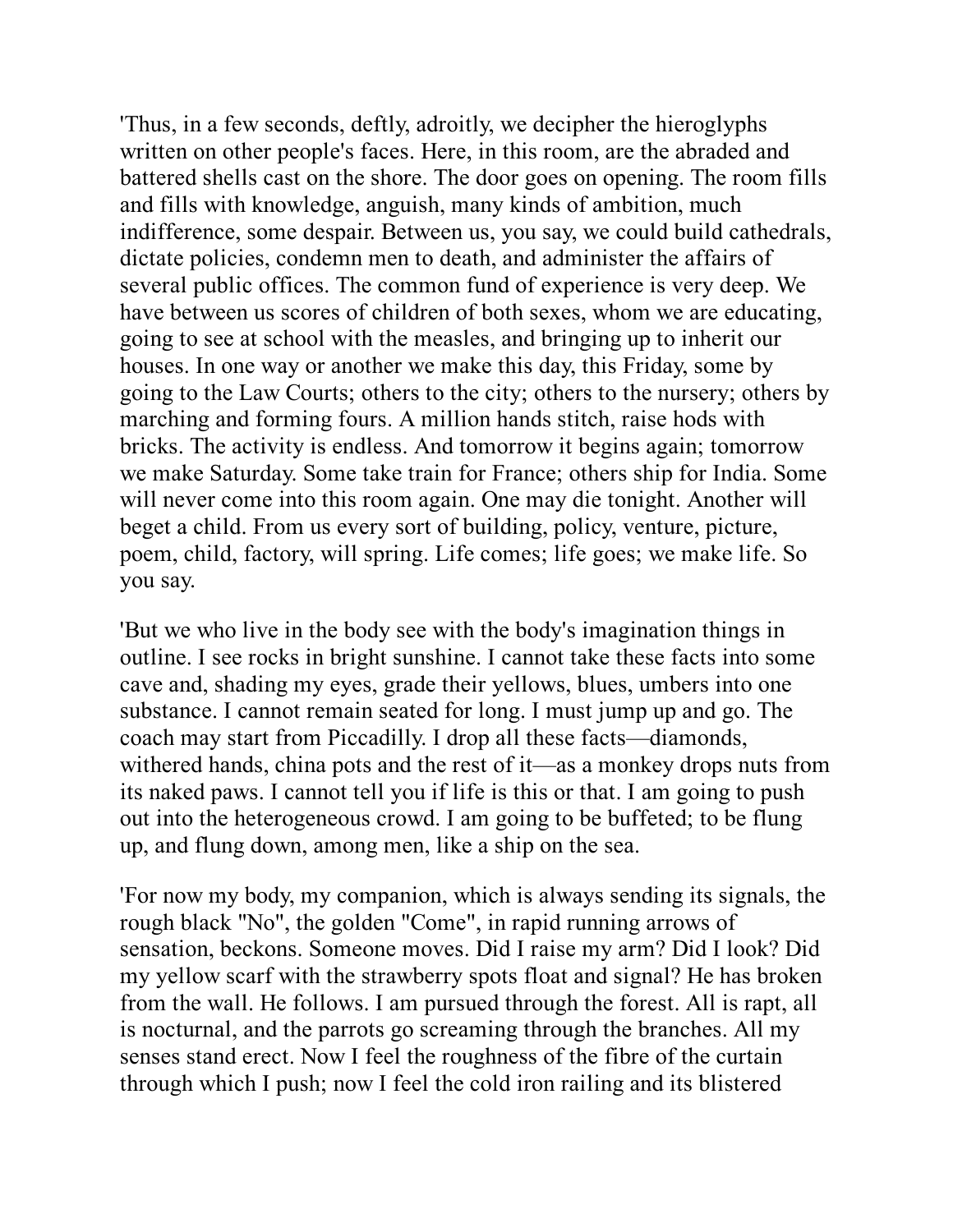paint beneath my palm. Now the cool tide of darkness breaks its waters over me. We are out of doors. Night opens; night traversed by wandering moths; night hiding lovers roaming to adventure. I smell roses; I smell violets; I see red and blue just hidden. Now gravel is under my shoes; now grass. Up reel the tall backs of houses guilty with lights. All London is uneasy with flashing lights. Now let us sing our love song—Come, come, come. Now my gold signal is like a dragonfly flying taut. Jug, jug, jug, I sing like the nightingale whose melody is crowded in the too narrow passage of her throat. Now I hear crash and rending of boughs and the crack of antlers as if the beasts of the forest were all hunting, all rearing high and plunging down among the thorns. One has pierced me. One is driven deep within me.

'And velvet flowers and leaves whose coolness has been stood in water wash me round, and sheathe me, embalming me.'

'Why, look,' said Neville, 'at the clock ticking on the mantelpiece? Time passes, yes. And we grow old. But to sit with you, alone with you, here in London, in this firelit room, you there, I here, is all. The world ransacked to its uttermost ends, and all its heights stripped and gathered of their flowers, holds no more. Look at the firelight running up and down the gold thread in the curtain. The fruit it circles droops heavy. It falls on the toe of your boot, it gives your face a red rim—I think it is the firelight and not your face; I think those are books against the wall, and that a curtain, and that perhaps an armchair. But when you come everything changes. The cups and saucers changed when you came in this morning. There can be no doubt, I thought, pushing aside the newspaper, that our mean lives, unsightly as they are, put on splendour and have meaning only under the eyes of love.

'I rose. I had done my breakfast. There was the whole day before us, and as it was fine, tender, non-committal, we walked through the Park to the Embankment, along the Strand to St Paul's, then to the shop where I bought an umbrella, always talking, and now and then stopping to look. But can this last? I said to myself, by a lion in Trafalgar Square, by the lion seen once and for ever;—so I revisit my past life, scene by scene; there is an elm tree, and there lies Percival. For ever and ever, I swore.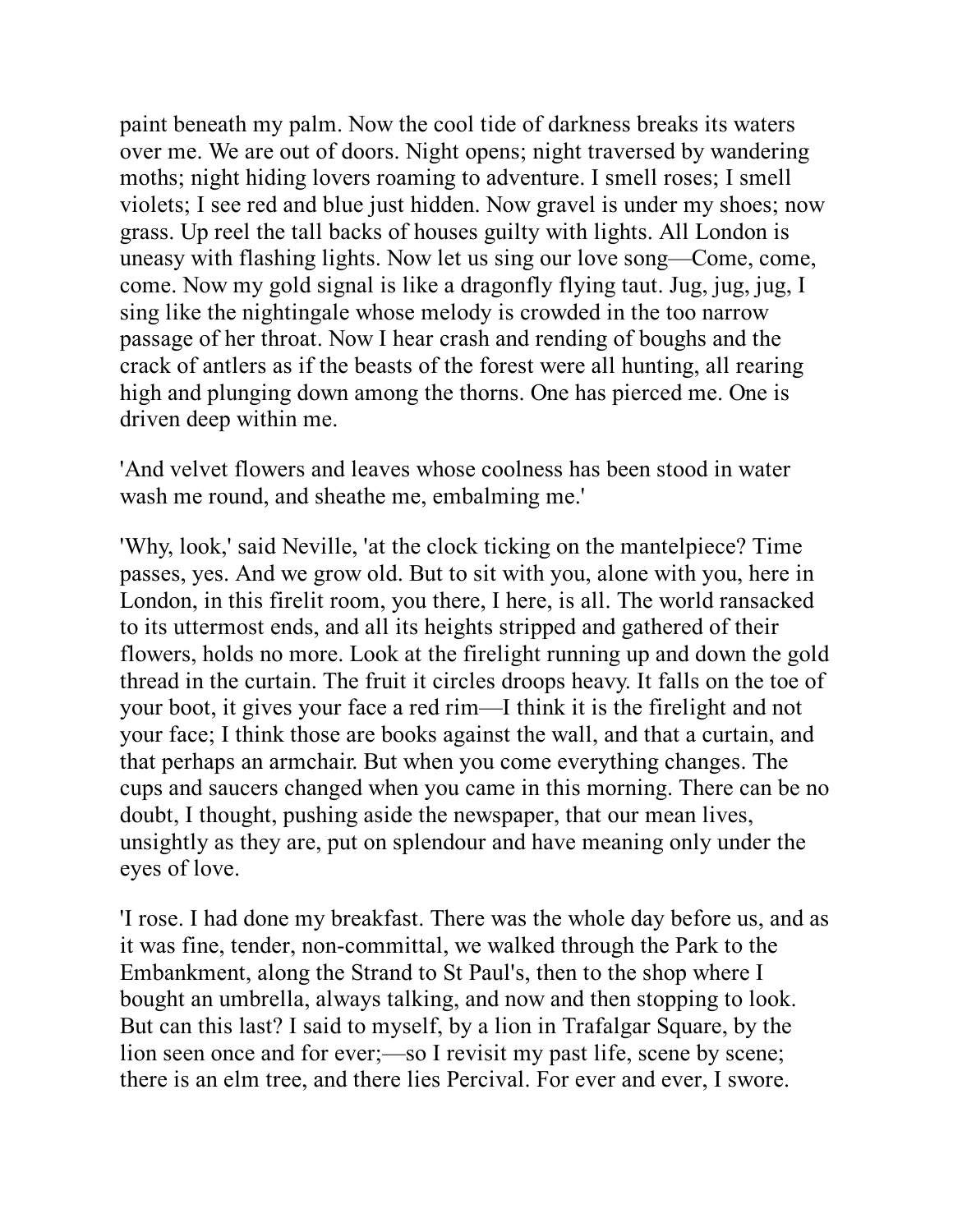Then darted in the usual doubt. I clutched your hand. You left me. The descent into the Tube was like death. We were cut up, we were dissevered by all those faces and the hollow wind that seemed to roar down there over desert boulders. I sat staring in my own room. By five I knew that you were faithless. I snatched the telephone and the buzz, buzz, buzz of its stupid voice in your empty room battered my heart down, when the door opened and there you stood. That was the most perfect of our meetings. But these meetings, these partings, finally destroy us.

'Now this room seems to me central, something scooped out of the eternal night. Outside lines twist and intersect, but round us, wrapping us about. Here we are centred. Here we can be silent, or speak without raising our voices. Did you notice that and then that? we say. He said that, meaning… . She hesitated, and I believe suspected. Anyhow, I heard voices, a sob on the stair late at night. It is the end of their relationship. Thus we spin round us infinitely fine filaments and construct a system. Plato and Shakespeare are included, also quite obscure people, people of no importance whatsoever. I hate men who wear crucifixes on the left side of their waistcoats. I hate ceremonies and lamentations and the sad figure of Christ trembling beside another trembling and sad figure. Also the pomp and the indifference and the emphasis, always on the wrong place, of people holding forth under chandeliers in full evening dress, wearing stars and decorations. Some spray in a hedge, though, or a sunset over a flat winter field, or again the way some old woman sits, arms akimbo, in an omnibus with a basket—those we point at for the other to look at. It is so vast an alleviation to be able to point for another to look at. And then not to talk. To follow the dark paths of the mind and enter the past, to visit books, to brush aside their branches and break off some fruit. And you take it and marvel, as I take the careless movements of your body and marvel at its ease, its power—how you fling open windows and are dexterous with your hands. For alas! my mind is a little impeded, it soon tires; I fall damp, perhaps disgusting, at the goal.

'Alas! I could not ride about India in a sun helmet and return to a bungalow. I cannot tumble, as you do, like half-naked boys on the deck of a ship, squirting each other with hose-pipes. I want this fire, I want this chair. I want someone to sit beside me after the day's pursuit and all its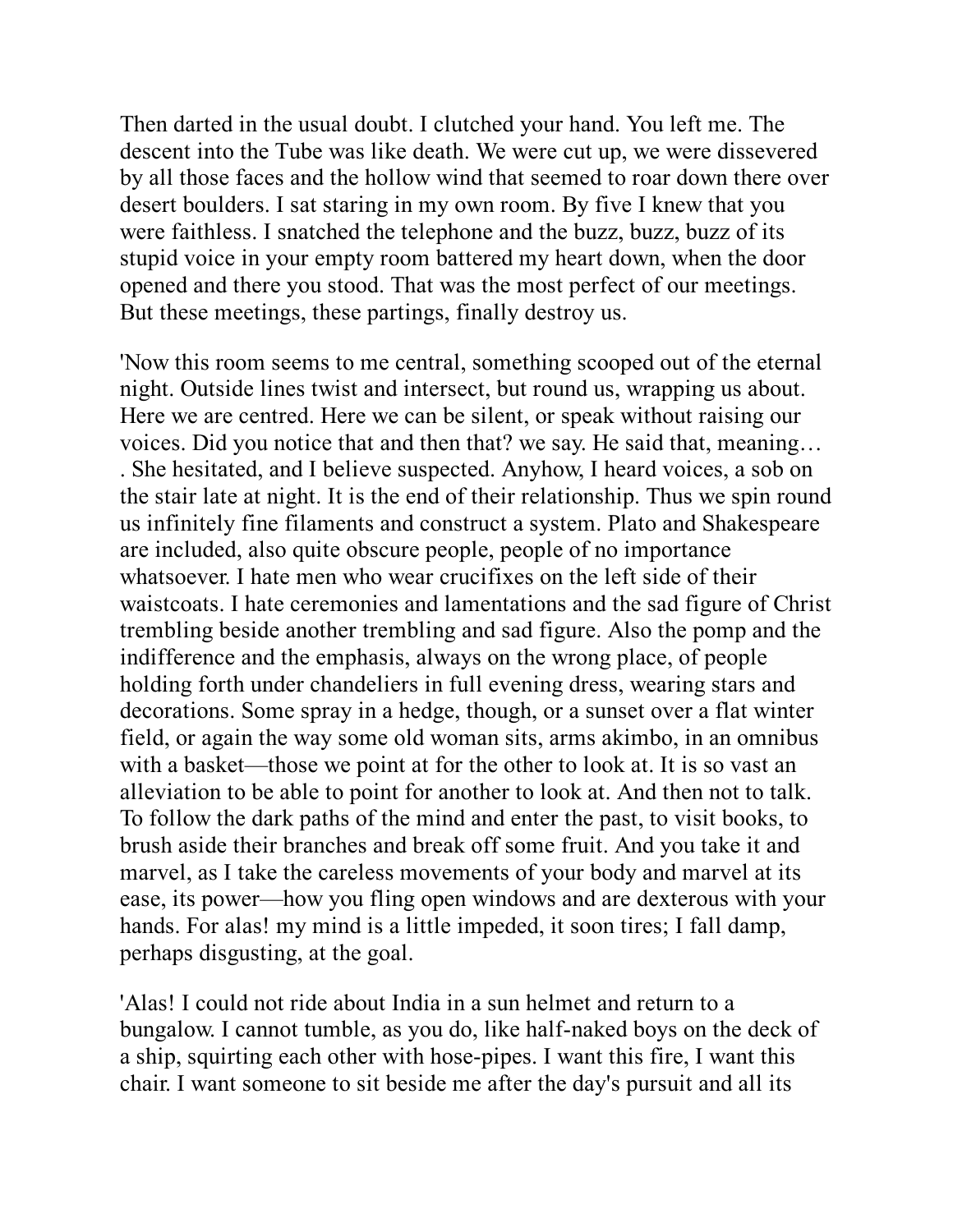anguish, after its listenings, and its waitings, and its suspicions. After quarrelling and reconciliation I need privacy—to be alone with you, to set this hubbub in order. For I am as neat as a cat in my habits. We must oppose the waste and deformity of the world, its crowds eddying round and round disgorged and trampling. One must slip paper-knives, even, exactly through the pages of novels, and tie up packets of letters neatly with green silk, and brush up the cinders with a hearth broom. Everything must be done to rebuke the horror of deformity. Let us read writers of Roman severity and virtue; let us seek perfection through the sand. Yes, but I love to slip the virtue and severity of the noble Romans under the grey light of your eyes, and dancing grasses and summer breezes and the laughter and shouts of boys at play—of naked cabin-boys squirting each other with hosepipes on the decks of ships. Hence I am not a disinterested seeker, like Louis, after perfection through the sand. Colours always stain the page; clouds pass over it. And the poem, I think, is only your voice speaking. Alcibiades, Ajax, Hector and Percival are also you. They loved riding, they risked their lives wantonly, they were not great readers either. But you are not Ajax or Percival. They did not wrinkle their noses and scratch their foreheads with your precise gesture. You are you. That is what consoles me for the lack of many things—I am ugly, I am weak—and the depravity of the world, and the flight of youth and Percival's death, and bitterness and rancour and envies innumerable.

'But if one day you do not come after breakfast, if one day I see you in some looking-glass perhaps looking after another, if the telephone buzzes and buzzes in your empty room, I shall then, after unspeakable anguish, I shall then—for there is no end to the folly of the human heart—seek another, find another, you. Meanwhile, let us abolish the ticking of time's clock with one blow. Come closer.'

## **XXI**

*The sun had now sunk lower in the sky. The islands of cloud had gained in density and drew themselves across the sun so that the rocks went suddenly black, and the trembling sea holly lost its blue and turned silver,*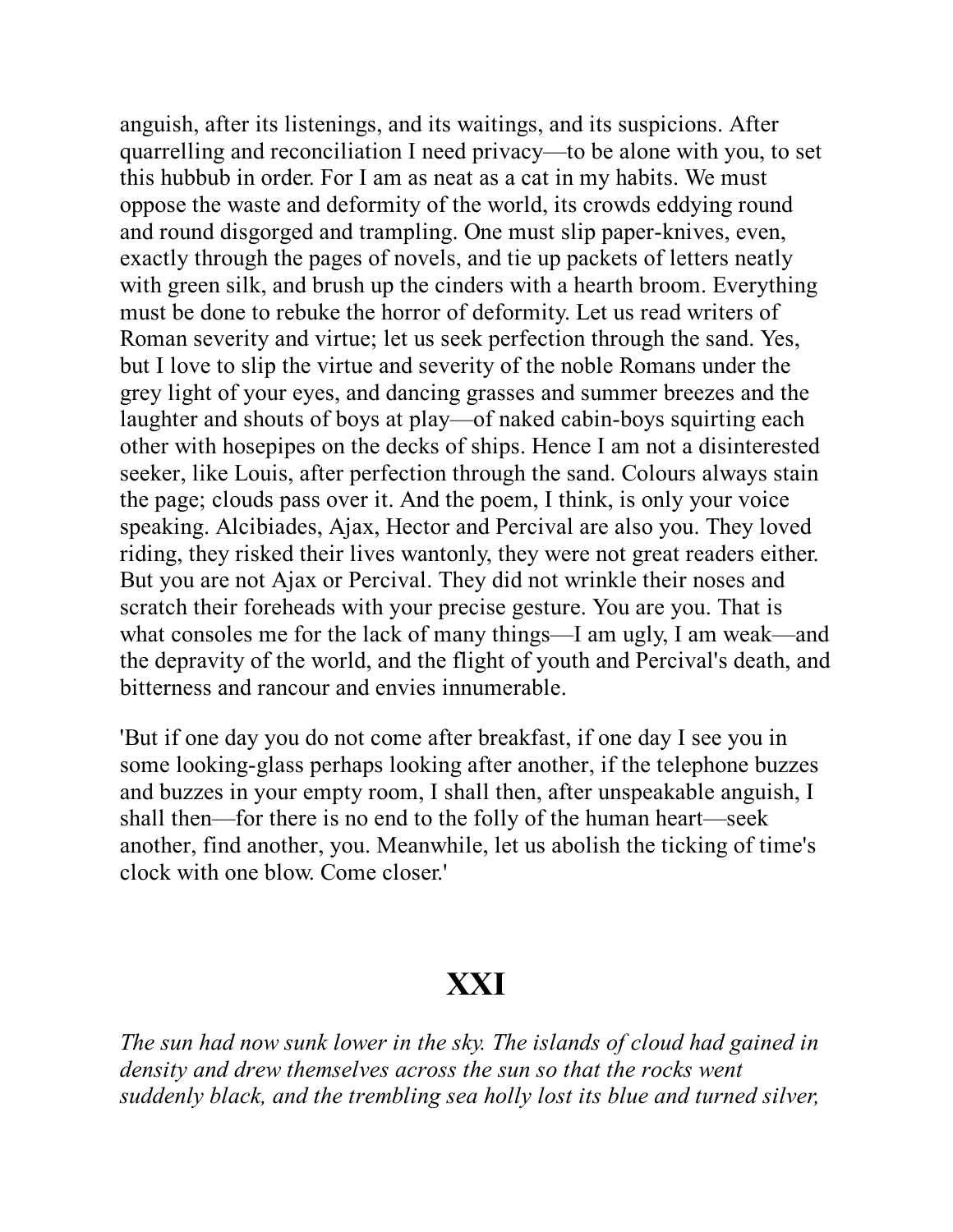*and shadows were blown like grey cloths over the sea. The waves no longer visited the further pools or reached the dotted black line which lay irregularly upon the beach. The sand was pearl white, smoothed and shining. Birds swooped and circled high up in the air. Some raced in the furrows of the wind and turned and sliced through them as if they were one body cut into a thousand shreds. Birds fell like a net descending on the tree-tops. Here one bird taking its way alone made wing for the marsh and sat solitary on a white stake, opening its wings and shutting them.*

*Some petals had fallen in the garden. They lay shell-shaped on the earth. The dead leaf no longer stood upon its edge, but had been blown, now running, now pausing, against some stalk. Through all the flowers the same wave of light passed in a sudden flaunt and flash as if a fin cut the green glass of a lake. Now and again some level and masterly blast blew the multitudinous leaves up and down and then, as the wind flagged, each blade regained its identity. The flowers, burning their bright discs in the sun, flung aside the sunlight as the wind tossed them, and then some heads too heavy to rise again drooped slightly.*

*The afternoon sun warmed the fields, poured blue into the shadows and reddened the corn. A deep varnish was laid like a lacquer over the fields. A cart, a horse, a flock of rooks—whatever moved in it was rolled round in gold. If a cow moved a leg it stirred ripples of red gold, and its horns seemed lined with light. Sprays of flaxen-haired corn lay on the hedges, brushed from the shaggy carts that came up from the meadows short legged and primeval looking. The round-headed clouds never dwindled as they bowled along, but kept every atom of their rotundity. Now, as they passed, they caught a whole village in the fling of their net and, passing, let it fly free again. Far away on the horizon, among the million grains of blue-grey dust, burnt one pane, or stood the single line of one steeple or one tree.*

*The red curtains and the white blinds blew in and out, flapping against the edge of the window, and the light which entered by flaps and breadths unequally had in it some brown tinge, and some abandonment as it blew through the blowing curtains in gusts. Here it browned a cabinet, there*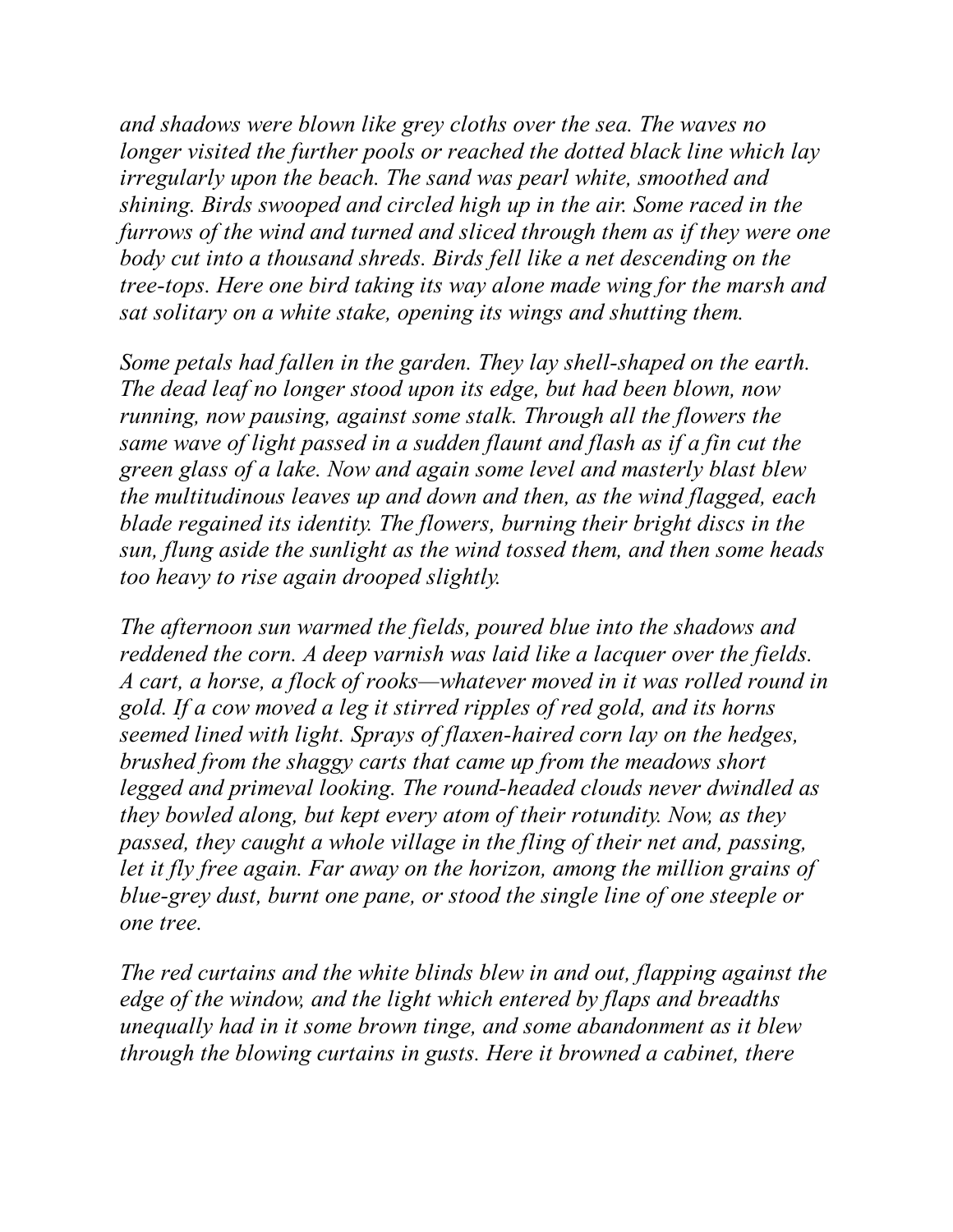*reddened a chair, here it made the window waver in the side of the green jar.*

*All for a moment wavered and bent in uncertainty and ambiguity, as if a great moth sailing through the room had shadowed the immense solidity of chairs and tables with floating wings.*

## **XXII**

'And time,' said Bernard, 'lets fall its drop. The drop that has formed on the roof of the soul falls. On the roof of my mind time, forming, lets fall its drop. Last week, as I stood shaving, the drop fell. I, standing with my razor in my hand, became suddenly aware of the merely habitual nature of my action (this is the drop forming) and congratulated my hands, ironically, for keeping at it. Shave, shave, shave, I said. Go on shaving. The drop fell. All through the day's work, at intervals, my mind went to an empty place, saying, "What is lost? What is over?" And "Over and done with," I muttered, "over and done with," solacing myself with words. People noticed the vacuity of my face and the aimlessness of my conversation. The last words of my sentence tailed away. And as I buttoned on my coat to go home I said more dramatically, "I have lost my youth."

'It is curious how, at every crisis, some phrase which does not fit insists upon coming to the rescue—the penalty of living in an old civilization with a notebook. This drop falling has nothing to do with losing my youth. This drop falling is time tapering to a point. Time, which is a sunny pasture covered with a dancing light, time, which is widespread as a field at midday, becomes pendant. Time tapers to a point. As a drop falls from a glass heavy with some sediment, time falls. These are the true cycles, these are the true events. Then as if all the luminosity of the atmosphere were withdrawn I see to the bare bottom. I see what habit covers. I lie sluggish in bed for days. I dine out and gape like a codfish. I do not trouble to finish my sentences, and my actions, usually so uncertain, acquire a mechanical precision. On this occasion, passing an office, I went in and bought, with all the composure of a mechanical figure, a ticket for Rome.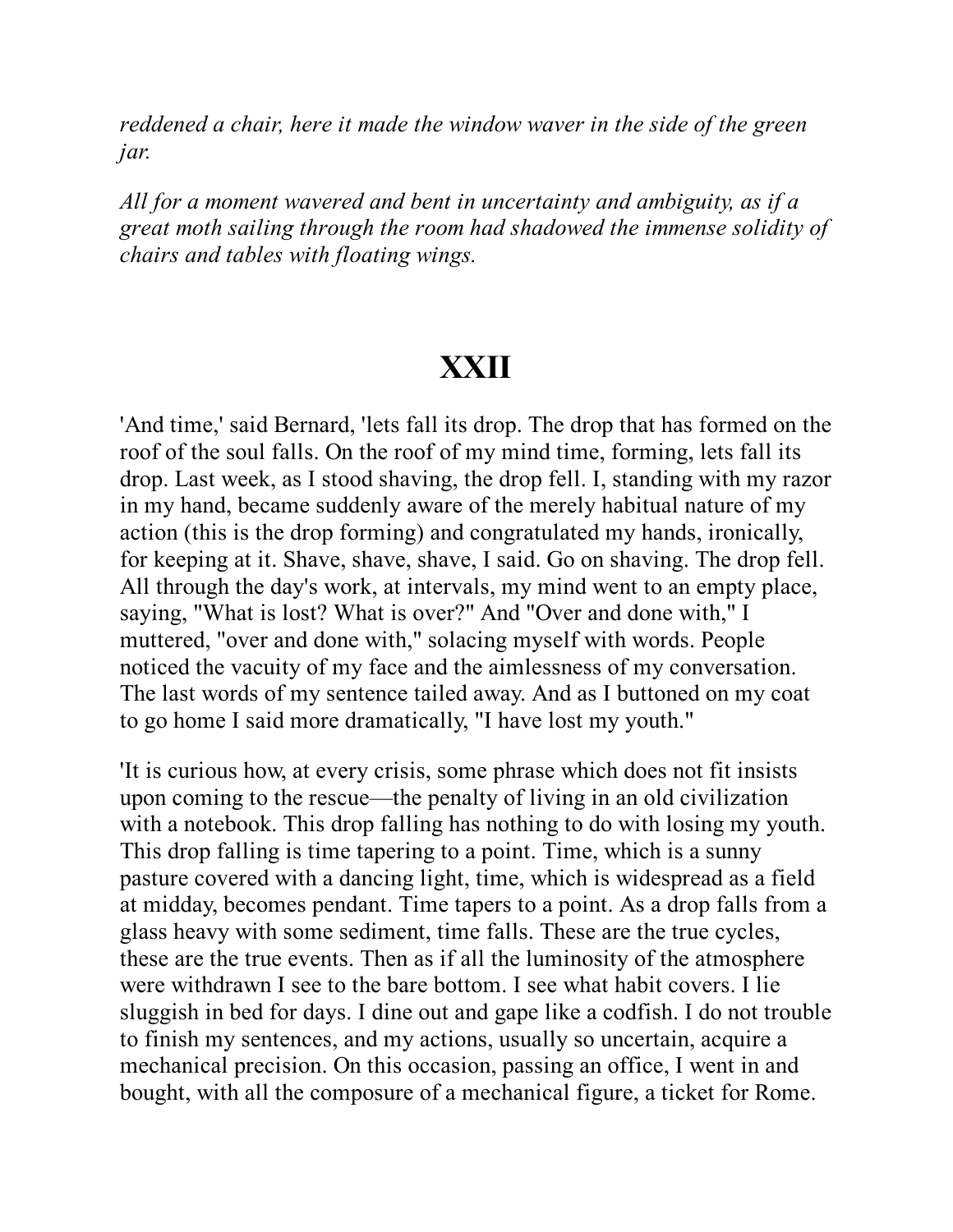'Now I sit on a stone seat in these gardens surveying the eternal city, and the little man who was shaving in London five days ago looks already like a heap of old clothes. London has also crumbled. London consists of fallen factories and a few gasometers. At the same time I am not involved in this pageantry. I see the violet-sashed priests and the picturesque nursemaids; I notice externals only. I sit here like a convalescent, like a very simple man who knows only words of one syllable. "The sun is hot," I say. "The wind is cold." I feel myself carried round like an insect on top of the earth and could swear that, sitting here, I feel its hardness, its turning movement. I have no desire to go the opposite way from the earth. Could I prolong this sense another six inches I have a foreboding that I should touch some queer territory. But I have a very limited proboscis. I never wish to prolong these states of detachment; I dislike them; I also despise them. I do not wish to be a man who sits for fifty years on the same spot thinking of his navel. I wish to be harnessed to a cart, a vegetable-cart that rattles over the cobbles.

'The truth is that I am not one of those who find their satisfaction in one person, or in infinity. The private room bores me, also the sky. My being only glitters when all its facets are exposed to many people. Let them fail and I am full of holes, dwindling like burnt paper. Oh, Mrs Moffat, Mrs Moffat, I say, come and sweep it all up. Things have dropped from me. I have outlived certain desires; I have lost friends, some by death—Percival —others through sheer inability to cross the street. I am not so gifted as at one time seemed likely. Certain things lie beyond my scope. I shall never understand the harder problems of philosophy. Rome is the limit of my travelling. As I drop asleep at night it strikes me sometimes with a pang that I shall never see savages in Tahiti spearing fish by the light of a blazing cresset, or a lion spring in the jungle, or a naked man eating raw flesh. Nor shall I learn Russian or read the Vedas. I shall never again walk bang into the pillar-box. (But still a few stars fall through my night, beautifully, from the violence of that concussion.) But as I think, truth has come nearer. For many years I crooned complacently, "My children … my wife ... my house ... my dog." As I let myself in with the latch-key I would go through that familiar ritual and wrap myself in those warm coverings. Now that lovely veil has fallen. I do not want possessions now.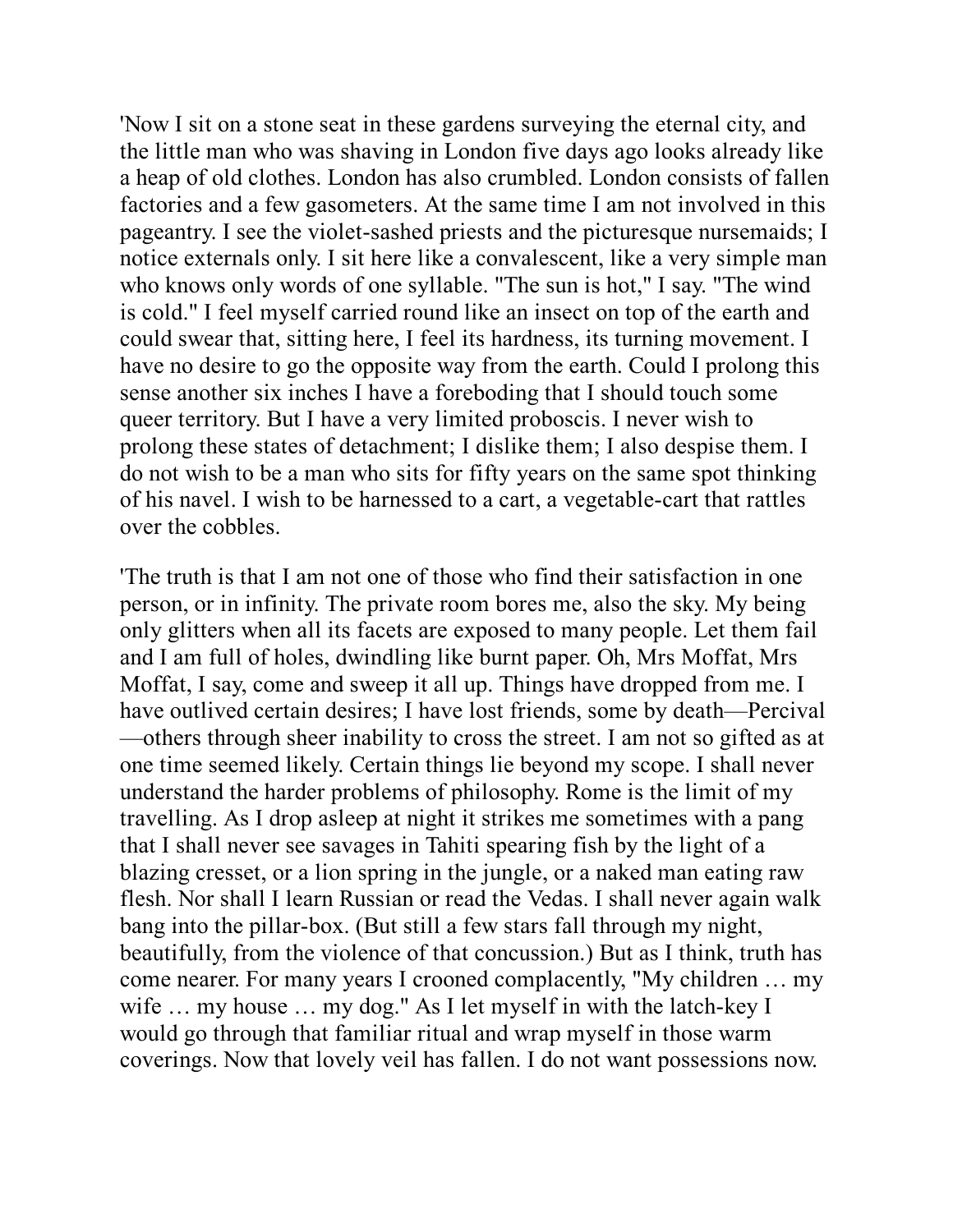(Note: an Italian washer-woman stands on the same rung of physical refinement as the daughter of an English duke.)

'But let me consider. The drop falls; another stage has been reached. Stage upon stage. And why should there be an end of stages? and where do they lead? To what conclusion? For they come wearing robes of solemnity. In these dilemmas the devout consult those violet-sashed and sensual-looking gentry who are trooping past me. But for ourselves, we resent teachers. Let a man get up and say, "Behold, this is the truth," and instantly I perceive a sandy cat filching a piece of fish in the background. Look, you have forgotten the cat, I say. So Neville, at school, in the dim chapel, raged at the sight of the doctor's crucifix. I, who am always distracted, whether by a cat or by a bee buzzing round the bouquet that Lady Hampden keeps so diligently pressed to her nose, at once make up a story and so obliterate the angles of the crucifix. I have made up thousands of stories; I have filled innumerable notebooks with phrases to be used when I have found the true story, the one story to which all these phrases refer. But I have never yet found that story. And I begin to ask, Are there stories?

'Look now from this terrace at the swarming population beneath. Look at the general activity and clamour. That man is in difficulties with his mule. Half a dozen good-natured loafers offer their services. Others pass by without looking. They have as many interests as there are threads in a skein. Look at the sweep of the sky, bowled over by round white clouds. Imagine the leagues of level land and the aqueducts and the broken Roman pavement and the tombstones in the Campagna, and beyond the Campagna, the sea, then again more land, then the sea. I could break off any detail in all that prospect—say the mule-cart—and describe it with the greatest ease. But why describe a man in trouble with his mule? Again, I could invent stories about that girl coming up the steps. "She met him under the dark archway… . 'It is over,' he said, turning from the cage where the china parrot hangs." Or simply, "That was all." But why impose my arbitrary design? Why stress this and shape that and twist up little figures like the toys men sell in trays in the street? Why select this, out of all that—one detail?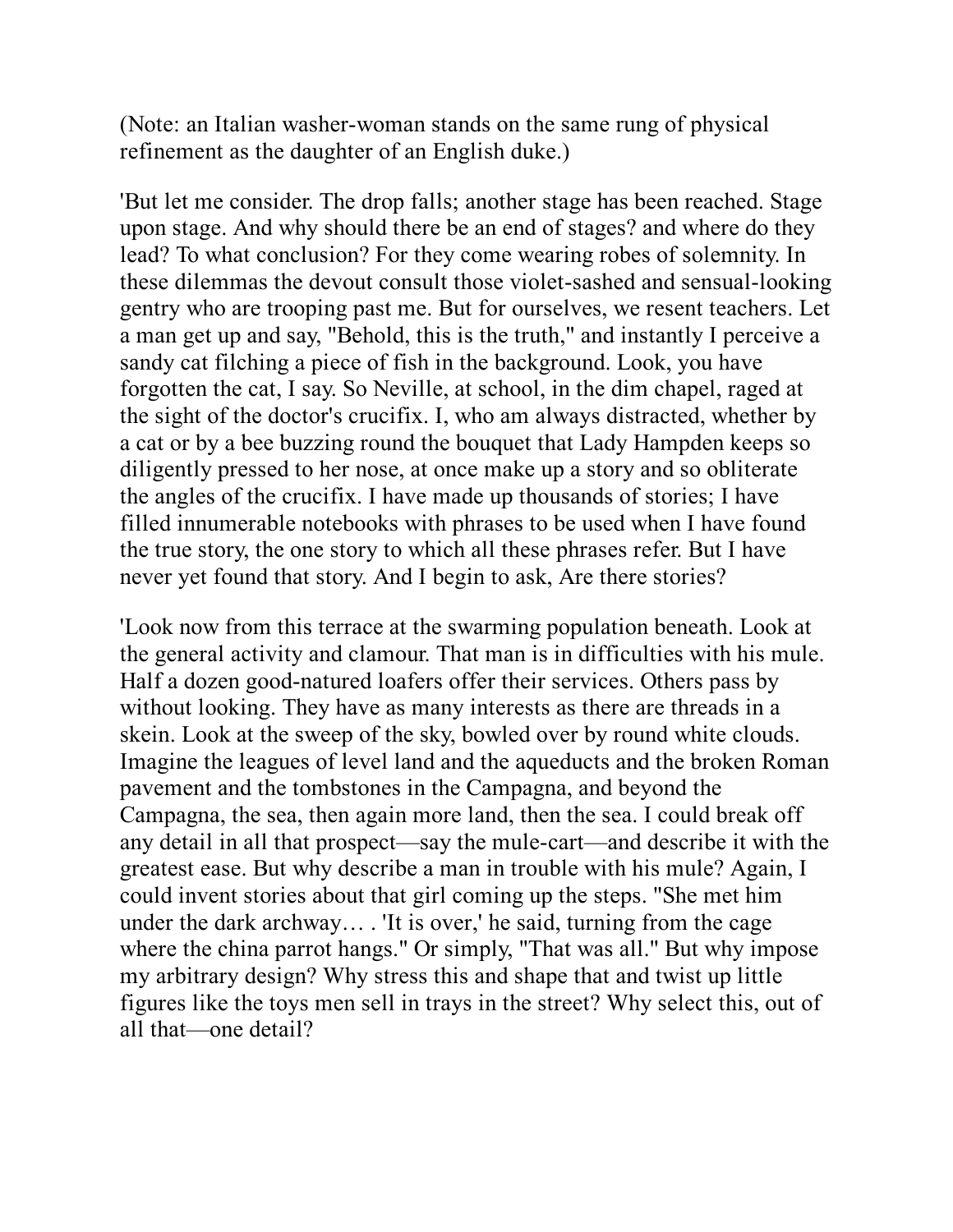'Here am I shedding one of my life-skins, and all they will say is, "Bernard is spending ten days in Rome." Here am I marching up and down this terrace alone, unoriented. But observe how dots and dashes are beginning, as I walk, to run themselves into continuous lines, how things are losing the bald, the separate identity that they had as I walked up those steps. The great red pot is now a reddish streak in a wave of yellowish green. The world is beginning to move past me like the banks of a hedge when the train starts, like the waves of the sea when a steamer moves. I am moving too, am becoming involved in the general sequence when one thing follows another and it seems inevitable that the tree should come, then the telegraph-pole, then the break in the hedge. And as I move, surrounded, included and taking part, the usual phrases begin to bubble up, and I wish to free these bubbles from the trap-door in my head, and direct my steps therefore towards that man, the back of whose head is half familiar to me. We were together at school. We shall undoubtedly meet. We shall certainly lunch together. We shall talk. But wait, one moment wait.

'These moments of escape are not to be despised. They come too seldom. Tahiti becomes possible. Leaning over this parapet I see far out a waste of water. A fin turns. This bare visual impression is unattached to any line of reason, it springs up as one might see the fin of a porpoise on the horizon. Visual impressions often communicate thus briefly statements that we shall in time to come uncover and coax into words. I note under F., therefore, "Fin in a waste of waters." I, who am perpetually making notes in the margin of my mind for some final statement, make this mark, waiting for some winter's evening.

'Now I shall go and lunch somewhere, I shall hold my glass up, I shall look through the wine, I shall observe with more than my usual detachment, and when a pretty woman enters the restaurant and comes down the room between the tables I shall say to myself, "Look where she comes against a waste of waters." A meaningless observation, but to me, solemn, slatecoloured, with a fatal sound of ruining worlds and waters falling to destruction.

'So, Bernard (I recall you, you the usual partner in my enterprises), let us begin this new chapter, and observe the formation of this new, this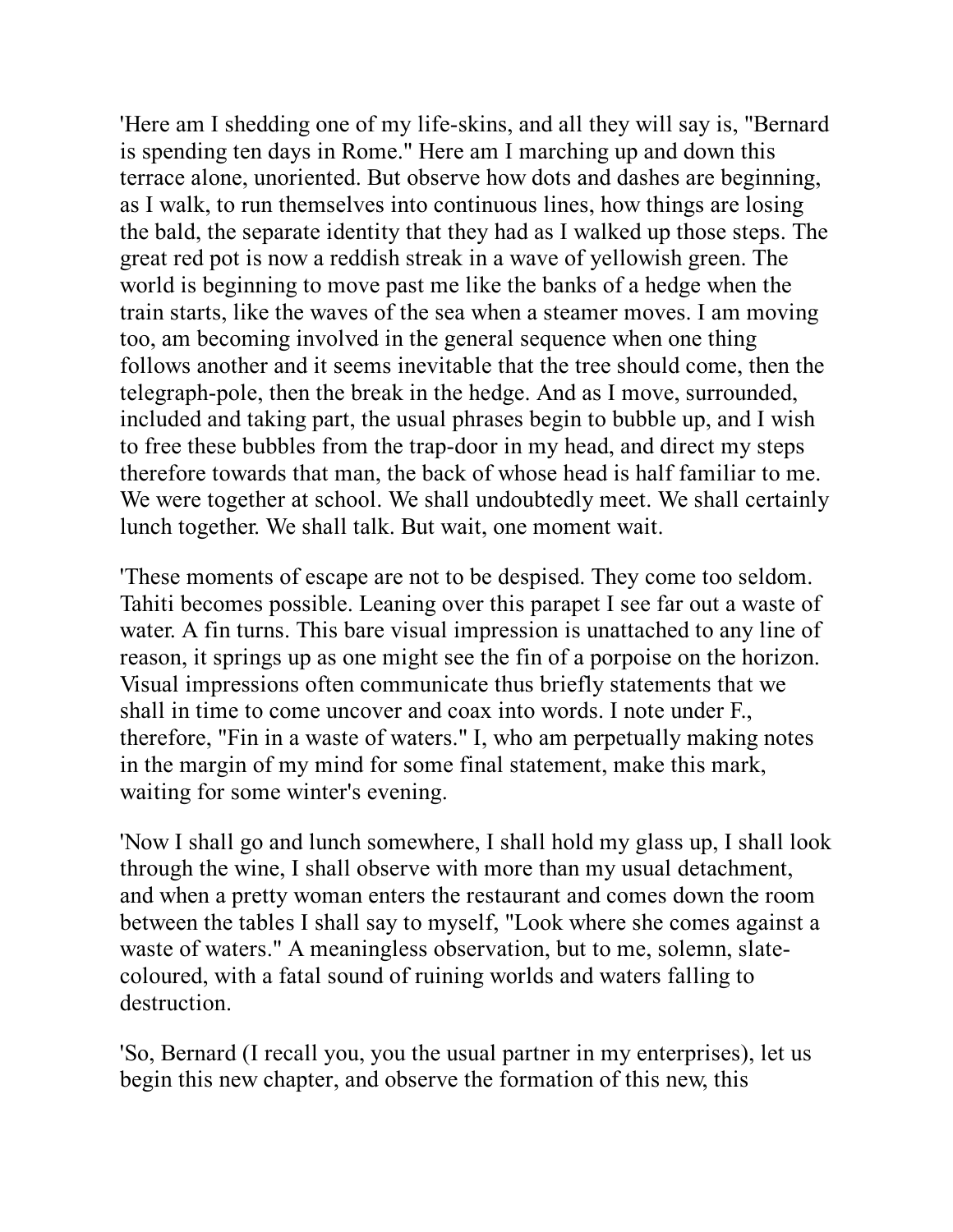unknown, strange, altogether unidentified and terrifying experience—the new drop—which is about to shape itself. Larpent is that man's name.'

'In this hot afternoon,' said Susan, 'here in this garden, here in this field where I walk with my son, I have reached the summit of my desires. The hinge of the gate is rusty; he heaves it open. The violent passions of childhood, my tears in the garden when Jinny kissed Louis, my rage in the schoolroom, which smelt of pine, my loneliness in foreign places, when the mules came clattering in on their pointed hoofs and the Italian women chattered at the fountain, shawled, with carnations twisted in their hair, are rewarded by security, possession, familiarity. I have had peaceful, productive years. I possess all I see. I have grown trees from the seed. I have made ponds in which goldfish hide under the broad-leaved lilies. I have netted over strawberry beds and lettuce beds, and stitched the pears and the plums into white bags to keep them safe from the wasps. I have seen my sons and daughters, once netted over like fruit in their cots, break the meshes and walk with me, taller than I am, casting shadows on the grass.

'I am fenced in, planted here like one of my own trees. I say, "My son," I say, "My daughter," and even the ironmonger looking up from his counter strewn with nails, paint and wire-fencing respects the shabby car at the door with its butterfly nets, pads and bee-hives. We hang mistletoe over the clock at Christmas, weigh our blackberries and mushrooms, count out jam-pots, and stand year by year to be measured against the shutter in the drawing-room window. I also make wreaths of white flowers, twisting silver-leaved plants among them for the dead, attaching my card with sorrow for the dead shepherd, with sympathy for the wife of the dead carter; and sit by the beds of dying women, who murmur their last terrors, who clutch my hand; frequenting rooms intolerable except to one born as I was and early acquainted with the farmyard and the dung-heap and the hens straying in and out, and the mother with two rooms and growing children. I have seen the windows run with heat, I have smelt the sink.

'I ask now, standing with my scissors among my flowers, Where can the shadow enter? What shock can loosen my laboriously gathered, relentlessly pressed down life? Yet sometimes I am sick of natural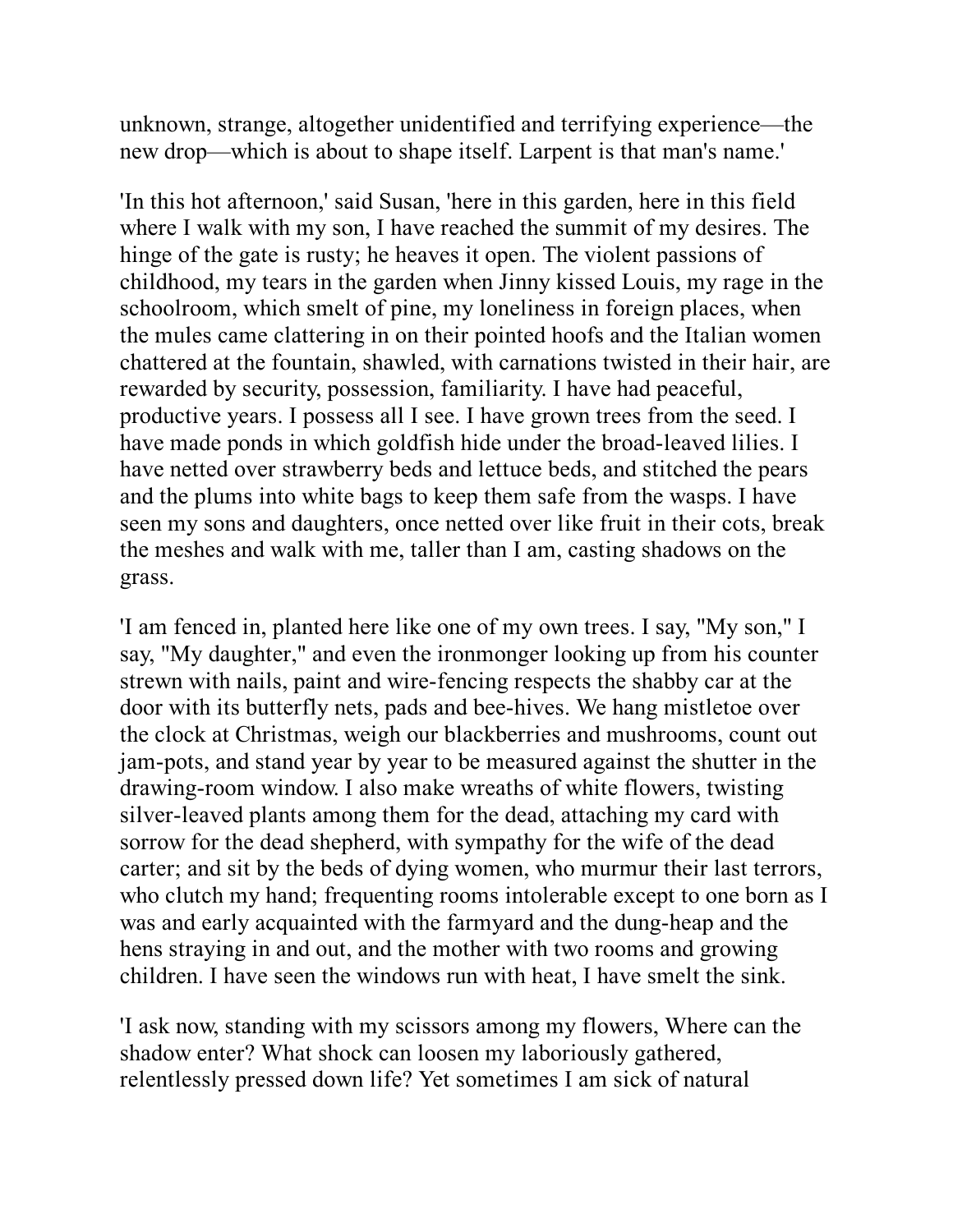happiness, and fruit growing, and children scattering the house with oars, guns, skulls, books won for prizes and other trophies. I am sick of the body, I am sick of my own craft, industry and cunning, of the unscrupulous ways of the mother who protects, who collects under her jealous eyes at one long table her own children, always her own.

'It is when spring comes, cold showery, with sudden yellow flowers—then as I look at the meat under the blue shade and press the heavy silver bags of tea, of sultanas, I remember how the sun rose, and the swallows skimmed the grass, and phrases that Bernard made when we were children, and the leaves shook over us, many-folded, very light, breaking the blue of the sky, scattering wandering lights upon the skeleton roots of the beech trees where I sat, sobbing. The pigeon rose. I jumped up and ran after the words that trailed like the dangling string from an air ball, up and up, from branch to branch escaping. Then like a cracked bowl the fixity of my morning broke, and putting down the bags of flour I thought, Life stands round me like a glass round the imprisoned reed.

'I hold some scissors and snip off the hollyhocks, who went to Elvedon and trod on rotten oak-apples, and saw the lady writing and the gardeners with their great brooms. We ran back panting lest we should be shot and nailed like stoats to the wall. Now I measure, I preserve. At night I sit in the armchair and stretch my arm for my sewing; and hear my husband snore; and look up when the light from a passing car dazzles the windows and feel the waves of my life tossed, broken, round me who am rooted; and hear cries, and see other's lives eddying like straws round the piers of a bridge while I push my needle in and out and draw my thread through the calico.

'I think sometimes of Percival who loved me. He rode and fell in India. I think sometimes of Rhoda. Uneasy cries wake me at dead of night. But for the most part I walk content with my sons. I cut the dead petals from hollyhocks. Rather squat, grey before my time, but with clear eyes, pearshaped eyes, I pace my fields.'

'Here I stand,' said Jinny, 'in the Tube station where everything that is desirable meets—Piccadilly South Side, Piccadilly North Side, Regent Street and the Haymarket. I stand for a moment under the pavement in the heart of London. Innumerable wheels rush and feet press just over my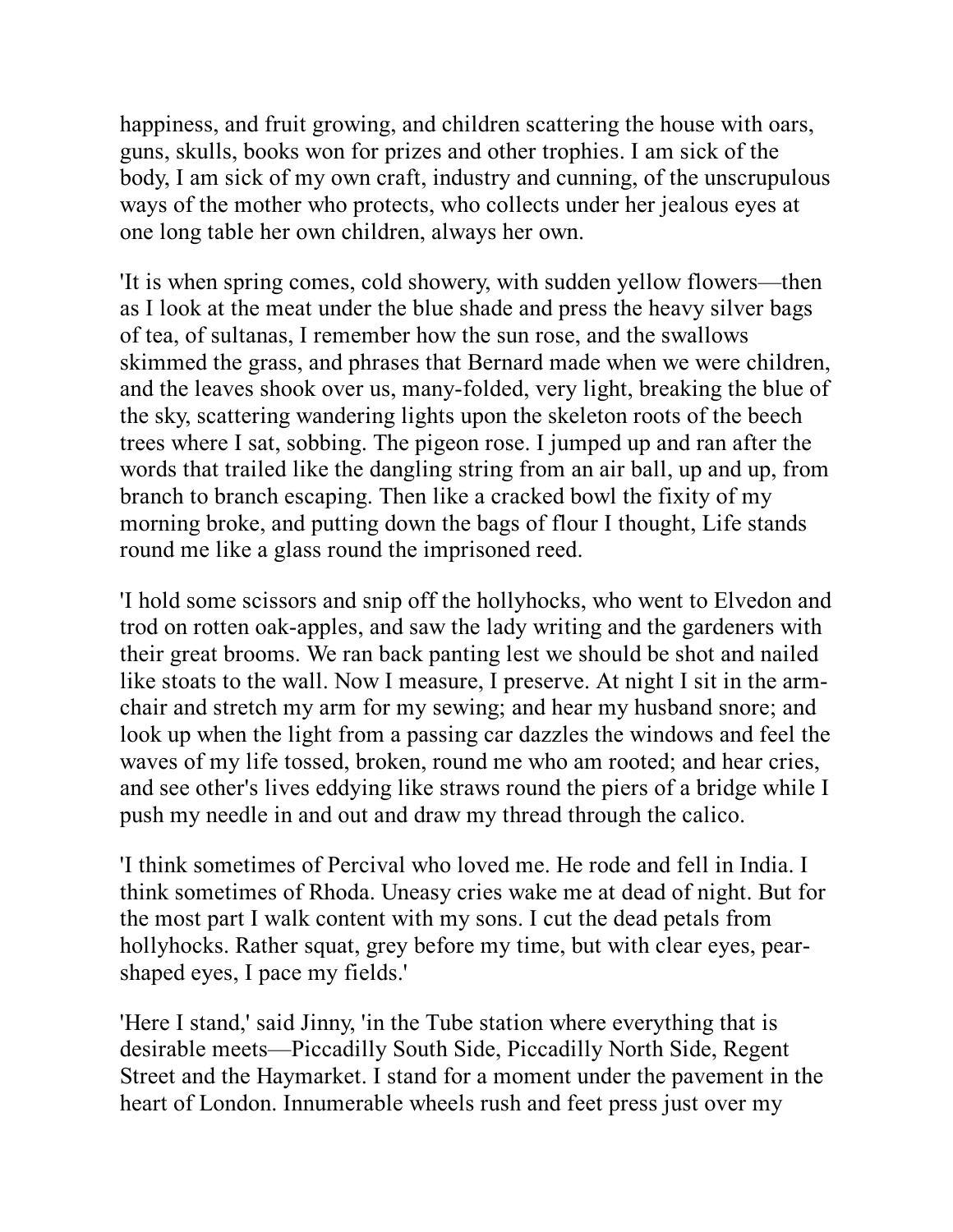head. The great avenues of civilization meet here and strike this way and that. I am in the heart of life. But look—there is my body in that looking glass. How solitary, how shrunk, how aged! I am no longer young. I am no longer part of the procession. Millions descend those stairs in a terrible descent. Great wheels churn inexorably urging them downwards. Millions have died. Percival died. I still move. I still live. But who will come if I signal?

'Little animal that I am, sucking my flanks in and out with fear, I stand here, palpitating, trembling. But I will not be afraid. I will bring the whip down on my flanks. I am not a whimpering little animal making for the shadow. It was only for a moment, catching sight of myself before I had time to prepare myself as I always prepare myself for the sight of myself, that I quailed. It is true; I am not young—I shall soon raise my arm in vain and my scarf will fall to my side without having signalled. I shall not hear the sudden sigh in the night and feel through the dark someone coming. There will be no reflections in window-panes in dark tunnels. I shall look into faces, and I shall see them seek some other face. I admit for one moment the soundless flight of upright bodies down the moving stairs like the pinioned and terrible descent of some army of the dead downwards and the churning of the great engines remorselessly forwarding us, all of us, onwards, made me cower and run for shelter.

'But now I swear, making deliberately in front of the glass those slight preparations that equip me, I will not be afraid. Think of the superb omnibuses, red and yellow, stopping and starting, punctually in order. Think of the powerful and beautiful cars that now slow to a foot's pace and now shoot forward; think of men, think of women, equipped, prepared, driving onward. This is the triumphant procession; this is the army of victory with banners and brass eagles and heads crowned with laurelleaves won in battle. They are better than savages in loin-cloths, and women whose hair is dank, whose long breasts sag, with children tugging at their long breasts. These broad thoroughfares—Piccadilly South, Piccadilly North, Regent Street and the Haymarket—are sanded paths of victory driven through the jungle. I too, with my little patent-leather shoes, my handkerchief that is but a film of gauze, my reddened lips and my finely pencilled eyebrows, march to victory with the band.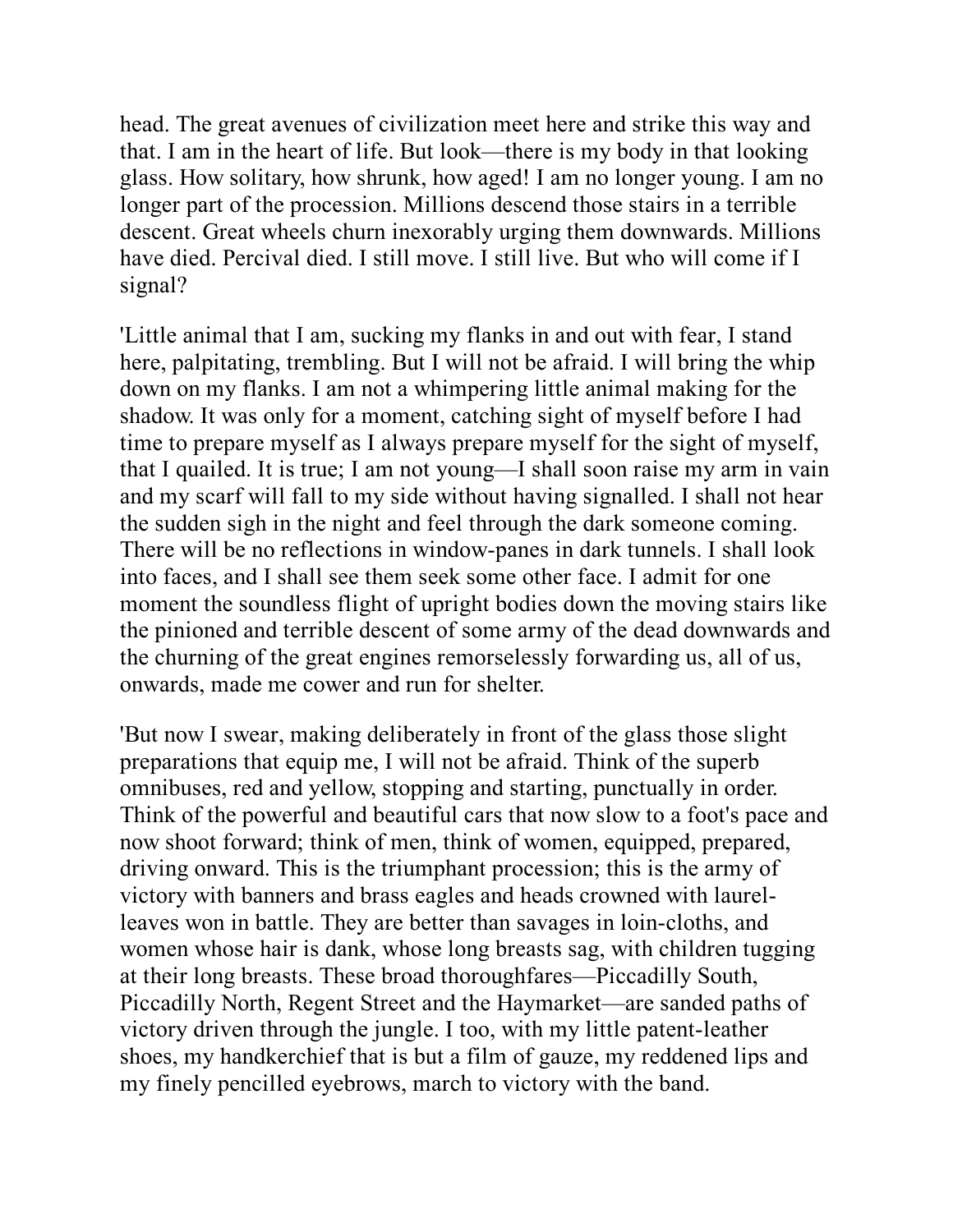'Look how they show off clothes here even under ground in a perpetual radiance. They will not let the earth even lie wormy and sodden. There are gauzes and silks illumined in glass cases and underclothes trimmed with a million close stitches of fine embroidery. Crimson, green, violet, they are dyed all colours. Think how they organize, roll out, smooth, dip in dyes, and drive tunnels blasting the rock. Lifts rise and fall; trains stop, trams start as regularly as the waves of the sea. This is what has my adhesion. I am a native of this world, I follow its banners. How could I run for shelter when they are so magnificently adventurous, daring, curious, too, and strong enough in the midst of effort to pause and scrawl with a free hand a joke upon the wall? Therefore I will powder my face and redden my lips. I will make the angle of my eyebrows sharper than usual. I will rise to the surface, standing erect with the others in Piccadilly Circus. I will sign with a sharp gesture to a cab whose driver will signify by some indescribable alacrity his understanding of my signals. For I still excite eagerness. I still feel the bowing of men in the street like the silent stoop of the corn when the light wind blows, ruffling it red.

'I will drive to my own house. I will fill the vases with lavish, with luxurious, with extravagant flowers nodding in great bunches. I will place one chair there, another here. I will put ready cigarettes, glasses and some gaily covered new unread book in case Bernard comes, or Neville or Louis. But perhaps it will not be Bernard, Neville or Louis, but somebody new, somebody unknown, somebody I passed on a staircase and, just turning as we passed, I murmured, "Come." He will come this afternoon; somebody I do not know, somebody new. Let the silent army of the dead descend. I march forward.'

'I no longer need a room now,' said Neville, 'or walls and firelight. I am no longer young. I pass Jinny's house without envy, and smile at the young man who arranges his tie a little nervously on the door-step. Let the dapper young man ring the bell; let him find her. I shall find her if I want her; if not, I pass on. The old corrosion has lost its bite—envy, intrigue and bitterness have been washed out. We have lost our glory too. When we were young we sat anywhere, on bare benches in draughty halls with the doors always banging. We tumbled about half naked like boys on the deck of a ship squirting each other with hose-pipes. Now I could swear that I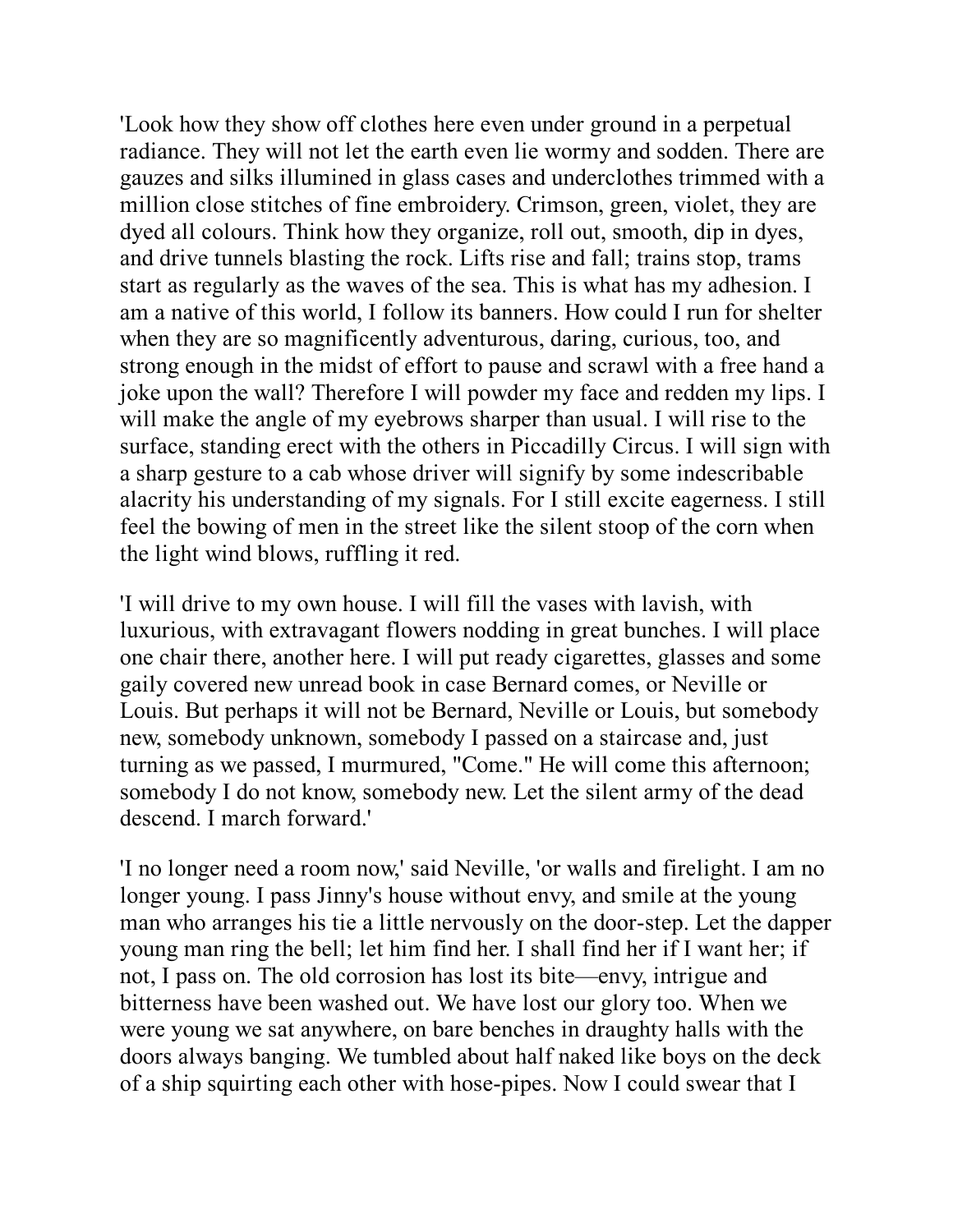like people pouring profusely out of the Tube when the day's work is done, unanimous, indiscriminate, uncounted. I have picked my own fruit. I look dispassionately.

'After all, we are not responsible. We are not judges. We are not called upon to torture our fellows with thumb-screws and irons; we are not called upon to mount pulpits and lecture them on pale Sunday afternoons. It is better to look at a rose, or to read Shakespeare as I read him here in Shaftesbury Avenue. Here's the fool, here's the villain, here in a car comes Cleopatra, burning on her barge. Here are figures of the damned too, noseless men by the police-court wall, standing with their feet in fire, howling. This is poetry if we do not write it. They act their parts infallibly, and almost before they open their lips I know what they are going to say, and wait the divine moment when they speak the word that must have been written. If it were only for the sake of the play, I could walk Shaftesbury Avenue for ever.

'Then coming from the street, entering some room, there are people talking, or hardly troubling to talk. He says, she says, somebody else says things have been said so often that one word is now enough to lift a whole weight. Argument, laughter, old grievances—they fall through the air, thickening it. I take a book and read half a page of anything. They have not mended the spout of the teapot yet. The child dances, dressed in her mother's clothes.

'But then Rhoda, or it may be Louis, some fasting and anguished spirit, passes through and out again. They want a plot, do they? They want a reason? It is not enough for them, this ordinary scene. It is not enough to wait for the thing to be said as if it were written; to see the sentence lay its dab of clay precisely on the right place, making character; to perceive, suddenly, some group in outline against the sky. Yet if they want violence, I have seen death and murder and suicide all in one room. One comes in, one goes out. There are sobs on the staircase. I have heard threads broken and knots tied and the quiet stitching of white cambric going on and on on the knees of a woman. Why ask, like Louis, for a reason, or fly like Rhoda to some far grove and part the leaves of the laurels and look for statues? They say that one must beat one's wings against the storm in the belief that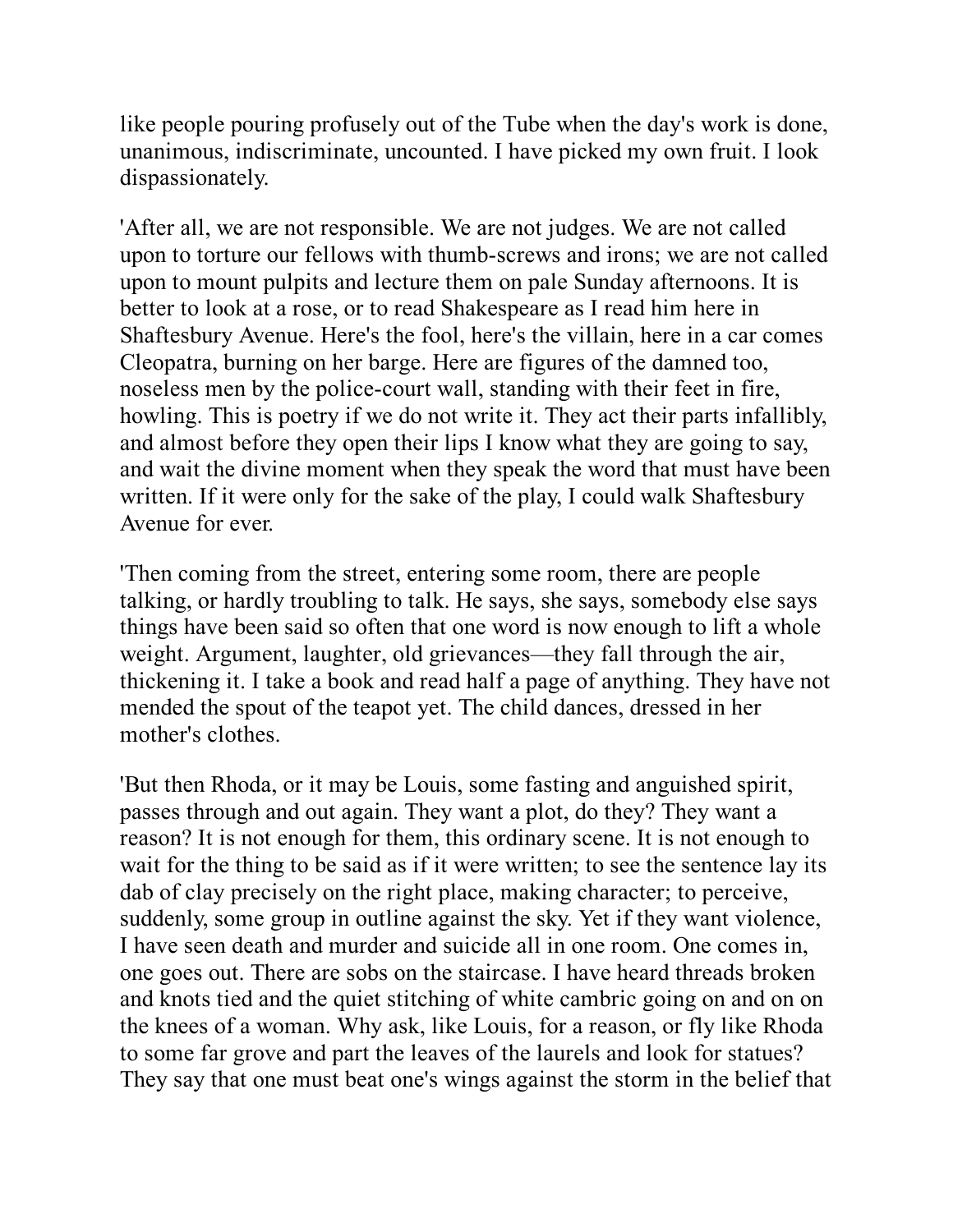beyond this welter the sun shines; the sun falls sheer into pools that are fledged with willows. (Here it is November; the poor hold out matchboxes in wind-bitten fingers.) They say truth is to be found there entire, and virtue, that shuffles along here, down blind alleys, is to be had there perfect. Rhoda flies with her neck outstretched and blind fanatic eyes, past us. Louis, now so opulent, goes to his attic window among the blistered roofs and gazes where she has vanished, but must sit down in his office among the typewriters and the telephone and work it all out for our instruction, for our regeneration, and the reform of an unborn world.

'But now in this room, which I enter without knocking, things are said as if they had been written. I go to the bookcase. If I choose, I read half a page of anything. I need not speak. But I listen. I am marvellously on the alert. Certainly, one cannot read this poem without effort. The page is often corrupt and mud-stained, and torn and stuck together with faded leaves, with scraps of verbena or geranium. To read this poem one must have myriad eyes, like one of those lamps that turn on slabs of racing water at midnight in the Atlantic, when perhaps only a spray of seaweed pricks the surface, or suddenly the waves gape and up shoulders a monster. One must put aside antipathies and jealousies and not interrupt. One must have patience and infinite care and let the light sound, whether of spiders' delicate feet on a leaf or the chuckle of water in some irrelevant drainpipe, unfold too. Nothing is to be rejected in fear or horror. The poet who has written this page (what I read with people talking) has withdrawn. There are no commas or semi-colons. The lines do not run in convenient lengths. Much is sheer nonsense. One must be sceptical, but throw caution to the winds and when the door opens accept absolutely. Also sometimes weep; also cut away ruthlessly with a slice of the blade soot, bark, hard accretions of all sorts. And so (while they talk) let down one's net deeper and deeper and gently draw in and bring to the surface what he said and she said and make poetry.

'Now I have listened to them talking. They have gone now. I am alone. I could be content to watch the fire burn for ever, like a dome, like a furnace; now some spike of wood takes the look of a scaffold, or pit, or happy valley; now it is a serpent curled crimson with white scales. The fruit on the curtain swells beneath the parrot's beak. Cheep, cheep, creaks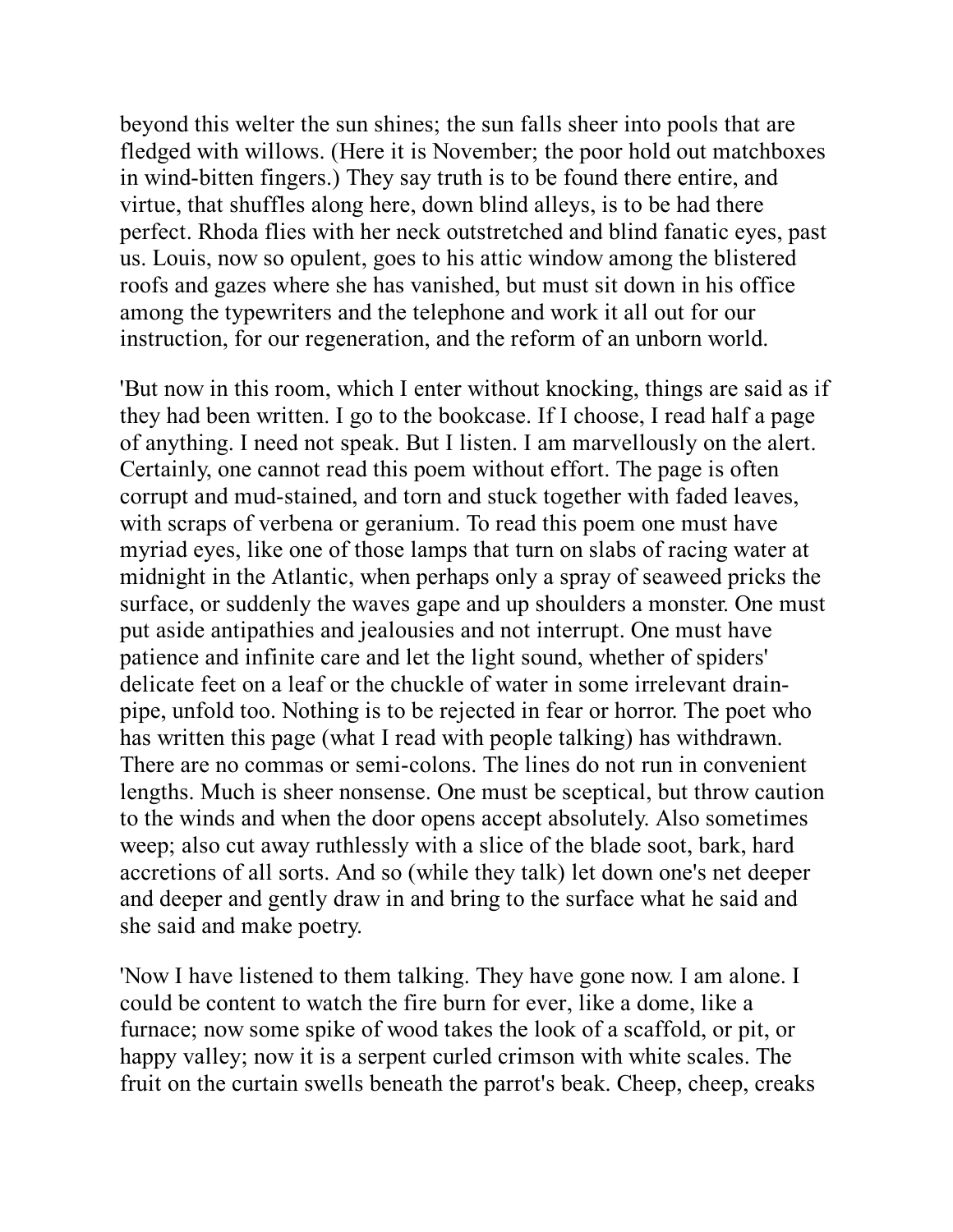the fire, like the cheep of insects in the middle of a forest. Cheep, cheep, it clicks while out there the branches thrash the air, and now, like a volley of shot, a tree falls. These are the sounds of a London night. Then I hear the one sound I wait for. Up and up it comes, approaches, hesitates, stops at my door. I cry, "Come in. Sit by me. Sit on the edge of the chair." Swept away by the old hallucination, I cry, "Come closer, closer".'

'I come back from the office,' said Louis. 'I hang my coat here, place my stick there—I like to fancy that Richelieu walked with such a cane. Thus I divest myself of my authority. I have been sitting at the right hand of a director at a varnished table. The maps of our successful undertakings confront us on the wall. We have laced the world together with our ships. The globe is strung with our lines. I am immensely respectable. All the young ladies in the office acknowledge my entrance. I can dine where I like now, and without vanity may suppose that I shall soon acquire a house in Surrey, two cars, a conservatory and some rare species of melon. But I still return, I still come back to my attic, hang up my hat and resume in solitude that curious attempt which I have made since I brought down my fist on my master's grained oak door. I open a little book. I read one poem. One poem is enough.

O western wind …

O western wind, you are at enmity with my mahogany table and spats, and also, alas, with the vulgarity of my mistress, the little actress, who has never been able to speak English correctly—

O western wind, when wilt thou blow …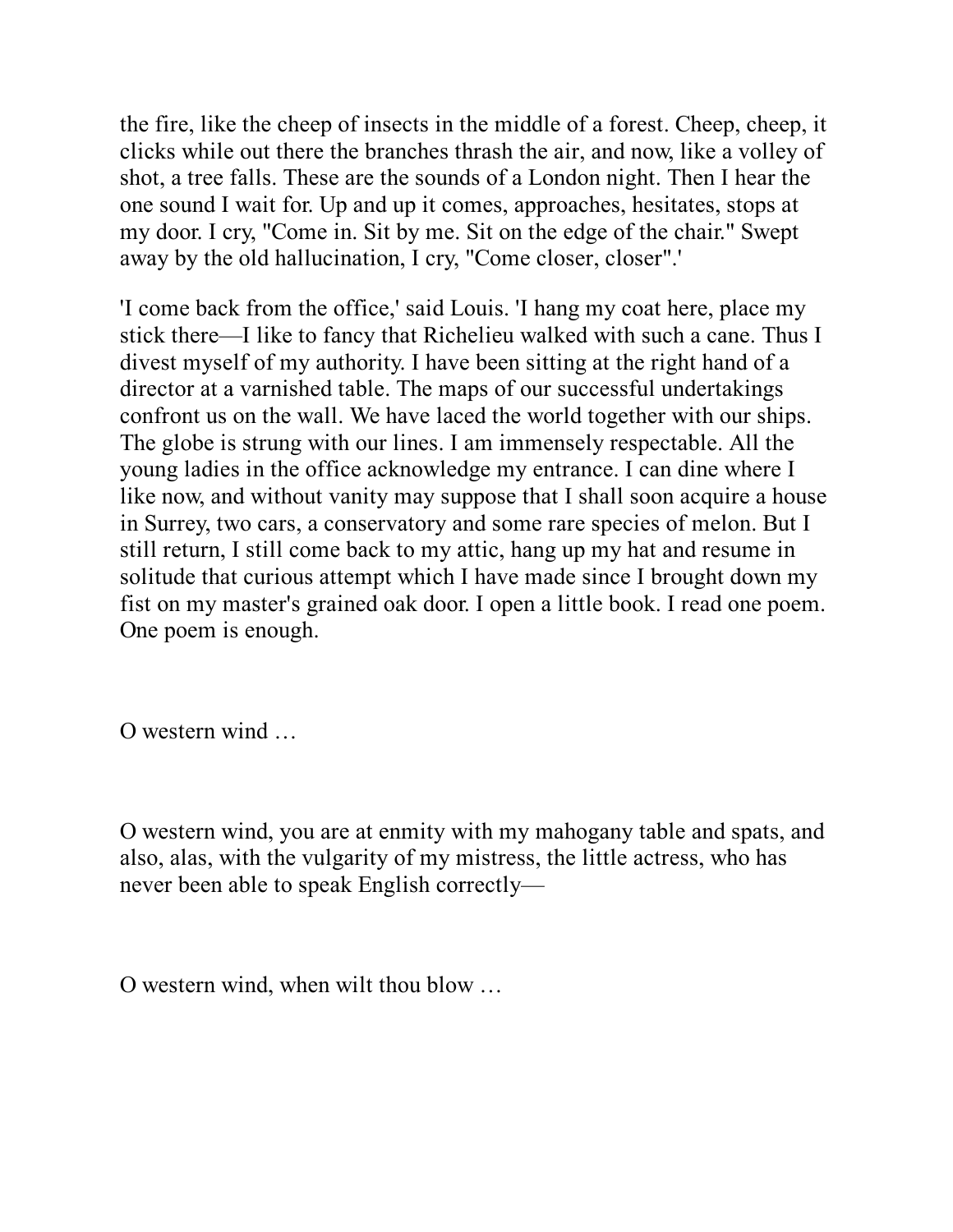Rhoda, with her intense abstraction, with her unseeing eyes the colour of snail's flesh, does not destroy you, western wind, whether she comes at midnight when the stars blaze or at the most prosaic hour of midday. She stands at the window and looks at the chimney-pots and the broken windows in the houses of poor people—

O western wind, when wilt thou blow …

'My task, my burden, has always been greater than other people's. A pyramid has been set on my shoulders. I have tried to do a colossal labour. I have driven a violent, an unruly, a vicious team. With my Australian accent I have sat in eating-shops and tried to make the clerks accept me, yet never forgotten my solemn and severe convictions and the discrepancies and incoherences that must be resolved. As a boy I dreamt of the Nile, was reluctant to awake, yet brought down my fist on the grained oak door. It would have been happier to have been born without a destiny, like Susan, like Percival, whom I most admire.

O western wind, when wilt thou blow.

That the small rain down can rain?

'Life has been a terrible affair for me. I am like some vast sucker, some glutinous, some adhesive, some insatiable mouth. I have tried to draw from the living flesh the stone lodged at the centre. I have known little natural happiness, thought I chose my mistress in order that, with her cockney accent, she might make me feel at my ease. But she only tumbled the floor with dirty under-linen, and the charwoman and the shop-boys called after me a dozen times a day, mocking my prim and supercilious gait.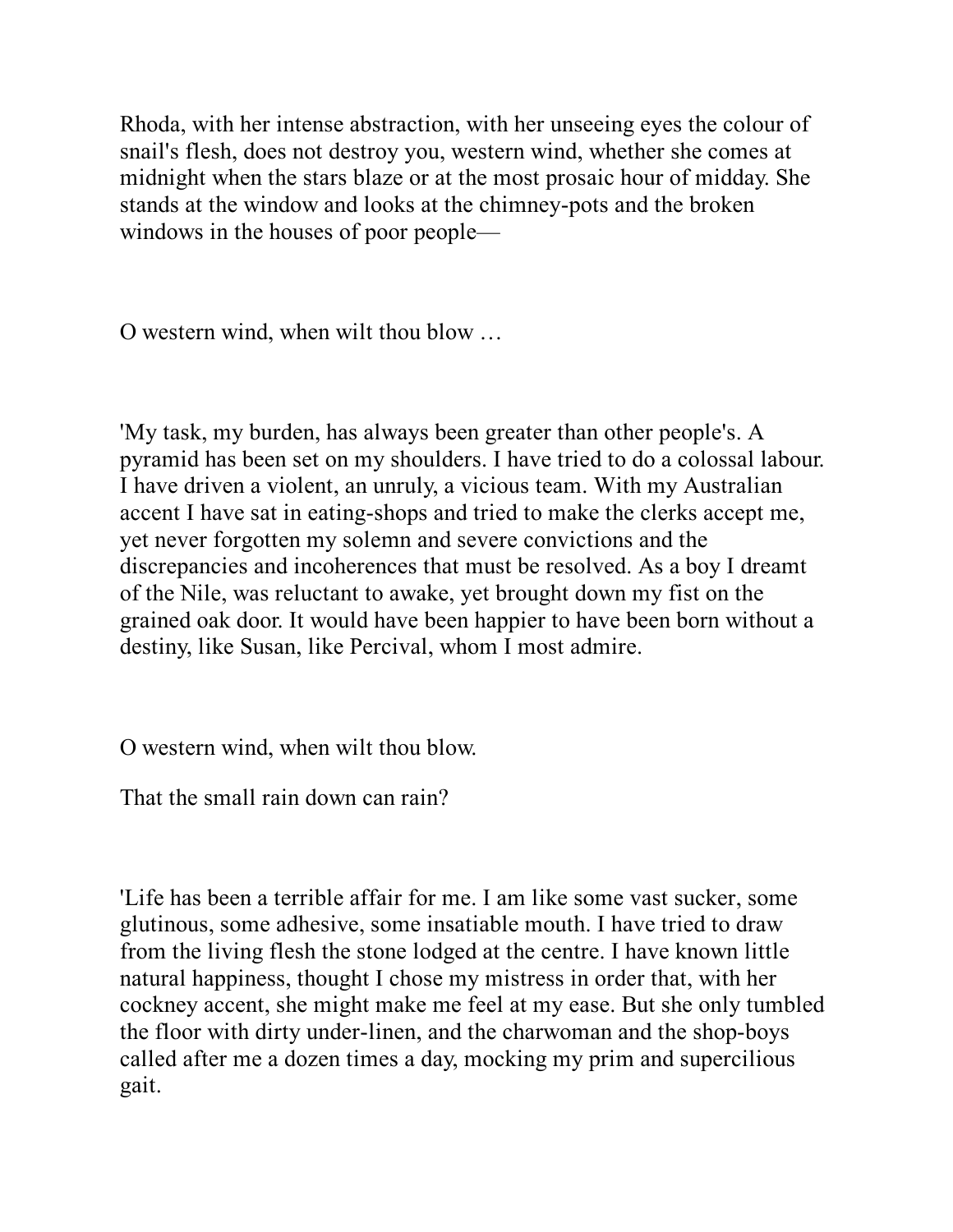O western wind, when wilt thou blow,

That the small rain down can rain?

'What has my destiny been, the sharp-pointed pyramid that has pressed on my ribs all these years? That I remember the Nile and the women carrying pitchers on their heads; that I feel myself woven in and out of the long summers and winters that have made the corn flow and have frozen the streams. I am not a single and passing being. My life is not a moment's bright spark like that on the surface of a diamond. I go beneath ground tortuously, as if a warder carried a lamp from cell to cell. My destiny has been that I remember and must weave together, must plait into one cable the many threads, the thin, the thick, the broken, the enduring of our long history, of our tumultuous and varied day. There is always more to be understood; a discord to be listened for; a falsity to be reprimanded. Broken and soot-stained are these roofs with their chimney cowls, their loose slates, their slinking cats and attic windows. I pick my way over broken glass, among blistered tiles, and see only vile and famished faces.

'Let us suppose that I make reason of it all—one poem on a page, and then die. I can assure you it will not be unwillingly. Percival died. Rhoda left me. But I shall live to be gaunt and sere, to tap my way, much respected, with my gold-headed cane along the pavements of the city. Perhaps I shall never die, shall never attain even that continuity and permanence—

O western wind, when wilt thou blow,

That the small rain down can rain?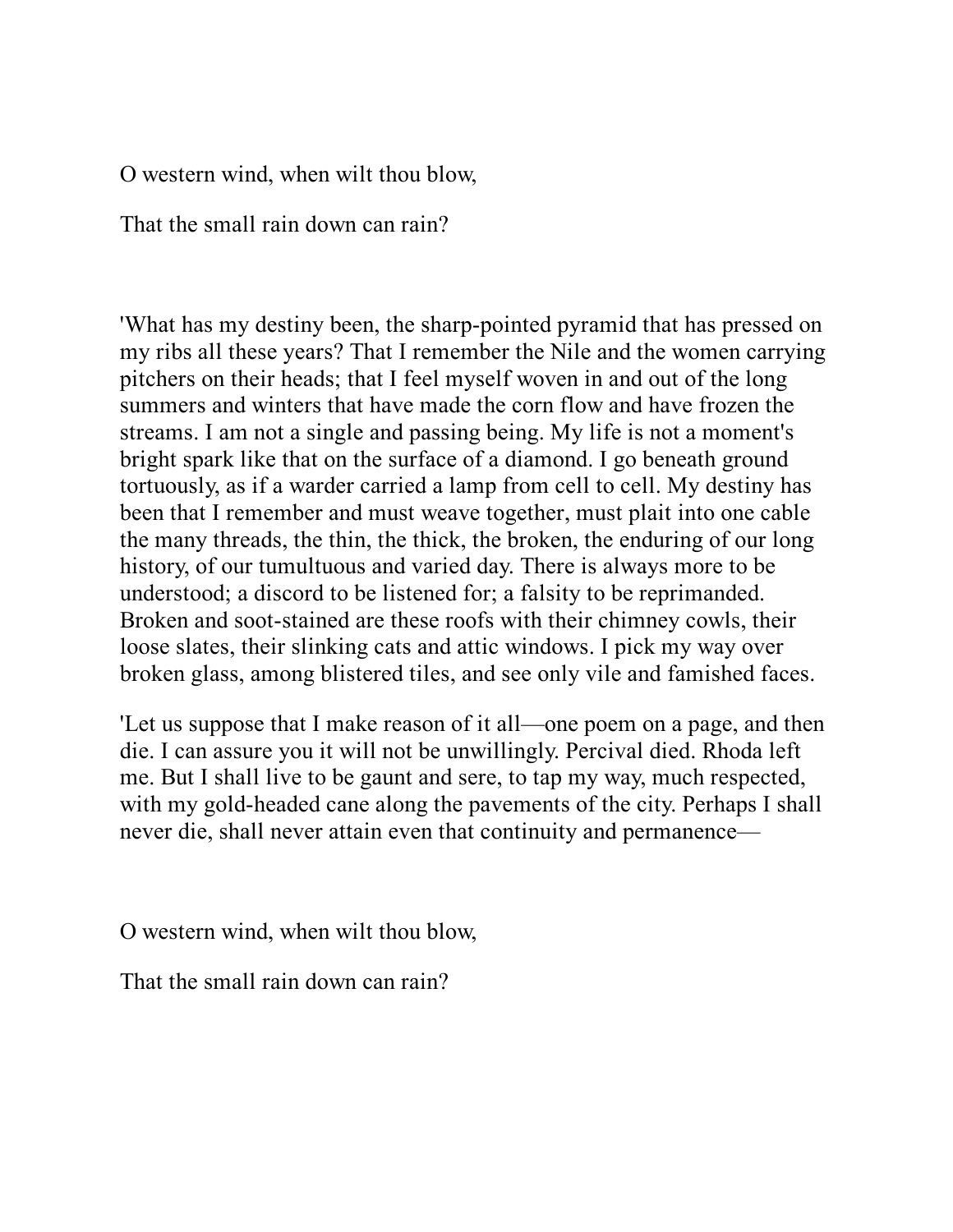'Percival was flowering with green leaves and was laid in the earth with all his branches still sighing in the summer wind. Rhoda, with whom I shared silence when the others spoke, she who hung back and turned aside when the herd assembled and galloped with orderly, sleek backs over the rich pastures, has gone now like the desert heat. When the sun blisters the roofs of the city I think of her; when the dry leaves patter to the ground; when the old men come with pointed sticks and pierce little bits of paper as we pierced her—

O western wind, when wilt thou blow,

That the small rain down can rain?

Christ, that my love were in my arms,

And I in my bed again!

I return now to my book; I return now to my attempt.'

'Oh, life, how I have dreaded you,' said Rhoda, 'oh, human beings, how I have hated you! How you have nudged, how you have interrupted, how hideous you have looked in Oxford Street, how squalid sitting opposite each other staring in the Tube! Now as I climb this mountain, from the top of which I shall see Africa, my mind is printed with brown-paper parcels and your faces. I have been stained by you and corrupted. You smelt so unpleasant too, lining up outside doors to buy tickets. All were dressed in indeterminate shades of grey and brown, never even a blue feather pinned to a hat. None had the courage to be one thing rather than another. What dissolution of the soul you demanded in order to get through one day, what lies, bowings, scrapings, fluency and servility! How you chained me to one spot, one hour, one chair, and sat yourselves down opposite! How you snatched from me the white spaces that lie between hour and hour and rolled them into dirty pellets and tossed them into the waste-paper basket with your greasy paws. Yet those were my life.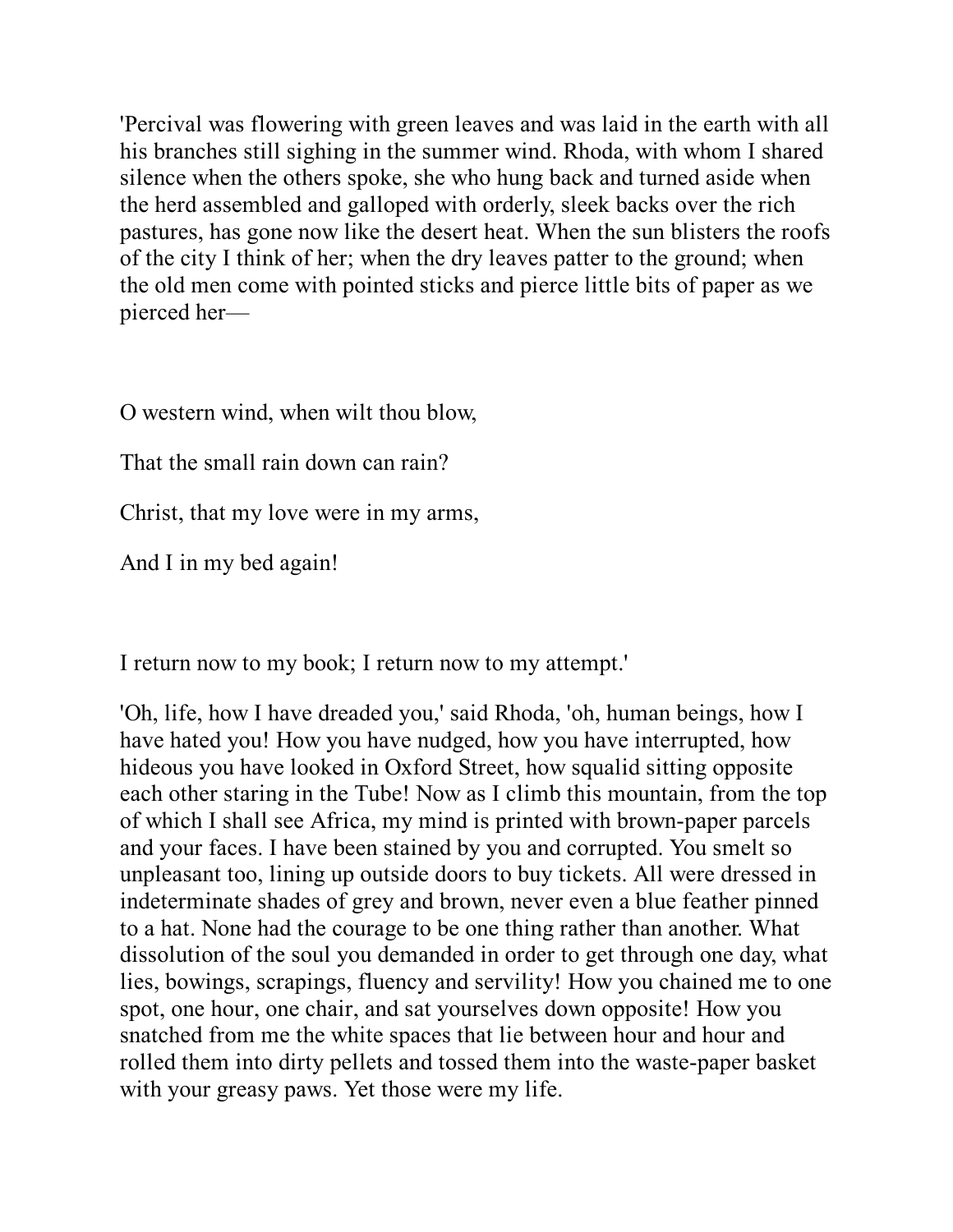'But I yielded. Sneers and yawns were covered with my hand. I did not go out into the street and break a bottle in the gutter as a sign of rage. Trembling with ardour, I pretended that I was not surprised. What you did, I did. If Susan and Jinny pulled up their stockings like that, I pulled mine up like that also. So terrible was life that I held up shade after shade. Look at life through this, look at life through that; let there be rose leaves, let there be vine leaves—I covered the whole street, Oxford Street, Piccadilly Circus, with the blaze and ripple of my mind, with vine leaves and rose leaves. There were boxes too, standing in the passage when the school broke up. I stole secretly to read the labels and dream of names and faces. Harrogate, perhaps, Edinburgh, perhaps, was ruffled with golden glory where some girl whose name I forget stood on the pavement. But it was the name only. I left Louis; I feared embraces. With fleeces, with vestments, I have tried to cover the blue-black blade. I implored day to break into night. I have longed to see the cupboard dwindle, to feel the bed soften, to float suspended, to perceive lengthened trees, lengthened faces, a green bank on a moor and two figures in distress saying good-bye. I flung words in fans like those the sower throws over the ploughed fields when the earth is bare. I desired always to stretch the night and fill it fuller and fuller with dreams.

'Then in some Hall I parted the boughs of music and saw the house we have made; the square stood upon the oblong. "The house which contains all," I said, lurching against people's shoulders in an omnibus after Percival died; yet I went to Greenwich. Walking on the embankment, I prayed that I might thunder for ever on the verge of the world where there is no vegetation, but here and there a marble pillar. I threw my bunch into the spreading wave. I said, "Consume me, carry me to the furthest limit." The wave has broken; the bunch is withered. I seldom think of Percival now.

'Now I climb this Spanish hill; and I will suppose that this mule-back is my bed and that I lie dying. There is only a thin sheet between me now and the infinite depths. The lumps in the mattress soften beneath me. We stumble up—we stumble on. My path has been up and up, towards some solitary tree with a pool beside it on the very top. I have sliced the waters of beauty in the evening when the hills close themselves like birds' wings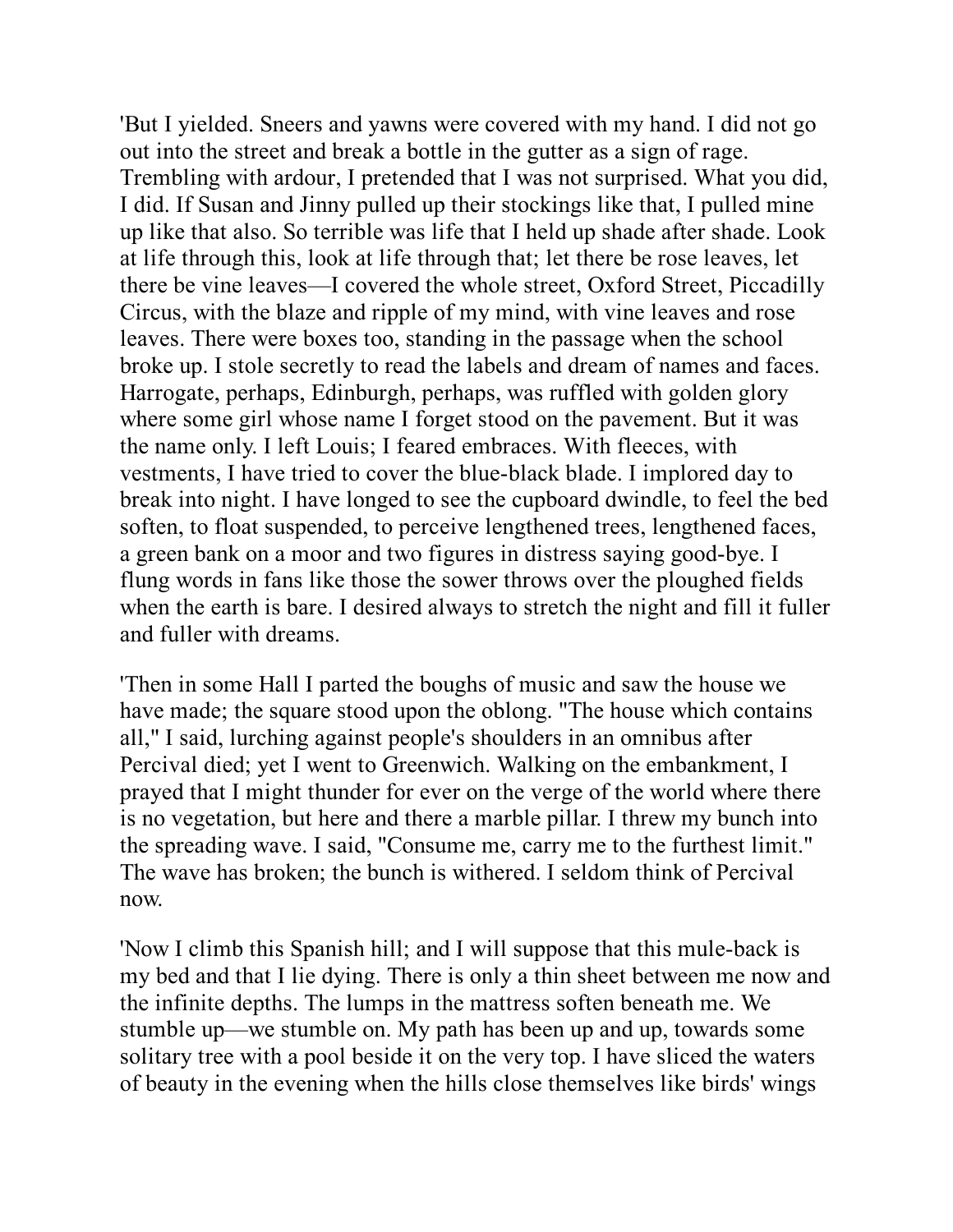folded. I have picked sometimes a red carnation, and wisps of hay. I have sunk alone on the turf and fingered some old bone and thought: When the wind stoops to brush this height, may there be nothing found but a pinch of dust.

'The mule stumbles up and on. The ridge of the hill rises like mist, but from the top I shall see Africa. Now the bed gives under me. The sheets spotted with yellow holes let me fall through. The good woman with a face like a white horse at the end of the bed makes a valedictory movement and turns to go. Who then comes with me? Flowers only, the cowbind and the moonlight-coloured May. Gathering them loosely in a sheaf I made of them a garland and gave them—Oh, to whom? We launch out now over the precipice. Beneath us lie the lights of the herring fleet. The cliffs vanish. Rippling small, rippling grey, innumerable waves spread beneath us. I touch nothing. I see nothing. We may sink and settle on the waves. The sea will drum in my ears. The white petals will be darkened with sea water. They will float for a moment and then sink. Rolling me over the waves will shoulder me under. Everything falls in a tremendous shower, dissolving me.

'Yet that tree has bristling branches; that is the hard line of a cottage roof. Those bladder shapes painted red and yellow are faces. Putting my foot to the ground I step gingerly and press my hand against the hard door of a Spanish inn.'

## **XXIII**

*The sun was sinking. The hard stone of the day was cracked and light poured through its splinters. Red and gold shot through the waves, in rapid running arrows, feathered with darkness. Erratically rays of light flashed and wandered, like signals from sunken islands, or darts shot through laurel groves by shameless, laughing boys. But the waves, as they neared the shore, were robbed of light, and fell in one long concussion, like a wall falling, a wall of grey stone, unpierced by any chink of light.*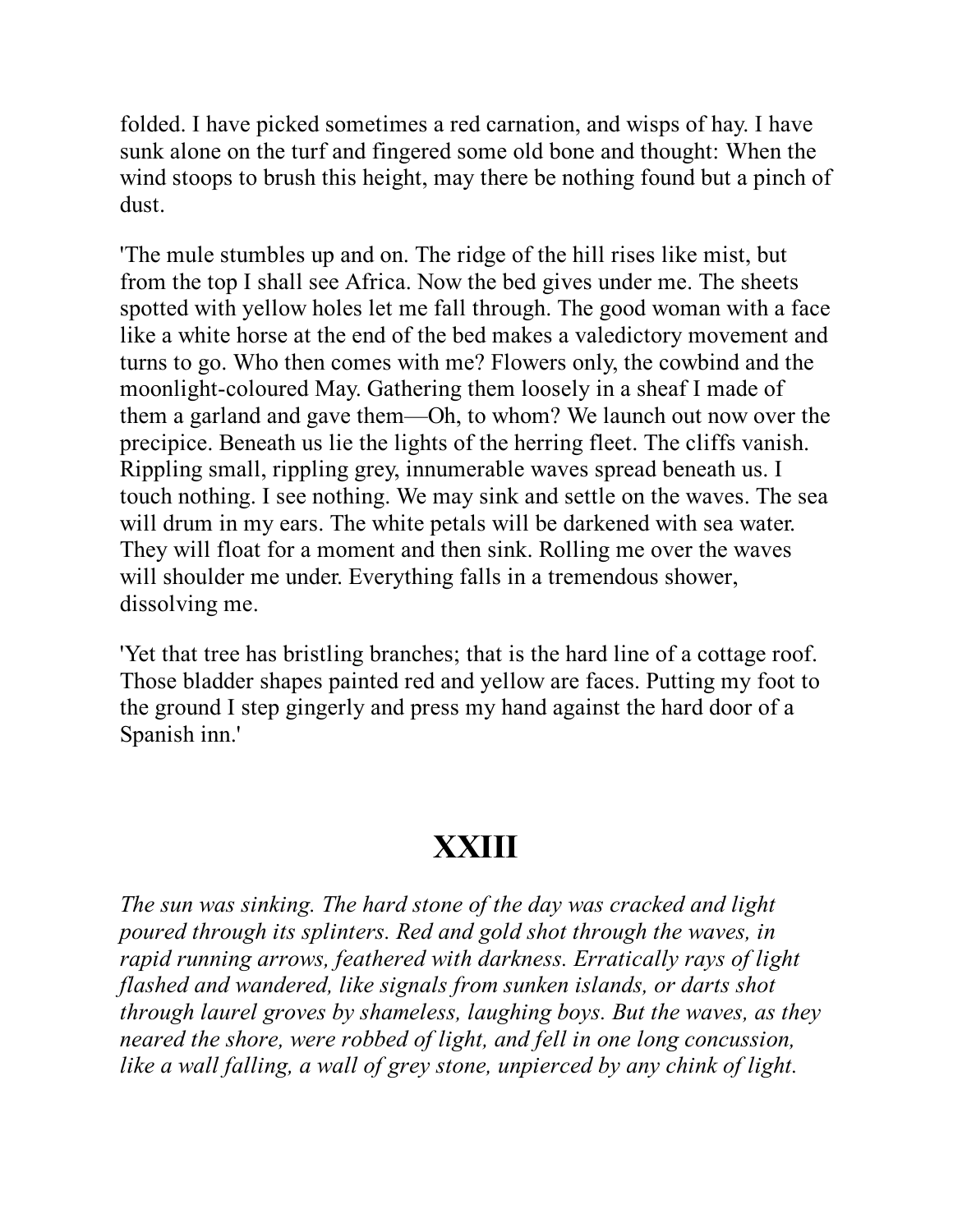*A breeze rose; a shiver ran through the leaves; and thus stirred they lost their brown density and became grey or white as the tree shifted its mass, winked and lost its domed uniformity. The hawk poised on the topmost branch flicked its eyelids and rose and sailed and soared far away. The wild plover cried in the marshes, evading, circling, and crying further off in loneliness. The smoke of trains and chimneys was stretched and torn and became part of the fleecy canopy that hung over the sea and the fields.*

*Now the corn was cut. Now only a brisk stubble was left of all its flowing and waving. Slowly a great owl launched itself from the elm tree and swung and rose, as if on a line that dipped, to the height of the cedar. On the hills the slow shadows now broadened, now shrank, as they passed over. The pool on the top of the moor looked blank. No furry face looked there, or hoof splashed, or hot muzzle seethed in the water. A bird, perched on an ash-coloured twig, sipped a beak full of cold water. There was no sound of cropping, and no sound of wheels, but only the sudden roar of the wind letting its sails fill and brushing the tops of the grasses. One bone lay rain-pocked and sun-bleached till it shone like a twig that the sea has polished. The tree, that had burnt foxy red in spring and in midsummer bent pliant leaves to the south wind, was now black as iron, and as bare.*

*The land was so distant that no shining roof or glittering window could be any longer seen. The tremendous weight of the shadowed earth had engulfed such frail fetters, such snail-shell encumbrances. Now there was only the liquid shadow of the cloud, the buffeting of the rain, a single darting spear of sunshine, or the sudden bruise of the rainstorm. Solitary trees marked distant hills like obelisks.*

*The evening sun, whose heat had gone out of it and whose burning spot of intensity had been dif used, made chairs and tables mellower and inlaid them with lozenges of brown and yellow. Lined with shadows their weight seemed more ponderous, as if colour, tilted, had run to one side. Here lay knife, fork and glass, but lengthened, swollen, and made portentous. Rimmed in a gold circle the looking-glass held the scene immobile as if everlasting in its eye.*

*Meanwhile the shadows lengthened on the beach; the blackness deepened. The iron black boot became a pool of deep blue. The rocks lost their*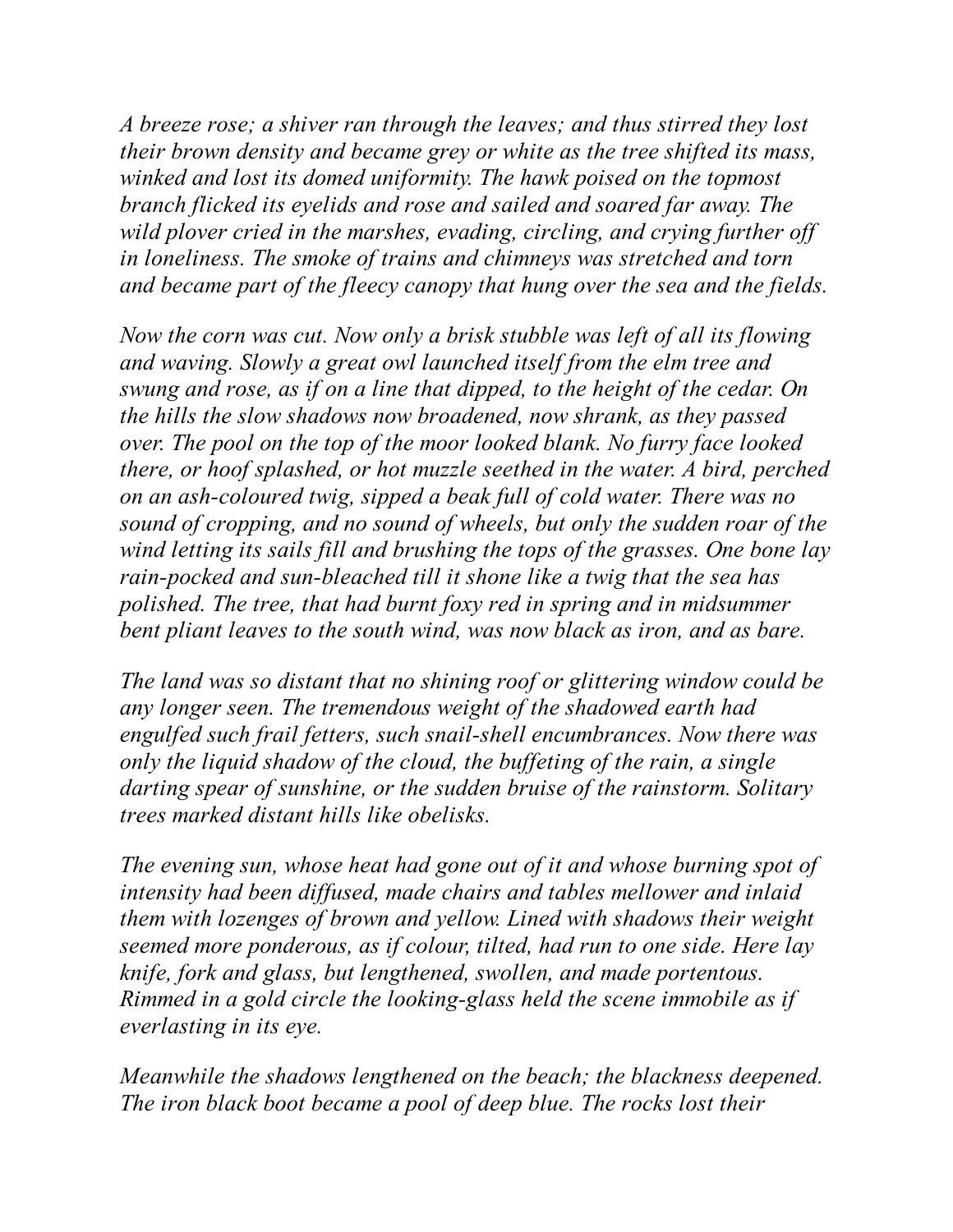*hardness. The water that stood round the old boat was dark as if mussels had been steeped in it. The foam had turned livid and left here and there a white gleam of pearl on the misty sand.*

## **XXIV**

'Hampton Court,' said Bernard. 'Hampton Court. This is our meeting-place. Behold the red chimneys, the square battlements of Hampton Court. The tone of my voice as I say "Hampton Court" proves that I am middle-aged. Ten years, fifteen years ago, I should have said "Hampton Court?" with interrogation—what will it be like? Will there be lakes, mazes? Or with anticipation, What is going to happen to me here? Whom shall I meet? Now, Hampton Court—Hampton Court—the words beat a gong in the space which I have so laboriously cleared with half a dozen telephone messages and post cards, give off ring after ring of sound, booming, sonorous: and pictures rise—summer afternoons, boats, old ladies holding their skirts up, one urn in winter, some daffodils in March—these all float to the top of the waters that now lie deep on every scene.

There at the door by the Inn, our meeting-place, they are already standing —Susan, Louis, Rhoda, Jinny and Neville. They have come together already. In a moment, when I have joined them, another arrangement will form, another pattern. What now runs to waste, forming scenes profusely, will be checked, stated. I am reluctant to suffer that compulsion. Already at fifty yards distance I feel the order of my being changed. The tug of the magnet of their society tells upon me. I come nearer. They do not see me. Now Rhoda sees me, but she pretends, with her horror of the shock of meeting, that I am a stranger. Now Neville turns. Suddenly, raising my hand, saluting Neville I cry, "I too have pressed flowers between the pages of Shakespeare's sonnets," and am churned up. My little boat bobs unsteadily upon the chopped and tossing waves. There is no panacea (let me note) against the shock of meeting.

'It is uncomfortable too, joining ragged edges, raw edges; only gradually, as we shuffle and trample into the Inn, taking coats and hats off, does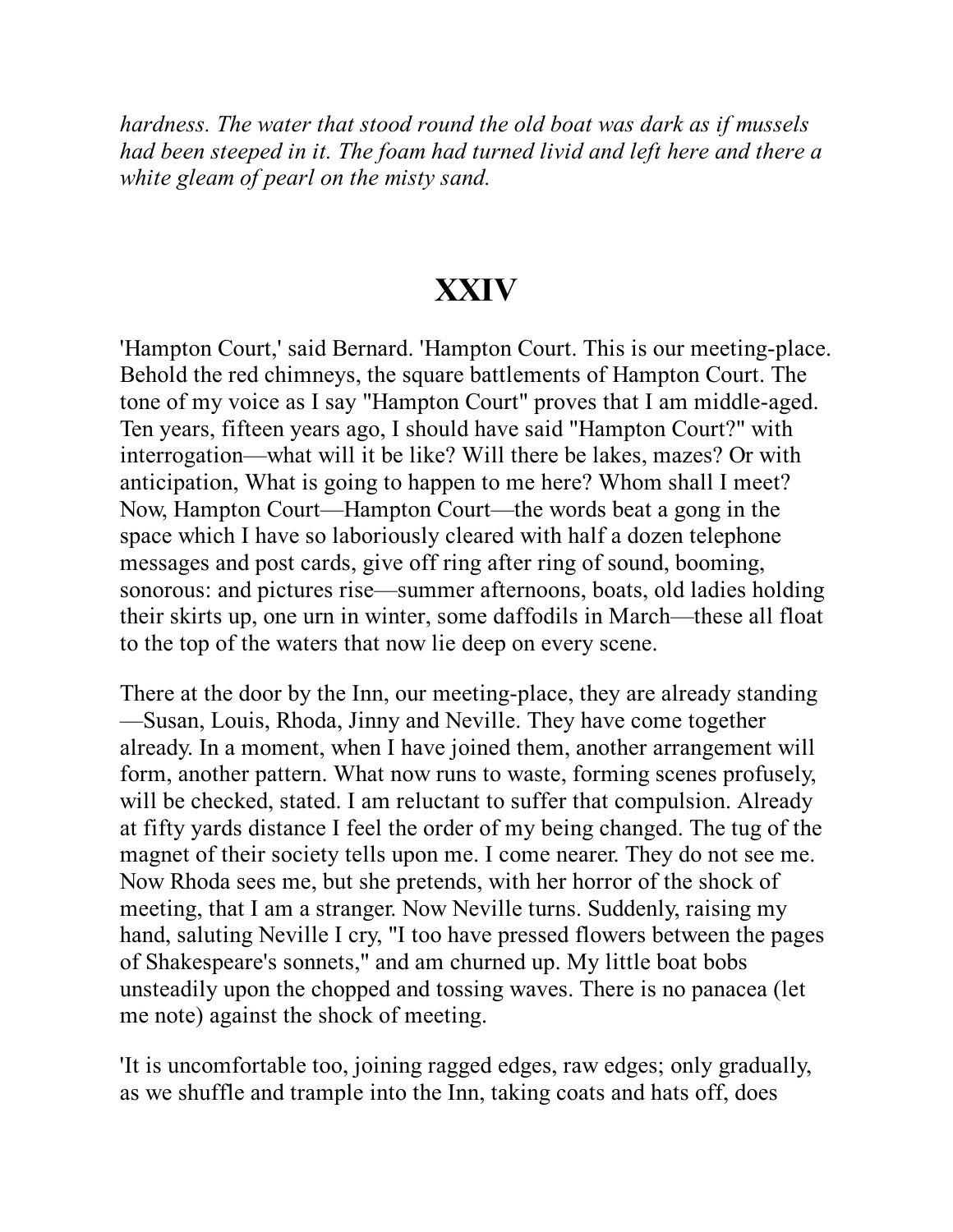meeting become agreeable. Now we assemble in the long, bare diningroom that overlooks some park, some green space still fantastically lit by the setting sun so that there is a gold bar between the trees, and sit ourselves down.'

'Now sitting side by side,' said Neville, 'at this narrow table, now before the first emotion is worn smooth, what do we feel? Honestly now, openly and directly as befits old friends meeting with difficulty, what do we feel on meeting? Sorrow. The door will not open; he will not come. And we are laden. Being now all of us middle-aged, loads are on us. Let us put down our loads. What have you made of life, we ask, and I? You, Bernard; you, Susan; you, Jinny; and Rhoda and Louis? The lists have been posted on the doors. Before we break these rolls, and help ourselves to fish and salad, I feel in my private pocket and find my credentials—what I carry to prove my superiority. I have passed. I have papers in my private pocket that prove it. But your eyes, Susan, full of turnips and cornfields, disturb me. These papers in my private pocket—the clamour that proves that I have passed—make a faint sound like that of a man clapping in an empty field to scare away rooks. Now it has died down altogether, under Susan's stare (the clapping, the reverberation that I have made), and I hear only the wind sweeping over the ploughed land and some bird singing—perhaps some intoxicated lark. Has the waiter heard of me, or those furtive everlasting couples, now loitering, now holding back and looking at the trees which are not yet dark enough to shelter their prostrate bodies? No; the sound of clapping has failed.

'What then remains, when I cannot pull out my papers and make you believe by reading aloud my credentials that I have passed? What remains is what Susan brings to light under the acid of her green eyes, her crystal, pear-shaped eyes. There is always somebody, when we come together, and the edges of meeting are still sharp, who refuses to be submerged; whose identity therefore one wishes to make crouch beneath one's own. For me now, it is Susan. I talk to impress Susan. Listen to me, Susan.

'When someone comes in at breakfast, even the embroidered fruit on my curtain swells so that parrots can peck it; one can break it off between one's thumb and finger. The thin, skimmed milk of early morning turns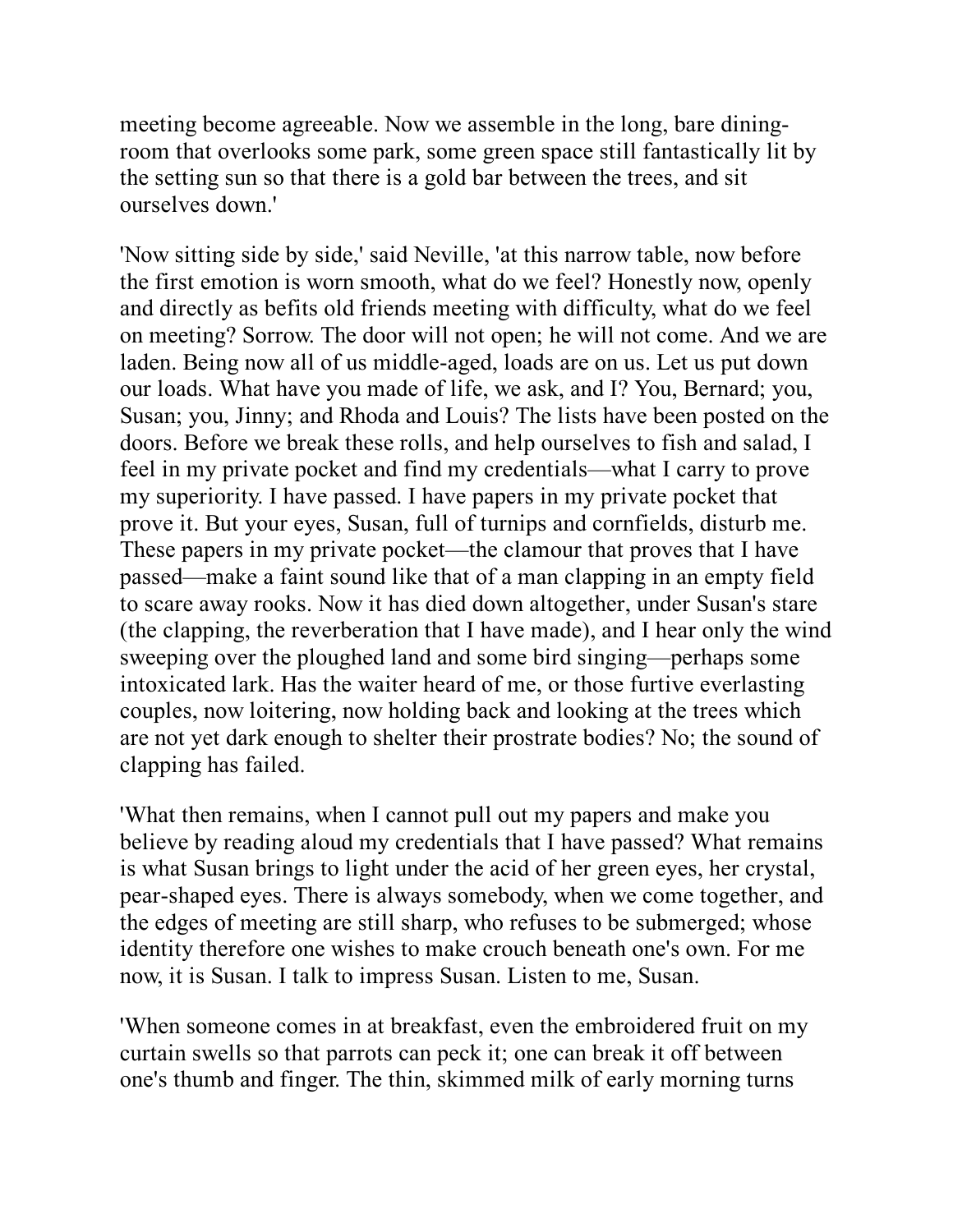opal, blue, rose. At that hour your husband—the man who slapped his gaiters, pointing with his whip at the barren cow—grumbles. You say nothing. You see nothing. Custom blinds your eyes. At that hour your relationship is mute, null, dun-coloured. Mine at that hour is warm and various. There are no repetitions for me. Each day is dangerous. Smooth on the surface, we are all bone beneath like snakes coiling. Suppose we read *The Times;* suppose we argue. It is an experience. Suppose it is winter. The snow falling loads down the roof and seals us together in a red cave. The pipes have burst. We stand a yellow tin bath in the middle of the room. We rush helter-skelter for basins. Look there—it has burst again over the bookcase. We shout with laughter at the sight of ruin. Let solidity be destroyed. Let us have no possessions. Or is it summer? We may wander to a lake and watch Chinese geese waddling flat-footed to the water's edge or see a bone-like city church with young green trembling before it. (I choose at random; I choose the obvious.) Each sight is an arabesque scrawled suddenly to illustrate some hazard and marvel of intimacy. The snow, the burst pipe, the tin bath, the Chinese goose—these are signs swung high aloft upon which, looking back, I read the character of each love; how each was different.

'You meanwhile—for I want to diminish your hostility, your green eyes fixed on mine, and your shabby dress, your rough hands, and all the other emblems of your maternal splendour—have stuck like a limpet to the same rock. Yet it is true, I do not want to hurt you; only to refresh and furbish up my own belief in myself that failed at your entry. Change is no longer possible. We are committed. Before, when we met in a restaurant in London with Percival, all simmered and shook; we could have been anything. We have chosen now, or sometimes it seems the choice was made for us—a pair of tongs pinched us between the shoulders. I chose. I took the print of life not outwardly, but inwardly upon the raw, the white, the unprotected fibre. I am clouded and bruised with the print of minds and faces and things so subtle that they have smell, colour, texture, substance, but no name. I am merely "Neville" to you, who see the narrow limits of my life and the line it cannot pass. But to myself I am immeasurable; a net whose fibres pass imperceptibly beneath the world. My net is almost indistinguishable from that which it surrounds. It lifts whales—huge leviathans and white jellies, what is amorphous and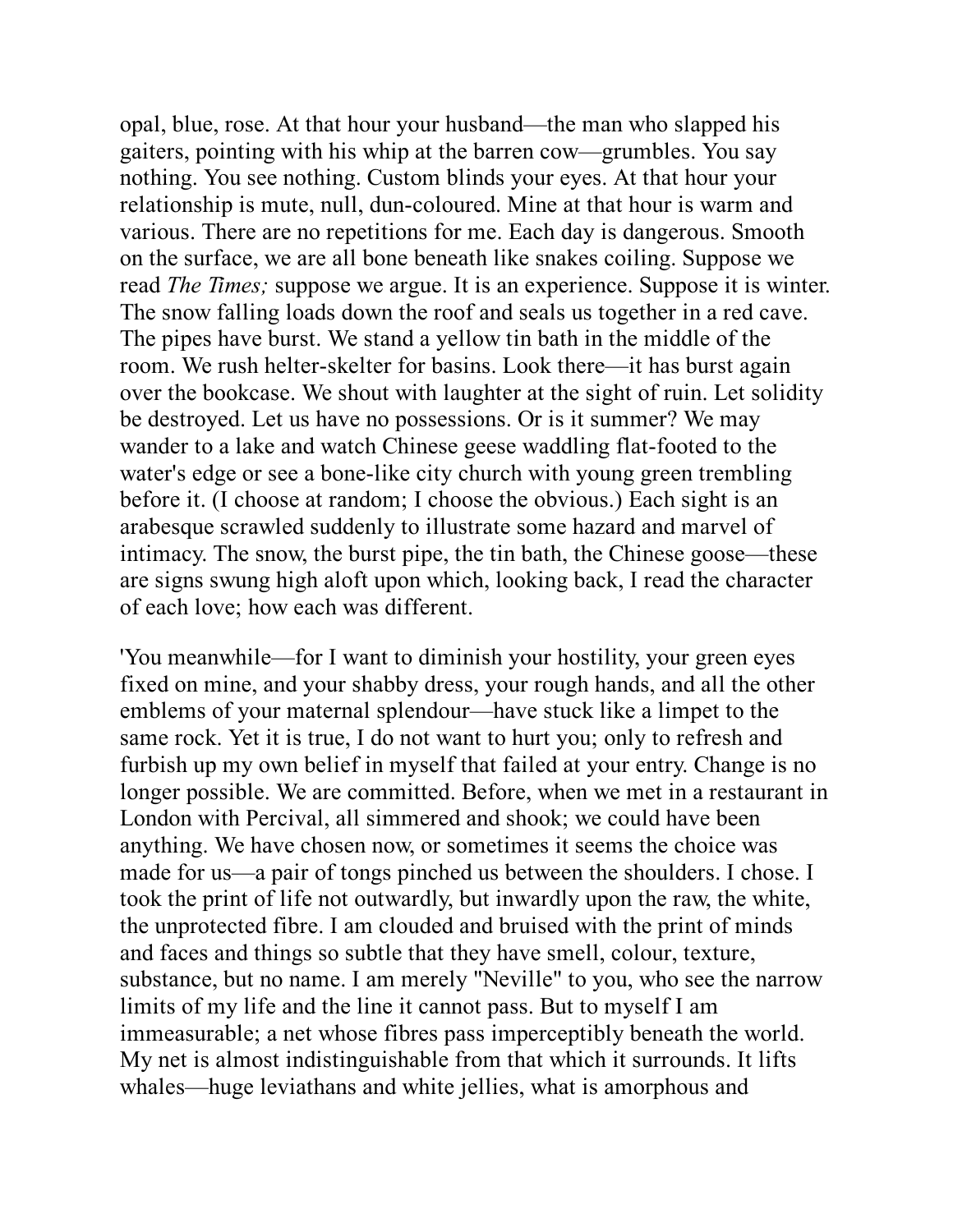wandering; I detect, I perceive. Beneath my eyes opens—a book; I see to the bottom; the heart—I see to the depths. I know what loves are trembling into fire; how jealousy shoots its green flashes hither and thither; how intricately love crosses love; love makes knots; love brutally tears them apart. I have been knotted; I have been torn apart.

'But there was another glory once, when we watched for the door to open, and Percival came; when we flung ourselves unattached on the edge of a hard bench in a public room.'

'There was the beech wood,' said Susan, 'Elvedon, and the gilt hands of the clock sparkling among the trees. The pigeons broke the leaves. The changing travelling lights wandered over me. They escaped me. Yet look, Neville, whom I discredit in order to be myself, at my hand on the table. Look at the gradations of healthy colour here on the knuckles, here on the palm. My body has been used daily, rightly, like a tool by a good workman, all over. The blade is clean, sharp, worn in the centre. (We battle together like beasts fighting in a field, like stags making their horns clash.) Seen through your pale and yielding flesh, even apples and bunches of fruit must have a filmed look as if they stood under glass. Lying deep in a chair with one person, one person only, but one person who changes, you see one inch of flesh only; its nerves, fibres, the sullen or quick flow of blood on it; but nothing entire. You do not see a house in a garden; a horse in a field; a town laid out, as you bend like an old woman straining her eyes over her darning. But I have seen life in blocks, substantial, huge; its battlements and towers, factories and gasometers; a dwelling-place made from time immemorial after an hereditary pattern. These things remain square, prominent, undissolved in my mind. I am not sinuous or suave; I sit among you abrading your softness with my hardness, quenching the silver-grey flickering moth-wing quiver of words with the green spurt of my clear eyes.

'Now we have clashed our antlers. This is the necessary prelude; the salute of old friends.'

'The gold has faded between the trees,' said Rhoda, 'and a slice of green lies behind them, elongated like the blade of a knife seen in dreams, or some tapering island on which nobody sets foot. Now the cars begin to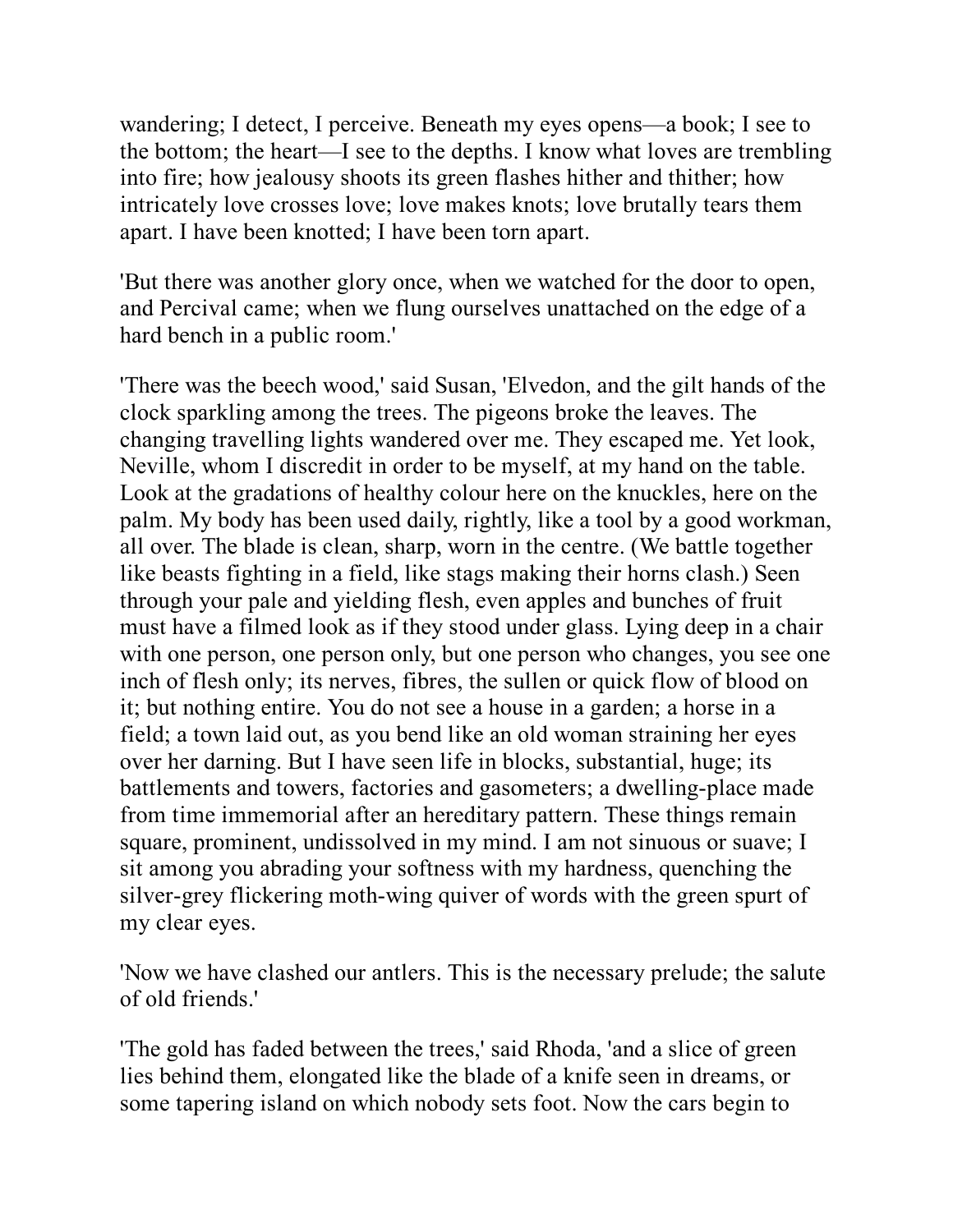wink and flicker, coming down the avenue. Lovers can draw into the darkness now; the boles of the trees are swollen, are obscene with lovers.'

'It was different once,' said Bernard. 'Once we could break the current as we chose. How many telephone calls, how many post cards, are now needed to cut this hole through which we come together, united, at Hampton Court? How swift life runs from January to December! We are all swept on by the torrent of things grown so familiar that they cast no shade; we make no comparisons; think scarcely ever of I or of you; and in this unconsciousness attain the utmost freedom from friction and part the weeds that grow over the mouths of sunken channels. We have to leap like fish, high in the air, in order to catch the train from Waterloo. And however high we leap we fall back again into the stream. I shall never now take ship for the South Sea Islands. A journey to Rome is the limit of my travelling. I have sons and daughters. I am wedged into my place in the puzzle.

'But it is only my body—this elderly man here whom you call Bernard that is fixed irrevocably—so I desire to believe. I think more disinterestedly than I could when I was young and must dig furiously like a child rummaging in a bran-pie to discover my self. "Look, what is this? And this? Is this going to be a fine present? Is that all?" and so on. Now I know what the parcels hold; and do not care much. I throw my mind out in the air as a man throws seeds in great fan-flights, falling through the purple sunset, falling on the pressed and shining ploughland which is bare.

'A phrase. An imperfect phrase. And what are phrases? They have left me very little to lay on the table, beside Susan's hand; to take from my pocket, with Neville's credentials. I am not an authority on law, or medicine, or finance. I am wrapped round with phrases, like damp straw; I glow, phosphorescent. And each of you feels when I speak, "I am lit up. I am glowing." The little boys used to feel "That's a good one, that's a good one", as the phrases bubbled up from my lips under the elm trees in the playing-fields. They too bubbled up; they also escaped with my phrases. But I pine in solitude. Solitude is my undoing.

'I pass from house to house like the friars in the Middle Ages who cozened the wives and girls with beads and ballads. I am a traveller, a pedlar,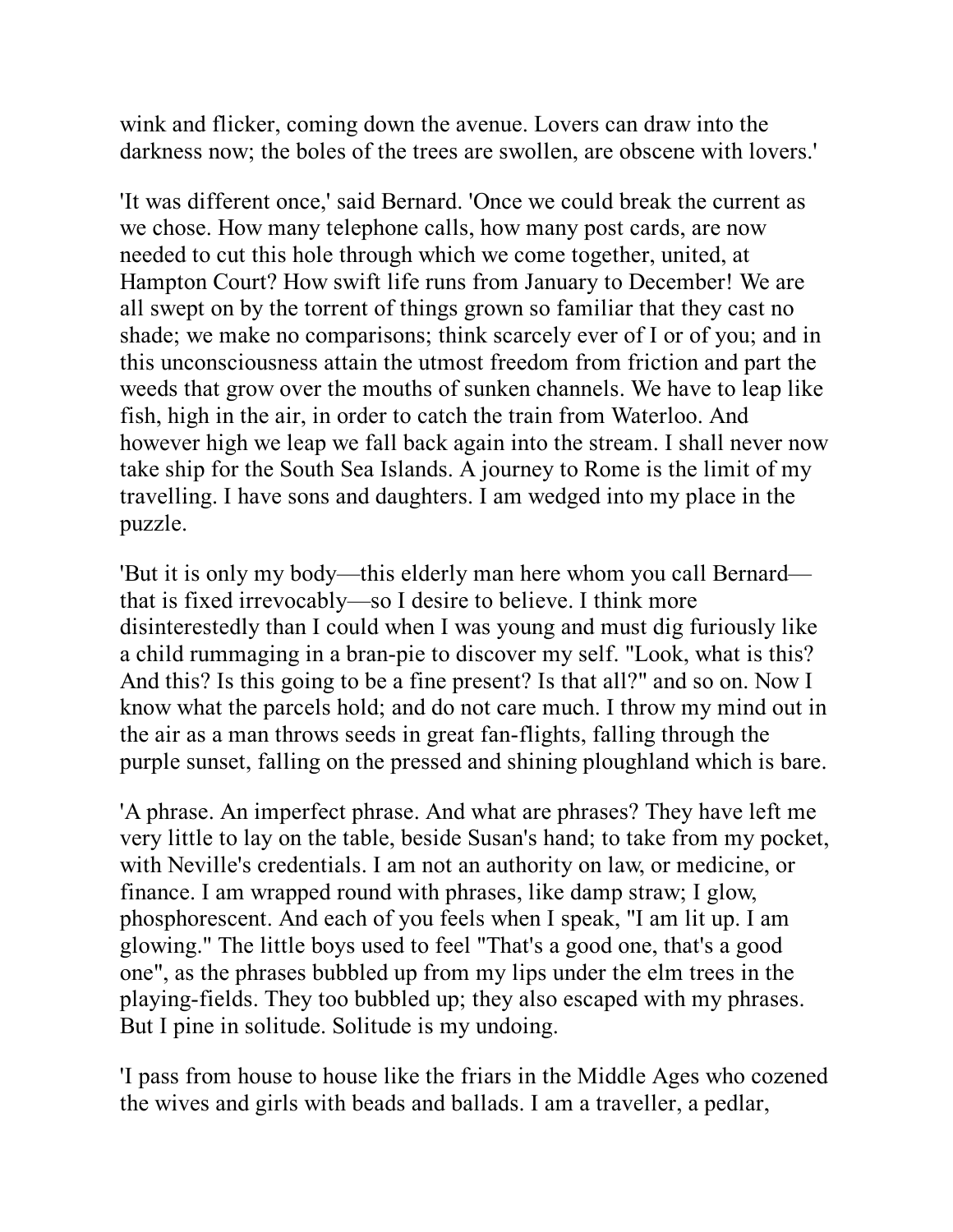paying for my lodging with a ballad; I am an indiscriminate, an easily pleased guest; often putting up in the best room in a four-poster; then lying in a barn on a haystack. I don't mind the fleas and find no fault with silk either. I am very tolerant. I am not a moralist. I have too great a sense of the shortness of life and its temptations to rule red lines. Yet I am not so indiscriminate as you think, judging me—as you judge me—from my fluency. I have a little dagger of contempt and severity hidden up my sleeve. But I am apt to be deflected. I make stories. I twist up toys out of anything. A girl sits at a cottage door; she is waiting; for whom? Seduced, or not seduced? The headmaster sees the hole in the carpet. He sighs. His wife, drawing her fingers through the waves of her still abundant hair, reflects—et cetera. Waves of hands, hesitations at street corners, someone dropping a cigarette into the gutter—all are stories. But which is the true story? That I do not know. Hence I keep my phrases hung like clothes in a cupboard, waiting for someone to wear them. Thus waiting, thus speculating, making this note and then another, I do not cling to life. I shall be brushed like a bee from a sunflower. My philosophy, always accumulating, welling up moment by moment, runs like quicksilver a dozen ways at once. But Louis, wild-eyed but severe, in his attic, in his office, has formed unalterable conclusions upon the true nature of what is to be known.'

'It breaks,' said Louis, 'the thread I try to spin; your laughter breaks it, your indifference, also your beauty. Jinny broke the thread when she kissed me in the garden years ago. The boasting boys mocked me at school for my Australian accent and broke it. "This is the meaning," I say; and then start with a pang—vanity. "Listen," I say, "to the nightingale, who sings among the trampling feet; the conquests and migrations. Believe—" and then am twitched asunder. Over broken tiles and splinters of glass I pick my way. Different lights fall, making the ordinary leopard spotted and strange. This moment of reconciliation, when we meet together united, this evening moment, with its wine and shaking leaves, and youth coming up from the river in white flannels, carrying cushions, is to me black with the shadows of dungeons and the tortures and infamies practised by man upon man. So imperfect are my senses that they never blot out with one purple the serious charge that my reason adds and adds against us, even as we sit here. What is the solution, I ask myself, and the bridge? How can I reduce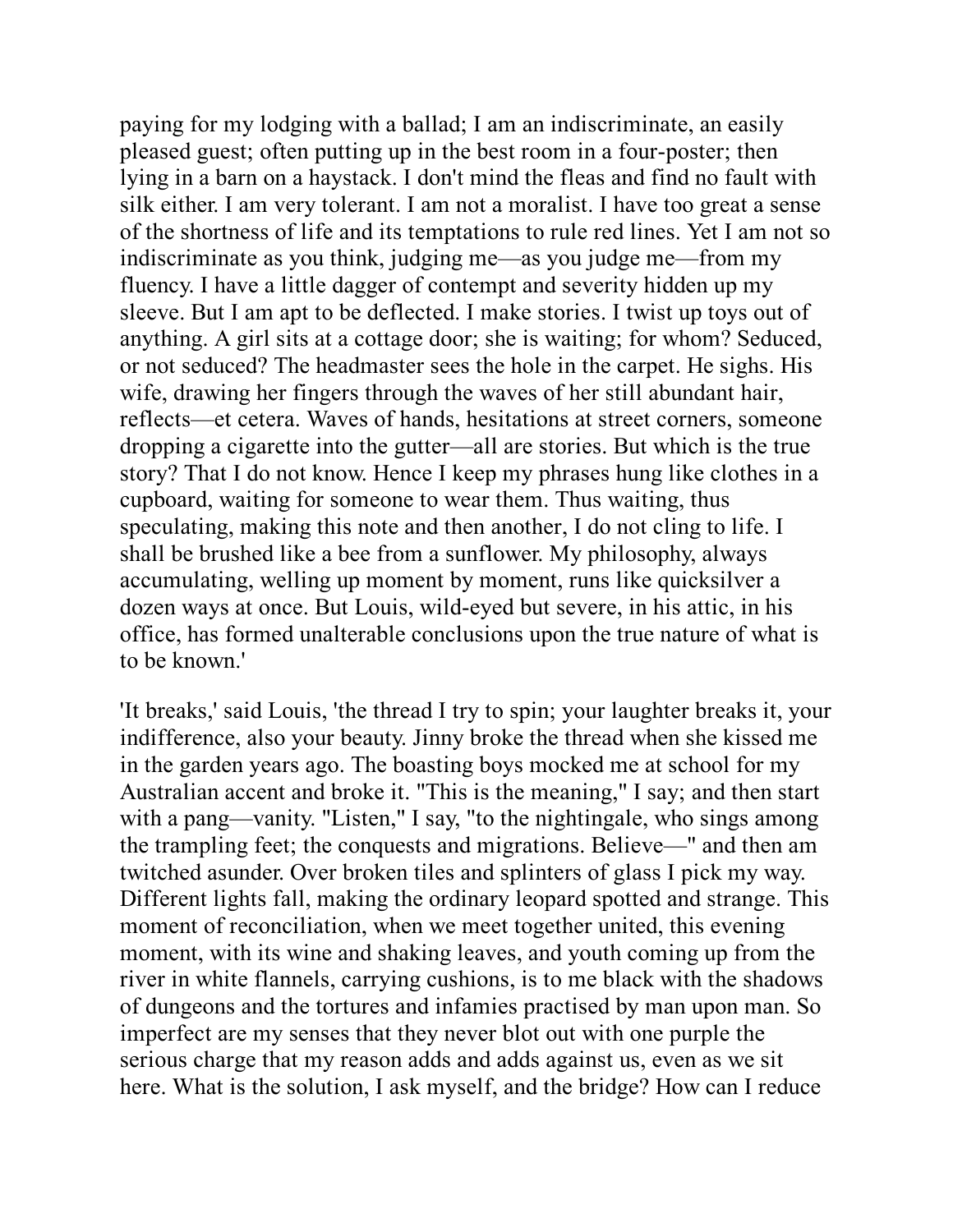these dazzling, these dancing apparitions to one line capable of linking all in one? So I ponder; and you meanwhile observe maliciously my pursed lips, my sallow cheeks and my invariable frown.

'But I beg you also to notice my cane and my waistcoat. I have inherited a desk of solid mahogany in a room hung with maps. Our steamers have won an enviable reputation for their cabins replete with luxury. We supply swimming-baths and gymnasiums. I wear a white waistcoat now and consult a little book before I make an engagement.

'This is the arch and ironical manner in which I hope to distract you from my shivering, my tender, and infinitely young and unprotected soul. For I am always the youngest; the most naïvely surprised; the one who runs in advance in apprehension and sympathy with discomfort or ridicule should there be a smut on a nose, or a button undone. I suffer for all humiliations. Yet I am also ruthless, marmoreal. I do not see how you can say that it is fortunate to have lived. Your little excitements, your childish transports, when a kettle boils, when the soft air lifts Jinny's spotted scarf and it floats web-like, are to me like silk streamers thrown in the eyes of the charging bull. I condemn you. Yet my heart yearns towards you. I would go with you through the fires of death. Yet am happiest alone. I luxuriate in gold and purple vestments. Yet I prefer a view over chimneypots; cats scraping their mangy sides upon blistered chimneystacks; broken windows; and the hoarse clangour of bells from the steeple of some brick chapel.'

'I see what is before me,' said Jinny. 'This scarf, these wine-coloured spots. This glass. This mustard pot. This flower. I like what one touches, what one tastes. I like rain when it has turned to snow and become palatable. And being rash, and much more courageous than you are, I do not temper my beauty with meanness lest it should scorch me. I gulp it down entire. It is made of flesh; it is made of stuff. My imagination is the body's. Its visions are not fine-spun and white with purity like Louis'. I do not like your lean cats and your blistered chimney-pots. The scrannel beauties of your roof-tops repel me. Men and women, in uniforms, wigs and gowns, bowler hats and tennis shirts beautifully open at the neck, the infinite variety of women's dresses (I note all clothes always) delight me. I eddy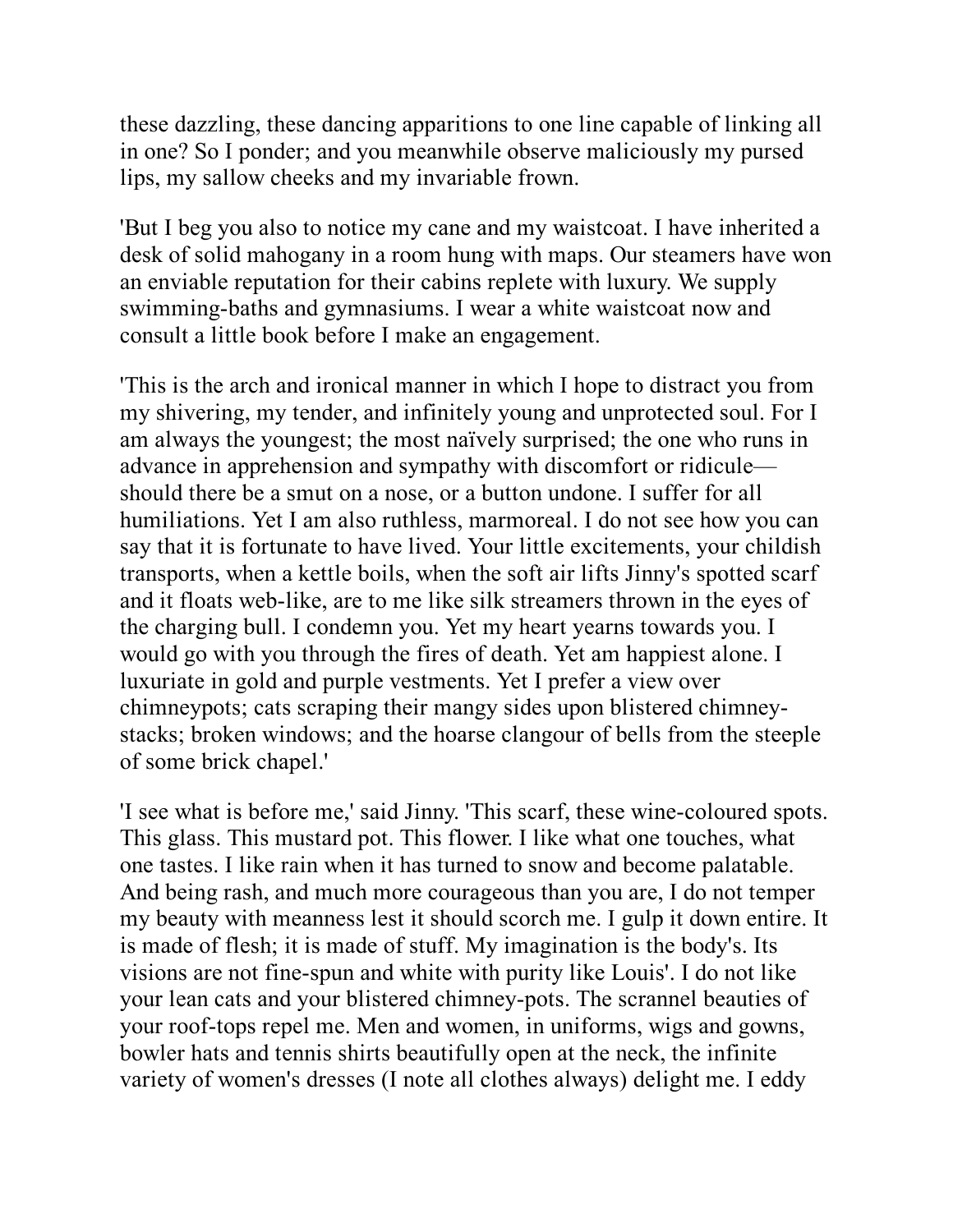with them, in and out, in and out, into rooms, into halls, here, there, everywhere, wherever they go. This man lifts the hoof of a horse. This man shoves in and out the drawers of his private collection. I am never alone. I am attended by a regiment of my fellows. My mother must have followed the drum, my father the sea. I am like a little dog that trots down the road after the regimental band, but stops to snuff a tree-trunk, to sniff some brown stain, and suddenly careers across the street after some mongrel cur and then holds one paw up while it sniffs an entrancing whiff of meat from the butcher's shop. My traffics have led me into strange places. Men, how many, have broken from the wall and come to me. I have only to hold my hand up. Straight as a dart they have come to the place of assignation—perhaps a chair on a balcony, perhaps a shop at a street corner. The torments, the divisions of your lives have been solved for me night after night, sometimes only by the touch of a finger under the tablecloth as we sat dining—so fluid has my body become, forming even at the touch of a finger into one full drop, which fills itself, which quivers, which flashes, which falls in ecstasy.

'I have sat before a looking-glass as you sit writing, adding up figures at desks. So, before the looking-glass in the temple of my bedroom, I have judged my nose and my chin; my lips that open too wide and show too much gum. I have looked. I have noted. I have chosen what yellow or white, what shine or dullness, what loop or straightness suits. I am volatile for one, rigid for another, angular as an icicle in silver, or voluptuous as a candle flame in gold. I have run violently like a whip flung out to the extreme end of my tether. His shirt front, there in the corner, has been white; then purple; smoke and flame have wrapped us about; after a furious conflagration—yet we scarcely raised our voices, sitting on the hearth-rug, as we murmured all the secrets of our hearts as into shells so that nobody might hear in the sleeping-house, but I heard the cook stir once, and once we thought the ticking of the clock was a footfall—we have sunk to ashes, leaving no relics, no unburnt bones, no wisps of hair to be kept in lockets such as your intimacies leave behind them. Now I turn grey; now I turn gaunt; but I look at my face at midday sitting in front of the looking-glass in broad daylight, and note precisely my nose, my chin, my lips that open too wide and show too much gum. But I am not afraid.'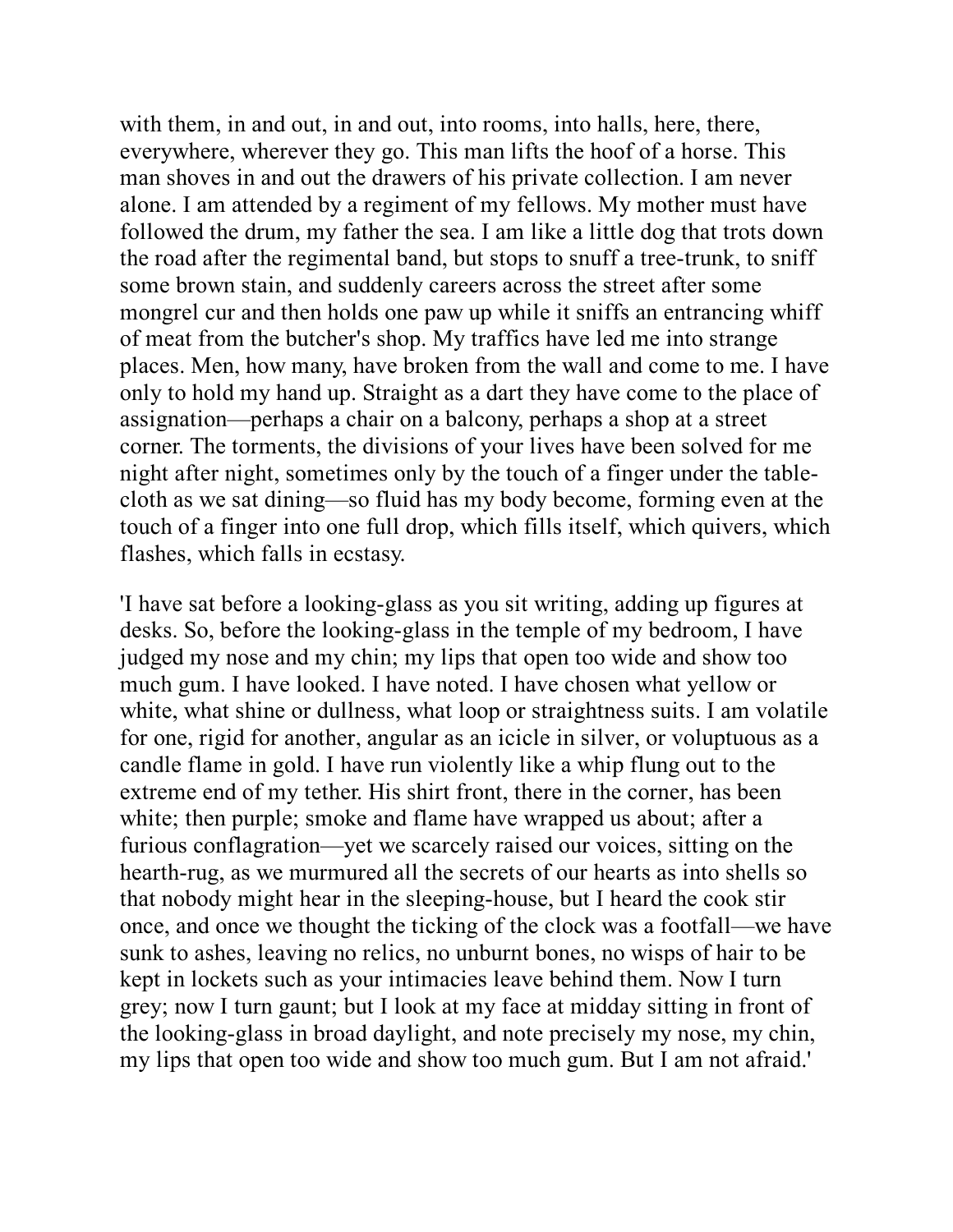'There were lamp-posts,' said Rhoda, 'and trees that had not yet shed their leaves on the way from the station. The leaves might have hidden me still. But I did not hide behind them. I walked straight up to you instead of circling round to avoid the shock of sensation as I used. But it is only that I have taught my body to do a certain trick. Inwardly I am not taught; I fear, I hate, I love, I envy and despise you, but I never join you happily. Coming up from the station, refusing to accept the shadow of the trees and the pillar-boxes, I perceived, from your coats and umbrellas, even at a distance, how you stand embedded in a substance made of repeated moments run together; are committed, have an attitude, with children, authority, fame, love, society; where I have nothing. I have no face.

'Here in this dining-room you see the antlers and the tumblers; the saltcellars; the yellow stains on the tablecloth. "Waiter!" says Bernard. "Bread!" says Susan. And the waiter comes; he brings bread. But I see the side of a cup like a mountain and only parts of antlers, and the brightness on the side of that jug like a crack in darkness with wonder and terror. Your voices sound like trees creaking in a forest. So with your faces and their prominences and hollows. How beautiful, standing at a distance immobile at midnight against the railings of some square! Behind you is a white crescent of foam, and fishermen on the verge of the world are drawing in nets and casting them. A wind ruffles the topmost leaves of primeval trees. (Yet here we sit at Hampton Court.) Parrots shrieking break the intense stillness of the jungle. (Here the trams start.) The swallow dips her wings in midnight pools. (Here we talk.) That is the circumference that I try to grasp as we sit together. Thus I must undergo the penance of Hampton Court at seven thirty precisely.

'But since these rolls of bread and wine bottles are needed by me, and your faces with their hollows and prominences are beautiful, and the table-cloth and its yellow stain, far from being allowed to spread in wider and wider circles of understanding that may at last (so I dream, falling off the edge of the earth at night when my bed floats suspended) embrace the entire world, I must go through the antics of the individual. I must start when you pluck at me with your children, your poems, your chilblains or whatever it is that you do and suffer. But I am not deluded. After all these callings hither and thither, these pluckings and searchings, I shall fall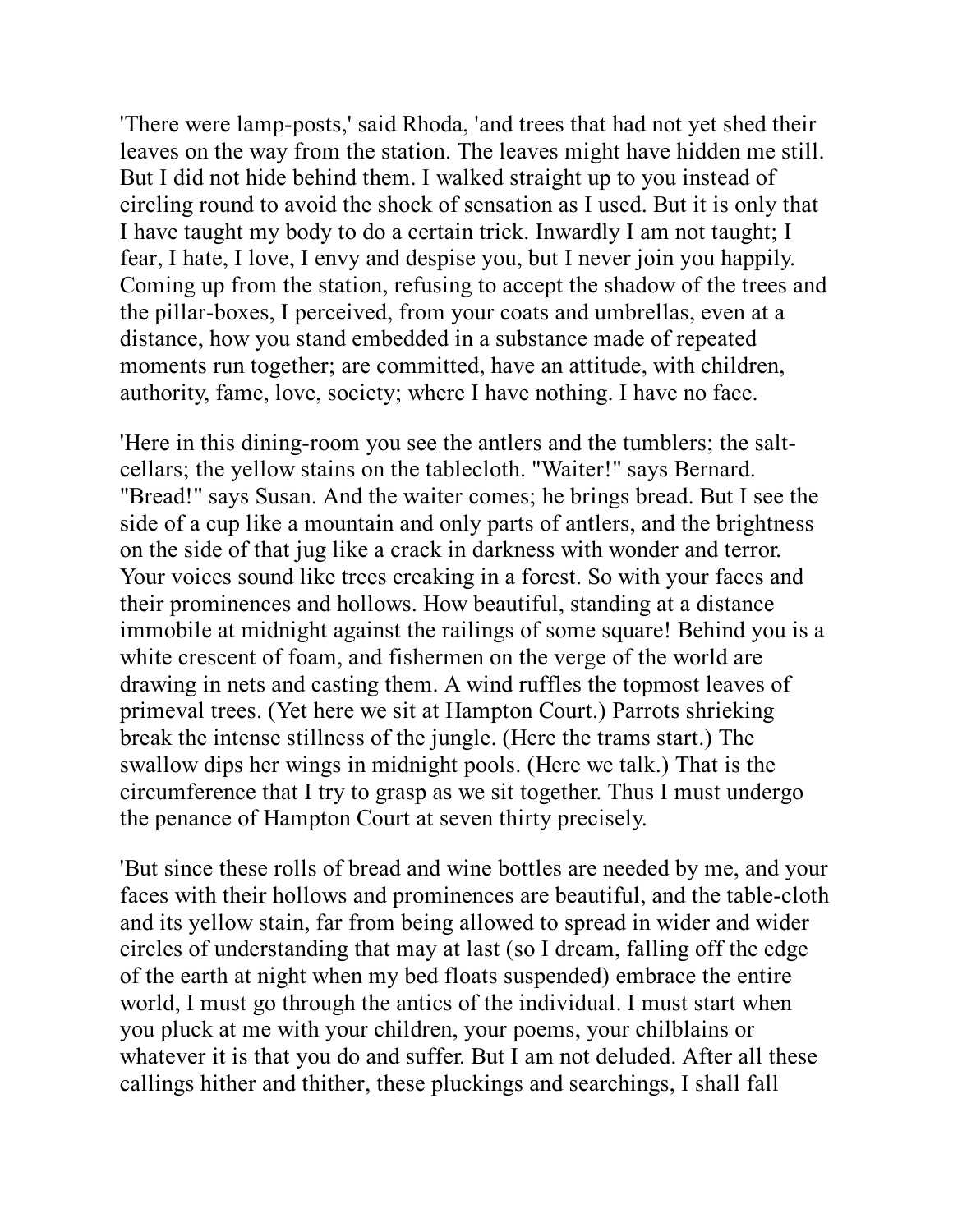alone through this thin sheet into gulfs of fire. And you will not help me. More cruel than the old torturers, you will let me fall, and will tear me to pieces when I am fallen. Yet there are moments when the walls of the mind grow thin; when nothing is unabsorbed, and I could fancy that we might blow so vast a bubble that the sun might set and rise in it and we might take the blue of midday and the black of midnight and be cast off and escape from here and now.'

'Drop upon drop,' said Bernard, 'silence falls. It forms on the roof of the mind and falls into pools beneath. For ever alone, alone, alone,—hear silence fall and sweep its rings to the farthest edges. Gorged and replete, solid with middle-aged content, I, whom loneliness destroys, let silence fall, drop by drop.

'But now silence falling pits my face, wastes my nose like a snowman stood out in a yard in the rain. As silence falls I am dissolved utterly and become featureless and scarcely to be distinguished from another. It does not matter. What matters? We have dined well. The fish, the veal cutlets, the wine have blunted the sharp tooth of egotism. Anxiety is at rest. The vainest of us, Louis perhaps, does not care what people think. Neville's tortures are at rest. Let others prosper—that is what he thinks. Susan hears the breathing of all her children safe asleep. Sleep, sleep, she murmurs. Rhoda has rocked her ships to shore. Whether they have foundered, whether they have anchored, she cares no longer. We are ready to consider any suggestion that the world may offer quite impartially. I reflect now that the earth is only a pebble flicked off accidentally from the face of the sun and that there is no life anywhere in the abysses of space.'

'In this silence,' said Susan, 'it seems as if no leaf would ever fall, or bird fly.'

'As if the miracle had happened,' said Jinny, 'and life were stayed here and now.'

'And,' said Rhoda, 'we had no more to live.'

'But listen,' said Louis, 'to the world moving through abysses of infinite space. It roars; the lighted strip of history is past and our Kings and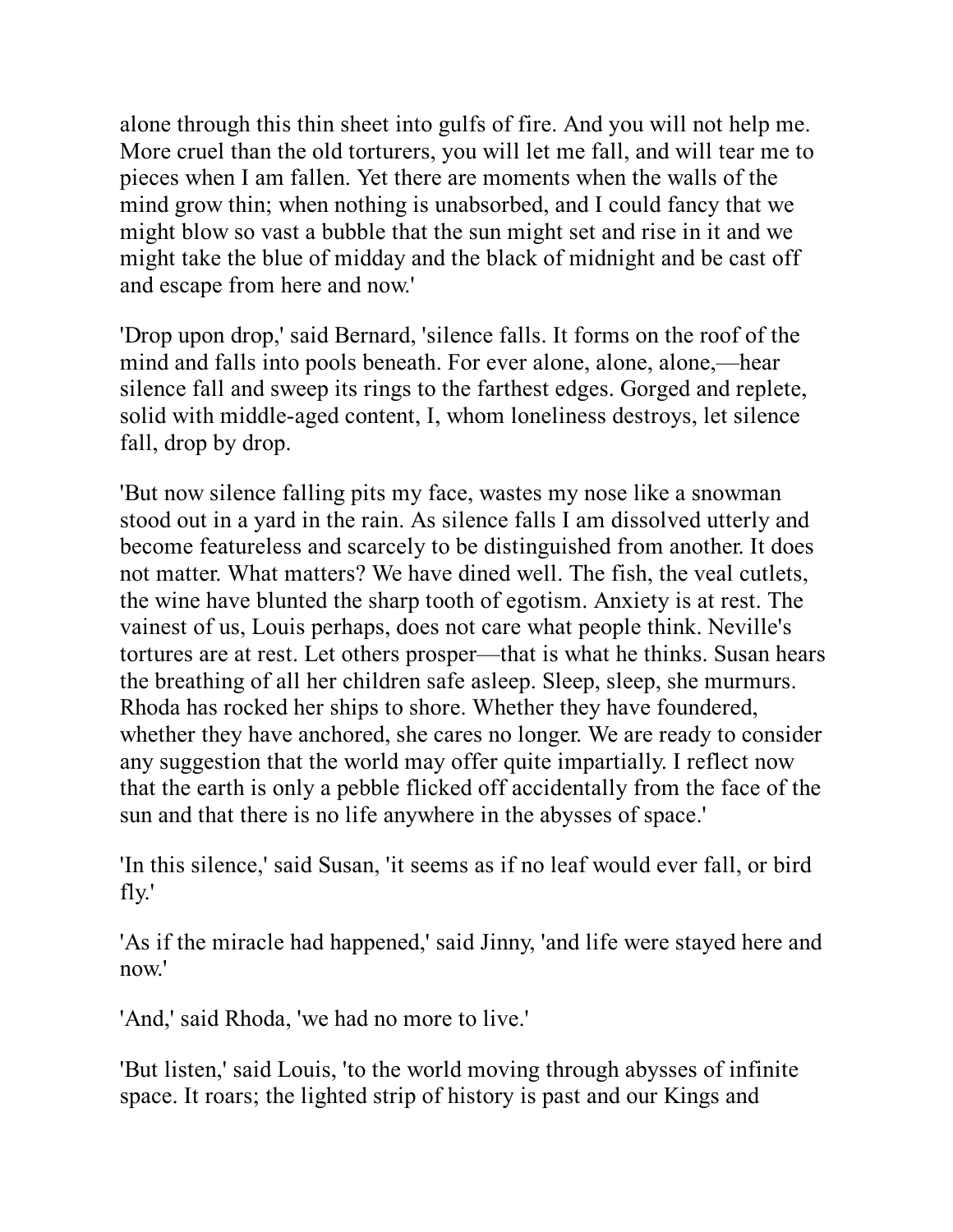Queens; we are gone; our civilization; the Nile; and all life. Our separate drops are dissolved; we are extinct, lost in the abysses of time, in the darkness.'

'Silence falls; silence falls,' said Bernard. 'But now listen; tick, tick; hoot, hoot; the world has hailed us back to it. I heard for one moment the howling winds of darkness as we passed beyond life. Then tick, tick (the clock); then hoot, hoot (the cars). We are landed; we are on shore; we are sitting, six of us, at a table. It is the memory of my nose that recalls me. I rise; "Fight," I cry, "fight!" remembering the shape of my own nose, and strike with this spoon upon this table pugnaciously.'

'Oppose ourselves to this illimitable chaos,' said Neville, 'this formless imbecility. Making love to a nursemaid behind a tree, that soldier is more admirable than all the stars. Yet sometimes one trembling star comes in the clear sky and makes me think the world beautiful and we maggots deforming even the trees with our lust.'

('Yet, Louis,' said Rhoda, 'how short a time silence lasts. Already they are beginning to smooth their napkins by the side of their plates. "Who comes?" says Jinny; and Neville sighs, remembering that Percival comes no more. Jinny has taken out her looking-glass. Surveying her face like an artist, she draws a powder-puff down her nose, and after one moment of deliberation has given precisely that red to the lips that the lips need. Susan, who feels scorn and fear at the sight of these preparations, fastens the top button of her coat, and unfastens it. What is she making ready for? For something, but something different.'

'They are saying to themselves,' said Louis, '"It is time. I am still vigorous," they are saying. "My face shall be cut against the black of infinite space." They do not finish their sentences. "It is time," they keep saying. "The gardens will be shut." And going with them, Rhoda, swept into their current, we shall perhaps drop a little behind.'

'Like conspirators who have something to whisper,' said Rhoda.)

'It is true, and I know for a fact,' said Bernard, 'as we walk down this avenue, that a King, riding, fell over a molehill here. But how strange it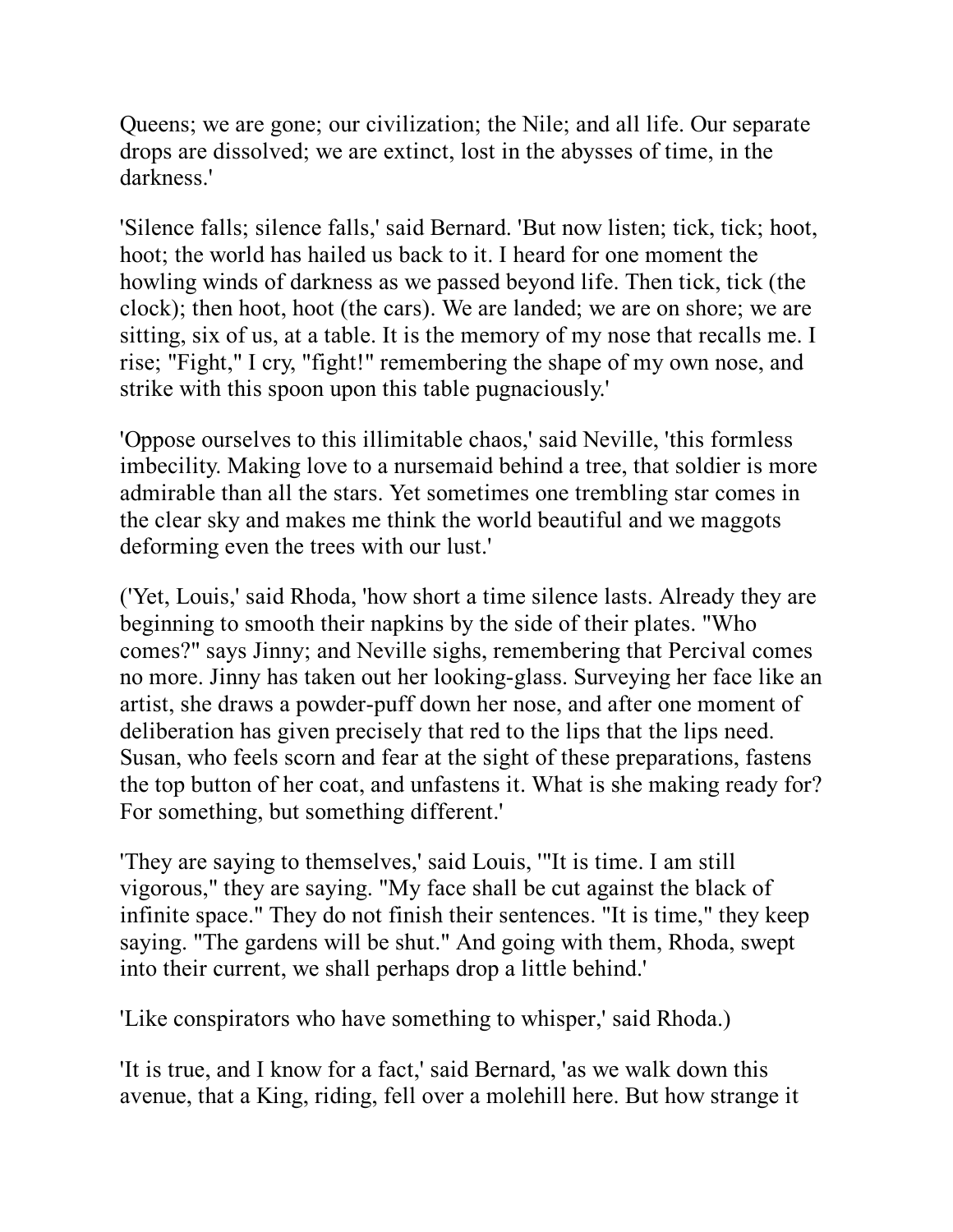seems to set against the whirling abysses of infinite space a little figure with a golden teapot on his head. Soon one recovers belief in figures: but not at once in what they put on their heads. Our English past—one inch of light. Then people put teapots on their heads and say, "I am a King!" No, I try to recover, as we walk, the sense of time, but with that streaming darkness in my eyes I have lost my grip. This Palace seems light as a cloud set for a moment on the sky. It is a trick of the mind—to put Kings on their thrones, one following another, with crowns on their heads. And we ourselves, walking six abreast, what do we oppose, with this random flicker of light in us that we call brain and feeling, how can we do battle against this flood; what has permanence? Our lives too stream away, down the unlighted avenues, past the strip of time, unidentified. Once Neville threw a poem at my head. Feeling a sudden conviction of immortality, I said, "I too know what Shakespeare knew." But that has gone.'

'Unreasonably, ridiculously,' said Neville, 'as we walk, time comes back. A dog does it, prancing. The machine works. Age makes hoary that gateway. Three hundred years now seem no more than a moment vanished against that dog. King William mounts his horse wearing a wig, and the court ladies sweep the turf with their embroidered panniers. I am beginning to be convinced, as we walk, that the fate of Europe is of immense importance, and, ridiculous as it still seems, that all depends upon the battle of Blenheim. Yes; I declare, as we pass through this gateway, it is the present moment; I am become a subject of King George.'

'While we advance down this avenue,' said Louis, 'I leaning slightly upon Jinny, Bernard arm-in-arm with Neville, and Susan with her hand in mine, it is difficult not to weep, calling ourselves little children, praying that God may keep us safe while we sleep. It is sweet to sing together, clasping hands, afraid of the dark, while Miss Curry plays the harmonium.'

'The iron gates have rolled back,' said Jinny. 'Time's fangs have ceased their devouring. We have triumphed over the abysses of space, with rouge, with powder, with flimsy pocket-handkerchiefs.'

'I grasp, I hold fast,' said Susan. 'I hold firmly to this hand, anyone's, with love, with hatred; it does not matter which.'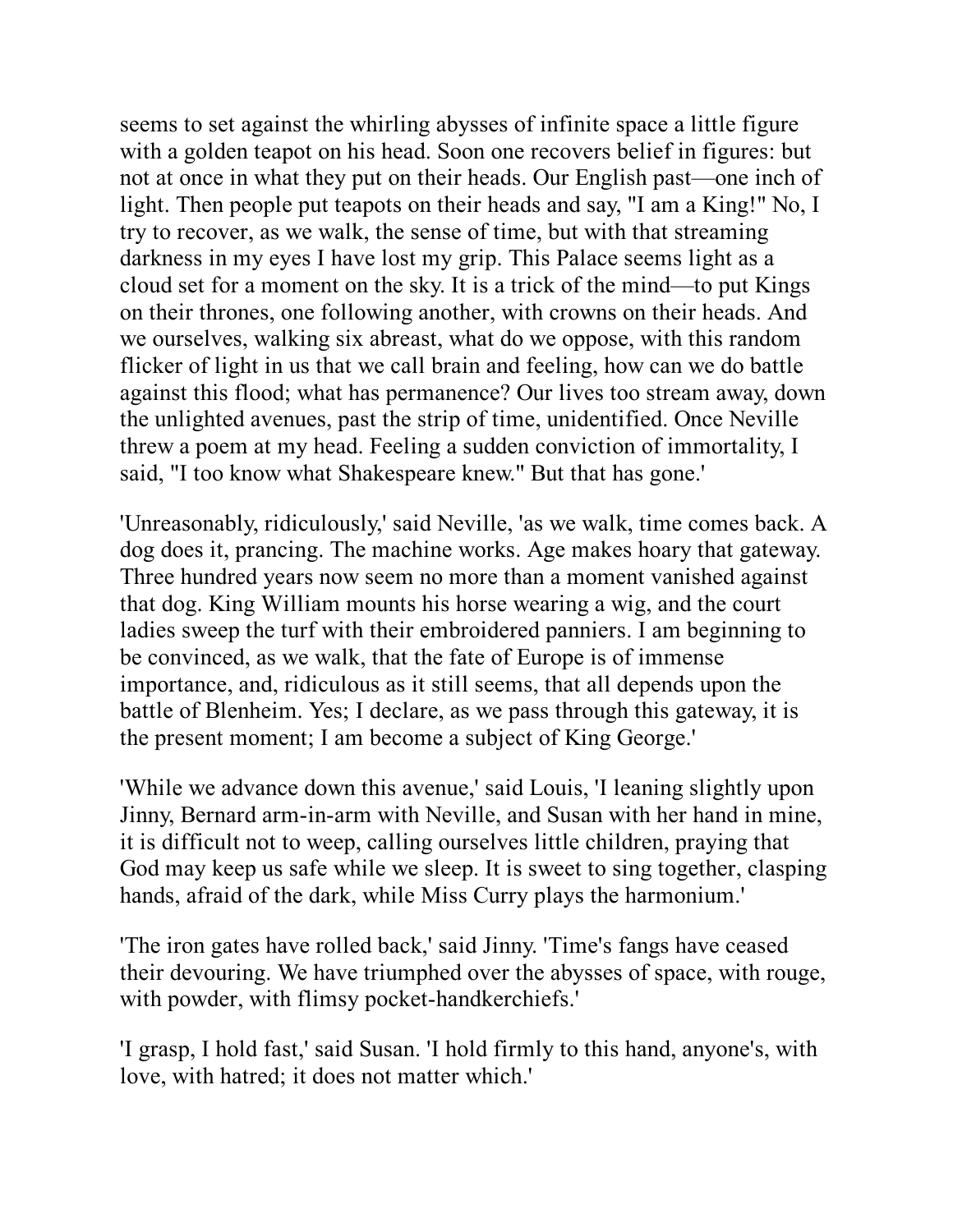'The still mood, the disembodied mood is on us,' said Rhoda, 'and we enjoy this momentary alleviation (it is not often that one has no anxiety) when the walls of the mind become transparent. Wren's palace, like the quartet played to the dry and stranded people in the stalls, makes an oblong. A square is stood upon the oblong and we say, "This is our dwelling-place. The structure is now visible. Very little is left outside."'

'The flower,' said Bernard, 'the red carnation that stood in the vase on the table of the restaurant when we dined together with Percival, is become a six-sided flower; made of six lives.'

'A mysterious illumination,' said Louis, 'visible against those yew trees.'

'Built up with much pain, many strokes,' said Jinny.

'Marriage, death, travel, friendship,' said Bernard; 'town and country; children and all that; a many-sided substance cut out of this dark; a manyfaceted flower. Let us stop for a moment; let us behold what we have made. Let it blaze against the yew trees. One life. There. It is over. Gone out.'

'Now they vanish,' said Louis. 'Susan with Bernard. Neville with Jinny. You and I, Rhoda, stop for a moment by this stone urn. What song shall we hear now that these couples have sought the groves, and Jinny, pointing with her gloved hand, pretends to notice the water-lilies, and Susan, who has always loved Bernard, says to him, "My ruined life, my wasted life." And Neville, taking Jinny's little hand, with the cherry-coloured fingernails, by the lake, by the moonlit water, cries, "Love, love," and she answers, imitating the bird, "Love, love?" What song do we hear?'

'They vanish, towards the lake,' said Rhoda. 'They slink away over the grass furtively, yet with assurance as if they asked of our pity their ancient privilege—not to be disturbed. The tide in the soul, tipped, flows that way; they cannot help deserting us. The dark has closed over their bodies. What song do we hear—the owl's, the nightingale's, the wren's? The steamer hoots; the light on the electric rails flashes; the trees gravely bow and bend. The flare hangs over London. Here is an old woman, quietly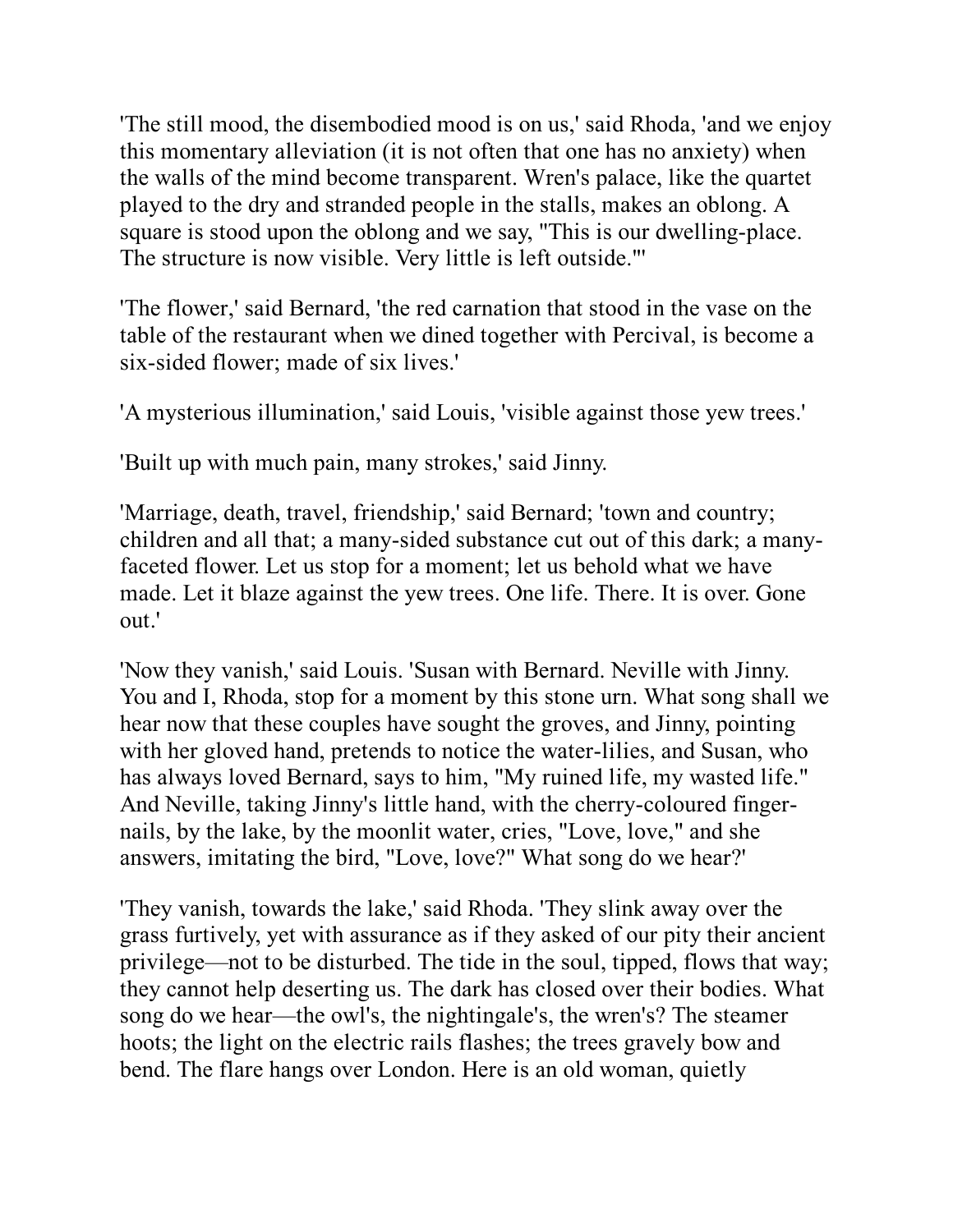returning, and a man, a late fisherman, comes down the terrace with his rod. Not a sound, not a movement must escape us.'

'A bird flies homeward,' said Louis. 'Evening opens her eyes and gives one quick glance among the bushes before she sleeps. How shall we put it together, the confused and composite message that they send back to us, and not they only, but many dead, boys and girls, grown men and women, who have wandered here, under one king or another?'

'A weight has dropped into the night,' said Rhoda, 'dragging it down. Every tree is big with a shadow that is not the shadow of the tree behind it. We hear a drumming on the roofs of a fasting city when the Turks are hungry and uncertain tempered. We hear them crying with sharp, stag-like barks, "Open, open." Listen to the trams squealing and to the flashes from the electric rails. We hear the beech trees and the birch trees raise their branches as if the bride had let her silken nightdress fall and come to the doorway saying "Open, open".'

'All seems alive,' said Louis. 'I cannot hear death anywhere tonight. Stupidity, on that man's face, age, on that woman's, would be strong enough, one would think, to resist the incantation, and bring in death. But where is death tonight? All the crudity, odds and ends, this and that, have been crushed like glass splinters into the blue, the red-fringed tide, which, drawing into the shore, fertile with innumerable fish, breaks at our feet.'

'If we could mount together, if we could perceive from a sufficient height,' said Rhoda, 'if we could remain untouched without any support—but you, disturbed by faint clapping sounds of praise and laughter, and I, resenting compromise and right and wrong on human lips, trust only in solitude and the violence of death and thus are divided.'

'For ever,' said Louis, 'divided. We have sacrificed the embrace among the ferns, and love, love, love by the lake, standing, like conspirators who have drawn apart to share some secret, by the urn. But now look, as we stand here, a ripple breaks on the horizon. The net is raised higher and higher. It comes to the top of the water. The water is broken by silver, by quivering little fish. Now leaping, now lashing, they are laid on shore. Life tumbles its catch upon the grass. There are figures coming towards us. Are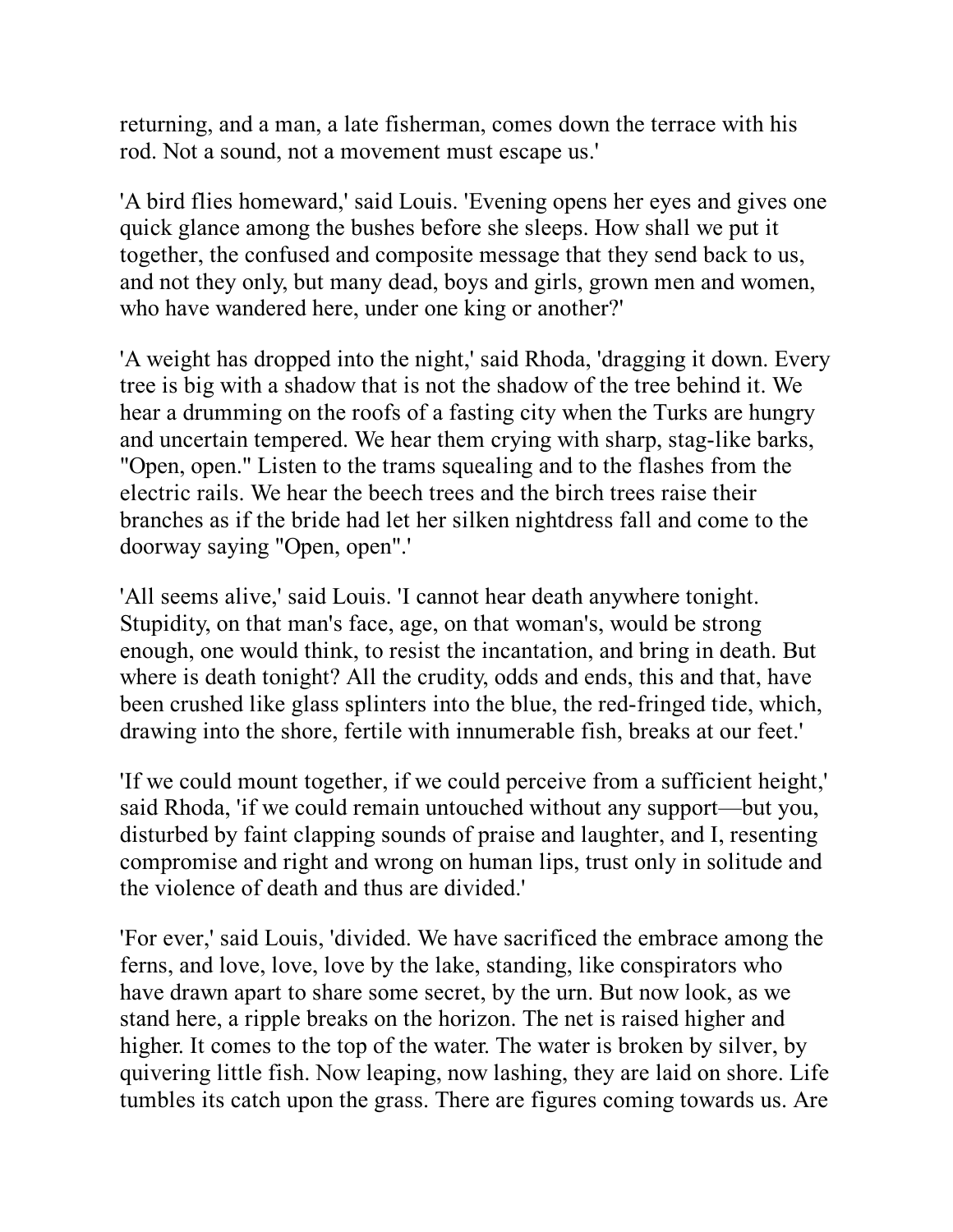they men or are they women? They still wear the ambiguous draperies of the flowing tide in which they have been immersed.'

'Now,' said Rhoda, 'as they pass that tree, they regain their natural size. They are only men, only women. Wonder and awe change as they put off the draperies of the flowing tide. Pity returns, as they emerge into the moonlight, like the relics of an army, our representatives, going every night (here or in Greece) to battle, and coming back every night with their wounds, their ravaged faces. Now light falls on them again. They have faces. They become Susan and Bernard, Jinny and Neville, people we know. Now what a shrinkage takes place! Now what a shrivelling, what an humiliation! The old shivers run through me, hatred and terror, as I feel myself grappled to one spot by these hooks they cast on us; these greetings, recognitions, pluckings of the finger and searchings of the eyes. Yet they have only to speak, and their first words, with the remembered tone and the perpetual deviation from what one expects, and their hands moving and making a thousand past days rise again in the darkness, shake my purpose.'

'Something flickers and dances,' said Louis. 'Illusion returns as they approach down the avenue. Rippling and questioning begin. What do I think of you—what do you think of me? Who are you? Who am I?—that quivers again its uneasy air over us, and the pulse quickens and the eye brightens and all the insanity of personal existence without which life would fall flat and die, begins again. They are on us. The southern sun flickers over this urn; we push off in to the tide of the violent and cruel sea. Lord help us to act our parts as we greet them returning—Susan and Bernard, Neville and Jinny.'

'We have destroyed something by our presence,' said Bernard, 'a world perhaps.'

'Yet we scarcely breathe,' said Neville, 'spent as we are. We are in that passive and exhausted frame of mind when we only wish to rejoin the body of our mother from whom we have been severed. All else is distasteful, forced and fatiguing. Jinny's yellow scarf is moth-coloured in this light; Susan's eyes are quenched. We are scarcely to be distinguished from the river. One cigarette end is the only point of emphasis among us.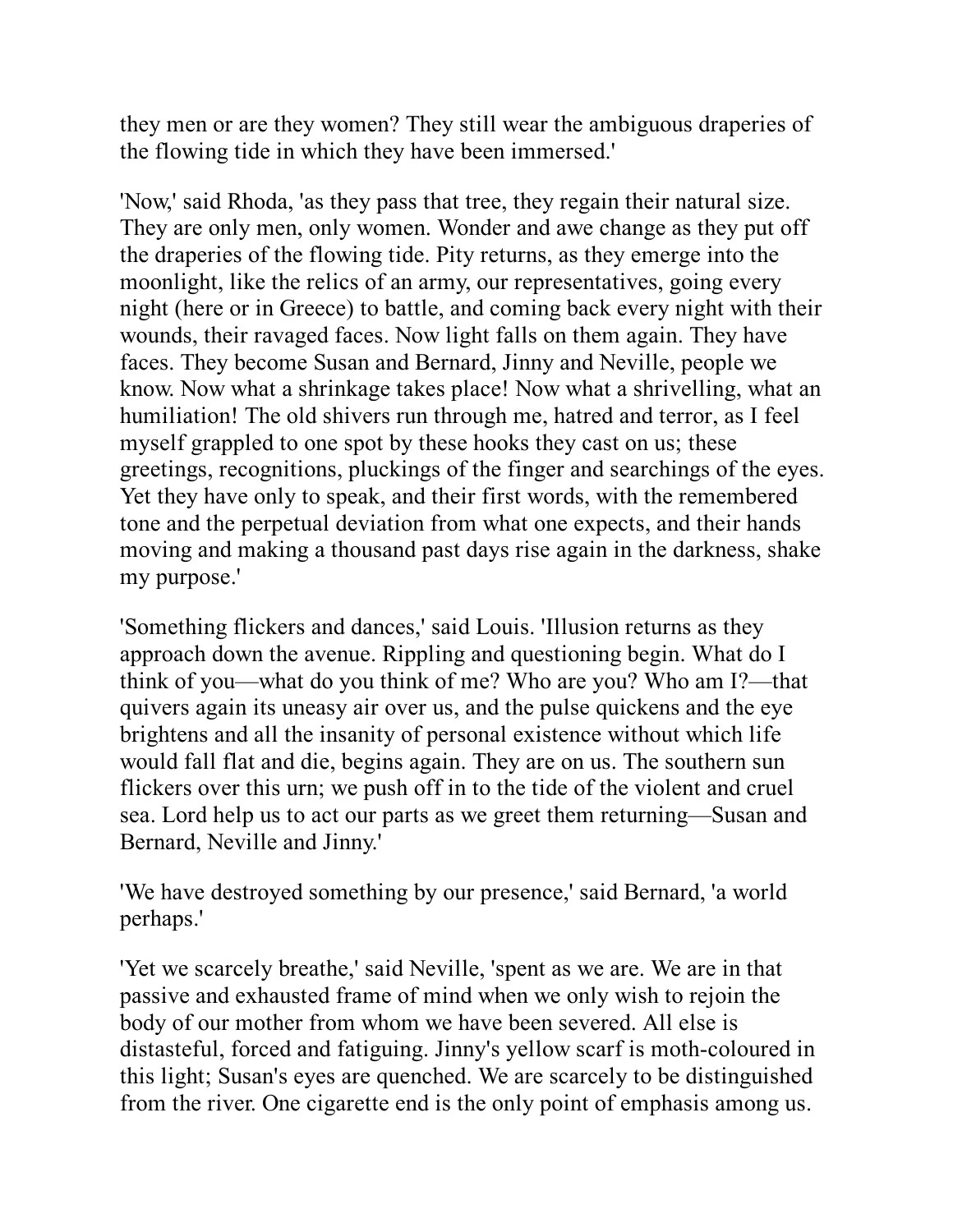And sadness tinges our content, that we should have left you, torn the fabric; yielded to the desire to press out, alone, some bitterer, some blacker juice, which was sweet too. But now we are worn out.'

'After our fire,' said Jinny, 'there is nothing left to put in lockets.'

'Still I gape,' said Susan, 'like a young bird, unsatisfied, for something that has escaped me.'

'Let us stay for a moment,' said Bernard, 'before we go. Let us pace the terrace by the river almost alone. It is nearly bed-time. People have gone home. Now how comforting it is to watch the lights coming out in the bedrooms of small shopkeepers on the other side of the river. There is one —there is another. What do you think their takings have been today? Only just enough to pay for the rent, for light and food and the children's clothing. But just enough. What a sense of the tolerableness of life the lights in the bedrooms of small shopkeepers give us! Saturday comes, and there is just enough to pay perhaps for seats at the Pictures. Perhaps before they put out the light they go into the little garden and look at the giant rabbit couched in its wooden hut. That is the rabbit they will have for Sunday dinner. Then they put out the light. Then they sleep. And for thousands of people sleep is nothing but warmth and silence and one moment's sport with some fantastic dream. "I have posted my letter," the greengrocer thinks, "to the Sunday newspaper. Suppose I win five hundred pounds in the football competition? And we shall kill the rabbit. Life is pleasant. Life is good. I have posted the letter. We shall kill the rabbit." And he sleeps.

'That goes on. Listen. There is a sound like the knocking of railway trucks in a siding. That is the happy concatenation of one event following another in our lives. Knock, knock, knock. Must, must, must. Must go, must sleep, must wake, must get up—sober, merciful word which we pretend to revile, which we press tight to our hearts, without which we should be undone. How we worship that sound like the knocking together of trucks in a siding!

'Now far off down the river I hear the chorus; the song of the boasting boys, who are coming back in large charabancs from a day's outing on the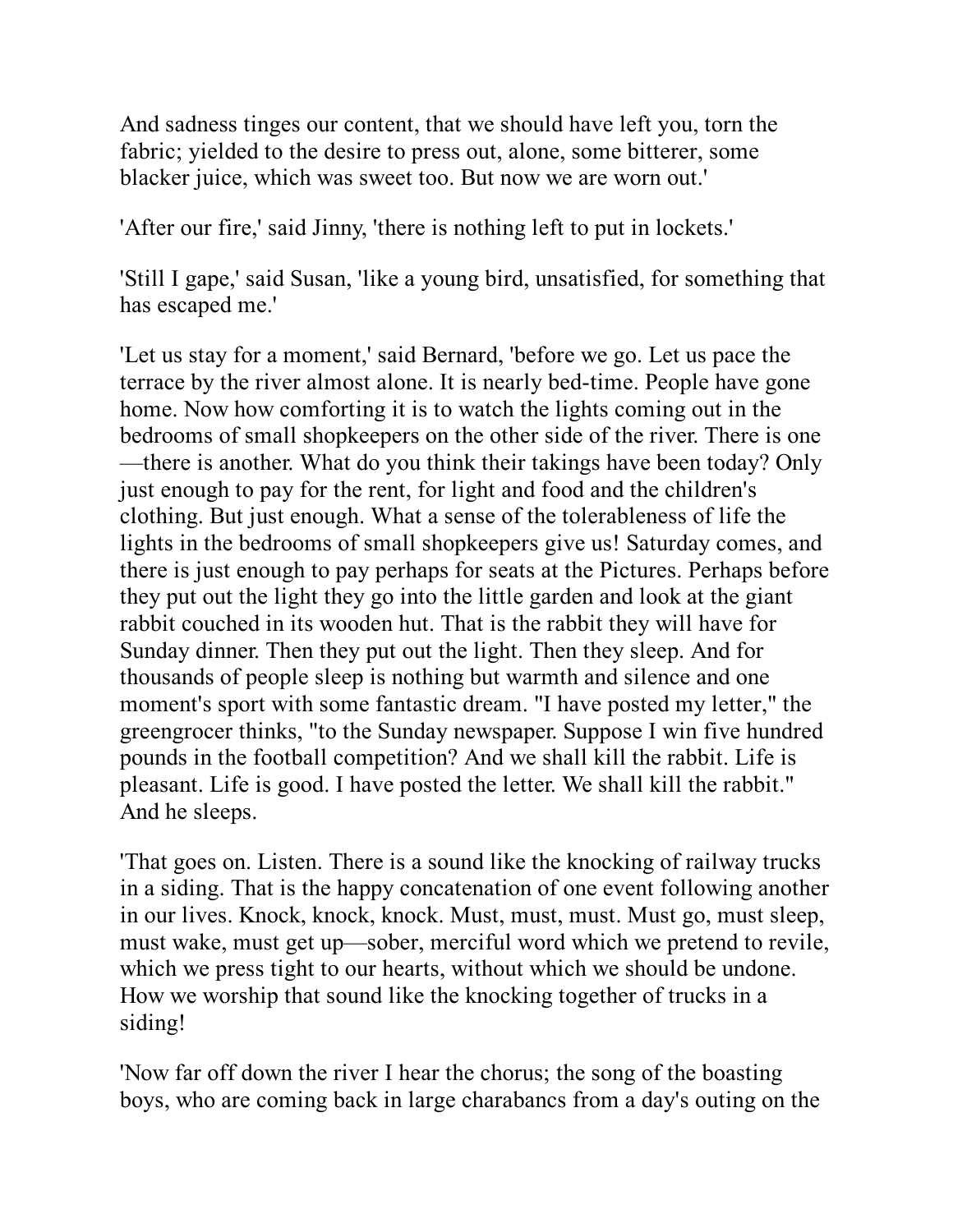decks of crowded steamers. Still they are singing as they used to sing, across the court, on winters' nights, or with the windows open in summer, getting drunk, breaking the furniture, wearing little striped caps, all turning their heads the same way as the brake rounded the corner; and I wished to be with them.

'What with the chorus, and the spinning water and the just perceptible murmur of the breeze we are slipping away. Little bits of ourselves are crumbling. There! Something very important fell then. I cannot keep myself together. I shall sleep. But we must go; must catch our train; must walk back to the station—must, must, must. We are only bodies jogging along side by side. I exist only in the soles of my feet and in the tired muscles of my thighs. We have been walking for hours it seems. But where? I cannot remember. I am like a log slipping smoothly over some waterfall. I am not a judge. I am not called upon to give my opinion. Houses and trees are all the same in this grey light. Is that a post? Is that a woman walking? Here is the station, and if the train were to cut me in two, I should come together on the further side, being one, being indivisible. But what is odd is that I still clasp the return half of my ticket to Waterloo firmly between the fingers of my right hand, even now, even sleeping.'

## **XXV**

*Now the sun had sunk. Sky and sea were indistinguishable. The waves breaking spread their white fans far out over the shore, sent white shadows into the recesses of sonorous caves and then rolled back sighing over the shingle.*

*The tree shook its branches and a scattering of leaves fell to the ground. There they settled with perfect composure on the precise spot where they would await dissolution. Black and grey were shot into the garden from the broken vessel that had once held red light. Dark shadows blackened the tunnels between the stalks. The thrush was silent and the worm sucked itself back into its narrow hole. Now and again a whitened and hollow straw was blown from an old nest and fell into the dark grasses among the*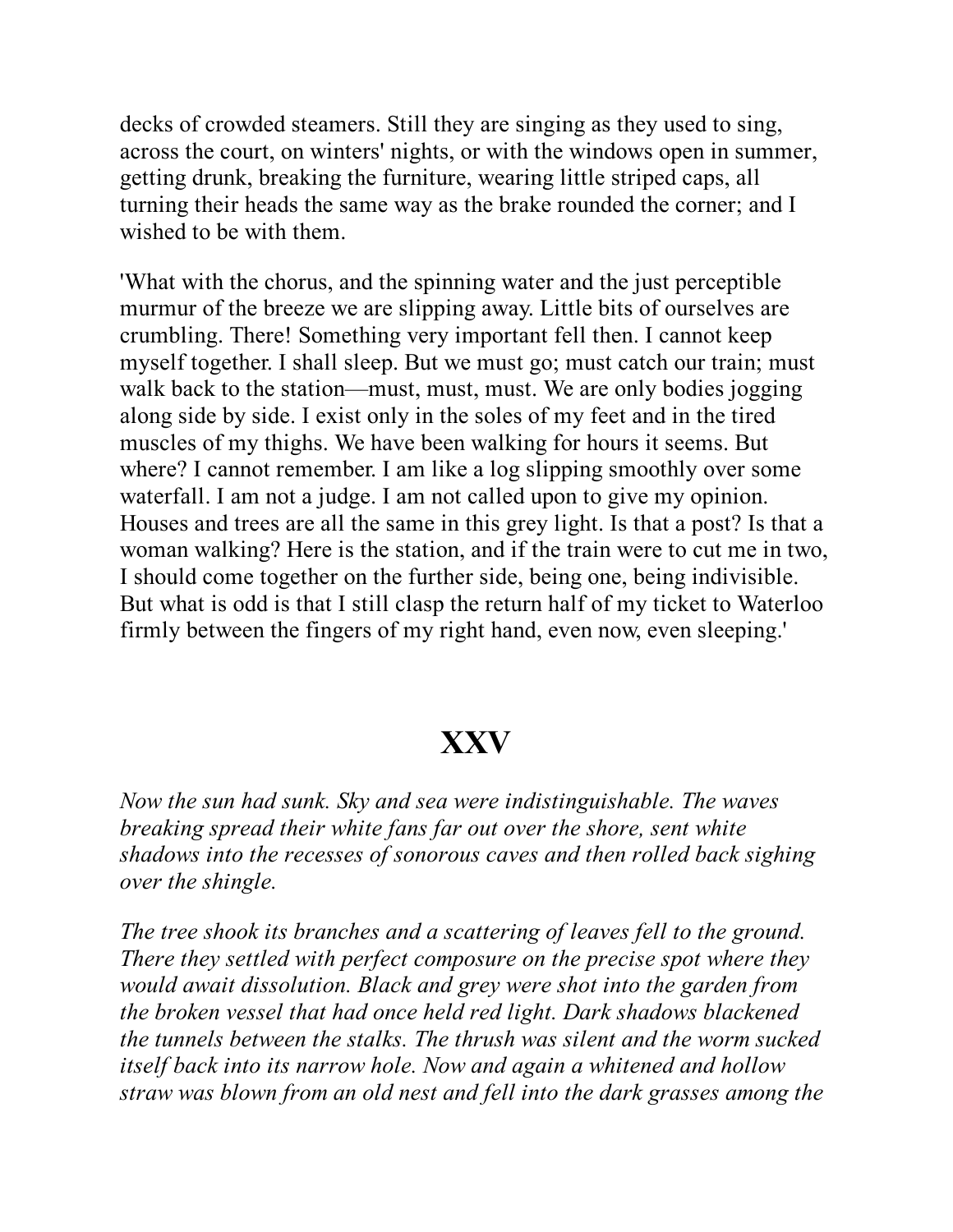*rotten apples. The light had faded from the tool-house wall and the adder's skin hung from the nail empty. All the colours in the room had overflown their banks. The precise brush stroke was swollen and lop-sided; cupboards and chairs melted their brown masses into one huge obscurity. The height from floor to ceiling was hung with vast curtains of shaking darkness. The looking-glass was pale as the mouth of a cave shadowed by hanging creepers.*

*The substance had gone from the solidity of the hills. Travelling lights drove a plumy wedge among unseen and sunken roads, but no lights opened among the folded wings of the hills, and there was no sound save the cry of a bird seeking some lonelier tree. At the cliff's edge there was an equal murmur of air that had been brushed through forests, of water that had been cooled in a thousand glassy hollows of mid-ocean.*

*As if there were waves of darkness in the air, darkness moved on, covering houses, hills, trees, as waves of water wash round the sides of some sunken ship. Darkness washed down streets, eddying round single figures, engulfing them; blotting out couples clasped under the showery darkness of elm trees in full summer foliage. Darkness rolled its waves along grassy rides and over the wrinkled skin of the turf, enveloping the solitary thorn tree and the empty snail shells at its foot. Mounting higher, darkness blew along the bare upland slopes, and met the fretted and abraded pinnacles of the mountain where the snow lodges for ever on the hard rock even when the valleys are full of running streams and yellow vine leaves, and girls, sitting on verandahs, look up at the snow, shading their faces with their fans. Them, too, darkness covered.*

## **XXVI**

'Now to sum up,' said Bernard. 'Now to explain to you the meaning of my life. Since we do not know each other (though I met you once, I think, on board a ship going to Africa), we can talk freely. The illusion is upon me that something adheres for a moment, has roundness, weight, depth, is completed. This, for the moment, seems to be my life. If it were possible, I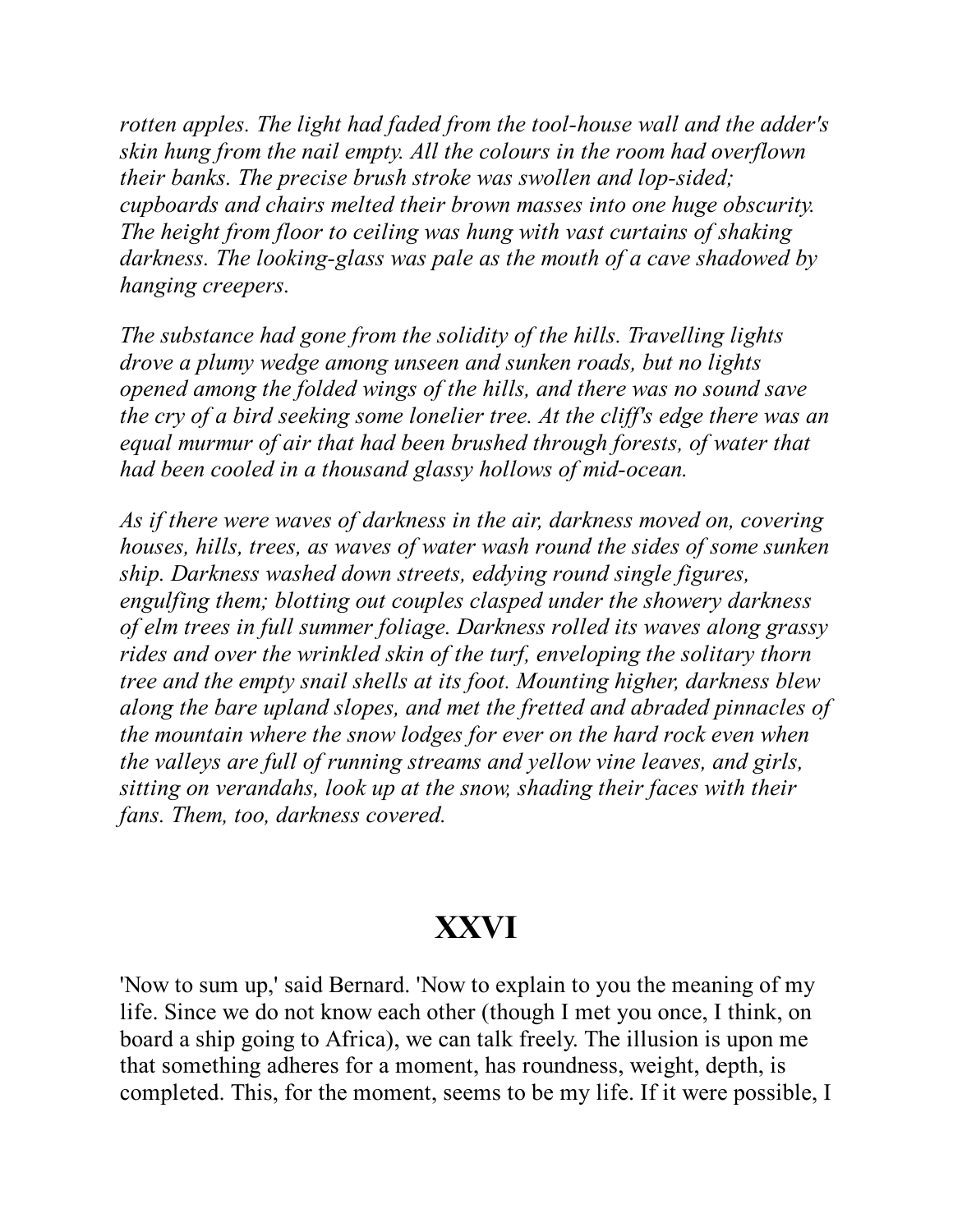would hand it to you entire. I would break it off as one breaks off a bunch of grapes. I would say, "Take it. This is my life."

'But unfortunately, what I see (this globe, full of figures) you do not see. You see me, sitting at a table opposite you, a rather heavy, elderly man, grey at the temples. You see me take my napkin and unfold it. You see me pour myself out a glass of wine. And you see behind me the door opening, and people passing. But in order to make you understand, to give you my life, I must tell you a story—and there are so many, and so many—stories of childhood, stories of school, love, marriage, death, and so on; and none of them are true. Yet like children we tell each other stories, and to decorate them we make up these ridiculous, flamboyant, beautiful phrases. How tired I am of stories, how tired I am of phrases that come down beautifully with all their feet on the ground! Also, how I distrust neat designs of life that are drawn upon half-sheets of note-paper. I begin to long for some little language such as lovers use, broken words, inarticulate words, like the shuffling of feet on the pavement. I begin to seek some design more in accordance with those moments of humiliation and triumph that come now and then undeniably. Lying in a ditch on a stormy day, when it has been raining, then enormous clouds come marching over the sky, tattered clouds, wisps of cloud. What delights me then is the confusion, the height, the indifference and the fury. Great clouds always changing, and movement; something sulphurous and sinister, bowled up, helter-skelter; towering, trailing, broken off, lost, and I forgotten, minute, in a ditch. Of story, of design, I do not see a trace then.

'But meanwhile, while we eat, let us turn over these scenes as children turn over the pages of a picture-book and the nurse says, pointing: "That's a cow. That's a boat." Let us turn over the pages, and I will add, for your amusement, a comment in the margin.

'In the beginning, there was the nursery, with windows opening on to a garden, and beyond that the sea. I saw something brighten—no doubt the brass handle of a cupboard. Then Mrs Constable raised the sponge above her head, squeezed it, and out shot, right, left, all down the spine, arrows of sensation. And so, as long as we draw breath, for the rest of time, if we knock against a chair, a table, or a woman, we are pierced with arrows of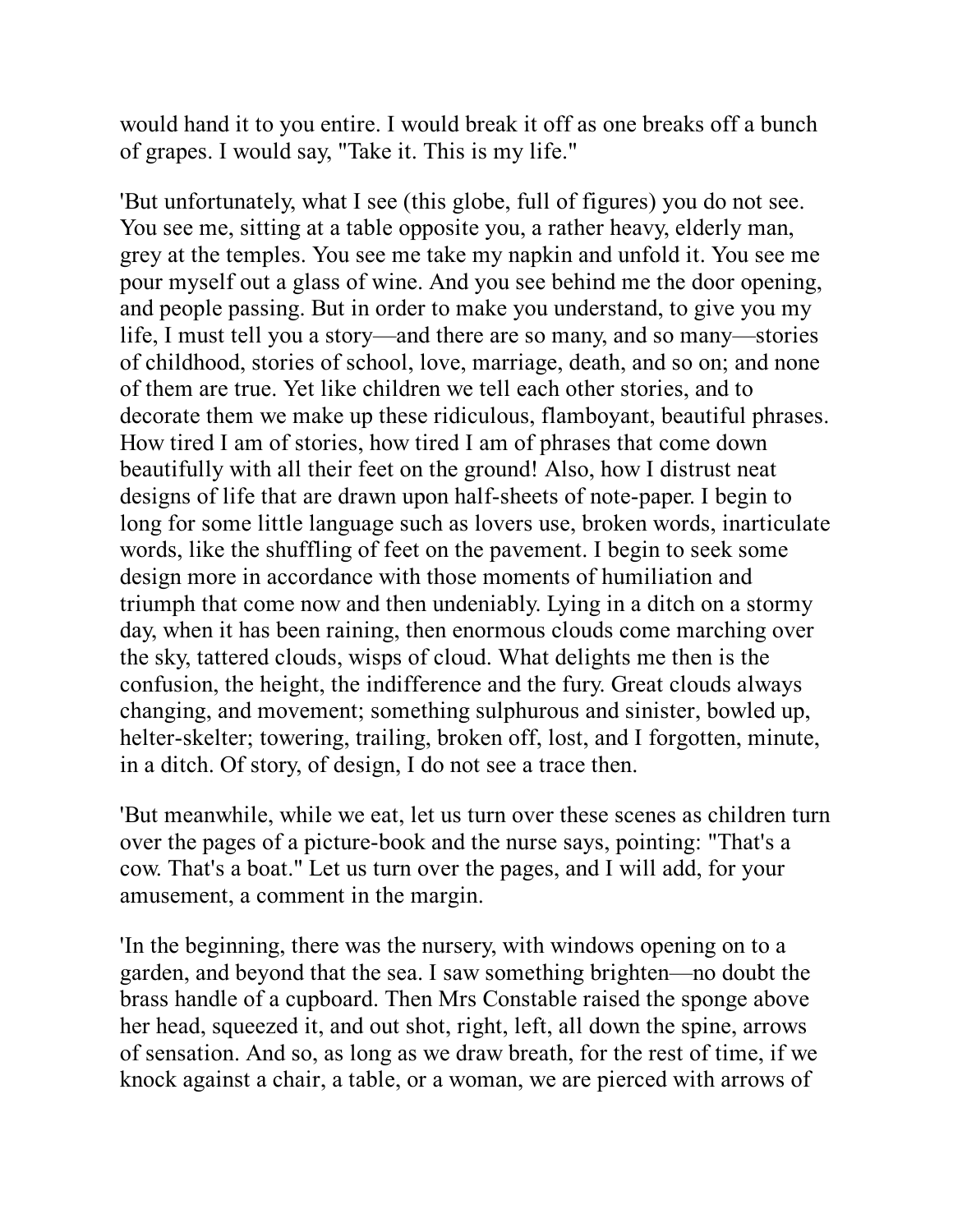sensation—if we walk in a garden, if we drink this wine. Sometimes indeed, when I pass a cottage with a light in the window where a child has been born, I could implore them not to squeeze the sponge over that new body. Then, there was the garden and the canopy of the currant leaves which seemed to enclose everything; flowers, burning like sparks upon the depths of green; a rat wreathing with maggots under a rhubarb leaf; the fly going buzz, buzz, buzz upon the nursery ceiling, and plates upon plates of innocent bread and butter. All these things happen in one second and last for ever. Faces loom. Dashing round the corner. "Hullo," one says, "there's Jinny. That's Neville. That's Louis in grey flannel with a snake belt. That's Rhoda." She had a basin in which she sailed petals of white flowers. It was Susan who cried, that day when I was in the tool-house with Neville; and I felt my indifference melt. Neville did not melt. "Therefore," I said, "I am myself, not Neville", a wonderful discovery. Susan cried and I followed her. Her wet pocket-handkerchief, and the sight of her little back heaving up and down like a pump-handle, sobbing for what was denied her, screwed my nerves up. "That is not to be borne," I said, as I sat beside her on the roots that were hard as skeletons. I then first became aware of the presence of those enemies who change, but are always there; the forces we fight against. To let oneself be carried on passively is unthinkable. "That's your course, world," one says, "mine is this." So, "Let's explore," I cried, and jumped up, and ran downhill with Susan and saw the stable-boy clattering about the yard in great boots. Down below, through the depths of the leaves, the gardeners swept the lawns with great brooms. The lady sat writing. Transfixed, stopped dead, I thought, "I cannot interfere with a single stroke of those brooms. They sweep and they sweep. Nor with the fixity of that woman writing." It is strange that one cannot stop gardeners sweeping nor dislodge a woman. There they have remained all my life. It is as if one had woken in Stonehenge surrounded by a circle of great stones, these enemies, these presences. Then a wood-pigeon flew out of the trees. And being in love for the first time, I made a phrase—a poem about a wood-pigeon—a single phrase, for a hole had been knocked in my mind, one of those sudden transparencies through which one sees everything. Then more bread and butter and more flies droning round the nursery ceiling on which quivered islands of light, ruffled, opalescent, while the pointed fingers of the lustre dripped blue pools on the corner of the mantelpiece. Day after day as we sat at tea we observed these sights.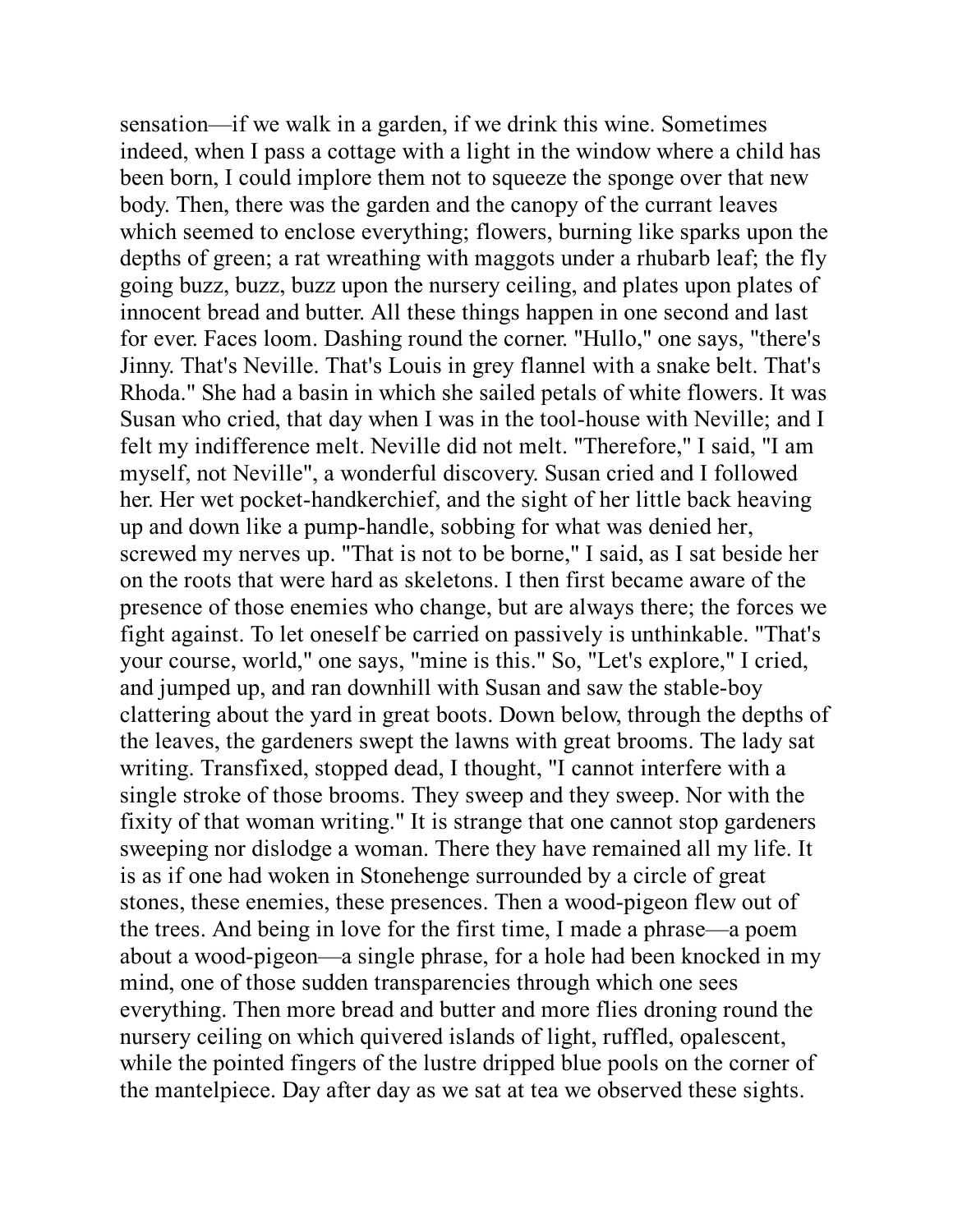'But we were all different. The wax—the virginal wax that coats the spine melted in different patches for each of us. The growl of the boot-boy making love to the tweeny among the gooseberry bushes; the clothes blown out hard on the line; the dead man in the gutter; the apple tree, stark in the moonlight; the rat swarming with maggots; the lustre dripping blue —our white wax was streaked and stained by each of these differently. Louis was disgusted by the nature of human flesh; Rhoda by our cruelty; Susan could not share; Neville wanted order; Jinny love; and so on. We suffered terribly as we became separate bodies.

'Yet I was preserved from these excesses and have survived many of my friends, am a little stout, grey, rubbed on the thorax as it were, because it is the panorama of life, seen not from the roof, but from the third-storey window, that delights me, not what one woman says to one man, even if that man is myself. How could I be bullied at school therefore? How could they make things hot for me? There was the Doctor lurching into chapel, as if he trod a battleship in a gale of wind, shouting out his commands through a megaphone, since people in authority always become melodramatic—I did not hate him like Neville, or revere him like Louis. I took notes as we sat together in chapel. There were pillars, shadows, memorial brasses, boys scuffling and swopping stamps behind Prayer Books; the sound of a rusty pump; the Doctor booming, about immortality and quitting ourselves like men; and Percival scratching his thigh. I made notes for stories; drew portraits in the margin of my pocket-book and thus became still more separate. Here are one or two of the figures I saw.

'Percival sat staring straight ahead of him that day in chapel. He also had a way of flicking his hand to the back of his neck. His movements were always remarkable. We all flicked our hands to the backs of our heads unsuccessfully. He had the kind of beauty which defends itself from any caress. As he was not in the least precocious, he read whatever was written up for our edification without any comment, and thought with that magnificent equanimity (Latin words come naturally) that was to preserve him from so many meannesses and humiliations, that Lucy's flaxen pigtails and pink cheeks were the height of female beauty. Thus preserved, his taste later was of extreme fineness. But there should be music, some wild carol. Through the window should come a hunting-song from some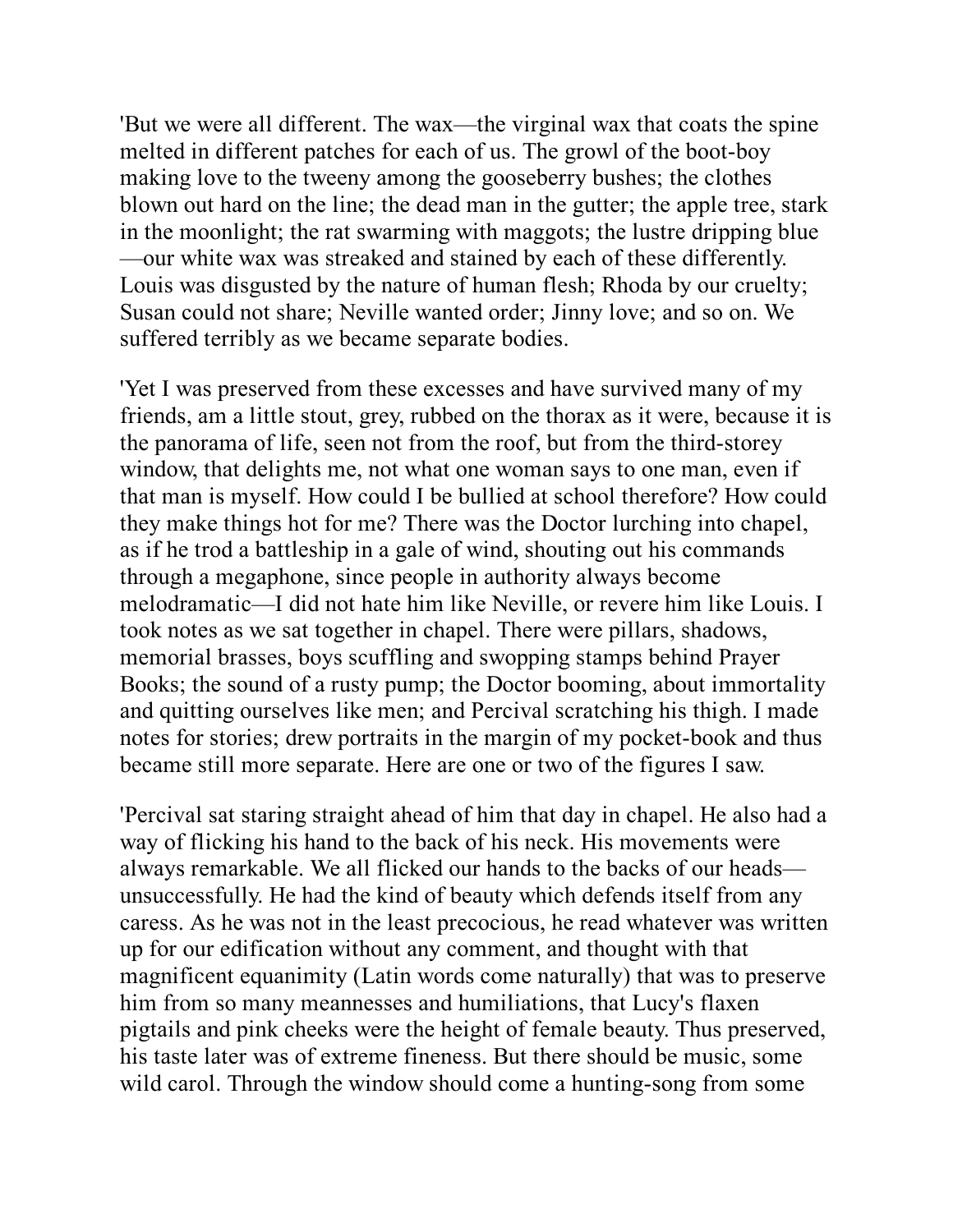rapid unapprehended life—a sound that shouts among the hills and dies away. What is startling, what is unexpected, what we cannot account for, what turns symmetry to nonsense—that comes suddenly to my mind, thinking of him. The little apparatus of observation is unhinged. Pillars go down; the Doctor floats off; some sudden exaltation possesses me. He was thrown, riding in a race, and when I came along Shaftesbury Avenue tonight, those insignificant and scarcely formulated faces that bubble up out of the doors of the Tube, and many obscure Indians, and people dying of famine and disease, and women who have been cheated, and whipped dogs and crying children—all these seemed to me bereft. He would have done justice. He would have protected. About the age of forty he would have shocked the authorities. No lullaby has ever occurred to me capable of singing him to rest.

'But let me dip again and bring up in my spoon another of these minute objects which we call optimistically, "characters of our friends"—Louis. He sat staring at the preacher. His being seemed conglobulated in his brow, his lips were pressed; his eyes were fixed, but suddenly they flashed with laughter. Also he suffered from chilblains, the penalty of an imperfect circulation. Unhappy, unfriended, in exile he would sometimes, in moments of confidence, describe how the surf swept over the beaches of his home. The remorseless eye of youth fixed itself upon his swollen joints. Yes, but we were also quick to perceive how cutting, how apt, how severe he was, how naturally, when we lay under the elm trees pretending to watch cricket, we waited his approval, seldom given. His ascendancy was resented, as Percival's was adored. Prim, suspicious, lifting his feet like a crane, there was yet a legend that he had smashed a door with his naked fist. But his peak was too bare, too stony for that kind of mist to cling to it. He was without those simple attachments by which one is connected with another. He remained aloof; enigmatic; a scholar capable of that inspired accuracy which has something formidable about it. My phrases (how to describe the moon) did not meet with his approval. On the other hand, he envied me to the point of desperation for being at my ease with servants. Not that the sense of his own deserts failed him. That was commensurate with his respect for discipline. Hence his success, finally. His life, though, was not happy. But look—his eye turns white as he lies in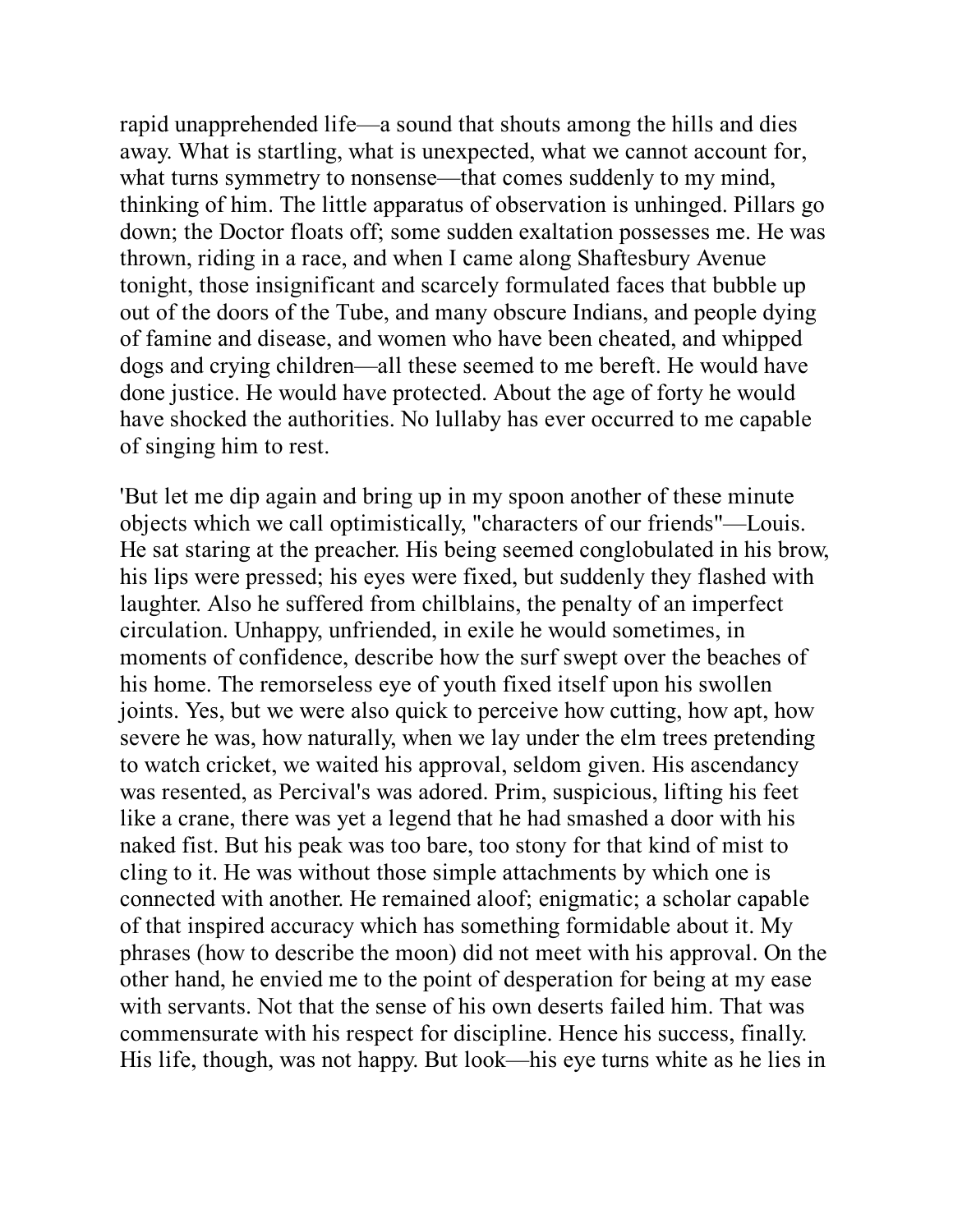the palm of my hand. Suddenly the sense of what people are leaves one. I return him to the pool where he will acquire lustre.

'Neville next—lying on his back staring up at the summer sky. He floated among us like a piece of thistledown, indolently haunting the sunny corner of the playing-field, not listening, yet not remote. It was through him that I have nosed round without ever precisely touching the Latin classics and have also derived some of those persistent habits of thought which make us irredeemably lop-sided—for instance about crucifixes, that they are the mark of the devil. Our half-loves and half-hates and ambiguities on these points were to him indefensible treacheries. The swaying and sonorous Doctor, whom I made to sit swinging his braces over a gas-fire, was to him nothing but an instrument of the inquisition. So he turned with a passion that made up for his indolence upon Catullus, Horace, Lucretius, lying lazily dormant, yes, but regardant, noticing, with rapture, cricketers, while with a mind like the tongue of an ant-eater, rapid, dexterous, glutinous, he searched out every curl and twist of those Roman sentences, and sought out one person, always one person to sit beside.

'And the long skirts of the masters' wives would come swishing by, mountainous, menacing; and our hands would fly to our caps. And immense dullness would descend unbroken, monotonous. Nothing, nothing, nothing broke with its fin that leaden waste of waters. Nothing would happen to lift that weight of intolerable boredom. The terms went on. We grew; we changed; for, of course, we are animals. We are not always aware by any means; we breathe, eat, sleep automatically. We exist not only separately but in undifferentiated blobs of matter. With one scoop a whole brakeful of boys is swept up and goes cricketing, footballing. An army marches across Europe. We assemble in parks and halls and sedulously oppose any renegade (Neville, Louis, Rhoda) who sets up a separate existence. And I am so made that, while I hear one or two distinct melodies, such as Louis sings, or Neville, I am also drawn irresistibly to the sound of the chorus chanting its old, chanting its almost wordless, almost senseless song that comes across courts at night; which we hear now booming round us as cars and omnibuses take people to theatres. (Listen; the cars rush past this restaurant; now and then, down the river, a siren hoots, as a steamer makes for the sea.) If a bagman offers me snuff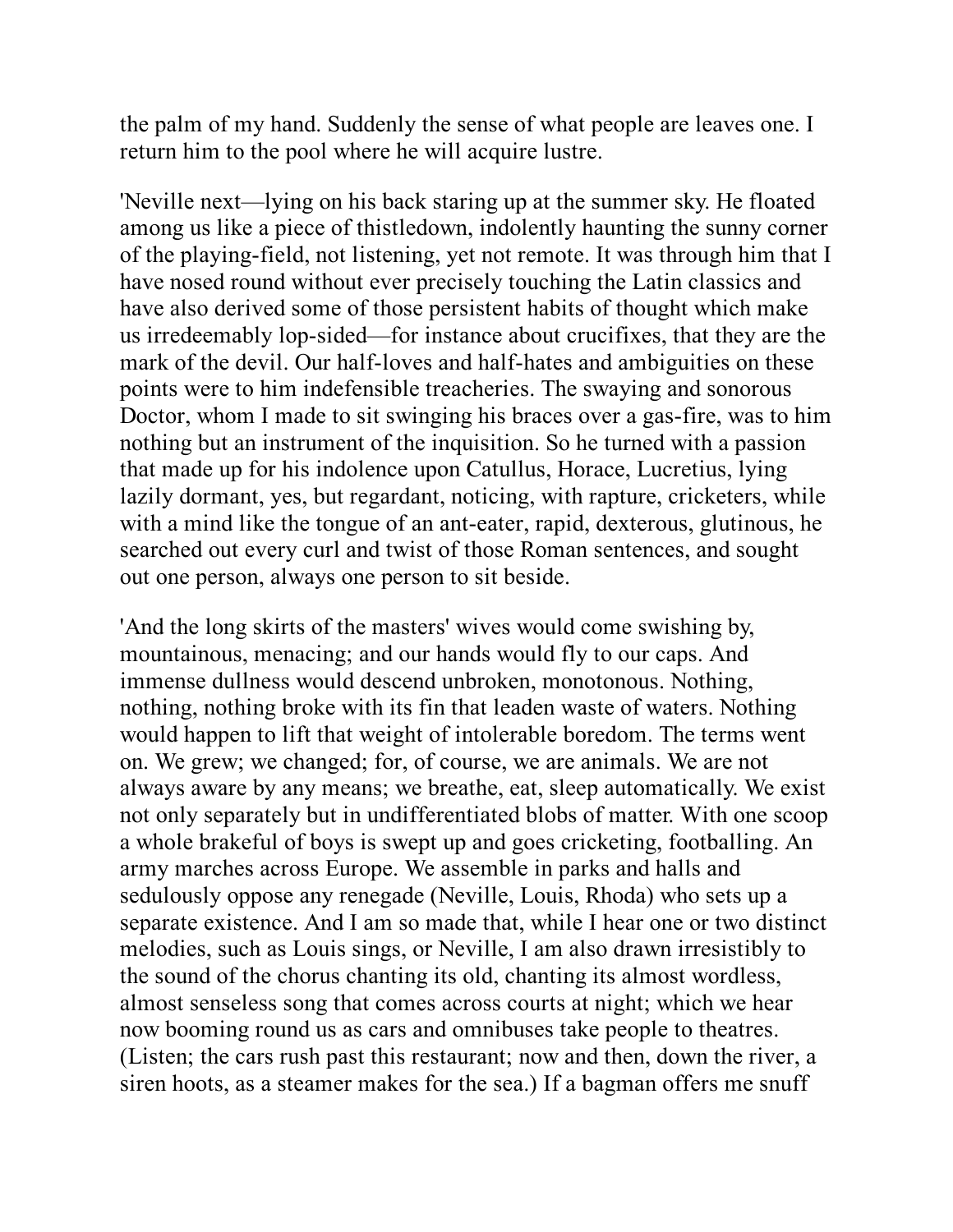in a train I accept. I like the copious, shapeless, warm, not so very clever, but extremely easy and rather coarse aspect of things; the talk of men in clubs and public-houses, of miners half naked in drawers—the forthright, perfectly unassuming, and without end in view except dinner, love, money and getting along tolerably; that which is without great hopes, ideals or anything of that kind; what is unassuming except to make a tolerably good job of it. I like all that. So I joined them, when Neville sulked or Louis, as I quite agree sublimely, turned on his heel.

'Thus, not equally by any means or with order, but in great streaks my waxen waistcoat melted, here one drop, there another. Now through this transparency became visible those wondrous pastures, at first so moonwhite, radiant, where no foot has been; meadows of the rose, the crocus, of the rock and the snake too; of the spotted and swart; the embarrassing, the binding and tripping up. One leaps out of bed, throws up the window; with what a whirr the birds rise! You know that sudden rush of wings, that exclamation, carol, and confusion; the riot and babble of voices; and all the drops are sparkling, trembling, as if the garden were a splintered mosaic, vanishing, twinkling; not yet formed into one whole; and a bird sings close to the window. I heard those songs. I followed those phantoms. I saw Joans, Dorothys, Miriams, I forget their names, passing down avenues, stopping on the crest of bridges to look down into the river. And from among them rise one or two distinct figures, birds who sang with the rapt egotism of youth by the window; broke their snails on stones, dipped their beaks in sticky, viscous matter; hard, avid, remorseless; Jinny, Susan, Rhoda. They had been educated on the east coast or on the south coast. They had grown long pigtails and acquired the look of startled foals, which is the mark of adolescence.

'Jinny was the first to come sidling up to the gate to eat sugar. She nipped it off the palms of one's hands very cleverly, but her ears were laid back as if she might bite. Rhoda was wild—Rhoda one never could catch. She was both frightened and clumsy. It was Susan who first became wholly woman, purely feminine. It was she who dropped on my face those scalding tears which are terrible, beautiful; both, neither. She was born to be the adored of poets, since poets require safety; someone who sits sewing, who says, "I hate, I love," who is neither comfortable nor prosperous, but has some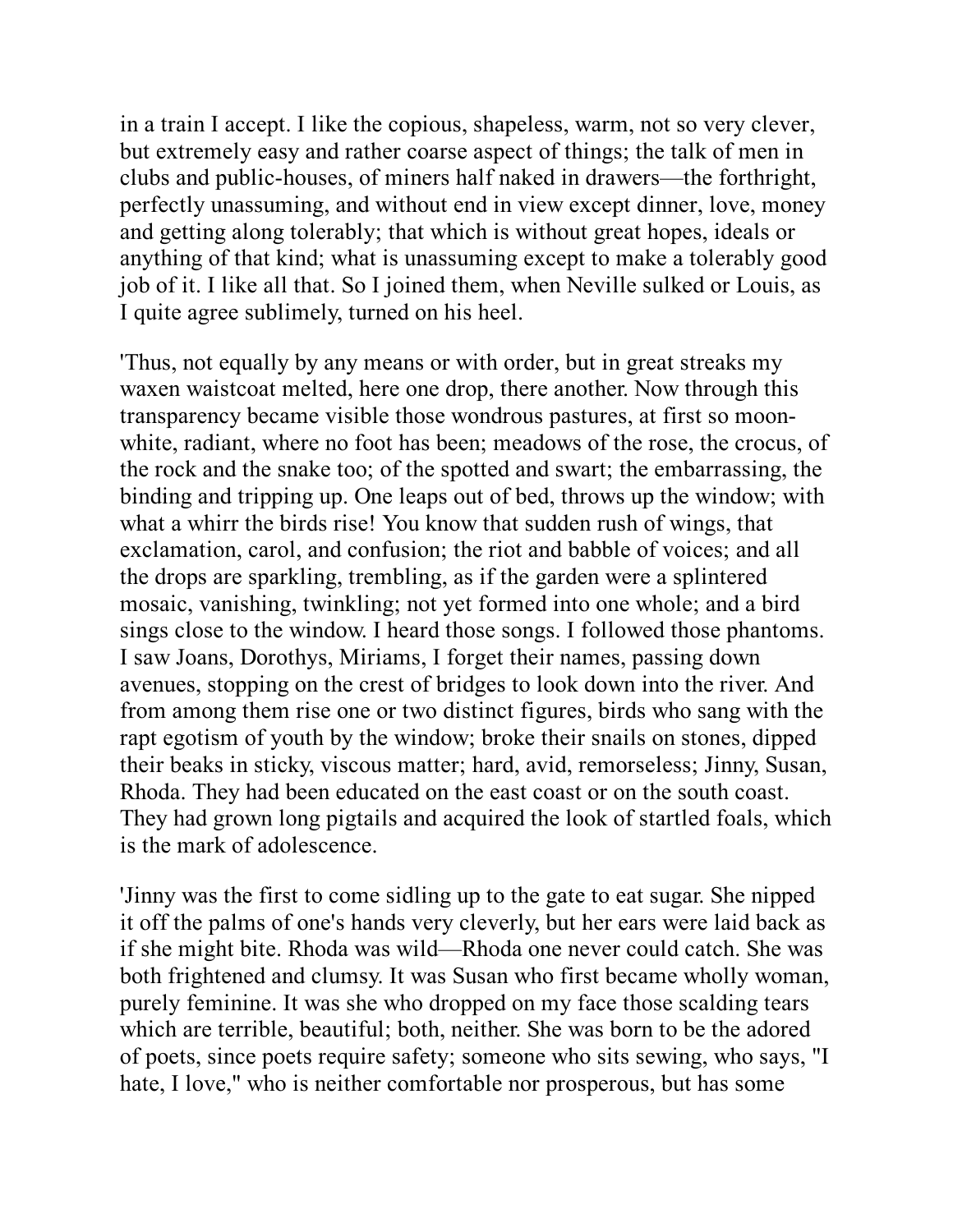quality in accordance with the high but unemphatic beauty of pure style which those who create poetry so particularly admire. Her father trailed from room to room and down flagged corridors in his flapping dressinggown and worn slippers. On still nights a wall of water fell with a roar a mile off. The ancient dog could scarcely heave himself up on to his chair. And some witless servant could be heard laughing at the top of the house as she whirred the wheel of the sewing-machine round and round.

'That I observed even in the midst of my anguish when, twisting her pocket-handkerchief, Susan cried, "I love; I hate." "A worthless servant," I observed, "laughs upstairs in the attic," and that little piece of dramatization shows how incompletely we are merged in our own experiences. On the outskirts of every agony sits some observant fellow who points; who whispers as he whispered to me that summer morning in the house where the corn comes up to the window, "The willow grows on the turf by the river. The gardeners sweep with great brooms and the lady sits writing." Thus he directed me to that which is beyond and outside our own predicament; to that which is symbolic, and thus perhaps permanent, if there is any permanence in our sleeping, eating, breathing, so animal, so spiritual and tumultuous lives.

'The willow tree grew by the river. I sat on the smooth turf with Neville, with Larpent, with Baker, Romsey, Hughes, Percival and Jinny. Through its fine plumes specked with little pricked ears of green in spring, of orange in autumn, I saw boats; buildings; I saw hurrying, decrepit women. I buried match after match in the turf decidedly to mark this or that stage in the process of understanding (it might be philosophy; science; it might be myself) while the fringe of my intelligence floating unattached caught those distant sensations which after a time the mind draws in and works upon; the chime of bells; general murmurs; vanishing figures; one girl on a bicycle who, as she rode, seemed to lift the corner of a curtain concealing the populous undifferentiated chaos of life which surged behind the outlines of my friends and the willow tree.

'The tree alone resisted our eternal flux. For I changed and changed; was Hamlet, was Shelley, was the hero, whose name I now forget, of a novel by Dostoevsky; was for a whole term, incredibly, Napoleon; but was Byron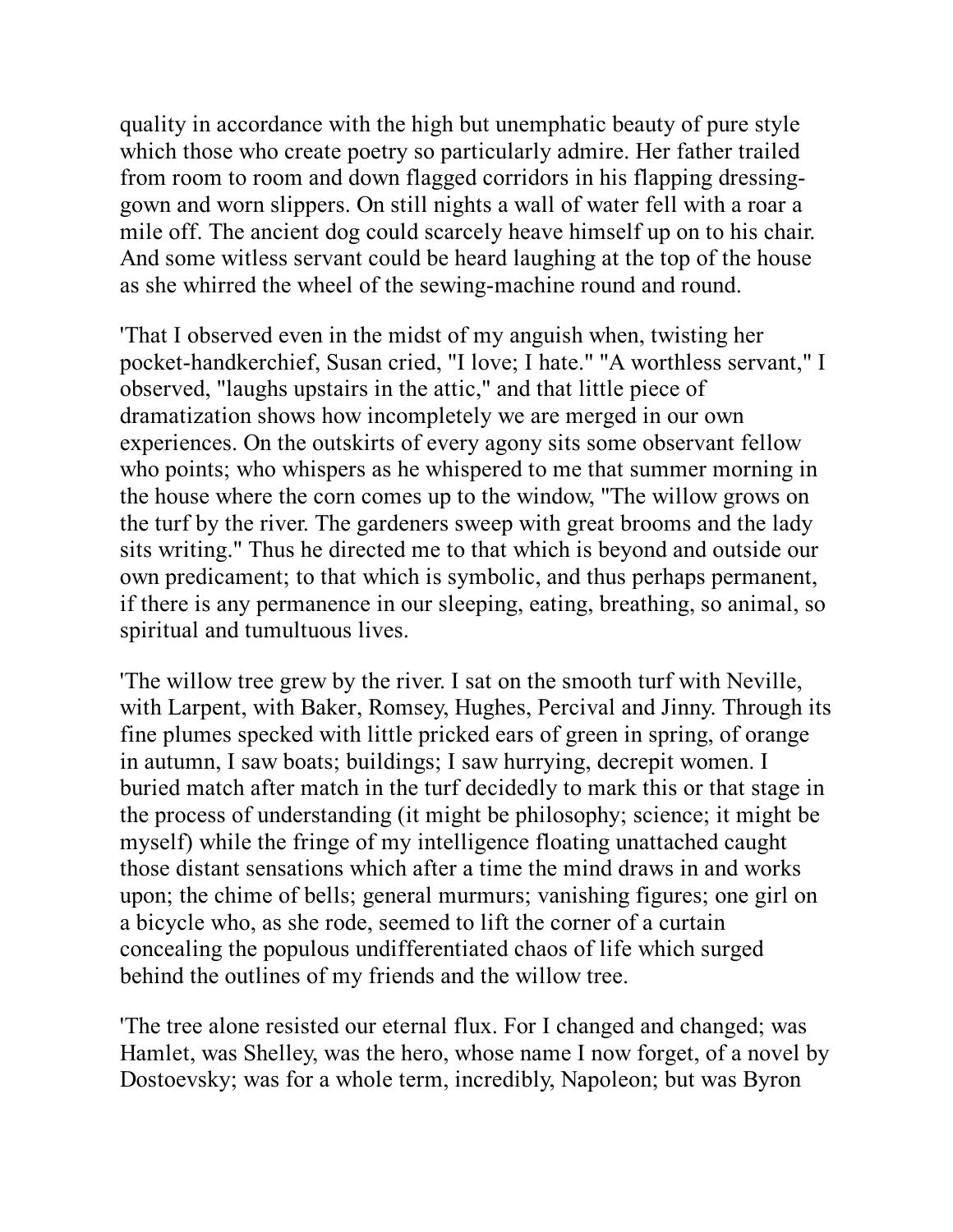chiefly. For many weeks at a time it was my part to stride into rooms and fling gloves and coat on the back of chairs, scowling slightly. I was always going to the bookcase for another sip of the divine specific. Therefore, I let fly my tremendous battery of phrases upon somebody quite inappropriate—a girl now married, now buried; every book, every window-seat was littered with the sheets of my unfinished letters to the woman who made me Byron. For it is difficult to finish a letter in somebody else's style. I arrived all in a lather at her house; exchanged tokens but did not marry her, being no doubt unripe for that intensity.

'Here again there should be music. Not that wild hunting-song, Percival's music; but a painful, guttural, visceral, also soaring, lark-like, pealing song to replace these flagging, foolish transcripts—how much too deliberate! how much too reasonable!—which attempt to describe the flying moment of first love. A purple slide is slipped over the day. Look at a room before she comes and after. Look at the innocents outside pursuing their way. They neither see nor hear; yet on they go. Moving oneself in this radiant yet gummy atmosphere how conscious one is of every movement —something adheres, something sticks to one's hands, taking up a newspaper even. Then there is the being eviscerated—drawn out, spun like a spider's web and twisted in agony round a thorn. Then a thunder-clap of complete indifference; the light blown out; then the return of measureless irresponsible joy; certain fields seem to glow green for ever, and innocent landscapes appear as if in the light of the first dawn—one patch of green, for example, up at Hampstead; and all faces are lit up, all conspire in a hush of tender joy; and then the mystic sense of completion and then that rasping, dog-fish skin-like roughness—those black arrows of shivering sensation, when she misses the post, when she does not come. Out rush a bristle of horned suspicions, horror, horror, horror—but what is the use of painfully elaborating these consecutive sentences when what one needs is nothing consecutive but a bark, a groan? And years later to see a middleaged woman in a restaurant taking off her cloak.

'But to return. Let us again pretend that life is a solid substance, shaped like a globe, which we turn about in our fingers. Let us pretend that we can make out a plain and logical story, so that when one matter is despatched —love for instance—we go on, in an orderly manner, to the next. I was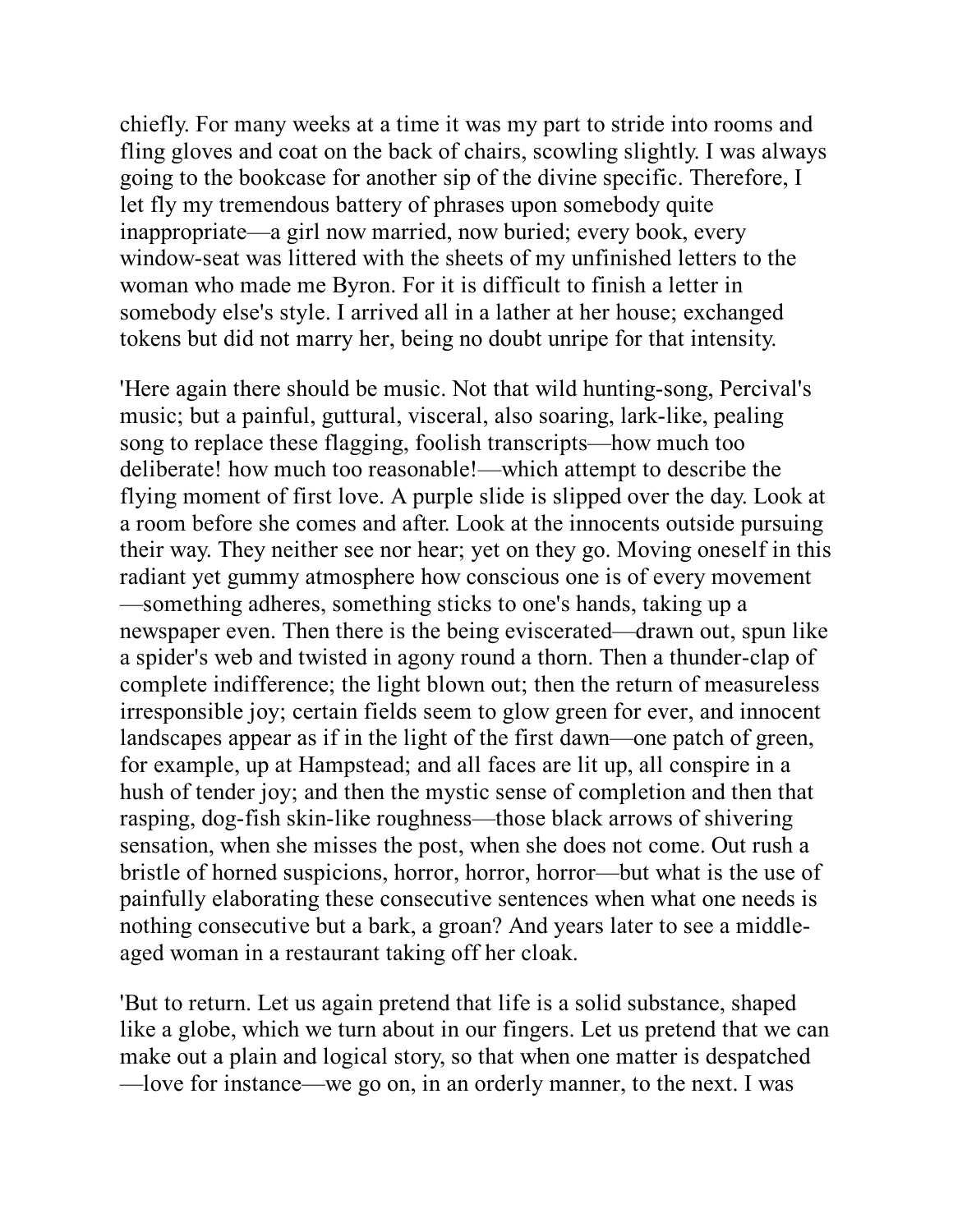saying there was a willow tree. Its shower of falling branches, its creased and crooked bark had the effect of what remains outside our illusions yet cannot stay them, is changed by them for the moment, yet shows through stable, still, and with a sternness that our lives lack. Hence the comment it makes; the standard it supplies, and the reason why, as we flow and change, it seems to measure. Neville, for example, sat with me on the turf. But can anything be as clear as all that, I would say, following his gaze, through the branches, to a punt on the river, and a young man eating bananas from a paper bag? The scene was cut out with such intensity and so permeated with the quality of his vision that for a moment I could see it too; the punt, the bananas, the young man, through the branches of the willow tree. Then it faded.

'Rhoda came wandering vaguely. She would take advantage of any scholar in a blowing gown, or donkey rolling the turf with slippered feet to hide behind. What fear wavered and hid itself and blew to a flame in the depths of her grey, her startled, her dreaming eyes? Cruel and vindictive as we are, we are not bad to that extent. We have our fundamental goodness surely or to talk as I talk freely to someone I hardly know would be impossible—we should cease. The willow as she saw it grew on the verge of a grey desert where no bird sang. The leaves shrivelled as she looked at them, tossed in agony as she passed them. The trams and omnibuses roared hoarse in the street ran over rocks and sped foaming away. Perhaps one pillar, sunlit, stood in her desert by a pool where wild beasts come down stealthily to drink.

'Then Jinny came. She flashed her fire over the tree. She was like a crinkled poppy, febrile, thirsty with the desire to drink dry dust. Darting, angular, not in the least impulsive, she came prepared. So little flames zigzag over the cracks in the dry earth. She made the willows dance, but not with illusion; for she saw nothing that was not there. It was a tree; there was the river; it was afternoon; here we were; I in my serge suit; she in green. There was no past, no future; merely the moment in its ring of light, and our bodies; and the inevitable climax, the ecstasy.

'Louis, when he let himself down on the grass, cautiously spreading (I do not exaggerate) a mackintosh square, made one acknowledge his presence.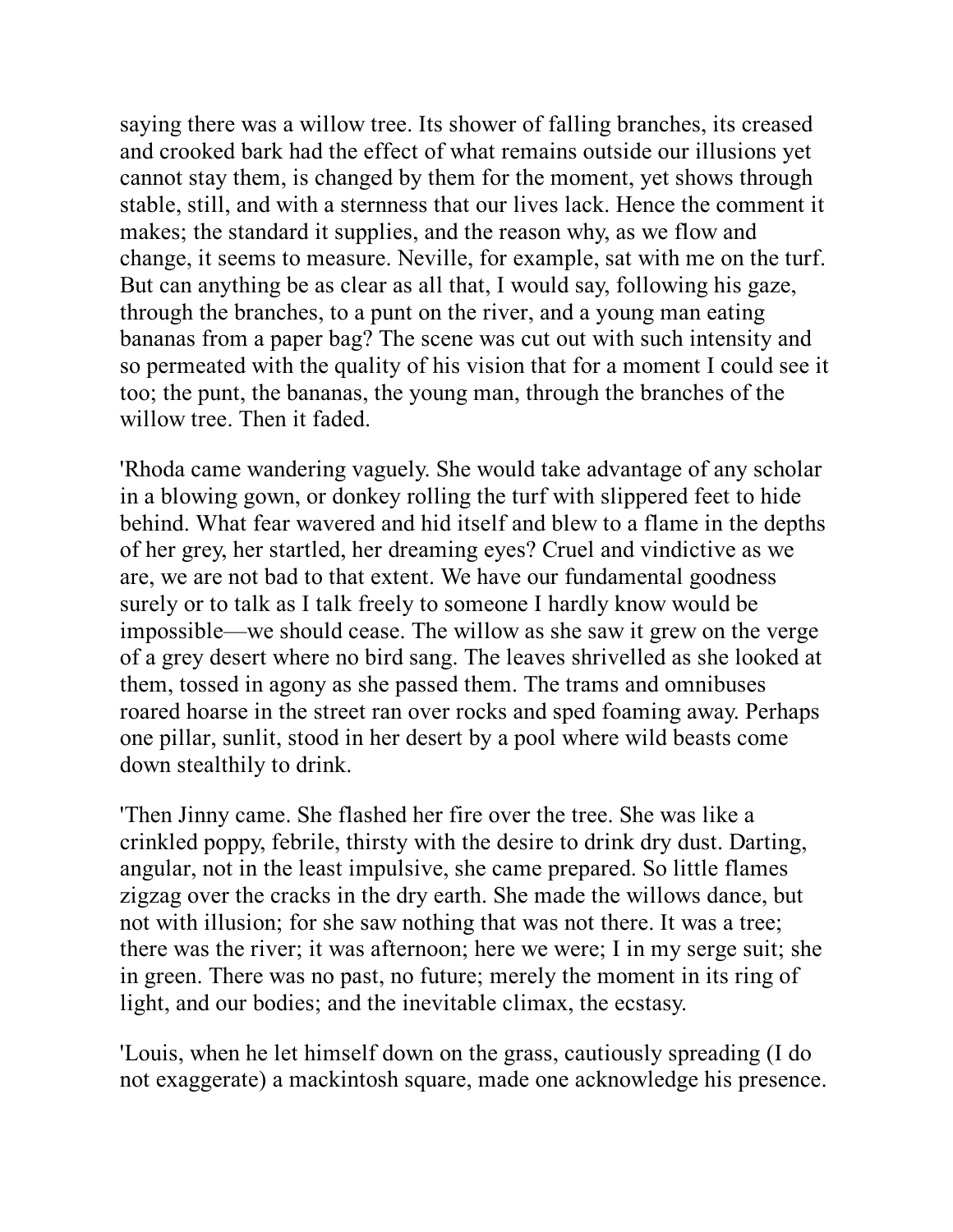It was formidable. I had the intelligence to salute his integrity; his research with bony fingers wrapped in rags because of chilblains for some diamond of indissoluble veracity. I buried boxes of burnt matches in holes in the turf at his feet. His grim and caustic tongue reproved my indolence. He fascinated me with his sordid imagination. His heroes wore bowlerhats and talked about selling pianos for tenners. Through his landscape the tram squealed; the factory poured its acrid fumes. He haunted mean streets and towns where women lay drunk, naked, on counterpanes on Christmas day. His words falling from a shot-tower hit the water and up it spurted. He found one word, one only for the moon. Then he got up and went; we all got up; we all went. But I, pausing, looked at the tree, and as I looked in autumn at the fiery and yellow branches, some sediment formed; I formed; a drop fell; I fell—that is, from some completed experience I had emerged.

'I rose and walked away—I, I, I; not Byron, Shelley, Dostoevsky, but I, Bernard. I even repeated my own name once or twice. I went, swinging my stick, into a shop, and bought—not that I love music—a picture of Beethoven in a silver frame. Not that I love music, but because the whole of life, its masters, its adventurers, then appeared in long ranks of magnificent human beings behind me; and I was the inheritor; I, the continuer; I, the person miraculously appointed to carry it on. So, swinging my stick, with my eyes filmed, not with pride, but with humility rather, I walked down the street. The first whirr of wings had gone up, the carol, the exclamation; and now one enters; one goes into the house, the dry, uncompromising, inhabited house, the place with all its traditions, its objects, its accumulations of rubbish, and treasures displayed upon tables. I visited the family tailor, who remembered my uncle. People turned up in great quantities, not cut out, like the first faces (Neville, Louis, Jinny, Susan, Rhoda), but confused, featureless, or changed their features so fast that they seemed to have none. And blushing yet scornful, in the oddest condition of raw rapture and scepticism, I took the blow; the mixed sensations; the complex and disturbing and utterly unprepared for impacts of life all over, in all places, at the same time. How upsetting! How humiliating never to be sure what to say next, and those painful silences, glaring as dry deserts, with every pebble apparent; and then to say what one ought not to have said, and then to be conscious of a ramrod of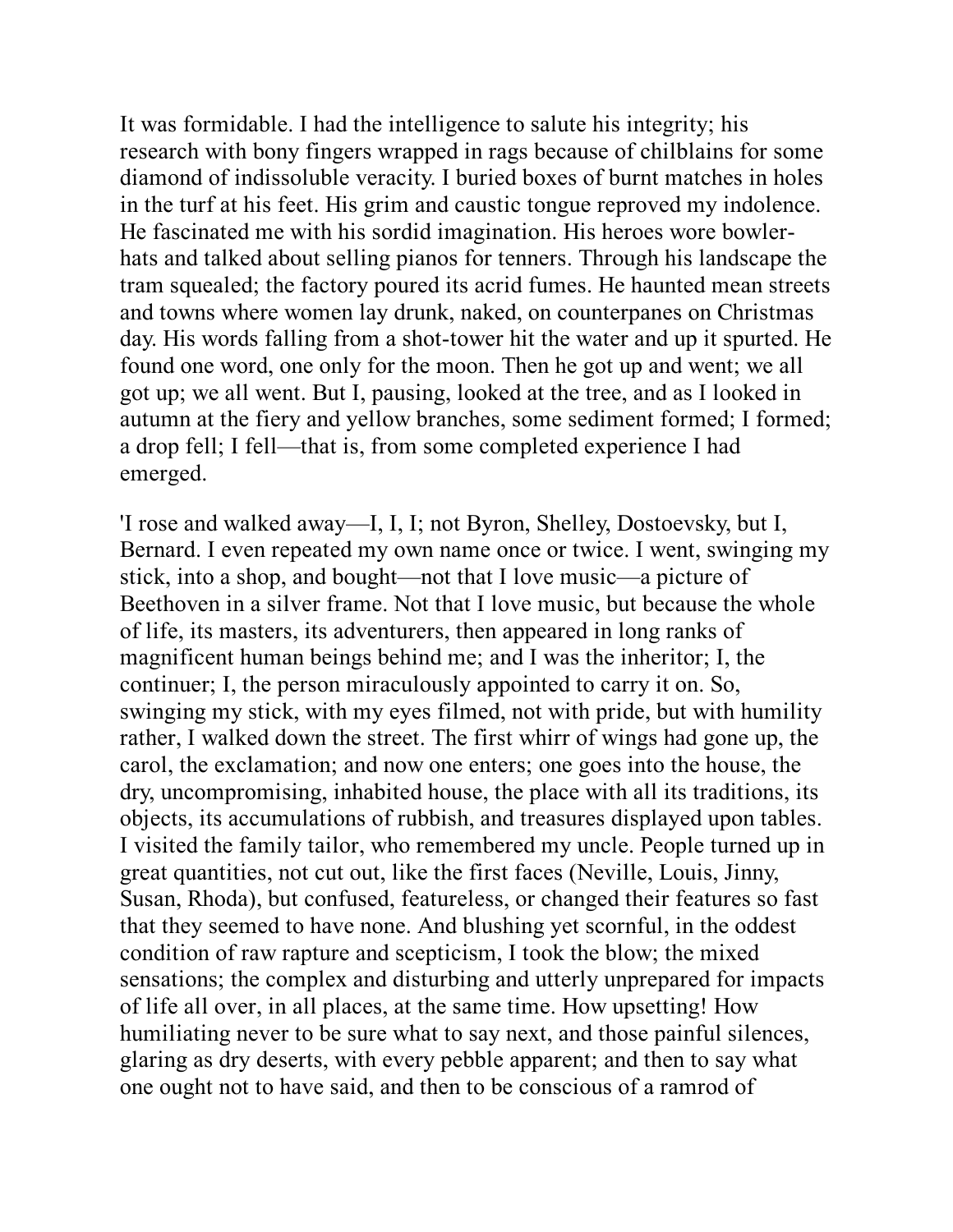incorruptible sincerity which one would willingly exchange for a shower of smooth pence, but could not, there at that party, where Jinny sat quite at her ease, rayed out on a gilt chair.

'Then says some lady with an impressive gesture, "Come with me." She leads one into a private alcove and admits one to the honour of her intimacy. Surnames change to Christian names; Christian names to nicknames. What is to be done about India, Ireland or Morocco? Old gentlemen answer the question standing decorated under chandeliers. One finds oneself surprisingly supplied with information. Outside the undifferentiated forces roar; inside we are very private, very explicit, have a sense indeed, that it is here, in this little room, that we make whatever day of the week it may be. Friday or Saturday. A shell forms upon the soft soul, nacreous, shiny, upon which sensations tap their beaks in vain. On me it formed earlier than on most. Soon I could carve my pear when other people had done dessert. I could bring my sentence to a close in a hush of complete silence. It is at that season too that perfection has a lure. One can learn Spanish, one thinks, by tying a string to the right toe and waking early. One fills up the little compartments of one's engagement book with dinner at eight; luncheon at one-thirty. One has shirts, socks, ties laid out on one's bed.

'But it is a mistake, this extreme precision, this orderly and military progress; a convenience, a lie. There is always deep below it, even when we arrive punctually at the appointed time with our white waistcoats and polite formalities, a rushing stream of broken dreams, nursery rhymes, street cries, half-finished sentences and sights—elm trees, willow trees, gardeners sweeping, women writing—that rise and sink even as we hand a lady down to dinner. While one straightens the fork so precisely on the table-cloth, a thousand faces mop and mow. There is nothing one can fish up in a spoon; nothing one can call an event. Yet it is alive too and deep, this stream. Immersed in it I would stop between one mouthful and the next, and look intently at a vase, perhaps with one red flower, while a reason struck me, a sudden revelation. Or I would say, walking along the Strand, "That's the phrase I want", as some beautiful, fabulous phantom bird, fish or cloud with fiery edges swam up to enclose once and for all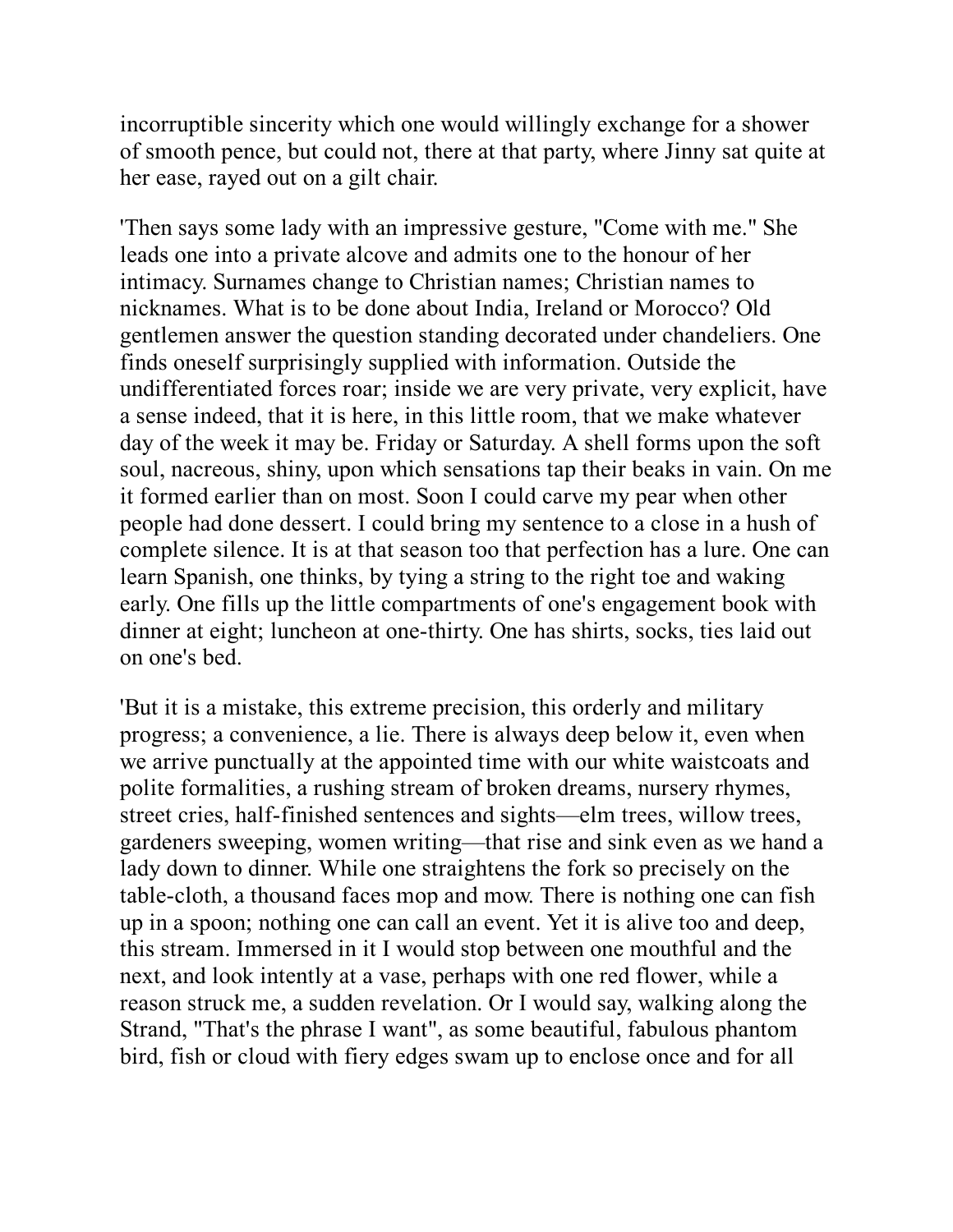some notion haunting me, after which on I trotted taking stock with renewed delight of ties and things in shop-windows.

'The crystal, the globe of life as one calls it, far from being hard and cold to the touch, has walls of thinnest air. If I press them all will burst. Whatever sentence I extract whole and entire from this cauldron is only a string of six little fish that let themselves be caught while a million others leap and sizzle, making the cauldron bubble like boiling silver, and slip through my fingers. Faces recur, faces and faces—they press their beauty to the walls of my bubble—Neville, Susan, Louis, Jinny, Rhoda and a thousand others. How impossible to order them rightly; to detach one separately, or to give the effect of the whole—again like music. What a symphony with its concord and its discord, and its tunes on top and its complicated bass beneath, then grew up! Each played his own tune, fiddle, flute, trumpet, drum or whatever the instrument might be. With Neville, "Let's discuss Hamlet." With Louis, science. With Jinny, love. Then suddenly, in a moment of exasperation, off to Cumberland with a quiet man for a whole week in an inn, with the rain running down the windowpanes and nothing but mutton and mutton and again mutton for dinner. Yet that week remains a solid stone in the welter of unrecorded sensation. It was then we played dominoes; then we quarrelled about tough mutton. Then we walked on the fell. And a little girl, peeping round the door, gave me that letter, written on blue paper, in which I learnt that the girl who had made me Byron was to marry a squire. A man in gaiters, a man with a whip, a man who made speeches about fat oxen at dinner—I exclaimed derisively and looked at the racing clouds, and felt my own failure; my desire to be free; to escape; to be bound; to make an end; to continue; to be Louis; to be myself; and walked out in my mackintosh alone, and felt grumpy under the eternal hills and not in the least sublime; and came home and blamed the meat and packed and so back again to the welter; to the torture.

'Nevertheless, life is pleasant, life is tolerable. Tuesday follows Monday; then comes Wednesday. The mind grows rings; the identity becomes robust; pain is absorbed in growth. Opening and shutting, shutting and opening, with increasing hum and sturdiness, the haste and fever of youth are drawn into service until the whole being seems to expand in and out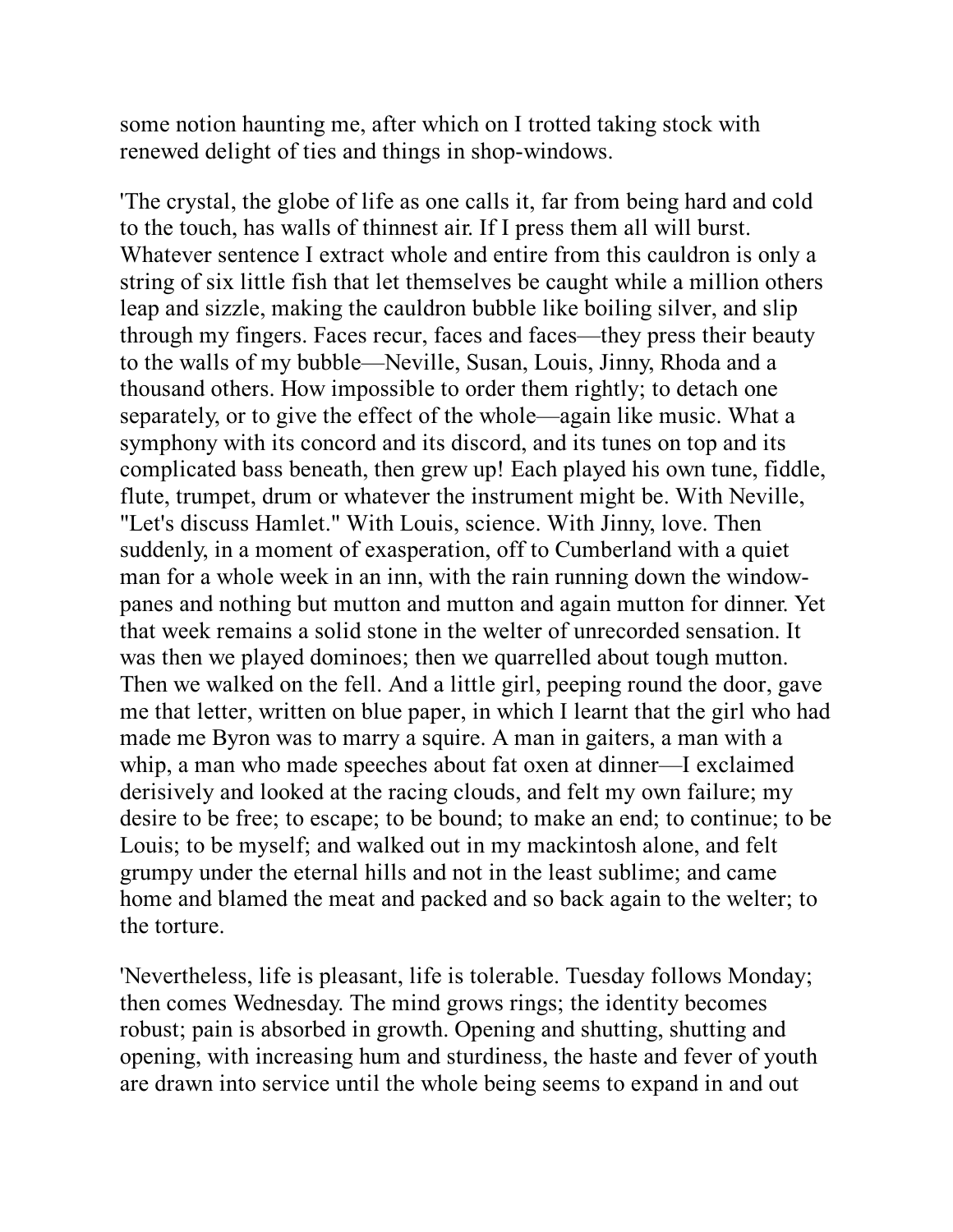like the mainspring of a clock. How fast the stream flows from January to December! We are swept on by the torrent of things grown so familiar that they cast no shadow. We float, we float …

'However, since one must leap (to tell you this story), I leap, here, at this point, and alight now upon some perfectly commonplace object—say the poker and tongs, as I saw them sometime later, after that lady who had made me Byron had married, under the light of one whom I will call the third Miss Jones. She is the girl who wears a certain dress expecting one at dinner, who picks a certain rose, who makes one feel "Steady, steady, this is a matter of some importance", as one shaves. Then one asks, "How does she behave to children?" One observes that she is a little clumsy with her umbrella; but minded when the mole was caught in the trap; and finally, would not make the loaf at breakfast (I was thinking of the interminable breakfasts of married life as I shaved) altogether prosaic—it would not surprise one sitting opposite this girl to see a dragon-fly perched on the loaf at breakfast. Also she inspired me with a desire to rise in the world; also she made me look with curiosity at the hitherto repulsive faces of new-born babies. And the little fierce beat—tick-tack, tick-tack—of the pulse of one's mind took on a more majestic rhythm. I roamed down Oxford Street. We are the continuers, we are the inheritors, I said, thinking of my sons and daughters; and if the feeling is so grandiose as to be absurd and one conceals it by jumping on to a bus or buying the evening paper, it is still a curious element in the ardour with which one laces up one's boots, with which one now addresses old friends committed to different careers. Louis, the attic dweller; Rhoda, the nymph of the fountain always wet; both contradicted what was then so positive to me; both gave the other side of what seemed to me so evident (that we marry, that we domesticate); for which I loved them, pitied them, and also deeply envied them their different lot.

'Once I had a biographer, dead long since, but if he still followed my footsteps with his old flattering intensity he would here say, "About this time Bernard married and bought a house … His friends observed in him a growing tendency to domesticity … The birth of children made it highly desirable that he should augment his income." That is the biographic style, and it does to tack together torn bits of stuff, stuff with raw edges. After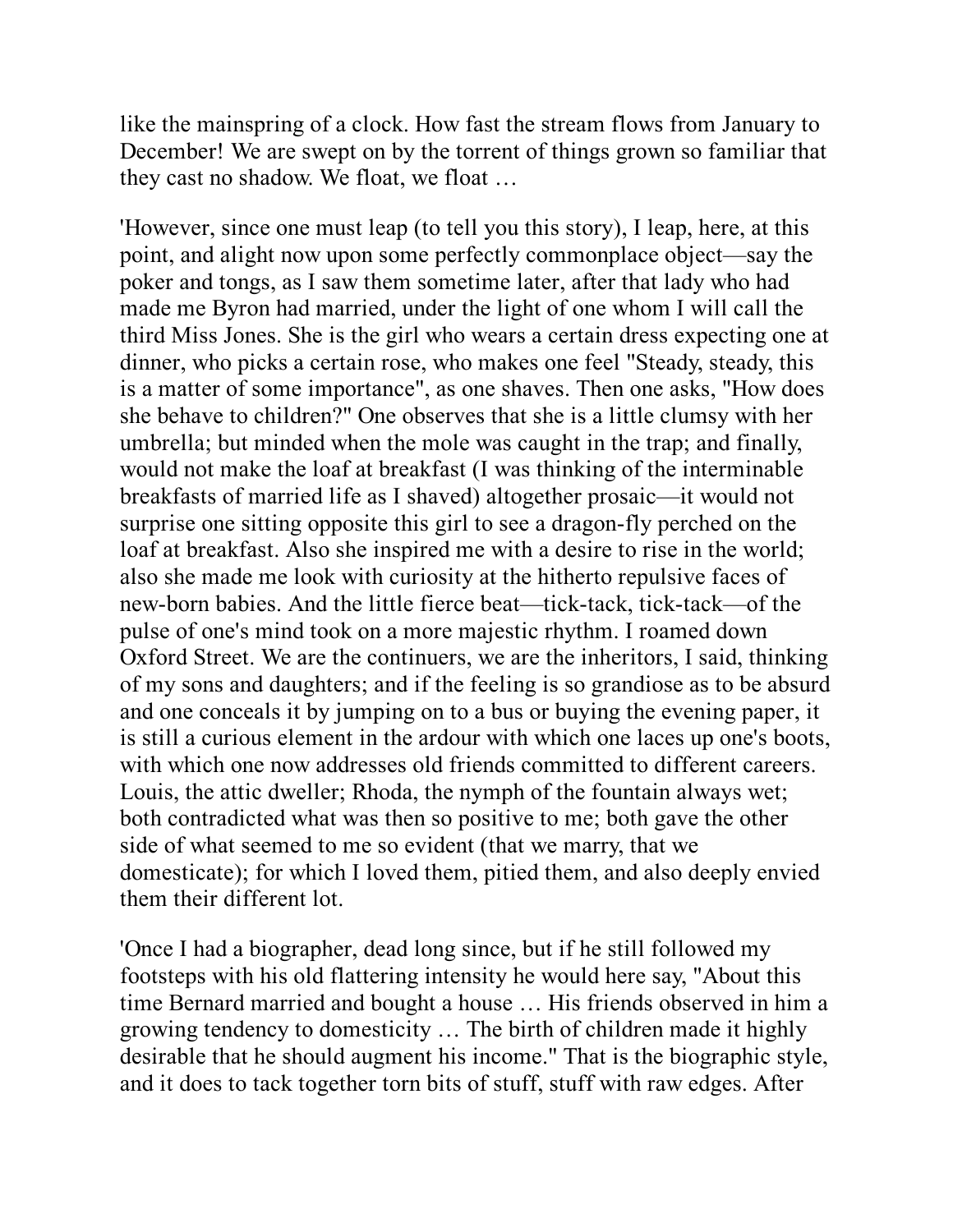all, one cannot find fault with the biographic style if one begins letters "Dear Sir", ends them "your faithfully"; one cannot despise these phrases laid like Roman roads across the tumult of our lives, since they compel us to walk in step like civilized people with the slow and measured tread of policemen though one may be humming any nonsense under one's breath at the same time—"Hark, hark, the dogs do bark", "Come away, come away, death", "Let me not to the marriage of true minds", and so on. "He attained some success in his profession … He inherited a small sum of money from an uncle"—that is how the biographer continues, and if one wears trousers and hitches them up with braces, one has to say that, though it is tempting now and then to go blackberrying; tempting to play ducks and drakes with all these phrases. But one has to say that.

'I became, I mean, a certain kind of man, scoring my path across life as one treads a path across the fields. My boots became worn a little on the left side. When I came in, certain re-arrangements took place. "Here's Bernard!" How differently different people say that! There are many rooms—many Bernards. There was the charming, but weak; the strong, but supercilious; the brilliant, but remorseless; the very good fellow, but, I make no doubt, the awful bore; the sympathetic, but cold; the shabby, but —go into the next room—the foppish, worldly, and too well dressed. What I was to myself was different; was none of these. I am inclined to pin myself down most firmly there before the loaf at breakfast with my wife, who being now entirely my wife and not at all the girl who wore when she hoped to meet me a certain rose, gave me that feeling of existing in the midst of unconsciousness such as the tree-frog must have couched on the right shade of green leaf. "Pass" … I would say. "Milk" … she might answer, or "Mary's coming" … —simple words for those who have inherited the spoils of all the ages but not as said then, day after day, in the full tide of life, when one feels complete, entire, at breakfast. Muscles, nerves, intestines, blood-vessels, all that makes the coil and spring of our being, the unconscious hum of the engine, as well as the dart and flicker of the tongue, functioned superbly. Opening, shutting; shutting, opening; eating, drinking; sometimes speaking—the whole mechanism seemed to expand, to contract, like the mainspring of a clock. Toast and butter, coffee and bacon. *The Times* and letters—suddenly the telephone rang with urgency and I rose deliberately and went to the telephone. I took up the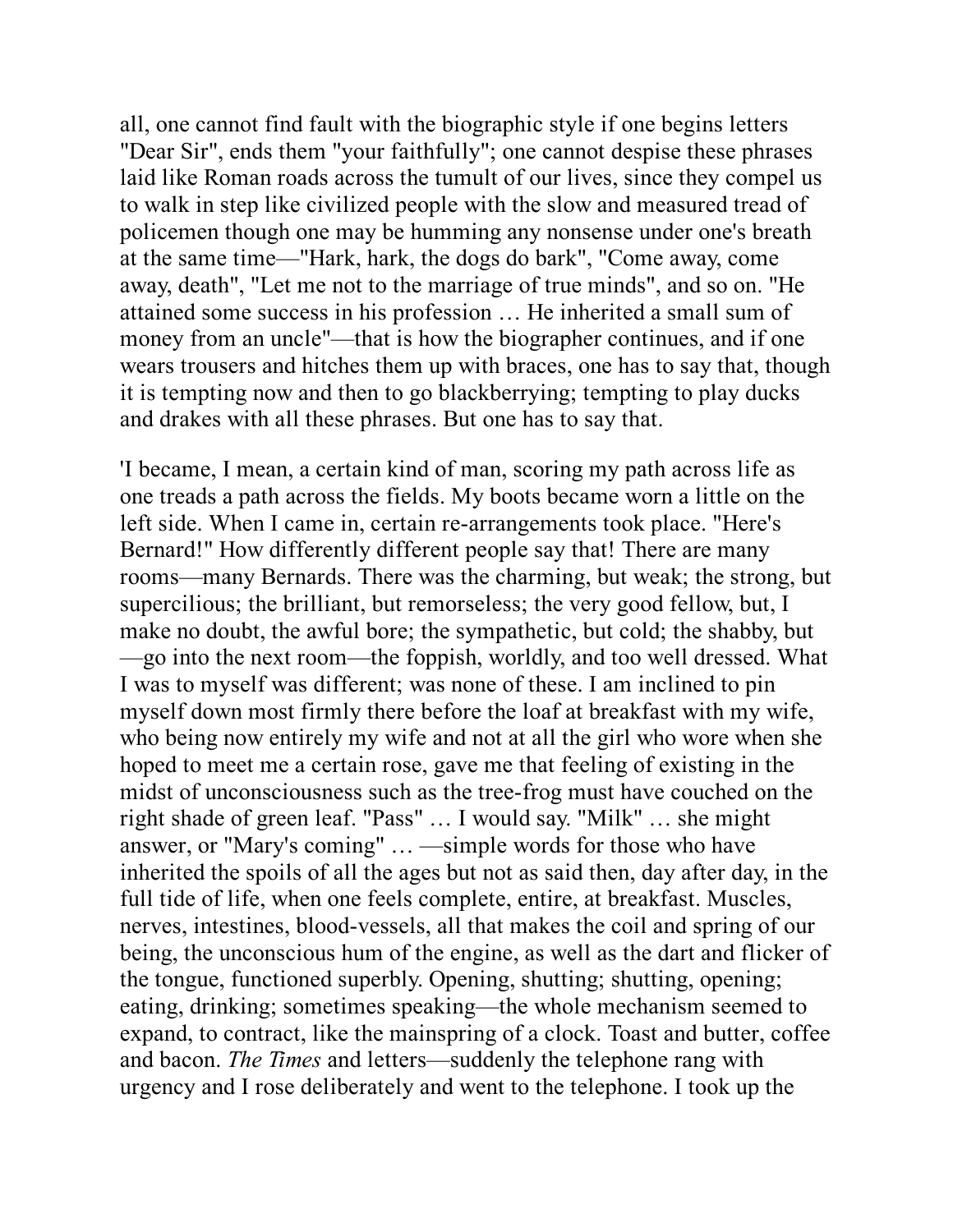black mouth. I marked the ease with which my mind adjusted itself to assimilate the message—it might be (one has these fancies) to assume command of the British Empire; I observed my composure; I remarked with what magnificent vitality the atoms of my attention dispersed, swarmed round the interruption, assimilated the message, adapted themselves to a new state of affairs and had created, by the time I put back the receiver, a richer, stronger, a more complicated world in which I was called upon to act my part and had no doubt whatever that I could do it. Clapping my hat on my head, I strode into a world inhabited by vast numbers of men who had also clapped their hats on their heads, and as we jostled and encountered in trains and tubes we exchanged the knowing wink of competitors and comrades braced with a thousand snares and dodges to achieve the same end—to earn our livings.

'Life is pleasant. Life is good. The mere process of life is satisfactory. Take the ordinary man in good health. He likes eating and sleeping. He likes the snuff of fresh air and walking at a brisk pace down the Strand. Or in the country there's a cock crowing on a gate; there's a foal galloping round a field. Something always has to be done next. Tuesday follows Monday; Wednesday Tuesday. Each spreads the same ripple of wellbeing, repeats the same curve of rhythm; covers fresh sand with a chill or ebbs a little slackly without. So the being grows rings; identity becomes robust. What was fiery and furtive like a fling of grain cast into the air and blown hither and thither by wild gusts of life from every quarter is now methodical and orderly and flung with a purpose—so it seems.

'Lord, how pleasant! Lord, how good! How tolerable is the life of little shopkeepers, I would say, as the train drew through the suburbs and one saw lights in bedroom windows. Active, energetic as a swarm of ants, I said, as I stood at the window and watched workers, bag in hand, stream into town. What hardness, what energy and violence of limb, I thought, seeing men in white drawers' scouring after a football on a patch of snow in January. Now being grumpy about some small matter—it might be the meat—it seemed luxurious to disturb with a little ripple the enormous stability, whose quiver, for our child was about to be born, increased its joy, of our married life. I snapped at dinner. I spoke unreasonably as if, being a millionaire, I could throw away five shillings; or, being a perfect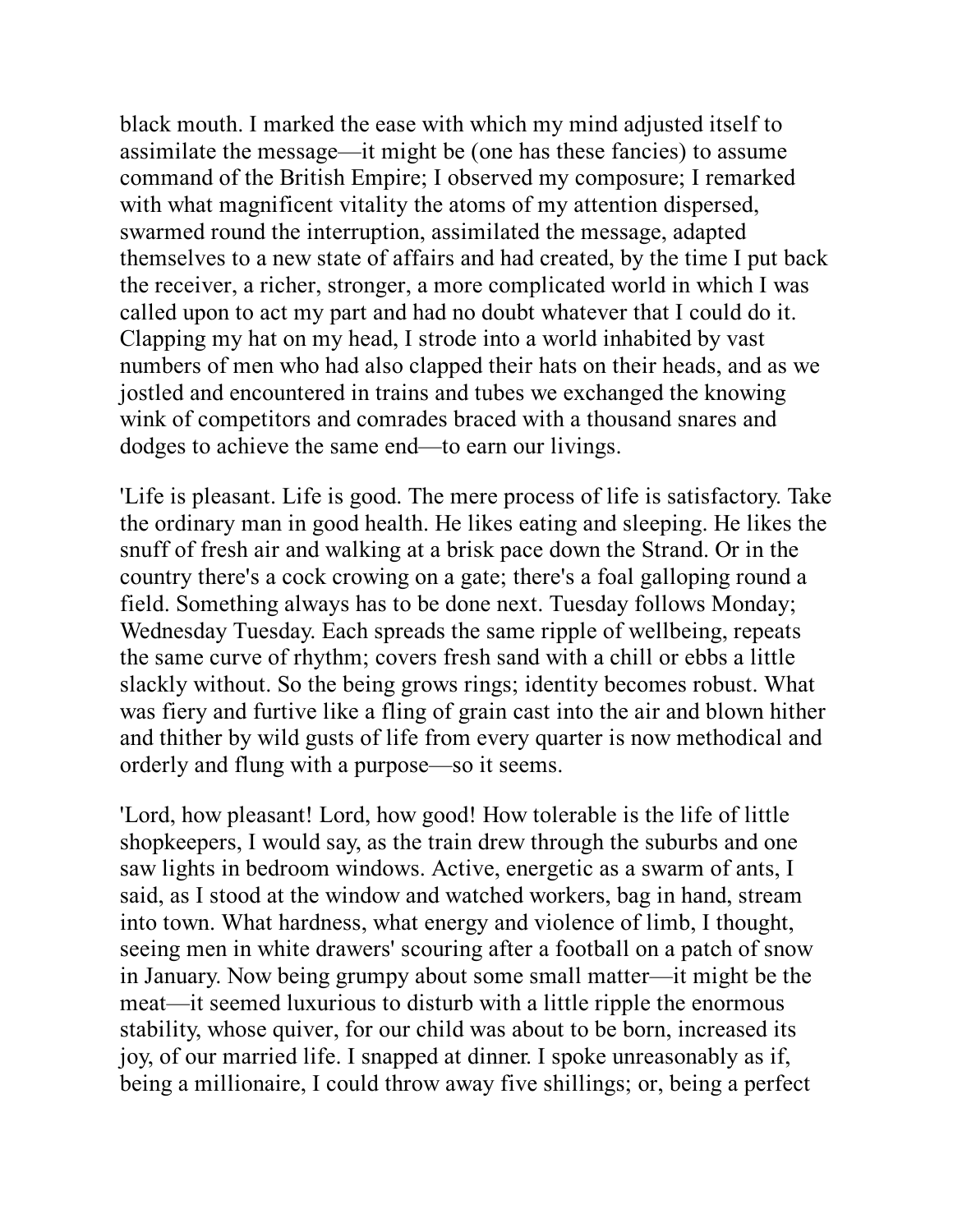steeple-jack, stumbled over a footstool on purpose. Going up to bed we settled our quarrel on the stairs, and standing by the window looking at a sky clear like the inside of a blue stone, "Heaven be praised," I said, "we need not whip this prose into poetry. The little language is enough." For the space of the prospect and its clarity seemed to offer no impediment whatsoever, but to allow our lives to spread out and out beyond all bristling of roofs and chimneys to the flawless verge.

'Into this crashed death—Percival's. "Which is happiness?" I said (our child had been born), "which pain?" referring to the two sides of my body, as I came downstairs, making a purely physical statement. Also I made note of the state of the house; the curtain blowing; the cook singing; the wardrobe showing through the half-opened door. I said, "Give him (myself) another moment's respite" as I went downstairs. "Now in this drawing-room he is going to suffer. There is no escape." But for pain words are lacking. There should be cries, cracks, fissures, whiteness passing over chintz covers, interference with the sense of time, of space; the sense also of extreme fixity in passing objects; and sounds very remote and then very close; flesh being gashed and blood spurting, a joint suddenly twisted—beneath all of which appears something very important, yet remote, to be just held in solitude. So I went out. I saw the first morning he would never see—the sparrows were like toys dangled from a string by a child. To see things without attachment, from the outside, and to realize their beauty in itself—how strange! And then the sense that a burden has been removed; pretence and make-believe and unreality are gone, and lightness has come with a kind of transparency, making oneself invisible and things seen through as one walks—how strange. "And now what other discovery will there be?" I said, and in order to hold it tight ignored newspaper placards and went and looked at pictures. Madonnas and pillars, arches and orange trees, still as on the first day of creation, but acquainted with grief, there they hung, and I gazed at them. "Here," I said, "we are together without interruption." This freedom, this immunity, seemed then a conquest, and stirred in me such exaltation that I sometimes go there, even now, to bring back exaltation and Percival. But it did not last. What torments one is the horrible activity of the mind's eye—how he fell, how he looked, where they carried him; men in loin-cloths, pulling ropes; the bandages and the mud. Then comes the terrible pounce of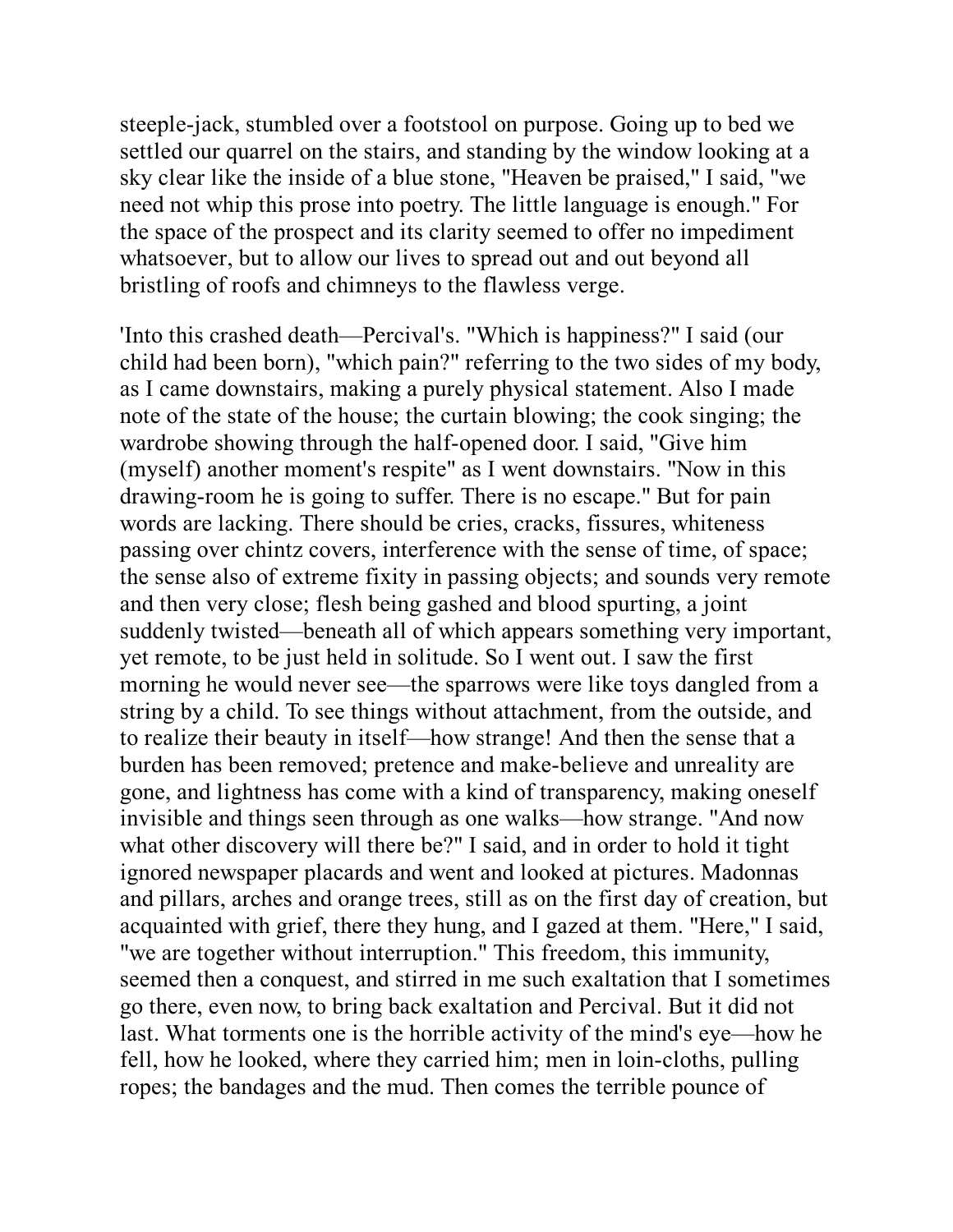memory, not to be foretold, not to be warded off—that I did not go with him to Hampton Court. That claw scratched; that fang tore; I did not go. In spite of his impatiently protesting that it did not matter; why interrupt, why spoil our moment of uninterrupted community?—Still, I repeated sullenly, I did not go, and so, driven out of the sanctuary by these officious devils, went to Jinny because she had a room; a room with little tables, with little ornaments scattered on little tables. There I confessed, with tears—I had not gone to Hampton Court. And she, remembering other things, to me trifles but torturing to her, showed me how life withers when there are things we cannot share. Soon, too, a maid came in with a note, and as she turned to answer it and I felt my own curiosity to know what she was writing and to whom, I saw the first leaf fall on his grave. I saw us push beyond this moment, and leave it behind us for ever. And then sitting side by side on the sofa we remembered inevitably what had been said by others; "the lily of the day is fairer far in May"; we compared Percival to a lily—Percival whom I wanted to lose his hair, to shock the authorities, to grow old with me; he was already covered with lilies.

'So the sincerity of the moment passed; so it became symbolical; and that I could not stand. Let us commit any blasphemy of laughter and criticism rather than exude this lily-sweet glue; and cover him with phrases, I cried. Therefore I broke off, and Jinny, who was without future, or speculation, but respected the moment with complete integrity, gave her body a flick with the whip, powdered her face (for which I loved her), and waved to me as she stood on the doorstep, pressing her hand to her hair so that the wind might not disorder it, a gesture for which I honoured her, as if it confirmed our determination—not to let lilies grow.

'I observed with disillusioned clarity the despicable nonentity of the street; its porches; its window curtains; the drab clothes, the cupidity and complacency of shopping women; and old men taking the air in comforters; the caution of people crossing; the universal determination to go on living, when really, fools and gulls that you are, I said, any slate may fly from a roof, any car may swerve, for there is neither rhyme nor reason when a drunk man staggers about with a club in his hand—that is all. I was like one admitted behind the scenes: like one shown how the effects are produced. I returned, however, to my own snug home and was warned by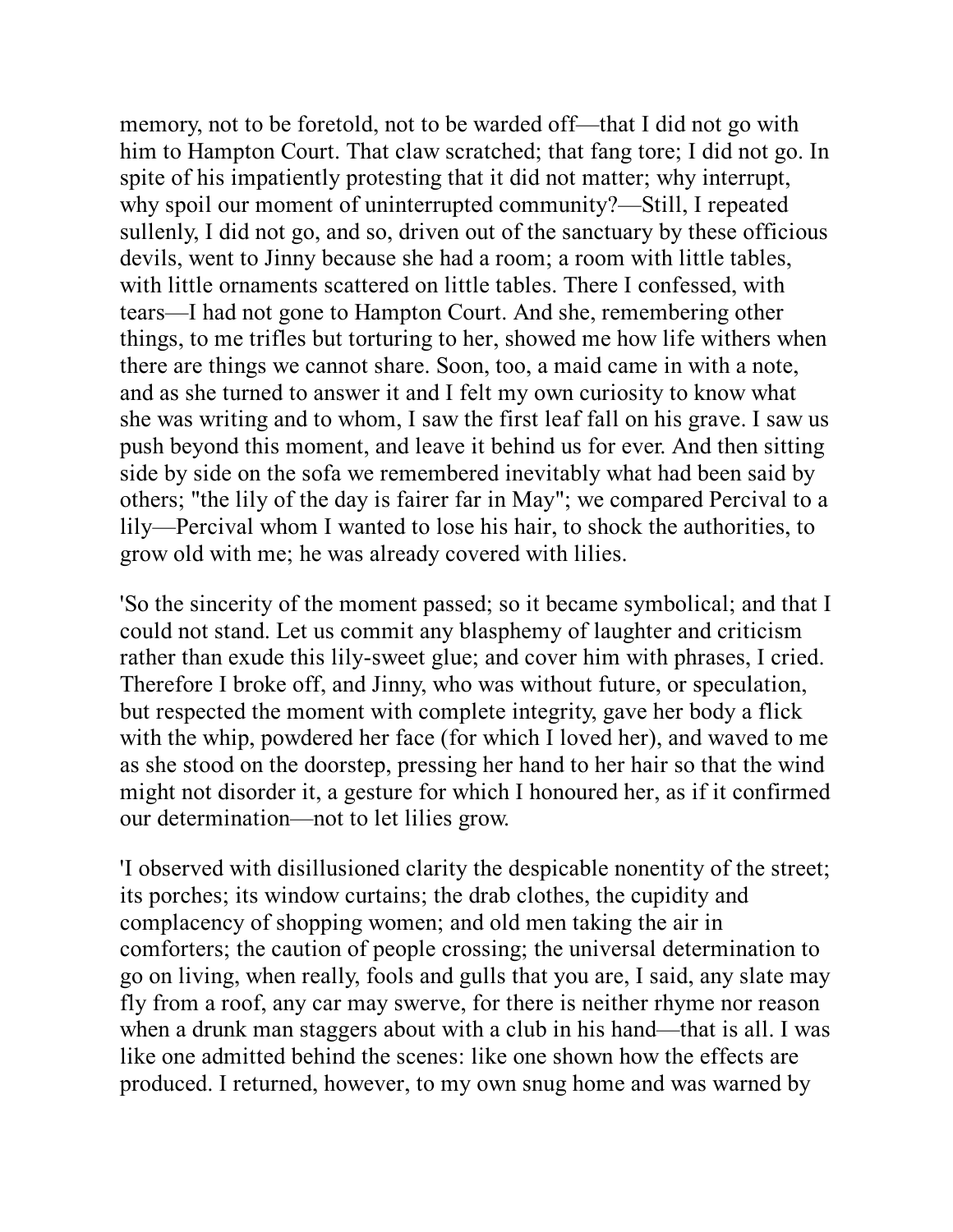the parlourmaid to creep upstairs in my stockings. The child was asleep. I went to my room.

'Was there no sword, nothing with which to batter down these walls, this protection, this begetting of children and living behind curtains, and becoming daily more involved and committed, with books and pictures? Better burn one's life out like Louis, desiring perfection; or like Rhoda leave us, flying past us to the desert; or choose one out of millions and one only like Neville; better be like Susan and love and hate the heat of the sun or the frost-bitten grass; or be like Jinny, honest, an animal. All had their rapture; their common feeling with death; something that stood them in stead. Thus I visited each of my friends in turn, trying, with fumbling fingers, to prise open their locked caskets. I went from one to the other holding my sorrow—no, not my sorrow but the incomprehensible nature of this our life—for their inspection. Some people go to priests; others to poetry; I to my friends, I to my own heart, I to seek among phrases and fragments something unbroken—I to whom there is not beauty enough in moon or tree; to whom the touch of one person with another is all, yet who cannot grasp even that, who am so imperfect, so weak, so unspeakably lonely. There I sat.

'Should this be the end of the story? a kind of sigh? a last ripple of the wave? A trickle of water in some gutter where, burbling, it dies away? Let me touch the table—so—and thus recover my sense of the moment. A sideboard covered with cruets; a basket full of rolls; a plate of bananas these are comfortable sights. But if there are no stories, what end can there be, or what beginning? Life is not susceptible perhaps to the treatment we give it when we try to tell it. Sitting up late at night it seems strange not to have more control. Pigeon-holes are not then very useful. It is strange how force ebbs away and away into some dry creek. Sitting alone, it seems we are spent; our waters can only just surround feebly that spike of sea-holly; we cannot reach that further pebble so as to wet it. It is over, we are ended. But wait—I sat all night waiting—an impulse again runs through us; we rise, we toss back a mane of white spray; we pound on the shore; we are not to be confined. That is, I shaved and washed; did not wake my wife, and had breakfast; put on my hat, and went out to earn my living. After Monday, Tuesday comes.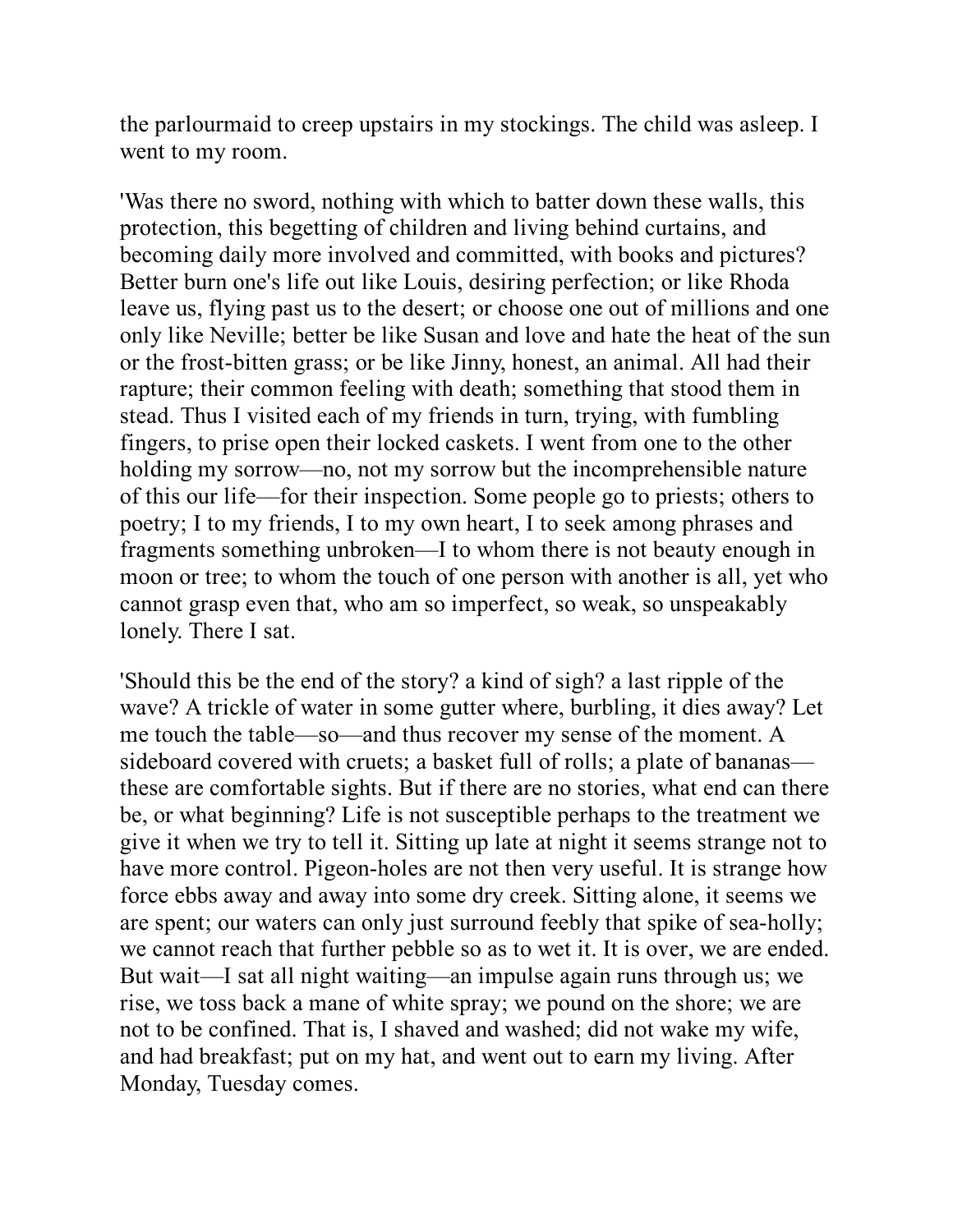'Yet some doubt remained, some note of interrogation. I was surprised, opening a door, to find people thus occupied; I hesitated, taking a cup of tea, whether one said milk or sugar. And the light of the stars falling, as it falls now, on my hand after travelling for millions upon millions of years —I could get a cold shock from that for a moment—not more, my imagination is too feeble. But some doubt remained. A shadow flitted through my mind like moths' wings among chairs and tables in a room in the evening. When, for example, I went to Lincolnshire that summer to see Susan and she advanced towards me across the garden with the lazy movement of a half-filled sail, with the swaying movement of a woman with child, I thought, "It goes on; but why?" We sat in the garden; the farm carts came up dripping with hay; there was the usual gabble of rooks and doves; fruit was netted and covered over; the gardener dug. Bees boomed down the purple tunnels of flowers; bees embedded themselves on the golden shields of sunflowers. Little twigs were blown across the grass. How rhythmical, and half conscious and like something wrapped in mist it was; but to me hateful, like a net folding one's limbs in its meshes, cramping. She who had refused Percival lent herself to this, to this covering over.

'Sitting down on a bank to wait for my train, I thought then how we surrender, how we submit to the stupidity of nature. Woods covered in thick green leafage lay in front of me. And by some flick of a scent or a sound on a nerve, the old image—the gardeners sweeping, the lady writing —returned. I saw the figures beneath the beech trees at Elvedon. The gardeners swept; the lady at the table sat writing. But I now made the contribution of maturity to childhood's intuitions—satiety and doom; the sense of what is unescapable in our lot; death; the knowledge of limitations; how life is more obdurate than one had thought it. Then, when I was a child, the presence of an enemy had asserted itself; the need for opposition had stung me. I had jumped up and cried, "Let's explore." The horror of the situation was ended.

'Now what situation was there to end? Dullness and doom. And what to explore? The leaves and the wood concealed nothing. If a bird rose I should no longer make a poem—I should repeat what I had seen before. Thus if I had a stick with which to point to indentations in the curve of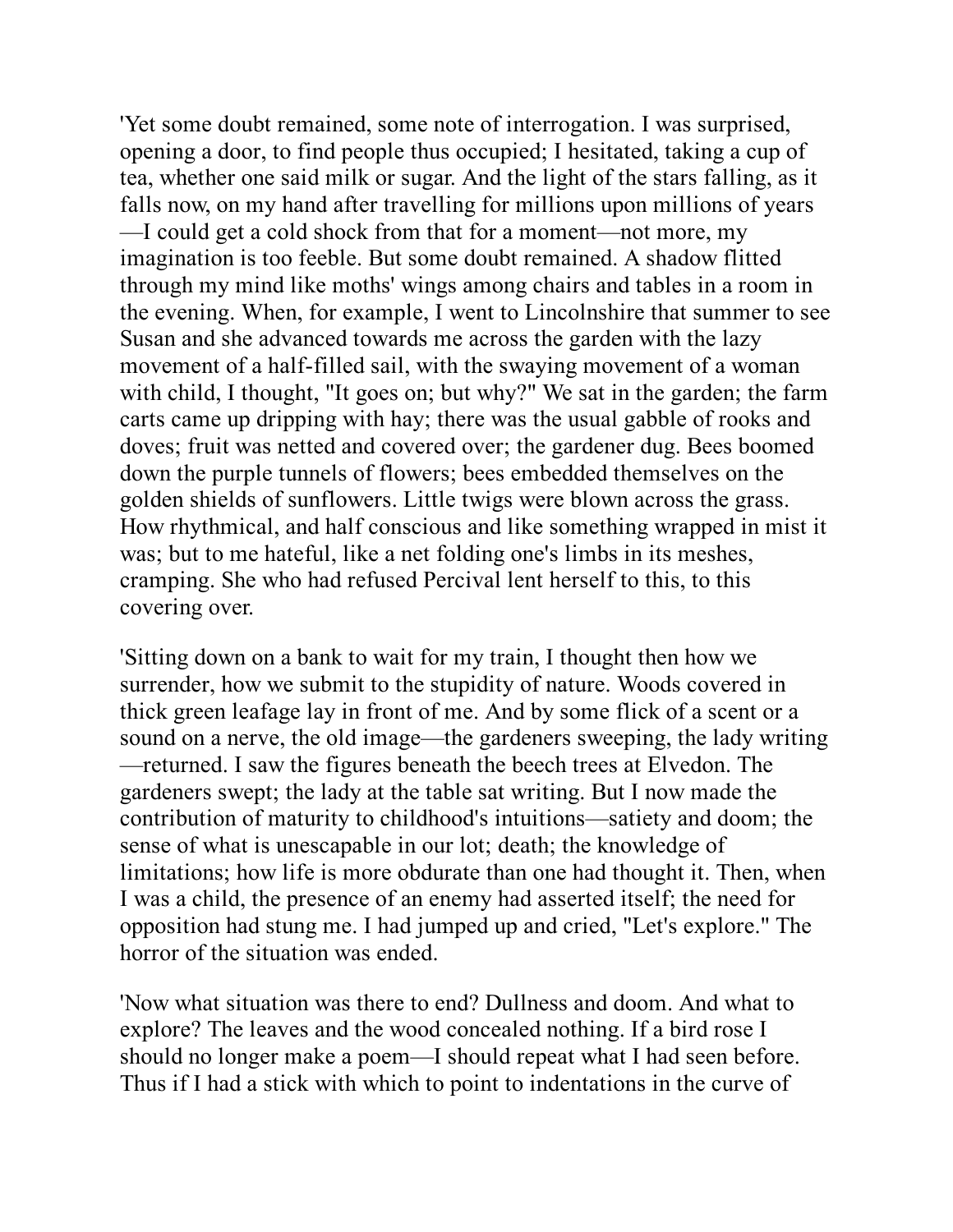being, this is the lowest; here it coils useless on the mud where no tide comes—here, where I sit with my back to a hedge, and my hat over my eyes, while the sheep advanced remorselessly in that wooden way of theirs, step by step on stiff, pointed legs. But if you hold a blunt blade to a grindstone long enough, something spurts—a jagged edge of fire; so held to lack of reason, aimlessness, the usual, all massed together, out spurted in one flame hatred, contempt. I took my mind, my being, the old dejected, almost inanimate object, and lashed it about among these odds and ends, sticks and straws, detestable little bits of wreckage, flotsam and jetsam, floating on the oily surface. I jumped up. I said, "Fight! Fight!" I repeated. It is the effort and the struggle, it is the perpetual warfare, it is the shattering and piecing together—this is the daily battle, defeat or victory, the absorbing pursuit. The trees, scattered, put on order; the thick green of the leaves thinned itself to a dancing light. I netted them under with a sudden phrase. I retrieved them from formlessness with words.

'The train came in. Lengthening down the platform, the train came to a stop. I caught my train. And so back to London in the evening. How satisfactory, the atmosphere of common sense and tobacco; old women clambering into the third-class carriage with their baskets; the sucking at pipes; the good-nights and see you tomorrows of friends parting at wayside stations, and then the lights of London—not the flaring ecstasy of youth, not that tattered violet banner, but still the lights of London all the same; hard, electric lights, high up in offices; street lamps laced along dry pavements; flares roaring above street markets. I like all this when I have despatched the enemy for a moment.

'Also I like to find the pageant of existence roaring, in a theatre for instance. The clay-coloured, earthy nondescript animal of the field here erects himself and with infinite ingenuity and effort puts up a fight against the green woods and green fields and sheep advancing with measured tread, munching. And, of course, windows in the long grey streets were lit up; strips of carpet cut the pavement; there were swept and garnished rooms, fire, food, wine, talk. Men with withered hands, women with pearl pagodas hanging from their ears, came in and went out. I saw old men's faces carved into wrinkles and sneers by the work of the world; beauty cherished so that it seemed newly sprung even in age; and youth so apt for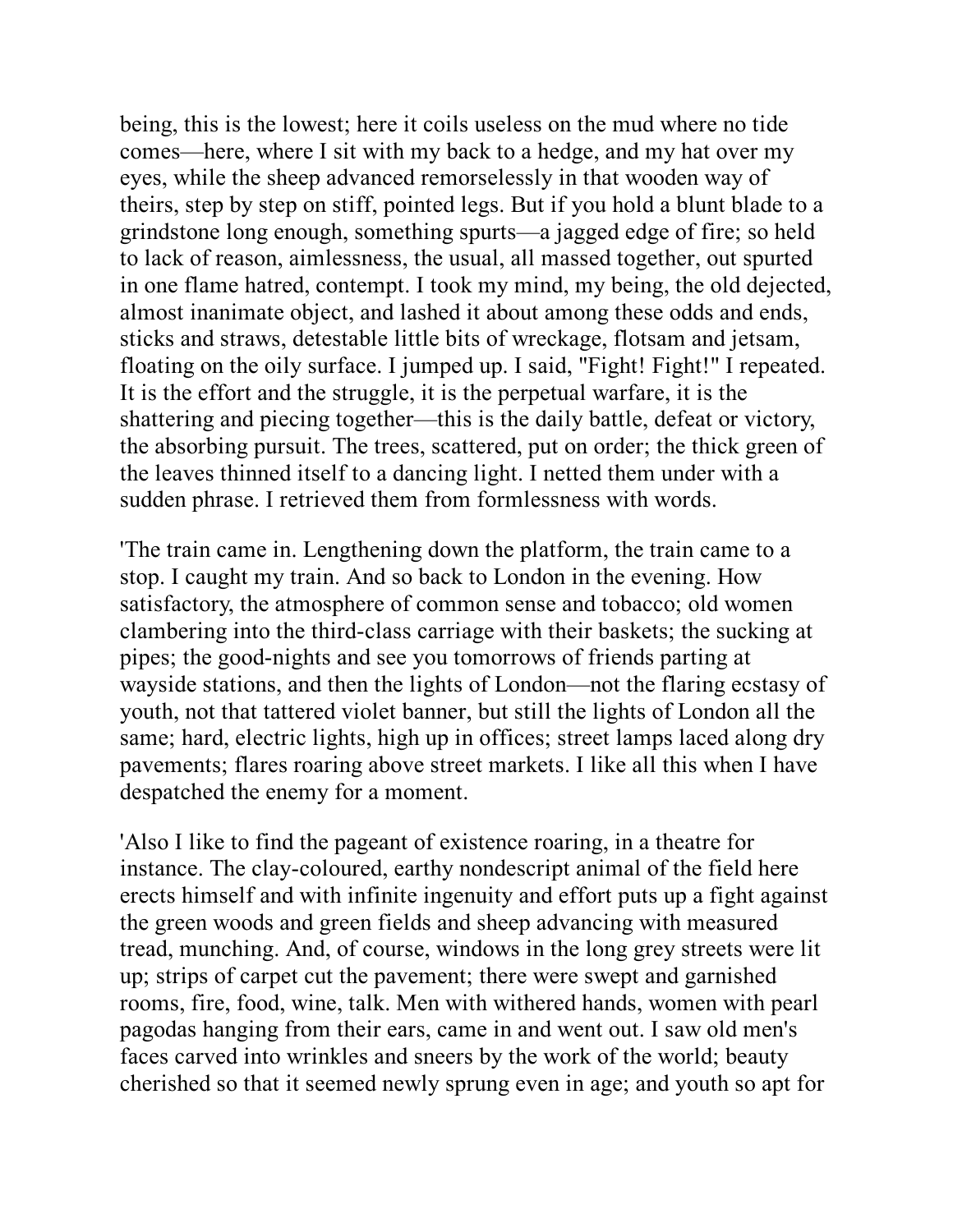pleasure that pleasure, one thought, must exist; it seemed that grass-lands must roll for it; and the sea be chopped up into little waves; and the woods rustle with bright-coloured birds for youth, for youth expectant. There one met Jinny and Hal, Tom and Betty; there we had our jokes and shared our secrets; and never parted in the doorway without arranging to meet again in some other room as the occasion, as the time of the year, suggested. Life is pleasant; life is good. After Monday comes Tuesday, and Wednesday follows.

'Yes, but after a time with a difference. It may be that something in the look of the room one night, in the arrangement of the chairs, suggests it. It seems comfortable to sink down on a sofa in a corner, to look, to listen. Then it happens that two figures standing with their backs to the window appear against the branches of a spreading willow. With a shock of emotion one feels "There are figures without features robed in beauty." In the pause that follows while the ripples spread, the girl to whom one should be talking says to herself, "He is old." But she is wrong. It is not age; it is that a drop has fallen; another drop. Time has given the arrangement another shake. Out we creep from the arch of the currant leaves, out into a wider world. The true order of things—this is our perpetual illusion—is now apparent. Thus in a moment, in a drawingroom, our life adjusts itself to the majestic march of day across the sky.

'It was for this reason that instead of pulling on my patent-leather shoes and finding a tolerable tie, I sought Neville. I sought my oldest friend, who had known me when I was Byron; when I was Meredith's young man, and also that hero in a book by Dostoevsky whose name I have forgotten. I found him alone, reading. A perfectly neat table; a curtain pulled methodically straight; a paper-knife dividing a French volume—nobody, I thought, ever changes the attitude in which we saw them first, or the clothes. Here he has sat in this chair, in these clothes, ever since we first met. Here was freedom; here was intimacy; the firelight broke off some round apple on the curtain. There we talked; sat talking; sauntered down that avenue, the avenue which runs under the trees, under the thick-leaved murmuring trees, the trees that are hung with fruit, which we have trodden so often together, so that now the turf is bare round some of those trees, round certain plays and poems, certain favourites of ours—the turf is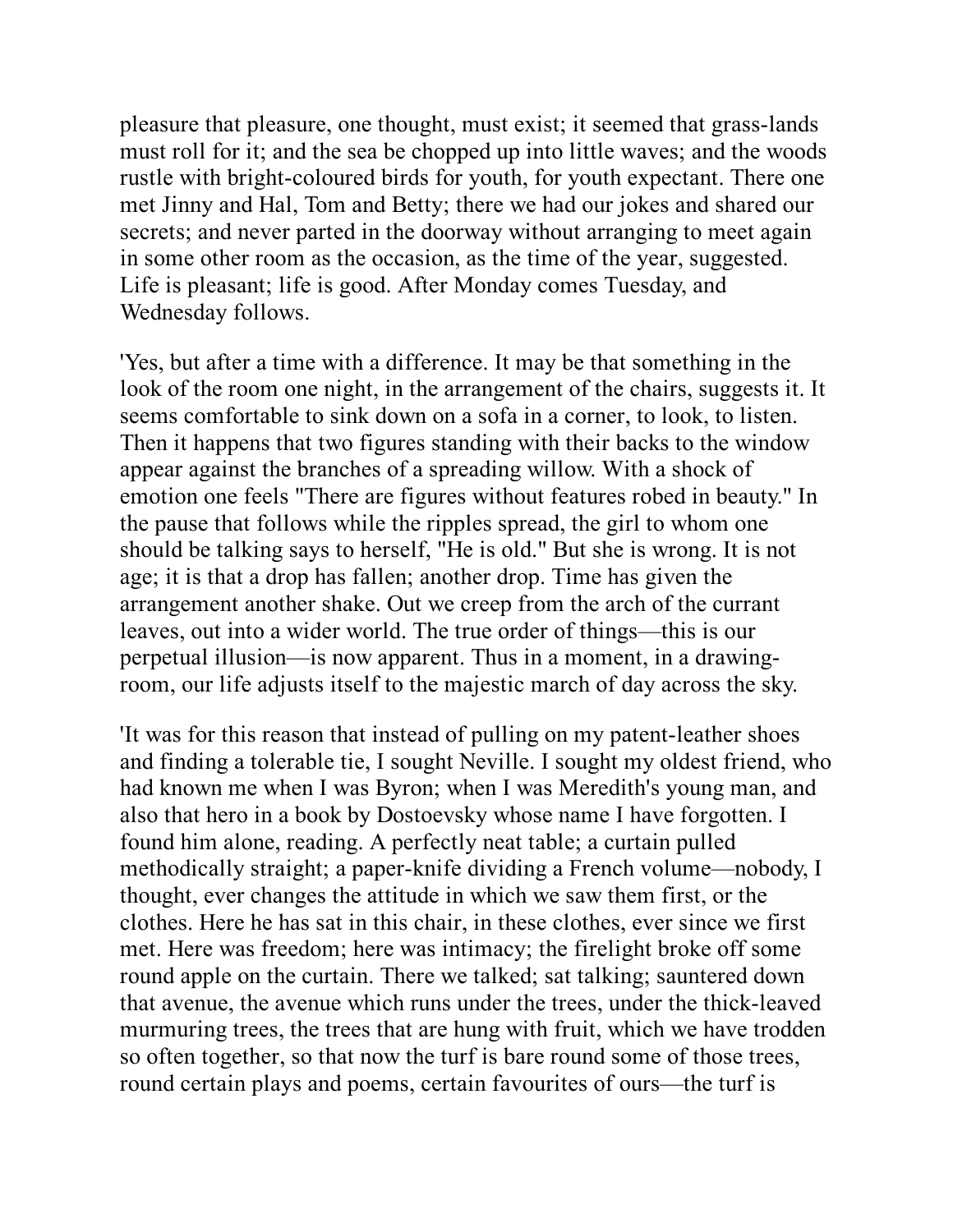trodden bare by our incessant unmethodical pacing. If I have to wait, I read; if I wake in the night, I feel along the shelf for a book. Swelling, perpetually augmented, there is a vast accumulation of unrecorded matter in my head. Now and then I break off a lump, Shakespeare it may be, it may be some old woman called Peck; and say to myself, smoking a cigarette in bed, "That's Shakespeare. That's Peck"—with a certainty of recognition and a shock of knowledge which is endlessly delightful, though not to be imparted. So we shared our Pecks, our Shakespeares; compared each other's versions; allowed each other's insight to set our own Peck or Shakespeare in a better light; and then sank into one of those silences which are now and again broken by a few words, as if a fin rose in the wastes of silence; and then the fin, the thought, sinks back into the depths, spreading round it a little ripple of satisfaction, content.

'Yes, but suddenly one hears a clock tick. We who had been immersed in this world became aware of another. It is painful. It was Neville who changed our time. He, who had been thinking with the unlimited time of the mind, which stretches in a flash from Shakespeare to ourselves, poked the fire and began to live by that other clock which marks the approach of a particular person. The wide and dignified sweep of his mind contracted. He became on the alert. I could feel him listening to sounds in the street. I noted how he touched a cushion. From the myriads of mankind and all time past he had chosen one person, one moment in particular. A sound was heard in the hall. What he was saying wavered in the air like an uneasy flame. I watched him disentangle one footstep from other footsteps; wait for some particular mark of identification and glance with the swiftness of a snake at the handle of the door. (Hence the astonishing acuteness of his perceptions; he has been trained always by one person.) So concentrated a passion shot out others like foreign matter from a still, sparkling fluid. I became aware of my own vague and cloudy nature full of sediment, full of doubt, full of phrases and notes to be made in pocketbooks. The folds of the curtain became still, statuesque; the paperweight on the table hardened; the threads on the curtain sparkled; everything became definite, external, a scene in which I had no part. I rose, therefore; I left him.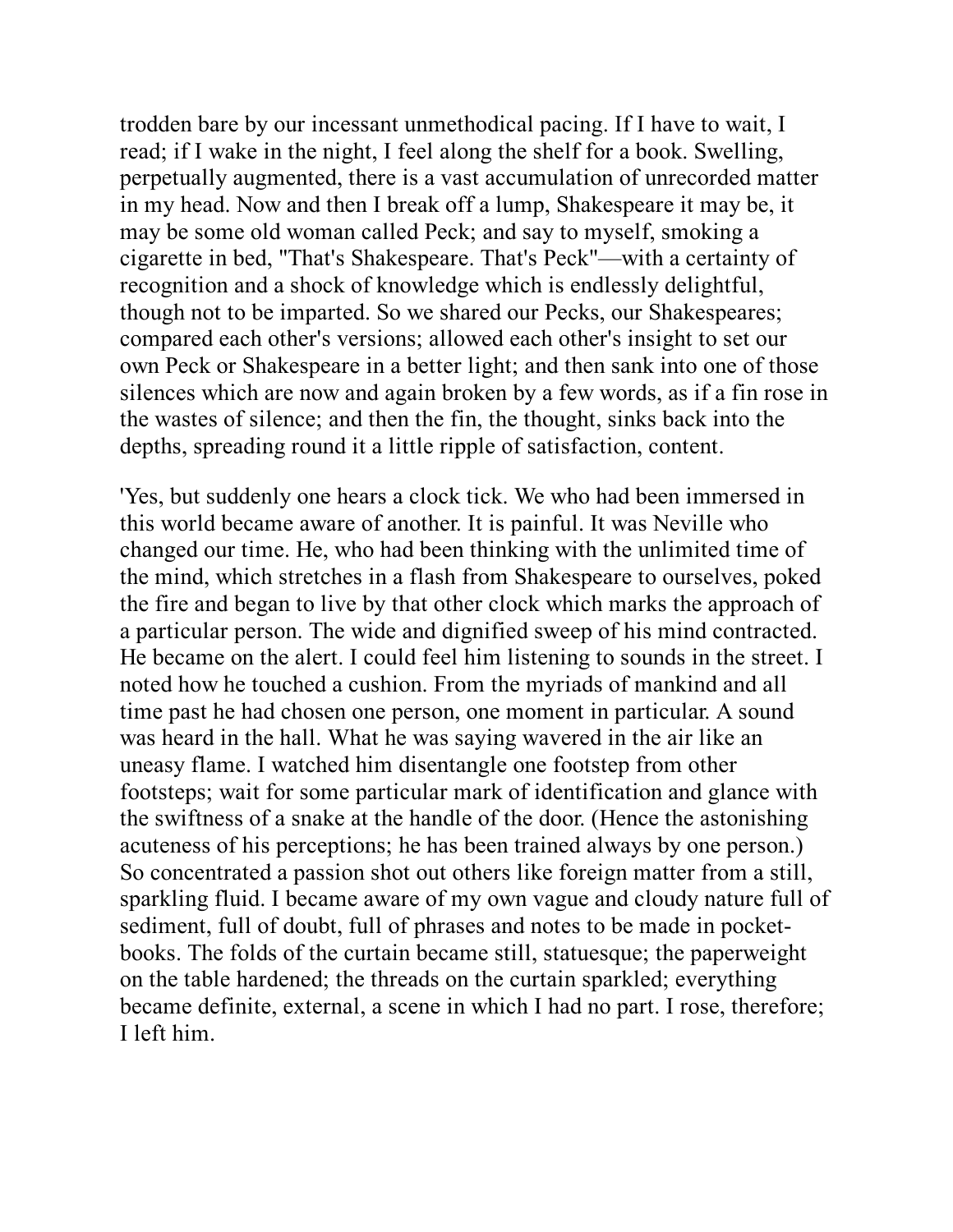'Heavens! how they caught me as I left the room, the fangs of that old pain! the desire for someone not there. For whom? I did not know at first; then remembered Percival. I had not thought of him for months. Now to laugh with him, to laugh with him at Neville—that was what I wanted, to walk off arm-in-arm together laughing. But he was not there. The place was empty.

'It is strange how the dead leap out on us at street corners, or in dreams.

'This fitful gust blowing so sharp and cold upon me sent me that night across London to visit other friends, Rhoda and Louis, desiring company, certainty, contact. I wondered, as I mounted the stairs, what was their relationship? What did they say alone? I figured her awkward with the teakettle. She gazed over the slate roofs—the nymph of the fountain always wet, obsessed with visions, dreaming. She parted the curtain to look at the night. "Away!" she said. "The moor is dark beneath the moon." I rang; I waited. Louis perhaps poured out milk in a saucer for the cat; Louis, whose bony hands shut like the sides of a dock closing themselves with a slow anguish of effort upon an enormous tumult of waters, who knew what has been said by the Egyptian, the Indian, by men with high cheek-bones and solitaires in hair shirts. I knocked: I waited; there was no answer. I tramped down the stone stairs again. Our friends—how distant, how mute, how seldom visited and little known. And I, too, am dim to my friends and unknown; a phantom, sometimes seen, often not. Life is a dream surely. Our flame, the will-o'-the-wisp that dances in a few eyes, is soon to be blown out and all will fade. I recalled my friends. I thought of Susan. She had bought fields. Cucumbers and tomatoes ripened in her hothouses. The vine that had been killed by last year's frost was putting out a leaf or two. She walked heavily with her sons across her meadows. She went about the land attended by men in gaiters, pointing with her stick at a roof, at hedges, at walls fallen into disrepair. The pigeons followed her, waddling, for the grain that she let fall from her capable, earthy fingers. "But I no longer rise at dawn," she said. Then Jinny—entertaining, no doubt, some new young man. They reached the crisis of the usual conversation. The room would be darkened; chairs arranged. For she still sought the moment. Without illusions, hard and clear as crystal, she rode at the day with her breast bared. She let its spikes pierce her. When the lock whitened on her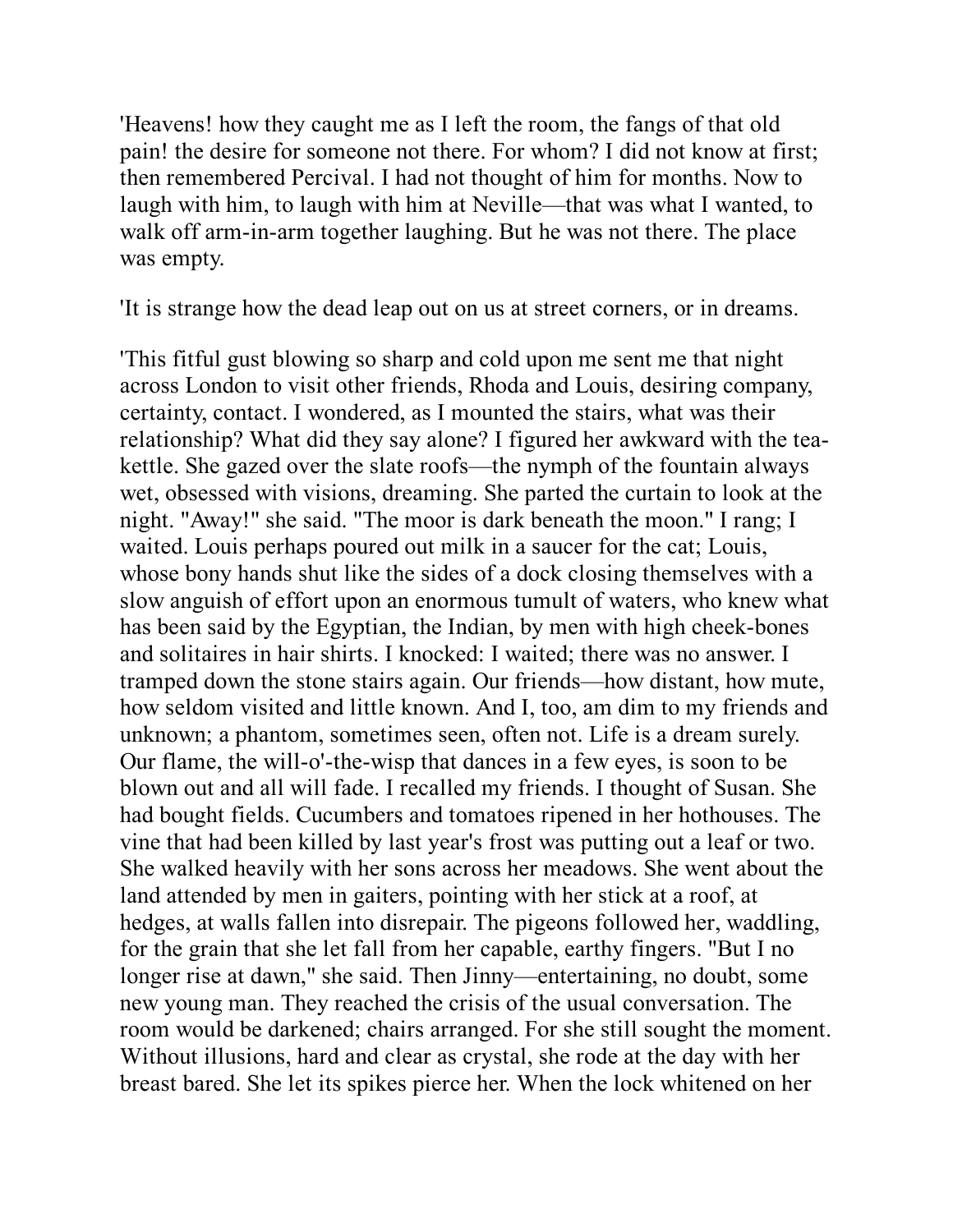forehead she twisted it fearlessly among the rest. So when they come to bury her nothing will be out of order. Bits of ribbons will be found curled up. But still the door opens. Who is coming in? she asks, and rises to meet him, prepared, as on those first spring nights when the tree under the big London houses where respectable citizens were going soberly to bed scarcely sheltered her love; and the squeak of trams mixed with her cry of delight and the rippling of leaves had to shade her languor, her delicious lassitude as she sank down cooled by all the sweetness of nature satisfied. Our friends, how seldom visited, how little known—it is true; and yet, when I meet an unknown person, and try to break off, here at this table, what I call "my life", it is not one life that I look back upon; I am not one person; I am many people; I do not altogether know who I am—Jinny, Susan, Neville, Rhoda, or Louis; or how to distinguish my life from theirs.

'So I thought that night in early autumn when we came together and dined once more at Hampton Court. Our discomfort was at first considerable, for each by that time was committed to a statement, and the other person coming along the road to the meeting-place dressed like this or that, with a stick or without, seemed to contradict it. I saw Jinny look at Susan's earthy fingers and then hide her own; I, considering Neville, so neat and exact, felt the nebulosity of my own life blurred with all these phrases. He then boasted, because he was ashamed of one room and one person and his own success. Louis and Rhoda, the conspirators, the spies at table, who take notes, felt, "After all, Bernard can make the waiter fetch us rolls—a contact denied us." We saw for a moment laid out among us the body of the complete human being whom we have failed to be, but at the same time, cannot forget. All that we might have been we saw; all that we had missed, and we grudged for a moment the other's claim, as children when the cake is cut, the one cake, the only cake, watch their slice diminishing.

'However, we had our bottle of wine, and under that seduction lost our enmity, and stopped comparing. And, half-way through dinner, we felt enlarge itself round us the huge blackness of what is outside us, of what we are not. The wind, the rush of wheels became the roar of time, and we rushed—where? And who were we? We were extinguished for a moment, went out like sparks in burnt paper and the blackness roared. Past time, past history we went. For me this lasts but one second. It is ended by my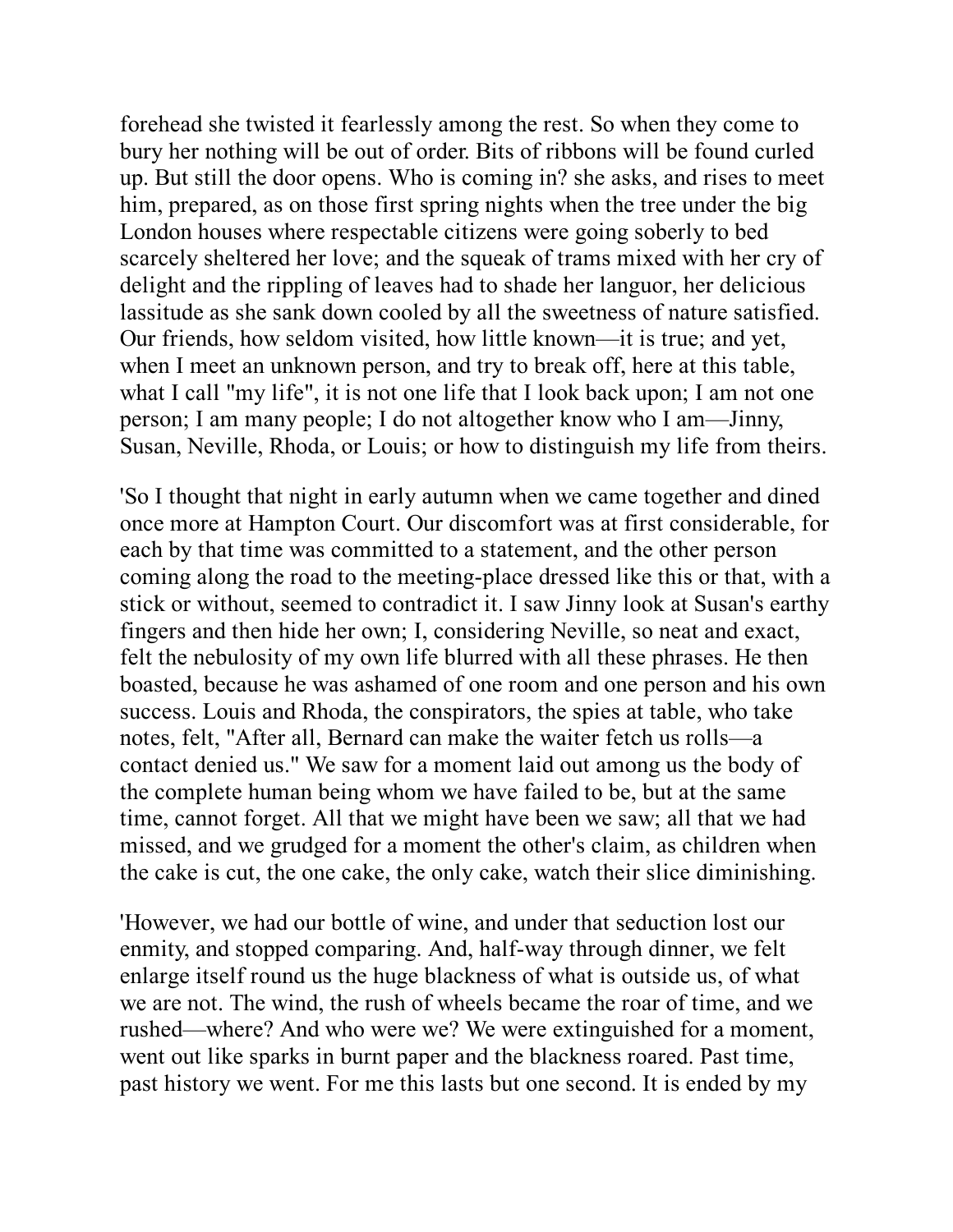own pugnacity. I strike the table with a spoon. If I could measure things with compasses I would, but since my only measure is a phrase, I make phrases—I forget what, on this occasion. We became six people at a table in Hampton Court. We rose and walked together down the avenue. In the thin, the unreal twilight, fitfully like the echo of voices laughing down some alley, geniality returned to me and flesh. Against the gateway, against some cedar tree I saw blaze bright, Neville, Jinny, Rhoda, Louis, Susan, and myself, our life, our identity. Still King William seemed an unreal monarch and his crown mere tinsel. But we—against the brick, against the branches, we six, out of how many million millions, for one moment out of what measureless abundance of past time and time to come, burnt there triumphant. The moment was all; the moment was enough. And then Neville, Jinny, Susan and I, as a wave breaks, burst asunder, surrendered—to the next leaf, to the precise bird, to a child with a hoop, to a prancing dog, to the warmth that is hoarded in woods after a hot day, to the lights twisted like white ribbon on rippled waters. We drew apart; we were consumed in the darkness of the trees, leaving Rhoda and Louis to stand on the terrace by the urn.

'When we emerged from that immersion—how sweet, how deep!—and came to the surface and saw the conspirators still standing there it was with some compunction. We had lost what they had kept. We interrupted. But we were tired, and whether it had been good or bad, accomplished or left undone, the dusky veil was falling upon our endeavours; the lights were sinking as we paused for a moment upon the terrace that overlooks the river. The steamers were landing their trippers on the bank; there was a distant cheering, the sound of singing, as if people waved their hats and joined in some last song. The sound of the chorus came across the water and I felt leap up that old impulse, which has moved me all my life, to be thrown up and down on the roar of other people's voices, singing the same song; to be tossed up and down on the roar of almost senseless merriment, sentiment, triumph, desire. But not now. No! I could not collect myself; I could not distinguish myself; I could not help letting fall the things that had made me a minute ago eager, amused, jealous, vigilant, and hosts of other things, into the water. I could not recover myself from that endless throwing away, dissipation, flooding forth without our willing it and rushing soundlessly away out there under the arches of the bridge, round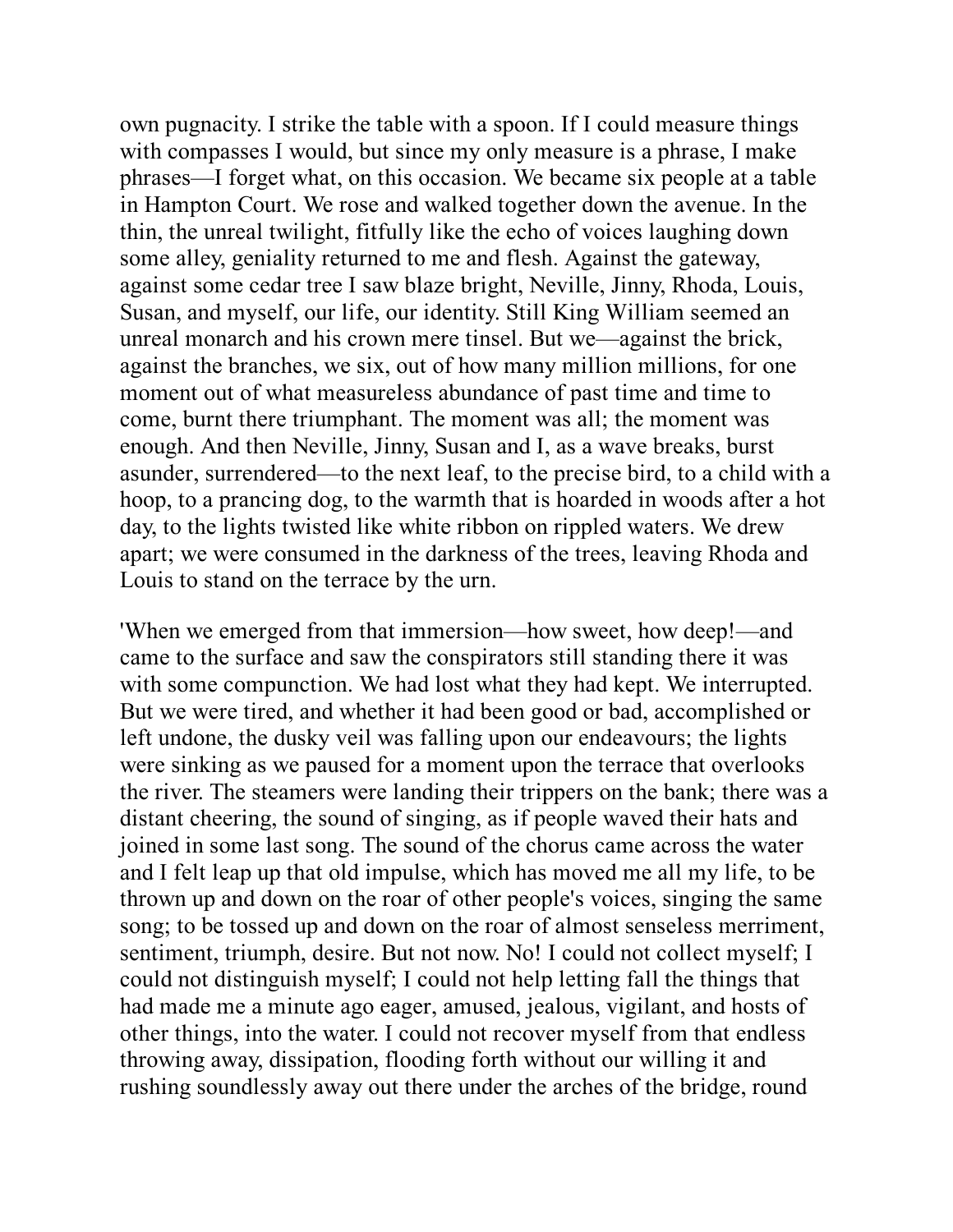some clump of trees or an island, out where sea-birds sit on stakes, over the roughened water to become waves in the sea—I could not recover myself from that dissipation. So we parted.

'Was this, then, this streaming away mixed with Susan, Jinny, Neville, Rhoda, Louis, a sort of death? A new assembly of elements? Some hint of what was to come? The note was scribbled, the book shut, for I am an intermittent student. I do not say my lessons by any means at the stated hour. Later, walking down Fleet Street at the rush hour, I recalled that moment; I continued it. "Must I for ever," I said, "beat my spoon on the table-cloth? Shall I not, too, consent?" The omnibuses were clogged; one came up behind another and stopped with a click, like a link added to a stone chain. People passed.

'Multitudinous, carrying attaché-cases, dodging with incredible celerity in and out, they went past like a river in spate. They went past roaring like a train in a tunnel. Seizing my chance I crossed; dived down a dark passage and entered the shop where they cut my hair. I leant my head back and was swathed in a sheet. Looking-glasses confronted me in which I could see my pinioned body and people passing; stopping, looking, and going on indifferent. The hairdresser began to move his scissors to and fro. I felt myself powerless to stop the oscillations of the cold steel. So we are cut and laid in swaths, I said; so we lie side by side on the damp meadows, withered branches and flowering. We have no more to expose ourselves on the bare hedges to the wind and snow; no more to carry ourselves erect when the gale sweeps, to bear our burden upheld; or stay, unmurmuring, on those pallid noondays when the bird creeps close to the bough and the damp whitens the leaf. We are cut, we are fallen. We are become part of that unfeeling universe that sleeps when we are at our quickest and burns red when we lie asleep. We have renounced our station and lie now flat, withered and how soon forgotten! Upon which I saw an expression in the tail of the eye of the hairdresser as if something interested him in the street.

'What interested the hairdresser? What did the hairdresser see in the street? It is thus that I am recalled. (For I am no mystic; something always plucks at me—curiosity, envy, admiration, interest in hairdressers and the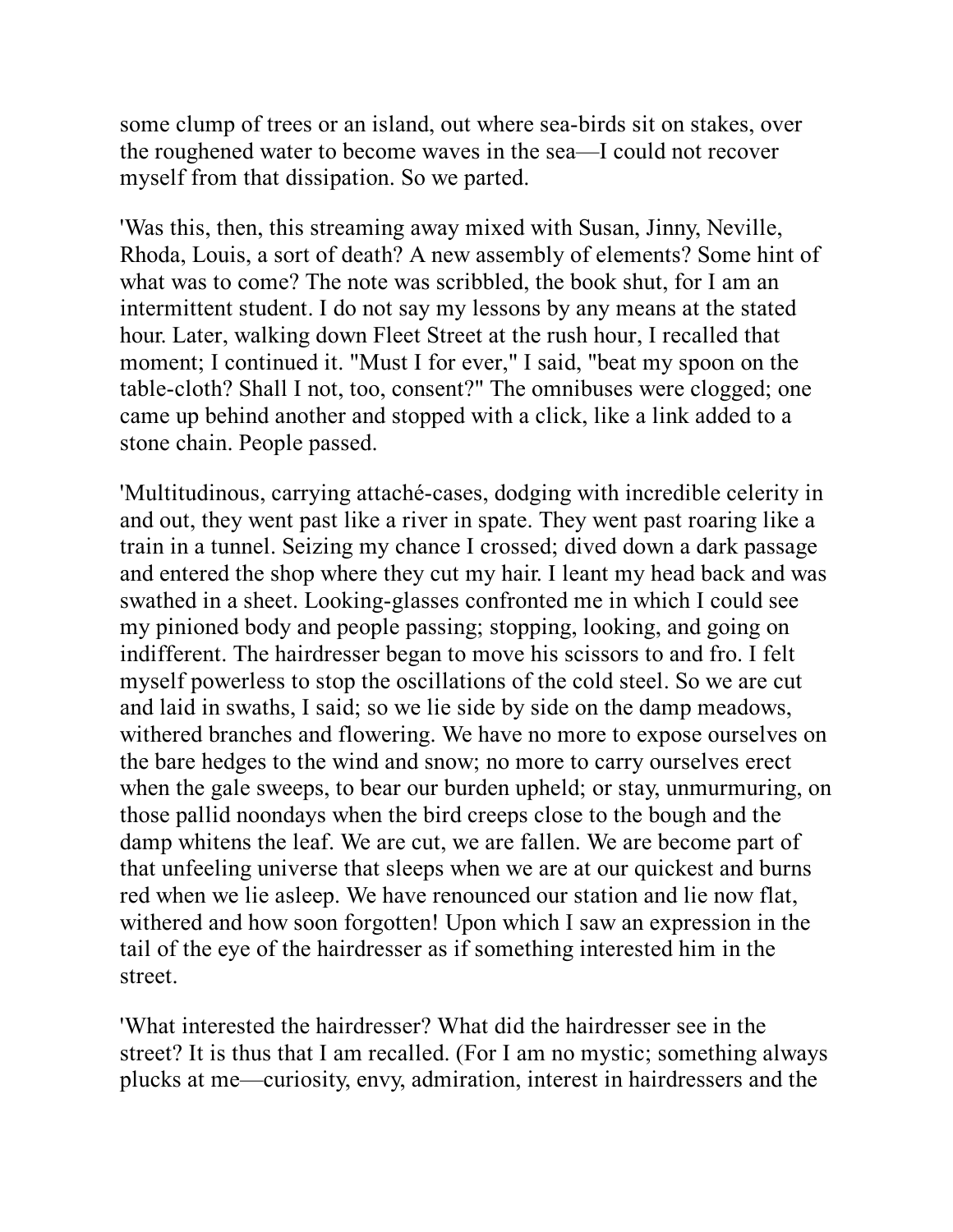like bring me to the surface.) While he brushed the fluff from my coat I took pains to assure myself of his identity, and then, swinging my stick, I went into the Strand, and evoked to serve as opposite to myself the figure of Rhoda, always so furtive, always with fear in her eyes, always seeking some pillar in the desert, to find which she had gone; she had killed herself. "Wait," I said, putting my arm in imagination (thus we consort with our friends) through her arm. "Wait until these omnibuses have gone by. Do not cross so dangerously. These men are your brothers." In persuading her I was also persuading my own soul. For this is not one life; nor do I always know if I am man or woman, Bernard or Neville, Louis, Susan, Jinny, or Rhoda—so strange is the contact of one with another.

'Swinging my stick, with my hair newly cut and the nape of my neck tingling, I went past all those trays of penny toys imported from Germany that men hold out in the street by St Paul's—St Paul's, the brooding hen with spread wings from whose shelter run omnibuses and streams of men and women at the rush hour. I thought how Louis would mount those steps in his neat suit with his cane in his hand and his angular, rather detached gait. With his Australian accent ("My father, a banker at Brisbane") he would come, I thought, with greater respect to these old ceremonies than I do, who have heard the same lullabies for a thousand years. I am always impressed, as I enter, by the rubbed roses; the polished brasses; the flapping and the chanting, while one boy's voice wails round the dome like some lost and wandering dove. The recumbency and the peace of the dead impress me—warriors at rest under their old banners. Then I scoff at the floridity and absurdity of some scrolloping tomb; and the trumpets and the victories and the coats of arms and the certainty, so sonorously repeated, of resurrection, of eternal life. My wandering and inquisitive eye then shows me an awe-stricken child; a shuffling pensioner; or the obeisances of tired shop-girls burdened with heaven knows what strife in their poor thin breasts come to solace themselves in the rush hour. I stray and look and wonder, and sometimes, rather furtively, try to rise on the shaft of somebody else's prayer into the dome, out, beyond, wherever they go. But then like the lost and wailing dove, I find myself failing, fluttering, descending and perching upon some curious gargoyle, some battered nose or absurd tombstone, with humour, with wonder, and so again watch the sightseers with their Baedekers shuffling past, while the boy's voice soars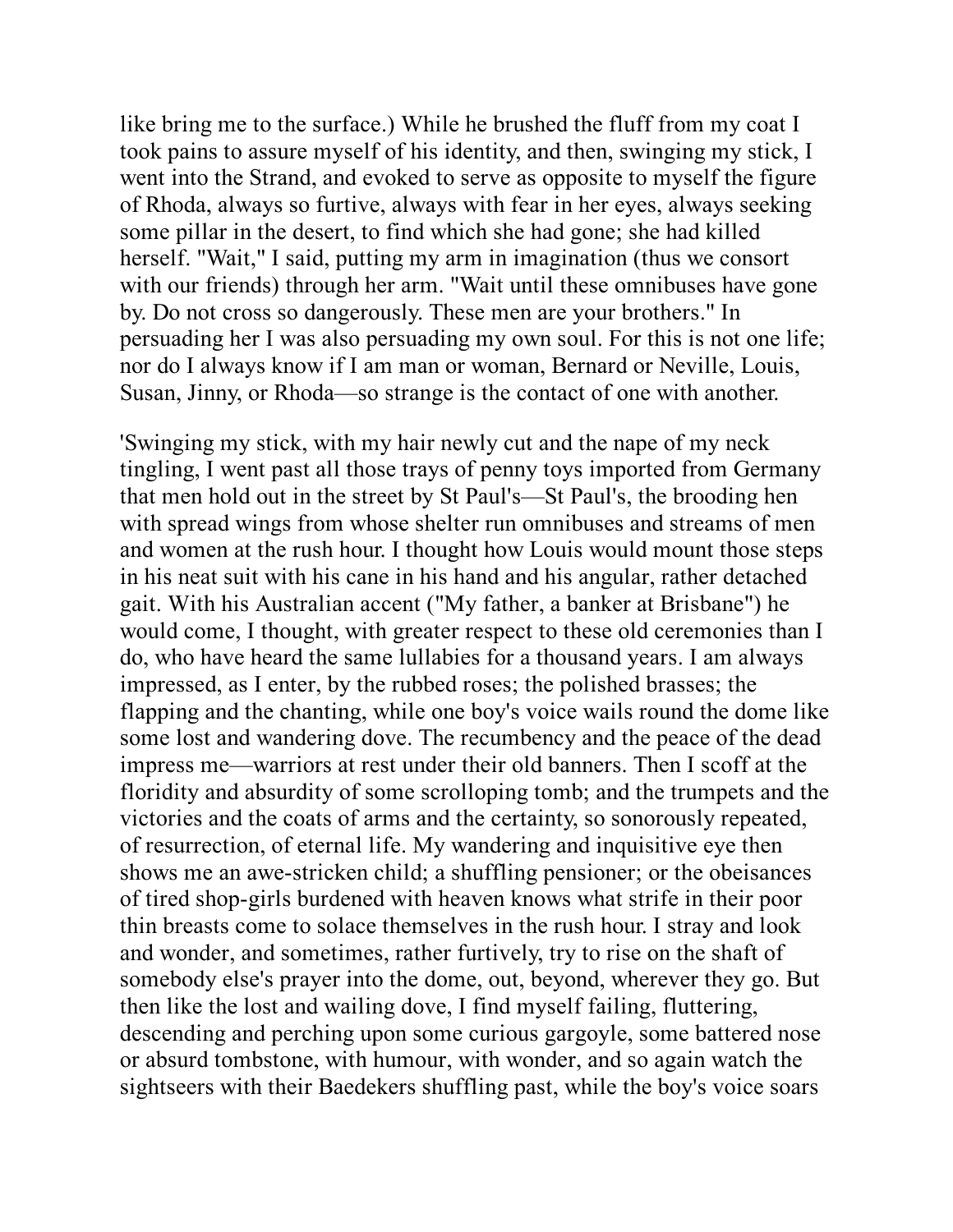in the dome and the organ now and then indulges in a moment of elephantine triumph. How then, I asked, would Louis roof us all in? How would he confine us, make us one, with his red ink, with his very fine nib? The voice petered out in the dome, wailing.

'So into the street again, swinging my stick, looking at wire trays in stationers' shop-windows, at baskets of fruit grown in the colonies, murmuring Pillicock sat on Pillicock's hill, or Hark, hark, the dogs do bark, or The World's great age begins anew, or Come away, come away, death—mingling nonsense and poetry, floating in the stream. Something always has to be done next. Tuesday follows Monday: Wednesday, Tuesday. Each spreads the same ripple. The being grows rings, like a tree. Like a tree, leaves fall.

'For one day as I leant over a gate that led into a field, the rhythm stopped; the rhymes and the hummings, the nonsense and the poetry. A space was cleared in my mind. I saw through the thick leaves of habit. Leaning over the gate I regretted so much litter, so much unaccomplishment and separation, for one cannot cross London to see a friend, life being so full of engagements; nor take ship to India and see a naked man spearing fish in blue water. I said life had been imperfect, an unfinishing phrase. It had been impossible for me, taking snuff as I do from any bagman met in a train, to keep coherency—that sense of the generations, of women carrying red pitchers to the Nile, of the nightingale who sings among conquests and migrations. It had been too vast an undertaking, I said, and how can I go on lifting my foot perpetually to climb the stair? I addressed myself as one would speak to a companion with whom one is voyaging to the North Pole.

'I spoke to that self who had been with me in many tremendous adventures; the faithful man who sits over the fire when everybody has gone to bed, stirring the cinders with a poker; the man who has been so mysteriously and with sudden accretions of being built up, in a beech wood, sitting by a willow tree on a bank, leaning over a parapet at Hampton Court; the man who has collected himself in moments of emergency and banged his spoon on the table, saying, "I will not consent."

'This self now as I leant over the gate looking down over fields rolling in waves of colour beneath me made no answer. He threw up no opposition.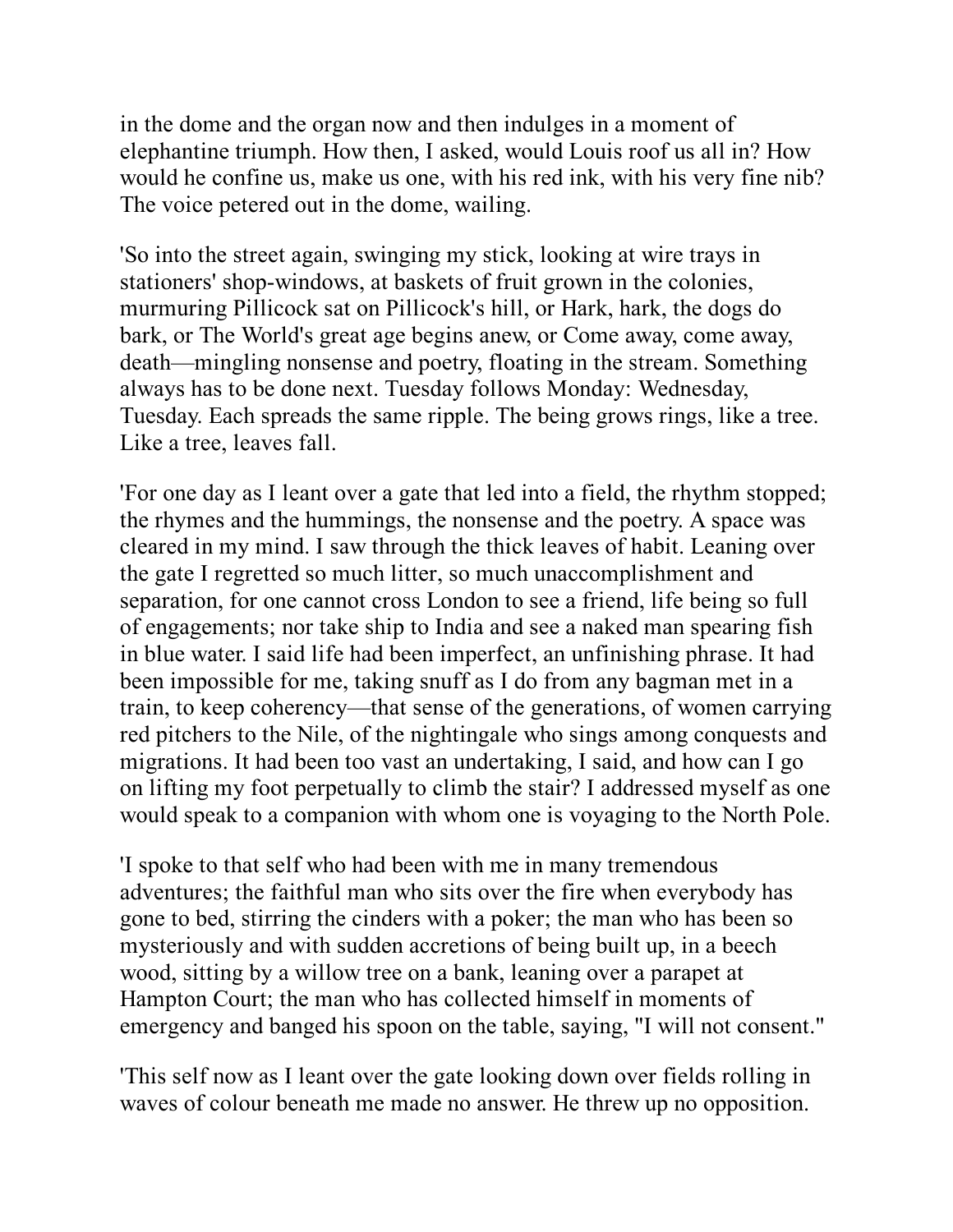He attempted no phrase. His fist did not form. I waited. I listened. Nothing came, nothing. I cried then with a sudden conviction of complete desertion, Now there is nothing. No fin breaks the waste of this immeasurable sea. Life has destroyed me. No echo comes when I speak, no varied words. This is more truly death than the death of friends, than the death of youth. I am the swathed figure in the hairdresser's shop taking up only so much space.

'The scene beneath me withered. It was like the eclipse when the sun went out and left the earth, flourishing in full summer foliage, withered, brittle, false. Also I saw on a winding road in a dust dance the groups we had made, how they came together, how they ate together, how they met in this room or that. I saw my own indefatigable busyness—how I had rushed from one to the other, fetched and carried, travelled and returned, joined this group and that, here kissed, here withdrawn; always kept hard at it by some extraordinary purpose, with my nose to the ground like a dog on the scent; with an occasional toss of the head, an occasional cry of amazement, despair and then back again with my nose to the scent. What a litter—what a confusion; with here birth, here death; succulence and sweetness; effort and anguish; and myself always running hither and thither. Now it was done with. I had no more appetites to glut; no more stings in me with which to poison people; no more sharp teeth and clutching hands or desire to feel the pear and the grape and the sun beating down from the orchard wall.

'The woods had vanished; the earth was a waste of shadow. No sound broke the silence of the wintry landscape. No cock crowed; no smoke rose; no train moved. A man without a self, I said. A heavy body leaning on a gate. A dead man. With dispassionate despair, with entire disillusionment, I surveyed the dust dance; my life, my friends' lives, and those fabulous presences, men with brooms, women writing, the willow tree by the river —clouds and phantoms made of dust too, of dust that changed, as clouds lose and gain and take gold or red and lose their summits and billow this way and that, mutable, vain. I, carrying a notebook, making phrases, had recorded mere changes; a shadow. I had been sedulous to take note of shadows. How can I proceed now, I said, without a self, weightless and visionless, through a world weightless, without illusion?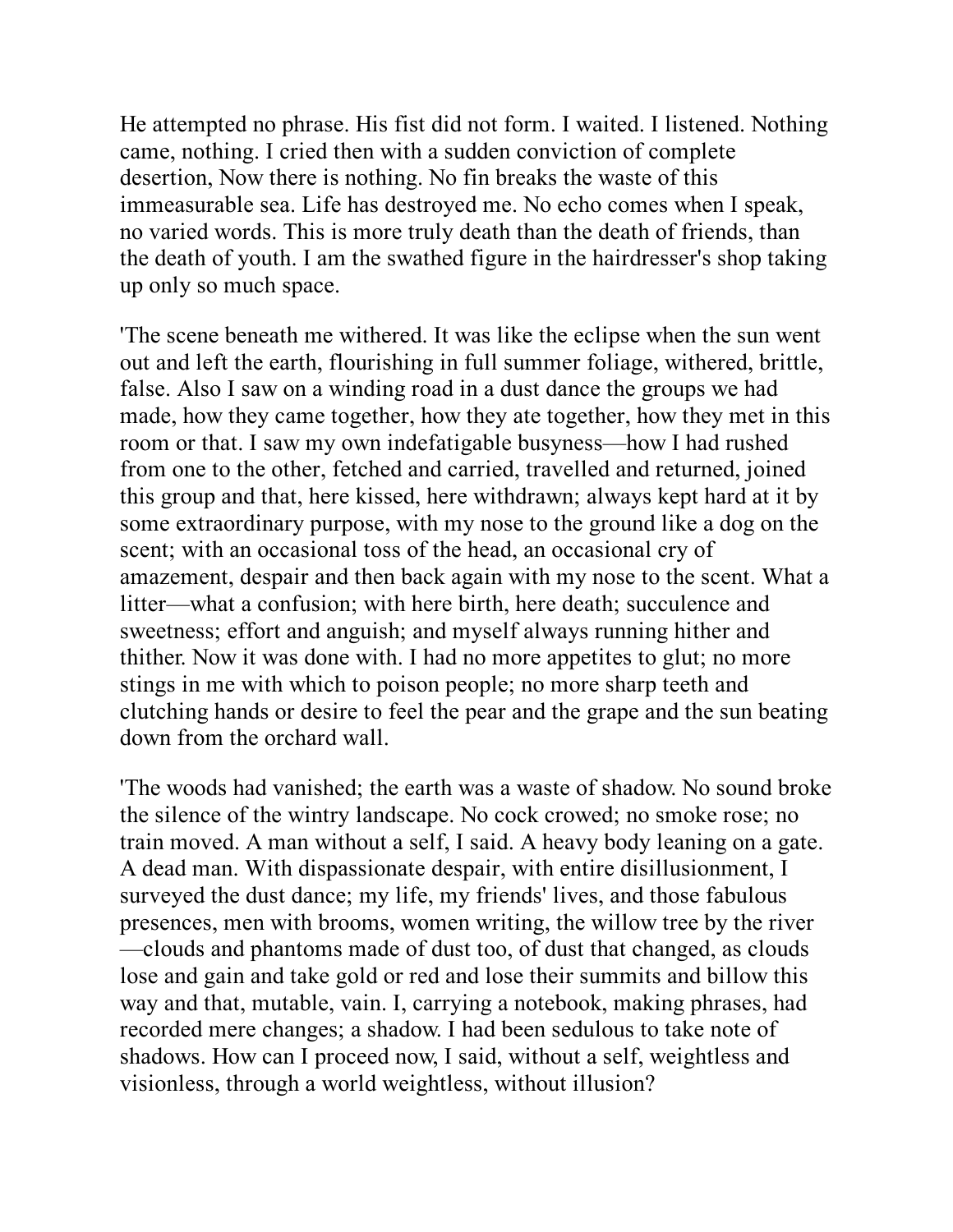'The heaviness of my despondency thrust open the gate I leant on and pushed me, an elderly man, a heavy man with grey hair, through the colourless field, the empty field. No more to hear echoes, no more to see phantoms, to conjure up no opposition, but to walk always unshadowed, making no impress upon the dead earth. If even there had been sheep munching, pushing one foot after another, or a bird, or a man driving a spade into the earth, had there been a bramble to trip me, or a ditch, damp with soaked leaves, into which to fall—but no, the melancholy path led along the level, to more wintriness and pallor and the equal and uninteresting view of the same landscape.

'How then does light return to the world after the eclipse of the sun? Miraculously. Frailly. In thin stripes. It hangs like a glass cage. It is a hoop to be fractured by a tiny jar. There is a spark there. Next moment a flush of dun. Then a vapour as if earth were breathing in and out, once, twice, for the first time. Then under the dullness someone walks with a green light. Then off twists a white wraith. The woods throb blue and green, and gradually the fields drink in red, gold, brown. Suddenly a river snatches a blue light. The earth absorbs colour like a sponge slowly drinking water. It puts on weight; rounds itself; hangs pendent; settles and swings beneath our feet.

'So the landscape returned to me; so I saw the fields rolling in waves of colour beneath me, but now with this difference; I saw but was not seen. I walked unshadowed; I came unheralded. From me had dropped the old cloak, the old response; the hollowed hand that beats back sounds. Thin as a ghost, leaving no trace where I trod, perceiving merely, I walked alone in a new world, never trodden; brushing new flowers, unable to speak save in a child's words of one syllable; without shelter from phrases—I who have made so many; unattended, I who have always gone with my kind; solitary, I who have always had someone to share the empty grate, or the cupboard with its hanging loop of gold.

'But how describe the world seen without a self? There are no words. Blue, red—even they distract, even they hide with thickness instead of letting the light through. How describe or say anything in articulate words again? —save that it fades, save that it undergoes a gradual transformation,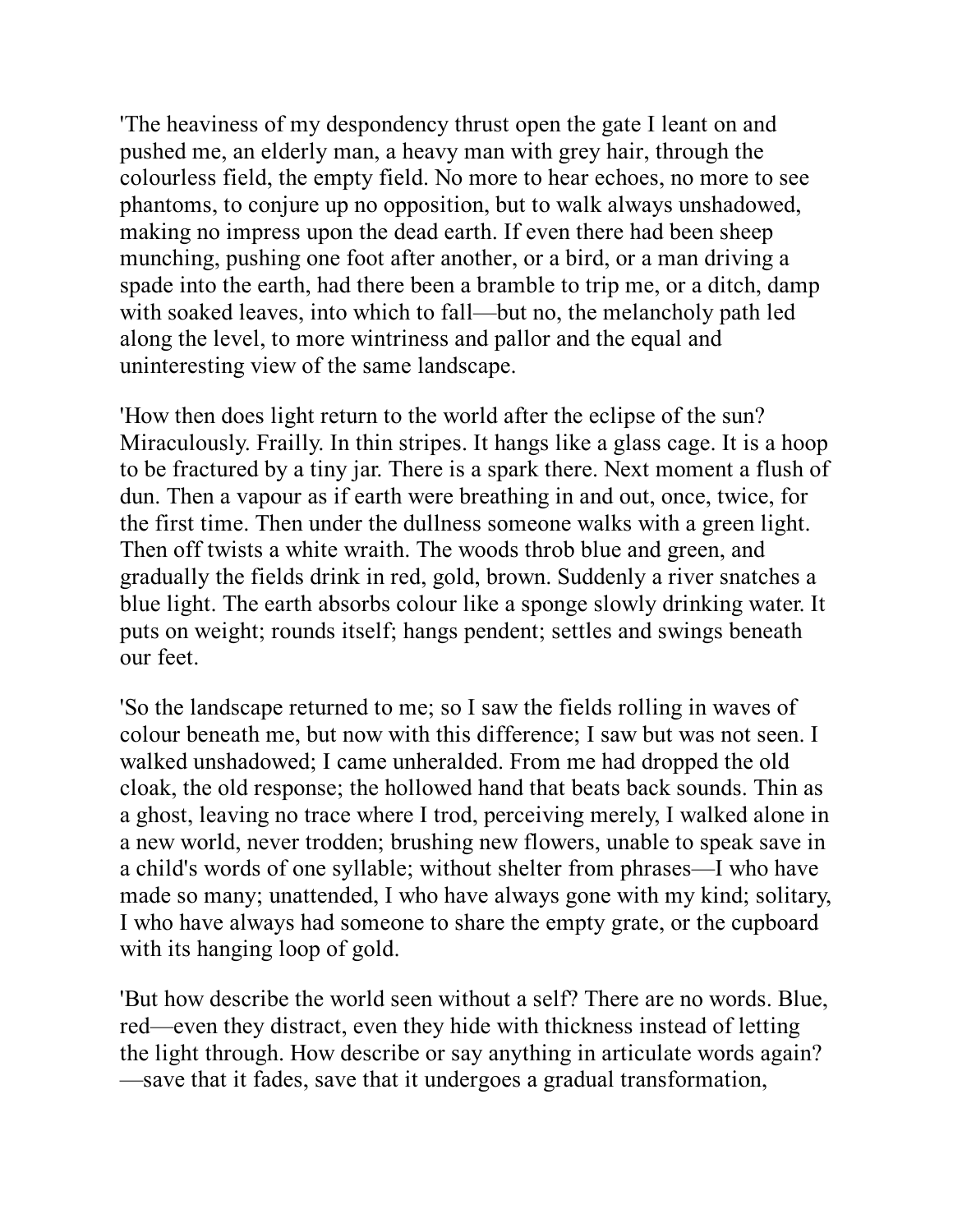becomes, even in the course of one short walk, habitual—this scene also. Blindness returns as one moves and one leaf repeats another. Loveliness returns as one looks, with all its train of phantom phrases. One breathes in and out substantial breath; down in the valley the train draws across the fields lop-eared with smoke.

'But for a moment I had sat on the turf somewhere high above the flow of the sea and the sound of the woods, had seen the house, the garden, and the waves breaking. The old nurse who turns the pages of the picture-book had stopped and had said, "Look. This is the truth."

'So I was thinking as I came along Shaftesbury Avenue to-night. I was thinking of that page in the picture-book. And when I met you in the place where one goes to hang up one's coat I said to myself, "It does not matter whom I meet. All this little affair of 'being' is over. Who this is I do not know; nor care; we will dine together." So I hung up my coat, tapped you on the shoulder, and said, "Sit with me."

'Now the meal is finished; we are surrounded by peelings and breadcrumbs. I have tried to break off this bunch and hand it you; but whether there is substance or truth in it I do not know. Nor do I know exactly where we are. What city does that stretch of sky look down upon? Is it Paris, is it London where we sit, or some southern city of pink-washed houses lying under cypresses, under high mountains, where eagles soar? I do not at this moment feel certain.

'I begin now to forget; I begin to doubt the fixity of tables, the reality of here and now, to tap my knuckles smartly upon the edges of apparently solid objects and say, "Are you hard?" I have seen so many different things, have made so many different sentences. I have lost in the process of eating and drinking and rubbing my eyes along surfaces that thin, hard shell which cases the soul, which, in youth, shuts one in—hence the fierceness, and the tap, tap, tap of the remorseless beaks of the young. And now I ask, "Who am I?" I have been talking of Bernard, Neville, Jinny, Susan, Rhoda and Louis. Am I all of them? Am I one and distinct? I do not know. We sat here together. But now Percival is dead, and Rhoda is dead; we are divided; we are not here. Yet I cannot find any obstacle separating us. There is no division between me and them. As I talked I felt "I am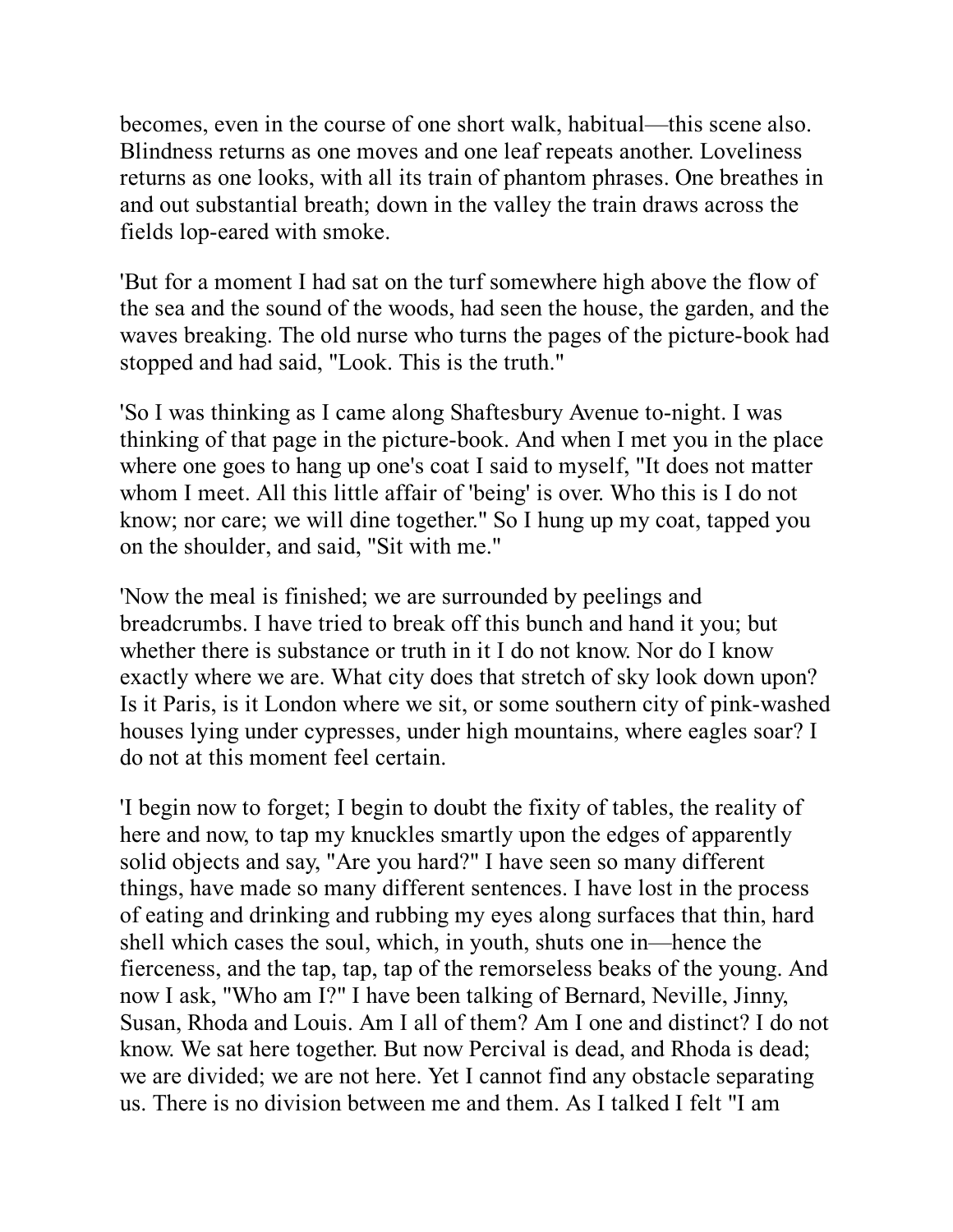you". This difference we make so much of, this identity we so feverishly cherish, was overcome. Yes, ever since old Mrs Constable lifted her sponge and pouring warm water over me covered me with flesh I have been sensitive, percipient. Here on my brow is the blow I got when Percival fell. Here on the nape of my neck is the kiss Jinny gave Louis. My eyes fill with Susan's tears. I see far away, quivering like a gold thread, the pillar Rhoda saw, and feel the rush of the wind of her flight when she leapt.

'Thus when I come to shape here at this table between my hands the story of my life and set it before you as a complete thing, I have to recall things gone far, gone deep, sunk into this life or that and become part of it; dreams, too, things surrounding me, and the inmates, those old halfarticulate ghosts who keep up their hauntings by day and night; who turn over in their sleep, who utter their confused cries, who put out their phantom fingers and clutch at me as I try to escape—shadows of people one might have been; unborn selves. There is the old brute, too, the savage, the hairy man who dabbles his fingers in ropes of entrails; and gobbles and belches; whose speech is guttural, visceral—well, he is here. He squats in me. To-night he has been feasted on quails, salad, and sweetbread. He now holds a glass of fine old brandy in his paw. He brindles, purrs and shoots warm thrills all down my spine as I sip. It is true, he washes his hands before dinner, but they are still hairy. He buttons on trousers and waistcoats, but they contain the same organs. He jibs if I keep him waiting for dinner. He mops and mows perpetually, pointing with his half-idiot gestures of greed and covetousness at what he desires. I assure you, I have great difficulty sometimes in controlling him. That man, the hairy, the ape-like, has contributed his part to my life. He has given a greener glow to green things, has held his torch with its red flames, its thick and smarting smoke, behind every leaf. He has lit up the cool garden even. He has brandished his torch in murky by-streets where girls suddenly seem to shine with a red and intoxicating translucency. Oh, he has tossed his torch high! He has led me wild dances!

'But no more. Now to-night, my body rises tier upon tier like some cool temple whose floor is strewn with carpets and murmurs rise and the altars stand smoking; but up above, here in my serene head, comes only fine gusts of melody, waves of incense, while the lost dove wails, and the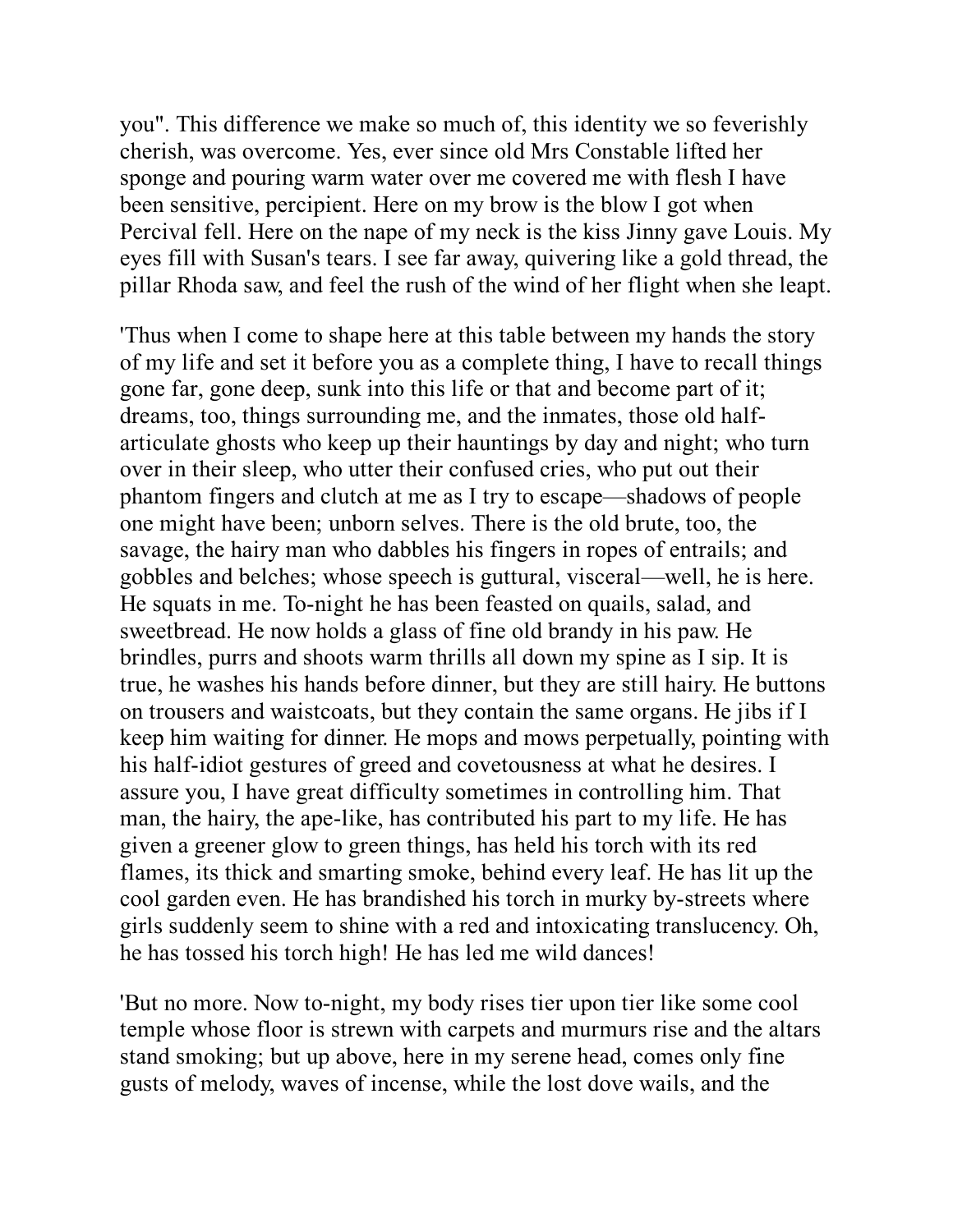banners tremble above tombs, and the dark airs of midnight shake trees outside the open windows. When I look down from this transcendency, how beautiful are even the crumbled relics of bread! What shapely spirals the peelings of pears make—how thin, and mottled like some sea-bird's egg. Even the forks laid straight side by side appear lucid, logical, exact; and the horns of the rolls which we have left are glazed, yellow-plated, hard. I could worship my hand even, with its fan of bones laced by blue mysterious veins and its astonishing look of aptness, suppleness and ability to curl softly or suddenly crush—its infinite sensibility.

'Immeasurably receptive, holding everything, trembling with fullness, yet clear, contained—so my being seems, now that desire urges it no more out and away; now that curiosity no longer dyes it a thousand colours. It lies deep, tideless, immune, now that he is dead, the man I called "Bernard", the man who kept a book in his pocket in which he made notes—phrases for the moon, notes of features; how people looked, turned, dropped their cigarette ends; under B, butterfly powder, under D, ways of naming death. But now let the door open, the glass door that is for ever turning on its hinges. Let a woman come, let a young man in evening-dress with a moustache sit down: is there anything that they can tell me? No! I know all that, too. And if she suddenly gets up and goes, "My dear," I say, "you no longer make me look after you." The shock of the falling wave which has sounded all my life, which woke me so that I saw the gold loop on the cupboard, no longer makes quiver what I hold.

'So now, taking upon me the mystery of things, I could go like a spy without leaving this place, without stirring from my chair. I can visit the remote verges of the desert lands where the savage sits by the camp-fire. Day rises; the girl lifts the watery fire-hearted jewels to her brow; the sun levels his beams straight at the sleeping house; the waves deepen their bars; they fling themselves on shore; back blows the spray; sweeping their waters they surround the boat and the sea-holly. The birds sing in chorus; deep tunnels run between the stalks of flowers; the house is whitened; the sleeper stretches; gradually all is astir. Light floods the room and drives shadow beyond shadow to where they hang in folds inscrutable. What does the central shadow hold? Something? Nothing? I do not know.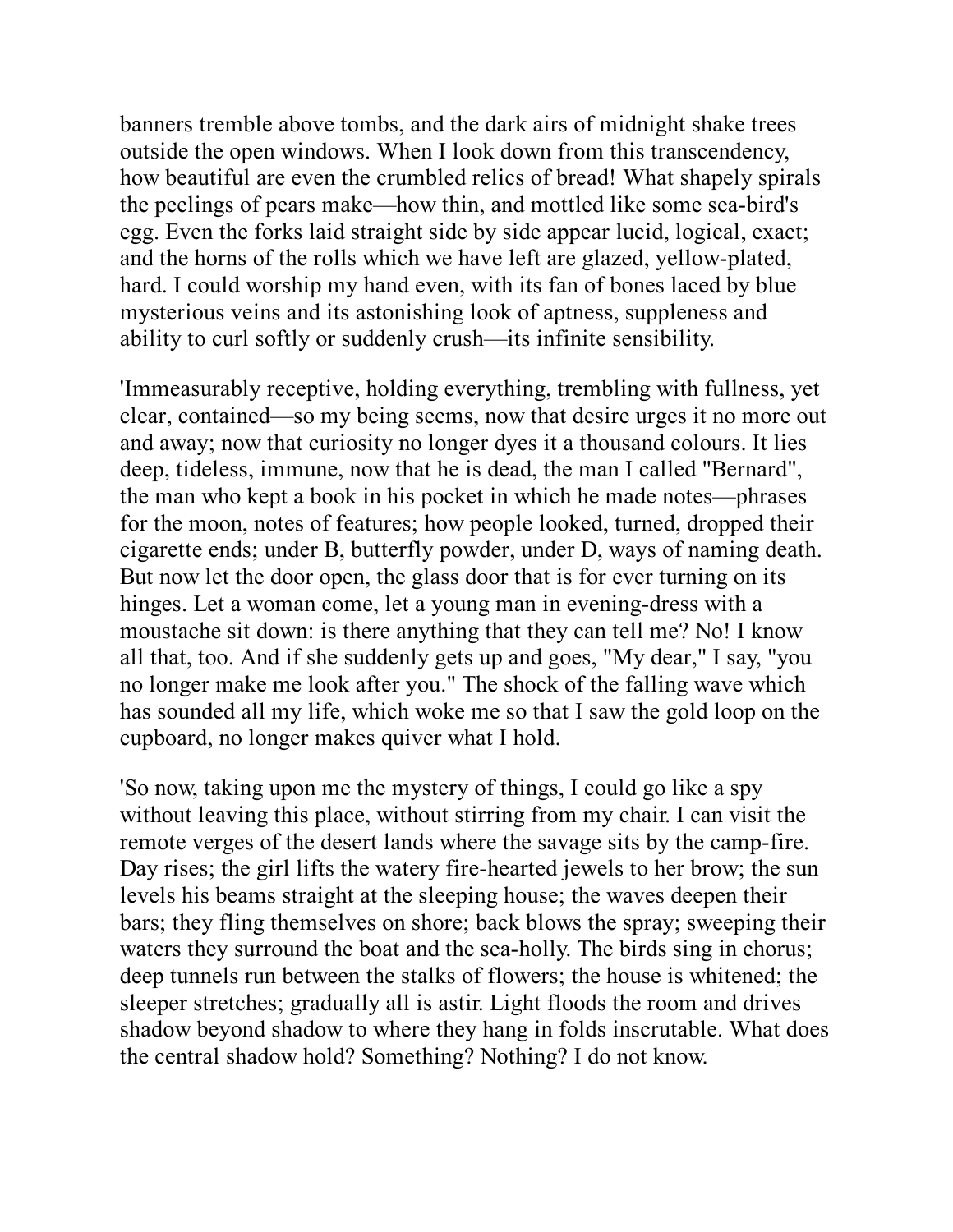'Oh, but there is your face. I catch your eye. I, who had been thinking myself so vast, a temple, a church, a whole universe, unconfined and capable of being everywhere on the verge of things and here too, am now nothing but what you see—an elderly man, rather heavy, grey above the ears, who (I see myself in the glass) leans one elbow on the table, and holds in his left hand a glass of old brandy. That is the blow you have dealt me. I have walked bang into the pillar-box. I reel from side to side. I put my hands to my head. My hat is off—I have dropped my stick. I have made an awful ass of myself and am justly laughed at by any passer-by.

'Lord, how unutterably disgusting life is! What dirty tricks it plays us, one moment free; the next, this. Here we are among the breadcrumbs and the stained napkins again. That knife is already congealing with grease. Disorder, sordidity and corruption surround us. We have been taking into our mouths the bodies of dead birds. It is with these greasy crumbs, slobbered over napkins, and little corpses that we have to build. Always it begins again; always there is the enemy; eyes meeting ours; fingers twitching ours; the effort waiting. Call the waiter. Pay the bill. We must pull ourselves up out of our chairs. We must find our coats. We must go. Must, must, must—detestable word. Once more, I who had thought myself immune, who had said, "Now I am rid of all that," find that the wave has tumbled me over, head over heels, scattering my possessions, leaving me to collect, to assemble, to heap together, summon my forces, rise and confront the enemy.

'It is strange that we, who are capable of so much suffering, should inflict so much suffering. Strange that the face of a person whom I scarcely know save that I think we met once on the gangway of a ship bound for Africa a mere adumbration of eyes, cheeks, nostrils—should have power to inflict this insult. You look, eat, smile, are bored, pleased, annoyed—that is all I know. Yet this shadow which has sat by me for an hour or two, this mask from which peep two eyes, has power to drive me back, to pinion me down among all those other faces, to shut me in a hot room; to send me dashing like a moth from candle to candle.

'But wait. While they add up the bill behind the screen, wait one moment. Now that I have reviled you for the blow that sent me staggering among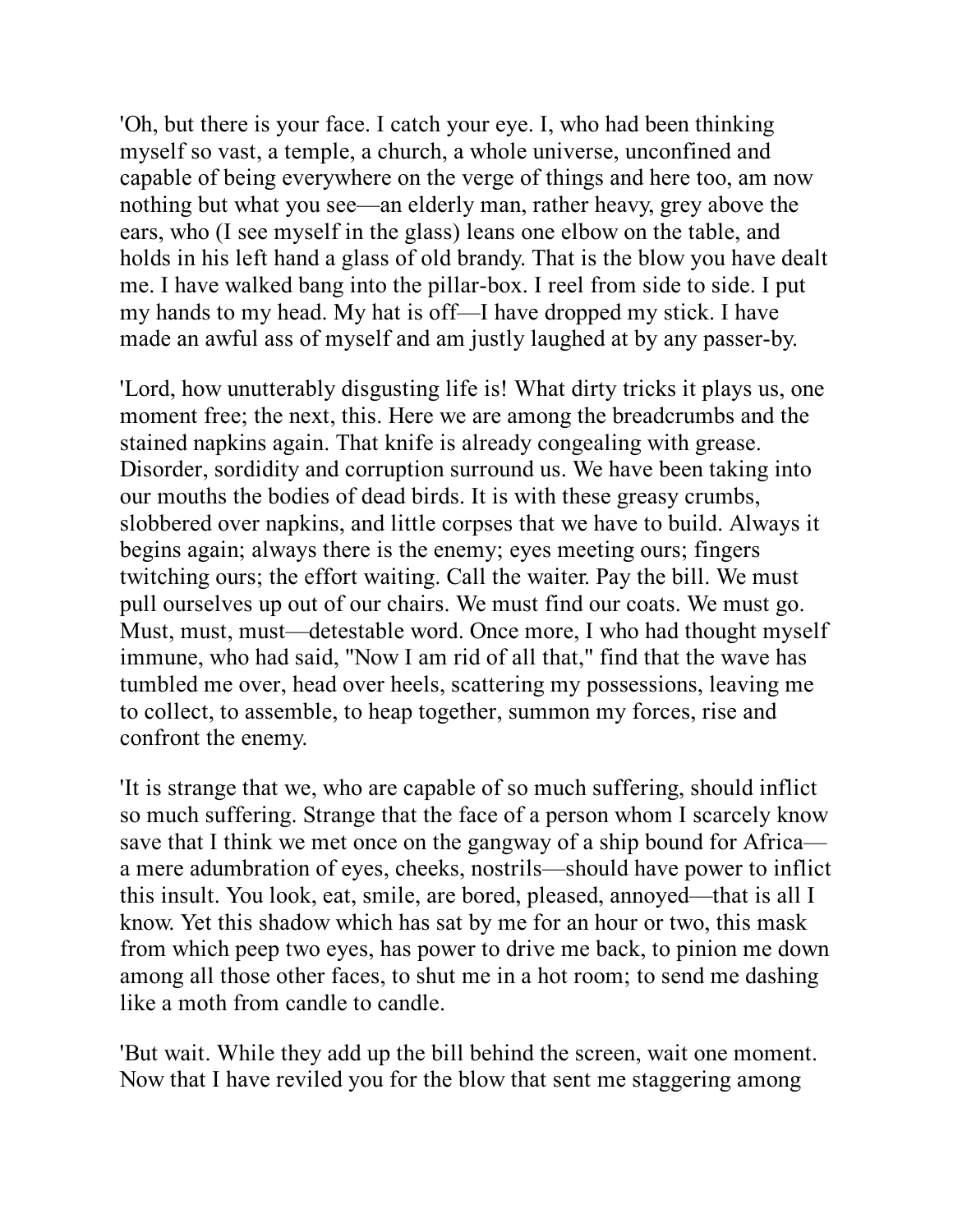peelings and crumblings and old scraps of meat, I will record in words of one syllable how also under your gaze with that compulsion on me I begin to perceive this, that and the other. The clock ticks; the woman sneezes; the waiter comes—there is a gradual coming together, running into one, acceleration and unification. Listen: a whistle sounds, wheels rush, the door creaks on its hinges. I regain the sense of the complexity and the reality and the struggle, for which I thank you. And with some pity, some envy and much good will, take your hand and bid you good night.

'Heaven be praised for solitude! I am alone now. That almost unknown person has gone, to catch some train, to take some cab, to go to some place or person whom I do not know. The face looking at me has gone. The pressure is removed. Here are empty coffee-cups. Here are chairs turned but nobody sits on them. Here are empty tables and nobody any more coming to dine at them to-night.

'Let me now raise my song of glory. Heaven be praised for solitude. Let me be alone. Let me cast and throw away this veil of being, this cloud that changes with the least breath, night and day, and all night and all day. While I sat here I have been changing. I have watched the sky change. I have seen clouds cover the stars, then free the stars, then cover the stars again. Now I look at their changing no more. Now no one sees me and I change no more. Heaven be praised for solitude that has removed the pressure of the eye, the solicitation of the body, and all need of lies and phrases.

'My book, stuffed with phrases, has dropped to the floor. It lies under the table, to be swept up by the charwoman when she comes wearily at dawn looking for scraps of paper, old tram tickets, and here and there a note screwed into a ball and left with the litter to be swept up. What is the phrase for the moon? And the phrase for love? By what name are we to call death? I do not know. I need a little language such as lovers use, words of one syllable such as children speak when they come into the room and find their mother sewing and pick up some scrap of bright wool, a feather, or a shred of chintz. I need a howl; a cry. When the storm crosses the marsh and sweeps over me where I lie in the ditch unregarded I need no words. Nothing neat. Nothing that comes down with all its feet on the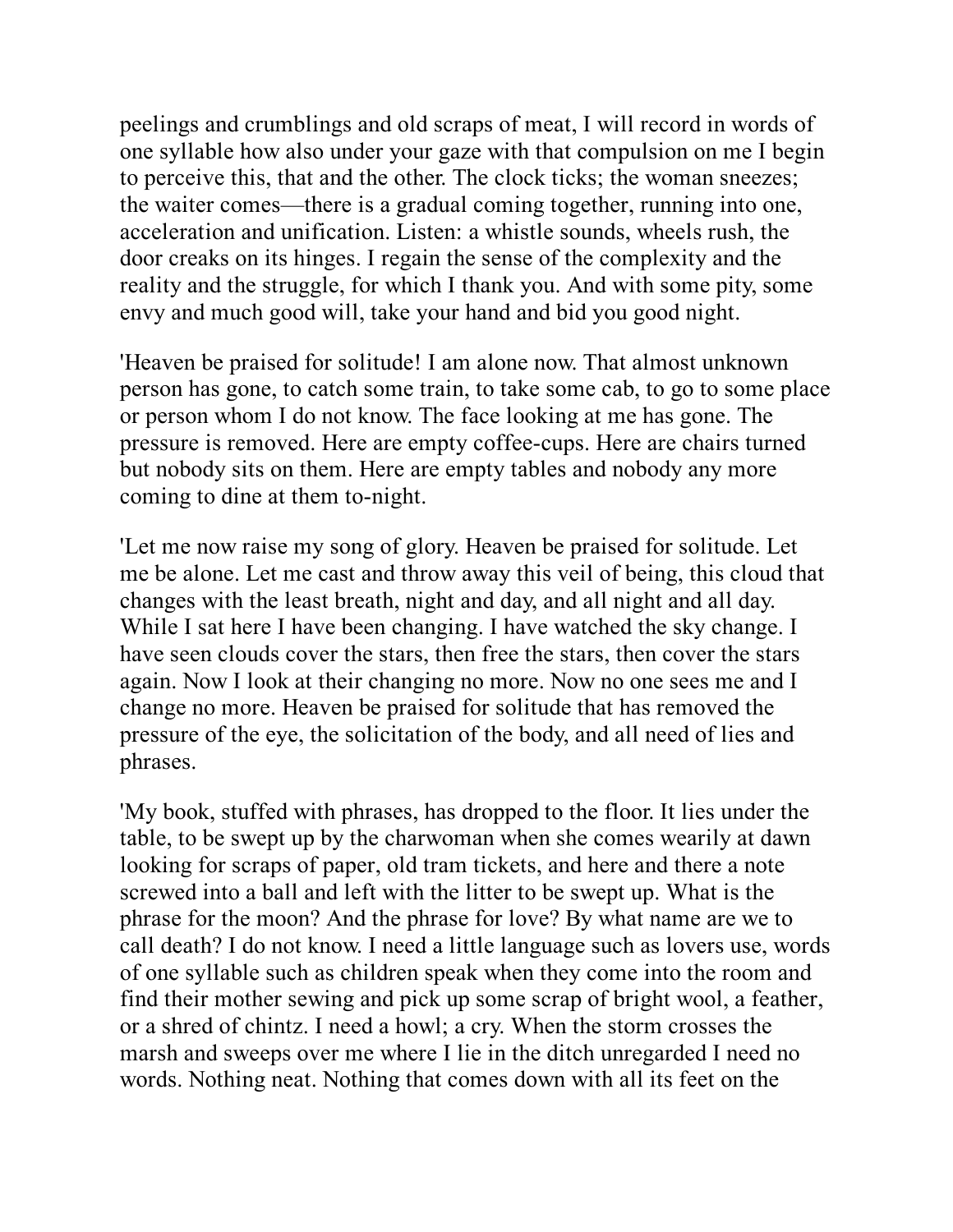floor. None of those resonances and lovely echoes that break and chime from nerve to nerve in our breasts, making wild music, false phrases. I have done with phrases.

'How much better is silence; the coffee-cup, the table. How much better to sit by myself like the solitary sea-bird that opens its wings on the stake. Let me sit here for ever with bare things, this coffee-cup, this knife, this fork, things in themselves, myself being myself. Do not come and worry me with your hints that it is time to shut the shop and be gone. I would willingly give all my money that you should not disturb me but will let me sit on and on, silent, alone.

'But now the head waiter, who has finished his own meal, appears and frowns; he takes his muffler from his pocket and ostentatiously makes ready to go. They must go; must put up the shutters, most fold the tablecloths, and give one brush with a wet mop under the tables.

'Curse you then. However beat and done with it all I am, I must haul myself up, and find the particular coat that belongs to me; must push my arms into the sleeves; must muffle myself up against the night air and be off. I, I, I, tired as I am, spent as I am, and almost worn out with all this rubbing of my nose along the surfaces of things, even I, an elderly man who is getting rather heavy and dislikes exertion, must take myself off and catch some last train.

'Again I see before me the usual street. The canopy of civilization is burnt out. The sky is dark as polished whalebone. But there is a kindling in the sky whether of lamplight or of dawn. There is a stir of some sort sparrows on plane trees somewhere chirping. There is a sense of the break of day. I will not call it dawn. What is dawn in the city to an elderly man standing in the street looking up rather dizzily at the sky? Dawn is some sort of whitening of the sky; some sort of renewal. Another day; another Friday; another twentieth of March, January, or September. Another general awakening. The stars draw back and are extinguished. The bars deepen themselves between the waves. The film of mist thickens on the fields. A redness gathers on the roses, even on the pale rose that hangs by the bedroom window. A bird chirps. Cottagers light their early candles.